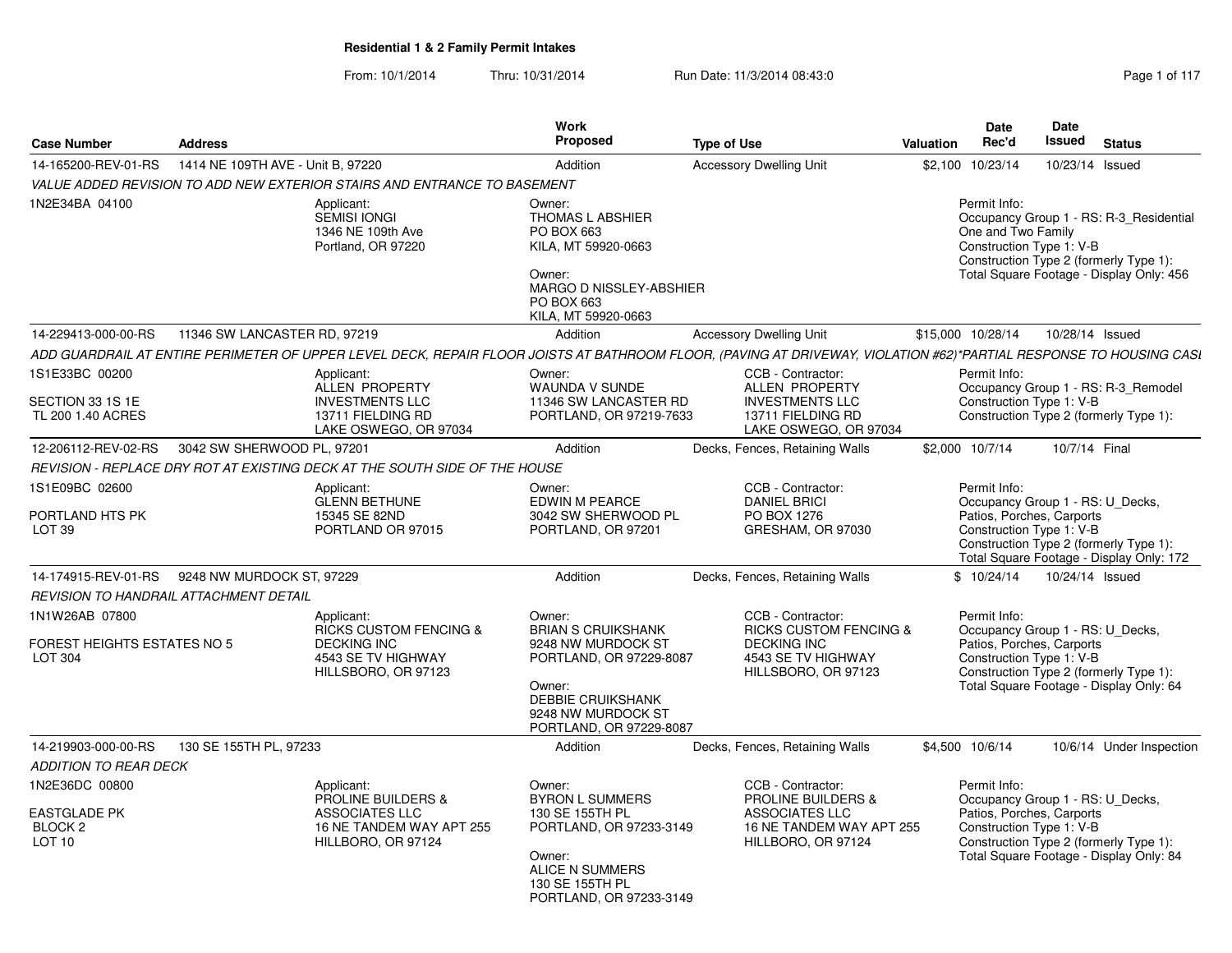| <b>Case Number</b>                                                                                      | <b>Address</b>                       |                                                                                                     | Work<br><b>Proposed</b>                                                                                                                                             | <b>Type of Use</b>                                                                                                                                             | Valuation | <b>Date</b><br>Rec'd                                                                                                                                                                            | Date<br><b>Issued</b> | <b>Status</b>                                                                                                                      |  |
|---------------------------------------------------------------------------------------------------------|--------------------------------------|-----------------------------------------------------------------------------------------------------|---------------------------------------------------------------------------------------------------------------------------------------------------------------------|----------------------------------------------------------------------------------------------------------------------------------------------------------------|-----------|-------------------------------------------------------------------------------------------------------------------------------------------------------------------------------------------------|-----------------------|------------------------------------------------------------------------------------------------------------------------------------|--|
| 14-222453-000-00-RS                                                                                     | 2828 SW WATER AVE, 97201             |                                                                                                     | Addition                                                                                                                                                            | Decks, Fences, Retaining Walls                                                                                                                                 |           | \$9,000 10/8/14                                                                                                                                                                                 |                       | 10/8/14 Under Inspection                                                                                                           |  |
|                                                                                                         |                                      | VOLUNTARY ADDITION OF EXTERIOR RAMP TO EXISTING DECK, LESS THAN 30 INCHES ABOVE GRADE               |                                                                                                                                                                     |                                                                                                                                                                |           |                                                                                                                                                                                                 |                       |                                                                                                                                    |  |
| 1S1E10BA 02000<br><b>CARUTHERS ADD</b><br>BLOCK 42<br>LOT 4-6 EXC PT IN ST                              |                                      | Applicant:<br><b>TIM YOCOM</b>                                                                      | Owner:<br>NATIONAL COLLEGE OF<br>049 SW PORTER ST<br>PORTLAND, OR 97201                                                                                             | CCB - Contractor:<br>A1 GENERAL CLEANUP &<br>LANDSCAPE COMPANY LLC<br>18077 S DILLMAN RD<br>OREGON CITY, OR 97045                                              |           | Permit Info:<br>Patios, Porches, Carports<br>Construction Type 1: V-B                                                                                                                           |                       | Occupancy Group 1 - RS: U_Decks,<br>Construction Type 2 (formerly Type 1):<br>Total Square Footage - Display Only: 500             |  |
|                                                                                                         |                                      |                                                                                                     | Owner:<br><b>NATURAL MEDICINE</b><br>049 SW PORTER ST<br>PORTLAND, OR 97201                                                                                         |                                                                                                                                                                |           |                                                                                                                                                                                                 |                       |                                                                                                                                    |  |
| 14-222505-000-00-RS                                                                                     | 602 NW CULPEPPER TER - Unit A, 97210 |                                                                                                     | Addition                                                                                                                                                            | Decks, Fences, Retaining Walls                                                                                                                                 |           | \$12,489 10/7/14                                                                                                                                                                                |                       | 10/9/14 Under Inspection                                                                                                           |  |
|                                                                                                         |                                      |                                                                                                     |                                                                                                                                                                     | NEW DECK AT REAR OF EXISTING DWELLING. REMOVE WINDOW AT REAL ELEVATION AND INSTALL A PAIR OF DOORS TO PROVIDE ACCESS TO DECK. ENLARGE OPENING BETWEEN DINING F |           |                                                                                                                                                                                                 |                       |                                                                                                                                    |  |
| 1N1E32AC 01600                                                                                          |                                      | Applicant:<br>ASSOCIATED HOMEMAKERS                                                                 | Owner:<br><b>SCOTT R MILLER</b>                                                                                                                                     | CCB - Contractor:<br>ASSOCIATED HOMEMAKERS                                                                                                                     |           | Permit Info:<br>Occupancy Group 1 - RS: U_Decks,                                                                                                                                                |                       |                                                                                                                                    |  |
| WESTOVER TERR<br>BLOCK 8<br>SLY 1/2 OF LOT 30<br>LOT <sub>32</sub>                                      |                                      | CONSTRUCTION LLC                                                                                    | 602 NW CULPEPPER TER<br>PORTLAND, OR 97210-3121<br>Owner:<br><b>TASHA J MILLER</b><br>602 NW CULPEPPER TER<br>PORTLAND, OR 97210-3121                               | CONSTRUCTION LLC                                                                                                                                               |           | Patios, Porches, Carports<br>Construction Type 1: V-B                                                                                                                                           |                       | Construction Type 2 (formerly Type 1):<br>Total Square Footage - Display Only: 588                                                 |  |
| 14-230477-000-00-RS                                                                                     | 3637 NE AINSWORTH ST, 97211          |                                                                                                     | Addition                                                                                                                                                            | Decks, Fences, Retaining Walls                                                                                                                                 |           | \$6,000 10/27/14                                                                                                                                                                                | 10/27/14 Issued       |                                                                                                                                    |  |
|                                                                                                         |                                      | REPLACE AND EXPAND EXISTING, ELEVATED BACK DECK, NEW STAIRS                                         |                                                                                                                                                                     |                                                                                                                                                                |           |                                                                                                                                                                                                 |                       |                                                                                                                                    |  |
| 1N1E13DB 21400<br><b>TRAUTMANS ADD</b><br>BLOCK 5<br>E 60' OF LOT 4                                     |                                      | Applicant:<br>ANDY PFANDLER<br>3637 NE AINSWORTH<br>PORTLAND, OR 97211                              | Owner:<br><b>BURKE DENMAN</b><br>620 PASEO DE LA CUMA<br>SANTA FE, NM 87501-1215<br>Owner:<br>LYRA BUTLER-DENMAN<br>620 PASEO DE LA CUMA<br>SANTA FE, NM 87501-1215 |                                                                                                                                                                |           | Permit Info:<br>Occupancy Group 1 - RS: U_Decks,<br>Patios, Porches, Carports<br>Construction Type 1: V-B<br>Construction Type 2 (formerly Type 1):<br>Total Square Footage - Display Only: 200 |                       |                                                                                                                                    |  |
| 12-207201-REV-03-RS                                                                                     | 6510 N WILBUR AVE, 97217             |                                                                                                     | Addition                                                                                                                                                            | <b>Duplex</b>                                                                                                                                                  |           | \$10/28/14                                                                                                                                                                                      |                       | <b>Under Review</b>                                                                                                                |  |
|                                                                                                         |                                      | REVISION TO CLARIFY REMOVAL OF EXTERIOR RAMP SYSTEM, REVISION TO SHOW RELOCATION OF MAIN FLOOR BEAM |                                                                                                                                                                     |                                                                                                                                                                |           |                                                                                                                                                                                                 |                       |                                                                                                                                    |  |
| 1N1E16BD 15600<br><b>BURRAGE TR</b><br><b>BLOCK4</b><br>W 50' OF LOT 13 EXC PT IN ST<br>W 50' OF LOT 14 |                                      | Applicant:<br><b>GEOFF WRIGHT</b><br>UTF CONSULTING<br>17740 SW FLORENCE ST<br>BEAVERTON, OR 97078  | Owner:<br><b>LOUIS A DESITTER</b><br>430 FRANKTON RD<br>HOOD RIVER, OR 97031<br>Owner:<br><b>LINDA L DESITTER</b><br>430 FRANKTON RD<br>HOOD RIVER, OR 97031        | CCB - Contractor:<br><b>MICHAEL MUSUMECI</b><br>SPACE DOWN UNDER LLC<br>PO BOX 14711<br>PORTLAND OR 97214                                                      |           | Permit Info:<br>One and Two Family<br>Construction Type 1: V-B                                                                                                                                  |                       | Occupancy Group 1 - RS: R-3_Residential<br>Construction Type 2 (formerly Type 1): V-B<br>Total Square Footage - Display Only: 2812 |  |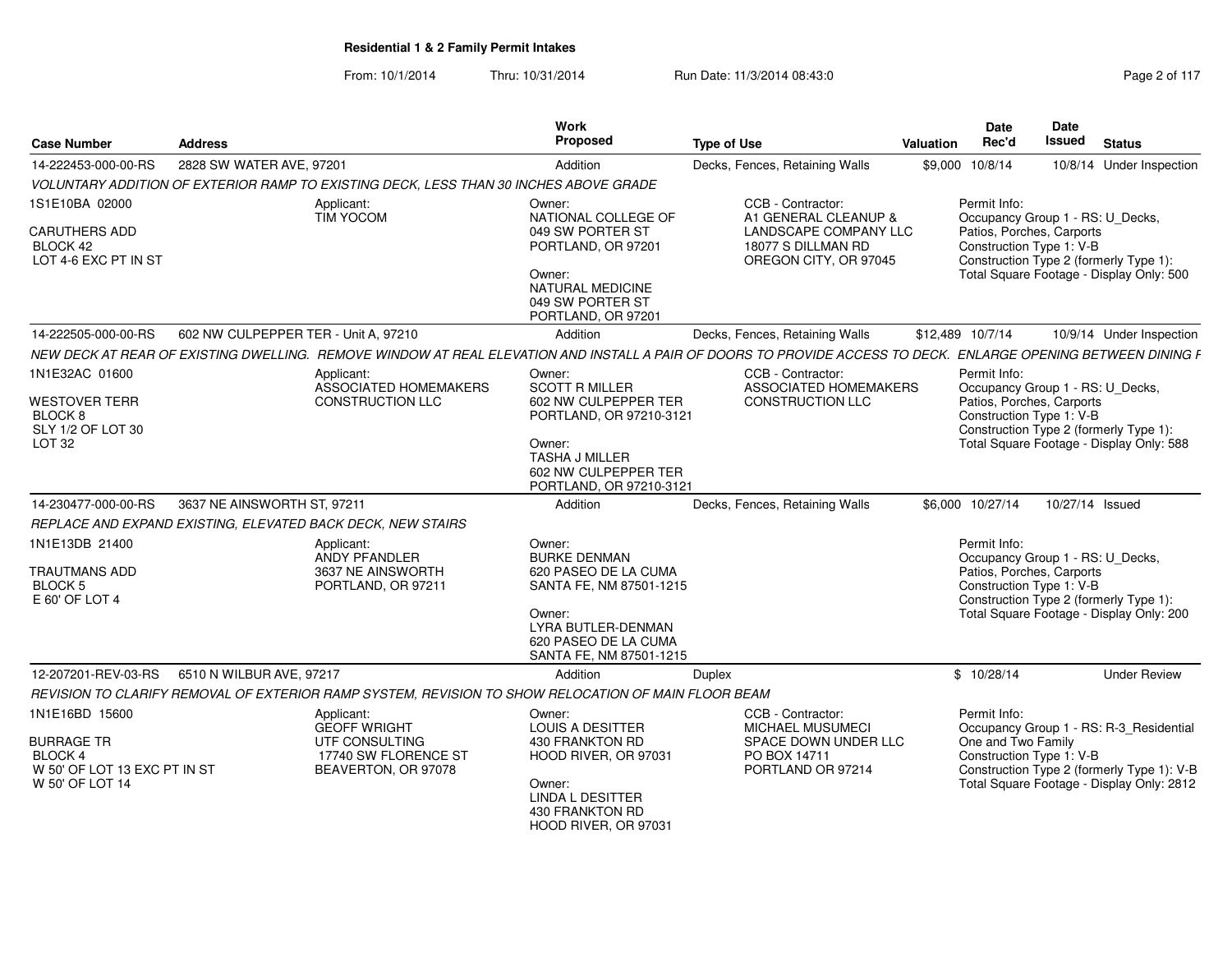| <b>Case Number</b>                                                | <b>Address</b>                                 |                                                                                                                                   | <b>Work</b><br><b>Proposed</b>                                                                                                                          | <b>Type of Use</b> |                                                                                                                             | <b>Valuation</b> | Date<br>Rec'd                                                                                             | Date<br><b>Issued</b> | <b>Status</b>                                                                                                                     |
|-------------------------------------------------------------------|------------------------------------------------|-----------------------------------------------------------------------------------------------------------------------------------|---------------------------------------------------------------------------------------------------------------------------------------------------------|--------------------|-----------------------------------------------------------------------------------------------------------------------------|------------------|-----------------------------------------------------------------------------------------------------------|-----------------------|-----------------------------------------------------------------------------------------------------------------------------------|
| 14-222898-000-00-RS                                               | 3325 NE 46TH AVE, 97213                        |                                                                                                                                   | Addition                                                                                                                                                |                    | Garage/Carport                                                                                                              | \$3,526          | 10/9/14                                                                                                   |                       | 10/9/14 Issued                                                                                                                    |
|                                                                   | ENLARGE EXISTING DETACHED GARAGE, ADD MAN DOOR |                                                                                                                                   |                                                                                                                                                         |                    |                                                                                                                             |                  |                                                                                                           |                       |                                                                                                                                   |
| 1N2E30BB 02200<br>ROSE CITY PK<br>BLOCK 158<br>LOT <sub>6</sub>   |                                                | Applicant:<br><b>STEVE EWOLDT</b><br>ARTIFEKT ARCHITECTURE +<br><b>INTERIORS</b><br>519 SW PARK AVE #410<br>PORTLAND, OR 97205    | Owner:<br>HAHN CASCADE PROPERTIES LLC RICHARD CROOKS<br>2904 NE HANCOCK ST<br>PORTLAND, OR 97212                                                        |                    | CCB - Contractor:<br><b>RELIABLE RENOVATIONS</b><br>4621 SE GLEN ECHO AV<br>MILWAUKIE, OR 97217                             |                  | Permit Info:<br>Occupancy Group 1 - RS: U_Private<br>Garage\Utility Misc.<br>Construction Type 1: V-B     |                       | Construction Type 2 (formerly Type 1):<br>Total Square Footage - Display Only: 83                                                 |
| 14-230565-000-00-RS                                               | 3895 SW CANBY ST                               |                                                                                                                                   | Addition                                                                                                                                                |                    | Garage/Carport                                                                                                              |                  | \$15,000 10/27/14                                                                                         | 10/27/14 Issued       |                                                                                                                                   |
|                                                                   |                                                | ENCLOSE EXISTING CARPORT THAT IS ATTACHED TO THE GARAGE. INSTALL OVERHEAD DOOR, NEW WALLS TO CREATE STORAGE AREA AND NEW WORKSHOP |                                                                                                                                                         |                    |                                                                                                                             |                  |                                                                                                           |                       |                                                                                                                                   |
| 1S1E20BD 90023<br>GABRIEL COMMONS CONDOMINIUM<br>LOT 33A          |                                                | Applicant:<br>STEVE SCOPELLETI GENERAL<br><b>CONTRACTOR LLC</b><br>4110 SE HAWTHORNE BLVE #419<br>PORTLAND, OR 97214              | Owner:<br><b>LAWRENCE R DRURY</b><br>3895 SW CANBY ST<br>PORTLAND, OR 97219<br>Owner:<br><b>JANET J DRURY</b><br>3895 SW CANBY ST<br>PORTLAND, OR 97219 |                    | CCB - Contractor:<br>STEVE SCOPELLETI GENERAL<br><b>CONTRACTOR LLC</b><br>4110 SE HAWTHORNE BLVE #419<br>PORTLAND, OR 97214 |                  | Permit Info:<br>Occupancy Group 1 - RS: U_Private<br>Garage\Utility Misc.<br>Construction Type 1: V-B     |                       | Construction Type 2 (formerly Type 1):<br>Total Square Footage - Display Only: 210                                                |
| 14-232517-000-00-RS                                               | 11000 SW BOONES FERRY RD, 97219                |                                                                                                                                   | Addition                                                                                                                                                | Garage/Carport     |                                                                                                                             |                  | \$7,646 10/30/14                                                                                          |                       | <b>Under Review</b>                                                                                                               |
|                                                                   |                                                | REMOVE EXISTING ENTRY STAIRS AND BUILD NEW ENTRY STAIRS. BUILD NEW CARPORT OVER EXISTING ASPHALT PARKING AREA.                    |                                                                                                                                                         |                    |                                                                                                                             |                  |                                                                                                           |                       |                                                                                                                                   |
| 1S1E33AA 03000<br>HUDDLESON HMS<br>LOT 16 TL 3000                 |                                                | Applicant:<br>Jim Wilburn<br>Orlando Construction Inc<br>4110 SE Hawthorne Blvd #446<br>Portland, OR 97214                        | Owner:<br><b>BRIAN GOFF</b><br>11000 SW BOONES FERRY RD<br>PORTLAND, OR 97219<br>Owner:<br>STARLA GOFF                                                  |                    | CCB - Contractor:<br>ORLANDO CONSTRUCTION INC<br>4110 SE HAWTHORNE BLVD #446<br>PORTLAND OR 97214                           |                  | Permit Info:<br>Occupancy Group 1 - RS: U_Decks,<br>Patios, Porches, Carports<br>Construction Type 1: V-B |                       | Construction Type 2 (formerly Type 1):<br>Total Square Footage - Display Only: 360                                                |
|                                                                   |                                                |                                                                                                                                   | 11000 SW BOONES FERRY RD<br>PORTLAND, OR 97219                                                                                                          |                    |                                                                                                                             |                  |                                                                                                           |                       |                                                                                                                                   |
| 07-169678-REV-01-RS                                               | 4066 NE 13TH AVE, 97212                        |                                                                                                                                   | Addition                                                                                                                                                |                    | Single Family Dwelling                                                                                                      |                  | \$28,500 10/27/14                                                                                         | 10/27/14 Issued       |                                                                                                                                   |
|                                                                   |                                                | VALUE ADDED REVISION FOR 3 NEW BEDROOMS AND A BATHROOM AT 2ND FLOOR (2 BATHROOMS TOTAL)                                           |                                                                                                                                                         |                    |                                                                                                                             |                  |                                                                                                           |                       |                                                                                                                                   |
| 1N1E23CA 16800<br>NORTH IRVINGTON<br>BLOCK 13<br>LOT <sub>2</sub> |                                                | Applicant:<br><b>LORNA M BOWDEN</b><br>4066 NE 13TH AVE<br>PORTLAND, OR 97212-1307                                                | Owner:<br><b>LORNA M BOWDEN</b><br>4066 NE 13TH AVE<br>PORTLAND, OR 97212-1307                                                                          |                    |                                                                                                                             |                  | Permit Info:<br>One and Two Family<br>Construction Type 1: V-B                                            |                       | Occupancy Group 1 - RS: R-3 Residential<br>Construction Type 2 (formerly Type 1):<br>Total Square Footage - Display Only: 1358    |
| 10-155661-REV-02-RS                                               | 5116 NE 22ND AVE, 97211                        |                                                                                                                                   | Addition                                                                                                                                                |                    | Single Family Dwelling                                                                                                      |                  | \$10/1/14                                                                                                 |                       | 10/1/14 Issued                                                                                                                    |
|                                                                   |                                                | REVISION TO VOLUNTARY SEISMIC STRENGTHENING CONNECTION DETAIL AT BASEMENT FOOTINGS/WALLS                                          |                                                                                                                                                         |                    |                                                                                                                             |                  |                                                                                                           |                       |                                                                                                                                   |
| 1N1E23AA 14900<br><b>VERNON</b><br>BLOCK 32<br>LOT <sub>3</sub>   |                                                | Applicant:<br><b>LARS NYSTROM</b><br>5116 NE 22ND AVE<br>PORTLAND, OR 97211                                                       | Owner:<br><b>LARS NYSTROM</b><br>5116 NE 22ND AVE<br>PORTLAND, OR 97211<br>Owner:<br><b>JENNIFER NYSTROM</b><br>5116 NE 22ND AVE<br>PORTLAND, OR 97211  |                    | CCB - Contractor:<br>SUNSET CONSTRUCTION LLC<br>7864 N WABASH AVE<br>PORTLAND, OR 97217                                     |                  | Permit Info:<br>One and Two Family<br>Construction Type 1: V-B                                            |                       | Occupancy Group 1 - RS: R-3_Residential<br>Construction Type 2 (formerly Type 1): V-B<br>Total Square Footage - Display Only: 947 |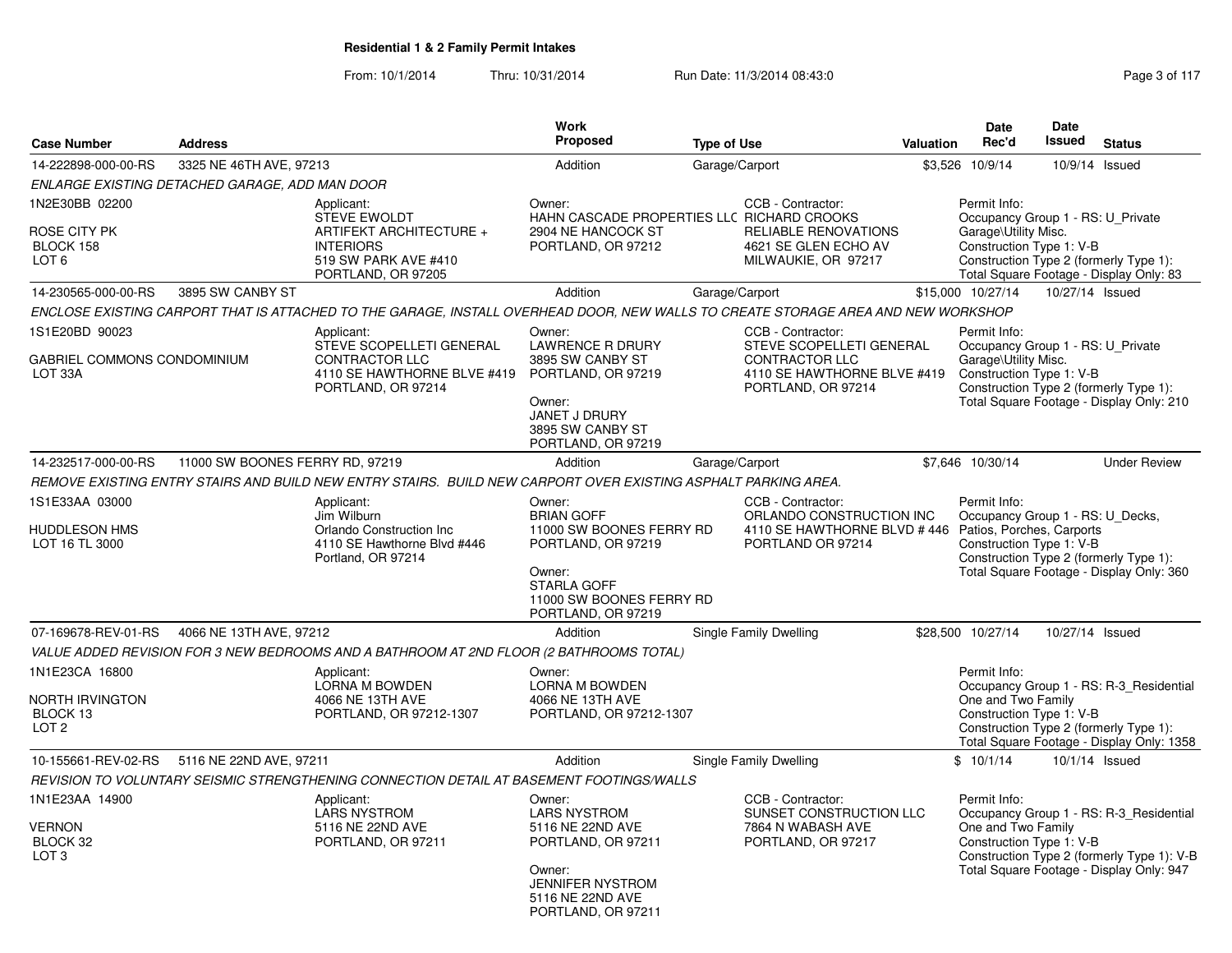| <b>Case Number</b>                                                                      | <b>Address</b>             |                                                                                                                          | Work<br>Proposed                                                                                                                                                       | <b>Type of Use</b>                                                                                                                                                                                       | <b>Date</b><br>Rec'd<br>Valuation                                                                                                                                                               | <b>Date</b><br>Issued | <b>Status</b> |                                                                                                                                    |
|-----------------------------------------------------------------------------------------|----------------------------|--------------------------------------------------------------------------------------------------------------------------|------------------------------------------------------------------------------------------------------------------------------------------------------------------------|----------------------------------------------------------------------------------------------------------------------------------------------------------------------------------------------------------|-------------------------------------------------------------------------------------------------------------------------------------------------------------------------------------------------|-----------------------|---------------|------------------------------------------------------------------------------------------------------------------------------------|
| 13-170239-REV-02-RS                                                                     | 2758 SW SUMMIT DR. 97201   |                                                                                                                          | Addition                                                                                                                                                               | Single Family Dwelling                                                                                                                                                                                   | \$10/17/14                                                                                                                                                                                      | 10/17/14 Issued       |               |                                                                                                                                    |
|                                                                                         |                            | REVISION - MODIFY SHEAR TRANSFER FROM 2ND FLOOR TO 1ST FLOOR, NO EXTERIOR WORK                                           |                                                                                                                                                                        |                                                                                                                                                                                                          |                                                                                                                                                                                                 |                       |               |                                                                                                                                    |
| 1S1E08AA 04100<br><b>GREENWAY</b><br><b>BLOCK G</b><br>S 1/2 OF LOT 2                   |                            | Applicant<br><b>DONALD B LIVINGSTONE</b><br>2697 SW VISTA AVE<br>PORTLAND, OR 97201-1794                                 | Owner:<br><b>DONALD B LIVINGSTONE</b><br>2697 SW VISTA AVE<br>PORTLAND, OR 97201-1794<br>Owner:<br>KAREN S LIVINGSTONE<br>2697 SW VISTA AVE<br>PORTLAND, OR 97201-1794 | CCB - Contractor:<br>JEFF WHITLEY<br>WHITLEY BUILDING GROUP<br>9633 SE TENINO CT<br>HAPPY VALLEY OR 97086                                                                                                | Permit Info:<br>Occupancy Group 1 - RS: R-3_Residential<br>One and Two Family<br>Construction Type 1: V-B<br>Total Square Footage - Display Only: 3979                                          |                       |               | Construction Type 2 (formerly Type 1): V-B                                                                                         |
| 13-242093-REV-01-RS                                                                     | 710 SE LAMBERT ST, 97202   |                                                                                                                          | Addition                                                                                                                                                               | <b>Single Family Dwelling</b>                                                                                                                                                                            | \$40,000 10/10/14                                                                                                                                                                               |                       |               | <b>Under Review</b>                                                                                                                |
|                                                                                         |                            | VALUE ADDED REVISION - EXPAND SECOND FLOOR OVER THE EXISTING FIRST FLOOR PORCH AREA 159.5 SF                             |                                                                                                                                                                        |                                                                                                                                                                                                          |                                                                                                                                                                                                 |                       |               |                                                                                                                                    |
| 1S1E23CB 01000<br><b>CITY VIEW PK</b><br>BLOCK 20<br>W 1/2 OF LOT 8<br>LOT <sub>9</sub> |                            | Applicant:<br>MIKE COYLE<br><b>FASTER PERMITS</b><br>14334 NW EAGLERIDGE LANE<br>PORTLAND, OR 97229                      | Owner:<br><b>GEOFFREY DENTON</b><br>710 SE LAMBERT ST<br>PORTLAND, OR 97202-6324<br>Owner:<br><b>SHANNON DENTON</b><br>710 SE LAMBERT ST<br>PORTLAND, OR 97202-6324    | CCB - Contractor:<br><b>CANBY PLUMBING INC</b><br>805 NE 4TH AVE<br>CANBY, OR 970132399<br>CCB - Contractor:<br>CHRIS WISDOM<br>WISDOM INC<br>5331 SW MACADAM AVE SUITE<br>258-519<br>PORTLAND, OR 97239 | Permit Info:<br>One and Two Family<br>Construction Type 1: V-B                                                                                                                                  |                       |               | Occupancy Group 1 - RS: R-3_Residential<br>Construction Type 2 (formerly Type 1): V-B<br>Total Square Footage - Display Only: 1325 |
| 14-172348-000-00-RS                                                                     | 2517 NE 21ST AVE, 97212    |                                                                                                                          | Addition                                                                                                                                                               | Single Family Dwelling                                                                                                                                                                                   | \$20,000 10/16/14                                                                                                                                                                               |                       |               | 10/16/14 Under Inspection                                                                                                          |
|                                                                                         |                            |                                                                                                                          |                                                                                                                                                                        | ADDITION OF FOOTING ON THE MAIN LEVEL TO EXPAND KITCHEN: REMOVE WALL THAT IS BETWEEN KITCHEN AND UTILITY ROOM: NEW WALLS IN UTILITY ROOM TO CREATE NEW BATHROOM                                          |                                                                                                                                                                                                 |                       |               |                                                                                                                                    |
| 1N1E26DA 01400<br><b>IRVINGTON</b><br>BLOCK 24<br>N 30' OF LOT 9                        |                            | Applicant<br>BRYAN TOOLEY<br>2110 NE KNOTT ST<br>PORTLAND, OR 97212                                                      | Owner:<br><b>BRYAN TOOLEY</b><br>2110 NE KNOTT ST<br>PORTLAND, OR 97212                                                                                                |                                                                                                                                                                                                          | Permit Info:<br>Occupancy Group 1 - RS: R-3_Remodel<br>Construction Type 1: V-B<br>Construction Type 2 (formerly Type 1):<br>Total Square Footage - Display Only: 440                           |                       |               |                                                                                                                                    |
| 14-180674-REV-01-RS                                                                     | 2408 SW SHERWOOD DR, 97201 |                                                                                                                          | Addition                                                                                                                                                               | <b>Single Family Dwelling</b>                                                                                                                                                                            | \$10/6/14                                                                                                                                                                                       | 10/6/14 Issued        |               |                                                                                                                                    |
| REVISION TO CHANGE FOUNDATION PLAN                                                      |                            |                                                                                                                          |                                                                                                                                                                        |                                                                                                                                                                                                          |                                                                                                                                                                                                 |                       |               |                                                                                                                                    |
| 1S1E09BB 05300<br><b>GREENWAY</b><br><b>BLOCK D</b><br>LOT 1 EXC S 70'                  |                            | Applicant:<br>BRETT GRANTHAM<br><b>GREENWORKS CONTRACTORS</b><br>LLC.<br>121 SW SALMON ST STE 1100<br>PORTLAND, OR 97204 | Owner:<br><b>GREENWORKS CONTRACTORS</b><br><b>LLC</b><br>2408 SW SHERWOOD DR<br>PORTLAND, OR 97201                                                                     | CCB - Contractor:<br><b>BRETT GRANTHAM</b><br><b>GREENWORKS CONTRACTORS</b><br><b>LLC</b><br>121 SW SALMON ST STE 1100<br>PORTLAND, OR 97204                                                             | Permit Info:<br>Occupancy Group 1 - RS: R-3_Residential<br>One and Two Family<br>Construction Type 1: V-B<br>Construction Type 2 (formerly Type 1):<br>Total Square Footage - Display Only: 987 |                       |               |                                                                                                                                    |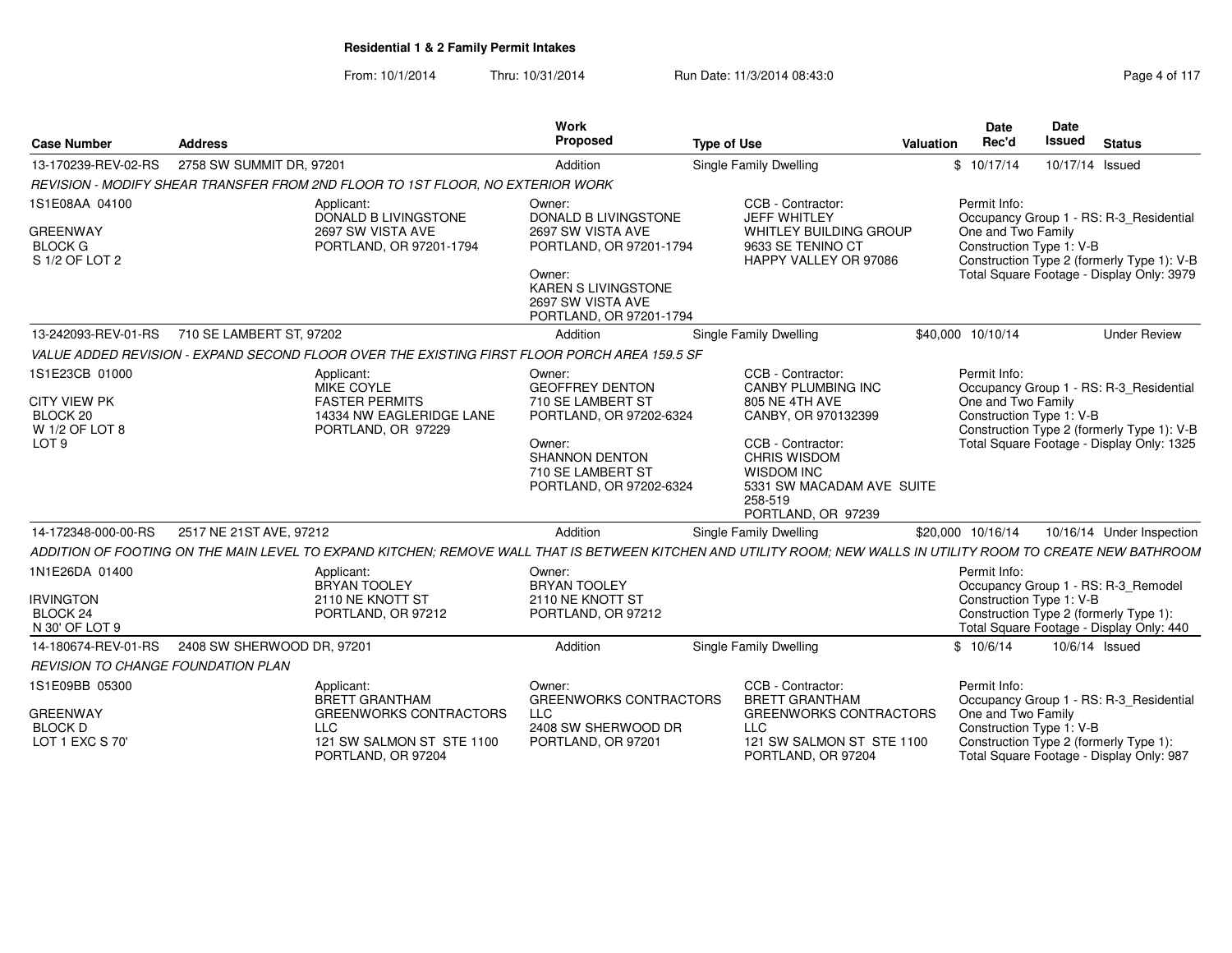|                                                                           |                                     |                                                                                                                               | <b>Work</b>                                                                                                                                                       |                                                                                                   |           | Date                                                           | Date            |                                                                                                                                |
|---------------------------------------------------------------------------|-------------------------------------|-------------------------------------------------------------------------------------------------------------------------------|-------------------------------------------------------------------------------------------------------------------------------------------------------------------|---------------------------------------------------------------------------------------------------|-----------|----------------------------------------------------------------|-----------------|--------------------------------------------------------------------------------------------------------------------------------|
| <b>Case Number</b>                                                        | <b>Address</b>                      |                                                                                                                               | <b>Proposed</b>                                                                                                                                                   | <b>Type of Use</b>                                                                                | Valuation | Rec'd                                                          | Issued          | <b>Status</b>                                                                                                                  |
| 14-183920-REV-01-RS                                                       | 3654 SE NEHALEM ST, 97202           |                                                                                                                               | Addition                                                                                                                                                          | Single Family Dwelling                                                                            |           | \$10/8/14                                                      |                 | 10/8/14 Issued                                                                                                                 |
|                                                                           |                                     | REVISION TO RAISE COLLAR TIES FROM 7'-3" TO 8' TO GAIN ADDITIONAL HEADROOM                                                    |                                                                                                                                                                   |                                                                                                   |           |                                                                |                 |                                                                                                                                |
| 1S1E24DA 21300<br><b>BERKELEY</b><br>BLOCK 34<br>LOT 7&8                  |                                     | Applicant:<br>ROBERT HAYDEN<br><b>DELTA STUDIOS ARCH &amp;</b><br><b>PLANNING</b><br>3344 NE 25TH AVE<br>PORTLAND, OR 97212   | Owner:<br>PAUL T MUKAI<br>3654 SE NEHALEM ST<br>PORTLAND, OR 97202-8444<br>Owner:<br>ALISA A MUKAI<br>3654 SE NEHALEM ST<br>PORTLAND, OR 97202-8444               | CCB - Contractor:<br>RAPID INTERVENTION TEAM INC<br>PO BOX 51<br>GLADSTONE, OR 97027              |           | Permit Info:<br>One and Two Family<br>Construction Type 1: V-B |                 | Occupancy Group 1 - RS: R-3_Residential<br>Construction Type 2 (formerly Type 1):<br>Total Square Footage - Display Only: 264  |
| 14-185424-REV-01-RS                                                       | 4430 SW VESTA ST, 97219             |                                                                                                                               | Addition                                                                                                                                                          | Single Family Dwelling                                                                            |           | \$2,000 10/7/14                                                |                 | 10/7/14 Issued                                                                                                                 |
|                                                                           |                                     | ADDED VALUE REVISION TO REMOVE AND REPLACE CHIMNEY AND ADD NEW FOOTING IN CRAWL SPACE                                         |                                                                                                                                                                   |                                                                                                   |           |                                                                |                 |                                                                                                                                |
| 1S1E32BC 12400<br><b>WEST PORTLAND PK</b><br>BLOCK 95<br>E 1/2 OF LOT 1-4 |                                     | Applicant:<br><b>KURT WALLACE</b><br>GREAT WESTERN RESTORATION 4430 SW VESTA ST<br><b>PO BOX 489</b><br>OREGON CITY, OR 97045 | Owner:<br><b>JOE W KINCAID</b><br>PORTLAND, OR 97219-7455<br>Owner:<br><b>NADINE J KINCAID</b><br>4430 SW VESTA ST<br>PORTLAND, OR 97219-7455                     | CCB - Contractor:<br><b>GREAT WESTERN RENOVATION</b><br><b>PO BOX 489</b><br>OREGON CITY OR 97045 |           | Permit Info:<br>Construction Type 1: V-B                       |                 | Occupancy Group 1 - RS: R-3 Remodel<br>Construction Type 2 (formerly Type 1): V-B<br>Total Square Footage - Display Only: 3140 |
| 14-194458-DFS-01-RS                                                       | 2332 SE BROOKLYN ST - Unit B, 97202 |                                                                                                                               | Addition                                                                                                                                                          | Single Family Dwelling                                                                            |           | \$1,175 10/30/14                                               | 10/30/14 Issued |                                                                                                                                |
| <b>DFS FOR TRUSSES</b>                                                    |                                     |                                                                                                                               |                                                                                                                                                                   |                                                                                                   |           |                                                                |                 |                                                                                                                                |
| 1S1E11AD 00500                                                            |                                     | Applicant:<br>Sarah Fernandez<br>Hammer and Hand<br>1020 SE HARRISON ST.<br>PORTLAND OR                                       | Owner:<br><b>GREG HAUN</b><br>2332 SE BROOKLYN ST<br>PORTLAND, OR 97202-2136<br>Owner:<br><b>JENNIFER DAVIS</b><br>2332 SE BROOKLYN ST<br>PORTLAND, OR 97202-2136 | CCB - Contractor:<br><b>HAMMER AND HAND INC</b><br>1020 SE HARRISON<br>PORTLAND, OR 97214         |           | Permit Info:<br>One and Two Family<br>Construction Type 1: V-B |                 | Occupancy Group 1 - RS: R-3 Residential<br>Construction Type 2 (formerly Type 1):<br>Total Square Footage - Display Only: 515  |
| 14-196726-REV-02-RS                                                       | 7405 N NEWELL AVE, 97203            |                                                                                                                               | Addition                                                                                                                                                          | Single Family Dwelling                                                                            |           | \$10/1/14                                                      |                 | 10/1/14 Issued                                                                                                                 |
|                                                                           |                                     | REVISION TO MOVE BATHROOM ON UPPER FLOOR AND RECONFIGURE BEDROOM                                                              |                                                                                                                                                                   |                                                                                                   |           |                                                                |                 |                                                                                                                                |
| 1N1E07BD 04200<br>NORTHERN HILL ADD<br>BLOCK 11<br>LOT 18&19 TL 4200      |                                     | Applicant:<br><b>JUSTIN KORVOLA</b><br>133 SE LINDEN AVE<br>GRESHAM OR 97080                                                  | Owner:<br>LINDSAY L LANCASTER<br>7405 N NEWELL AVE<br>PORTLAND, OR 97203                                                                                          |                                                                                                   |           | Permit Info:<br>One and Two Family<br>Construction Type 1: V-B |                 | Occupancy Group 1 - RS: R-3 Residential<br>Construction Type 2 (formerly Type 1):<br>Total Square Footage - Display Only: 130  |
| 14-199404-REV-02-RS                                                       | 3545 SW DOSCH CT, 97221             |                                                                                                                               | Addition                                                                                                                                                          | Single Family Dwelling                                                                            |           | \$200 10/1/14                                                  |                 | 10/1/14 Issued                                                                                                                 |
|                                                                           |                                     | ADDED VALUE REVISION TO ADD 8" BUMP OUT TO EXPAND THE KITCHEN                                                                 |                                                                                                                                                                   |                                                                                                   |           |                                                                |                 |                                                                                                                                |
| 1S1E08CA 00600<br>TUNNELWOOD PK<br>LOT <sub>6</sub>                       |                                     | Applicant:<br>DANIEL LEE DUNN JR<br>21932 S. SCHIEFFER ROAD<br>COLTON, OR 97017                                               | Owner:<br>PHILIP ALLEN<br>3545 SW DOSCH CT<br>PORTLAND, OR 97221                                                                                                  | CCB - Contractor:<br>DANIEL LEE DUNN JR<br>21932 S. SCHIEFFER ROAD<br>COLTON, OR 97017            |           | Permit Info:<br>One and Two Family<br>Construction Type 1: V-B |                 | Occupancy Group 1 - RS: R-3_Residential<br>Construction Type 2 (formerly Type 1):<br>Total Square Footage - Display Only: 64   |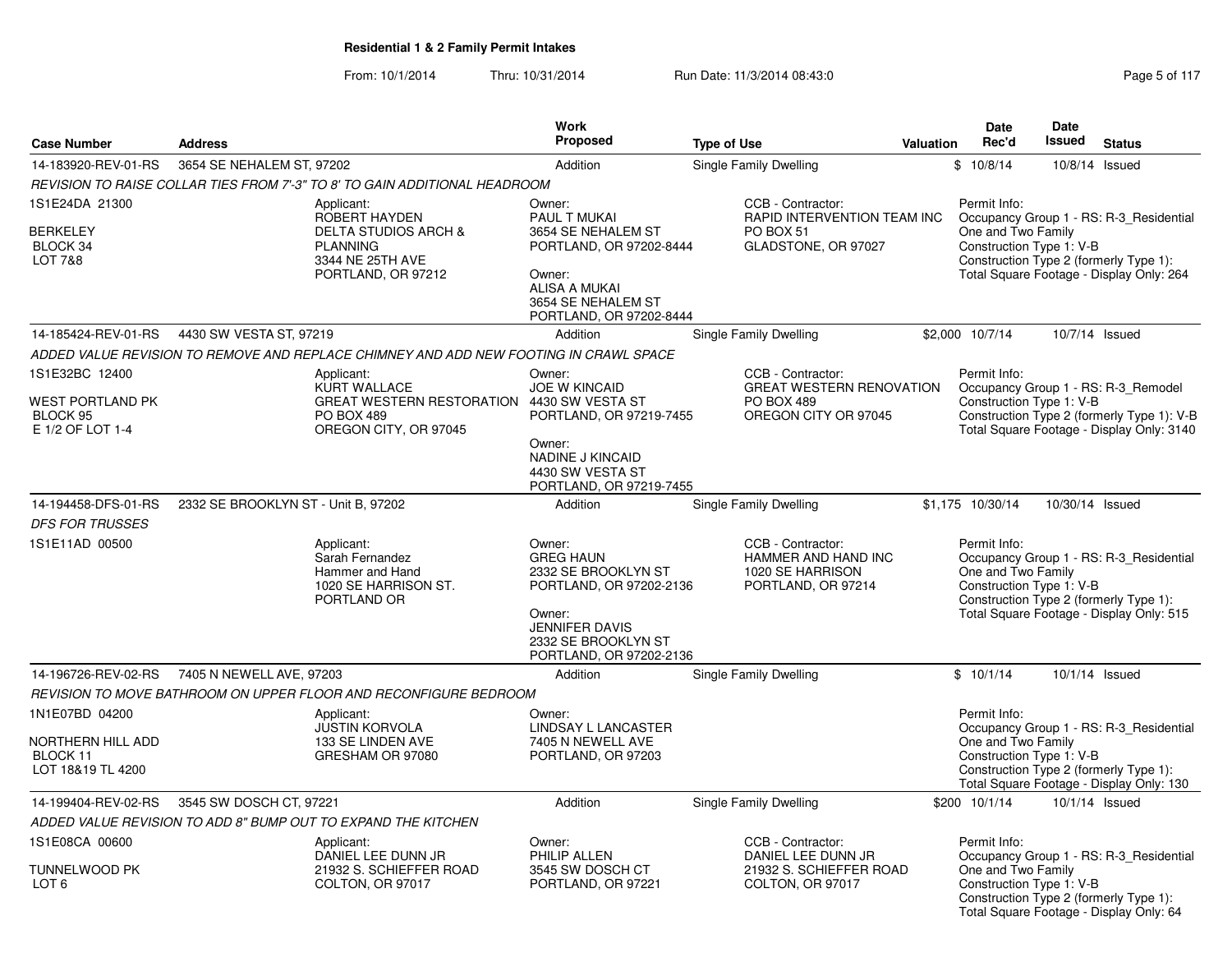| <b>Case Number</b>                                                                              | <b>Address</b>                           |                                                                                      | Work<br>Proposed                                                               | <b>Type of Use</b>                                                                                                                                         | Valuation         | <b>Date</b><br>Rec'd               | <b>Date</b><br>Issued    | <b>Status</b>                                                                                                            |
|-------------------------------------------------------------------------------------------------|------------------------------------------|--------------------------------------------------------------------------------------|--------------------------------------------------------------------------------|------------------------------------------------------------------------------------------------------------------------------------------------------------|-------------------|------------------------------------|--------------------------|--------------------------------------------------------------------------------------------------------------------------|
| 14-208055-000-00-RS                                                                             | 6545 N FENWICK AVE, 97217                |                                                                                      | Addition                                                                       | Single Family Dwelling                                                                                                                                     | \$26,470 10/10/14 |                                    |                          | 10/10/14 Under Inspection                                                                                                |
|                                                                                                 |                                          |                                                                                      |                                                                                | ADDITION OF 240 SF FOR NEW BEDROOM AT NW CORNER OF HOUSE.***DECOMMISSIONING REQUIRED*** Septic Decommissioning Required. Call for Inspection 842.          |                   |                                    |                          |                                                                                                                          |
| 1N1E16AD 15000                                                                                  |                                          | Applicant:<br><b>REBECCA J PRIEST</b>                                                | Owner:<br><b>REBECCA J PRIEST</b>                                              |                                                                                                                                                            |                   | Permit Info:                       |                          | Occupancy Group 1 - RS: R-3 Residential                                                                                  |
| <b>WILBURTON</b><br><b>BLOCK 4</b><br>LOT <sub>7</sub>                                          |                                          | 6545 N FENWICK AVE<br>PORTLAND, OR 97217                                             | 6545 N FENWICK AVE<br>PORTLAND, OR 97217                                       |                                                                                                                                                            |                   | One and Two Family                 | Construction Type 1: V-B | Construction Type 2 (formerly Type 1):<br>Total Square Footage - Display Only: 240                                       |
| 14-210568-REV-02-RS                                                                             | 3707 SE 76TH AVE, 97206                  |                                                                                      | Addition                                                                       | Single Family Dwelling                                                                                                                                     |                   | \$10/8/14                          |                          | 10/8/14 Issued                                                                                                           |
|                                                                                                 |                                          | REVISION TO CREATE DOOR OPENING FROM CLOSET INTO BATHROOM ON 2ND FLOOR               |                                                                                |                                                                                                                                                            |                   |                                    |                          |                                                                                                                          |
| 1S2E08DB 03400<br><b>ESSEX PK</b><br>N 10' OF E 115' OF LOT 27<br>S 41 2/3' OF E 115' OF LOT 28 |                                          | Applicant:<br><b>PAUL L JR MORRIS</b><br>3707 SE 76TH AVE<br>PORTLAND, OR 97206-2445 | Owner:<br>PAUL L JR MORRIS<br>3707 SE 76TH AVE<br>PORTLAND, OR 97206-2445      |                                                                                                                                                            |                   | Permit Info:                       | Construction Type 1: V-B | Occupancy Group 1 - RS: R-3_Remodel<br>Construction Type 2 (formerly Type 1):<br>Total Square Footage - Display Only: 65 |
|                                                                                                 |                                          |                                                                                      | Owner:<br><b>NORMA R MORRIS</b><br>3707 SE 76TH AVE<br>PORTLAND, OR 97206-2445 |                                                                                                                                                            |                   |                                    |                          |                                                                                                                          |
| 14-211687-000-00-RS                                                                             | 1423 SE BUSH ST, 97202                   |                                                                                      | Addition                                                                       | Single Family Dwelling                                                                                                                                     | \$40,000 10/6/14  |                                    |                          | 10/6/14 Issued                                                                                                           |
|                                                                                                 |                                          |                                                                                      |                                                                                | REPLACE ROOF, ADD NEW TRUSSES TO INCREASE HEIGHT ON 2ND FLOOR TO ADD 2 BEDROOMS AND A BATHROOM; MAIN FLOOR - ENCLOSE PORTION OF PORCH FOR NEW BATHROOM AND |                   |                                    |                          |                                                                                                                          |
| 1S1E11DB 07900<br><b>FEURERS ADD</b>                                                            |                                          | Applicant:<br><b>BOB STEELE</b><br>DESIGN INTELLIGENCE LLC                           | Owner:<br>WILDE PROPERTIES INC<br>3735 SE CLAY ST                              | CCB - Contractor:<br><b>WILDE PROPERTIES INC</b><br>3735 SE CLAY STE 204                                                                                   |                   | Permit Info:<br>One and Two Family |                          | Occupancy Group 1 - RS: R-3 Residential                                                                                  |
| BLOCK 30<br>LOT <sub>7</sub>                                                                    |                                          | 3013 SE WASHOUGAL RIVER RD<br>WASHOUGAL, WA 98671                                    | PORTLAND, OR 97214-5139                                                        | PORTLAND, OR 97214                                                                                                                                         |                   |                                    | Construction Type 1: V-B | Construction Type 2 (formerly Type 1):<br>Total Square Footage - Display Only: 583                                       |
| 14-211830-DFS-01-RS                                                                             | 12407 NE MORRIS ST, 97230                |                                                                                      | Addition                                                                       | Single Family Dwelling                                                                                                                                     | \$500 10/8/14     |                                    | 10/8/14 Final            |                                                                                                                          |
| <b>DFS - TRUSSES</b>                                                                            |                                          |                                                                                      |                                                                                |                                                                                                                                                            |                   |                                    |                          |                                                                                                                          |
| 1N2E26BC 02700                                                                                  |                                          | Applicant:<br>FIX IT UP CONTRACTORS LLC                                              | Owner:<br><b>BERDEAN FAYE OLSON</b>                                            | CCB - Contractor:<br>FIX IT UP CONTRACTORS LLC                                                                                                             |                   | Permit Info:                       |                          | Occupancy Group 1 - RS: R-3 Residential                                                                                  |
| <b>DALZIEL TERR</b><br>LOT <sub>8</sub>                                                         |                                          | 2000 NW 312TH AVE<br>HILLSBORO, OR 97124                                             | 12407 NE MORRIS ST<br>PORTLAND, OR 97230                                       | 2000 NW 312TH AVE<br>HILLSBORO, OR 97124                                                                                                                   |                   | One and Two Family                 | Construction Type 1: V-B | Construction Type 2 (formerly Type 1):                                                                                   |
|                                                                                                 |                                          |                                                                                      | Owner:<br><b>LEO ROLAND OLSON</b><br>12407 NE MORRIS ST<br>PORTLAND, OR 97230  |                                                                                                                                                            |                   |                                    |                          | Total Square Footage - Display Only: 280                                                                                 |
| 14-211830-REV-01-RS                                                                             | 12407 NE MORRIS ST, 97230                |                                                                                      | Addition                                                                       | Single Family Dwelling                                                                                                                                     |                   | \$10/8/14                          | 10/8/14 Final            |                                                                                                                          |
|                                                                                                 | REVISION - REMOVED CONCRETE PIER FOOTING |                                                                                      |                                                                                |                                                                                                                                                            |                   |                                    |                          |                                                                                                                          |
| 1N2E26BC 02700                                                                                  |                                          | Applicant:<br>FIX IT UP CONTRACTORS LLC                                              | Owner:<br>BERDEAN FAYE OLSON                                                   | CCB - Contractor:<br>FIX IT UP CONTRACTORS LLC                                                                                                             |                   | Permit Info:                       |                          | Occupancy Group 1 - RS: R-3 Residential                                                                                  |
| <b>DALZIEL TERR</b><br>LOT <sub>8</sub>                                                         |                                          | 2000 NW 312TH AVE<br>HILLSBORO, OR 97124                                             | 12407 NE MORRIS ST<br>PORTLAND, OR 97230                                       | 2000 NW 312TH AVE<br>HILLSBORO, OR 97124                                                                                                                   |                   | One and Two Family                 | Construction Type 1: V-B | Construction Type 2 (formerly Type 1):                                                                                   |
|                                                                                                 |                                          |                                                                                      | Owner:<br>LEO ROLAND OLSON<br>12407 NE MORRIS ST<br>PORTLAND, OR 97230         |                                                                                                                                                            |                   |                                    |                          | Total Square Footage - Display Only: 280                                                                                 |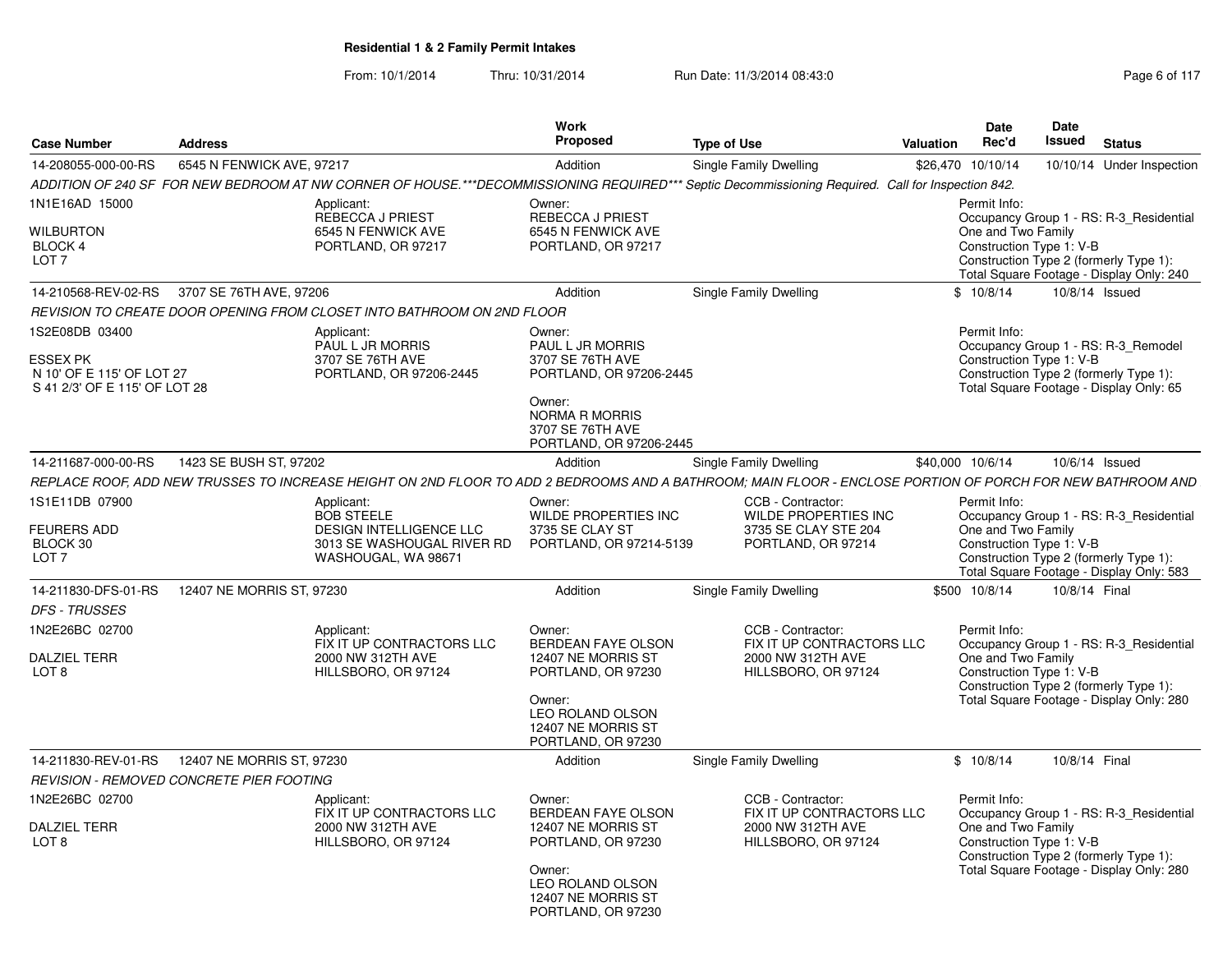| <b>Case Number</b>                                                                 | <b>Address</b>                                        |                                                                                                   | Work<br>Proposed                                                                                                                                                        | <b>Type of Use</b>                                                                                                                                                                   | Valuation | <b>Date</b><br>Rec'd                                           | <b>Date</b><br>Issued<br><b>Status</b>                                                                                            |
|------------------------------------------------------------------------------------|-------------------------------------------------------|---------------------------------------------------------------------------------------------------|-------------------------------------------------------------------------------------------------------------------------------------------------------------------------|--------------------------------------------------------------------------------------------------------------------------------------------------------------------------------------|-----------|----------------------------------------------------------------|-----------------------------------------------------------------------------------------------------------------------------------|
| 14-213291-000-00-RS                                                                | 1638 SE 35TH AVE, 97214                               |                                                                                                   | Addition                                                                                                                                                                | Single Family Dwelling                                                                                                                                                               |           | \$8,492 10/21/14                                               | 10/21/14 Issued                                                                                                                   |
|                                                                                    |                                                       | EXPAND EXISTING DORMER ON THE SOUTH SIDE OF THE HOUSE BY 9 FT: NEW DORMER TO INCLUDE NEW BATHROOM |                                                                                                                                                                         |                                                                                                                                                                                      |           |                                                                |                                                                                                                                   |
| 1S1E01DB 13100                                                                     |                                                       | Applicant:                                                                                        | Owner:                                                                                                                                                                  | CCB - Contractor:                                                                                                                                                                    |           | Permit Info:                                                   |                                                                                                                                   |
| <b>ROCHELLE</b><br>BLOCK 4<br>LOT 10                                               |                                                       | <b>JILL CROPP</b><br>STUDIO CROPP ARCHITECTURE<br>3556 SE WOODWARD ST<br>PORTLAND, OR 97202       | SETH A LADYGO<br>1638 SE 35TH AVE<br>PORTLAND, OR 97214-5037<br>Owner:<br><b>MELISSA LADYGO</b><br>1638 SE 35TH AVE                                                     | <b>MAJO AHRENS</b><br>MAJO AHRENS CONSTRUCTION<br>1170 SE RIVER FOREST RD<br>MILWAUKIE, OR 97267                                                                                     |           | One and Two Family<br>Construction Type 1: V-B                 | Occupancy Group 1 - RS: R-3 Residential<br>Construction Type 2 (formerly Type 1):<br>Total Square Footage - Display Only: 77      |
|                                                                                    |                                                       |                                                                                                   | PORTLAND, OR 97214-5037                                                                                                                                                 |                                                                                                                                                                                      |           |                                                                |                                                                                                                                   |
| 14-215559-000-00-RS                                                                | 340 SE 47TH AVE, 97215                                |                                                                                                   | Addition                                                                                                                                                                | Single Family Dwelling                                                                                                                                                               |           | \$37,000 10/2/14                                               | 10/2/14 Under Inspection                                                                                                          |
|                                                                                    |                                                       |                                                                                                   |                                                                                                                                                                         | ADDITION AT REAR OF HOUSE TO EXPAND BEDROOM AND ADD BATHROOM AND CLOSET; REMOVE WALL BETWEEN KITCHEN AND DINING-LIVING ROOMS TO EXPAND KITCHEN. REMOVE SLII                          |           |                                                                |                                                                                                                                   |
| 1N2E31CD 13900<br>PROVIDENCE HTS<br><b>BLOCK1</b><br>LOT 8                         |                                                       | Applicant:<br>DONA DUMDEANG<br>1531 SE 37TH AVE<br>PORTLAND, OR 97214                             | Owner:<br>SHARON HALSHAW-POWELL<br>Owner:<br><b>JENNIFER PROWELL</b>                                                                                                    | CCB - Contractor:<br>ANTON HEATING AND A/C LLC<br>7816 SE 68TH<br>PORTLAND OR 97206<br>CCB - Contractor:<br><b>MODERN CRAFTSMEN LLC</b><br>685 SW LAKESHORE DR<br>ESTACADA, OR 97025 |           | Permit Info:<br>One and Two Family<br>Construction Type 1: V-B | Occupancy Group 1 - RS: R-3_Residential<br>Construction Type 2 (formerly Type 1): V-B<br>Total Square Footage - Display Only: 573 |
| 14-215645-000-00-RS                                                                | 6234 SE 30TH AVE, 97202                               |                                                                                                   | Addition                                                                                                                                                                | <b>Single Family Dwelling</b>                                                                                                                                                        |           | \$65,000 10/2/14                                               | 10/2/14 Under Inspection                                                                                                          |
|                                                                                    | SINGLE STORY ADDITION OF LIVING AREA AT REAR OF HOUSE |                                                                                                   |                                                                                                                                                                         |                                                                                                                                                                                      |           |                                                                |                                                                                                                                   |
| 1S1E13CD 05500<br>EASTMORELAND<br>BLOCK 36<br>S 37 1/2' OF LOT 3<br>N 1/2 OF LOT 4 |                                                       | Applicant:<br>JEREME GERNAND<br>S SQUARED ENTERPRISES<br>4238 SE MONROE<br>MILWAUKIE OR 97222     | Owner:<br>ANTHONY MONTANARO<br>2930 SE CLAYBOURNE ST<br>PORTLAND, OR 97202-8740<br>Owner:<br><b>KAREN MONTANARO</b><br>2930 SE CLAYBOURNE ST<br>PORTLAND, OR 97202-8740 | CCB - Contractor:<br>JEREME GERNAND<br>S SQUARED ENTERPRISES<br>4238 SE MONROE<br>MILWAUKIE OR 97222                                                                                 |           | Permit Info:<br>One and Two Family<br>Construction Type 1: V-B | Occupancy Group 1 - RS: R-3_Residential<br>Construction Type 2 (formerly Type 1):<br>Total Square Footage - Display Only: 180     |
| 14-216435-REV-01-RS                                                                | 445 NE 70TH AVE, 97213                                |                                                                                                   | Addition                                                                                                                                                                | Single Family Dwelling                                                                                                                                                               |           | \$14,704 10/8/14                                               | 10/8/14 Issued                                                                                                                    |
|                                                                                    |                                                       |                                                                                                   |                                                                                                                                                                         | REVISION-VALUE ADDED REVISION TO REMODEL UTILITY/STORAGE SPACE IN BASEMENT TO CREATE HABITABLE SPACE. REMODEL EXISTING PLUMBING INTO BATHROOM, ADD BEDROOM AN                        |           |                                                                |                                                                                                                                   |
| 1N2E32CA 16900<br><b>JONESMORE</b><br>BLOCK 21<br>LOT <sub>2</sub>                 |                                                       | Applicant:<br><b>RACHEL A HINES</b><br>445 NE 70TH AVE<br>PORTLAND, OR 97213                      | Owner:<br>THOMAS S HINES<br>445 NE 70TH AVE<br>PORTLAND, OR 97213<br>Owner:<br>RACHEL A HINES<br>445 NE 70TH AVE<br>PORTLAND, OR 97213                                  | CCB - Contractor:<br>MAX COOK CONSTRUCTION LLC<br>11575 SW PACIFIC HWY #127<br><b>TIGARD, OR 97223</b>                                                                               |           | Permit Info:<br>Construction Type 1: V-B                       | Occupancy Group 1 - RS: R-3_Remodel<br>Construction Type 2 (formerly Type 1):<br>Total Square Footage - Display Only: 400         |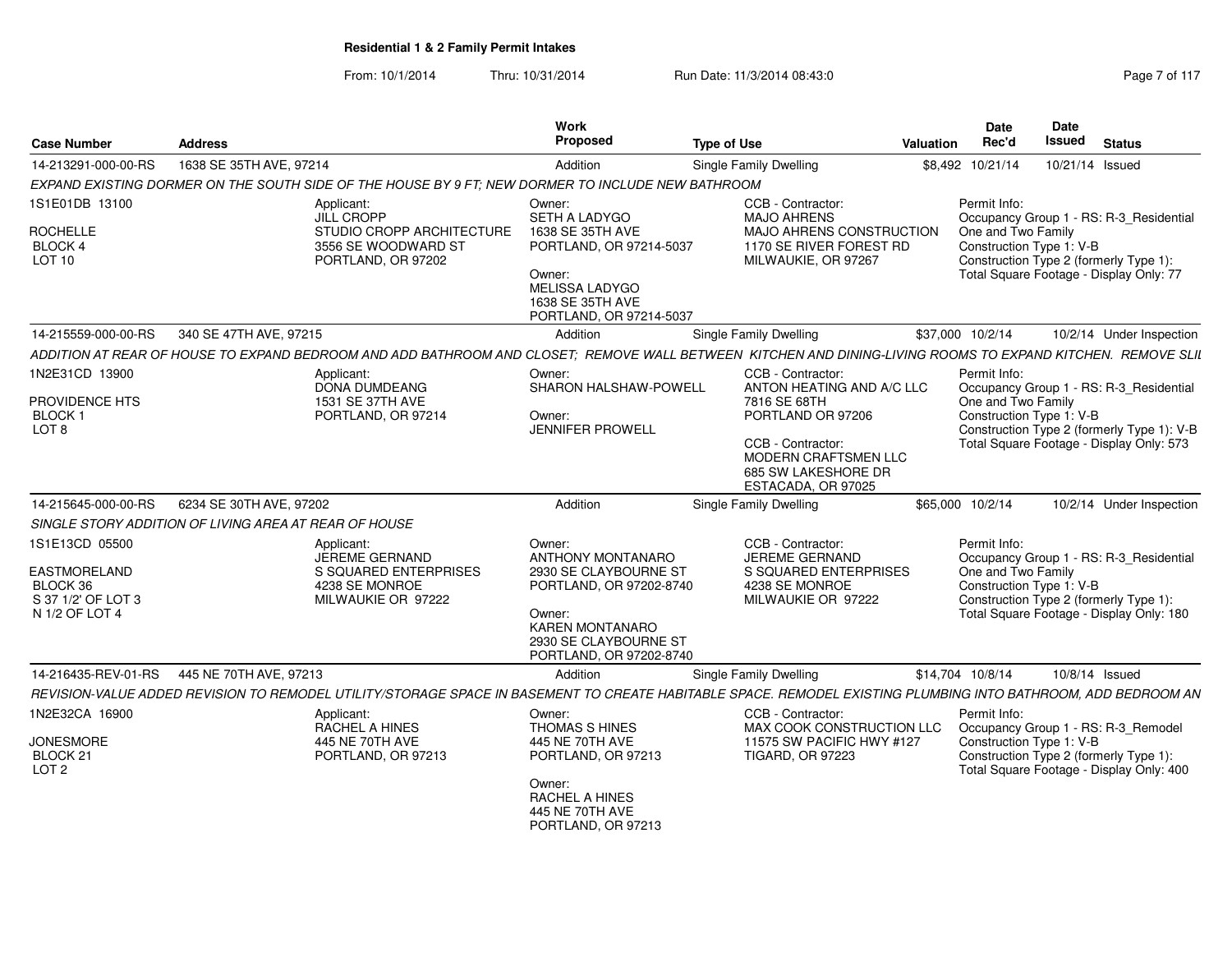|                                         |                                             |                                                                                                                                                                 | Work                                                                                                      |                                                                        | Date                                | Date                                           |                                                                                        |
|-----------------------------------------|---------------------------------------------|-----------------------------------------------------------------------------------------------------------------------------------------------------------------|-----------------------------------------------------------------------------------------------------------|------------------------------------------------------------------------|-------------------------------------|------------------------------------------------|----------------------------------------------------------------------------------------|
| <b>Case Number</b>                      | <b>Address</b>                              |                                                                                                                                                                 | Proposed                                                                                                  | <b>Type of Use</b>                                                     | Rec'd<br>Valuation                  | <b>Issued</b>                                  | <b>Status</b>                                                                          |
| 14-218291-000-00-RS                     | 11361 SW AVENTINE CIRCUS, 97219             |                                                                                                                                                                 | Addition                                                                                                  | <b>Single Family Dwelling</b>                                          | \$150,000 10/1/14                   |                                                | 10/1/14 Under Inspection                                                               |
|                                         |                                             | SINGLE STORY ADDITION OF NEW TV ROOM AT SOUTH ELEVATION, ADD NEW BATHROOM AND WALK IN CLOSET; SINGLE STORY ADDITION AT WEST ELEVATION FOR NEW PANTRY, LAUNDRY R |                                                                                                           |                                                                        |                                     |                                                |                                                                                        |
| 1S1E34AB 00800<br><b>PALATINE HILL</b>  |                                             | Applicant:<br>RE BERGESON CONSTRUCTION                                                                                                                          | Owner:<br><b>LOREN E JENKINS</b><br>11108 SW COLLINA AVE                                                  | CCB - Contractor:<br>RE BERGESON CONSTRUCTION<br><b>LLC</b>            | Permit Info:                        | One and Two Family                             | Occupancy Group 1 - RS: R-3_Residential                                                |
| LOT 44&46 TL 800                        |                                             | 19472 WESTLING DR<br>OREGON CITY, OR 97045                                                                                                                      | PORTLAND, OR 97219-7837<br>Owner:<br>HEATHER M JENKINS<br>11108 SW COLLINA AVE<br>PORTLAND, OR 97219-7837 | 19472 WESTLING DR<br>OREGON CITY, OR 97045                             |                                     | Construction Type 1: V-B                       | Construction Type 2 (formerly Type 1):<br>Total Square Footage - Display Only: 522     |
|                                         | 14-219383-000-00-RS 410 NE 32ND AVE, 97232  |                                                                                                                                                                 | Addition                                                                                                  | <b>Single Family Dwelling</b>                                          | \$30,000 10/29/14  10/29/14  Issued |                                                |                                                                                        |
|                                         |                                             | CONVERT EXISTING UNFINISHED BASEMENT TO LIVING SPACE, INCLUDES BATHROOM, UTILITY CLOSET, FAMILY ROOM WITH NEW FRENCH DOORS AND WINDOW, AND KITCHENETTE (NOT TO  |                                                                                                           |                                                                        |                                     |                                                |                                                                                        |
| 1N1E36CA 03900                          |                                             | Applicant:<br>KENNETH WIESLER                                                                                                                                   | Owner:                                                                                                    |                                                                        | Permit Info:                        |                                                |                                                                                        |
| LAURELHURST                             |                                             | 324 NE 24TH AV                                                                                                                                                  | <b>JOHN JASSMANN</b><br>410 NE 32ND AVE                                                                   |                                                                        |                                     | Construction Type 1: V-B                       | Occupancy Group 1 - RS: R-3_Remodel                                                    |
| BLOCK 74<br><b>LOT 14</b>               |                                             | PORTLAND, OR 97232                                                                                                                                              | PORTLAND, OR 97232-3221                                                                                   |                                                                        |                                     |                                                | Construction Type 2 (formerly Type 1): V-B<br>Total Square Footage - Display Only: 705 |
|                                         |                                             |                                                                                                                                                                 | Owner:<br><b>STEPHANIE RIGAS</b><br>410 NE 32ND AVE<br>PORTLAND, OR 97232-3221                            |                                                                        |                                     |                                                |                                                                                        |
|                                         | 14-219402-000-00-RS 7815 SE 68TH AVE, 97206 |                                                                                                                                                                 | Addition                                                                                                  | <b>Single Family Dwelling</b>                                          | \$2,757 10/2/14                     |                                                | 10/2/14 Issued                                                                         |
|                                         |                                             | ADDITION OF NEW COVERED PORCH AND CONVERT EXISTING BEDROOM TO BATHROOM AND CLOSET                                                                               |                                                                                                           |                                                                        |                                     |                                                |                                                                                        |
| IS2E20CA 15400                          |                                             | Applicant:                                                                                                                                                      | Owner:                                                                                                    | <b>Primary Contractor:</b>                                             | Permit Info:                        |                                                |                                                                                        |
|                                         |                                             | <b>IOAN PATAN</b>                                                                                                                                               | <b>VASILE ARON</b>                                                                                        | TO BID                                                                 |                                     |                                                | Occupancy Group 1 - RS: R-3 Remodel                                                    |
| SECTION 20 1S 2E<br>TL 15400 0.36 ACRES |                                             | 13015 NE OREGON ST<br>PORTLAND OR 97230                                                                                                                         | 311 NE 106TH AVE<br>PORTLAND, OR 97220                                                                    |                                                                        |                                     | Construction Type 1: V-B                       | Construction Type 2 (formerly Type 1):<br>Total Square Footage - Display Only: 75      |
| 14-219731-000-00-RS                     | 3125 NE 20TH AVE, 97212                     |                                                                                                                                                                 | Addition                                                                                                  | Single Family Dwelling                                                 | \$7,941 10/1/14                     |                                                | 10/4/14 Under Inspection                                                               |
|                                         |                                             | NEW SINGLE FLOOR ADDITION TO REAR OF EXISTING DWELLING PER LU 14-161904 HR                                                                                      |                                                                                                           |                                                                        |                                     |                                                |                                                                                        |
| 1N1E26AA 09500                          |                                             | Applicant:<br><b>JOHN REILLY</b>                                                                                                                                | Owner:<br><b>KEVIN M REAVIS</b>                                                                           | CCB - Contractor:<br><b>JOHN REILLY</b>                                | Permit Info:                        |                                                | Occupancy Group 1 - RS: R-3_Residential                                                |
| <b>RVINGTON</b><br>BLOCK 30<br>LOT 8    |                                             | REILLY SIGNATURE HOMES LLC<br>3231 NE US GRANT PL<br>PORTLAND OR 97212                                                                                          | 3125 NE 20TH AVE<br>PORTLAND, OR 97212-2410<br>Owner:<br><b>KELLY M REAVIS</b><br>3125 NE 20TH AVE        | REILLY SIGNATURE HOMES LLC<br>3231 NE US GRANT PL<br>PORTLAND OR 97212 |                                     | One and Two Family<br>Construction Type 1: V-B | Construction Type 2 (formerly Type 1):<br>Total Square Footage - Display Only: 72      |
|                                         |                                             |                                                                                                                                                                 | PORTLAND, OR 97212-2410                                                                                   |                                                                        |                                     |                                                |                                                                                        |
| 14-219929-000-00-RS                     | 3510 SW SANTA MONICA CT, 97221              |                                                                                                                                                                 | Addition                                                                                                  | Single Family Dwelling                                                 | \$14,557 10/1/14                    |                                                | 10/1/14 Issued                                                                         |
|                                         |                                             | RECONFIGURING INTERIOR SPACE AND ENCLOSING CARPORT; REMOVING CHIMENY AND INFILLING ROOF. INFILLING WINDOWS AND ADDING NEW DOORS; NO NEW BATHROOMS               |                                                                                                           |                                                                        |                                     |                                                |                                                                                        |
| 1S1E08DC 03900                          |                                             | Applicant:<br><b>MATTHEW DABY</b>                                                                                                                               | Owner:<br><b>LACEY D HALL</b>                                                                             | CCB - Contractor:<br><b>DANIEL MORETT</b>                              | Permit Info:                        |                                                | Occupancy Group 1 - RS: R-3_Remodel                                                    |
| <b>BRIDLEMILE</b>                       |                                             | 4406 NE 12TH AVE                                                                                                                                                | 3510 SW SANTA MONICA CT                                                                                   | 575 BEN VISTA DR S                                                     |                                     | Construction Type 1: V-B                       |                                                                                        |
| BLOCK 13<br>LOT <sub>6</sub>            |                                             | PORTLAND OR 97211                                                                                                                                               | PORTLAND, OR 97221                                                                                        | SALEM, OR 973025406                                                    |                                     |                                                | Construction Type 2 (formerly Type 1):<br>Total Square Footage - Display Only: 396     |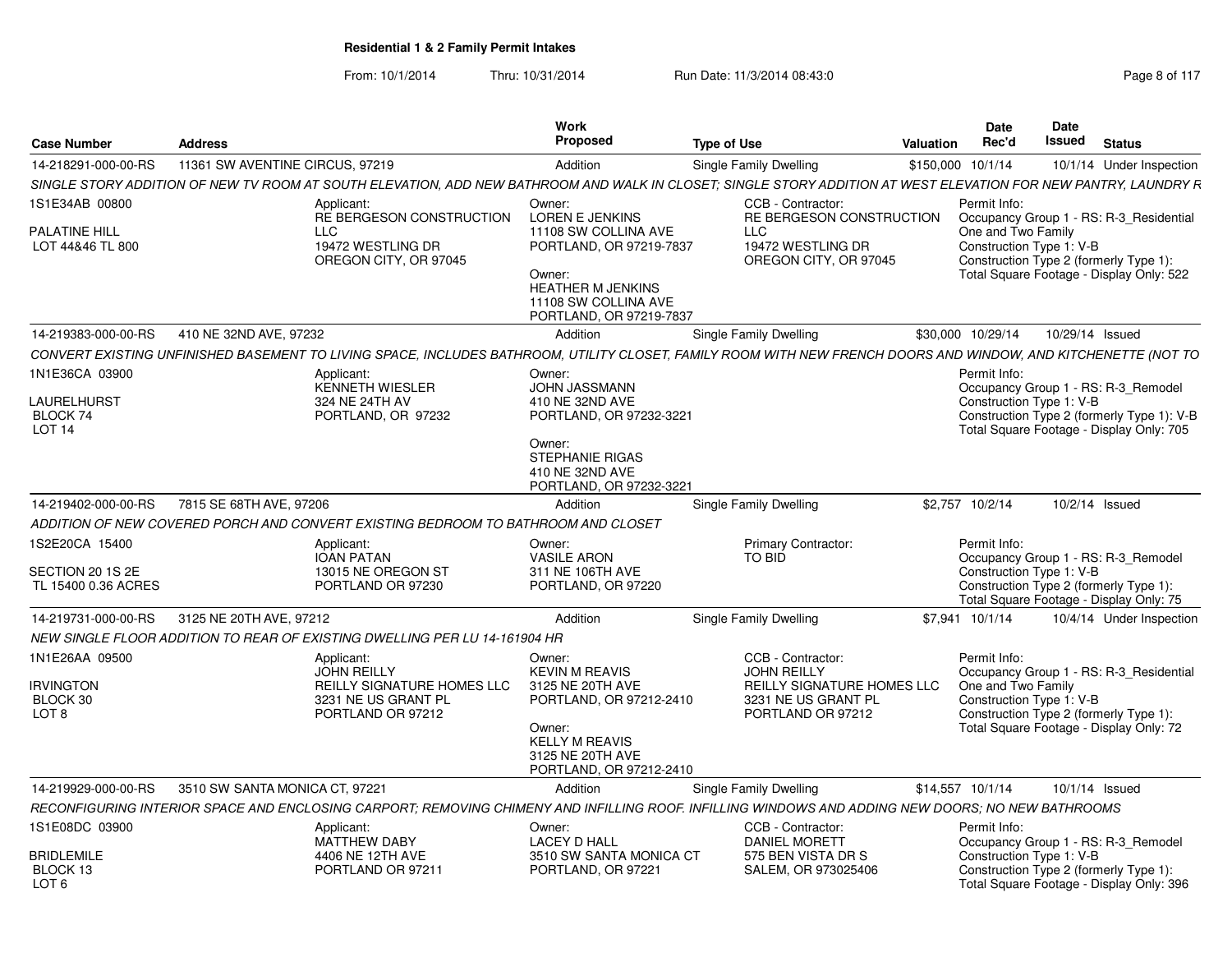| <b>Case Number</b>                                                       | <b>Address</b>                                 |                                                                                                                                                              | <b>Work</b><br>Proposed                                                                                                                                              | <b>Type of Use</b> |                                                                                                                                 | <b>Valuation</b>  | <b>Date</b><br>Rec'd                                                                                  | Date<br><b>Issued</b> | <b>Status</b>                                                                                                                      |
|--------------------------------------------------------------------------|------------------------------------------------|--------------------------------------------------------------------------------------------------------------------------------------------------------------|----------------------------------------------------------------------------------------------------------------------------------------------------------------------|--------------------|---------------------------------------------------------------------------------------------------------------------------------|-------------------|-------------------------------------------------------------------------------------------------------|-----------------------|------------------------------------------------------------------------------------------------------------------------------------|
| 14-219950-000-00-RS                                                      | 1525 SE LAMBERT ST, 97202                      |                                                                                                                                                              | Addition                                                                                                                                                             |                    | Single Family Dwelling                                                                                                          | \$102,530 10/2/14 |                                                                                                       |                       | <b>Under Review</b>                                                                                                                |
|                                                                          |                                                | TWO STORY ADDITION TO REAR OF HOUSE; NEW FAMILY ROOM ON MAIN FLOOR AND NEW BEDROOM AND BATHROOM ON SECOND LEVEL; NEW DORMER ADDITION AT FRONT OF HOUSE FOF   |                                                                                                                                                                      |                    |                                                                                                                                 |                   |                                                                                                       |                       |                                                                                                                                    |
| 1S1E23AC 14800                                                           |                                                | Applicant:                                                                                                                                                   | Owner:                                                                                                                                                               |                    |                                                                                                                                 |                   | Permit Info:                                                                                          |                       |                                                                                                                                    |
| <b>MILLERS ADD</b><br>BLOCK 10<br>LOT 10                                 |                                                | <b>JUSTIN C DAWSON</b><br>17109 NW BLACKTAIL DR<br>PORTLAND, OR 97229                                                                                        | <b>JUSTIN C DAWSON</b><br>17109 NW BLACKTAIL DR<br>PORTLAND, OR 97229                                                                                                |                    |                                                                                                                                 |                   | One and Two Family<br>Construction Type 1: V-B                                                        |                       | Occupancy Group 1 - RS: R-3 Residential<br>Construction Type 2 (formerly Type 1): V-B<br>Total Square Footage - Display Only: 1421 |
| 14-220042-000-00-RS                                                      | 2580 NW MILDRED ST, 97210                      |                                                                                                                                                              | Addition                                                                                                                                                             |                    | <b>Single Family Dwelling</b>                                                                                                   | \$212.262 10/1/14 |                                                                                                       |                       | <b>Under Review</b>                                                                                                                |
|                                                                          |                                                | ADDITION TO 4TH LEVEL FOR MASTER BEDROOM AND BATHROOM: FINISHING 1ST LEVEL WITH TWO NEW BEDROOMS AND NEW BATHROOM: TRADES TO BE PULLED SEPARATELY            |                                                                                                                                                                      |                    |                                                                                                                                 |                   |                                                                                                       |                       |                                                                                                                                    |
| 1N1E32DA 08800<br><b>ST FRANCES HILL</b><br>BLOCK 1<br>LOT 14&15 TL 8800 |                                                | Applicant:<br><b>SLATEN BICKFORD</b><br>2580 NW MILDRED ST<br>PORTLAND, OR 97210-3337                                                                        | Owner:<br><b>LARA BICKFORD</b><br>2580 NW MILDRED ST<br>PORTLAND, OR 97210-3337<br>Owner:<br><b>SLATEN BICKFORD</b><br>2580 NW MILDRED ST<br>PORTLAND, OR 97210-3337 |                    | <b>Primary Contractor:</b><br>TO BID                                                                                            |                   | Permit Info:<br>One and Two Family<br>Construction Type 1: V-B                                        |                       | Occupancy Group 1 - RS: R-3_Residential<br>Construction Type 2 (formerly Type 1): V-B<br>Total Square Footage - Display Only: 3818 |
| 14-220586-000-00-RS                                                      | 2234 NE 79TH AVE, 97213                        |                                                                                                                                                              | Addition                                                                                                                                                             |                    | Single Family Dwelling                                                                                                          |                   | \$5,437 10/8/14                                                                                       |                       | 10/8/14 Under Inspection                                                                                                           |
|                                                                          |                                                | SINGLE STORY ADDITION TO CREATE UNHEATED REAR STORAGE SPACE ONLY - *** SEPARATE TRADE PERMITS ***                                                            |                                                                                                                                                                      |                    |                                                                                                                                 |                   |                                                                                                       |                       |                                                                                                                                    |
| 1N2E29DA 06100<br><b>ROWENA PK</b><br>BLOCK <sub>3</sub><br>LOT 3        |                                                | Applicant:<br>MICHAEL GRAVES<br>2234 NE 79TH AVE<br>PORTLAND OR 97213                                                                                        | Owner:<br>CHERI D COOLEY<br>PO BOX 33124<br>PORTLAND, OR 97292-3124                                                                                                  |                    |                                                                                                                                 |                   | Permit Info:<br>Occupancy Group 1 - RS: U Private<br>Garage\Utility Misc.<br>Construction Type 1: V-B |                       | Construction Type 2 (formerly Type 1):<br>Total Square Footage - Display Only: 128                                                 |
| 14-220598-000-00-RS                                                      | 5620 SW CAMERON RD, 97221                      |                                                                                                                                                              | Addition                                                                                                                                                             |                    | Single Family Dwelling                                                                                                          |                   | \$3,441 10/30/14                                                                                      | 10/30/14 Issued       |                                                                                                                                    |
|                                                                          | ADDITION TO EXTEND GARAGE 5' AT WEST ELEVATION |                                                                                                                                                              |                                                                                                                                                                      |                    |                                                                                                                                 |                   |                                                                                                       |                       |                                                                                                                                    |
| 1S1E18CA 03700<br>SECTION 18 1S 1E<br>TL 3700 0.23 ACRES                 |                                                | Applicant:<br><b>CHARLES C ERWIN</b><br>5620 SW CAMERON RD<br>PORTLAND, OR 97221-1758                                                                        | Owner:<br><b>CHARLES C ERWIN</b><br>5620 SW CAMERON RD<br>PORTLAND, OR 97221-1758<br>Owner:<br>MARY J ERWIN<br>5620 SW CAMERON RD<br>PORTLAND, OR 97221-1758         |                    |                                                                                                                                 |                   | Permit Info:<br>Occupancy Group 1 - RS: U Private<br>Garage\Utility Misc.<br>Construction Type 1: V-B |                       | Construction Type 2 (formerly Type 1):<br>Total Square Footage - Display Only: 81                                                  |
| 14-220869-000-00-RS                                                      | 5108 SW MARTHA ST, 97221                       |                                                                                                                                                              | Addition                                                                                                                                                             |                    | <b>Single Family Dwelling</b>                                                                                                   |                   | \$50,000 10/30/14                                                                                     |                       | <b>Under Review</b>                                                                                                                |
|                                                                          |                                                | ADDITION TO RAISE ROOF OF EXISTING ATTIC TO PROVIDE MORE HEAD ROOM: ADD 2 NEW DORMERS AND NEW WINDOWS: ENLARGE FRONT ENTRANCE AND PARTIALLY ENLOSE FRONT ENT |                                                                                                                                                                      |                    |                                                                                                                                 |                   |                                                                                                       |                       |                                                                                                                                    |
| 1S1E18AC 09100<br><b>FAIRVALE</b><br>BLOCK 13<br>LOT <sub>5</sub>        |                                                | Applicant:<br><b>REUEL K FISH</b><br>5108 SW MARTHA ST<br>PORTLAND, OR 97221                                                                                 | Owner:<br><b>REUEL K FISH</b><br>5108 SW MARTHA ST<br>PORTLAND, OR 97221<br>Owner:                                                                                   |                    | CCB - Contractor:<br><b>JACK HAEDINGER</b><br>PACIFIC CREST CONSTRUCTION<br>24111 NE HALSEY ST #400<br>TROUTDALE, OR 97060-1030 |                   | Permit Info:<br>Construction Type 1: V-B                                                              |                       | Occupancy Group 1 - RS: R-3 Remodel<br>Construction Type 2 (formerly Type 1):<br>Total Square Footage - Display Only: 409          |
|                                                                          |                                                |                                                                                                                                                              | ANGELA S JACOBS<br>5108 SW MARTHA ST<br>PORTLAND, OR 97221                                                                                                           |                    |                                                                                                                                 |                   |                                                                                                       |                       |                                                                                                                                    |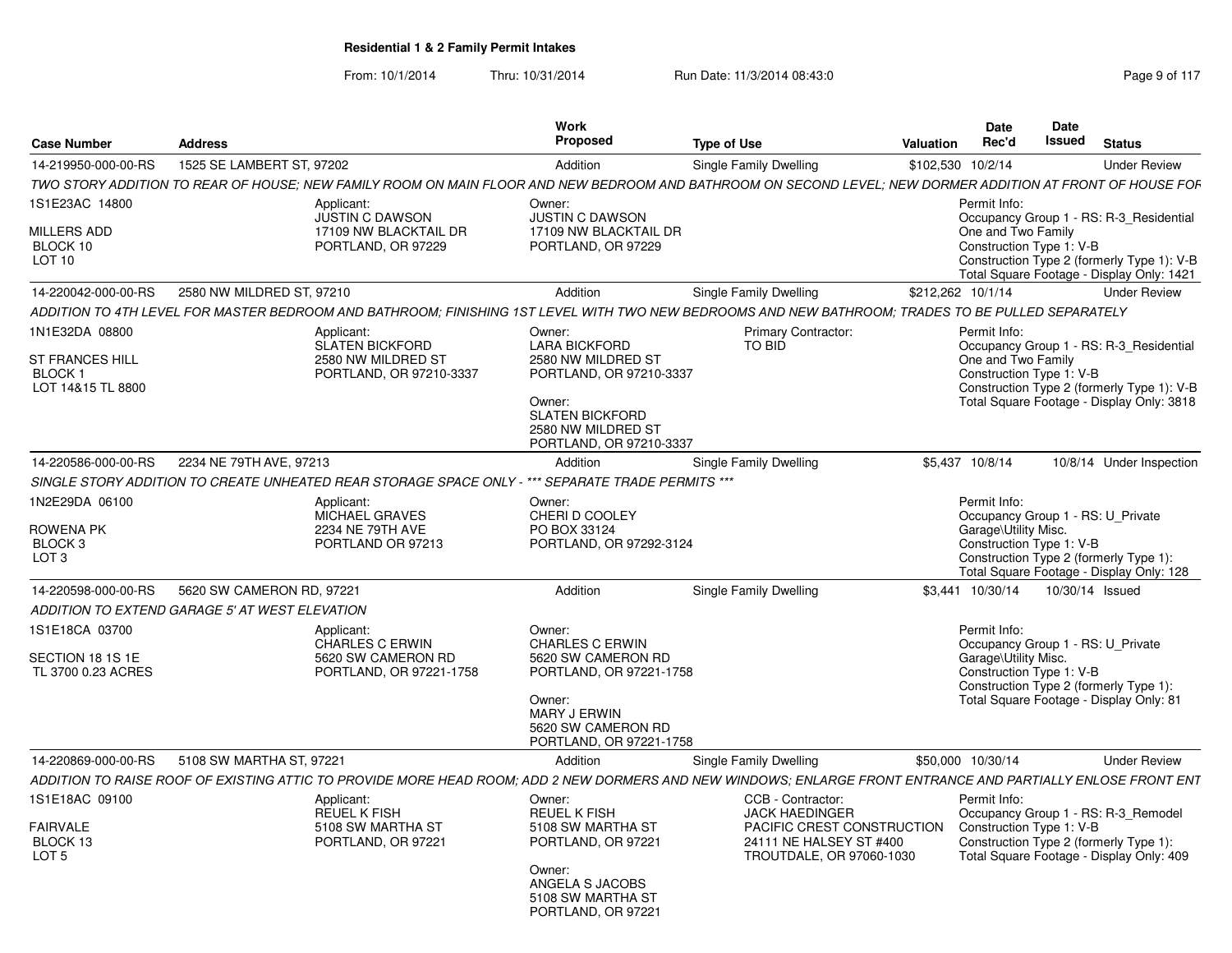|                                                   |                                            |                                                                                                                                                                | Work<br>Proposed                                                        |                                                                                                            | <b>Date</b><br>Rec'd<br>Valuation | <b>Date</b><br>Issued<br><b>Status</b>                                                                        |
|---------------------------------------------------|--------------------------------------------|----------------------------------------------------------------------------------------------------------------------------------------------------------------|-------------------------------------------------------------------------|------------------------------------------------------------------------------------------------------------|-----------------------------------|---------------------------------------------------------------------------------------------------------------|
| <b>Case Number</b>                                | <b>Address</b><br>7130 NE WYGANT ST, 97218 |                                                                                                                                                                |                                                                         | <b>Type of Use</b>                                                                                         |                                   |                                                                                                               |
| 14-220903-000-00-RS                               |                                            | ADDITION TO THE FRONT OF THE HOUSE TO EXPAND AND LEGALIZE CONVERSION OF GARAGE TO LIVING SPACE; NEW LIVING SPACE TO INCLUDE BEDROOM AND NEW BATHROOM; REMOVE   | Addition                                                                | Single Family Dwelling                                                                                     | \$25,036 10/3/14                  | 10/3/14 Under Inspection                                                                                      |
| IN2E20BD 01700                                    |                                            | Applicant:                                                                                                                                                     | Owner:                                                                  | CCB - Contractor:                                                                                          | Permit Info:                      |                                                                                                               |
| PADDOCK AC<br>BLOCK 6<br>LOT 5&6 TL 1700          |                                            | JEFFREY HULBERT<br>11225A SW GREENBURG RD<br><b>TIGARD, OR 97223</b>                                                                                           | OR HOMES LLC<br>11225 A SW GREENBURG RD<br><b>TIGARD, OR 97223</b>      | <b>WALTER S ZWINGLI</b><br>A LIGHT UP CO OF OREGON INC<br>(DBA AA MAINTENANCE)<br>11225 SW GREENBURG RD #A | One and Two Family                | Occupancy Group 1 - RS: R-3 Residential<br>Construction Type 1: V-B<br>Construction Type 2 (formerly Type 1): |
|                                                   |                                            |                                                                                                                                                                |                                                                         | TIGARD OR 97223                                                                                            |                                   | Total Square Footage - Display Only: 227                                                                      |
| 14-221123-000-00-RS                               | 5815 NE 31ST AVE, 97211                    |                                                                                                                                                                | Addition                                                                | Single Family Dwelling                                                                                     | \$6.924 10/6/14                   | 10/6/14 Final                                                                                                 |
|                                                   |                                            | DIG OUT PORTION OF CRAWLSPACE TO CREATE ADDITIONAL STORAGE SPACE                                                                                               |                                                                         |                                                                                                            |                                   |                                                                                                               |
| 1N1E13CD 08000<br><b>IRVINGTON PK</b><br>BLOCK 40 |                                            | Applicant:<br>WESTERN CONSTRUCTION<br>SYSTEMS, LLC<br>6970 ZENA RD                                                                                             | Owner:<br>AMY M YOUNG<br>5815 NE 31ST AVE<br>PORTLAND, OR 97211         | CCB - Contractor:<br><b>WESTERN CONSTRUCTION</b><br>SYSTEMS, LLC<br>6970 ZENA RD                           | Permit Info:                      | Occupancy Group 1 - RS: U Decks,<br>Patios, Porches, Carports<br>Construction Type 1: V-B                     |
| LOT <sub>42</sub><br>N 15' OF LOT 44              |                                            | RICKREALL, OR 97371                                                                                                                                            | Owner:<br>KEITH K DAELLENBACH<br>5815 NE 31ST AVE<br>PORTLAND, OR 97211 | RICKREALL, OR 97371                                                                                        |                                   | Construction Type 2 (formerly Type 1):<br>Total Square Footage - Display Only: 326                            |
| 14-221695-000-00-RS                               | 1221 SE 71ST AVE, 97215                    |                                                                                                                                                                | Addition                                                                | <b>Single Family Dwelling</b>                                                                              | \$292,064 10/6/14                 | <b>Under Review</b>                                                                                           |
|                                                   |                                            | ADDITION OF 2ND FLOOR TO HOUSE. NO CHANGE TO FOOTPRINT: ADD BATHROOM IN BASEMENT. REMOVE BATHROOM AND REMODEL MAIN FLOOR. RELOCATE AND RECONFIGURE STAIRS T\   |                                                                         |                                                                                                            |                                   |                                                                                                               |
| 1S2E05BD 02600                                    |                                            | Applicant:                                                                                                                                                     | Owner:                                                                  | <b>Primary Contractor:</b>                                                                                 | Permit Info:                      |                                                                                                               |
| <b>BELMONT</b>                                    |                                            | MIKE COYLE<br><b>FASTER PERMITS</b>                                                                                                                            | <b>JAMES RICE</b><br>415 SE 35TH AVE                                    | TO BID                                                                                                     | One and Two Family                | Occupancy Group 1 - RS: R-3_Residential                                                                       |
| <b>BLOCK</b>                                      |                                            | 14334 NW EAGLERIDGE LANE                                                                                                                                       | PORTLAND, OR 97214                                                      |                                                                                                            |                                   | Construction Type 1: V-B                                                                                      |
| LOT <sub>6</sub>                                  |                                            | PORTLAND, OR 97229                                                                                                                                             |                                                                         |                                                                                                            |                                   | Construction Type 2 (formerly Type 1): V-B<br>Total Square Footage - Display Only: 5128                       |
| 14-222313-000-00-RS                               | 1597 SW UPPER HALL ST, 97201               |                                                                                                                                                                | Addition                                                                | Single Family Dwelling                                                                                     | \$65,000 10/7/14                  | 10/7/14 Under Inspection                                                                                      |
|                                                   |                                            | ADDITION TO SW SIDE OF THE HOUSE TO ADD MUDROOM AND ENTRY; REMODEL KITCHEN AND INFILL WINDOWS, SEPARATE TRADES PERMITS                                         |                                                                         |                                                                                                            |                                   |                                                                                                               |
| 1S1E04BD 07300                                    |                                            | Applicant:                                                                                                                                                     | Owner:                                                                  | CCB - Contractor:                                                                                          | Permit Info:                      |                                                                                                               |
| <b>CARTERS ADD TO P</b>                           |                                            | <b>RYAN WALSH</b><br>DRW CONSTRUCTION LLC                                                                                                                      | <b>DAVID B CHRISTIAN</b><br>1597 SW UPPER HALL ST                       | <b>RYAN WALSH</b><br>DRW CONSTRUCTION LLC                                                                  | One and Two Family                | Occupancy Group 1 - RS: R-3 Residential                                                                       |
| BLOCK 40                                          |                                            | 4104 SE 14TH AVE                                                                                                                                               | PORTLAND, OR 97201                                                      | 4104 SE 14TH AVE                                                                                           |                                   | Construction Type 1: V-B                                                                                      |
| LOT 3 EXC PT IN ST<br>INC 10' E OF & ADJ LOT 4    |                                            | PORTLAND, OR 97202                                                                                                                                             | Owner:                                                                  | PORTLAND, OR 97202                                                                                         |                                   | Construction Type 2 (formerly Type 1): V-B<br>Total Square Footage - Display Only: 435                        |
|                                                   |                                            |                                                                                                                                                                | <b>KELLI J CHRISTIAN</b><br>1597 SW UPPER HALL ST<br>PORTLAND, OR 97201 |                                                                                                            |                                   |                                                                                                               |
| 14-222624-000-00-RS                               | 2635 SW GEORGIAN PL, 97201                 |                                                                                                                                                                | Addition                                                                | Single Family Dwelling                                                                                     | \$57,902 10/7/14                  | 10/21/14 Under Inspection                                                                                     |
|                                                   |                                            | 525 SF ADDITION TO LOWER. MAIN AND UPPER FLOORS, NEW STORAGE ROOM IN LOWER LEVEL, KITCHEN/ DINING ROOM REMODEL, NEW ENTRY AND NEW BALCONY ON MAIN FLOOR, CREAT |                                                                         |                                                                                                            |                                   |                                                                                                               |
| 1S1E05DD 03000                                    |                                            | Applicant:                                                                                                                                                     | Owner:                                                                  | CCB - Contractor:                                                                                          | Permit Info:                      |                                                                                                               |
| <b>GEORGIAN CT</b>                                |                                            | ROB MONTEITH<br>RAINIER PACIFIC DEVELOPMENT, 2635 SW GEORGIAN PL                                                                                               | <b>AARON HEISER</b>                                                     | <b>ERIK OPSAHL</b><br>RAINIER PACIFIC DEVELOPMENT                                                          | One and Two Family                | Occupancy Group 1 - RS: R-3_Residential                                                                       |
| LOT <sub>18</sub>                                 |                                            | <b>LLC</b>                                                                                                                                                     | PORTLAND, OR 97201-1725                                                 | <b>LLC</b>                                                                                                 |                                   | Construction Type 1: V-B                                                                                      |
|                                                   |                                            | 1845 NW 23RD PL<br>PORTLAND, OR 97210                                                                                                                          | Owner:                                                                  | 1845 NW 23RD PL<br>PORTLAND OR 97210                                                                       |                                   | Construction Type 2 (formerly Type 1):<br>Total Square Footage - Display Only: 525                            |
|                                                   |                                            |                                                                                                                                                                | <b>CHELSEA HEISER</b><br>2635 SW GEORGIAN PL<br>PORTLAND, OR 97201-1725 |                                                                                                            |                                   |                                                                                                               |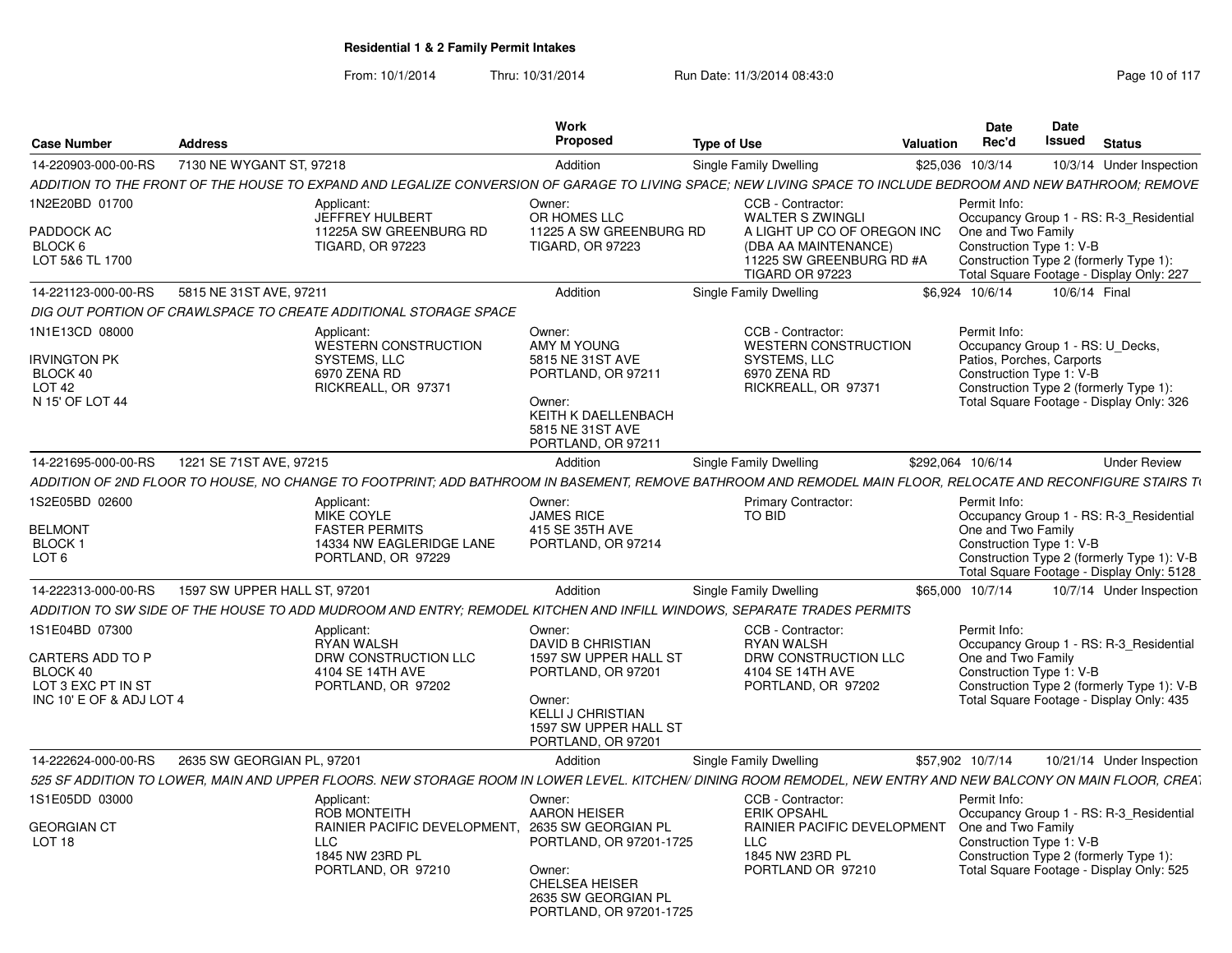| <b>Case Number</b>                                                       | <b>Address</b>             |                                                                                                  | Work<br>Proposed                                                                                                                                   | <b>Type of Use</b>                                                                                                                                                 | Valuation          | <b>Date</b><br>Rec'd                                           | Date<br>Issued | <b>Status</b>                                                                                                                      |  |
|--------------------------------------------------------------------------|----------------------------|--------------------------------------------------------------------------------------------------|----------------------------------------------------------------------------------------------------------------------------------------------------|--------------------------------------------------------------------------------------------------------------------------------------------------------------------|--------------------|----------------------------------------------------------------|----------------|------------------------------------------------------------------------------------------------------------------------------------|--|
| 14-222850-000-00-RS                                                      | 424 NW MAYWOOD DR, 97210   |                                                                                                  | Addition                                                                                                                                           | <b>Single Family Dwelling</b>                                                                                                                                      | \$45.000           | 10/8/14                                                        |                | $10/8/14$ Issued                                                                                                                   |  |
|                                                                          |                            |                                                                                                  |                                                                                                                                                    | REMODEL ENTRY AND STUDY, REMOVE WALLS AND ADD BEAMS ABOVE, ADDITION OF NEW ELEVATED DECK AT REAR OF HOUSE OFF LIVING ROOM                                          |                    |                                                                |                |                                                                                                                                    |  |
| 1N1E32AD 07700<br><b>ST FRANCES HILL</b><br>BLOCK 8<br>LOT 10&11 TL 7700 |                            | Applicant:<br><b>MATT RAPHAEL</b><br>RAPHAEL DESIGN INC<br>1333 SE 45TH AVE<br>PORTLAND OR 97215 | Owner:<br><b>JAMES N MCDERMOTT</b><br>424 NW MAYWOOD DR<br>PORTLAND, OR 97210-3335<br>Owner:                                                       | CCB - Contractor:<br><b>MATT RAPHAEL</b><br><b>RAPHAEL DESIGN INC</b><br>1333 SE 45TH AVE<br>PORTLAND OR 97215                                                     |                    | Permit Info:<br>One and Two Family<br>Construction Type 1: V-B |                | Occupancy Group 1 - RS: R-3 Residential<br>Construction Type 2 (formerly Type 1):                                                  |  |
|                                                                          |                            |                                                                                                  | NANCY E CORONADO<br>424 NW MAYWOOD DR<br>PORTLAND, OR 97210-3335                                                                                   |                                                                                                                                                                    |                    |                                                                |                |                                                                                                                                    |  |
| 14-222906-000-00-RS                                                      | 3231 SE BYBEE BLVD, 97202  |                                                                                                  | Addition                                                                                                                                           | Single Family Dwelling                                                                                                                                             | \$7,000 10/8/14    |                                                                |                | 10/8/14 Under Inspection                                                                                                           |  |
|                                                                          |                            |                                                                                                  |                                                                                                                                                    | REMOVE WALL BETWEEN KITCHEN AND DINING ROOM AND ADD POCKET DOORS, SMALL BUMP OUT AT EATING AREA FOR MORE TABLE SPACE                                               |                    |                                                                |                |                                                                                                                                    |  |
| 1S1E24AB 06200                                                           |                            | Applicant:                                                                                       | Owner:                                                                                                                                             | CCB - Contractor:                                                                                                                                                  |                    | Permit Info:                                                   |                |                                                                                                                                    |  |
| EASTMORELAND<br>BLOCK 47<br>LOT 10 EXC N 40'                             |                            | KATHLEEN S TAYLOR<br>3231 SE BYBEE BLVD<br>PORTLAND, OR 97202                                    | <b>CHRISTOPHER M TAYLOR</b><br>3231 SE BYBEE BLVD<br>PORTLAND, OR 97202<br>Owner:<br>KATHLEEN S TAYLOR<br>3231 SE BYBEE BLVD<br>PORTLAND, OR 97202 | <b>Bill Scott</b><br>7985 SW West Slope Drive<br>Portland, OR 97225                                                                                                |                    | One and Two Family<br>Construction Type 1: V-B                 |                | Occupancy Group 1 - RS: R-3 Residential<br>Construction Type 2 (formerly Type 1):<br>Total Square Footage - Display Only: 33       |  |
| 14-222927-000-00-RS                                                      | 7245 SE HARRISON CT, 97215 |                                                                                                  | Addition                                                                                                                                           | Single Family Dwelling                                                                                                                                             | \$147,508 10/14/14 |                                                                |                | <b>Under Review</b>                                                                                                                |  |
|                                                                          |                            |                                                                                                  |                                                                                                                                                    | SINGLE STORY ADDITION TO REAR OF HOUSE TO INCLUDE GREAT ROOM, MASTER BEDROOM WITH BATHROOM AND ATTACHED GARAGE, CONVERT BASEMENT TO LIVING SPACE TO INCLUDE        |                    |                                                                |                |                                                                                                                                    |  |
| 1S2E05DB 17100                                                           |                            | Applicant:<br><b>DAN WILLIAMS</b>                                                                | Owner:<br><b>ALEX KALIN</b>                                                                                                                        | <b>Primary Contractor:</b><br>TO BID                                                                                                                               |                    | Permit Info:                                                   |                |                                                                                                                                    |  |
| TABOR PK AC<br><b>LOT 10</b>                                             |                            | <b>FASTER PERMITS</b><br>14334 NW EAGLERIDGE LANE<br>PORTLAND, OR 97229                          | 706 SE 68TH AVE<br>PORTLAND, OR 97215-2106                                                                                                         |                                                                                                                                                                    |                    | One and Two Family<br>Construction Type 1: V-B                 |                | Occupancy Group 1 - RS: R-3_Residential<br>Construction Type 2 (formerly Type 1): V-B<br>Total Square Footage - Display Only: 2232 |  |
| 14-223545-000-00-RS                                                      | 327 NE 65TH AVE, 97213     |                                                                                                  | Addition                                                                                                                                           | Single Family Dwelling                                                                                                                                             | \$15,000 10/27/14  |                                                                |                | 10/27/14 Issued                                                                                                                    |  |
|                                                                          |                            |                                                                                                  |                                                                                                                                                    | ENCLOSE EXISTING COVERED PATIO AND CREATE NEW STUDIO WORKROOM. NOT LIVING SPACE.  ADDING SINK IN GARAGE. ADD BAR SINK IN OFFICE.  ADD WALL IN EXISTING BATHROOOM 1 |                    |                                                                |                |                                                                                                                                    |  |
| 1N2E32CB 04100                                                           |                            | Applicant:<br>ANDREW GORDON HUNT                                                                 | Owner:<br><b>CHAYO WILSON</b>                                                                                                                      | CCB - Contractor:<br>ANDREW GORDON HUNT                                                                                                                            |                    | Permit Info:                                                   |                | Occupancy Group 1 - RS: R-3_Residential                                                                                            |  |
| ORCHARD HOMES<br>BLOCK 13<br>LOT <sub>22</sub>                           |                            | 11954 NE GLISAN ST # 113<br>PORTLAND, OR 97220                                                   | 327 NE 65TH AVE<br>PORTLAND, OR 97213                                                                                                              | 11954 NE GLISAN ST # 113<br>PORTLAND, OR 97220                                                                                                                     |                    | One and Two Family<br>Construction Type 1: V-B                 |                | Construction Type 2 (formerly Type 1):<br>Total Square Footage - Display Only: 250                                                 |  |
| 14-223588-000-00-RS                                                      | 9125 SE OAK ST, 97216      |                                                                                                  | Addition                                                                                                                                           | Single Family Dwelling                                                                                                                                             | \$41.248 10/10/14  |                                                                |                | 10/10/14 Issued                                                                                                                    |  |
|                                                                          |                            | ADDITION TO NORTH SIDE OF THE HOUSE: NEW ADDITION TO INCLUDE MASTER BEDROOM AND NEW BATHROOM     |                                                                                                                                                    |                                                                                                                                                                    |                    |                                                                |                |                                                                                                                                    |  |
| 1N2E33CD 03300                                                           |                            | Applicant:<br>JAMES P WALLACE                                                                    | Owner:<br>JAMES P WALLACE                                                                                                                          |                                                                                                                                                                    |                    | Permit Info:                                                   |                | Occupancy Group 1 - RS: R-3_Residential                                                                                            |  |
| MABEL VILLE<br>BLOCK 13<br>LOT 16-18                                     |                            | 9125 SE OAK ST<br>PORTLAND, OR 97216-1633                                                        | 9125 SE OAK ST<br>PORTLAND, OR 97216-1633                                                                                                          |                                                                                                                                                                    |                    | One and Two Family<br>Construction Type 1: V-B                 |                | Construction Type 2 (formerly Type 1):<br>Total Square Footage - Display Only: 374                                                 |  |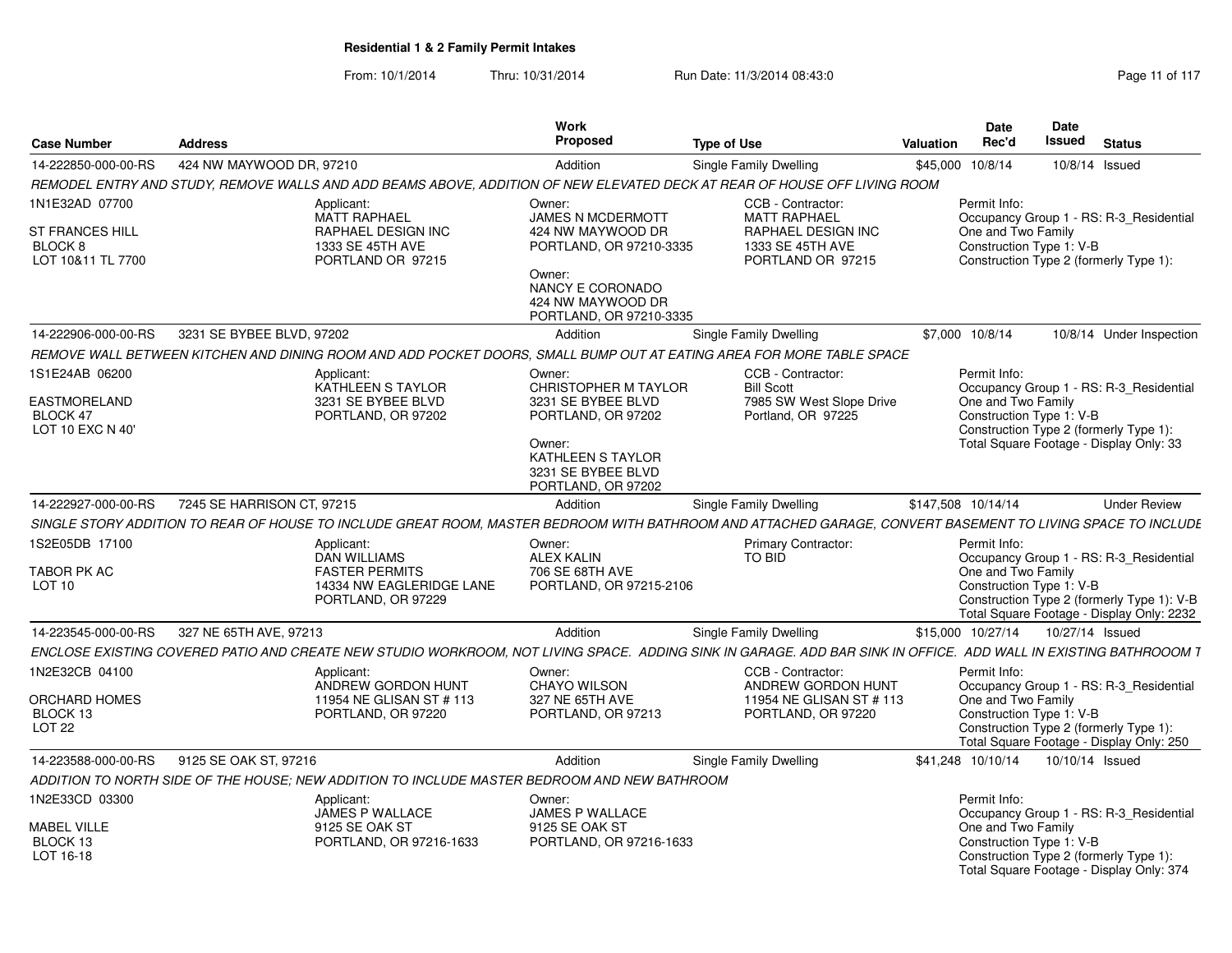| <b>Case Number</b>                                            | <b>Address</b>               |                                                                                                                                                               | Work<br>Proposed                                                                                                                                      | <b>Type of Use</b>            |                                                                                                                                       | <b>Valuation</b> | <b>Date</b><br>Rec'd                                           | Date<br>Issued | <b>Status</b>                                                                                                                     |
|---------------------------------------------------------------|------------------------------|---------------------------------------------------------------------------------------------------------------------------------------------------------------|-------------------------------------------------------------------------------------------------------------------------------------------------------|-------------------------------|---------------------------------------------------------------------------------------------------------------------------------------|------------------|----------------------------------------------------------------|----------------|-----------------------------------------------------------------------------------------------------------------------------------|
| 14-223729-000-00-RS                                           | 7733 SE MILWAUKIE AVE, 97202 |                                                                                                                                                               | Addition                                                                                                                                              | <b>Single Family Dwelling</b> |                                                                                                                                       |                  | \$6,228 10/9/14                                                |                | Approved to Issue                                                                                                                 |
|                                                               |                              | NEW SINGLE FLOOR ADDITION TO REAR OF EXISTING DWELLING TO EXPAND KITCHEN AND RELOCATE LAUNDRY TO MAIN FLOOR.  REMOVE EXTERIOR BASEMENT STAIRS AND EXPAND PORC |                                                                                                                                                       |                               |                                                                                                                                       |                  |                                                                |                |                                                                                                                                   |
| 1S1E23AC 15700<br>MILLERS ADD<br>BLOCK 1<br>N 45' OF LOT 9&10 |                              | Applicant:<br><b>Stephen Anthony McElligott</b><br>STEPHEN ANTHONY MCELLIGOTT 7733 SE MILWAUKIE AVE<br>1409 SE Lexington St                                   | Owner:<br><b>KEITH A SAGER</b><br>PORTLAND, OR 97202                                                                                                  |                               | CCB - Contractor:<br>STEPHEN ANTHONY MCELLIGOTT Occupancy Group 1 - RS: R-3_Residential<br>1409 SE LEXINGTON ST<br>PORTLAND, OR 97202 |                  | Permit Info:<br>One and Two Family<br>Construction Type 1: V-B |                | Construction Type 2 (formerly Type 1): V-B                                                                                        |
| N 45' OF E 50' OF LOT 12                                      |                              | Portland, OR 97202                                                                                                                                            | Owner:<br><b>ERIN D SAGER</b><br>7733 SE MILWAUKIE AVE<br>PORTLAND, OR 97202                                                                          |                               |                                                                                                                                       |                  |                                                                |                | Total Square Footage - Display Only: 92                                                                                           |
| 14-223886-000-00-RS                                           | 3329 SE 112TH AVE, 97266     |                                                                                                                                                               | Addition                                                                                                                                              | Single Family Dwelling        |                                                                                                                                       |                  | \$39.704 10/10/14                                              |                | 10/10/14 Under Inspection                                                                                                         |
|                                                               |                              | NEW 360 SF ADDITION TO REAR OF HOUSE FOR A BEDROOM, BATHROOM, CLOSET AND HALLWAY (2 BATHROOMS TOTAL)                                                          |                                                                                                                                                       |                               |                                                                                                                                       |                  |                                                                |                |                                                                                                                                   |
| 1S2E10BD 08600<br>ROCOA PK<br>BLOCK 2<br>LOT 19 EXC PT IN ST  |                              | Applicant:<br>JONATHAN D GAMBLE<br>3329 SE 112TH AVE<br>PORTLAND, OR 97266                                                                                    | Owner:<br>JONATHAN D GAMBLE<br>3329 SE 112TH AVE<br>PORTLAND, OR 97266<br>Owner:<br><b>BRANDI K GAMBLE</b><br>3329 SE 112TH AVE<br>PORTLAND, OR 97266 |                               |                                                                                                                                       |                  | Permit Info:<br>One and Two Family<br>Construction Type 1: V-B |                | Occupancy Group 1 - RS: R-3_Residential<br>Construction Type 2 (formerly Type 1):<br>Total Square Footage - Display Only: 360     |
| 14-223976-000-00-RS                                           | 4604 SW CONDOR AVE, 97201    |                                                                                                                                                               | Addition                                                                                                                                              | Single Family Dwelling        |                                                                                                                                       |                  | \$66,725 10/10/14                                              |                | Under Review                                                                                                                      |
|                                                               |                              | ADDITION OF 2ND STORY TO EXISTING HOUSE, CHANGE GARAGE TO ONE CAR GARAGE TO MAKE ROOM FOR NEW STAIRS TO 2ND FLOOR, 2ND FLOOR MASTER SUITE INCLUDES BEDROOM, L |                                                                                                                                                       |                               |                                                                                                                                       |                  |                                                                |                |                                                                                                                                   |
| 1S1E15BB 01901                                                |                              | Applicant:                                                                                                                                                    | Owner:                                                                                                                                                |                               |                                                                                                                                       |                  | Permit Info:                                                   |                |                                                                                                                                   |
| PARTITION PLAT 1998-74<br>LOT <sub>1</sub>                    |                              | EDWARD RADULESCU<br><b>EPR DESIGN</b><br>825 NE 20TH AVE STE 202<br>PORTLAND OR 97232                                                                         | <b>SAMUEL PEIA</b><br>PO BOX 80013<br>PORTLAND, OR 97280-1013                                                                                         |                               |                                                                                                                                       |                  | One and Two Family<br>Construction Type 1: V-B                 |                | Occupancy Group 1 - RS: R-3_Residential<br>Construction Type 2 (formerly Type 1): V-B<br>Total Square Footage - Display Only: 625 |
| 14-224108-000-00-RS                                           | 2216 NE 21ST AVE, 97212      |                                                                                                                                                               | Addition                                                                                                                                              | Single Family Dwelling        |                                                                                                                                       |                  | \$15,000 10/13/14                                              |                | <b>Under Review</b>                                                                                                               |
|                                                               |                              | ADDITION TO THE BACK OF THE HOUSE: CLOSE OUT THE BACK PORCH AND REFRAME THE BACK ADDITION: EXPAND KITCHEN ON THE MAIN LEVEL AND EXPAND MASTER BATHROOM AND BE |                                                                                                                                                       |                               |                                                                                                                                       |                  |                                                                |                |                                                                                                                                   |
| IN1E26DA 13200                                                |                              | Applicant:                                                                                                                                                    | Owner:                                                                                                                                                |                               | CCB - Contractor:                                                                                                                     |                  | Permit Info:                                                   |                |                                                                                                                                   |
| irvington<br>BLOCK 21                                         |                              | DILUSSO RENOVATIONS LLC<br>4415 NE SANDY BLVD #201<br>PORTLAND, OR 97213                                                                                      | RED SQUARE DEVELOPMENT LLC DILUSSO RENOVATIONS LLC<br>PO BOX 3036<br>CLACKAMAS, OR 97015-3036                                                         |                               | 4415 NE SANDY BLVD #201<br>PORTLAND, OR 97213                                                                                         |                  | Construction Type 1: V-B                                       |                | Occupancy Group 1 - RS: R-3_Remodel<br>Construction Type 2 (formerly Type 1):                                                     |
| LOT <sub>17</sub><br>S 5' OF LOT 18                           |                              |                                                                                                                                                               |                                                                                                                                                       |                               |                                                                                                                                       |                  |                                                                |                | Total Square Footage - Display Only: 312                                                                                          |
| 14-224370-000-00-RS                                           | 2335 SW 19TH AVE, 97201      |                                                                                                                                                               | Addition                                                                                                                                              | Single Family Dwelling        |                                                                                                                                       |                  | \$11,139 10/11/14                                              |                | 10/17/14 Issued                                                                                                                   |
|                                                               |                              | KITCHEN REMODEL WITH BUMPOUT. BASEMENT REMODEL - ADDING BEDROOM. NO ADDED TOILETS.                                                                            |                                                                                                                                                       |                               |                                                                                                                                       |                  |                                                                |                |                                                                                                                                   |
| 1S1E04CB 03200                                                |                              | Applicant:<br>PETRINA CONSTRUCTION INC.                                                                                                                       | Owner:<br><b>SARAH L SCHUBERT</b>                                                                                                                     |                               | CCB - Contractor:<br>PETRINA CONSTRUCTION INC                                                                                         |                  | Permit Info:                                                   |                | Occupancy Group 1 - RS: R-3 Residential                                                                                           |
| CARTERS ADD TO P<br>E 85' OF S 50' OF BLOCK 86                |                              | 4505 NE TILLAMOOK ST<br>PORTLAND, OR 97213-1319                                                                                                               | 2335 SW 19TH AVE<br>PORTLAND, OR 97201                                                                                                                |                               | 4505 NE TILLAMOOK ST<br>PORTLAND, OR 97213-1319                                                                                       |                  | One and Two Family<br>Construction Type 1: V-B                 |                | Construction Type 2 (formerly Type 1):                                                                                            |
|                                                               |                              |                                                                                                                                                               | Owner:<br><b>STEVEN A SCHUBERT</b><br>2335 SW 19TH AVE<br>PORTLAND, OR 97201                                                                          |                               |                                                                                                                                       |                  |                                                                |                | Total Square Footage - Display Only: 101                                                                                          |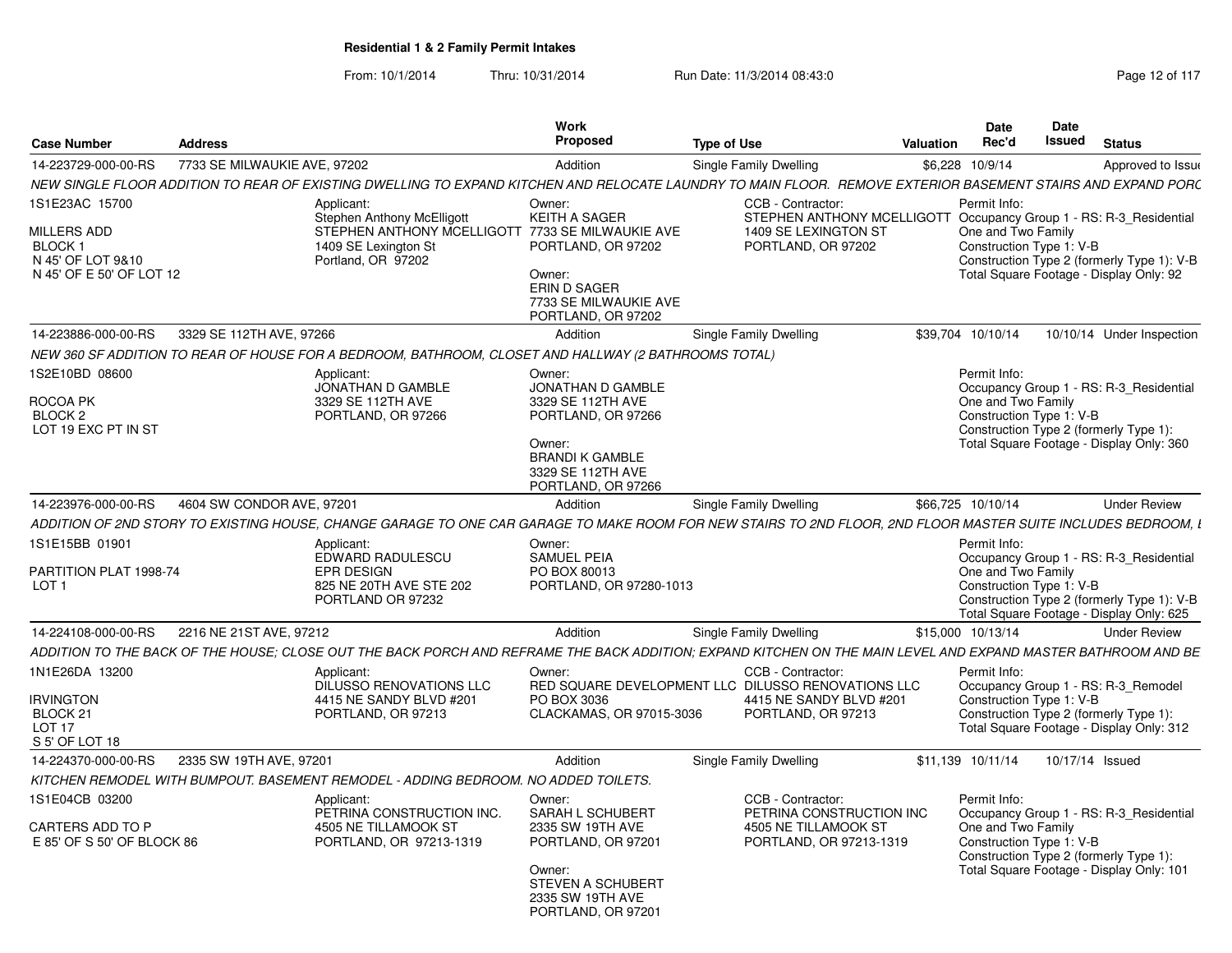| <b>Case Number</b>                                                    | <b>Address</b>              |                                                                                                                                                                | Work<br>Proposed                                                                                                              | <b>Type of Use</b>                                                                                                                                                                                                   | Valuation | <b>Date</b><br>Rec'd | Date<br><b>Issued</b>                                 | <b>Status</b>                                                                           |
|-----------------------------------------------------------------------|-----------------------------|----------------------------------------------------------------------------------------------------------------------------------------------------------------|-------------------------------------------------------------------------------------------------------------------------------|----------------------------------------------------------------------------------------------------------------------------------------------------------------------------------------------------------------------|-----------|----------------------|-------------------------------------------------------|-----------------------------------------------------------------------------------------|
| 14-224421-000-00-RS                                                   | 8611 NE TILLAMOOK ST, 97220 |                                                                                                                                                                | Addition                                                                                                                      | Single Family Dwelling                                                                                                                                                                                               |           | \$3,000 10/13/14     |                                                       | 10/13/14 Issued                                                                         |
| ADD NEW ROOF AT EXISTING BREEZEWAY                                    |                             |                                                                                                                                                                |                                                                                                                               |                                                                                                                                                                                                                      |           |                      |                                                       |                                                                                         |
| 1N2E28CB 07000<br>RAILWAY ADD<br>BLOCK 17                             |                             | Applicant:<br><b>PAT SAUER</b><br>THE DESIGN DEPARTEMENT<br>PO BOX 80065                                                                                       | Owner:<br><b>KENNETH E MORROW</b><br>8611 NE TILLAMOOK ST<br>PORTLAND, OR 97220-5566                                          | CCB - Contractor:<br>ROSECITY MAINTENANCE AND<br><b>REMODELING</b><br>1104 SE 148TH AVE                                                                                                                              |           | Permit Info:         | Patios, Porches, Carports<br>Construction Type 1: V-B | Occupancy Group 1 - RS: U Decks,                                                        |
| LOT 7-10                                                              |                             | PORTLAND OR 97280                                                                                                                                              |                                                                                                                               | PORTLAND, OR 97233                                                                                                                                                                                                   |           |                      |                                                       | Construction Type 2 (formerly Type 1):<br>Total Square Footage - Display Only: 82       |
| 14-224551-000-00-RS                                                   | 221 NE 45TH AVE, 97213      |                                                                                                                                                                | Addition                                                                                                                      | <b>Single Family Dwelling</b>                                                                                                                                                                                        |           | \$19,129 10/17/14    |                                                       | 10/17/14 Issued                                                                         |
|                                                                       |                             | LEGALIZE COVERED PORCH ADDITION TO REAR OF HOUSE AND CONVERSION OF BASEMENT TO LIVING SPACE INCLUDING BEDROOM, LAUNDRY ROOM, BATHROOM AND FAMILY ROOM (2 BA1   |                                                                                                                               |                                                                                                                                                                                                                      |           |                      |                                                       |                                                                                         |
| 1N2E31CB 02800                                                        |                             | Applicant:<br>PETE C CONSTRUCTION LLC                                                                                                                          | Owner:<br>AMORETTE N BRYANT                                                                                                   | CCB - Contractor:<br>PETE C CONSTRUCTION LLC                                                                                                                                                                         |           | Permit Info:         |                                                       | Occupancy Group 1 - RS: R-3 Remodel                                                     |
| LAURELCREST<br>BLOCK 4<br>LOT <sub>4</sub>                            |                             | 9951 SE EASTVIEW DR<br>HAPPY VALLEY OR 97086                                                                                                                   | 11430 VALLEY SPRING<br>HOUSTON, TX 77043                                                                                      | 9951 SE EASTVIEW DR<br>HAPPY VALLEY OR 97086                                                                                                                                                                         |           |                      | Construction Type 1: V-B                              | Construction Type 2 (formerly Type 1): V-B<br>Total Square Footage - Display Only: 612  |
| 14-224708-000-00-RS                                                   | 6930 SE PARDEE ST. 97206    |                                                                                                                                                                | Addition                                                                                                                      | Single Family Dwelling                                                                                                                                                                                               |           | \$147,861 10/14/14   |                                                       | <b>Under Review</b>                                                                     |
|                                                                       |                             | 2 STORY ADDITION TO ADD MASTER BEDROOM AND BATHROOM TO 2ND FLOOR; ADD BEDROOM AND OFFICE, RECONFIGURE BATHROOM AND REMODEL KITCHEN; CONVERT BASEMENT TO H      |                                                                                                                               |                                                                                                                                                                                                                      |           |                      |                                                       |                                                                                         |
| 1S2E17BA 07500                                                        |                             | Applicant:<br><b>HENDRIK J VAN RENSBURG</b>                                                                                                                    | Owner:<br><b>HENDRIK J VAN RENSBURG</b>                                                                                       |                                                                                                                                                                                                                      |           | Permit Info:         |                                                       | Occupancy Group 1 - RS: R-3_Residential                                                 |
| <b>KERN PK</b>                                                        |                             | 6930 SE PARDEE ST                                                                                                                                              | 6930 SE PARDEE ST                                                                                                             |                                                                                                                                                                                                                      |           | One and Two Family   |                                                       |                                                                                         |
| BLOCK 15                                                              |                             | PORTLAND, OR 97206-3578                                                                                                                                        | PORTLAND, OR 97206-3578                                                                                                       |                                                                                                                                                                                                                      |           |                      | Construction Type 1: V-B                              |                                                                                         |
| LOT 9&10                                                              |                             |                                                                                                                                                                |                                                                                                                               |                                                                                                                                                                                                                      |           |                      |                                                       | Construction Type 2 (formerly Type 1): V-B<br>Total Square Footage - Display Only: 2196 |
| 14-225088-000-00-RS                                                   | 227 N HIGHLAND ST, 97217    |                                                                                                                                                                | Addition                                                                                                                      | Single Family Dwelling                                                                                                                                                                                               |           | \$47,094 10/14/14    |                                                       | <b>Under Review</b>                                                                     |
|                                                                       |                             | 427 SF ONE STORY ADDITION AT REAR OF HOUSE FOR NEW MASTER SUITE, WALK IN CLOSET AND POWDER ROOM WITH CRAWL SPACE BELOW. REMOVE AND RE-BUILD 207SF REAR DECK. F |                                                                                                                               |                                                                                                                                                                                                                      |           |                      |                                                       |                                                                                         |
| 1N1E15DB 02900                                                        |                             | Applicant:<br>LANE COOPER                                                                                                                                      | Owner:<br>MICHELLE MARYATT                                                                                                    | CCB - Contractor:<br><b>LANE COOPER</b>                                                                                                                                                                              |           | Permit Info:         |                                                       | Occupancy Group 1 - RS: R-3 Residential                                                 |
| PIEDMONT<br>BLOCK 53<br>LOT 1 EXC E 100'<br>S 25' OF LOT 2 EXC E 100' |                             | COOPER DESIGN BUILDERS. INC.<br>4076 N MISSISSIPPI AVE<br>PORTLAND, OR 97227                                                                                   | 227 N HIGHLAND ST<br>PORTLAND, OR 97217-2127<br>Owner:<br><b>JASON BRYANT</b><br>227 N HIGHLAND ST<br>PORTLAND, OR 97217-2127 | COOPER DESIGN BUILDERS. INC.<br>4076 N MISSISSIPPI AVE<br>PORTLAND, OR 97227<br>CCB - Contractor:<br>ADVANCED HEATING & AIR<br><b>CONDITIONING</b><br>5825 SE FOSTER ROAD<br>PORTLAND, OR 97206<br>CCB - Contractor: |           | One and Two Family   | Construction Type 1: V-B                              | Construction Type 2 (formerly Type 1):<br>Total Square Footage - Display Only: 427      |
|                                                                       |                             |                                                                                                                                                                |                                                                                                                               | COHO ELECTRIC<br>PO BOX 40<br>WILSONVILLE OR 97070<br>CCB - Contractor:<br>SARKINEN PLUMBING INC<br>9502 NE 72ND AVE<br>VANCOUVER, WA 98665                                                                          |           |                      |                                                       |                                                                                         |
|                                                                       |                             |                                                                                                                                                                |                                                                                                                               |                                                                                                                                                                                                                      |           |                      |                                                       |                                                                                         |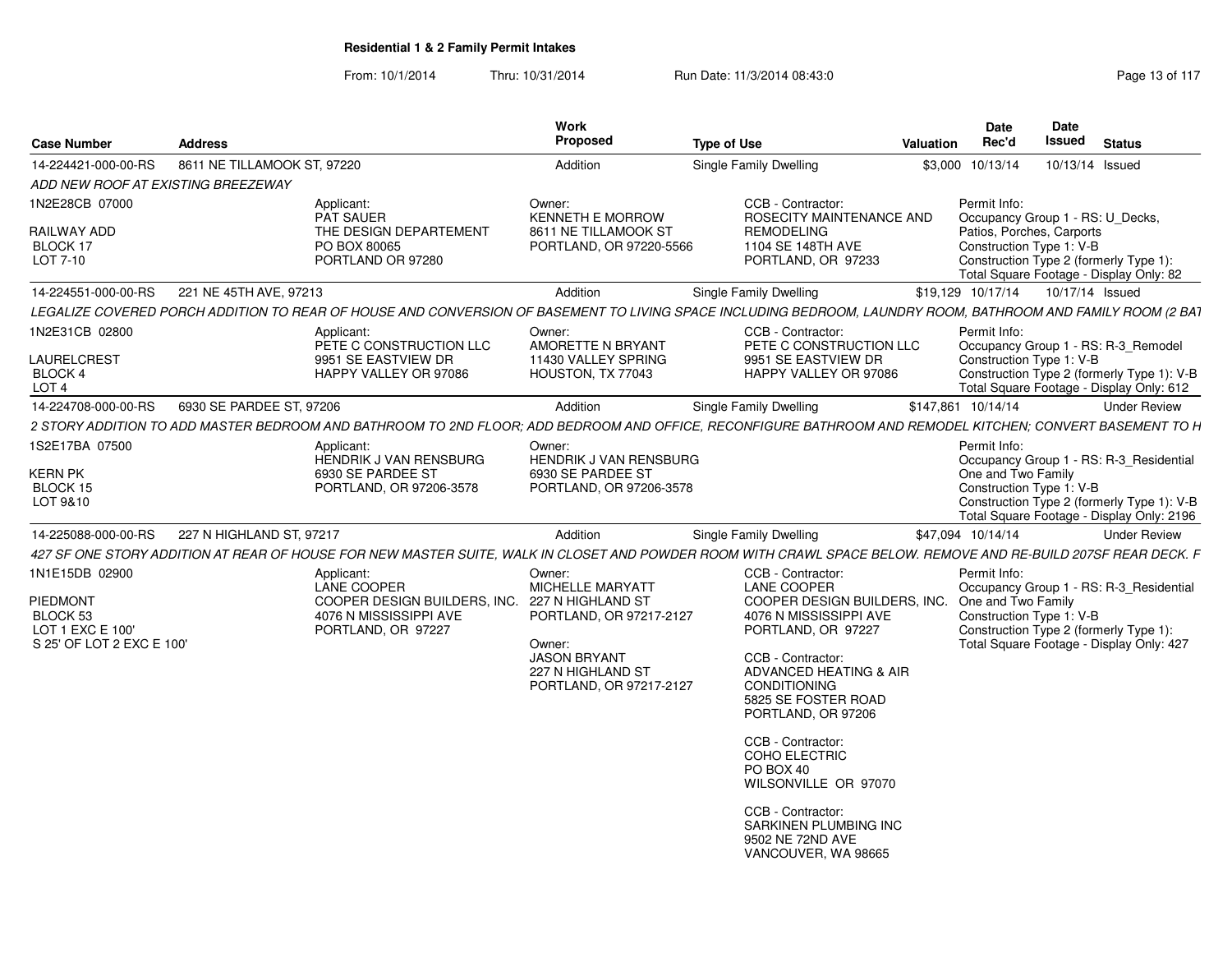| <b>Case Number</b>                                              | <b>Address</b>             |                                                                                                                                                                    | <b>Work</b><br>Proposed                                                                             | Type of Use                                                                                          | Valuation | <b>Date</b><br>Rec'd | Date<br>Issued           | <b>Status</b>                                                                      |
|-----------------------------------------------------------------|----------------------------|--------------------------------------------------------------------------------------------------------------------------------------------------------------------|-----------------------------------------------------------------------------------------------------|------------------------------------------------------------------------------------------------------|-----------|----------------------|--------------------------|------------------------------------------------------------------------------------|
| 14-225107-000-00-RS                                             | 910 NE IMPERIAL AVE, 97232 |                                                                                                                                                                    | Addition                                                                                            | Single Family Dwelling                                                                               |           | \$19,852 10/14/14    |                          | $11/1/14$ Issued                                                                   |
|                                                                 |                            | WHOLE HOUSE REMODEL WITH KITCHEN/ STORAGE ADDITION AT REAR. BASEMENT - FAMILY/ DEN, BATH, BED, WINE AND MECH ROOM, RE-BUILD STAIRWEL; FIRST FLOOR - EXPAND KITCHEN |                                                                                                     |                                                                                                      |           |                      |                          |                                                                                    |
| 1N1E36AD 18100                                                  |                            | Applicant:<br>CHRIS COOPER                                                                                                                                         | Owner:<br><b>MARK W DOLESKI</b>                                                                     | CCB - Contractor:<br>HAMMER AND HAND INC                                                             |           | Permit Info:         |                          | Occupancy Group 1 - RS: R-3 Residential                                            |
| LAURELHURST<br>BLOCK 10<br>LOT <sub>26</sub>                    |                            | HAMMER AND HAND<br>1020 SE HARRISON ST<br>PORTLAND, OR 97214                                                                                                       | 910 NE IMPERIAL AVE<br>PORTLAND, OR 97232<br>Owner:<br><b>GINA M DOLESKI</b><br>910 NE IMPERIAL AVE | 1020 SE HARRISON<br>PORTLAND, OR 97214                                                               |           | One and Two Family   | Construction Type 1: V-B | Construction Type 2 (formerly Type 1):<br>Total Square Footage - Display Only: 180 |
|                                                                 |                            |                                                                                                                                                                    | PORTLAND, OR 97232                                                                                  |                                                                                                      |           |                      |                          |                                                                                    |
| 14-225168-000-00-RS                                             | 1325 SE 32ND AVE, 97214    |                                                                                                                                                                    | Addition                                                                                            | Single Family Dwelling                                                                               |           | \$16.102 10/17/14    | 10/17/14 Issued          |                                                                                    |
|                                                                 |                            | REMOVE EXISTING ENCLOSED PORCH AND ADD 146 SF SINGLE STORY ADDITION IN ITS PLACE AT REAR OF HOUSE FOR NEW MUDROOM, INCLUDING BATHROOM AND OPEN AREA                |                                                                                                     |                                                                                                      |           |                      |                          |                                                                                    |
| 1S1E01BD 22000                                                  |                            | Applicant:<br><b>RYAN AUSTIN</b>                                                                                                                                   | Owner:<br><b>MARTIN L WHITE</b>                                                                     | CCB - Contractor:<br><b>DAVID HEREFORD</b>                                                           |           | Permit Info:         |                          | Occupancy Group 1 - RS: R-3_Residential                                            |
| <b>BUNGALOW GLADE</b><br>BLOCK <sub>3</sub><br>LOT <sub>6</sub> |                            | POLYPHON ARCHITECTURE &<br>DESIGN, LLC<br>6106 NE 9TH AVE                                                                                                          | 1325 SE 32ND AVE<br>PORTLAND, OR 97214-4114                                                         | HEREFORD CONSTRUCTION CO<br><b>INC</b><br>12605 NW CRESTON RD                                        |           | One and Two Family   | Construction Type 1: V-B | Construction Type 2 (formerly Type 1):                                             |
|                                                                 |                            | PORTLAND, OR 97211                                                                                                                                                 | Owner:<br>PATRICIA R MORRIS<br>1325 SE 32ND AVE<br>PORTLAND, OR 97214-4114                          | PORTLAND OR 97231                                                                                    |           |                      |                          | Total Square Footage - Display Only: 146                                           |
| 14-225240-000-00-RS                                             | 3150 SE 23RD AVE, 97202    |                                                                                                                                                                    | Addition                                                                                            | Single Family Dwelling                                                                               |           | \$28,565 10/14/14    |                          | 10/18/14 Under Inspection                                                          |
|                                                                 |                            | ADD SHED DORMER AT REAR OF HOUSE TO ADD 259 SQUARE FEET OF LIVING SPACE AND RECONFIGURE EXISTING UPPER FLOOR AND ADD BATHROOM (TOTAL 2 TOILETS)                    |                                                                                                     |                                                                                                      |           |                      |                          |                                                                                    |
| 1S1E11AD 09000                                                  |                            | Applicant:                                                                                                                                                         | Owner:                                                                                              | CCB - Contractor:                                                                                    |           | Permit Info:         |                          |                                                                                    |
| AMSTERDAM                                                       |                            | MIKE ANDERSON<br>CDC CONSTRUCTION LLC                                                                                                                              | <b>BRYCE P SCHUSTER</b><br>3150 SE 23RD AVE                                                         | BOYLES ELECTRIC INC<br>PO BOX 1227                                                                   |           | One and Two Family   |                          | Occupancy Group 1 - RS: R-3_Residential                                            |
| BLOCK 4                                                         |                            | 4504 SE RIVER DR                                                                                                                                                   | PORTLAND, OR 97202-2106                                                                             | <b>BORING, OR 97009</b>                                                                              |           |                      | Construction Type 1: V-B |                                                                                    |
| LOT <sub>6</sub>                                                |                            | MILWAUKIE OR 97267                                                                                                                                                 | Owner:<br><b>CRESSA E SCHUSTER</b><br>3150 SE 23RD AVE<br>PORTLAND, OR 97202-2106                   | CCB - Contractor:<br><b>CONNECT PLUMBING</b><br>16023 S WINDY CITY RD<br>MULINO OR 97042             |           |                      |                          | Construction Type 2 (formerly Type 1):<br>Total Square Footage - Display Only: 259 |
|                                                                 |                            |                                                                                                                                                                    |                                                                                                     | CCB - Contractor:<br>MORGAN HEATING & COOLING IN(<br>PO BOX 630<br>GRESHAM OR 97030                  |           |                      |                          |                                                                                    |
|                                                                 |                            |                                                                                                                                                                    |                                                                                                     | CCB - Contractor:<br>MIKE ANDERSON<br>CDC CONSTRUCTION LLC<br>4504 SE RIVER DR<br>MILWAUKIE OR 97267 |           |                      |                          |                                                                                    |
|                                                                 |                            |                                                                                                                                                                    |                                                                                                     |                                                                                                      |           |                      |                          |                                                                                    |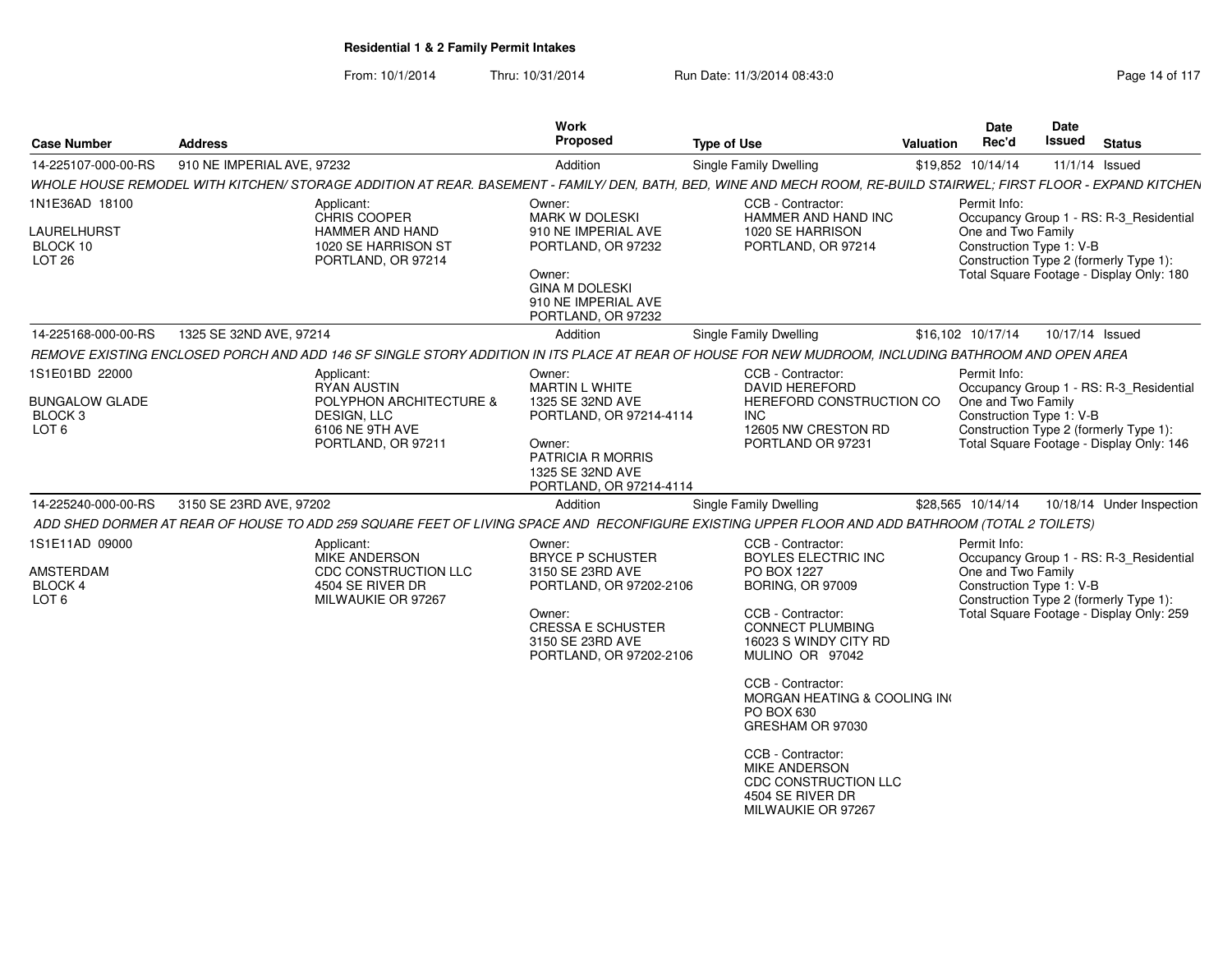| Case Number                                                            | <b>Address</b>                                |                                                                                                    | Work<br>Propose                                                                                                                                              | <b>Type of Use</b>                                                                                                                                           | Date<br>Rec'd<br>Valuation                     | Date<br>Issued<br><b>Status</b>                                                                                               |
|------------------------------------------------------------------------|-----------------------------------------------|----------------------------------------------------------------------------------------------------|--------------------------------------------------------------------------------------------------------------------------------------------------------------|--------------------------------------------------------------------------------------------------------------------------------------------------------------|------------------------------------------------|-------------------------------------------------------------------------------------------------------------------------------|
| 14-225311-000-00-RS                                                    | 1615 SE 42ND AVE, 97214                       |                                                                                                    | Addition                                                                                                                                                     | Single Family Dwelling                                                                                                                                       | \$50,000 10/27/14                              | 10/27/14 Issued                                                                                                               |
|                                                                        |                                               | DORMER ADDITION FOR NEW BATHROOM AND LAUNDRY ROOM, ADD SUPPORT IN BASEMENT                         |                                                                                                                                                              | (2 BATHROOMS TOTAL) (TRADE PERMITS TO BE OBTAINED SEPARATELY)                                                                                                |                                                |                                                                                                                               |
| 1S2E06CB 19800                                                         |                                               | Applicant:<br>STEPHEN HULL                                                                         | Owner:<br><b>MARK SUMNER</b>                                                                                                                                 | CCB - Contractor:<br><b>STEPHEN HULL</b>                                                                                                                     | Permit Info:                                   | Occupancy Group 1 - RS: R-3 Remodel                                                                                           |
| HAWTHORNE AVE ADD<br>BLOCK 14<br>S 8 1/3' OF LOT 3<br>LOT <sub>4</sub> |                                               | <b>STEPHEN HURLEY HULL</b><br>CONSTRUCTION<br>7629 SE WOODWARD ST<br>PORTLAND OR 97206             | Owner:<br><b>TAMARA TAYLOR</b><br>1615 SE 42ND AVE<br>PORTLAND, OR 97215                                                                                     | STEPHEN HURLEY HULL<br>CONSTRUCTION<br>7629 SE WOODWARD ST<br>PORTLAND OR 97206                                                                              | Construction Type 1: V-B                       | Construction Type 2 (formerly Type 1):<br>Total Square Footage - Display Only: 112                                            |
|                                                                        |                                               |                                                                                                    | Owner:<br>MICHAEL G TAYLOR<br>1615 SE 42ND AVE<br>PORTLAND, OR 97215                                                                                         |                                                                                                                                                              |                                                |                                                                                                                               |
|                                                                        | 14-225335-000-00-RS 525 NE FLORAL PL, 97232   |                                                                                                    | Addition                                                                                                                                                     | <b>Single Family Dwelling</b>                                                                                                                                | \$38,000 10/20/14                              | 10/20/14 Under Inspection                                                                                                     |
|                                                                        |                                               |                                                                                                    |                                                                                                                                                              | CONVERT BASEMENT TO LIVING SPACE TO INCLUDE LAUNDRY ROOM, BATHROOM AND FAMILY ROOM WITH EGRESS WINDOW AND WELL; MAIN FLOOR REMOVE EXISTING CHIMNEY AND REM   |                                                |                                                                                                                               |
| 1N1E36AC 13700<br>LAURELHURST                                          |                                               | Applicant:<br>MIKE COYLE<br><b>FASTER PERMITS</b>                                                  | Owner:<br>MJF INVESTMENT PROPERTIES<br>LLC                                                                                                                   | CCB - Contractor:<br>RANDY ROGERS PLBG<br>44265 SE KLEINSMITH RD                                                                                             | Permit Info:<br>One and Two Family             | Occupancy Group 1 - RS: R-3 Residential                                                                                       |
| BLOCK 14<br>LOT 17                                                     |                                               | 14334 NW EAGLERIDGE LANE<br>PORTLAND, OR 97229                                                     | 315 NE LAURELHURST PL<br>PORTLAND, OR 97232                                                                                                                  | P O BOX 358<br>SANDY OR 970558638                                                                                                                            | Construction Type 1: V-B                       | Construction Type 2 (formerly Type 1)                                                                                         |
| 14-225760-000-00-RS                                                    | 5707 NE 28TH AVE, 97211                       |                                                                                                    | Addition                                                                                                                                                     | Single Family Dwelling                                                                                                                                       | \$28,675 10/15/14                              | <b>Under Review</b>                                                                                                           |
|                                                                        |                                               |                                                                                                    |                                                                                                                                                              | ONE STORY APPROX 250 SF ADDITION AT REAR OF HOUSE- CREATE SITTING ROOM, DRESSING ROOM AND SECOND BATH. ADJOINING NEW LOW-LEVEL (LESS THAN 30") DECK.         |                                                |                                                                                                                               |
| 1N1E13CC 17000                                                         |                                               | Applicant:                                                                                         | Owner:                                                                                                                                                       | CCB - Contractor:                                                                                                                                            | Permit Info:                                   |                                                                                                                               |
| <b>IRVINGTON PK</b><br>BLOCK 30<br>LOT 14&16                           |                                               | CENTER RING CORPORATION<br>DBA SCENE CONSTRUCTION<br>5725 N PRINCETON ST<br>PORTLAND OR 97203-5131 | <b>ELISABETH A CHARMAN</b><br>5707 NE 28TH AVE<br>PORTLAND, OR 97211-6119<br>Owner:<br><b>BRADLEY S TROST</b><br>5707 NE 28TH AVE<br>PORTLAND, OR 97211-6119 | CENTER RING CORPORATION<br>DBA SCENE CONSTRUCTION<br>5725 N PRINCETON ST<br>PORTLAND OR 97203-5131                                                           | One and Two Family<br>Construction Type 1: V-B | Occupancy Group 1 - RS: R-3_Residential<br>Construction Type 2 (formerly Type 1):<br>Total Square Footage - Display Only: 260 |
|                                                                        | 14-225804-000-00-RS 7108 N VILLARD AVE, 97217 |                                                                                                    | Addition                                                                                                                                                     | <b>Single Family Dwelling</b>                                                                                                                                | \$157,163 10/15/14                             | <b>Under Review</b>                                                                                                           |
|                                                                        |                                               |                                                                                                    |                                                                                                                                                              | ADD SECOND STORY, EXPAND FIRST FLOOR FOOTPRINT BY APPROX 100 SF, FINISH BASEMENT. COMPLETE REMODEL OF ENTIRE HOUSE. NEW WINDOWS, DOORS AND FINISHES THROUGHO |                                                |                                                                                                                               |
| 1N1E16BA 20700<br><b>BURRAGE TR</b>                                    |                                               | Applicant:<br>NATHAN KRAUSE<br><b>PDX RENOVATIONS</b>                                              | Owner:<br><b>KENNY D HILL</b><br>7108 N VILLARD AVE                                                                                                          | CCB - Contractor:<br><b>PDX RENOVATIONS LLC</b><br>PO BOX 66836                                                                                              | Permit Info:<br>One and Two Family             | Occupancy Group 1 - RS: R-3_Residential                                                                                       |
| BLOCK 18<br>LOT 21                                                     |                                               | 3850 SE 82ND AVE<br>PORTLAND, OR 97290                                                             | PORTLAND, OR 97217-5879<br>Owner:<br>KARA D HILL<br>7108 N VILLARD AVE<br>PORTLAND, OR 97217-5879                                                            | PORTLAND, OR 97290                                                                                                                                           | Construction Type 1: V-B                       | Construction Type 2 (formerly Type 1):<br>Total Square Footage - Display Only: 1425                                           |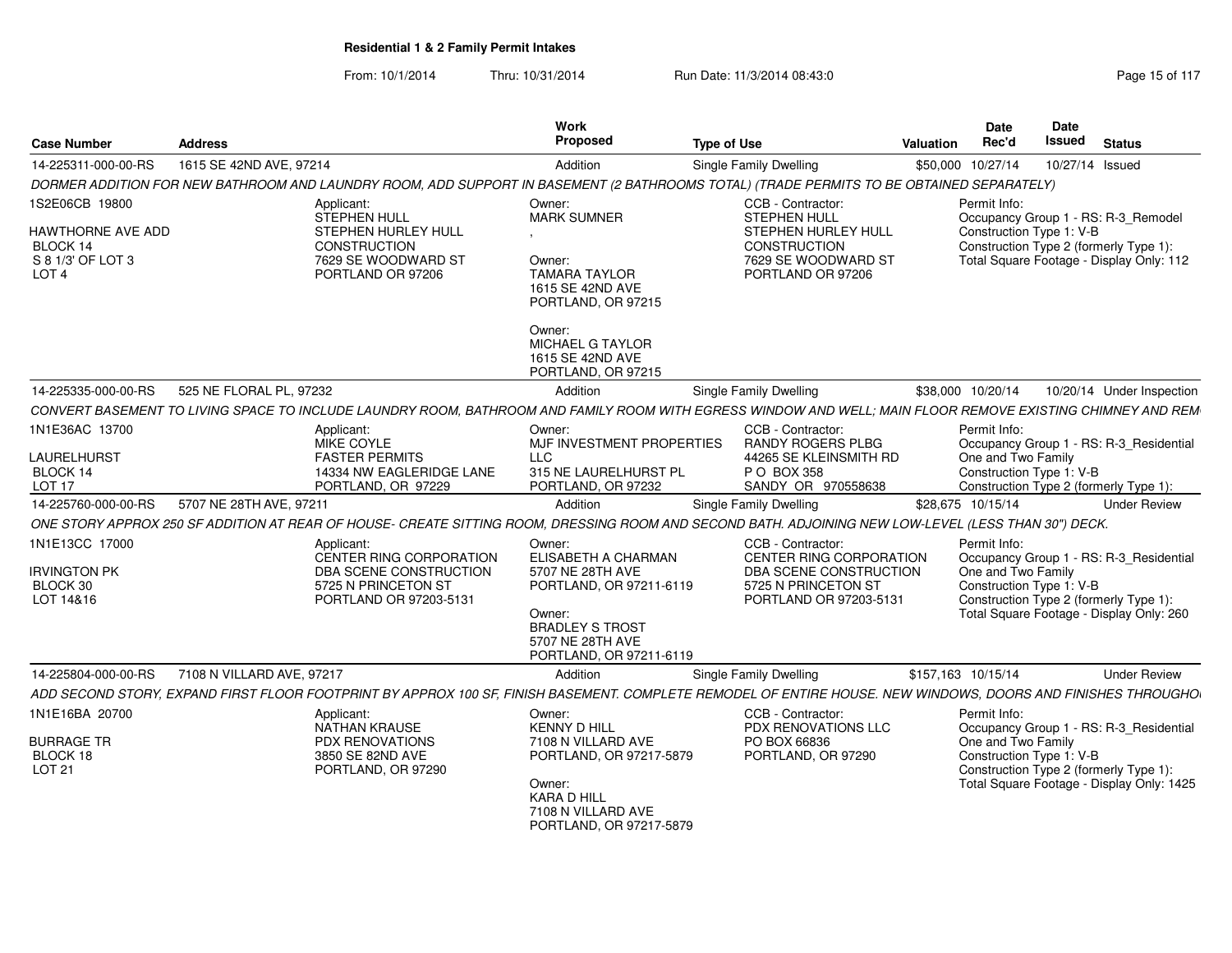| 14-226329-000-00-RS<br>2944 NE 50TH AVE, 97213<br>Addition<br>Single Family Dwelling<br>ADDITION OF 2ND FLOOR, ADD BEAM IN BASEMENT AND FINISH SPACE AS FAMILY ROOM: MAIN FLOOR REMOVE WALLS TO OPEN UP SPACE, NEW WALLS FOR DINING ROOM, PANTRY, BATHR(<br>1N2E30BD 02300<br>CCB - Contractor:<br>Applicant:<br>Owner:<br>DAN WHITE<br>DAW REMODELING INC<br>DAN WHITE<br>DAW REMODELING INC<br>DAW REMODELING INC<br><b>160 SW 88TH AVE</b> | \$192,492 10/17/14<br>Permit Info: |                                                                                                                     | <b>Under Review</b> |
|-----------------------------------------------------------------------------------------------------------------------------------------------------------------------------------------------------------------------------------------------------------------------------------------------------------------------------------------------------------------------------------------------------------------------------------------------|------------------------------------|---------------------------------------------------------------------------------------------------------------------|---------------------|
|                                                                                                                                                                                                                                                                                                                                                                                                                                               |                                    |                                                                                                                     |                     |
| ROSE CITY PK                                                                                                                                                                                                                                                                                                                                                                                                                                  |                                    |                                                                                                                     |                     |
|                                                                                                                                                                                                                                                                                                                                                                                                                                               |                                    | Occupancy Group 1 - RS: R-3 Residential                                                                             |                     |
| BLOCK 139<br><b>160 SW 88TH AVE</b><br>PORTLAND, OR 97225-6453<br>160 SW 88TH AVE<br>LOT 16<br>PORTLAND, OR 97225<br>PORTLAND, OR 97225                                                                                                                                                                                                                                                                                                       | One and Two Family                 | Construction Type 1: V-B<br>Construction Type 2 (formerly Type 1): V-B<br>Total Square Footage - Display Only: 1956 |                     |
| 2216 SE 105TH AVE, 97216<br>14-226353-000-00-RS<br><b>Single Family Dwelling</b><br>Addition                                                                                                                                                                                                                                                                                                                                                  | \$73,122 10/17/14                  | 10/17/14 Issued                                                                                                     |                     |
| ENCLOSE EXISTING FRONT PORCH TO CREATE MORE LIVING SPACE, ADDITION TO REAR OF HOUSE TO INCLUDE 2 NEW BEDROOMS AND MASTER BEDROOM WITH BATHROOM AND WALK IN (                                                                                                                                                                                                                                                                                  |                                    |                                                                                                                     |                     |
| 1S2E03CC 00500<br>Applicant:<br>Owner:<br>KEN YU<br><b>KEN YU</b>                                                                                                                                                                                                                                                                                                                                                                             | Permit Info:                       | Occupancy Group 1 - RS: R-3_Residential                                                                             |                     |
| SECTION 03 1S 2E<br>2738 SE 82ND AVE #101<br>2738 SE 82ND AVE #101<br>TL 500 0.10 ACRES<br>PORTLAND, OR 97266<br>PORTLAND, OR 97266                                                                                                                                                                                                                                                                                                           | One and Two Family                 | Construction Type 1: V-B<br>Construction Type 2 (formerly Type 1): V-B                                              |                     |
| Owner:<br><b>AGNES YU</b><br>2738 SE 82ND AVE #101<br>PORTLAND, OR 97266                                                                                                                                                                                                                                                                                                                                                                      |                                    | Total Square Footage - Display Only: 739                                                                            |                     |
| 3505 NE 68TH AVE, 97213<br>14-227151-000-00-RS<br>Addition<br><b>Single Family Dwelling</b>                                                                                                                                                                                                                                                                                                                                                   | \$12.904 10/17/14                  |                                                                                                                     | <b>Under Review</b> |
| 117 SF ONE STORY ADDITION TO REAR OF HOUSE - EXPAND BATH. CLOSET AND BEDROOM                                                                                                                                                                                                                                                                                                                                                                  |                                    |                                                                                                                     |                     |
| 1N2E20CD 21800<br>CCB - Contractor:<br>Applicant:<br>Owner:<br><b>JIM KITCHIN</b><br>TIMOTHY M HURTLEY<br><b>RICK L CHARRIERE</b>                                                                                                                                                                                                                                                                                                             | Permit Info:                       | Occupancy Group 1 - RS: R-3_Residential                                                                             |                     |
| HYDE PK<br><b>INTERWORKS</b><br>3505 NE 68TH AVE<br>MILWAUKIE PLUMBING CO dba<br>BLOCK 28<br>PO BOX 14764<br>MP PLUMBING CO<br>PORTLAND, OR 97213-5113<br>LOT 17&18<br>PORTLAND, OR 97293<br><b>PO BOX 393</b><br>CLACKAMAS, OR 97015<br>Owner:<br>JILL F HURTLEY                                                                                                                                                                             | One and Two Family                 | Construction Type 1: V-B<br>Construction Type 2 (formerly Type 1):<br>Total Square Footage - Display Only: 117      |                     |
| CCB - Contractor:<br>3505 NE 68TH AVE<br>AC ELECTRIC INC<br>PORTLAND, OR 97213-5113<br>18820 SHENANDOAH DR<br>OREGON CITY, OR 97045-3928                                                                                                                                                                                                                                                                                                      |                                    |                                                                                                                     |                     |
| CCB - Contractor:<br><b>INTERWORKS LLC</b><br>114 NE 7TH<br>PORTLAND, OR 97232                                                                                                                                                                                                                                                                                                                                                                |                                    |                                                                                                                     |                     |
| 14-227245-000-00-RS<br>4554 NE 84TH AVE, 97220<br>Addition<br>Single Family Dwelling                                                                                                                                                                                                                                                                                                                                                          | \$45,000 10/27/14                  | 10/27/14 Issued                                                                                                     |                     |
| 10.27.14 Aulwes Owner has been informed that an open permit for legalizing the front porch is still open and needs to be finalized. Permit # 03-166337ADDITION TO THE REAR OF SINGLE FAMILY RESIDENC                                                                                                                                                                                                                                          |                                    |                                                                                                                     |                     |
| 1N2E21BC 17200<br>Owner:<br>CCB - Contractor:<br>Applicant:<br>PAUL GOODSON<br><b>DESIREE K MIHALAK</b><br>PAUL GOODSON                                                                                                                                                                                                                                                                                                                       | Permit Info:                       | Occupancy Group 1 - RS: R-3_Residential                                                                             |                     |
| ROSEWAY & PLAT 2<br><b>GOODSON CONSTRUCTION &amp;</b><br>4554 NE 84TH AVE<br><b>GOODSON CONSTRUCTION &amp;</b><br>BLOCK 14<br>REMODEL INC<br>PORTLAND, OR 97220<br><b>REMODEL INC</b><br>LOT <sub>14</sub><br>20012 SW KENDALL LN<br>20012 SW KENDALL LN<br>BEAVERTON, OR 97006<br>BEAVERTON, OR 97006                                                                                                                                        | One and Two Family                 | Construction Type 1: V-B<br>Construction Type 2 (formerly Type 1):<br>Total Square Footage - Display Only: 326      |                     |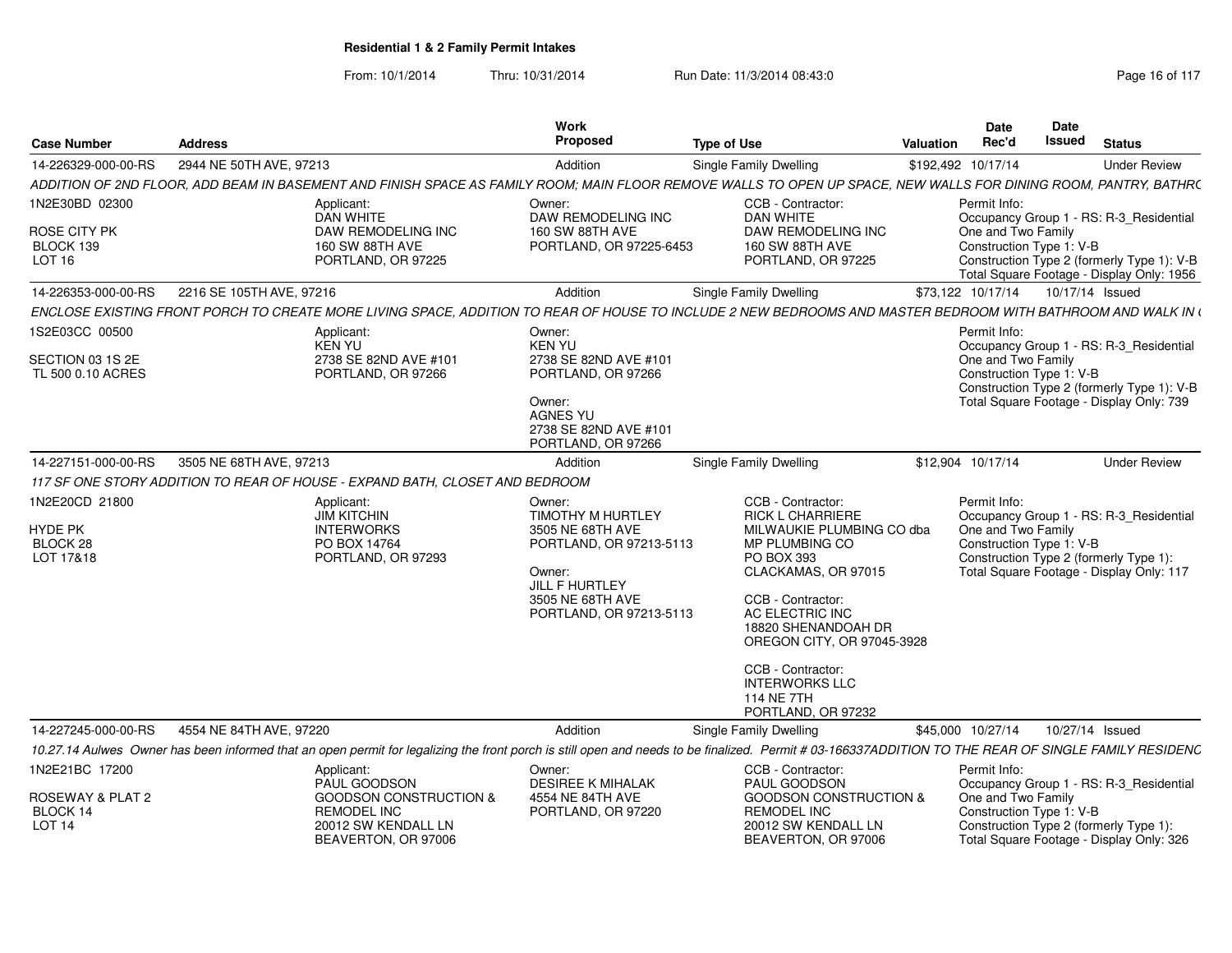| <b>Case Number</b>                                                    | <b>Address</b>              |                                                                                                                                                              | Work<br><b>Proposed</b>                                                                                                                                           | <b>Type of Use</b>            |                                                                                      | Valuation          | Date<br>Rec'd                                                  | <b>Date</b><br>Issued | <b>Status</b>                                                                                                                      |
|-----------------------------------------------------------------------|-----------------------------|--------------------------------------------------------------------------------------------------------------------------------------------------------------|-------------------------------------------------------------------------------------------------------------------------------------------------------------------|-------------------------------|--------------------------------------------------------------------------------------|--------------------|----------------------------------------------------------------|-----------------------|------------------------------------------------------------------------------------------------------------------------------------|
| 14-227459-000-00-RS                                                   | 2897 SW RUTLAND TER, 97201  |                                                                                                                                                              | Addition                                                                                                                                                          | Single Family Dwelling        |                                                                                      | \$150,000 10/20/14 |                                                                |                       | <b>Under Review</b>                                                                                                                |
|                                                                       |                             | ADDITION-REMOVE EXISTING GARAGE-2-STORY ADDITION WITH GARAGE, TWO BATHROOMS, TWO BEDROOMS AND COVERED PORCH, AND WET BAR IN MASTER BATHROOM. TRADE PERMIT,   |                                                                                                                                                                   |                               |                                                                                      |                    |                                                                |                       |                                                                                                                                    |
| 1N1E32DC 06800                                                        |                             | Applicant:                                                                                                                                                   | Owner:                                                                                                                                                            |                               | CCB - Contractor:                                                                    |                    | Permit Info:                                                   |                       |                                                                                                                                    |
| ARLINGTON HTS & RPLT<br>BLOCK 24<br><b>LOT 15</b>                     |                             | MARTY BUCKENMEYER<br><b>BUCKENMEYER ARCHITECTURE</b><br>2517 NE 47TH AVE<br>PORTLAND, OR 97213                                                               | <b>FRANK GROFF</b><br>2897 SW RUTLAND TER<br>PORTLAND, OR 97205-5855                                                                                              |                               | OCONNELL W DICKSON<br>28525 SE LUSTED RD<br>GRESHAM, OR 97080                        |                    | One and Two Family<br>Construction Type 1: V-B                 |                       | Occupancy Group 1 - RS: R-3_Residential<br>Construction Type 2 (formerly Type 1): V-B<br>Total Square Footage - Display Only: 1393 |
| 14-227641-000-00-RS                                                   | 2332 SE YAMHILL ST, 97214   |                                                                                                                                                              | Addition                                                                                                                                                          | Single Family Dwelling        |                                                                                      | \$100,000 10/20/14 |                                                                |                       | <b>Under Review</b>                                                                                                                |
|                                                                       |                             | 2 STORY ADDITION TO THE BACK OF THE HOUSE AND REMODEL HOUSE THROUGHOUT: NEW 1 CAR GARAGE: BASEMENT TO BE UNFINISHED: REMOVING FLOORS ON THE MAIN FLOOR AND A |                                                                                                                                                                   |                               |                                                                                      |                    |                                                                |                       |                                                                                                                                    |
| 1S1E02AD 00700                                                        |                             | Applicant:<br><b>GEOFF WRIGHT</b>                                                                                                                            | Owner:<br>LIBERTY NW HOMES LLC                                                                                                                                    |                               | CCB - Contractor:<br><b>ALICIA LIBERTY</b>                                           |                    | Permit Info:                                                   |                       | Occupancy Group 1 - RS: R-3_Residential                                                                                            |
| CENTRAL PK ANX<br>BLOCK <sub>2</sub>                                  |                             | UTF CONSULTING<br>17740 SW FLORENCE ST                                                                                                                       | 16542 SE ORCHARD VIEW LN<br>DAMASCUS, OR 97089-5810                                                                                                               |                               | <b>LIBERTY NW HOMES</b><br>16542 SE ORCHARD VIEW LN                                  |                    | One and Two Family<br>Construction Type 1: V-B                 |                       |                                                                                                                                    |
| W 33 1/3' OF LOT 7                                                    |                             | BEAVERTON, OR 97078                                                                                                                                          |                                                                                                                                                                   |                               | DAMASCUS, OR 97089                                                                   |                    |                                                                |                       | Construction Type 2 (formerly Type 1):<br>Total Square Footage - Display Only: 615                                                 |
| 14-227807-000-00-RS                                                   | 3950 NE GARFIELD AVE, 97212 |                                                                                                                                                              | Addition                                                                                                                                                          | Single Family Dwelling        |                                                                                      |                    | \$2,000 10/21/14                                               |                       | 10/21/14 Issued                                                                                                                    |
| ADD NEW BATHROOM IN UNFINISHED BASEMENT                               |                             |                                                                                                                                                              |                                                                                                                                                                   |                               |                                                                                      |                    |                                                                |                       |                                                                                                                                    |
| 1N1E22DD 01200                                                        |                             | Applicant:<br>MARGARET BRANCH                                                                                                                                | Owner:<br><b>MARGARET BRANCH</b>                                                                                                                                  | TO BID                        | <b>Primary Contractor:</b>                                                           |                    | Permit Info:                                                   |                       | Occupancy Group 1 - RS: R-3_Remodel                                                                                                |
| <b>ALBINA HMSTD</b><br>BLOCK <sub>3</sub><br>LOT <sub>13</sub>        |                             | 3950 NE GARFIELD AVE<br>PORTLAND, OR 97212-1025                                                                                                              | 3950 NE GARFIELD AVE<br>PORTLAND, OR 97212-1025                                                                                                                   |                               |                                                                                      |                    | Construction Type 1: V-B                                       |                       | Construction Type 2 (formerly Type 1):<br>Total Square Footage - Display Only: 54                                                  |
| 14-228302-000-00-RS                                                   | 7520 SE 35TH AVE, 97202     |                                                                                                                                                              | Addition                                                                                                                                                          | <b>Single Family Dwelling</b> |                                                                                      | \$150,000 10/21/14 |                                                                |                       | <b>Under Review</b>                                                                                                                |
|                                                                       |                             | WHOLE HOUSE REMODEL, DEMO BATHROOM IN BASEMENT AND FINISH WALLS FOR STORAGE SPACE, REFRAME STAIRS UP TO MAIN FLOOR, COMPLETELY RECONFIGURE MAIN FLOOR, FOO'  |                                                                                                                                                                   |                               |                                                                                      |                    |                                                                |                       |                                                                                                                                    |
| 1S1E24AC 15300                                                        |                             | Applicant:<br>STEPHEN% KORBICH                                                                                                                               | Owner:<br><b>JAMES RICE</b>                                                                                                                                       |                               | CCB - Contractor:<br>ROBERT JOHN LESZEWSKI                                           |                    | Permit Info:                                                   |                       | Occupancy Group 1 - RS: R-3_Residential                                                                                            |
| EASTMORELAND                                                          |                             | 2235 NE KLICKITAT ST                                                                                                                                         | 415 SE 35TH AVE                                                                                                                                                   |                               | 2444 NE 43RD                                                                         |                    | One and Two Family                                             |                       |                                                                                                                                    |
| BLOCK 65<br>S 1/2 OF LOT 9                                            |                             | PORTLAND OR 97212                                                                                                                                            | PORTLAND, OR 97214-2042                                                                                                                                           |                               | PORTLAND, OR 97213                                                                   |                    | Construction Type 1: V-B                                       |                       | Construction Type 2 (formerly Type 1):                                                                                             |
| <b>LOT 10</b>                                                         |                             |                                                                                                                                                              |                                                                                                                                                                   |                               |                                                                                      |                    |                                                                |                       |                                                                                                                                    |
| 14-228791-000-00-RS                                                   | 2217 NE 50TH AVE, 97213     |                                                                                                                                                              | Addition                                                                                                                                                          | Single Family Dwelling        |                                                                                      |                    | \$25,000 10/22/14                                              |                       | 10/22/14 Issued                                                                                                                    |
| REMOVE EXISTING WALLS TO EXPAND KITCHEN AND REMODEL                   |                             |                                                                                                                                                              |                                                                                                                                                                   |                               |                                                                                      |                    |                                                                |                       |                                                                                                                                    |
| 1N2E30CA 14400<br><b>ROSE CITY PK</b><br>BLOCK 37<br>LOT <sub>3</sub> |                             | Applicant:<br>REF CONSTRUCTION LLC<br>PO BOX 1148<br>GRESHAM, OR 97030                                                                                       | Owner:<br><b>JOHN DOROSHENK</b><br>2217 NE 50TH AVE<br>PORTLAND, OR 97213-2043<br>Owner:<br><b>KELLY DOROSHENK</b><br>2217 NE 50TH AVE<br>PORTLAND, OR 97213-2043 |                               | CCB - Contractor:<br><b>REF CONSTRUCTION LLC</b><br>PO BOX 1148<br>GRESHAM, OR 97030 |                    | Permit Info:<br>One and Two Family<br>Construction Type 1: V-B |                       | Occupancy Group 1 - RS: R-3_Residential<br>Construction Type 2 (formerly Type 1):<br>Total Square Footage - Display Only: 30       |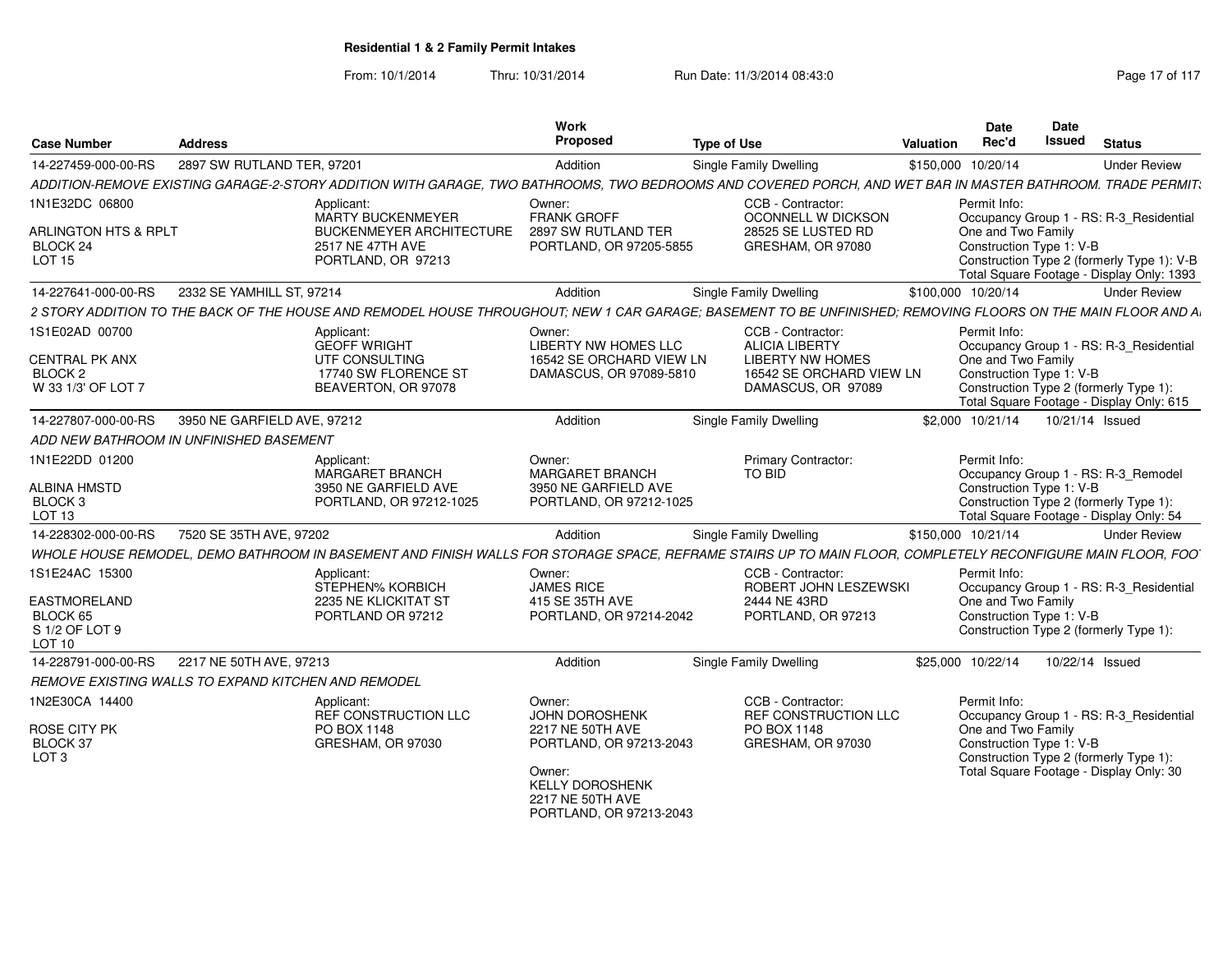|                                    |                             |                                                                                                                                                                 | Work                                      |                                                        |                    | Date               | Date                                                                                    |
|------------------------------------|-----------------------------|-----------------------------------------------------------------------------------------------------------------------------------------------------------------|-------------------------------------------|--------------------------------------------------------|--------------------|--------------------|-----------------------------------------------------------------------------------------|
| <b>Case Number</b>                 | <b>Address</b>              |                                                                                                                                                                 | Proposed                                  | <b>Type of Use</b>                                     | Valuation          | Rec'd              | Issued<br><b>Status</b>                                                                 |
| 14-229355-000-00-RS                | 2305 SE 47TH AVE, 97215     |                                                                                                                                                                 | Addition                                  | Single Family Dwelling                                 | \$35,000 10/30/14  |                    | 10/30/14 Issued                                                                         |
|                                    |                             | DORMER ADDITION FOR NEW BATHROOM, RECONFIGURE ATTIC TO INCLUDE MEDIA ROOM WITH CLOSET, BEDROOM WITH CLOSET, NEW POSTS AT LOWEST LEVEL FOR SUPPORT (2 BATHRO     |                                           |                                                        |                    |                    |                                                                                         |
| 1S2E06CD 10300                     |                             | Applicant:                                                                                                                                                      | Owner:                                    | CCB - Contractor:                                      |                    | Permit Info:       |                                                                                         |
|                                    |                             | Don Titus                                                                                                                                                       | <b>SHARI SOKEL</b>                        | <b>CHAD GEARIN</b>                                     |                    |                    | Occupancy Group 1 - RS: R-3_Residential                                                 |
| DIVISION ST ADD                    |                             | Don R Titus, Residential Designer                                                                                                                               | 2305 SE 47TH AVE                          | <b>GEARIN CONSTRUCTION</b>                             |                    | One and Two Family |                                                                                         |
| <b>BLOCK 4</b><br>LOT <sub>9</sub> |                             | 7028 N St. Louis Avenue<br>Portland, OR 97203                                                                                                                   | PORTLAND, OR 97215-3807                   | 6464 SE 140TH AVE<br>PORTLAND, OR 97236                |                    |                    | Construction Type 1: V-B<br>Construction Type 2 (formerly Type 1):                      |
|                                    |                             |                                                                                                                                                                 | Owner:                                    |                                                        |                    |                    | Total Square Footage - Display Only: 96                                                 |
|                                    |                             |                                                                                                                                                                 | <b>WALTER SOKEL</b>                       |                                                        |                    |                    |                                                                                         |
|                                    |                             |                                                                                                                                                                 | 2305 SE 47TH AVE                          |                                                        |                    |                    |                                                                                         |
|                                    |                             |                                                                                                                                                                 | PORTLAND, OR 97215-3807                   |                                                        |                    |                    |                                                                                         |
| 14-229411-000-00-RS                | 4328 SE ELLIS ST, 97206     |                                                                                                                                                                 | Addition                                  | Single Family Dwelling                                 | \$59,866 10/23/14  |                    | <b>Under Review</b>                                                                     |
|                                    |                             | CONVERT ATTIC TO LIVING SPACE AND TO BE USED AS BEDROOM, REPLACE FRONT DORMER WITH LARGER DORMER; ADD NEW WALLS ON THE MAIN FLOOR TO ADD NEW BATHROOM AND D     |                                           |                                                        |                    |                    |                                                                                         |
| 1S2E18CB 10600                     |                             | Applicant:                                                                                                                                                      | Owner:                                    |                                                        |                    | Permit Info:       |                                                                                         |
|                                    |                             | <b>KENNETH WIESLER</b>                                                                                                                                          | <b>BRIAN C DARBY</b>                      |                                                        |                    |                    | Occupancy Group 1 - RS: R-3_Remodel                                                     |
| WOODSTOCK                          |                             | 324 NE 24TH AV                                                                                                                                                  | 4328 SE ELLIS ST                          |                                                        |                    |                    | Construction Type 1: V-B                                                                |
| BLOCK 85<br>ELY 1/2 OF LOT 1       |                             | PORTLAND, OR 97232                                                                                                                                              | PORTLAND, OR 97206-5759                   |                                                        |                    |                    | Construction Type 2 (formerly Type 1): V-B<br>Total Square Footage - Display Only: 1713 |
| 14-229512-000-00-RS                | 11411 SW MILITARY RD, 97219 |                                                                                                                                                                 | Addition                                  | Single Family Dwelling                                 | \$125,000 10/28/14 |                    | 10/28/14 Issued                                                                         |
|                                    |                             |                                                                                                                                                                 |                                           |                                                        |                    |                    |                                                                                         |
|                                    |                             | REMODEL MAIN LEVEL OF HOUSE. INFILL EXTERIOR WALL AT 2 INVERTED BAY WINDOWS. WIDEN OPENINGS INTO FRONT ROOM. REMOVE INTERIOR WALLS TO CREATE LARGER LIVING AREA |                                           |                                                        |                    |                    |                                                                                         |
| 1S1E34AC 01400                     |                             | Applicant:<br><b>MARK CARTER</b>                                                                                                                                | Owner:<br><b>SHANE STANTON</b>            | CCB - Contractor:<br><b>MARK CARTER</b>                |                    | Permit Info:       | Occupancy Group 1 - RS: R-3 Remodel                                                     |
| <b>PALATINE HILL 3</b>             |                             | <b>MARK CARTER CONSTRUCTION</b>                                                                                                                                 | 11411 SW MILITARY RD                      | <b>MARK CARTER CONSTRUCTION</b>                        |                    |                    | Construction Type 1: V-B                                                                |
| BLOCK 87                           |                             | 19440 ORCHARD GROVE DR.                                                                                                                                         | PORTLAND, OR 97219                        | 19440 ORCHARD GROVE DR.                                |                    |                    | Construction Type 2 (formerly Type 1):                                                  |
| LOT 7-10 TL 1400                   |                             | OREGON CITY, OR 97045                                                                                                                                           |                                           | OREGON CITY, OR 97045                                  |                    |                    | Total Square Footage - Display Only: 2294                                               |
|                                    |                             |                                                                                                                                                                 | Owner:                                    |                                                        |                    |                    |                                                                                         |
|                                    |                             |                                                                                                                                                                 | KIMBERLEE STANTON<br>11411 SW MILITARY RD |                                                        |                    |                    |                                                                                         |
|                                    |                             |                                                                                                                                                                 | PORTLAND, OR 97219                        |                                                        |                    |                    |                                                                                         |
| 14-229830-000-00-RS                | 2208 NE REGENTS DR, 97212   |                                                                                                                                                                 | Addition                                  | Single Family Dwelling                                 | \$41,469 10/29/14  |                    | 10/29/14 Issued                                                                         |
|                                    |                             |                                                                                                                                                                 |                                           |                                                        |                    |                    |                                                                                         |
|                                    |                             | DEMOLISH AND REBUILD ATTACHED GARAGE AT EAST ELEVATION, FLAT ROOF, SEPARATE TRADE PERMITS SHALL BE ADDED LATER.                                                 |                                           |                                                        |                    |                    |                                                                                         |
| 1N1E23DD 22500                     |                             | Applicant:<br><b>PAT SAUER</b>                                                                                                                                  | Owner:<br><b>MOLLY K SMITH</b>            | CCB - Contractor:<br><b>STEVE RAZE</b>                 |                    | Permit Info:       | Occupancy Group 1 - RS: R-3_Residential                                                 |
| HOMEDALE                           |                             | THE DESIGN DEPARTMENT INC                                                                                                                                       | 2208 NE REGENTS DR                        | CADEN CUSTOM HOMES, LLC                                |                    | One and Two Family |                                                                                         |
| <b>BLOCK 2</b>                     |                             | PO BOX 80065                                                                                                                                                    | PORTLAND, OR 97212                        | 2438 NE 17TH                                           |                    |                    | Construction Type 1: V-B                                                                |
| LOT 6&7 TL 22500                   |                             | PORTLAND, OR 97280                                                                                                                                              |                                           | PORTLAND OR 97212                                      |                    |                    | Construction Type 2 (formerly Type 1):                                                  |
|                                    |                             |                                                                                                                                                                 |                                           |                                                        |                    |                    | Total Square Footage - Display Only: 376                                                |
| 14-229868-000-00-RS                | 3261 NE BRYCE ST. 97212     |                                                                                                                                                                 | Addition                                  | Single Family Dwelling                                 | \$250,000 10/24/14 |                    | <b>Under Review</b>                                                                     |
|                                    |                             | DORMER ADDITION FOR NEW BATHROOM, LAUNDRY AND CLOSETS. REMODEL ON ALL FLOORS TO INCLUDE MASTER BATH, BEDROOM AND CLOSET ON SECOND FLOOR; KITCHEN AND BATH I     |                                           |                                                        |                    |                    |                                                                                         |
| 1N1E24CD 01000                     |                             | Applicant:                                                                                                                                                      | Owner:                                    | CCB - Contractor:                                      |                    | Permit Info:       |                                                                                         |
|                                    |                             | <b>DAN BEARD</b>                                                                                                                                                | ANDREW T HERMAN                           | DAN BEARD                                              |                    |                    | Occupancy Group 1 - RS: R-3_Residential                                                 |
| <b>OLMSTED PK</b><br>BLOCK 15      |                             | <b>BEARDS RESTORATION AND</b><br><b>REMODELING LLC</b>                                                                                                          | 3261 NE BRYCE ST<br>PORTLAND, OR 97212    | <b>BEARDS RESTORATION AND</b><br><b>REMODELING LLC</b> |                    | One and Two Family | Construction Type 1: V-B                                                                |
| LOT 18&19                          |                             | 2802 SE 33RD PL                                                                                                                                                 |                                           | 2802 SE 33RD PL                                        |                    |                    | Construction Type 2 (formerly Type 1):                                                  |
|                                    |                             | PORTLAND, OR 97202                                                                                                                                              | Owner:                                    | PORTLAND, OR 97202                                     |                    |                    |                                                                                         |
|                                    |                             |                                                                                                                                                                 | <b>CHRISTINA M SZCZESNIAK</b>             |                                                        |                    |                    |                                                                                         |
|                                    |                             |                                                                                                                                                                 | 3261 NE BRYCE ST<br>PORTLAND, OR 97212    |                                                        |                    |                    |                                                                                         |
|                                    |                             |                                                                                                                                                                 |                                           |                                                        |                    |                    |                                                                                         |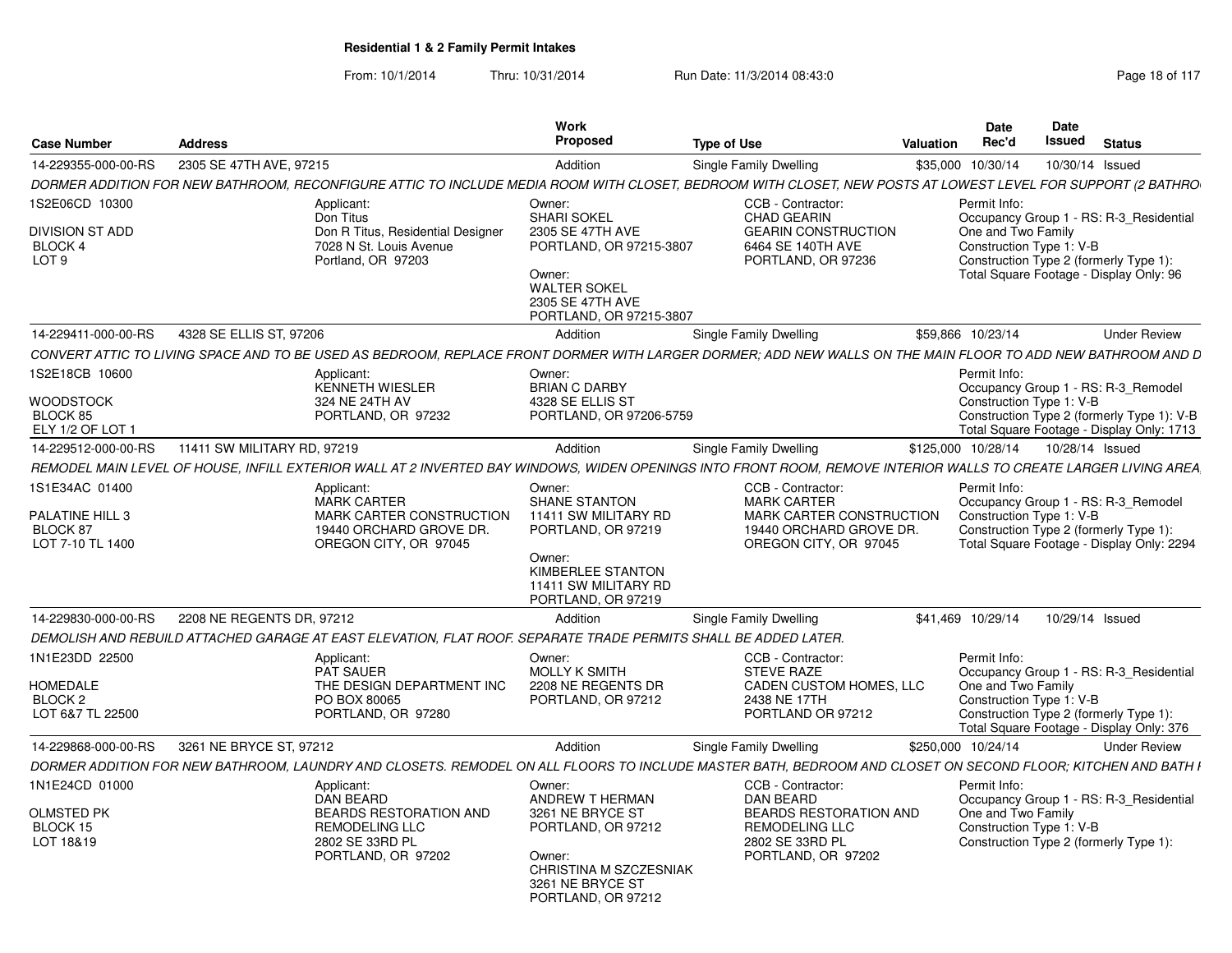| <b>Case Number</b>                                            | <b>Address</b>              |                                                                                                                                                                  | Work<br>Proposed                                                                                                                                               | <b>Type of Use</b>                                                                                                                                                             | <b>Valuation</b> | <b>Date</b><br>Rec'd                                                                                      | <b>Date</b><br><b>Issued</b> | <b>Status</b>                                                                                                                      |
|---------------------------------------------------------------|-----------------------------|------------------------------------------------------------------------------------------------------------------------------------------------------------------|----------------------------------------------------------------------------------------------------------------------------------------------------------------|--------------------------------------------------------------------------------------------------------------------------------------------------------------------------------|------------------|-----------------------------------------------------------------------------------------------------------|------------------------------|------------------------------------------------------------------------------------------------------------------------------------|
| 14-229991-000-00-RS                                           | 14930 NW GILLIHAN RD, 97231 |                                                                                                                                                                  | Addition                                                                                                                                                       | Single Family Dwelling                                                                                                                                                         |                  | \$250,000 10/24/14                                                                                        |                              | <b>Under Review</b>                                                                                                                |
|                                                               |                             | ADDITION OF ATTACHED GARAGE AT NORTH ELEVATION WITH EXTENSION OF MASTER SUITE ABOVE, NEW COVERED DECK                                                            |                                                                                                                                                                |                                                                                                                                                                                |                  |                                                                                                           |                              |                                                                                                                                    |
| 2N1W27B 01200<br>SECTION 27 2N 1W<br>TL 1200 1.80 ACRES       |                             | Applicant:<br>MOUNTAINWOOD HOMES INC<br><b>PO BOX 2257</b><br>BEAVERTON OR 97075                                                                                 | Owner:<br><b>BRYAN D PETERSEN</b><br>14930 NW GILLIHAN RD<br>PORTLAND, OR 97231<br>Owner:<br><b>MARE WALSH</b><br>14930 NW GILLIHAN RD<br>PORTLAND, OR 97231   | CCB - Contractor:<br>MOUNTAINWOOD HOMES INC<br>PO BOX 2257<br>BEAVERTON OR 97075                                                                                               |                  | Permit Info:<br>One and Two Family<br>Construction Type 1: V-B                                            |                              | Occupancy Group 1 - RS: R-3_Residential<br>Construction Type 2 (formerly Type 1):<br>Total Square Footage - Display Only: 1214     |
| 14-230027-000-00-RS                                           | 6831 SW 52ND AVE, 97219     |                                                                                                                                                                  | Addition                                                                                                                                                       | <b>Single Family Dwelling</b>                                                                                                                                                  |                  | \$52,861 10/24/14                                                                                         |                              | 10/24/14 Issued                                                                                                                    |
|                                                               |                             | CONVERT BASEMENT TO LIVING SPACE, INCLUDES BEDROOM, BATHROOM, LAUNDRY ROOM AND FAMILY ROOM, MAIN FLOOR ADDITION TO KITCHEN AREA, UPDATE KITCHEN AND BATHROOM     |                                                                                                                                                                |                                                                                                                                                                                |                  |                                                                                                           |                              |                                                                                                                                    |
| 1S1E19AB 09800<br><b>HOFFMANS ADD</b><br>BLOCK 6<br>LOT 13&14 |                             | Applicant:<br>CORNEL FARCAS<br>15646 SE CLATSOP<br>PORTLAND, OR 97236                                                                                            | Owner:<br><b>EXCEPTIONAL HOMES</b><br>14237 BRIDGE CT<br>LAKE OSWEGO, OR 97034-2177                                                                            | CCB - Contractor:<br><b>CORNEL FARCAS</b><br>15646 SE CLATSOP<br>PORTLAND, OR 97236                                                                                            |                  | Permit Info:<br>One and Two Family<br>Construction Type 1: V-B                                            |                              | Occupancy Group 1 - RS: R-3_Residential<br>Construction Type 2 (formerly Type 1): V-B<br>Total Square Footage - Display Only: 1346 |
| 14-230107-000-00-RS                                           | 247 SE 52ND AVE, 97215      |                                                                                                                                                                  | Addition                                                                                                                                                       | <b>Single Family Dwelling</b>                                                                                                                                                  |                  | \$5.352 10/31/14                                                                                          |                              | 10/31/14 Issued                                                                                                                    |
| <b>NEW COVERED PATIO IN BACK OF SFR</b>                       |                             |                                                                                                                                                                  |                                                                                                                                                                |                                                                                                                                                                                |                  |                                                                                                           |                              |                                                                                                                                    |
| 1N2E31CD 03100<br><b>HOLLY CT</b><br>LOT 8                    |                             | Applicant:<br><b>CHRIS</b><br><b>RIGHT TURN INC</b><br>6160 NE HWY 99<br>VANCOUVER WA 98665                                                                      | Owner:<br><b>GERALD W WESTPHAL</b><br>247 SE 52ND AVE<br>PORTLAND, OR 97215-1131<br>Owner:<br>H FRANCES WESTPHAL<br>247 SE 52ND AVE<br>PORTLAND, OR 97215-1131 | CCB - Contractor:<br><b>CHRIS</b><br><b>RIGHT TURN INC</b><br>6160 NE HWY 99<br>VANCOUVER WA 98665                                                                             |                  | Permit Info:<br>Occupancy Group 1 - RS: U_Decks,<br>Patios, Porches, Carports<br>Construction Type 1: V-B |                              | Construction Type 2 (formerly Type 1):<br>Total Square Footage - Display Only: 252                                                 |
| 14-230381-000-00-RS                                           | 3431 SW BRENTWOOD DR, 97201 |                                                                                                                                                                  | Addition                                                                                                                                                       | <b>Single Family Dwelling</b>                                                                                                                                                  |                  | \$18,639 10/27/14                                                                                         |                              | <b>Under Review</b>                                                                                                                |
|                                                               |                             | ENCLOSE EXISTING DECK, EXPAND GARAGE INSIDE EXISTING FOOTPRINT, RELOCATE KITCHEN & STAIRS, NEW WINDOWS, ROOF, TWO-LEVEL REAR DECK, MECHANICAL, ELECTRICAL AND PL |                                                                                                                                                                |                                                                                                                                                                                |                  |                                                                                                           |                              |                                                                                                                                    |
| 1S1E08AB 07700<br><b>BRENTWOOD PK</b><br>LOT 17 TL 7700       |                             | Applicant:<br><b>JOEL RAFTEN</b><br>URBAN DESIGN CONCEPTS LLC<br>PO BOX 66406<br>PORTLAND, OR 97290                                                              | Owner:<br>ROBERT H FLECKER<br>3431 SW BRENTWOOD DR<br>PORTLAND, OR 97201-1619<br>Owner:<br>MARY E REED<br>3431 SW BRENTWOOD DR<br>PORTLAND, OR 97201-1619      | CCB - Contractor:<br><b>WINNER ELECTRIC</b><br><b>CONSTRUCTION INC</b><br>17087 SE WILEY WAY<br>MILWAUKIE OR 97267<br>CCB - Contractor:<br>PDX RENOVATIONS LLC<br>PO BOX 66836 |                  | Permit Info:<br>One and Two Family<br>Construction Type 1: V-B                                            |                              | Occupancy Group 1 - RS: R-3_Residential<br>Construction Type 2 (formerly Type 1):<br>Total Square Footage - Display Only: 169      |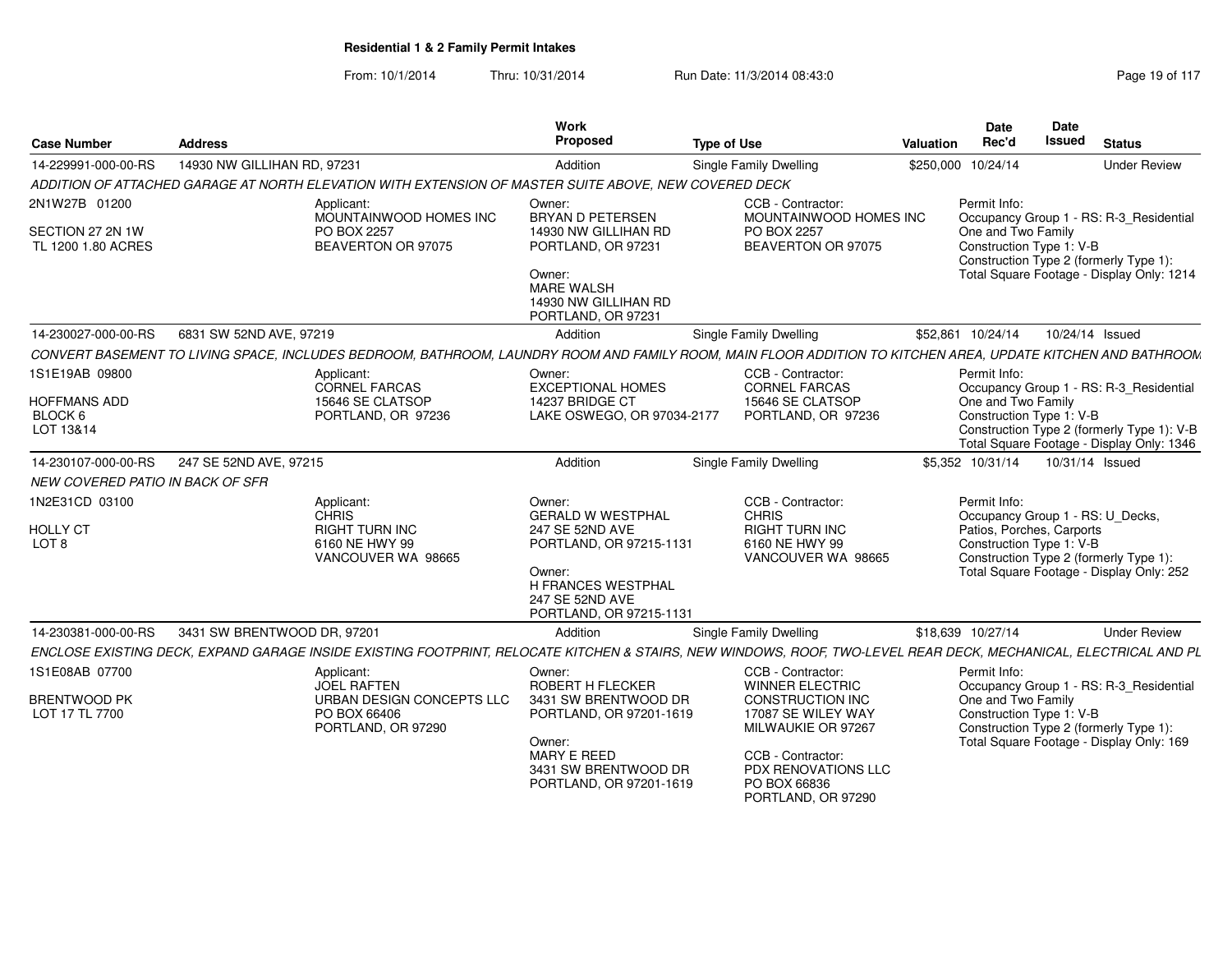| <b>Case Number</b>                                                                                                                                                   | <b>Address</b>             |                                                                                                                              | Work<br><b>Proposed</b>                                                                                                                                                    | <b>Type of Use</b>                                                                                                                                                | <b>Date</b><br>Rec'd<br>Valuation  | Date<br>Issued           | <b>Status</b>                                                                                                                  |
|----------------------------------------------------------------------------------------------------------------------------------------------------------------------|----------------------------|------------------------------------------------------------------------------------------------------------------------------|----------------------------------------------------------------------------------------------------------------------------------------------------------------------------|-------------------------------------------------------------------------------------------------------------------------------------------------------------------|------------------------------------|--------------------------|--------------------------------------------------------------------------------------------------------------------------------|
| 14-230604-000-00-RS                                                                                                                                                  | 7646 SE STEPHENS ST, 97215 |                                                                                                                              | Addition                                                                                                                                                                   | Single Family Dwelling                                                                                                                                            | 10/27/14<br>\$5,000                |                          | 10/27/14 Issued                                                                                                                |
|                                                                                                                                                                      |                            | ADDITION OF TRUSSED GABLE ROOF TO EXISTING FLAT ROOF HOUSE                                                                   |                                                                                                                                                                            |                                                                                                                                                                   |                                    |                          |                                                                                                                                |
| 1S2E05DB 03600<br><b>CHARLOTTE HTS</b><br>BLOCK 1<br>LOT 5                                                                                                           |                            | Applicant:<br><b>DON POSTULA</b><br><b>D &amp; S PRECISION</b><br>CONSTRUCTION INC<br>2018 SE 72ND AVE<br>PORTLAND, OR 97215 | Owner:<br>EVELYN P MC ALISTER<br>7414 SE HARRISON CT<br>PORTLAND, OR 97215-4144                                                                                            | CCB - Contractor:<br><b>DON POSTULA</b><br>D & S PRECISION<br><b>CONSTRUCTION INC</b><br>2018 SE 72ND AVE<br>PORTLAND, OR 97215                                   | Permit Info:<br>One and Two Family | Construction Type 1: V-B | Occupancy Group 1 - RS: R-3_Residential<br>Construction Type 2 (formerly Type 1):<br>Total Square Footage - Display Only: 1    |
| 14-231181-000-00-RS                                                                                                                                                  | 5104 SE LONG ST, 97206     |                                                                                                                              | Addition                                                                                                                                                                   | Single Family Dwelling                                                                                                                                            | \$137.532 10/28/14                 |                          | <b>Under Review</b>                                                                                                            |
|                                                                                                                                                                      |                            |                                                                                                                              |                                                                                                                                                                            | DEMOLISH PORTION OF EXISTING HOUSE AND ADD NEW SINGLE LEVEL ADDITION TO REAR, UNFINISHED BASEMENT TO REMAIN, ADDITION INCLUDES 1 BEDROOM, MASTER BEDROOM WITH     |                                    |                          |                                                                                                                                |
| 1S2E18AB 16800<br>SECTION 18 1S 2E<br>TL 16800 0.50 ACRES                                                                                                            |                            | Applicant:<br>DC BUILDERS INC<br>35645 SE DUNN RD<br><b>BORING, OR 97009</b>                                                 | Owner:<br><b>CLINTON L GRAHAM</b><br>5104 SE LONG ST<br>PORTLAND, OR 97206<br>Owner:<br><b>ISABEL GRAHAM</b><br>5104 SE LONG ST<br>PORTLAND, OR 97206                      | CCB - Contractor:<br>DC BUILDERS INC<br>35645 SE DUNN RD<br><b>BORING, OR 97009</b>                                                                               | Permit Info:<br>One and Two Family | Construction Type 1: V-B | Occupancy Group 1 - RS: R-3_Residential<br>Construction Type 2 (formerly Type 1):<br>Total Square Footage - Display Only: 1247 |
| 14-231273-000-00-RS                                                                                                                                                  | 22929 NW SKYLINE BLVD      |                                                                                                                              | Addition                                                                                                                                                                   | Single Family Dwelling                                                                                                                                            | \$50,000 10/30/14                  |                          | 10/30/14 Issued                                                                                                                |
|                                                                                                                                                                      |                            |                                                                                                                              |                                                                                                                                                                            | REMODEL EXISTING SINGLE FAMILY RESIDENCE, RELOCATE STAIRS ON MAIN FLOOR, 2ND FLOOR RELOCATE DOOR TO EXISTING OFFICE, ADD 1/2 BATH, REMODEL MASTER BATH AND ADD CL |                                    |                          |                                                                                                                                |
| 2N2W03 00200<br>SECTION 03 2N 2W<br>TL 200 60.00 ACRES<br>SEE R560845 (R971330101) FOR BALANCE<br>OF VALUE & FIRE PATROL ASSMNT<br>DEFERRAL-POTENTIAL ADDITIONAL TAX |                            | Applicant:<br><b>RE STOREGON LLC</b><br>71006 NEER CITY RD<br>RAINIER, OR 97048                                              | Owner:<br>CHRISTOPHER FERYN<br>22929 NW SKYLINE BLVD<br>NORTH PLAINS, OR 97133<br>Owner:<br><b>JONI FERYN</b><br>22929 NW SKYLINE BLVD<br>NORTH PLAINS, OR 97133           | CCB - Contractor:<br><b>RE STOREGON LLC</b><br>71006 NEER CITY RD<br>RAINIER, OR 97048                                                                            | Permit Info:                       | Construction Type 1: V-B | Occupancy Group 1 - RS: R-3_Remodel<br>Construction Type 2 (formerly Type 1):                                                  |
| 14-231401-000-00-RS                                                                                                                                                  | 7401 N IVANHOE ST, 97203   |                                                                                                                              | Addition                                                                                                                                                                   | Single Family Dwelling                                                                                                                                            | \$5,515 10/28/14                   |                          | 11/1/14 Issued                                                                                                                 |
|                                                                                                                                                                      |                            |                                                                                                                              |                                                                                                                                                                            | DORMER ADDITION TO WEST SIDE OF HOUSE FOR NEW BATHROOM. THREE TOILETS TOTAL AFTER REMODEL. REMODEL (E) BATHROOMS AND KITCHEN                                      |                                    |                          |                                                                                                                                |
| 1N1E07BC 10200<br>SOUTH ST JOHNS<br>BLOCK <sub>9</sub><br>LOT <sub>14</sub>                                                                                          |                            | Applicant:<br>NATHAN KRAUSE<br><b>PDX RENOVATIONS</b><br>3850 SE 82ND AVE<br>PORTLAND, OR 97290                              | Owner:<br>2SI SMYTH LLC<br>4804 NW BETHANY BLVD #12-232<br>PORTLAND, OR 97229-9195                                                                                         | CCB - Contractor:<br>PDX RENOVATIONS LLC<br>PO BOX 66836<br>PORTLAND, OR 97290                                                                                    | Permit Info:<br>One and Two Family | Construction Type 1: V-B | Occupancy Group 1 - RS: R-3 Residential<br>Construction Type 2 (formerly Type 1):<br>Total Square Footage - Display Only: 50   |
| 14-231614-000-00-RS                                                                                                                                                  | 6120 SW JAN TREE CT, 97219 |                                                                                                                              | Addition                                                                                                                                                                   | Single Family Dwelling                                                                                                                                            | \$3,500 10/29/14                   | 10/29/14 Issued          |                                                                                                                                |
|                                                                                                                                                                      |                            | 30 SQ FT ADDITION TO KITCHEN - Separate trade permits shall be added later                                                   |                                                                                                                                                                            |                                                                                                                                                                   |                                    |                          |                                                                                                                                |
| 1S1E19BC 06100<br>JAN TREE SUBDIVISION<br>LOT <sub>13</sub>                                                                                                          |                            | Applicant:<br>ED SPENCER<br>END POINT DESIGN INC<br>4036 NE SANDY BLVD 203<br>PORTLAND OR 97212                              | Owner:<br><b>JAMES S KINCAID</b><br>6120 SW JAN TREE CT<br>PORTLAND, OR 97219-1155<br>Owner:<br><b>FRANCES L KINCAID</b><br>6120 SW JAN TREE CT<br>PORTLAND, OR 97219-1155 | CCB - Contractor:<br>WINTER HILL CONSTRUCTION INC Occupancy Group 1 - RS: R-3_Residential<br>16090 NE MOUNTAIN HOME ROAD One and Two Family<br>SHERWOOD OR 97140  | Permit Info:                       | Construction Type 1: V-B | Construction Type 2 (formerly Type 1):<br>Total Square Footage - Display Only: 30                                              |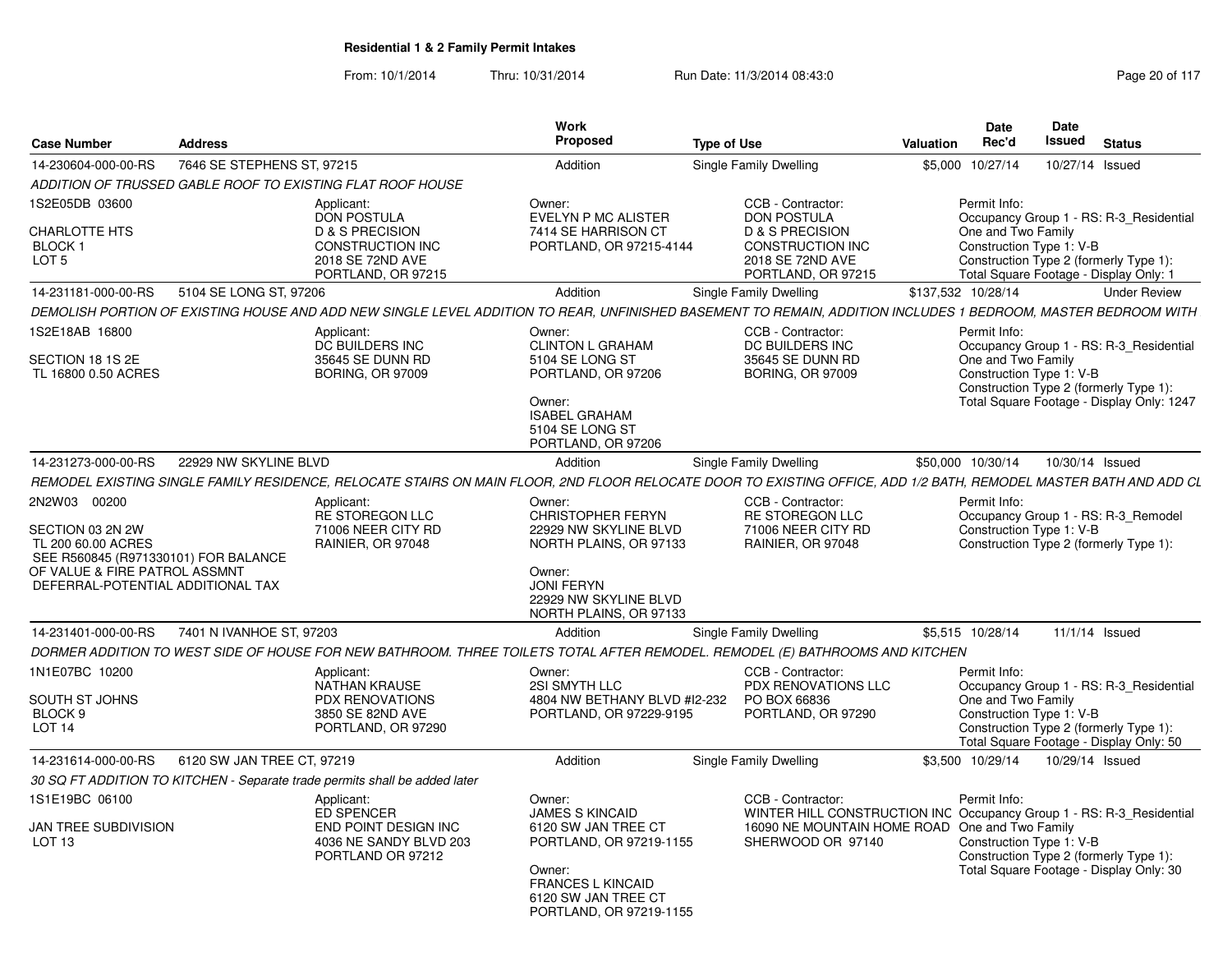| <b>Case Number</b>                                                         | <b>Address</b>                  |                                                                                                | <b>Work</b><br>Proposed                                                                                                                                                | <b>Type of Use</b>                                                                                                                                        | Valuation | Date<br>Rec'd                                                                                             | <b>Date</b><br><b>Issued</b> | <b>Status</b>                                                                                                             |
|----------------------------------------------------------------------------|---------------------------------|------------------------------------------------------------------------------------------------|------------------------------------------------------------------------------------------------------------------------------------------------------------------------|-----------------------------------------------------------------------------------------------------------------------------------------------------------|-----------|-----------------------------------------------------------------------------------------------------------|------------------------------|---------------------------------------------------------------------------------------------------------------------------|
| 14-233056-000-00-RS                                                        | 6148 SW BARNES RD, 97221        |                                                                                                | Addition                                                                                                                                                               | Single Family Dwelling                                                                                                                                    |           | \$22.058 10/31/14                                                                                         |                              | <b>Under Review</b>                                                                                                       |
|                                                                            |                                 |                                                                                                |                                                                                                                                                                        | REMOVE EXISTING DECK AND BUILD SINGLE FLOOR ADDITION AT REAR OF DWELLING. REMODEL KITCHEN. RELOCATE POWDER ROOM. REMODEL MASTER BATHROOM. BUILD NEW LOWEF |           |                                                                                                           |                              |                                                                                                                           |
| 1S1E06BB 00500                                                             |                                 | Applicant:<br>RAINBOW VALLEY DESIGN &                                                          | Owner:<br><b>THOMAS LYNHAM</b>                                                                                                                                         | CCB - Contractor:<br><b>RAINBOW VALLEY DESIGN &amp;</b>                                                                                                   |           | Permit Info:                                                                                              |                              | Occupancy Group 1 - RS: R-3_Residential                                                                                   |
| HIDDEN HILLS<br>LOT 2&3 TL 500                                             |                                 | <b>CONSTRUCTION</b><br>785 GRANT STREET<br>EUGENE OR 97402                                     | 6148 SW BARNES RD<br>PORTLAND, OR 97221-1526<br>Owner:<br><b>LISA LYNHAM</b><br>6148 SW BARNES RD                                                                      | <b>CONSTRUCTION</b><br>785 GRANT STREET<br>EUGENE OR 97402                                                                                                |           | One and Two Family<br>Construction Type 1: V-B                                                            |                              | Construction Type 2 (formerly Type 1):<br>Total Square Footage - Display Only: 200                                        |
|                                                                            |                                 |                                                                                                | PORTLAND, OR 97221-1526                                                                                                                                                |                                                                                                                                                           |           |                                                                                                           |                              |                                                                                                                           |
| Total # of RS Addition permit intakes: 92                                  |                                 |                                                                                                |                                                                                                                                                                        |                                                                                                                                                           |           |                                                                                                           |                              | Total valuation of RS Addition permit intakes: \$4,149,456                                                                |
| 14-213572-000-00-RS                                                        | 2324 SE 35TH PL - Unit B, 97214 |                                                                                                | Alteration                                                                                                                                                             | <b>Accessory Dwelling Unit</b>                                                                                                                            |           | \$21,174 10/7/14                                                                                          |                              | 10/7/14 Under Inspection                                                                                                  |
| CONVERT EXISTING DETACHED GARAGE TO ADU                                    |                                 |                                                                                                |                                                                                                                                                                        |                                                                                                                                                           |           |                                                                                                           |                              |                                                                                                                           |
| 1S1E01DC 08500                                                             |                                 | Applicant:<br><b>KEVIN FISCHER</b><br>4803 NE 32ND AVE<br>PORTLAND OR 97211                    | Owner:<br>DAVID C AYER<br>2324 SE 35TH PL<br>PORTLAND, OR 97214<br>Owner:<br>LISE M HUNEKE<br>2324 SE 35TH PL                                                          | CCB - Contractor:<br>HAMMER AND HAND INC<br>1020 SE HARRISON<br>PORTLAND, OR 97214<br>CCB - Contractor:<br>MODERN PLUMBING CO<br>11120 SW INDUSTRIAL WAY  |           | Permit Info:<br>Construction Type 1: V-B<br>Number of New Dwelling Units: 1                               |                              | Occupancy Group 1 - RS: R-3 Remodel<br>Construction Type 2 (formerly Type 1):<br>Total Square Footage - Display Only: 576 |
|                                                                            |                                 |                                                                                                | PORTLAND, OR 97214                                                                                                                                                     | TUALATIN, OR 97062                                                                                                                                        |           |                                                                                                           |                              |                                                                                                                           |
| 14-211463-000-00-RS                                                        | 4909 SE MALDEN DR, 97206        |                                                                                                | Alteration                                                                                                                                                             | Decks, Fences, Retaining Walls                                                                                                                            |           | \$8,000 10/24/14                                                                                          |                              | 10/24/14 Issued                                                                                                           |
|                                                                            |                                 | REPLACE EXISTING RETAINING WALL AT FRONT EXTERIOR STAIRS, ADD PAVERS AT YARD AREAR NEAR STAIRS |                                                                                                                                                                        |                                                                                                                                                           |           |                                                                                                           |                              |                                                                                                                           |
| 1S2E19CA 06800<br><b>ERROL HTS</b><br>BLOCK 20<br>LOT 13&14                |                                 | Applicant:<br>DANIEL EARL LAWLER<br>4504 SE GLENWOOD<br>PORTLAND, OR 97206                     | Owner:<br><b>EDWARD L FISCHER</b><br>4909 SE MALDEN DR<br>PORTLAND, OR 97206-9147<br>Owner:<br><b>MARSHA O FISCHER</b><br>4909 SE MALDEN DR<br>PORTLAND, OR 97206-9147 | CCB - Contractor:<br><b>DANIEL EARL LAWLER</b><br>4504 SE GLENWOOD<br>PORTLAND, OR 97206                                                                  |           | Permit Info:<br>Occupancy Group 1 - RS: U_Decks,<br>Patios, Porches, Carports<br>Construction Type 1: V-B |                              | Construction Type 2 (formerly Type 1):                                                                                    |
| 14-215428-000-00-RS                                                        | 4525 SW CORONADO ST, 97219      |                                                                                                | Alteration                                                                                                                                                             | Decks, Fences, Retaining Walls                                                                                                                            |           | \$1,000 10/16/14                                                                                          |                              | 10/16/14 Issued                                                                                                           |
| REPAIR EXISITNG ELEVATED DECK                                              |                                 |                                                                                                |                                                                                                                                                                        |                                                                                                                                                           |           |                                                                                                           |                              |                                                                                                                           |
| 1S1E31AD 08500<br><b>WEST PORTLAND PK</b><br>BLOCK 65<br>LOT 23-26 TL 8500 |                                 | Applicant:<br><b>BRETT M CLINE</b><br>4525 SW CORONADO ST<br>PORTLAND, OR 97219-7320           | Owner:<br><b>SHAWN JACKSON</b><br>4525 SW CORONADO ST<br>PORTLAND, OR 97219-7320<br>Owner:<br><b>BRETT M CLINE</b><br>4525 SW CORONADO ST<br>PORTLAND, OR 97219-7320   |                                                                                                                                                           |           | Permit Info:<br>Patios, Porches, Carports<br>Construction Type 1: V-B                                     |                              | Occupancy Group 1 - RS: U_Decks,<br>Construction Type 2 (formerly Type 1):                                                |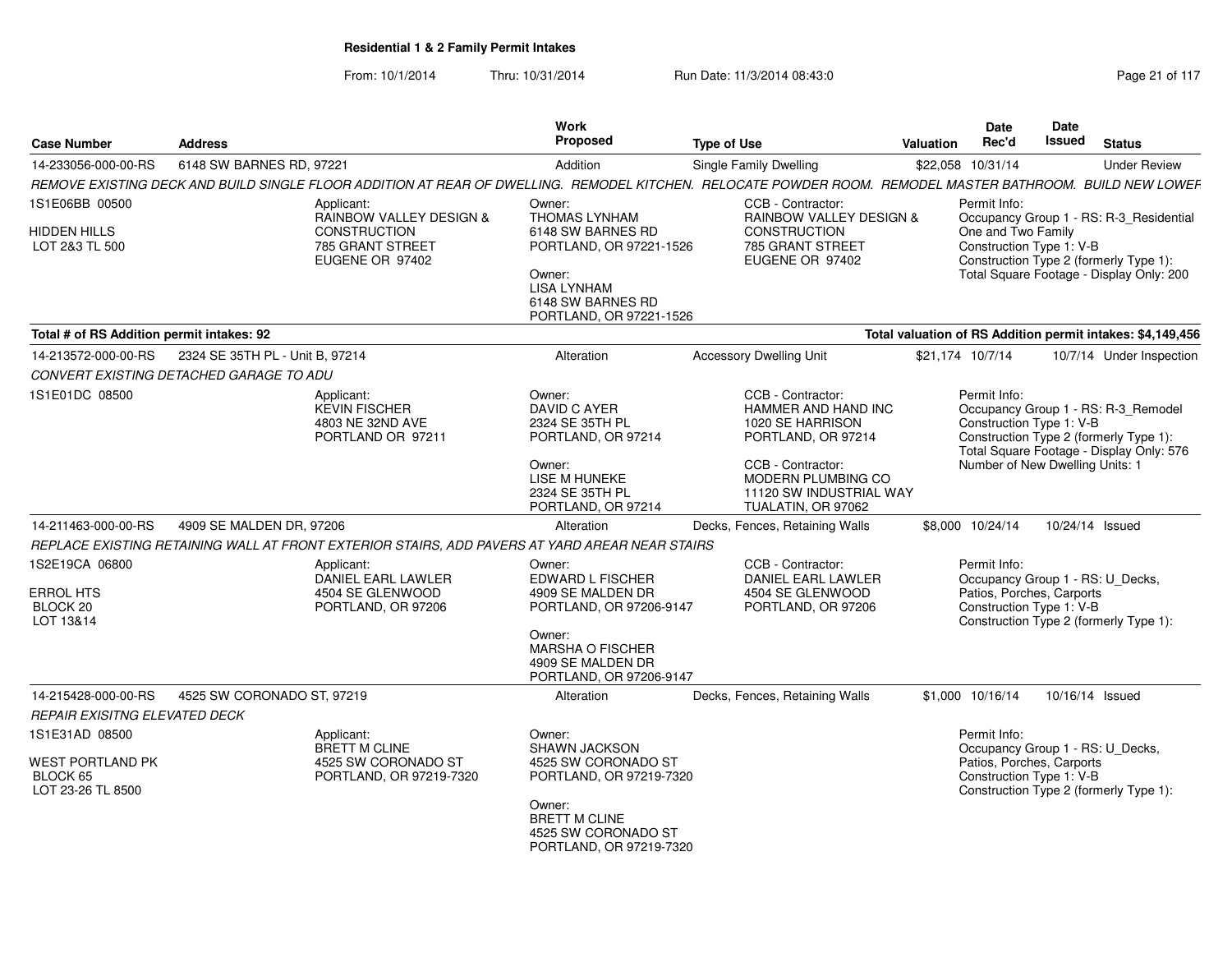|                                                                               |                                                                                                                                    | <b>Work</b>                                                                                                                                                                                       |                                                                                                                                                     |           | Date                                                                  | Date            |                                                                                                                        |
|-------------------------------------------------------------------------------|------------------------------------------------------------------------------------------------------------------------------------|---------------------------------------------------------------------------------------------------------------------------------------------------------------------------------------------------|-----------------------------------------------------------------------------------------------------------------------------------------------------|-----------|-----------------------------------------------------------------------|-----------------|------------------------------------------------------------------------------------------------------------------------|
| <b>Case Number</b>                                                            | <b>Address</b>                                                                                                                     | Proposed                                                                                                                                                                                          | <b>Type of Use</b>                                                                                                                                  | Valuation | Rec'd                                                                 | <b>Issued</b>   | <b>Status</b>                                                                                                          |
| 14-217388-000-00-RS                                                           | 2722 NW 81ST PL, 97229                                                                                                             | Alteration                                                                                                                                                                                        | Decks, Fences, Retaining Walls                                                                                                                      |           | \$10,195 10/29/14                                                     |                 | 10/29/14 Under Inspection                                                                                              |
|                                                                               | REPLACE EXISTING TWO LEVEL DECK AND REDUCE SIZE FROM THE ORIGINAL DECK                                                             |                                                                                                                                                                                                   |                                                                                                                                                     |           |                                                                       |                 |                                                                                                                        |
| 1N1W25BC 02600<br><b>PANAVISTA PARK</b><br><b>BLOCK1</b><br>LOT <sub>10</sub> | Applicant:<br>AKIN RENOVATIONS LLC<br>11715 SHERIDAN AVE S.<br>TACOMA, WA 98444                                                    | Owner:<br>YOUNGRAN RYU<br>2722 NW 81ST PL<br>PORTLAND, OR 97229-4106                                                                                                                              | CCB - Contractor:<br>AKIN RENOVATIONS LLC<br>11715 SHERIDAN AVE S.<br>TACOMA, WA 98444                                                              |           | Permit Info:<br>Patios, Porches, Carports<br>Construction Type 1: V-B |                 | Occupancy Group 1 - RS: U_Decks,<br>Construction Type 2 (formerly Type 1):<br>Total Square Footage - Display Only: 480 |
| 14-222743-000-00-RS                                                           | 3054 SE CARUTHERS ST, 97214                                                                                                        | Alteration                                                                                                                                                                                        | Decks, Fences, Retaining Walls                                                                                                                      |           | \$2,804 10/13/14                                                      |                 | 10/13/14 Under Inspection                                                                                              |
| <b>REPLACE REAR DECK</b>                                                      |                                                                                                                                    |                                                                                                                                                                                                   |                                                                                                                                                     |           |                                                                       |                 |                                                                                                                        |
| 1S1E01CD 11500                                                                | Applicant:<br><b>SCOTT SCHULTZE</b>                                                                                                | Owner:<br>MICHAEL E SMOLSKI                                                                                                                                                                       | CCB - Contractor:<br><b>SCOTT SCHULTZE</b>                                                                                                          |           | Permit Info:                                                          |                 | Occupancy Group 1 - RS: U_Decks,                                                                                       |
| SECTION 01 1S 1E<br>TL 11500 0.08 ACRES                                       | LIVING GARDENS LLC<br>PO BOX 86273<br>PORTLAND, OR 97206                                                                           | 3054 SE CARUTHERS ST<br>PORTLAND, OR 97214<br>Owner:<br><b>VICTORIA POTH</b><br>3054 SE CARUTHERS ST<br>PORTLAND, OR 97214                                                                        | LIVING GARDENS LLC<br>PO BOX 86273<br>PORTLAND, OR 97206                                                                                            |           | Patios, Porches, Carports<br>Construction Type 1: V-B                 |                 | Construction Type 2 (formerly Type 1):<br>Total Square Footage - Display Only: 132                                     |
| 14-222743-REV-01-RS                                                           | 3054 SE CARUTHERS ST, 97214                                                                                                        | Alteration                                                                                                                                                                                        | Decks, Fences, Retaining Walls                                                                                                                      |           | \$10/28/14                                                            |                 | 10/28/14 Issued                                                                                                        |
|                                                                               | REVISION TO CHANGE FROM WOOD TO CABLE RAILING SYSTEM                                                                               |                                                                                                                                                                                                   |                                                                                                                                                     |           |                                                                       |                 |                                                                                                                        |
| 1S1E01CD 11500<br>SECTION 01 1S 1E<br>TL 11500 0.08 ACRES                     | Applicant:<br>SCOTT SCHULTZE<br>LIVING GARDENS LLC<br>PO BOX 86273<br>PORTLAND, OR 97206                                           | Owner:<br><b>MICHAEL E SMOLSKI</b><br>3054 SE CARUTHERS ST<br>PORTLAND, OR 97214<br>Owner:<br><b>VICTORIA POTH</b><br>3054 SE CARUTHERS ST<br>PORTLAND, OR 97214                                  | CCB - Contractor:<br><b>SCOTT SCHULTZE</b><br>LIVING GARDENS LLC<br>PO BOX 86273<br>PORTLAND, OR 97206                                              |           | Permit Info:<br>Patios, Porches, Carports<br>Construction Type 1: V-B |                 | Occupancy Group 1 - RS: U_Decks,<br>Construction Type 2 (formerly Type 1):<br>Total Square Footage - Display Only: 132 |
| 14-222791-000-00-RS                                                           | 2635 SW GEORGIAN PL, 97201                                                                                                         | Alteration                                                                                                                                                                                        | Decks, Fences, Retaining Walls                                                                                                                      |           | \$1,000 10/8/14                                                       |                 | <b>Under Review</b>                                                                                                    |
|                                                                               | RE-BUILD DETACHED WOOD DECK AND STAIRS IN SAME LOCATION ADJACENT TO STREET                                                         |                                                                                                                                                                                                   |                                                                                                                                                     |           |                                                                       |                 |                                                                                                                        |
| 1S1E05DD 03000<br><b>GEORGIAN CT</b><br>LOT <sub>18</sub>                     | Applicant:<br>ROB MONTEITH<br><b>LLC</b><br>1845 NW 23RD PL<br>PORTLAND, OR 97210                                                  | Owner:<br><b>AARON HEISER</b><br>RAINIER PACIFIC DEVELOPMENT, 2635 SW GEORGIAN PL<br>PORTLAND, OR 97201-1725<br>Owner:<br><b>CHELSEA HEISER</b><br>2635 SW GEORGIAN PL<br>PORTLAND, OR 97201-1725 | CCB - Contractor:<br><b>ERIK OPSAHL</b><br>RAINIER PACIFIC DEVELOPMENT<br><b>LLC</b><br>1845 NW 23RD PL<br>PORTLAND OR 97210                        |           | Permit Info:<br>Patios, Porches, Carports<br>Construction Type 1: V-B |                 | Occupancy Group 1 - RS: U_Decks,<br>Construction Type 2 (formerly Type 1):                                             |
| 14-225911-000-00-RS                                                           | 10615 NW 4TH PL, 97231                                                                                                             | Alteration                                                                                                                                                                                        | Decks, Fences, Retaining Walls                                                                                                                      |           | \$5.862 10/17/14                                                      | 10/17/14 Issued |                                                                                                                        |
|                                                                               | REMOVE EXISTING TILE DECK WITH NEW WOOD DECK: NEW STAIRS AND REPLACE RETAINING WALL UNDER 4FT                                      |                                                                                                                                                                                                   |                                                                                                                                                     |           |                                                                       |                 |                                                                                                                        |
| 1N1W03DA 06100<br><b>CLARK TERR</b><br><b>BLOCK1</b><br>LOT 7-10              | Applicant:<br><b>JOSEPH PATRICK</b><br>ESSENTIAL HOME SERVICES LLC 10615 NW 4TH PL<br>21745 S LEWELLEN RD<br>BEAVERCREEK, OR 97004 | Owner:<br>NANCI CALVERT<br>PORTLAND, OR 97231-1057                                                                                                                                                | CCB - Contractor:<br><b>JOSEPH PATRICK</b><br>ESSENTIAL HOME SERVICES LLC Patios, Porches, Carports<br>21745 S LEWELLEN RD<br>BEAVERCREEK, OR 97004 |           | Permit Info:<br>Construction Type 1: V-B                              |                 | Occupancy Group 1 - RS: U_Decks,<br>Construction Type 2 (formerly Type 1):<br>Total Square Footage - Display Only: 276 |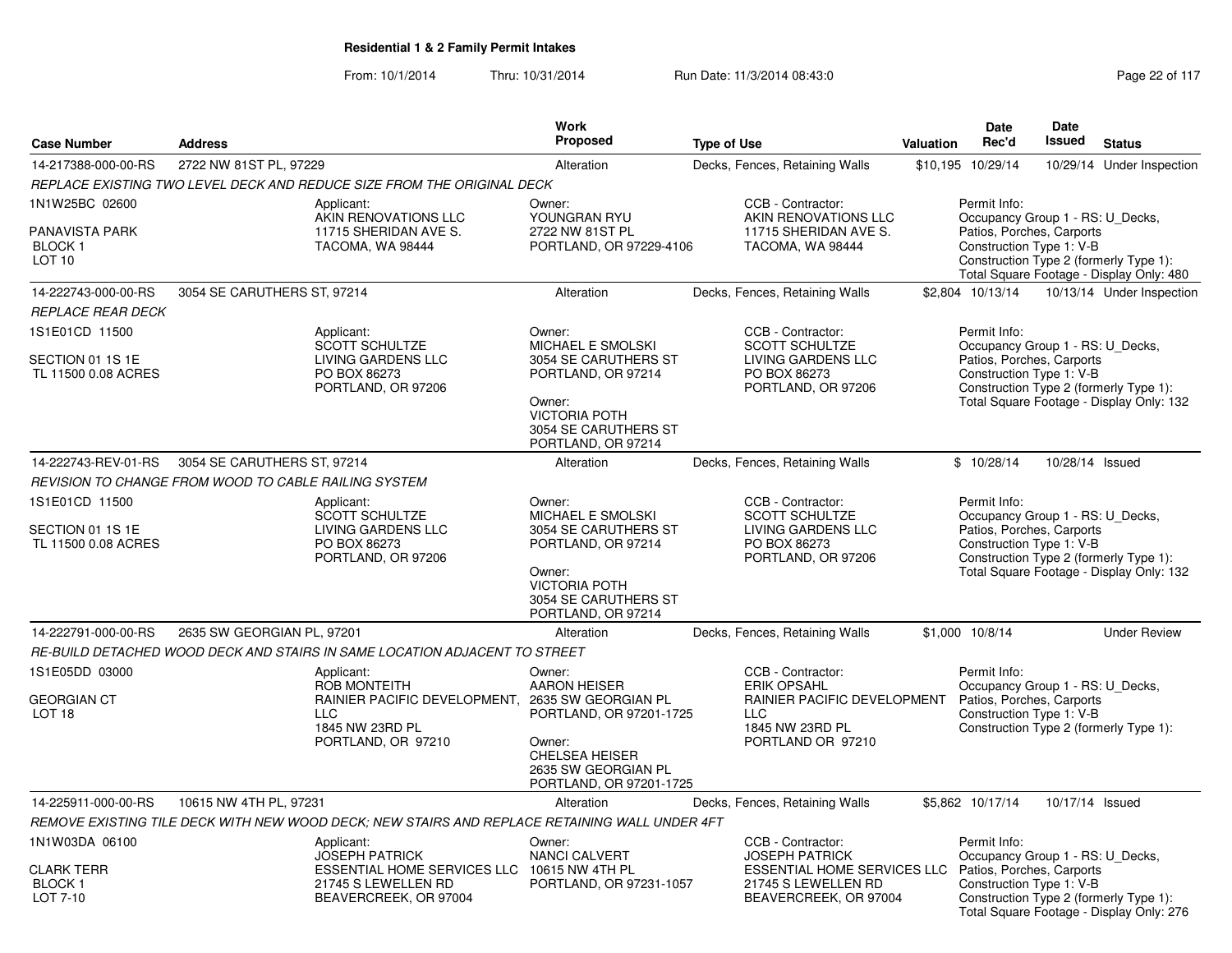| <b>Case Number</b>                                                            | <b>Address</b>                                                 |                                                                                                                                                                  | <b>Work</b><br>Proposed                                                                                                                                              | <b>Type of Use</b> |                                                                                                              | <b>Valuation</b>  | Date<br>Rec'd                                                                                             | <b>Date</b><br><b>Issued</b> | <b>Status</b>                                                                                                             |
|-------------------------------------------------------------------------------|----------------------------------------------------------------|------------------------------------------------------------------------------------------------------------------------------------------------------------------|----------------------------------------------------------------------------------------------------------------------------------------------------------------------|--------------------|--------------------------------------------------------------------------------------------------------------|-------------------|-----------------------------------------------------------------------------------------------------------|------------------------------|---------------------------------------------------------------------------------------------------------------------------|
| 14-228362-000-00-RS                                                           | 4424 SE STARK ST. 97215                                        |                                                                                                                                                                  | Alteration                                                                                                                                                           |                    | Decks, Fences, Retaining Walls                                                                               | \$12,000 10/23/14 |                                                                                                           | 10/23/14 Issued              |                                                                                                                           |
|                                                                               |                                                                | REPLACE EXISTING LOWER AND UPPER DECK, REPLACE SPIRAL STAIRS***DECOMMISSIONING REQUIRED*** Septic Decommissioning Required. Call for Inspection 842.             |                                                                                                                                                                      |                    |                                                                                                              |                   |                                                                                                           |                              |                                                                                                                           |
| 1S2E06BB 02300<br>PARADISE SPR TR<br>BLOCK 1<br>LOT <sub>3</sub>              |                                                                | Applicant:<br>TJ HOMEBUILDERS INC<br>2753 SE 170TH AV<br>PORTLAND, OR 97236                                                                                      | Owner:<br><b>IAN B CURTIS</b><br>1283 WALLER ST<br>SAN FRANCISCO, CA 94117-2918                                                                                      |                    | CCB - Contractor:<br>TJ HOMEBUILDERS INC<br>2753 SE 170TH AV<br>PORTLAND, OR 97236                           |                   | Permit Info:<br>Occupancy Group 1 - RS: U_Decks,<br>Patios, Porches, Carports<br>Construction Type 1: V-B |                              | Construction Type 2 (formerly Type 1):                                                                                    |
| 14-228806-000-00-RS                                                           | 3131 SW SHERWOOD PL, 97201                                     |                                                                                                                                                                  | Alteration                                                                                                                                                           |                    | Decks, Fences, Retaining Walls                                                                               |                   | \$32,000 10/22/14                                                                                         | 10/22/14 Issued              |                                                                                                                           |
|                                                                               | DECK STABILIZATION--NEW PILES, GRADE BEAM, TIE BACKS AND SLAB. |                                                                                                                                                                  |                                                                                                                                                                      |                    |                                                                                                              |                   |                                                                                                           |                              |                                                                                                                           |
| 1S1E09BC 00600<br>PORTLAND HTS PK<br>TL 600 LOT 57                            |                                                                | Applicant:<br>PETER KARP<br><b>PLI SYSTEMS</b><br>3045 SE 61ST CT<br>HILLSBORO OR 97123                                                                          | Owner:<br><b>SARA L UDOVICK</b><br>3131 SW SHERWOOD PL<br>PORTLAND, OR 97201-2254<br>Owner:<br><b>TWYLA DIGNAN</b><br>3131 SW SHERWOOD PL<br>PORTLAND, OR 97201-2254 |                    | CCB - Contractor:<br>PETER KARP<br>PLI SYSTEMS INC<br>3045 SE 61ST CT<br>HILLSBORO, OR 97123                 |                   | Permit Info:<br>Construction Type 1: V-B                                                                  |                              | Occupancy Group 1 - RS: R-3 Remodel<br>Construction Type 2 (formerly Type 1):                                             |
| 14-165199-000-00-RS                                                           | 206 NW 15TH AVE, 97209                                         |                                                                                                                                                                  | Alteration                                                                                                                                                           | <b>Duplex</b>      |                                                                                                              | \$34,922 10/6/14  |                                                                                                           | 10/6/14 Issued               |                                                                                                                           |
|                                                                               |                                                                | LEGALIZE CONVERSION OF EXISTING 3RD FLOOR IN DUPLEX TO LIVING SPACE. TO BE ACCESSIBLE TO THE 2ND FLOOR UNIT. NOT AN ADU: INCLUDES BEDROOM. BATHROOM. AND LAUNDRY |                                                                                                                                                                      |                    |                                                                                                              |                   |                                                                                                           |                              |                                                                                                                           |
| 1N1E33DA 04400<br><b>COUCHS ADD</b><br>BLOCK 96<br>S 31.53' OF W 1/2 OF LOT 2 |                                                                | Applicant:<br><b>DOLORES HEUVEL</b><br>206 NW 15TH AVE<br>PORTLAND, OR 97209                                                                                     | Owner:<br><b>DOLORES HEUVEL</b><br>206 NW 15TH AVE<br>PORTLAND, OR 97209                                                                                             |                    |                                                                                                              |                   | Permit Info:<br>Construction Type 1: V-B                                                                  |                              | Occupancy Group 1 - RS: R-3 Remodel<br>Construction Type 2 (formerly Type 1):<br>Total Square Footage - Display Only: 950 |
| 14-208865-000-00-RS                                                           | 9457 N BRISTOL AVE, 97203                                      |                                                                                                                                                                  | Alteration                                                                                                                                                           | Duplex             |                                                                                                              |                   | \$8,000 10/10/14                                                                                          |                              | 10/10/14 Under Inspection                                                                                                 |
|                                                                               |                                                                | VOLUNTARY RESIDENTIAL UNDERPINNING USING (8) HELICAL PIERS ON EAST WALL OF BUILDING #2.                                                                          |                                                                                                                                                                      |                    |                                                                                                              |                   |                                                                                                           |                              |                                                                                                                           |
| 1N1W01AC 07000<br>OAK PARK ADD<br>BLOCK <sub>9</sub><br>LOT <sub>2</sub>      |                                                                | Applicant:<br><b>TERRAFIRMA FOUNDATION</b><br><b>SYSTEMS</b><br>1308 NW PARK ST<br>ROSEBURG, OR 97470                                                            | Owner:<br>9457 N BRISTOL AVENUE LLC<br>3129 NE BRYCE ST<br>PORTLAND, OR 97212-1721                                                                                   |                    | CCB - Contractor:<br><b>TERRAFIRMA FOUNDATION</b><br><b>SYSTEMS</b><br>1308 NW PARK ST<br>ROSEBURG, OR 97470 |                   | Permit Info:<br>One and Two Family<br>Construction Type 1: V-B                                            |                              | Occupancy Group 1 - RS: R-3_Residential<br>Construction Type 2 (formerly Type 1):                                         |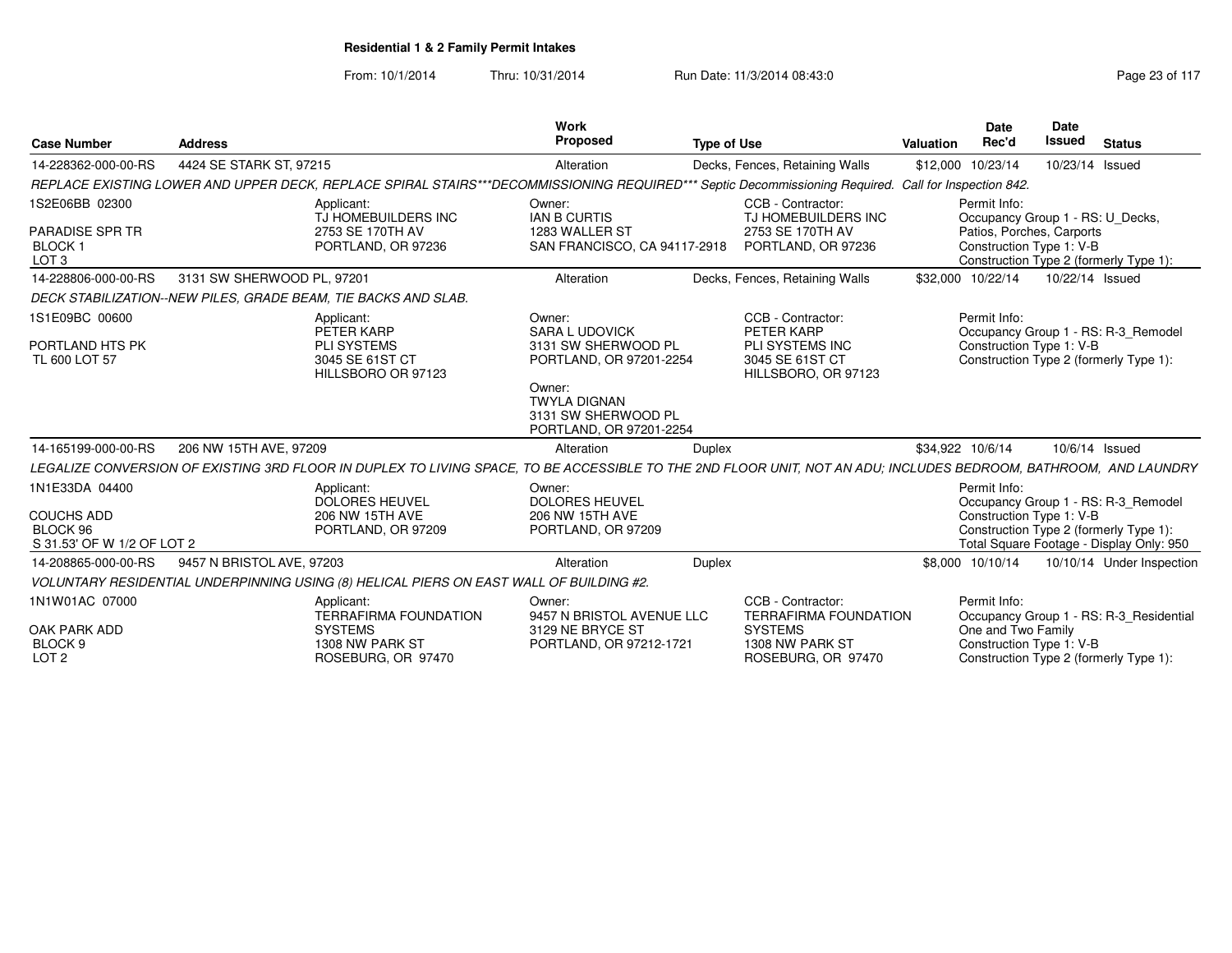| <b>Case Number</b>                                                             | <b>Address</b>                                                                                                                                              | Work<br><b>Proposed</b>                                                       | <b>Type of Use</b>                                                                          | Valuation | Date<br>Rec'd                                                                                             | Date<br><b>Issued</b> | <b>Status</b>                           |
|--------------------------------------------------------------------------------|-------------------------------------------------------------------------------------------------------------------------------------------------------------|-------------------------------------------------------------------------------|---------------------------------------------------------------------------------------------|-----------|-----------------------------------------------------------------------------------------------------------|-----------------------|-----------------------------------------|
| 14-214683-000-00-RS                                                            | 1483 NE GOING ST, 97211                                                                                                                                     | Alteration                                                                    | Duplex                                                                                      |           | \$15,000 10/6/14                                                                                          |                       | 10/6/14 Under Inspection                |
|                                                                                | CONVERT BASEMENT OF LOWER DUPLEX UNIT TO LIVING SPACE FOR GROUND FLOOR OCCUPANT. FURR OUT ALL INTERIOR WALLS AND ADD NEW WALLS TO CREATE 2 NEW BEDROOMS, BA |                                                                               |                                                                                             |           |                                                                                                           |                       |                                         |
| 1N1E23AC 12300                                                                 | Applicant:<br><b>MIKE NEDELISKY</b>                                                                                                                         | Owner:<br><b>RYAN P SAPPINGTON</b>                                            | CCB - Contractor:<br><b>ERNIE JIMENEZ</b>                                                   |           | Permit Info:                                                                                              |                       | Occupancy Group 1 - RS: R-3 Residential |
| <b>VERNON</b><br>BLOCK 46<br>E 1/2 OF LOT 10&11                                | 770 NW TOWLE AVE<br>GRESHAM, OR 97030-5344                                                                                                                  | 1483 NE GOING ST<br>PORTLAND, OR 97211                                        | E & L HEATING<br>14784 NW SETHRICH LN<br>HILLSBORO, OR 97229                                |           | One and Two Family<br>Construction Type 1: V-B                                                            |                       | Construction Type 2 (formerly Type 1):  |
|                                                                                |                                                                                                                                                             | Owner:<br>BETHANY R SAPPINGTON<br>1483 NE GOING ST<br>PORTLAND, OR 97211      | CCB - Contractor:<br><b>FAITH ELECTRIC INC</b><br>PO BOX 20476<br>KEIZER, OR 97307          |           |                                                                                                           |                       |                                         |
|                                                                                |                                                                                                                                                             |                                                                               | CCB - Contractor:<br><b>GARCIA PLUMBING INC</b><br>738 7TH STREET<br>INDEPENDENCE, OR 97351 |           |                                                                                                           |                       |                                         |
|                                                                                |                                                                                                                                                             |                                                                               | CCB - Contractor:<br><b>MJN BUILDER LLC</b><br>1220 SE 4HT ST<br>GRESHAM, OR 97080          |           |                                                                                                           |                       |                                         |
| 14-219831-000-00-RS                                                            | 2919 NW THURMAN ST, 97210                                                                                                                                   | Alteration                                                                    | Duplex                                                                                      |           | \$1.274 10/17/14                                                                                          |                       | 10/17/14 Under Inspection               |
|                                                                                | REPAIR COMMON DECK: REPLACE LEDGER WITH NEW - PRESCRIPTIVE, PER BDS BROCHURE #3a; SEE 14-190537-HS                                                          |                                                                               |                                                                                             |           |                                                                                                           |                       |                                         |
| 1N1E29DC 03400<br><b>WILLAMETTE HTS ADD</b><br><b>BLOCK7</b><br>W 1/2 OF LOT 4 | Applicant:<br><b>STACEY FRIEDMAN</b><br>2917 NW THURMAN ST<br>PORTLAND OR 97202                                                                             | Owner:<br><b>ROBERT J FRIEDMAN</b><br>2714 NW SAVIER ST<br>PORTLAND, OR 97210 | CCB - Contractor:<br><b>PMJ REMODELING LLC</b><br>PO BOX 11114<br>PORTLAND OR 97211         |           | Permit Info:<br>Occupancy Group 1 - RS: U_Decks,<br>Patios, Porches, Carports<br>Construction Type 1: V-B |                       | Construction Type 2 (formerly Type 1):  |
| LOT 5 EXC N 100'                                                               |                                                                                                                                                             | Owner:<br><b>STACEY M FRIEDMAN</b><br>2714 NW SAVIER ST<br>PORTLAND, OR 97210 |                                                                                             |           |                                                                                                           |                       | Total Square Footage - Display Only: 60 |
| 14-225665-000-00-RS                                                            | 4242 SW VIEW POINT TER, 97201                                                                                                                               | Alteration                                                                    | Duplex                                                                                      |           | \$19,000 10/15/14                                                                                         |                       | 10/15/14 Under Inspection               |
|                                                                                | REPAIR OF EXISTING FOUNDATION WITH FOUR HELICAL ANCHORS ON SOUTHEAST CORNER                                                                                 |                                                                               |                                                                                             |           |                                                                                                           |                       |                                         |
| 1S1E10CC 01200                                                                 | Applicant:<br>RAMJACK OF OREGON                                                                                                                             | Owner:<br>ANGELO BIFANO                                                       | CCB - Contractor:<br>RAMJACK OF OREGON                                                      |           | Permit Info:                                                                                              |                       | Occupancy Group 1 - RS: R-3_Residential |
| PORTLAND HMSTD<br>BLOCK 6<br>LOT 3 TL 1200                                     | PO BOX 11701<br>EUGENE, OR 97440                                                                                                                            | 113 NW GANDER CT<br>BEND, OR 97701-7534                                       | PO BOX 11701<br>EUGENE, OR 97440                                                            |           | One and Two Family<br>Construction Type 1: V-B                                                            |                       | Construction Type 2 (formerly Type 1):  |
|                                                                                |                                                                                                                                                             | Owner:<br><b>ANNA BIFANO</b><br>113 NW GANDER CT<br>BEND, OR 97701-7534       |                                                                                             |           |                                                                                                           |                       |                                         |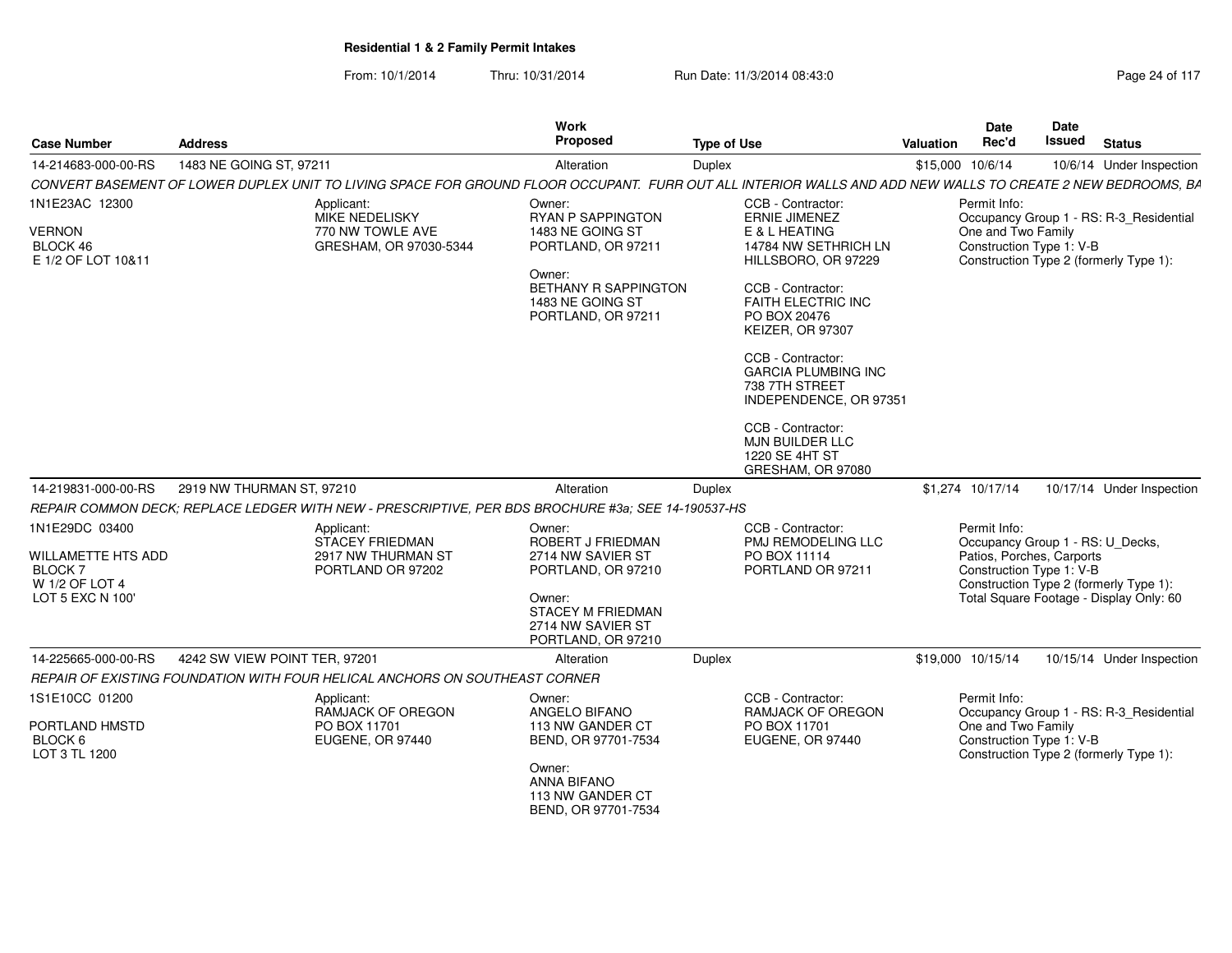| <b>Case Number</b>                                                                       | <b>Address</b>              |                                                                                                                                                            | Work<br><b>Proposed</b>                                                              | <b>Type of Use</b> |                                                                                        | Valuation | <b>Date</b><br>Rec'd                                                                                                                            | Date<br>Issued | <b>Status</b>  |                     |
|------------------------------------------------------------------------------------------|-----------------------------|------------------------------------------------------------------------------------------------------------------------------------------------------------|--------------------------------------------------------------------------------------|--------------------|----------------------------------------------------------------------------------------|-----------|-------------------------------------------------------------------------------------------------------------------------------------------------|----------------|----------------|---------------------|
| 14-208423-000-00-RS                                                                      | 6405 SW PARKHILL WAY, 97201 |                                                                                                                                                            | Alteration                                                                           | Garage/Carport     |                                                                                        |           | \$15,000 10/14/14                                                                                                                               |                |                | <b>Under Review</b> |
|                                                                                          |                             | REPLACE EXISTING COLLAPSED DRIVEWAY WITH A NEW CONCRETE ELEVATED DRIVEWAY OVER STEEL SUPPORTS; LATERAL REPAIRS TO GARAGE, REPLACE OVERHEAD DOOR AND REPLAC |                                                                                      |                    |                                                                                        |           |                                                                                                                                                 |                |                |                     |
| 1S1E15CC 08000                                                                           |                             | Applicant:<br>PHILIP SYDNOR                                                                                                                                | Owner:<br><b>JEREMY R BARNETT</b>                                                    |                    | CCB - Contractor:<br><b>JOHN PARMAN</b>                                                |           | Permit Info:<br>Occupancy Group 1 - RS: U_Private                                                                                               |                |                |                     |
| PARKHILL & RPLT<br>LOT 150 TL 8000                                                       |                             | INTEGRATE ARCHITECTURE AND<br><b>PLANNING</b><br>1715 N TERRY ST<br>PORTLAND, OR 97217                                                                     | <b>PO BOX 258</b><br>OREGON CITY, OR 97045-0016                                      |                    | JOHN PARMAN CONSTRUCTION.<br><b>INC</b><br>16933 S BRADLEY RD<br>OREGON CITY, OR 97045 |           | Garage\Utility Misc.<br>Construction Type 1: V-B<br>Construction Type 2 (formerly Type 1):<br>Total Square Footage - Display Only: 120          |                |                |                     |
| 14-219145-000-00-RS                                                                      | 7114 N SEWARD AVE, 97217    |                                                                                                                                                            | Alteration                                                                           | Garage/Carport     |                                                                                        |           | \$6,750 10/7/14                                                                                                                                 |                | 10/7/14 Issued |                     |
|                                                                                          |                             | SOLAR INSTALLATION. 2.75kW PV SYSTEM ON ROOFTOP, NON-PRESCRIPTIVE                                                                                          |                                                                                      |                    |                                                                                        |           |                                                                                                                                                 |                |                |                     |
| 1N1E17AA 03100                                                                           |                             | Applicant:<br>FIRST LIGHT SOLAR LLC                                                                                                                        | Owner:<br>JEFFREY W LANE                                                             |                    | CCB - Contractor:<br>FIRST LIGHT SOLAR LLC                                             |           | Permit Info:<br>Occupancy Group 1 - RS: U Private                                                                                               |                |                |                     |
| <b>MOCK CREST</b><br>BLOCK 100<br>LOT <sub>32</sub>                                      |                             | <b>PO BOX 846</b><br>EUGENE, OR 97440                                                                                                                      | 7114 N SEWARD AVE<br>PORTLAND, OR 97217                                              |                    | PO BOX 846<br>EUGENE, OR 97440                                                         |           | Garage\Utility Misc.<br>Construction Type 1: V-B<br>Construction Type 2 (formerly Type 1):                                                      |                |                |                     |
|                                                                                          |                             |                                                                                                                                                            | Owner:<br><b>JOHN A ROUPE</b><br>7114 N SEWARD AVE<br>PORTLAND, OR 97217             |                    |                                                                                        |           |                                                                                                                                                 |                |                |                     |
| 14-220232-000-00-RS                                                                      | 6132 SE CARLTON ST, 97206   |                                                                                                                                                            | Alteration                                                                           | Garage/Carport     |                                                                                        |           | \$1.500 10/1/14                                                                                                                                 |                | 10/1/14 Issued |                     |
|                                                                                          |                             | REPAIR EXISTING GARAGE; NEW ROOF SHEETING; REPAIR WALLS AND POUR CONCRETE                                                                                  |                                                                                      |                    |                                                                                        |           |                                                                                                                                                 |                |                |                     |
| 1S2E18DD 02400<br><b>TREMONT PL</b><br>BLOCK 12<br>LOT 18&19                             |                             | Applicant:<br><b>MATTHEW R LESOWSKE</b><br>6132 SE CARLTON ST<br>PORTLAND, OR 97206-6724                                                                   | Owner:<br><b>MATTHEW R LESOWSKE</b><br>6132 SE CARLTON ST<br>PORTLAND, OR 97206-6724 |                    |                                                                                        |           | Permit Info:<br>Occupancy Group 1 - RS: U Private<br>Garage\Utility Misc.<br>Construction Type 1: V-B<br>Construction Type 2 (formerly Type 1): |                |                |                     |
| 14-220701-000-00-RS                                                                      | 7040 N SEWARD AVE, 97217    |                                                                                                                                                            | Alteration                                                                           | Garage/Carport     |                                                                                        |           | \$500 10/2/14                                                                                                                                   |                | 10/2/14 Issued |                     |
|                                                                                          |                             | SOLAR INSTALLATION OF 2.75KW PV SYSTEM ON THE ROOFTOP OF THE GARAGE                                                                                        |                                                                                      |                    |                                                                                        |           |                                                                                                                                                 |                |                |                     |
| 1N1E17AA 02700<br><b>MOCK CREST</b><br>BLOCK 100<br>N 25' OF LOT 27<br>LOT <sub>28</sub> |                             | Applicant:<br>FIRST LIGHT SOLAR LLC<br><b>PO BOX 846</b><br>EUGENE, OR 97440                                                                               | Owner:<br>EDWIN M VANDAM<br>7040 N SEWARD AVE<br>PORTLAND, OR 97217<br>Owner:        |                    | CCB - Contractor:<br>FIRST LIGHT SOLAR LLC<br><b>PO BOX 846</b><br>EUGENE, OR 97440    |           | Permit Info:<br>Occupancy Group 1 - RS: U Private<br>Garage\Utility Misc.<br>Construction Type 1: V-B<br>Construction Type 2 (formerly Type 1): |                |                |                     |
|                                                                                          |                             |                                                                                                                                                            | LINDA J VANDAM<br>7040 N SEWARD AVE<br>PORTLAND, OR 97217                            |                    |                                                                                        |           |                                                                                                                                                 |                |                |                     |
| 14-221817-000-00-RS                                                                      | 14636 SE BUSH ST, 97236     |                                                                                                                                                            | Alteration                                                                           | Garage/Carport     |                                                                                        |           | \$5,000 10/6/14                                                                                                                                 |                | 10/6/14 Issued |                     |
|                                                                                          |                             | ADD BATHROOM TO GARAGE / *** REFUND REQUEST ROUTED TO KPERKINS 10/30/2014 ***,                                                                             |                                                                                      |                    |                                                                                        |           |                                                                                                                                                 |                |                |                     |
| 1S2E12CB 05500<br>SPRINGBREEZE                                                           |                             | Applicant:<br>ROGER JENSEN<br>14636 SE BUSH ST                                                                                                             | Owner:<br>ROGER JENSEN<br><b>14636 SE BUSH ST</b>                                    |                    |                                                                                        |           | Permit Info:<br>Occupancy Group 1 - RS: U Private<br>Garage\Utility Misc.                                                                       |                |                |                     |
| LOT <sub>6</sub><br>INC UND 1/6 INT TRACT A                                              |                             | PORTLAND, OR 97236                                                                                                                                         | PORTLAND, OR 97236                                                                   |                    |                                                                                        |           | Construction Type 1: V-B<br>Construction Type 2 (formerly Type 1):                                                                              |                |                |                     |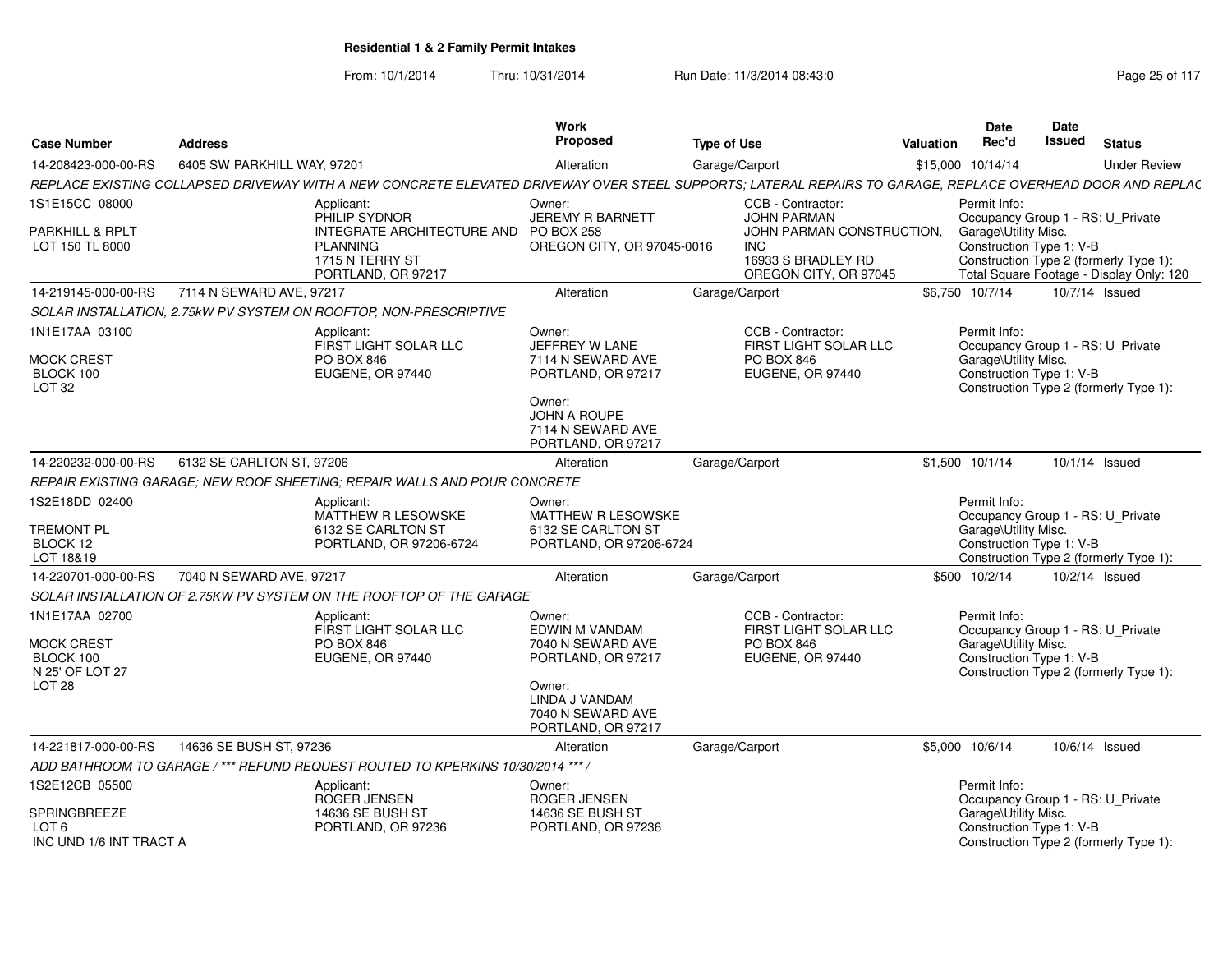|                                                                                                      |                             |                                                                                                               | <b>Work</b>                                                                                                                                                        |                                                                                                                  |           | <b>Date</b>                                                                                               | Date            |                                        |
|------------------------------------------------------------------------------------------------------|-----------------------------|---------------------------------------------------------------------------------------------------------------|--------------------------------------------------------------------------------------------------------------------------------------------------------------------|------------------------------------------------------------------------------------------------------------------|-----------|-----------------------------------------------------------------------------------------------------------|-----------------|----------------------------------------|
| <b>Case Number</b>                                                                                   | <b>Address</b>              |                                                                                                               | Proposed                                                                                                                                                           | <b>Type of Use</b>                                                                                               | Valuation | Rec'd                                                                                                     | <b>Issued</b>   | <b>Status</b>                          |
| 14-222195-000-00-RS                                                                                  | 4841 NE RODNEY AVE, 97211   |                                                                                                               | Alteration                                                                                                                                                         | Garage/Carport                                                                                                   |           | \$800 10/7/14                                                                                             | 10/7/14 Final   |                                        |
|                                                                                                      |                             | INSTALLATION OF 1 HOUR FIREWALL ON THE GARAGE *** SEE 14-194442-PR ***                                        |                                                                                                                                                                    |                                                                                                                  |           |                                                                                                           |                 |                                        |
| 1N1E22AD 05400<br><b>MAEGLY HIGHLAND</b><br>BLOCK <sub>2</sub><br>LOT <sub>6</sub><br>N 1/2 OF LOT 7 |                             | Applicant:<br>LOU PACINO<br>KLOH LLC<br>9700 SW CAPITOL HWY, STE 100<br>PORTLAND, OR 97210                    | Owner:<br><b>ANDREW BIGGS</b><br>4841 NE RODNEY AVE<br>PORTLAND, OR 97211-2739<br>Owner:<br><b>EMILY LAUGHLIN</b><br>4841 NE RODNEY AVE<br>PORTLAND, OR 97211-2739 | CCB - Contractor:<br><b>KLOH LLC</b><br>9700 SW CAPITOL HWY SUITE 100 Garage\Utility Misc.<br>PORTLAND, OR 97219 |           | Permit Info:<br>Occupancy Group 1 - RS: U_Private<br>Construction Type 1: V-B                             |                 | Construction Type 2 (formerly Type 1): |
| 14-222410-000-00-RS                                                                                  | 2117 NE RIDGEWOOD DR, 97212 |                                                                                                               | Alteration                                                                                                                                                         | Garage/Carport                                                                                                   |           | \$500 10/7/14                                                                                             |                 | 10/7/14 Issued                         |
|                                                                                                      |                             | SOLAR INSTALLATION, 3.64kW PV SYSTEM ON ROOF TOP OF DETACHED GARAGE, PRESCRIPTIVE                             |                                                                                                                                                                    |                                                                                                                  |           |                                                                                                           |                 |                                        |
| 1N1E23DD 01400<br><b>ALAMEDA PARK</b><br>BLOCK 59<br>LOT <sub>3</sub>                                |                             | Applicant:<br><b>EVAN FESSLER</b><br><b>SUNRUN</b><br>3380 SE 20TH AVE<br>PORTLAND, OR 97202                  | Owner:<br>MIRIAM Z FEUERLE<br>2117 NE RIDGEWOOD DR<br>PORTLAND, OR 97212                                                                                           | CCB - Contractor:<br><b>REC SOLAR INC</b><br>3380 SE 20TH AVE<br>PORTLAND, OR 97202                              |           | Permit Info:<br>Occupancy Group 1 - RS: U Private<br>Garage\Utility Misc.<br>Construction Type 1: V-B     |                 | Construction Type 2 (formerly Type 1): |
| 14-225924-000-00-RS                                                                                  | 7218 N MACRUM AVE, 97203    |                                                                                                               | Alteration                                                                                                                                                         | Garage/Carport                                                                                                   |           | \$1,000 10/15/14                                                                                          | 10/15/14 Issued |                                        |
|                                                                                                      |                             | REMOVE EAVE OVERHANG FOR EXISTING GARAGE AND FIRE RATE SOUTH WALL                                             |                                                                                                                                                                    |                                                                                                                  |           |                                                                                                           |                 |                                        |
| 1N1E07CA 02600<br>NORTHERN HILL ADD<br>BLOCK 14<br>LOT 22&23<br>S 15' OF LOT 24                      |                             | Applicant:<br><b>KEVIN PARTAIN</b><br><b>URBAN VISIONS</b><br>223 NE 56TH AVE<br>PORTLAND, OR 97213           | Owner:<br><b>KIMCO PROPERTIES LTD</b><br>PO BOX 1540<br>SANDY, OR 97055-1540                                                                                       | CCB - Contractor:<br>KIMCO PROPERTIES LTD<br>22060 SE 442ND<br><b>SANDY OR 97055</b>                             |           | Permit Info:<br>Occupancy Group 1 - RS: U Decks,<br>Patios, Porches, Carports<br>Construction Type 1: V-B |                 | Construction Type 2 (formerly Type 1): |
| 14-226613-000-00-RS                                                                                  | 2216 SE 105TH AVE, 97216    |                                                                                                               | Alteration                                                                                                                                                         | Garage/Carport                                                                                                   |           | \$5,000 10/17/14                                                                                          | 10/17/14 Issued |                                        |
|                                                                                                      |                             | REMOVE EXISTING GARAGE ROOF AND REPLACE WITH NEW PITCH ROOF, REMOVING SIDING AND ADDING STRUCTURAL PLYWOOD.   |                                                                                                                                                                    |                                                                                                                  |           |                                                                                                           |                 |                                        |
| 1S2E03CC 00500<br>SECTION 03 1S 2E<br>TL 500 0.10 ACRES                                              |                             | Applicant:<br><b>KEN YU</b><br>2738 SE 82ND AVE #101<br>PORTLAND, OR 97266                                    | Owner:<br><b>KEN YU</b><br>2738 SE 82ND AVE #101<br>PORTLAND, OR 97266<br>Owner:<br><b>AGNES YU</b><br>2738 SE 82ND AVE #101<br>PORTLAND, OR 97266                 |                                                                                                                  |           | Permit Info:<br>Occupancy Group 1 - RS: U_Private<br>Garage\Utility Misc.<br>Construction Type 1: V-B     |                 | Construction Type 2 (formerly Type 1): |
| 14-228459-000-00-RS                                                                                  | 4207 NE 24TH AVE, 97211     |                                                                                                               | Alteration                                                                                                                                                         | Garage/Carport                                                                                                   |           | \$500 10/21/14                                                                                            | 10/21/14 Issued |                                        |
|                                                                                                      |                             | SOLAR INSTALLATION OF 3.0 ROOF MOUNTED PV SOLAR ARRAY - PRESCRIPTIVE - SEE 14-228458-RS FOR ADDITIONAL ARRAYS |                                                                                                                                                                    |                                                                                                                  |           |                                                                                                           |                 |                                        |
| 1N1E23DA 12700<br><b>VERNON</b><br>BLOCK 72<br>LOT 5 TL 12700                                        |                             | Applicant:<br><b>GREG KAMPS</b><br><b>SYNCHRO SOLAR</b><br>1339 SE 8TH AVE SUITE B<br>PORTLAND, OR 97214      | Owner:<br><b>JOEL M SCHIPPER</b><br>4207 NE 24TH AVE<br>PORTLAND, OR 97211<br>Owner:<br><b>HELAINE B SCHIPPER</b><br>4207 NE 24TH AVE<br>PORTLAND, OR 97211        | CCB - Contractor:<br>SYNCHRO SOLAR, LLC.<br>1111 E BURNSIDE ST, #308<br>PORTLAND, OR 97214                       |           | Permit Info:<br>Occupancy Group 1 - RS: U_Private<br>Garage\Utility Misc.<br>Construction Type 1: V-B     |                 | Construction Type 2 (formerly Type 1): |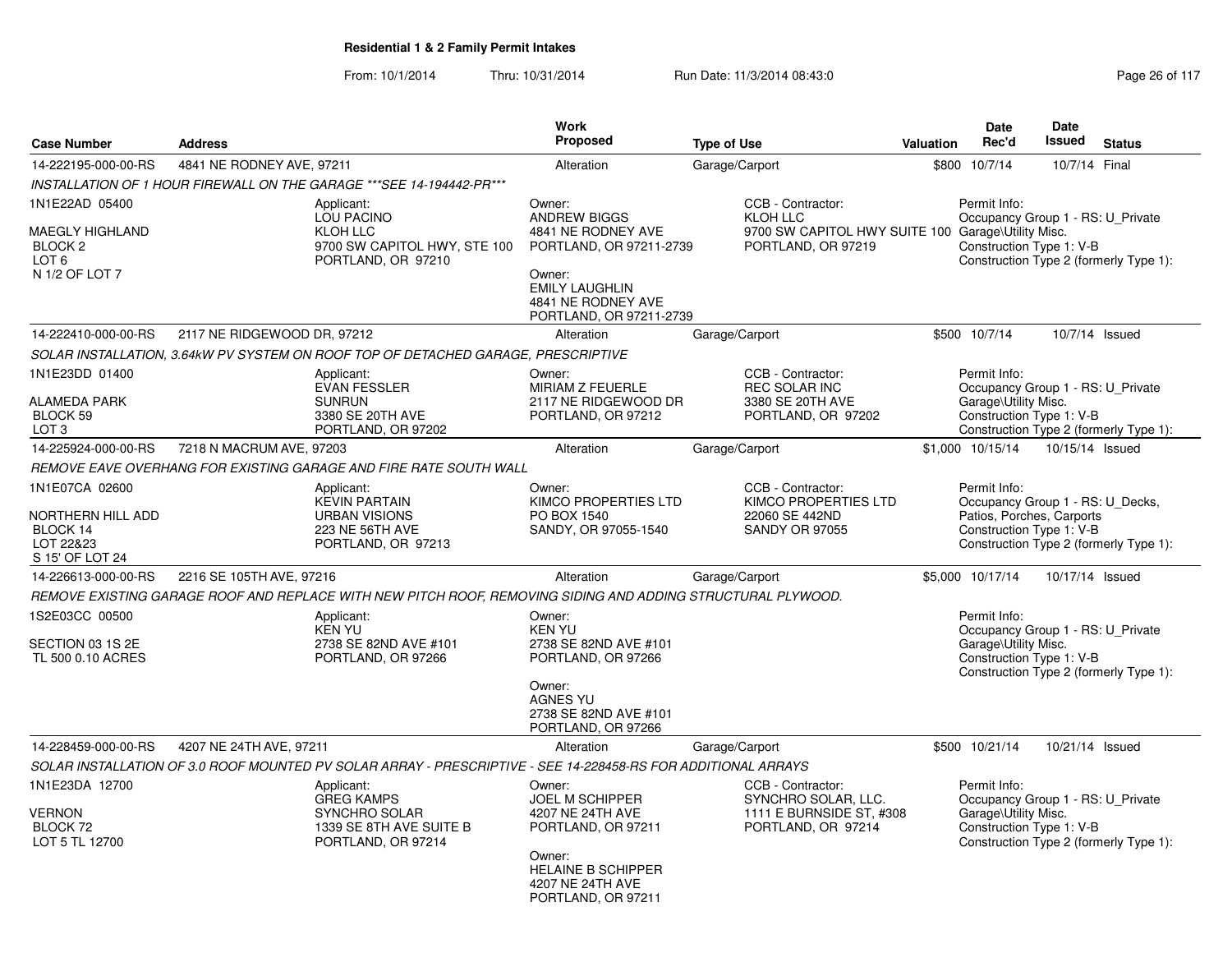| <b>Case Number</b>                                                                      | <b>Address</b>             |                                                                                                                                                                    | Work<br>Proposed                                                                                                                                         | <b>Type of Use</b> |                                                                                                             | Valuation | Date<br>Rec'd                                                                                         | Date<br><b>Issued</b> | <b>Status</b>                                                                                                                 |
|-----------------------------------------------------------------------------------------|----------------------------|--------------------------------------------------------------------------------------------------------------------------------------------------------------------|----------------------------------------------------------------------------------------------------------------------------------------------------------|--------------------|-------------------------------------------------------------------------------------------------------------|-----------|-------------------------------------------------------------------------------------------------------|-----------------------|-------------------------------------------------------------------------------------------------------------------------------|
| 14-230093-000-00-RS                                                                     | 1904 N SCHOFIELD ST, 97217 |                                                                                                                                                                    | Alteration                                                                                                                                               | Garage/Carport     |                                                                                                             | \$6,000   | 10/24/14                                                                                              | 10/24/14 Issued       |                                                                                                                               |
| ROOF REPLACEMENT AND NEW TRUSSES                                                        |                            |                                                                                                                                                                    |                                                                                                                                                          |                    |                                                                                                             |           |                                                                                                       |                       |                                                                                                                               |
| 1N1E09DA 13200<br>KENTON<br>BLOCK <sub>21</sub><br>LOT 7-9                              |                            | Applicant:<br><b>SAMM POTTS</b><br>POTTS BROTHERS CONST LLC<br>PO BOX 232<br><b>BANKS OR 97106</b>                                                                 | Owner:<br>JAMES W GRUEN<br>1904 N SCHOFIELD ST<br>PORTLAND, OR 97217-6663<br>Owner:<br>THERESA A GRUEN<br>1904 N SCHOFIELD ST<br>PORTLAND, OR 97217-6663 |                    | CCB - Contractor:<br><b>SAMM POTTS</b><br>POTTS BROTHERS CONST LLC<br>PO BOX 232<br><b>BANKS OR 97106</b>   |           | Permit Info:<br>Occupancy Group 1 - RS: U_Private<br>Garage\Utility Misc.<br>Construction Type 1: V-B |                       | Construction Type 2 (formerly Type 1):                                                                                        |
| 07-131745-REV-02-RS                                                                     | 4844 SE LINCOLN ST, 97215  |                                                                                                                                                                    | Alteration                                                                                                                                               |                    | Single Family Dwelling                                                                                      |           | \$10/31/14                                                                                            | 10/31/14 Issued       |                                                                                                                               |
|                                                                                         |                            | REVISION TO ADD WALL AT INTERIOR STAIRS TO CREATE CLOSET AND BLOCK ACCESS DUE TO HEAD HEIGHT ISSUE, INSTEAD WILL USE EXTERIOR ENTRY FOR ACCESS, SEE HANDRAIL AT EX |                                                                                                                                                          |                    |                                                                                                             |           |                                                                                                       |                       |                                                                                                                               |
| 1S2E06CD 19600<br>GILHAMS ADD & 2ND<br><b>BLOCK 5</b><br>LOT <sub>9</sub>               |                            | Applicant:<br>DEKORTE ELECTRIC INC<br>5331 SW MACADAM AVE, SUITE<br>258-113<br>PORTLAND OR 97239                                                                   | Owner:<br><b>CATHARINE M BALDWIN</b><br>3 HENDERSON ST<br>PASSAIC, NJ 07055-2510                                                                         |                    |                                                                                                             |           | Permit Info:<br>Construction Type 1: V-B                                                              |                       | Occupancy Group 1 - RS: R-3 Dwelling<br>Construction Type 2 (formerly Type 1):                                                |
|                                                                                         |                            |                                                                                                                                                                    | Owner:<br>ZACHARY W BALDWIN<br>3 HENDERSON ST<br>PASSAIC, NJ 07055-2510                                                                                  |                    |                                                                                                             |           |                                                                                                       |                       |                                                                                                                               |
| 14-138820-REV-01-RS                                                                     | 629 NE 160TH AVE, 97230    |                                                                                                                                                                    | Alteration                                                                                                                                               |                    | Single Family Dwelling                                                                                      |           | \$10/14/14                                                                                            | 10/14/14 Issued       |                                                                                                                               |
|                                                                                         |                            | REVISION; CHANGE FROM STICK FRAMED ROOF TO TRUSSES; ADDED LEDGER DETAIL; AND REMOVE PANTRY WALL; REMOVE 4X6 BEAM UNDER CRAWLSPACE AS IT IS NOT NECESSARY           |                                                                                                                                                          |                    |                                                                                                             |           |                                                                                                       |                       |                                                                                                                               |
| 1N2E36AD 07100<br><b>FIRLANE TERRACE</b><br>LOT <sub>5</sub><br>INC UND 1/6 INT TRACT A |                            | Applicant:<br><b>VLADIMIR IGNASHOV</b><br>623A NE 160TH AVE<br>PORTLAND, OR 97230                                                                                  | Owner:<br><b>IGOR YURKO</b><br>623A NE 160TH AVE<br>PORTLAND, OR 97230<br>Owner:<br><b>VLADIMIR IGNASHOV</b><br>623A NE 160TH AVE<br>PORTLAND, OR 97230  |                    | CCB - Contractor:<br>MIKHAIL VELIKOKHATKO<br><b>MB PLUMBING</b><br>7112 NE 65TH PLACE<br>VANCOUVER WA 98661 |           | Permit Info:<br>One and Two Family<br>Construction Type 1: V-B                                        |                       | Occupancy Group 1 - RS: R-3_Residential<br>Construction Type 2 (formerly Type 1):<br>Total Square Footage - Display Only: 588 |
| 14-145959-REV-02-RS                                                                     | 312 NE 84TH AVE, 97220     |                                                                                                                                                                    | Alteration                                                                                                                                               |                    | Single Family Dwelling                                                                                      |           | \$500 10/10/14                                                                                        | 10/10/14 Issued       |                                                                                                                               |
|                                                                                         |                            | VALUE ADDED REVISION: REMOVE 2 WINDOWS ON EAST WALL AND ADD NEW SLIDING GLASS DOOR IN EAST WALL OF DINING ROOM; DEMO INTERIOR WALLS BETWEEN DINING ROOM AND L      |                                                                                                                                                          |                    |                                                                                                             |           |                                                                                                       |                       |                                                                                                                               |
| 1N2E33CB 03300                                                                          |                            | Applicant:<br><b>TOMAS</b>                                                                                                                                         | Owner:<br>JET INVESTMENTS LLC                                                                                                                            |                    | CCB - Contractor:<br><b>TOMAS</b>                                                                           |           | Permit Info:                                                                                          |                       | Occupancy Group 1 - RS: R-3 Residential                                                                                       |
| TERRACE PK<br>BLOCK 18<br>LOT <sub>5</sub>                                              |                            | AMERICAN MASTERCRAFT DBA<br><b>ACCURATE BUILDING</b><br>PO BOX 3405<br>GRESHAM, OR 97030                                                                           | 650 NE HOLLADAY ST #1600<br>PORTLAND, OR 97232-2035                                                                                                      |                    | AMERICAN MASTERCRAFT DBA<br><b>ACCURATE BUILDING</b><br>PO BOX 3405<br>GRESHAM, OR 97030                    |           | One and Two Family<br>Construction Type 1: V-B                                                        |                       | Construction Type 2 (formerly Type 1):                                                                                        |
|                                                                                         |                            |                                                                                                                                                                    |                                                                                                                                                          |                    | CCB - Contractor:<br>PINNACLE PLUMBING INC<br>PO BOX 1053<br>GRESHAM, OR 97030                              |           |                                                                                                       |                       |                                                                                                                               |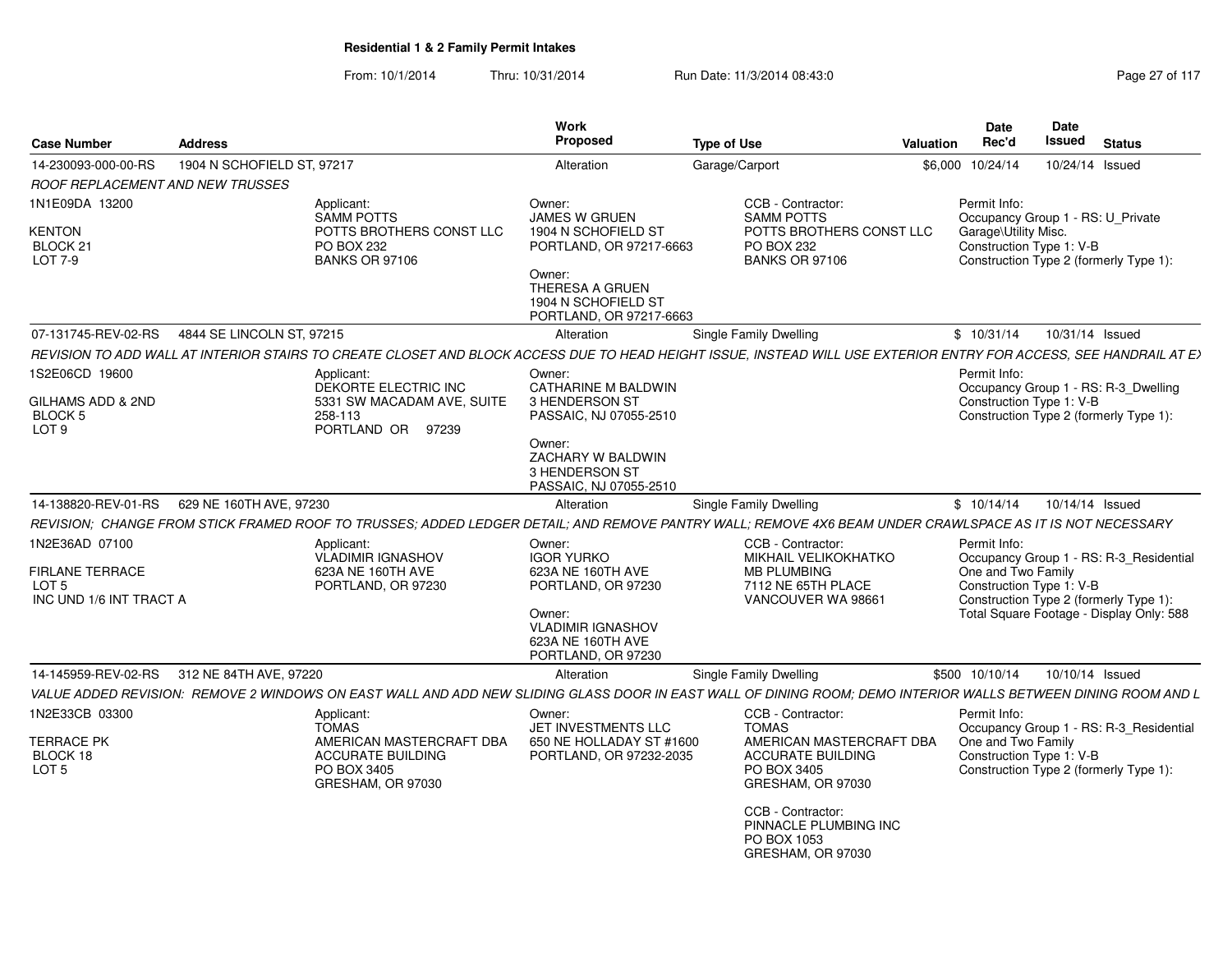|                                |                                                                        | Work<br>Proposed                             |                                                      | Date<br>Date<br><b>Issued</b><br>Rec'd                          |
|--------------------------------|------------------------------------------------------------------------|----------------------------------------------|------------------------------------------------------|-----------------------------------------------------------------|
| <b>Case Number</b>             | <b>Address</b>                                                         |                                              | <b>Type of Use</b>                                   | <b>Status</b><br>Valuation                                      |
| 14-152041-REV-01-RS            | 3717 SE 174TH AVE, 97236                                               | Alteration                                   | Single Family Dwelling                               | \$10/29/14<br>10/29/14 Issued                                   |
|                                | REVISION TO CHANGE FRAMING LAYOUT FOR THE FRAMED FLOOR SYSTEM          |                                              |                                                      |                                                                 |
| 1S3E07DB 06300                 | Applicant:<br>EDWARD RADULESCU                                         | Owner:<br>ROSELLER F RIVERA                  | CCB - Contractor:<br>PR DESIGN & GENERAL             | Permit Info:<br>Occupancy Group 1 - RS: R-3_Remodel             |
| <b>SHANNON PARK</b>            | <b>EPR DESIGN</b>                                                      | 3717 SE 174TH AVE                            | <b>CONTRACTORS LLC</b>                               | Construction Type 1: V-B                                        |
| LOT 5                          | 919 NE 19TH AVE SUITE 155                                              | PORTLAND, OR 97236-1253                      | 825 NE 20TH AVE SUITE 202                            | Construction Type 2 (formerly Type 1):                          |
| INC UND INT TRACT A            | PORTLAND OREGON 97232                                                  | Owner:                                       | PORTLAND, OR 97232                                   | Total Square Footage - Display Only: 405                        |
|                                |                                                                        | <b>OLIVIA H RIVERA</b>                       |                                                      |                                                                 |
|                                |                                                                        | 3717 SE 174TH AVE<br>PORTLAND, OR 97236-1253 |                                                      |                                                                 |
| 14-168875-REV-03-RS            | 3920 SE GRANT ST, 97214                                                | Alteration                                   | <b>Single Family Dwelling</b>                        | \$10/9/14<br>10/9/14 Issued                                     |
|                                | REVISION TO CHANGE THE USE OF THE ROOM FROM BEDROOM TO OFFICE          |                                              |                                                      |                                                                 |
| 1S1E01DD 03900                 | Applicant:                                                             | Owner:                                       | CCB - Contractor:                                    | Permit Info:                                                    |
|                                | <b>SLAVIK STOROZHKO</b>                                                | OVERLAKE CAPITAL LLC                         | MANZHURA PLUMBING INC                                | Occupancy Group 1 - RS: R-3_Residential                         |
| <b>MALLORY ADD</b><br>BLOCK 12 | 3305 THOMPSON AVE<br>VANCOUVER WA 98660                                | 800 BELLEVUE WAY #400                        | PO BOX 820429<br>VANCOUVER WA 98682                  | One and Two Family<br>Construction Type 1: V-B                  |
| W 40' OF LOT 2                 |                                                                        | BELLEVUE, WA 98004                           |                                                      | Construction Type 2 (formerly Type 1):                          |
|                                |                                                                        |                                              | CCB - Contractor:                                    |                                                                 |
|                                |                                                                        |                                              | ELITE ELECTRIC GROUP, LLC                            |                                                                 |
|                                |                                                                        |                                              | CCB - Contractor:                                    |                                                                 |
|                                |                                                                        |                                              | AMERIDREAM CONSTRUCTION LL<br>201 NE MIDDLE FIELD RD |                                                                 |
|                                |                                                                        |                                              | PORTLAND, OR 97211                                   |                                                                 |
| 14-175693-000-00-RS            | 7102 N ALBINA AVE, 97217                                               | Alteration                                   | <b>Single Family Dwelling</b>                        | \$500 10/15/14<br>10/15/14 Issued                               |
|                                | SOLAR-INSTALLATION OF 2.6kW SOLAR SYSTEM ROOF PERMIT, NON PRESCRIPTIVE |                                              |                                                      |                                                                 |
| 1N1E15BA 07100                 | Applicant:                                                             | Owner:                                       | CCB - Contractor:                                    | Permit Info:                                                    |
| SWINTON                        | <b>JOSH CARTWRIGHT</b><br><b>REC SOLAR INC</b>                         | ELIZABETH COWIN<br>7102 N ALBINA AVE         | <b>REC SOLAR INC</b><br>3380 SE 20TH AVE             | Occupancy Group 1 - RS: R-3_Remodel<br>Construction Type 1: V-B |
| BLOCK 50                       | 3380 SE 20TH AVE                                                       | PORTLAND, OR 97217                           | PORTLAND, OR 97202                                   | Construction Type 2 (formerly Type 1):                          |
| LOT 19&20                      | PORTLAND OREGON 97202                                                  |                                              |                                                      |                                                                 |
|                                |                                                                        | Owner:<br><b>DOUGLAS W MERRITT</b>           |                                                      |                                                                 |
|                                |                                                                        | 7102 N ALBINA AVE                            |                                                      |                                                                 |
|                                |                                                                        | PORTLAND, OR 97217                           |                                                      |                                                                 |
| 14-177137-000-00-RS            | 5105 NE 21ST AVE, 97211                                                | Alteration                                   | <b>Single Family Dwelling</b>                        | \$2,000 10/13/14<br>10/13/14 Issued                             |
| <b>REMOVE ATTACHED GARAGE</b>  |                                                                        |                                              |                                                      |                                                                 |
| 1N1E23AA 17000                 | Applicant:<br><b>CHRIS PARRISH</b>                                     | Owner:<br><b>KARLA E JOHNSTON</b>            |                                                      | Permit Info:<br>Occupancy Group 1 - RS: R-3_Residential         |
| <b>VERNON</b>                  | 5105 NE 21ST AVE                                                       | 14593 WALNUT GROVE WAY                       |                                                      | One and Two Family                                              |
| BLOCK 30                       | PORTLAND OR 97211                                                      | OREGON CITY, OR 97045-7664                   |                                                      | Construction Type 1: V-B                                        |
| LOT <sub>13</sub>              |                                                                        |                                              |                                                      | Construction Type 2 (formerly Type 1):                          |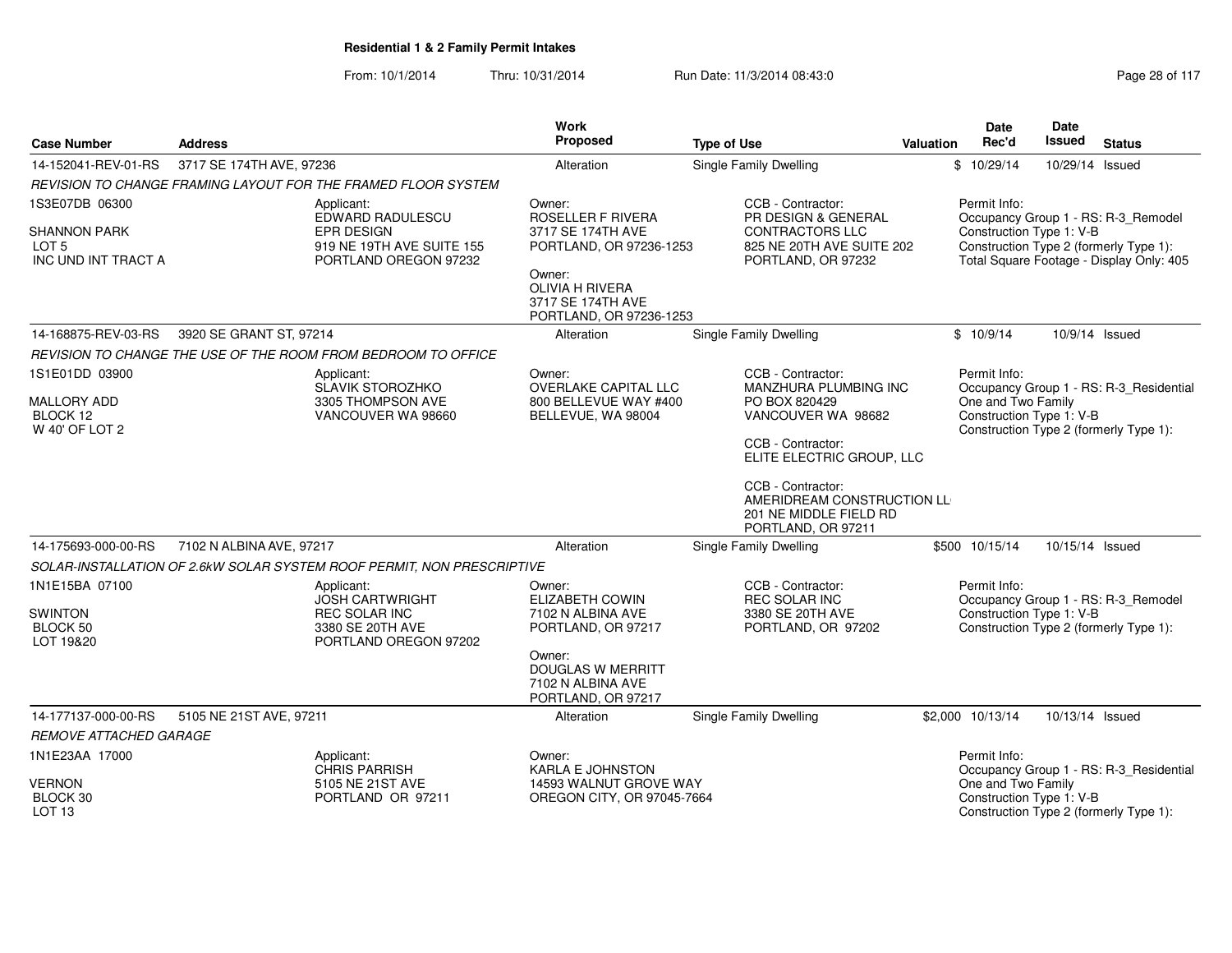| <b>Case Number</b>                                                                      | <b>Address</b>                                                                                                                                                                                                                                                              | Work<br><b>Proposed</b>                                                                                                               | <b>Type of Use</b>                                                                                                   | <b>Valuation</b> | Date<br>Rec'd                      | Date<br>Issued                                              | <b>Status</b>                                                                                                               |  |
|-----------------------------------------------------------------------------------------|-----------------------------------------------------------------------------------------------------------------------------------------------------------------------------------------------------------------------------------------------------------------------------|---------------------------------------------------------------------------------------------------------------------------------------|----------------------------------------------------------------------------------------------------------------------|------------------|------------------------------------|-------------------------------------------------------------|-----------------------------------------------------------------------------------------------------------------------------|--|
| 14-177707-REV-01-RS                                                                     | 9435 SW 4TH AVE, 97219                                                                                                                                                                                                                                                      | Alteration                                                                                                                            | Single Family Dwelling                                                                                               |                  | \$10/21/14                         | 10/21/14                                                    | Issued                                                                                                                      |  |
|                                                                                         | REVISION TO STAIR STINGER, STAIR POST AND POST TO BEAM CONNECTION                                                                                                                                                                                                           |                                                                                                                                       |                                                                                                                      |                  |                                    |                                                             |                                                                                                                             |  |
| 1S1E28AD 04300<br>COLLINS VIEW TR<br>BLOCK 10<br>INC PT VAC ST LOT 7                    | Applicant:<br><b>SLAVIK</b><br><b>GRADA INC</b><br>9423 SE SPYGLASS DR<br>HAPPY VALLEY, OR 97086                                                                                                                                                                            | Owner:<br><b>MARK A HOFFMAN</b><br>9435 SW 4TH AVE<br>PORTLAND, OR 97219<br>Owner:<br><b>JUTTA I REICHARDT</b><br>9435 SW 4TH AVE     | CCB - Contractor:<br><b>SLAVIK</b><br><b>GRADA INC</b><br>9423 SE SPYGLASS DR<br>HAPPY VALLEY, OR 97086              |                  | Permit Info:<br>One and Two Family | Construction Type 1: V-B                                    | Occupancy Group 1 - RS: R-3_Residential<br>Construction Type 2 (formerly Type 1):                                           |  |
|                                                                                         |                                                                                                                                                                                                                                                                             | PORTLAND, OR 97219                                                                                                                    |                                                                                                                      |                  |                                    |                                                             |                                                                                                                             |  |
| 14-178517-REV-01-RS                                                                     | 6906 SE BOISE ST, 97206                                                                                                                                                                                                                                                     | Alteration                                                                                                                            | Single Family Dwelling                                                                                               | \$1,000 10/21/14 |                                    | 10/21/14 Issued                                             |                                                                                                                             |  |
|                                                                                         | VALUE ADDED REVISION TO CONVERT EXISTING UNFINISHED STORAGE SPACE TO LIVING SPACE FOR A WORKROOM                                                                                                                                                                            |                                                                                                                                       |                                                                                                                      |                  |                                    |                                                             |                                                                                                                             |  |
| 1S2E08CD 18200<br>KERN PK<br>BLOCK <sub>8</sub><br>LOT <sub>31</sub><br>LOT 32 EXC E 5' | Applicant:<br><b>MARY SIMSARIAN</b><br>6906 SE BOISE ST<br>PORTLAND, OR 97206-3550                                                                                                                                                                                          | Owner:<br><b>MARK R CLAWSON</b><br>6906 SE BOISE ST<br>PORTLAND, OR 97206-3550<br>Owner:<br><b>MARY SIMSARIAN</b><br>6906 SE BOISE ST |                                                                                                                      |                  | Permit Info:                       | Construction Type 1: V-B                                    | Occupancy Group 1 - RS: R-3_Remodel<br>Construction Type 2 (formerly Type 1):<br>Total Square Footage - Display Only: 112   |  |
|                                                                                         |                                                                                                                                                                                                                                                                             | Owner:<br><b>FRANCES E CLAWSON</b><br>6906 SE BOISE ST<br>PORTLAND, OR 97206-3550                                                     |                                                                                                                      |                  |                                    |                                                             |                                                                                                                             |  |
| 14-178703-REV-01-RS                                                                     | 4702 NE 30TH AVE - Unit B, 97211                                                                                                                                                                                                                                            | Alteration                                                                                                                            | Single Family Dwelling                                                                                               | \$800 10/22/14   |                                    | 10/22/14 Final                                              |                                                                                                                             |  |
| 1N1E24BD 13000                                                                          | REVISION TO CONVERT BASEMENT TO ADU, ADD WALL AT LAUNDRY ROOM AND ADU ENTRANCE, RECONFIGURE BATHROOM, RELOCATE BEDROOM DOOR, ADD 20 MIN DOOR AT MAIN FLOOR<br>Applicant:<br><b>HOMAGE CONSTRUCTION &amp;</b><br><b>DESIGN INC</b><br>4221 SE 76TH AVE<br>PORTLAND, OR 97206 | Owner:<br><b>HIGHVIEW LLC</b><br>2222 E CLIFF DR #212<br>SANTA CRUZ, CA 95062-4739                                                    | CCB - Contractor:<br><b>HOMAGE CONSTRUCTION &amp;</b><br><b>DESIGN INC</b><br>4221 SE 76TH AVE<br>PORTLAND, OR 97206 |                  | Permit Info:<br>One and Two Family | Construction Type 1: V-B<br>Number of New Dwelling Units: 1 | Occupancy Group 1 - RS: R-3_Residential<br>Construction Type 2 (formerly Type 1):                                           |  |
| 14-181837-REV-01-RS                                                                     | 6405 SW PARKHILL WAY, 97201                                                                                                                                                                                                                                                 | Alteration                                                                                                                            | Single Family Dwelling                                                                                               | \$900 10/14/14   |                                    | 10/14/14 Issued                                             |                                                                                                                             |  |
|                                                                                         | ADDED VALUE REVISION TO LOWER BACK DECK DUE TO ROTTED EXISTING FRAMING: REPLACING BEAMS AND EXISTING DECK JOISTS: REPLACING ROTTED BEAMS ON FRONT DECK. NEW F(                                                                                                              |                                                                                                                                       |                                                                                                                      |                  |                                    |                                                             |                                                                                                                             |  |
| 1S1E15CC 08000                                                                          | Applicant:                                                                                                                                                                                                                                                                  | Owner:                                                                                                                                | CCB - Contractor:                                                                                                    |                  | Permit Info:                       |                                                             |                                                                                                                             |  |
| <b>PARKHILL &amp; RPLT</b><br>LOT 150 TL 8000                                           | PHIL SYDNOR<br><b>INTEGRATE ARCHITECTURE &amp;</b><br><b>PLANNING INC</b><br>1715 N TERRY ST<br>PORTLAND, OR 97217                                                                                                                                                          | <b>JEREMY R BARNETT</b><br><b>PO BOX 258</b><br>OREGON CITY, OR 97045-0016                                                            | <b>JOHN PARMAN</b><br>JOHN PARMAN CONSTRUCTION,<br><b>INC</b><br>16933 S BRADLEY RD<br>OREGON CITY, OR 97045         |                  |                                    | Patios, Porches, Carports<br>Construction Type 1: V-B       | Occupancy Group 1 - RS: U_Decks,<br>Construction Type 2 (formerly Type 1): V-B<br>Total Square Footage - Display Only: 1716 |  |
|                                                                                         |                                                                                                                                                                                                                                                                             |                                                                                                                                       | CCB - Contractor:<br>LIPPOLD PLUMBING & HEATING<br><b>INC</b><br>PO BOX 895<br><b>BORING, OR 97009</b>               |                  |                                    |                                                             |                                                                                                                             |  |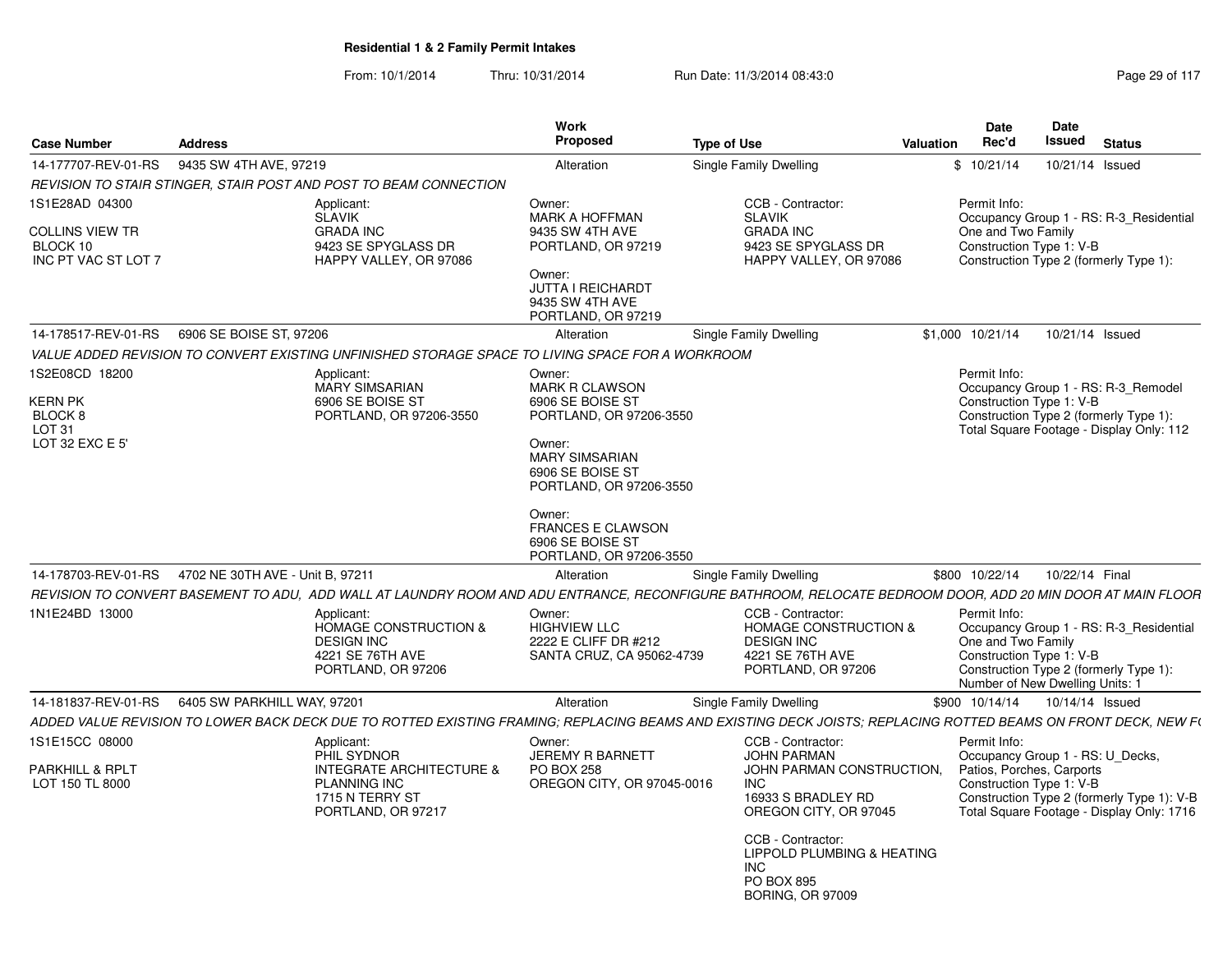|                                                                                          |                                                  |                                                                                                                  | <b>Work</b>                                                                                                                                                            |                                                                                                                                                                                     |           | <b>Date</b>                                                    | <b>Date</b>    |                                                                                   |
|------------------------------------------------------------------------------------------|--------------------------------------------------|------------------------------------------------------------------------------------------------------------------|------------------------------------------------------------------------------------------------------------------------------------------------------------------------|-------------------------------------------------------------------------------------------------------------------------------------------------------------------------------------|-----------|----------------------------------------------------------------|----------------|-----------------------------------------------------------------------------------|
| <b>Case Number</b>                                                                       | <b>Address</b>                                   |                                                                                                                  | Proposed                                                                                                                                                               | <b>Type of Use</b>                                                                                                                                                                  | Valuation | Rec'd                                                          | <b>Issued</b>  | <b>Status</b>                                                                     |
| 14-185480-REV-01-RS                                                                      | 3045 SW FAIRVIEW BLVD, 97201                     |                                                                                                                  | Alteration                                                                                                                                                             | Single Family Dwelling                                                                                                                                                              |           | \$10/29/14                                                     |                | 10/29/14 Issued                                                                   |
|                                                                                          |                                                  | REVISION TO ADD HANGERS AND SISTERS TO BEAM CONNECTION AT ATTIC; ADD SISTER JOISTS AT POST LOCATION IN BASEMENT. |                                                                                                                                                                        |                                                                                                                                                                                     |           |                                                                |                |                                                                                   |
| 1N1E32DC 11800<br><b>ARLINGTON HTS &amp; RPLT</b><br>BLOCK 16<br><b>LOT 15</b>           |                                                  | Applicant:<br>XIAO LI DANE LIU-WIMMER<br>3045 SW FAIRVIEW BLVD<br>PORTLAND, OR 97205-5801                        | Owner:<br>THOMAS G WIMMER<br>3045 SW FAIRVIEW BLVD<br>PORTLAND, OR 97205-5801<br>Owner:<br>XIAO LI DANE LIU-WIMMER<br>3045 SW FAIRVIEW BLVD<br>PORTLAND, OR 97205-5801 | CCB - Contractor:<br>CHRIS MCDONALD<br>6307 NE 23RD<br>PORTLAND OR 97211                                                                                                            |           | Permit Info:<br>One and Two Family<br>Construction Type 1: V-B |                | Occupancy Group 1 - RS: R-3_Residential<br>Construction Type 2 (formerly Type 1): |
| 14-189572-REV-01-RS                                                                      | 14130 NE EUGENE CT, 97230                        |                                                                                                                  | Alteration                                                                                                                                                             | Single Family Dwelling                                                                                                                                                              |           | \$10/16/14                                                     |                | 10/16/14 Issued                                                                   |
|                                                                                          |                                                  | REVISION TO RELOCATE WINDOW WELLS TO EXISTING WINDOW LOCATIONS                                                   |                                                                                                                                                                        |                                                                                                                                                                                     |           |                                                                |                |                                                                                   |
| 1N2E26DA 06800<br>RICHLAND<br>LOT 7 TL 6800                                              |                                                  | Applicant:<br>MOHAMMED W WARITU<br>14130 NE EUGENE CT<br>PORTLAND, OR 97230-4053                                 | Owner:<br>MOHAMMED W WARITU<br>14130 NE EUGENE CT<br>PORTLAND, OR 97230-4053                                                                                           |                                                                                                                                                                                     |           | Permit Info:<br>One and Two Family<br>Construction Type 1: V-B |                | Occupancy Group 1 - RS: R-3 Residential<br>Construction Type 2 (formerly Type 1): |
| 14-193717-REV-01-RS                                                                      | 2630 N HAYDEN ISLAND DR - Unit 03                |                                                                                                                  | Alteration                                                                                                                                                             | Single Family Dwelling                                                                                                                                                              |           | \$10/17/14                                                     |                | 10/17/14 Issued                                                                   |
|                                                                                          | REVISION TO ATTACHMENT METHOD FOR SOLAR PANELS   |                                                                                                                  |                                                                                                                                                                        |                                                                                                                                                                                     |           |                                                                |                |                                                                                   |
| 2N1E33B 01000                                                                            |                                                  | Applicant:<br><b>EVAN FESSLER</b><br><b>SUNRUN</b><br>3380 SE 20TH AVE<br>PORTLAND, OR 97202                     | Owner:<br><b>COFFMAN COMPANY</b><br>PO BOX 387<br>OREGON CITY, OR 97045<br>Owner:<br><b>COLUMBIA COMMUNITY BANK</b><br>314 E MAIN ST<br>HILLSBORO, OR 97123            | CCB - Contractor:<br>REC SOLAR INC<br>3380 SE 20TH AVE<br>PORTLAND, OR 97202                                                                                                        |           | Permit Info:<br>One and Two Family<br>Construction Type 1: V-B |                | Occupancy Group 1 - RS: R-3 Residential<br>Construction Type 2 (formerly Type 1): |
| 14-200951-000-00-RS                                                                      | 7335 SW 64TH PL, 97219                           |                                                                                                                  | Alteration                                                                                                                                                             | Single Family Dwelling                                                                                                                                                              |           | \$6,000 10/13/14                                               | 10/13/14 Final |                                                                                   |
|                                                                                          | LEGALIZE STORAGE ROOM and ADDITION OF SKYLIGHTS. |                                                                                                                  |                                                                                                                                                                        |                                                                                                                                                                                     |           |                                                                |                |                                                                                   |
| 1S1E19BC 03908<br><b>CANBY VILLAGE</b><br>LOT <sub>24</sub><br>INC UND INT TRACTS A&B&C  |                                                  | Applicant:<br><b>JOHN MAY</b><br><b>CREEKSTONE DESIGNS</b><br>68 TOUCHSTONE<br>LAKE OSWEGO, OR 97035             | Owner:<br>ERIN R THOMPSON<br>7335 SW 64TH PL<br>PORTLAND, OR 97219-1191<br>Owner:<br>DAVID M THOMPSON<br>7335 SW 64TH PL<br>PORTLAND, OR 97219-1191                    | CCB - Contractor:<br>WHISKEY HILL ELECTRIC INC<br><b>HUBBARD OR</b><br>P O BOX 206<br>HUBBARD OR 97032<br>CCB - Contractor:<br>CREEKSTONE DESIGNS LLC<br>12375 MT JEFFERSON TER #4H |           | Permit Info:<br>One and Two Family<br>Construction Type 1: V-B |                | Occupancy Group 1 - RS: R-3 Residential<br>Construction Type 2 (formerly Type 1): |
|                                                                                          |                                                  |                                                                                                                  |                                                                                                                                                                        | LAKE OSWEGO OR 97035                                                                                                                                                                |           |                                                                |                |                                                                                   |
| 14-201000-REV-02-RS                                                                      | 8716 NW BAILEY ST, 97231                         |                                                                                                                  | Alteration                                                                                                                                                             | Single Family Dwelling                                                                                                                                                              |           | \$3,000 10/15/14                                               |                | 10/15/14 Issued                                                                   |
| 1N1W11AC 05700                                                                           |                                                  | VALUE ADDED REVISION TO CONSTRUCT NEW DECK AND REPLACE EXISTING FRAMED WINDOW WITH NEW SLIDER<br>Applicant:      | Owner:                                                                                                                                                                 | CCB - Contractor:                                                                                                                                                                   |           | Permit Info:                                                   |                |                                                                                   |
| WHITWOOD CT<br><b>BLOCK 4</b><br>INC PT VAC ST LOT 11-13<br>NELY OF NW MIDWAY AVE LOT 14 |                                                  | ALLEN TANKERSLEY<br>7849 SW CIRRUS DR<br>BEAVERTON, OR 97008                                                     | CONNIE S CHAMBERLAIN<br>8716 NW BAILEY ST<br>PORTLAND, OR 97231                                                                                                        | CORNERSTONE BUILDERS INC<br>7849 SW CIRRUS DR<br>BEAVERTON OR 97008                                                                                                                 |           | One and Two Family<br>Construction Type 1: V-B                 |                | Occupancy Group 1 - RS: R-3_Residential<br>Construction Type 2 (formerly Type 1): |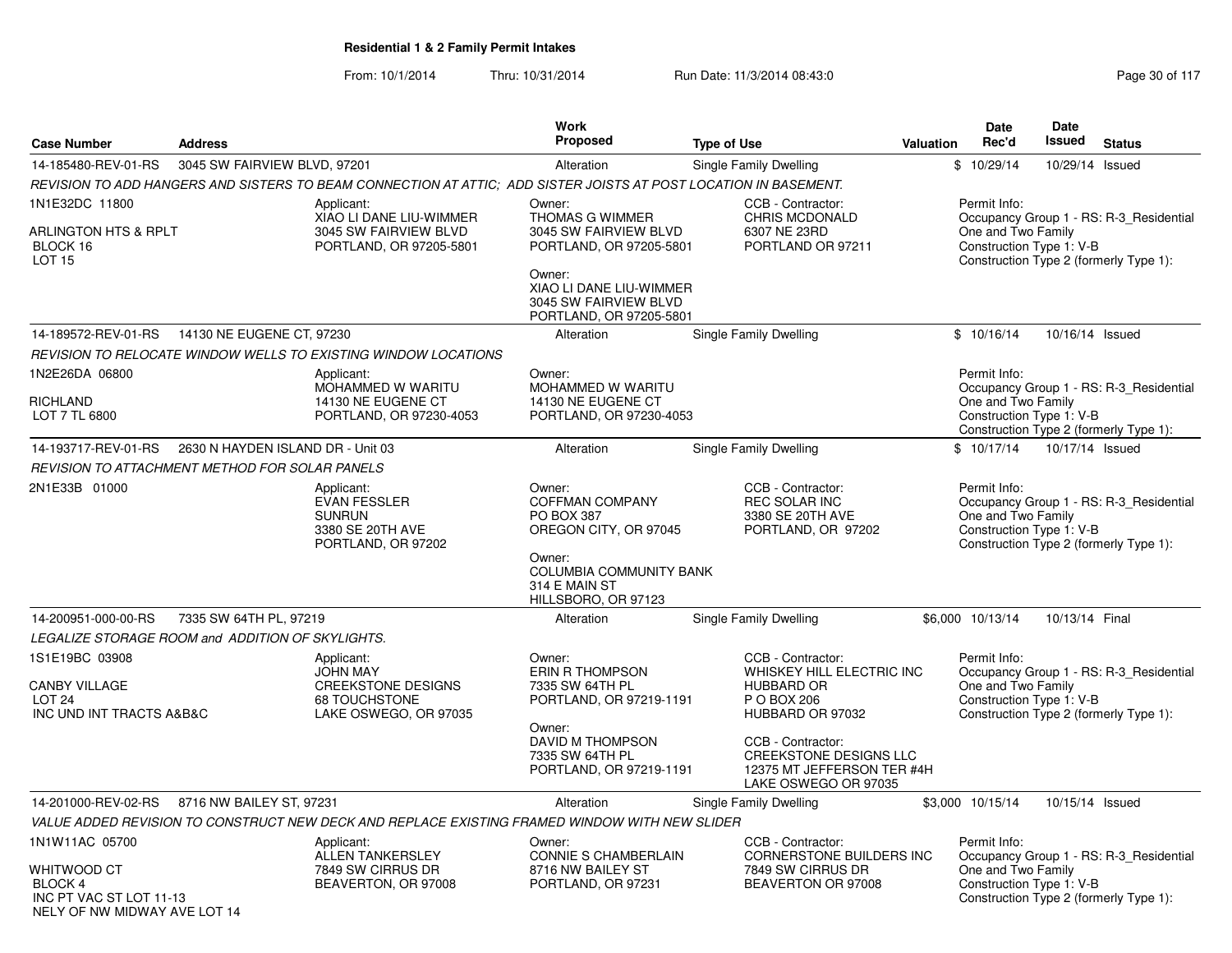| <b>Case Number</b>                                                                             | <b>Address</b>                   |                                                                                                           | <b>Work</b><br>Proposed                                                                                                                                         | <b>Type of Use</b>                                                                                                                                                                             | <b>Valuation</b> | <b>Date</b><br>Rec'd               | <b>Date</b><br><b>Issued</b> | <b>Status</b>                                                                                                             |
|------------------------------------------------------------------------------------------------|----------------------------------|-----------------------------------------------------------------------------------------------------------|-----------------------------------------------------------------------------------------------------------------------------------------------------------------|------------------------------------------------------------------------------------------------------------------------------------------------------------------------------------------------|------------------|------------------------------------|------------------------------|---------------------------------------------------------------------------------------------------------------------------|
| 14-203522-REV-02-RS                                                                            | 8017 SE 64TH AVE, 97206          |                                                                                                           | Alteration                                                                                                                                                      | <b>Single Family Dwelling</b>                                                                                                                                                                  |                  | \$200 10/6/14                      | 10/6/14 Final                |                                                                                                                           |
|                                                                                                |                                  | REVISION TO INCLUDE/LEGALIZE EXISTING SKYLIGHT AS PART OF DOCUMENTS FOR WORK AT BATHROOM                  |                                                                                                                                                                 |                                                                                                                                                                                                |                  |                                    |                              |                                                                                                                           |
| 1S2E20CB 08800<br>SECTION 20 1S 2E<br>TL 8800 0.11 ACRES                                       |                                  | Applicant:<br>CHERYL S LEWIS<br>8017 SE 64TH AVE<br>PORTLAND, OR 97206                                    | Owner:<br><b>CHERYL S LEWIS</b><br>8017 SE 64TH AVE<br>PORTLAND, OR 97206                                                                                       |                                                                                                                                                                                                |                  | Permit Info:                       | Construction Type 1: V-B     | Occupancy Group 1 - RS: R-3_Remodel<br>Construction Type 2 (formerly Type 1):<br>Total Square Footage - Display Only: 270 |
| 14-204675-REV-01-RS                                                                            | 4105 SE 66TH AVE, 97206          |                                                                                                           | Alteration                                                                                                                                                      | <b>Single Family Dwelling</b>                                                                                                                                                                  |                  | \$10/14/14                         | 10/14/14 Issued              |                                                                                                                           |
|                                                                                                |                                  | REVISION TO RECONFIGURE SOLAR PANEL LAYOUT DUE TO ISSUE WITH SKYLIGHT                                     |                                                                                                                                                                 |                                                                                                                                                                                                |                  |                                    |                              |                                                                                                                           |
| 1S2E08CC 02000<br><b>LAURELWOOD</b><br><b>BLOCK 4</b><br>INC STRIP 10' X 41' N OF & ADJ LOT 24 |                                  | Applicant:<br><b>MELISSA BENTLEY</b><br>SOLAR CITY CORPORATION<br>6132 NE 112TH AVE<br>PORTLAND, OR 97220 | Owner:<br><b>DAVID PELL</b><br>4105 SE 66TH AVE<br>PORTLAND, OR 97206<br>Owner:<br><b>SVETLANA Z PELL</b><br>4105 SE 66TH AVE<br>PORTLAND, OR 97206             | CCB - Contractor:<br>SOLARCITY CORPORATION<br>6132 NE 112th AVE<br>PORTLAND, OR 97220                                                                                                          |                  | Permit Info:<br>One and Two Family | Construction Type 1: V-B     | Occupancy Group 1 - RS: R-3_Residential<br>Construction Type 2 (formerly Type 1):                                         |
| 14-205227-REV-01-RS                                                                            | 2420 SE 67TH AVE - Unit B, 97206 |                                                                                                           | Alteration                                                                                                                                                      | Single Family Dwelling                                                                                                                                                                         |                  | \$10/15/14                         | 10/15/14 Issued              |                                                                                                                           |
|                                                                                                |                                  | REVISION TO RECONFIGURE BATHROOM TO MEET CODE REQUIREMENTS                                                |                                                                                                                                                                 |                                                                                                                                                                                                |                  |                                    |                              |                                                                                                                           |
| 1S2E05CD 06200                                                                                 |                                  | Applicant:<br><b>RAY CORONADO III</b><br>4905 N INTERSTATE AVE<br>PORTLAND, OR 97217                      | Owner:<br><b>MARK DESBROW</b><br>2420 SE 67TH AVE<br>PORTLAND, OR 97206-1215<br>Owner:<br><b>JESSICA DESBROW</b><br>2420 SE 67TH AVE<br>PORTLAND, OR 97206-1215 | CCB - Contractor:<br><b>GREERS TEMPTROL LTD</b><br>1049 SE 80TH AVE<br>PORTLAND, OR 97215<br>CCB - Contractor:<br><b>ACE PLUMBING</b><br>PO BOX 1055<br><b>BORING, OR</b><br>CCB - Contractor: |                  | Permit Info:                       | Construction Type 1: V-B     | Occupancy Group 1 - RS: R-3_Remodel<br>Construction Type 2 (formerly Type 1):<br>Total Square Footage - Display Only: 674 |
|                                                                                                |                                  |                                                                                                           |                                                                                                                                                                 | RAY CORONADO III<br>4905 N INTERSTATE AVE<br>PORTLAND, OR 97217                                                                                                                                |                  |                                    |                              |                                                                                                                           |
| 14-205993-000-00-RS                                                                            | 4451 SE KNAPP ST, 97206          |                                                                                                           | Alteration                                                                                                                                                      | Single Family Dwelling                                                                                                                                                                         |                  | \$6,750 10/2/14                    |                              | 10/2/14 Under Inspection                                                                                                  |
|                                                                                                |                                  | SOLAR INSTALLATION - 4.08KW PV ROOF TOP SYSTEM; NON-PRESCRIPTIVE                                          |                                                                                                                                                                 |                                                                                                                                                                                                |                  |                                    |                              |                                                                                                                           |
| 1S2E19BC 03500<br><b>DOVER</b><br>BLOCK 18<br>LOT 23&24                                        |                                  | Applicant:<br><b>MELISSA BENTLEY</b><br>SOLAR CITY CORPORATION<br>6132 NE 112TH AVE<br>PORTLAND, OR 97220 | Owner:<br>SARAH BUCKLEY                                                                                                                                         | CCB - Contractor:<br>SOLARCITY CORPORATION<br>6132 NE 112th AVE<br>PORTLAND, OR 97220                                                                                                          |                  | Permit Info:<br>One and Two Family | Construction Type 1: V-B     | Occupancy Group 1 - RS: R-3 Residential<br>Construction Type 2 (formerly Type 1):                                         |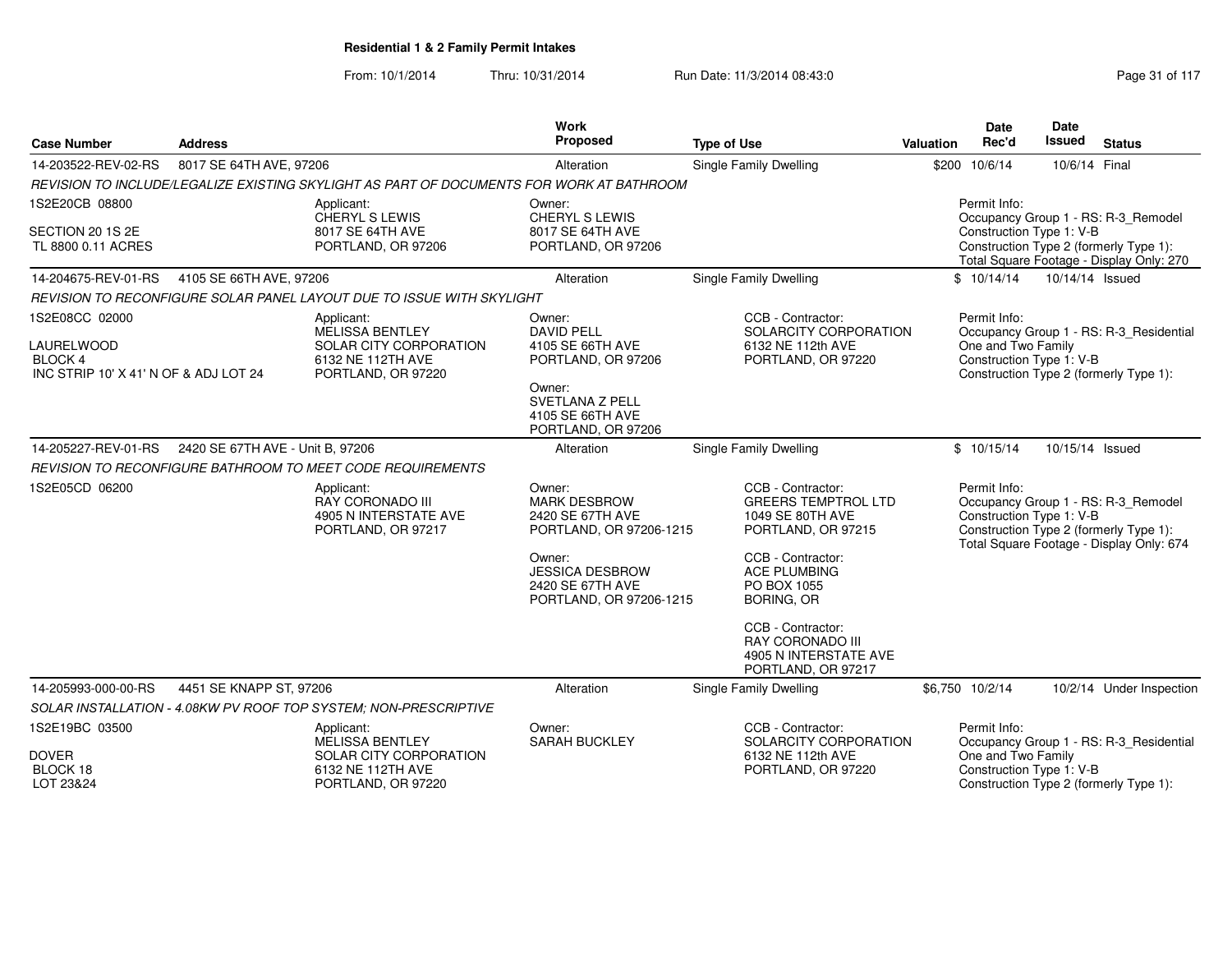|                                                                           |                                    |                                                                                                                      | Work                                                                              |                                                                                                        |           | <b>Date</b>                                                    | <b>Date</b>     |                                                                                                                           |
|---------------------------------------------------------------------------|------------------------------------|----------------------------------------------------------------------------------------------------------------------|-----------------------------------------------------------------------------------|--------------------------------------------------------------------------------------------------------|-----------|----------------------------------------------------------------|-----------------|---------------------------------------------------------------------------------------------------------------------------|
| <b>Case Number</b>                                                        | <b>Address</b>                     |                                                                                                                      | <b>Proposed</b>                                                                   | <b>Type of Use</b>                                                                                     | Valuation | Rec'd                                                          | Issued          | <b>Status</b>                                                                                                             |
| 14-207205-000-00-RS                                                       | 8254 N DANA AVE, 97203             |                                                                                                                      | Alteration                                                                        | Single Family Dwelling                                                                                 |           | \$5,000 10/30/14                                               | 10/30/14 Issued |                                                                                                                           |
|                                                                           |                                    | REMODEL TO ADD NEW WALL AT SECOND FLOOR TO CREATE NEW BATHROOM: ADD 1 NEW SKYLIGHTS.                                 |                                                                                   |                                                                                                        |           |                                                                |                 |                                                                                                                           |
| 1N1E08DB 07800<br>UNIVERSITY PK<br>BLOCK 132<br>LOT 36&37                 |                                    | Applicant:<br>NURI V HATTUM<br>8254 N DANA AVE<br>PORTLAND, OR 97203                                                 | Owner:<br>NURI V HATTUM<br>8254 N DANA AVE<br>PORTLAND, OR 97203                  |                                                                                                        |           | Permit Info:<br>One and Two Family<br>Construction Type 1: V-B |                 | Occupancy Group 1 - RS: R-3 Residential<br>Construction Type 2 (formerly Type 1):                                         |
|                                                                           |                                    |                                                                                                                      | Owner:<br><b>JESSICA M LORENZ</b><br>8254 N DANA AVE<br>PORTLAND, OR 97203        |                                                                                                        |           |                                                                |                 |                                                                                                                           |
| 14-209571-000-00-RS                                                       | 4032 SE OGDEN ST - Unit A, 97202   |                                                                                                                      | Alteration                                                                        | Single Family Dwelling                                                                                 |           | \$500 10/24/14                                                 |                 | 10/24/14 Under Inspection                                                                                                 |
|                                                                           |                                    | SOLAR - 3.3KW ROOF TOP MOUNTED PV SYSTEM ON COVERED PATIO - PRESCRIPTIVE                                             |                                                                                   |                                                                                                        |           |                                                                |                 |                                                                                                                           |
| 1S1E24AD 03900                                                            |                                    | Applicant:<br>Queena Coursen<br>SUNLIGHT SOLAR ENERGY INC<br>50 SE Scott Street, Bldg 13<br>Bend, OR 97702           | Owner:<br><b>ERIK P PIPER</b><br>4032 SE OGDEN ST<br>PORTLAND, OR 97202-7833      | CCB - Contractor:<br>SUNLIGHT SOLAR ENERGY INC<br>615 SE GLENWOOD DR., STE 120<br><b>BEND OR 97701</b> |           | Permit Info:<br>One and Two Family<br>Construction Type 1: V-B |                 | Occupancy Group 1 - RS: R-3_Residential<br>Construction Type 2 (formerly Type 1):                                         |
| 14-210323-000-00-RS                                                       | 2818 NE REGENTS DR - Unit B, 97212 |                                                                                                                      | Alteration                                                                        | Single Family Dwelling                                                                                 |           | \$34,407 10/2/14                                               |                 | 10/2/14 Issued                                                                                                            |
|                                                                           |                                    | CONVERT BASEMENT TO ADU, ENTRANCE ON THE SOUTH ELEVATION. ELEC, MECH AND PLUMBING PERMITS TO BE OBTAINED SEPARATELY. |                                                                                   |                                                                                                        |           |                                                                |                 |                                                                                                                           |
| 1N1E24CC 08300                                                            |                                    | Applicant:<br><b>REBECCA M GUEST</b><br>2818 NE REGENTS DR<br>PORTLAND, OR 97212-1659                                | Owner:<br><b>REBECCA M GUEST</b><br>2818 NE REGENTS DR<br>PORTLAND, OR 97212-1659 |                                                                                                        |           | Permit Info:<br>Construction Type 1: V-B                       |                 | Occupancy Group 1 - RS: R-3_Remodel<br>Construction Type 2 (formerly Type 1):<br>Total Square Footage - Display Only: 936 |
|                                                                           |                                    |                                                                                                                      | Owner:<br><b>GREGORY G GUEST</b><br>2818 NE REGENTS DR<br>PORTLAND, OR 97212-1659 |                                                                                                        |           | Number of New Dwelling Units: 1                                |                 |                                                                                                                           |
| 14-210667-000-00-RS                                                       | 4628 SE 78TH AVE, 97206            |                                                                                                                      | Alteration                                                                        | <b>Single Family Dwelling</b>                                                                          |           | \$40,000 10/27/14                                              | 10/27/14 Issued |                                                                                                                           |
|                                                                           |                                    | ADD NEW BATHROOM AND SKYLIGHT (3 BATHROOMS TOTAL) (TRADE PERMITS TO BE OBTAINED SEPARATELY)                          |                                                                                   |                                                                                                        |           |                                                                |                 |                                                                                                                           |
| 1S2E17AA 03400<br><b>PEMBROKE</b><br>LOT <sub>20</sub><br>S 1/2 OF LOT 21 |                                    | Applicant:<br><b>MARI KIDD</b><br>KIDD PANOSCHA DESIGN<br>2803 NE 42ND AVE<br>PORTLAND, OR 97213                     | Owner:<br><b>JOSEPH A KIMBRO</b><br>7625 SW WILSON AVE<br>BEAVERTON, OR 97008     |                                                                                                        |           | Permit Info:<br>Construction Type 1: V-B                       |                 | Occupancy Group 1 - RS: R-3_Remodel<br>Construction Type 2 (formerly Type 1):                                             |
|                                                                           |                                    |                                                                                                                      | Owner:<br>ROBERT W KIMBRO<br>7625 SW WILSON AVE<br>BEAVERTON, OR 97008            |                                                                                                        |           |                                                                |                 |                                                                                                                           |
| 14-211728-DFS-01-RS                                                       | 5918 SE 89TH AVE, 97266            |                                                                                                                      | Alteration                                                                        | <b>Single Family Dwelling</b>                                                                          |           | \$3,000 10/8/14                                                | 10/21/14 Issued |                                                                                                                           |
| <b>DFS FOR FIRE SPRINKLERS</b>                                            |                                    |                                                                                                                      |                                                                                   |                                                                                                        |           |                                                                |                 |                                                                                                                           |
| 1S2E16CA 12300                                                            |                                    | Applicant:<br><b>CHRISTINE MCKELVEY</b>                                                                              | Owner:<br>PHYLLIS A SAMPLE                                                        | <b>Primary Contractor:</b><br><b>TO BID</b>                                                            |           | Permit Info:                                                   |                 | Occupancy Group 1 - RS: R-3_Residential                                                                                   |
| MT SCOTT PK<br>BLOCK <sub>3</sub><br>LOT <sub>11</sub>                    |                                    | 410 SE SANDY DELL RD<br>TROUTDALE, OR 97060-8614                                                                     | 5918 SE 89TH AVE<br>PORTLAND, OR 97266                                            |                                                                                                        |           | One and Two Family<br>Construction Type 1: V-B                 |                 | Construction Type 2 (formerly Type 1):                                                                                    |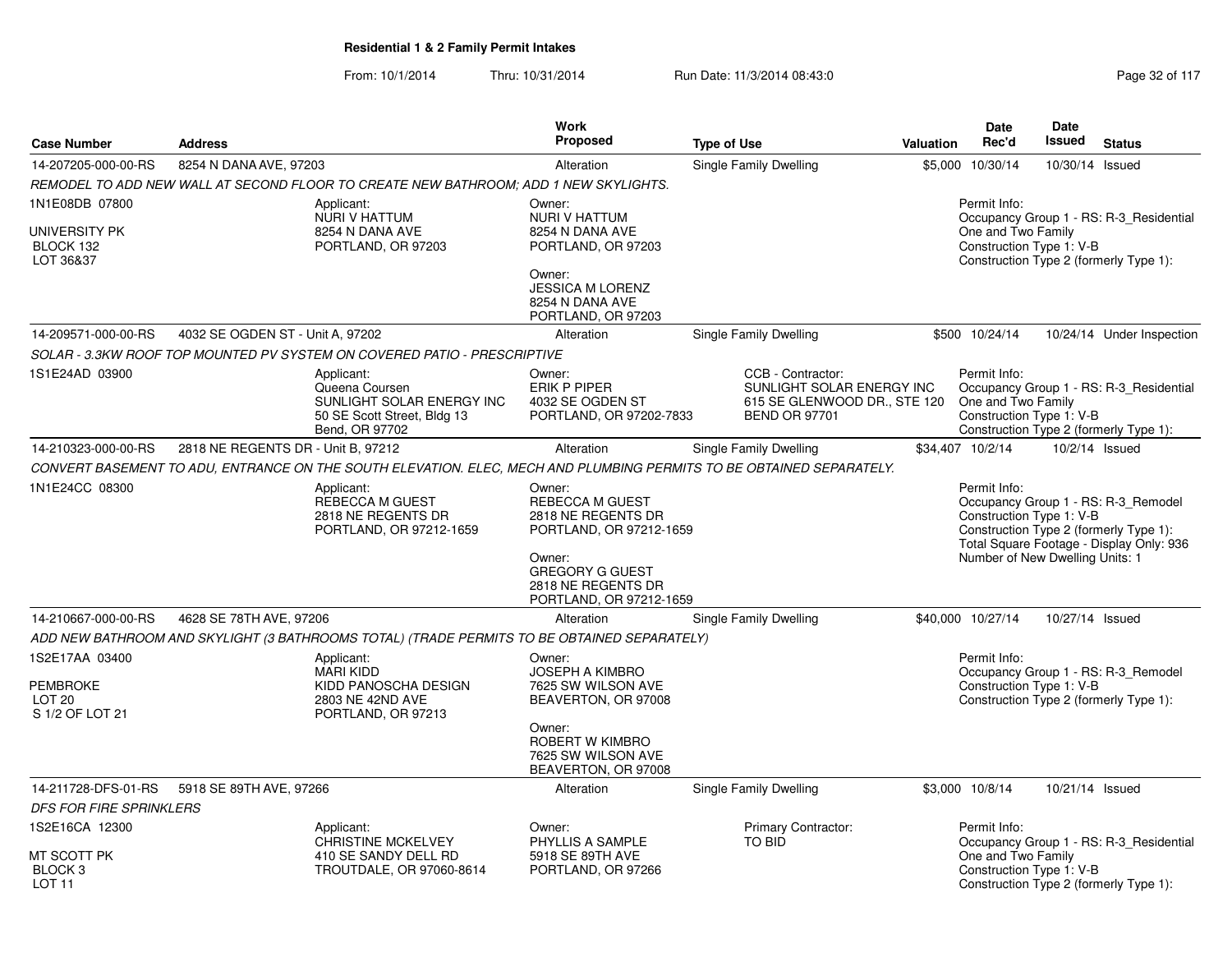From: 10/1/2014Thru: 10/31/2014 Run Date: 11/3/2014 08:43:0<br>
Page 33 of 117

| <b>Case Number</b><br><b>Address</b>                                                                                                         |                                                                                                                                                            | Work<br>Proposed                                                                                                                                     | <b>Type of Use</b>                                                                                                                                                                                                                                                         | Valuation        | Date<br>Rec'd                                   | <b>Date</b><br><b>Issued</b><br><b>Status</b>                                                                                                          |
|----------------------------------------------------------------------------------------------------------------------------------------------|------------------------------------------------------------------------------------------------------------------------------------------------------------|------------------------------------------------------------------------------------------------------------------------------------------------------|----------------------------------------------------------------------------------------------------------------------------------------------------------------------------------------------------------------------------------------------------------------------------|------------------|-------------------------------------------------|--------------------------------------------------------------------------------------------------------------------------------------------------------|
| 14-213245-REV-01-RS                                                                                                                          | 4144 SE 62ND AVE, 97206                                                                                                                                    | Alteration                                                                                                                                           | Single Family Dwelling                                                                                                                                                                                                                                                     |                  | \$10/14/14                                      | 10/14/14 Issued                                                                                                                                        |
| REVISION FOR NEW INVERTER PER INSPECTOR                                                                                                      |                                                                                                                                                            |                                                                                                                                                      |                                                                                                                                                                                                                                                                            |                  |                                                 |                                                                                                                                                        |
| 1S2E08CC 12600<br>LAURELWOOD<br>BLOCK <sub>1</sub><br><b>LOT 15</b>                                                                          | Applicant:<br>MELISSA BENTLEY<br>SOLAR CITY CORPORATION<br>6132 NE 112TH AVE<br>PORTLAND, OR 97220                                                         | Owner:<br><b>EMILY M KETOLA</b><br>4144 SE 62ND AVE<br>PORTLAND, OR 97206<br>Owner:<br>ELISHAYA WISNIEVITZ<br>4144 SE 62ND AVE<br>PORTLAND, OR 97206 | CCB - Contractor:<br>SOLARCITY CORPORATION<br>6132 NE 112th AVE<br>PORTLAND, OR 97220                                                                                                                                                                                      |                  | Permit Info:<br>One and Two Family              | Occupancy Group 1 - RS: R-3_Residential<br>Construction Type 1: V-B<br>Construction Type 2 (formerly Type 1):                                          |
| 14-214670-000-00-RS                                                                                                                          | 3814 NE SENATE ST, 97232                                                                                                                                   | Alteration                                                                                                                                           | <b>Single Family Dwelling</b>                                                                                                                                                                                                                                              | \$37,495 10/1/14 |                                                 | 10/1/14 Under Inspection                                                                                                                               |
|                                                                                                                                              | CONVERT BASEMENT TO LIVING SPACE FURR OUT ALL INTERIOR WALLS AND ADD NEW WALLS TO CREATE NEW BEDROOM, FAMILY ROOM, BATHROOM, AND STORAGE ROOM; REMOVE PORT |                                                                                                                                                      |                                                                                                                                                                                                                                                                            |                  |                                                 |                                                                                                                                                        |
| 1N1E36AA 15100<br>LAURELHURST<br>BLOCK 30<br>LOT <sub>7</sub>                                                                                | Applicant:<br>MIKE NEDELISKY<br>770 NW TOWLE AVE<br>GRESHAM, OR 97030-5344                                                                                 | Owner:<br>MJN BUILDER LLC<br>1220 SE 4TH ST<br>GRESHAM, OR 97080-1208                                                                                | CCB - Contractor:<br>FAITH ELECTRIC INC<br>PO BOX 20476<br>KEIZER, OR 97307<br>CCB - Contractor:<br>1ST CALL PLUMBING & DRAIN<br><b>CLEANING LLC</b><br>109 SHIRLEY ST<br>MOLALLA, OR 97038<br>CCB - Contractor:<br>MJN BUILDER LLC<br>1220 SE 4HT ST<br>GRESHAM, OR 97080 |                  | Permit Info:                                    | Occupancy Group 1 - RS: R-3_Remodel<br>Construction Type 1: V-B<br>Construction Type 2 (formerly Type 1):<br>Total Square Footage - Display Only: 1020 |
| 14-215498-000-00-RS<br>7826 N DECATUR ST                                                                                                     |                                                                                                                                                            | Alteration                                                                                                                                           | Single Family Dwelling                                                                                                                                                                                                                                                     |                  | \$900 10/9/14                                   | 10/9/14 Issued                                                                                                                                         |
| ADD TWO WINDOWS IN MASTER BEDROOM                                                                                                            |                                                                                                                                                            |                                                                                                                                                      |                                                                                                                                                                                                                                                                            |                  |                                                 |                                                                                                                                                        |
| 1N1W12DB 03401<br>A L MINERS ADD<br>BLOCK 32<br>LOT <sub>5</sub><br>POTENTIAL ADDITIONAL TAX<br>14-217591-REV-02-RS 7204 N CENTRAL ST, 97203 | Applicant:<br>KYM NGUYEN<br>CONCEPT DESIGN AND<br><b>ASSOCIATES</b><br>PO BOX 8464<br>PORTLAND, OR 97207                                                   | Owner:<br>CAROL B KOCH<br>7826 N DECATUR ST<br>PORTLAND, OR 97203                                                                                    | CCB - Contractor:<br><b>DAMIR KARIN</b><br>DK HOMES LLC<br>PO BOX 90277<br>PORTLAND, OR 97290                                                                                                                                                                              |                  | Permit Info:<br>One and Two Family<br>\$10/2/14 | Occupancy Group 1 - RS: R-3_Residential<br>Construction Type 1: V-B<br>Construction Type 2 (formerly Type 1):<br>10/2/14 Final                         |
|                                                                                                                                              |                                                                                                                                                            | Alteration                                                                                                                                           | Single Family Dwelling                                                                                                                                                                                                                                                     |                  |                                                 |                                                                                                                                                        |
| REVISION TO HEADER BETWEEN LIVING ROOM AND KITCHEN                                                                                           |                                                                                                                                                            |                                                                                                                                                      |                                                                                                                                                                                                                                                                            |                  |                                                 |                                                                                                                                                        |
| 1N1E07BB 07600<br>ST CLOUD HTS ADD<br><b>BLOCK B</b><br>LOT <sub>5</sub>                                                                     | Applicant:<br>STEVEN R ANDRUS<br>439 PORTLAND AVE<br>GLADSTONE, OR 97027                                                                                   | Owner:<br>SONIA L ANDRUS<br>439 PORTLAND AVE<br>GLADSTONE, OR 97027<br>Owner:<br>STEVEN R ANDRUS<br>439 PORTLAND AVE<br>GLADSTONE, OR 97027          |                                                                                                                                                                                                                                                                            |                  | Permit Info:<br>One and Two Family              | Occupancy Group 1 - RS: R-3_Residential<br>Construction Type 1: V-B<br>Construction Type 2 (formerly Type 1):                                          |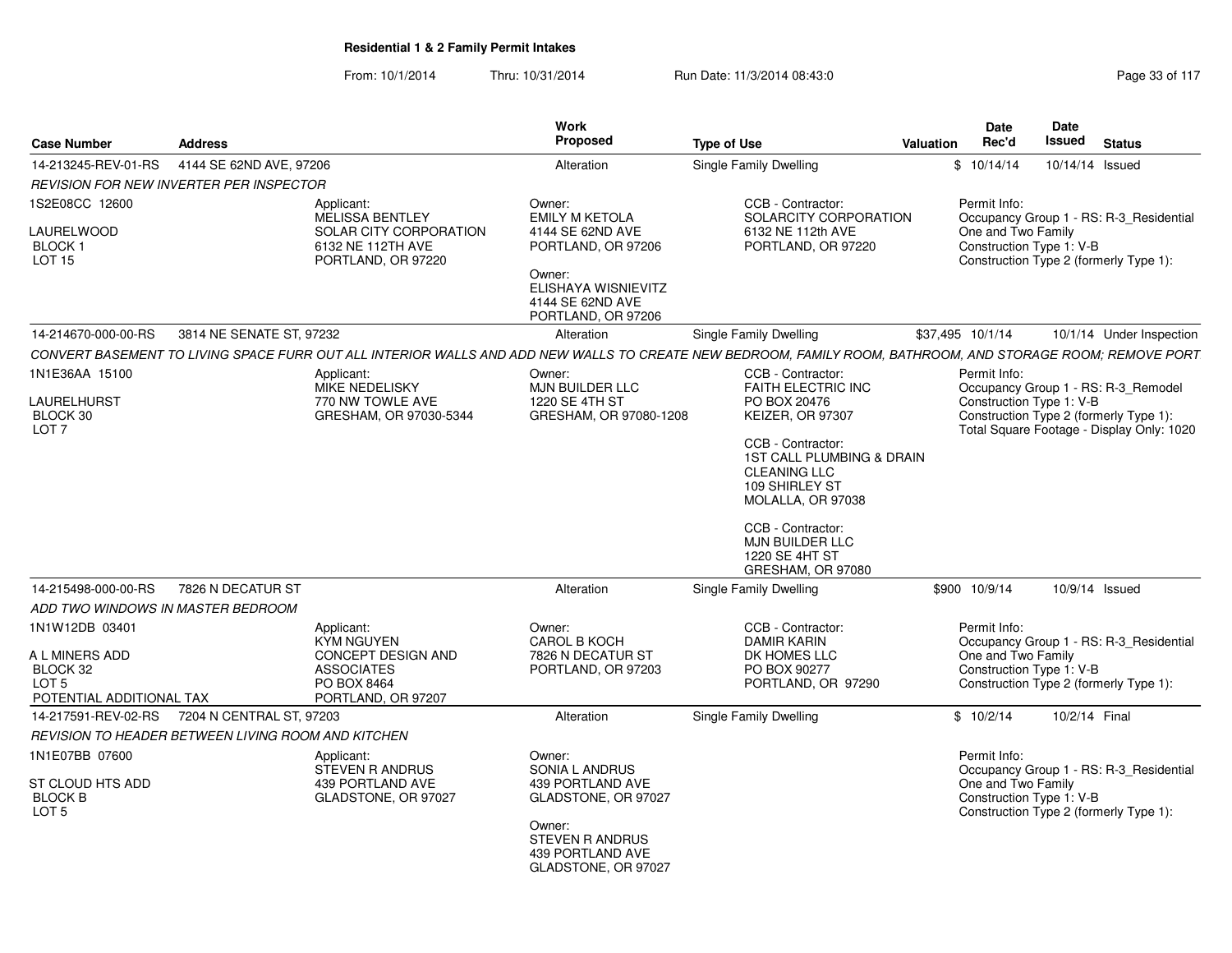| <b>Case Number</b>                                                        | <b>Address</b>                                                                                                                |                                                 | <b>Work</b><br>Proposed                                                                                                                                      | <b>Type of Use</b> |                                                                                                      | Valuation | <b>Date</b><br>Rec'd                                           | <b>Date</b><br>Issued | <b>Status</b>                                                                                                                 |
|---------------------------------------------------------------------------|-------------------------------------------------------------------------------------------------------------------------------|-------------------------------------------------|--------------------------------------------------------------------------------------------------------------------------------------------------------------|--------------------|------------------------------------------------------------------------------------------------------|-----------|----------------------------------------------------------------|-----------------------|-------------------------------------------------------------------------------------------------------------------------------|
| 14-217746-000-00-RS                                                       | 4949 NE 35TH PL, 97211                                                                                                        |                                                 | Alteration                                                                                                                                                   |                    | Single Family Dwelling                                                                               |           | \$2,000 10/1/14                                                | 10/1/14 Final         |                                                                                                                               |
|                                                                           | Constructing12 linear feet of a 18-inch RETAINING WALL WITHIN EXISTING CRAWL SPACE OF SINGLE FAMILY RESIDENCE                 |                                                 |                                                                                                                                                              |                    |                                                                                                      |           |                                                                |                       |                                                                                                                               |
| 1N1E24AC 02100<br>WILLAMETTE ADD<br>BLOCK 18<br>LOT 30&31                 | Applicant:<br>MICHAEL WIEBER<br>PO BOX 12010<br>PORTLAND OR 97212                                                             | ELYSIUM CONSTRUCTION LLC                        | Owner:<br><b>MARITA JENKINS</b><br>4949 NE 35TH PL<br>PORTLAND, OR 97211-7657<br>Owner:<br><b>ARNO JENKINS</b><br>4949 NE 35TH PL<br>PORTLAND, OR 97211-7657 |                    | CCB - Contractor:<br>MICHAEL WIEBER<br>ELYSIUM CONSTRUCTION LLC<br>PO BOX 12010<br>PORTLAND OR 97212 |           | Permit Info:<br>One and Two Family<br>Construction Type 1: V-B |                       | Occupancy Group 1 - RS: R-3_Residential<br>Construction Type 2 (formerly Type 1):                                             |
| 14-217833-000-00-RS                                                       | 2894 NW THURMAN ST, 97210                                                                                                     |                                                 | Alteration                                                                                                                                                   |                    | Single Family Dwelling                                                                               |           | \$7,375 10/1/14                                                |                       | 10/1/14 Under Inspection                                                                                                      |
|                                                                           | REMOVE EXISTING 20' I-BEAM AND INSTALL NEW 20' CONCRETE BEAM UNDER FRONT DECK                                                 |                                                 |                                                                                                                                                              |                    |                                                                                                      |           |                                                                |                       |                                                                                                                               |
| 1N1E29DC 07500<br>WILLAMETTE HTS ADD<br><b>BLOCK C</b><br>N 66' OF LOT 20 | Applicant:<br><b>PO BOX 128</b>                                                                                               | ALL YOUR MAINTENANCE LLC<br>LAFAYETTE, OR 97127 | Owner:<br>MICHAEL J MAURO<br>515 E 72ND ST #7K<br>NEW YORK, NY 10021-4066<br>Owner:<br>ANNE K MAURO<br>515 E 72ND ST #7K<br>NEW YORK, NY 10021-4066          |                    | CCB - Contractor:<br>ALL YOUR MAINTENANCE LLC<br><b>PO BOX 128</b><br>LAFAYETTE, OR 97127            |           | Permit Info:<br>One and Two Family<br>Construction Type 1: V-B |                       | Occupancy Group 1 - RS: R-3_Residential<br>Construction Type 2 (formerly Type 1):                                             |
| 14-218159-000-00-RS                                                       | 3704 SE FRANCIS ST, 97202                                                                                                     |                                                 | Alteration                                                                                                                                                   |                    | Single Family Dwelling                                                                               |           | \$24,000 10/6/14                                               | 10/6/14 Final         |                                                                                                                               |
| ADD BATHROOM TO 2ND FLOOR                                                 |                                                                                                                               |                                                 |                                                                                                                                                              |                    |                                                                                                      |           |                                                                |                       |                                                                                                                               |
| 1S1E12DA 11100<br>WILLIAMS ADD<br>BLOCK <sub>3</sub><br>LOT <sub>18</sub> | Applicant:<br><b>TIM FREEMAN</b><br>13580 SE BEECH ST                                                                         | MILWAUKIE, OR 97222                             | Owner:<br>M MICHELE HADFIELD<br>3704 SE FRANCIS ST<br>PORTLAND, OR 97202-3213                                                                                |                    |                                                                                                      |           | Permit Info:<br>One and Two Family<br>Construction Type 1: V-B |                       | Occupancy Group 1 - RS: R-3_Residential<br>Construction Type 2 (formerly Type 1):                                             |
| 14-218996-000-00-RS                                                       | 1432 SE YUKON ST, 97202                                                                                                       |                                                 | Alteration                                                                                                                                                   |                    | <b>Single Family Dwelling</b>                                                                        |           | \$20,000 10/10/14                                              | 10/10/14 Issued       |                                                                                                                               |
|                                                                           | CONVERT BASEMENT TO LIVING SPACE TO INCLUDE: BEDROOM, BATHROOM, LIVING AREA AND KITCHEN(?) (SECOND SINK OUTSIDE OF A KITCHEN) |                                                 |                                                                                                                                                              |                    |                                                                                                      |           |                                                                |                       |                                                                                                                               |
| 1S1E14DC 19000<br>P J MARTINS TR<br><b>BLOCK 5</b><br>LOT <sub>1</sub>    | Applicant:<br>MICHAEL QUESNELL<br>1506 SE YUKON ST                                                                            | PORTLAND, OR 97202                              | Owner:<br>MICHAEL QUESNELL<br>1506 SE YUKON ST<br>PORTLAND, OR 97202<br>Owner:<br>AIMEE C GUARRIELLO<br>1506 SE YUKON ST<br>PORTLAND, OR 97202               |                    |                                                                                                      |           | Permit Info:<br>One and Two Family<br>Construction Type 1: V-B |                       | Occupancy Group 1 - RS: R-3_Residential<br>Construction Type 2 (formerly Type 1):<br>Total Square Footage - Display Only: 750 |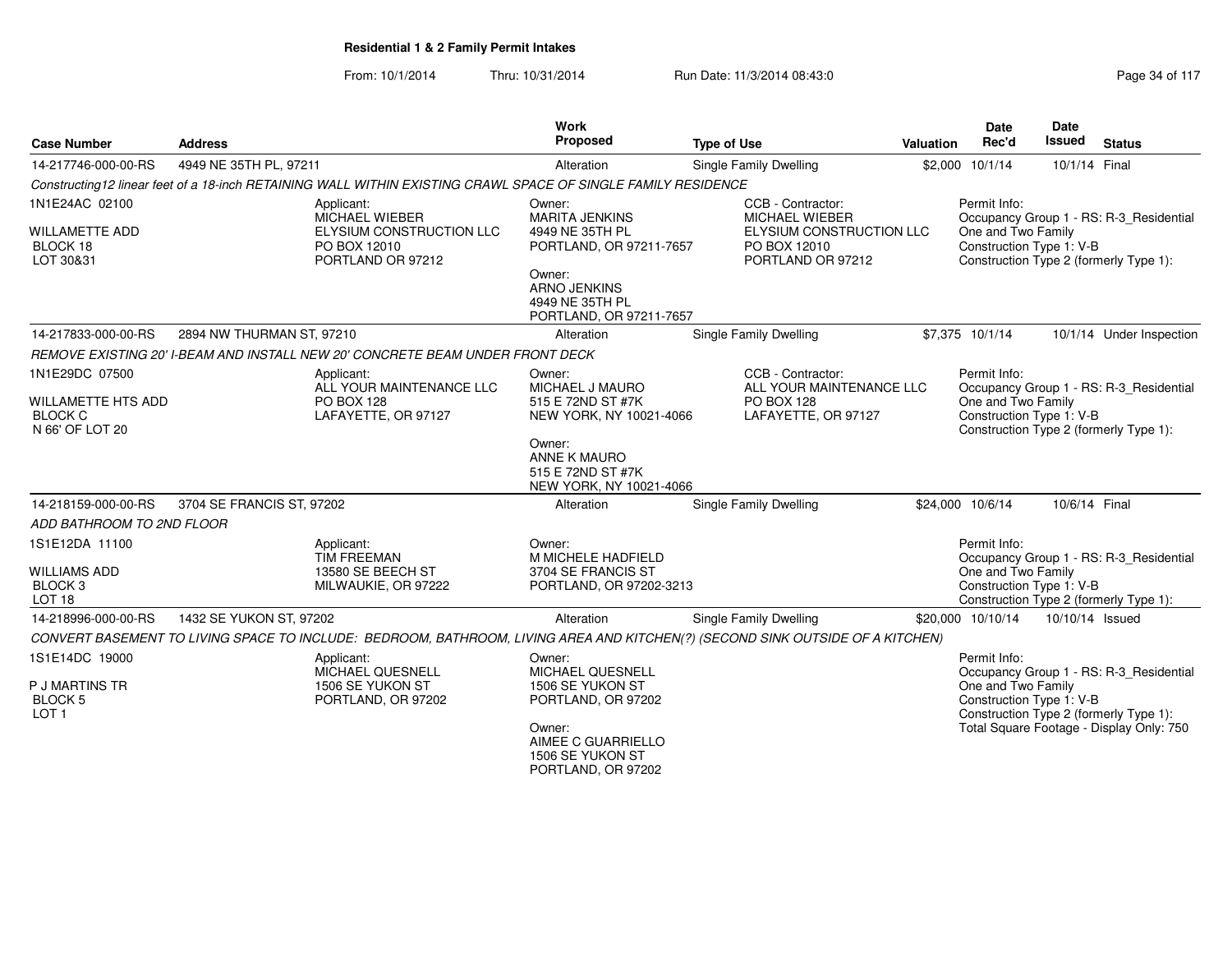| <b>Case Number</b>                                                    | <b>Address</b>                                                |                                                                                            | <b>Work</b><br>Proposed                                                                                                         | <b>Type of Use</b>                                                                                                                                                                                                                                                            | Valuation | <b>Date</b><br>Rec'd                                           | Date<br>Issued | <b>Status</b>                                                                                                             |  |
|-----------------------------------------------------------------------|---------------------------------------------------------------|--------------------------------------------------------------------------------------------|---------------------------------------------------------------------------------------------------------------------------------|-------------------------------------------------------------------------------------------------------------------------------------------------------------------------------------------------------------------------------------------------------------------------------|-----------|----------------------------------------------------------------|----------------|---------------------------------------------------------------------------------------------------------------------------|--|
| 14-219384-REV-01-RS                                                   | 6824 SE 34TH AVE, 97202                                       |                                                                                            | Alteration                                                                                                                      | Single Family Dwelling                                                                                                                                                                                                                                                        |           | \$3,200 10/24/14                                               |                | 10/24/14 Issued                                                                                                           |  |
|                                                                       |                                                               | REVISION TO ALSO REPLACE SOUTH FOUNDATION WALL AT GARAGE - SAME AS ORIGINAL DETAIL         |                                                                                                                                 |                                                                                                                                                                                                                                                                               |           |                                                                |                |                                                                                                                           |  |
| 1S1E24AB 09200<br>EASTMORELAND<br>BLOCK 76<br>LOT 5&6                 |                                                               | Applicant:<br>WEST COAST MASONRY INC<br>134 S 14TH ST<br>ST HELENS, OR 97051               | Owner:<br><b>CHRISTOPHER M PATRICK</b><br>6824 SE 34TH AVE<br>PORTLAND, OR 97202<br>Owner:                                      | CCB - Contractor:<br>WEST COAST MASONRY INC<br>134 S 14TH ST<br>ST HELENS, OR 97051                                                                                                                                                                                           |           | Permit Info:<br>Construction Type 1: V-B                       |                | Occupancy Group 1 - RS: R-3 Remodel<br>Construction Type 2 (formerly Type 1):                                             |  |
|                                                                       |                                                               |                                                                                            | <b>SUZANNE T PATRICK</b><br>6824 SE 34TH AVE<br>PORTLAND, OR 97202                                                              |                                                                                                                                                                                                                                                                               |           |                                                                |                |                                                                                                                           |  |
| 14-219822-000-00-RS                                                   | 2229 N FARRAGUT ST, 97217                                     |                                                                                            | Alteration                                                                                                                      | Single Family Dwelling                                                                                                                                                                                                                                                        |           | \$29,334 10/1/14                                               |                | 10/1/14 Under Inspection                                                                                                  |  |
|                                                                       |                                                               |                                                                                            |                                                                                                                                 | CONVERT BASEMENT TO LIVING SPACE. INCLUDES 2 BEDROOMS WITH EGRESS WINDOWS AND WELLS. NEW BATHROOM. LAUNDRY ROOM AND FAMILY ROOM: COSMETIC REMODEL OF KITCH                                                                                                                    |           |                                                                |                |                                                                                                                           |  |
| 1N1E09DC 11900<br><b>KENTON</b><br>BLOCK 33<br>E 50' OF LOT 5-8       |                                                               | Applicant:<br><b>WILLIAM LEWIS CARVER</b><br>1521 N JANTZEN AVE #328<br>PORTLAND, OR 97217 | Owner:<br><b>WILLIAM CARVER</b><br>1521 N JANTZEN AVE #328<br>PORTLAND, OR 97217<br>Owner:                                      | CCB - Contractor:<br><b>MCCAMMON ELECTRIC</b><br>PO BOX 1245<br>SILVERTON OR 97381<br>CCB - Contractor:                                                                                                                                                                       |           | Permit Info:<br>Construction Type 1: V-B                       |                | Occupancy Group 1 - RS: R-3 Remodel<br>Construction Type 2 (formerly Type 1):<br>Total Square Footage - Display Only: 798 |  |
|                                                                       |                                                               |                                                                                            | YVONNE CARVER<br>1521 N JANTZEN AVE #328<br>PORTLAND, OR 97217                                                                  | <b>EMPIRE PLUMBING LLC</b><br>19572 SW TREEHOUSE LN<br>BEAVERTON, OR 97007<br>CCB - Contractor:<br><b>WILLIAM LEWIS CARVER</b><br>1521 N JANTZEN AVE #328<br>PORTLAND, OR 97217<br>CCB - Contractor:<br>AFFINITY ELECTRIC LLC<br>24506 NE 72ND AVE<br>BATTLE GROUND, WA 98604 |           |                                                                |                |                                                                                                                           |  |
| 14-219855-000-00-RS                                                   | 107 NE 24TH AVE, 97232                                        |                                                                                            | Alteration                                                                                                                      | Single Family Dwelling                                                                                                                                                                                                                                                        |           | \$20,000 10/1/14                                               |                | 10/1/14 Under Inspection                                                                                                  |  |
|                                                                       |                                                               |                                                                                            |                                                                                                                                 | REMODEL ENTIRE HOUSE, CONVERT BASEMENT TO LIVING SPACE, ADD UTILITY ROOM, BATHROOM, LAUNDRY ROOM, FAMILY ROOM; MAIN FLOOR COSMETIC KITCHEN REMODEL; 2ND FLOOR                                                                                                                 |           |                                                                |                |                                                                                                                           |  |
| 1N1E35DA 13600<br><b>KEYSTONE ADD</b><br>BLOCK 2<br>S 1/2 OF LOT 9&10 |                                                               | Applicant:<br>PREM NATH<br>PREMIER DESIGN GROUP<br>3737 N ALASKA ST<br>PORTLAND, OR 97217  | Owner:<br><b>KEVIN SLAGLE</b><br>107 NE 24TH AVE<br>PORTLAND, OR 97232-3109<br>Owner:<br><b>SUSAN SLAGLE</b><br>107 NE 24TH AVE | CCB - Contractor:<br>PREMIER PLUMBING INC<br>20 SW 131ST AVE<br>BEAVERTON OR 97005                                                                                                                                                                                            |           | Permit Info:<br>One and Two Family<br>Construction Type 1: V-B |                | Occupancy Group 1 - RS: R-3_Residential<br>Construction Type 2 (formerly Type 1):                                         |  |
|                                                                       | 47 SE 53RD AVE, 97215                                         |                                                                                            | PORTLAND, OR 97232-3109                                                                                                         |                                                                                                                                                                                                                                                                               |           |                                                                |                |                                                                                                                           |  |
| 14-219874-000-00-RS                                                   | REMOVE ATTACHED GARAGE. REPLACE SIDEING AS NEEDED. LEAVE SLAB |                                                                                            | Alteration                                                                                                                      | Single Family Dwelling                                                                                                                                                                                                                                                        |           | \$7,000 10/1/14                                                |                | 10/1/14 Issued                                                                                                            |  |
| 1N2E31DC 17000                                                        |                                                               | Applicant:                                                                                 | Owner:                                                                                                                          | CCB - Contractor:                                                                                                                                                                                                                                                             |           | Permit Info:                                                   |                |                                                                                                                           |  |
| <b>MELROSE</b><br>N 50' OF LOT 34                                     |                                                               | <b>MARY HOGUE</b><br><b>MKM ARCHITECTURE</b><br>3304 SE 52ND AVE<br>PORTLAND OR 97206      | <b>TIMOTHY COLE</b><br>12621 MITCHELL AVE #5<br>LOS ANGELES, CA 90066-4857                                                      | ROBERT TONGUE<br>HOMEMAKERS OF OREGON LLC<br>5439 SE WOODSTOCK BLVD<br>PORTLAND, OR 97206                                                                                                                                                                                     |           | One and Two Family<br>Construction Type 1: V-B                 |                | Occupancy Group 1 - RS: R-3 Residential<br>Construction Type 2 (formerly Type 1):                                         |  |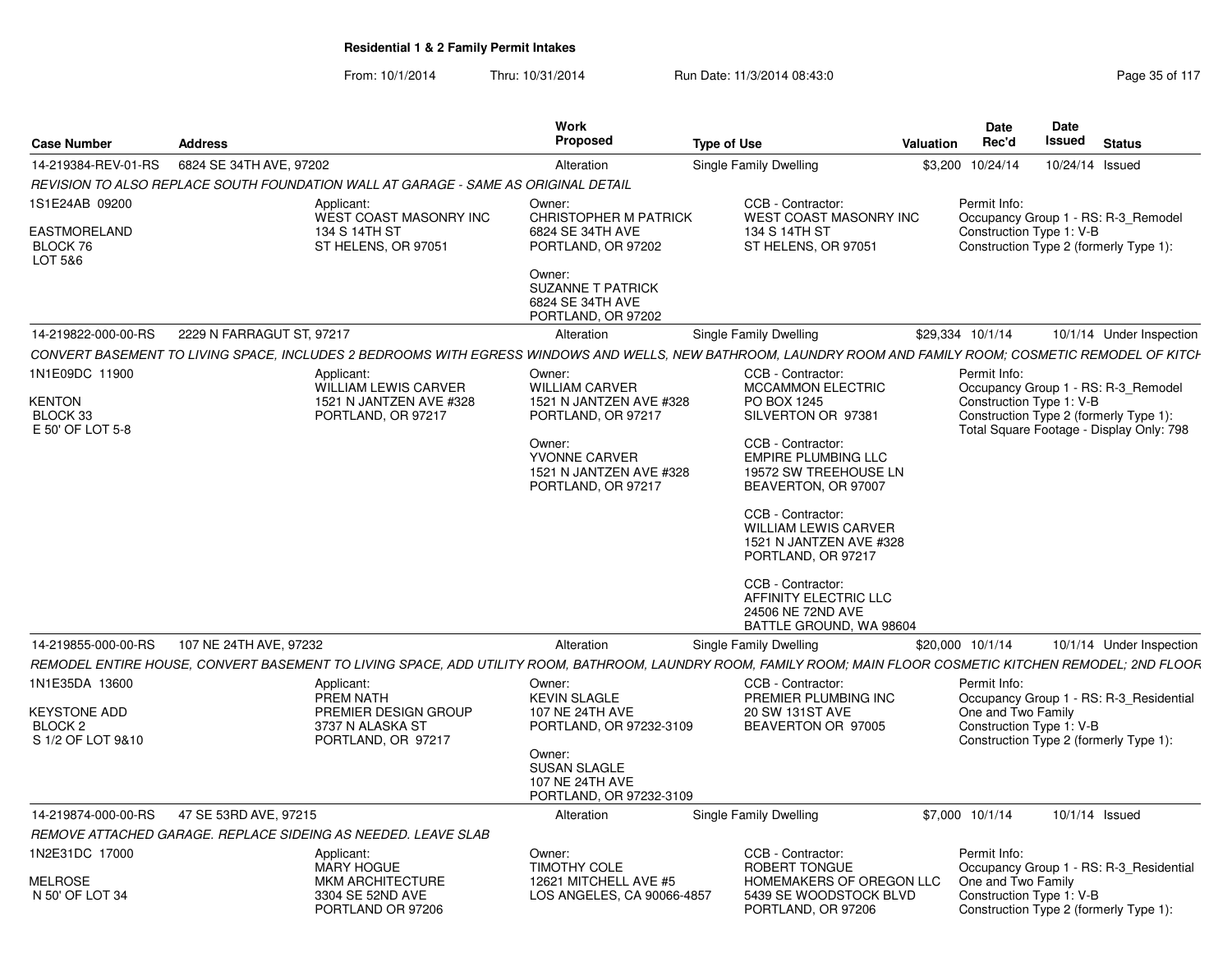| <b>Case Number</b>                                                                              | <b>Address</b>                                    |                                                                                                                                                             | Work<br><b>Proposed</b>                                                                                                                                           | <b>Type of Use</b>                                                                                                                       | Valuation        | Date<br>Rec'd                      | Date<br>Issued                                                                                                                      | <b>Status</b>                            |
|-------------------------------------------------------------------------------------------------|---------------------------------------------------|-------------------------------------------------------------------------------------------------------------------------------------------------------------|-------------------------------------------------------------------------------------------------------------------------------------------------------------------|------------------------------------------------------------------------------------------------------------------------------------------|------------------|------------------------------------|-------------------------------------------------------------------------------------------------------------------------------------|------------------------------------------|
| 14-219918-000-00-RS                                                                             | 4006 SE HARRISON ST. 97214                        |                                                                                                                                                             | Alteration                                                                                                                                                        | Single Family Dwelling                                                                                                                   | \$25,000 10/1/14 |                                    | 10/1/14 Issued                                                                                                                      |                                          |
|                                                                                                 |                                                   | <b>FOUNDATION REPAIR, ADD SHEARWALLS, NEW EXTERIOR CONCRETE STAIRS</b>                                                                                      |                                                                                                                                                                   |                                                                                                                                          |                  |                                    |                                                                                                                                     |                                          |
| 1S1E01DA 23700<br>MALLORY ADD<br>BLOCK <sub>8</sub><br>E 16 2/3' OF LOT 8<br>W 16 2/3' OF LOT 9 |                                                   | Applicant:<br>ANDREW OSBORN<br><b>NW SEISMIC</b><br>2649 SE STEPHENS<br>PORTLAND OR 97214                                                                   | Owner:<br><b>NICOLE ROCHLIN</b><br>4006 SE HARRISON ST<br>PORTLAND, OR 97214<br>Owner:<br>MICHAEL ROCHLIN<br>4006 SE HARRISON ST<br>PORTLAND, OR 97214            | CCB - Contractor:<br><b>MICHAEL WIEBER</b><br>ELYSIUM CONSTRUCTION LLC<br>PO BOX 12010<br>PORTLAND OR 97212                              |                  | Permit Info:<br>One and Two Family | Construction Type 1: V-B<br>Construction Type 2 (formerly Type 1):                                                                  | Occupancy Group 1 - RS: R-3_Residential  |
| 14-219955-000-00-RS                                                                             | 2327 NE 8TH AVE, 97212                            |                                                                                                                                                             | Alteration                                                                                                                                                        | Single Family Dwelling                                                                                                                   | \$60,000 10/1/14 |                                    |                                                                                                                                     | 10/1/14 Under Inspection                 |
|                                                                                                 |                                                   | CONVERT BASEMENT TO LIVING SPACE, INCLUDES BATHROOM, LAUNDRY ROOM, BEDROOM WITH EGRESS WINDOW AND WELL AND FAMILY ROOM, RECONFIGURE STAIRS UP TO MAIN FLOOF |                                                                                                                                                                   |                                                                                                                                          |                  |                                    |                                                                                                                                     |                                          |
| 1N1E26CB 10600<br><b>IRVINGTON</b><br>BLOCK 118<br>LOT <sub>8</sub>                             |                                                   | Applicant:<br>Steven Bock<br><b>GSB Design</b><br>2415 NE 40th Avenue<br>Portland, OR 97212                                                                 | Owner:<br><b>JASON CROTTY</b><br>2327 NE 8TH AVE<br>PORTLAND, OR 97212<br>Owner:<br><b>AMY DACHTLER</b><br>2327 NE 8TH AVE<br>PORTLAND, OR 97212                  | CCB - Contractor:<br><b>DAN BEARD</b><br><b>BEARDS RESTORATION AND</b><br><b>REMODELING LLC</b><br>2802 SE 33RD PL<br>PORTLAND, OR 97202 |                  | Permit Info:<br>One and Two Family | Construction Type 1: V-B<br>Construction Type 2 (formerly Type 1):                                                                  | Occupancy Group 1 - RS: R-3_Residential  |
| 14-220049-000-00-RS                                                                             | 15204 SE STEPHENS CT, 97233                       |                                                                                                                                                             | Alteration                                                                                                                                                        | Single Family Dwelling                                                                                                                   | \$2,000 10/2/14  |                                    | 10/2/14 Issued                                                                                                                      |                                          |
|                                                                                                 |                                                   | NEW 16'X20' PATIO COVER ATTACHED TO REAR OF HOUSE: 6"X6" POSTS. 4"X4" BEAM. 2"X8" RAFTERS EVERY 20" O.C.                                                    |                                                                                                                                                                   |                                                                                                                                          |                  |                                    |                                                                                                                                     |                                          |
| 1S2E01CA 15700<br><b>PARKLANE</b><br>BLOCK 7<br>LOT <sub>9</sub>                                |                                                   | Applicant<br>MARIA DEL CARMEN G MORA<br>15204 SE STEPHENS CT<br>PORTLAND, OR 97233-3358                                                                     | Owner:<br><b>BERNARDINO</b><br>HERNANDEZ-TRUJILLO<br>15204 SE STEPHENS CT<br>PORTLAND, OR 97233-3358<br>Owner:<br>MARIA DEL CARMEN G MORA<br>15204 SE STEPHENS CT |                                                                                                                                          |                  | Permit Info:                       | Occupancy Group 1 - RS: U Decks,<br>Patios, Porches, Carports<br>Construction Type 1: V-B<br>Construction Type 2 (formerly Type 1): | Total Square Footage - Display Only: 320 |
|                                                                                                 |                                                   |                                                                                                                                                             | PORTLAND, OR 97233-3358                                                                                                                                           |                                                                                                                                          |                  |                                    |                                                                                                                                     |                                          |
| 14-220097-000-00-RS                                                                             | 3005 SW 12TH AVE, 97201                           |                                                                                                                                                             | Alteration                                                                                                                                                        | Single Family Dwelling                                                                                                                   | \$19,650 10/1/14 |                                    | 10/1/14 Final                                                                                                                       |                                          |
|                                                                                                 | <b>VOLUNTARY REPAIR OF EXISTING FOUNDATION</b>    |                                                                                                                                                             |                                                                                                                                                                   |                                                                                                                                          |                  |                                    |                                                                                                                                     |                                          |
| 1S1E09BD 00100<br>PORTLAND CITY HMSTD                                                           |                                                   | Applicant:<br>RAMJACK OF OREGON<br>PO BOX 11701                                                                                                             | Owner:<br>DONALD L ANDERSEN<br>3005 SW 12TH AVE                                                                                                                   | CCB - Contractor:<br>RAMJACK OF OREGON<br>PO BOX 11701                                                                                   |                  | Permit Info:<br>One and Two Family |                                                                                                                                     | Occupancy Group 1 - RS: R-3 Residential  |
| BLOCK 101<br>INC PT VAC ST LOT 4                                                                |                                                   | <b>EUGENE, OR 97440</b>                                                                                                                                     | PORTLAND, OR 97239-3065                                                                                                                                           | EUGENE, OR 97440                                                                                                                         |                  |                                    | Construction Type 1: V-B                                                                                                            | Construction Type 2 (formerly Type 1):   |
| 14-220130-000-00-RS                                                                             | 3610 N TRENTON ST, 97217                          |                                                                                                                                                             | Alteration                                                                                                                                                        | Single Family Dwelling                                                                                                                   | \$29.500 10/1/14 |                                    |                                                                                                                                     | <b>Under Review</b>                      |
|                                                                                                 | REPAIR FIRE DAMAGE. REMODEL KITCHEN AND BATHROOM. |                                                                                                                                                             |                                                                                                                                                                   |                                                                                                                                          |                  |                                    |                                                                                                                                     |                                          |
| 1N1E08AA 15400<br><b>DAHLKE ADD</b>                                                             |                                                   | Applicant:<br><b>DANN CASEY</b><br><b>CHALET HOMES LLC</b>                                                                                                  | Owner:<br><b>EUNICE E CROWDER</b><br>7905 N FESSENDEN ST #2                                                                                                       | CCB - Contractor:<br><b>CHALET HOMES LLC</b><br>8733 SE DIVISION ST #201                                                                 |                  | Permit Info:<br>One and Two Family |                                                                                                                                     | Occupancy Group 1 - RS: R-3 Residential  |
| <b>BLOCK7</b><br>LOT <sub>5</sub>                                                               |                                                   | 8733 SE DIVISION ST., STE 201<br>PORTLAND, OR 97266                                                                                                         | PORTLAND, OR 97203-1600                                                                                                                                           | PORTLAND, OR 97266                                                                                                                       |                  |                                    | Construction Type 1: V-B<br>Construction Type 2 (formerly Type 1):                                                                  |                                          |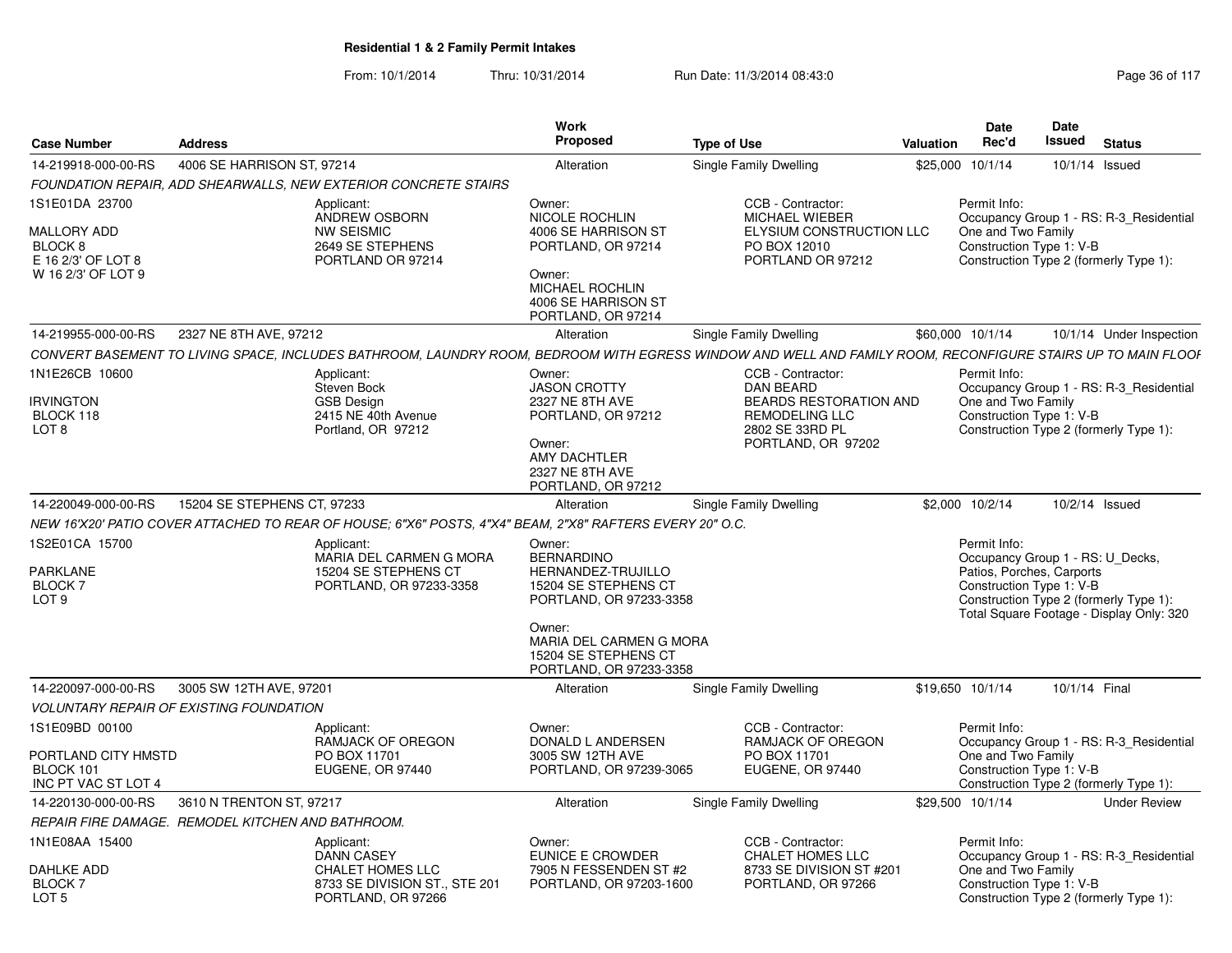| <b>Case Number</b>                                                | <b>Address</b>             |                                                                                                                                                                    | <b>Work</b><br><b>Proposed</b>                                                                                                                                 | <b>Type of Use</b>                                                                                     | Valuation | <b>Date</b><br>Rec'd                                           | Date<br>Issued | <b>Status</b>                                                                     |
|-------------------------------------------------------------------|----------------------------|--------------------------------------------------------------------------------------------------------------------------------------------------------------------|----------------------------------------------------------------------------------------------------------------------------------------------------------------|--------------------------------------------------------------------------------------------------------|-----------|----------------------------------------------------------------|----------------|-----------------------------------------------------------------------------------|
| 14-220420-000-00-RS                                               | 12701 SE SALMON CT, 97233  |                                                                                                                                                                    | Alteration                                                                                                                                                     | <b>Single Family Dwelling</b>                                                                          |           | \$2,200 10/3/14                                                | 10/3/14 Issued |                                                                                   |
|                                                                   |                            | ADD 5 NEW WINDOWS TO NORTH SIDE  AND W SIDE OF THE HOUSE; 2 WINDOWS FOR KITCHEN ON NORTH SIDE  AND 3 WINDOWS IN THE FAMILY ROOM ON W SIDE./***ADD PT FOR RELOCATI( |                                                                                                                                                                |                                                                                                        |           |                                                                |                |                                                                                   |
| 1S2E02BA 09600<br><b>JANET ADD</b><br>BLOCK 5<br>LOT <sub>1</sub> |                            | Applicant:<br><b>TERRY HELLEM</b><br>PROJECTIVE BUILDING DESIGNS<br>PO BOX 6542<br>BEAVERTON OR 97007                                                              | Owner:<br><b>JANE Y KENDALL</b><br>12701 SE SALMON CT<br>PORTLAND, OR 97233                                                                                    |                                                                                                        |           | Permit Info:<br>One and Two Family<br>Construction Type 1: V-B |                | Occupancy Group 1 - RS: R-3 Residential<br>Construction Type 2 (formerly Type 1): |
| 14-220428-000-00-RS                                               | 3525 SE BROOKLYN ST        |                                                                                                                                                                    | Alteration                                                                                                                                                     | <b>Single Family Dwelling</b>                                                                          |           | \$500 10/2/14                                                  | 10/2/14 Final  |                                                                                   |
|                                                                   |                            | SOLAR INSTALLATION, 3.315kW PV SYSTEM ON ROOFTOP, PRESCRIPTIVE                                                                                                     |                                                                                                                                                                |                                                                                                        |           |                                                                |                |                                                                                   |
| 1S1E12AB 22419<br><b>WAVERLY COMMONS</b><br>LOT <sub>15</sub>     |                            | Applicant:<br>SUNLIGHT SOLAR ENERGY INC<br>615 SE GLENWOOD DR., STE 120<br><b>BEND OR 97701</b>                                                                    | Owner:<br>STEVEN M GOLDBERG<br>205 SE SPOKANE ST #300<br>PORTLAND, OR 97202<br>Owner:                                                                          | CCB - Contractor:<br>SUNLIGHT SOLAR ENERGY INC<br>615 SE GLENWOOD DR., STE 120<br><b>BEND OR 97701</b> |           | Permit Info:<br>One and Two Family<br>Construction Type 1: V-B |                | Occupancy Group 1 - RS: R-3 Residential<br>Construction Type 2 (formerly Type 1): |
|                                                                   |                            |                                                                                                                                                                    | <b>LINDA BOISE</b><br>205 SE SPOKANE ST #300<br>PORTLAND, OR 97202                                                                                             |                                                                                                        |           |                                                                |                |                                                                                   |
| 14-220465-000-00-RS                                               | 13207 NE FAILING ST, 97230 |                                                                                                                                                                    | Alteration                                                                                                                                                     | Single Family Dwelling                                                                                 |           | \$6,750 10/2/14                                                | 10/2/14 Issued |                                                                                   |
|                                                                   |                            | SOLAR INSTALLATION OF 7.14 KW PHOTOVOLTIC ROOF MOUNT SYSTEM ENGINEERED                                                                                             |                                                                                                                                                                |                                                                                                        |           |                                                                |                |                                                                                   |
| 1N2E23DC 07500<br>PRESTIGE PK<br>BLOCK 2<br>LOT <sub>1</sub>      |                            | Applicant:<br>SOLARCITY CORPORATION<br>6132 NE 112th AVE<br>PORTLAND, OR 97220                                                                                     | Owner:<br><b>JEPH YANG</b><br>13207 NE FAILING ST<br>PORTLAND, OR 97230-2703<br>Owner:<br><b>LANDA XIONG</b><br>13207 NE FAILING ST<br>PORTLAND, OR 97230-2703 | CCB - Contractor:<br>SOLARCITY CORPORATION<br>6132 NE 112th AVE<br>PORTLAND, OR 97220                  |           | Permit Info:<br>One and Two Family<br>Construction Type 1: V-B |                | Occupancy Group 1 - RS: R-3 Residential<br>Construction Type 2 (formerly Type 1): |
| 14-220492-000-00-RS                                               | 15322 SE BYBEE DR          |                                                                                                                                                                    | Alteration                                                                                                                                                     | <b>Single Family Dwelling</b>                                                                          |           | \$500 10/2/14                                                  | 10/2/14 Issued |                                                                                   |
|                                                                   |                            | SOLAR INSTALLATION, 9.945kW PV SYSTEM ON ROOFTOP, PRESCRIPTIVE                                                                                                     |                                                                                                                                                                |                                                                                                        |           |                                                                |                |                                                                                   |
| 1S2E24AC 00813<br><b>HAWTHORNE RIDGE NO 3</b><br><b>LOT 284</b>   |                            | Applicant:<br>MELISSA BENTLEY<br>SOLAR CITY CORPORATION<br>6132 NE 112TH AVE<br>PORTLAND, OR 97220                                                                 | Owner:<br><b>TOAN BUI</b><br>15322 SE BYBEE DR<br>PORTLAND, OR 97236-7857<br>Owner:<br><b>CAM-LIEN TRAN</b><br>15322 SE BYBEE DR<br>PORTLAND, OR 97236-7857    | CCB - Contractor:<br>SOLARCITY CORPORATION<br>6132 NE 112th AVE<br>PORTLAND, OR 97220                  |           | Permit Info:<br>One and Two Family<br>Construction Type 1: V-B |                | Occupancy Group 1 - RS: R-3 Residential<br>Construction Type 2 (formerly Type 1): |
| 14-220511-000-00-RS                                               | 644 SE 52ND AVE, 97215     |                                                                                                                                                                    | Alteration                                                                                                                                                     | Single Family Dwelling                                                                                 |           | \$16,000 10/2/14                                               |                | 10/2/14 Under Inspection                                                          |
|                                                                   |                            | CONVERT PORTION OF THE BASEMENT IN TO LIVING SPACE; FURR OUT WALLS AND ADD NEW WALLS TO CREATE BEDROOM AND NEW BATHROOM; NEW WINDOW WELL IN THE BEDROOM, (E.       |                                                                                                                                                                |                                                                                                        |           |                                                                |                |                                                                                   |
| 1S2E06AB 16000<br>PARADISE PK ADD                                 |                            | Applicant:<br>JONATHAN DUNN<br>644 SE 52ND AVE                                                                                                                     | Owner:<br><b>JONATHAN DUNN</b>                                                                                                                                 |                                                                                                        |           | Permit Info:<br>One and Two Family                             |                | Occupancy Group 1 - RS: R-3 Residential                                           |
| LOT 19 TL 16000                                                   |                            | PORTLAND, OR 97215                                                                                                                                                 | 644 SE 52ND AVE<br>PORTLAND, OR 97215                                                                                                                          |                                                                                                        |           | Construction Type 1: V-B                                       |                | Construction Type 2 (formerly Type 1):                                            |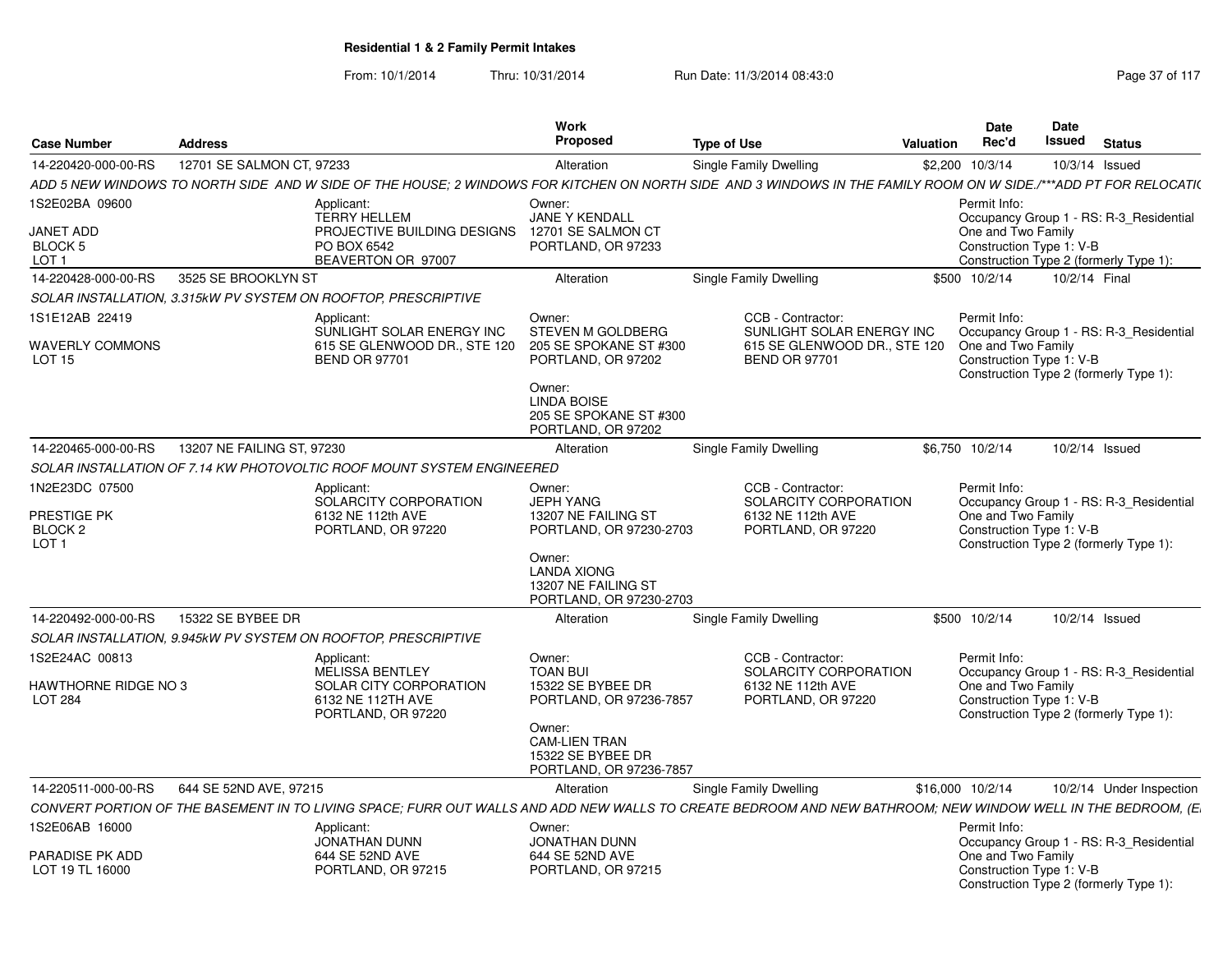| <b>Case Number</b>                                                                         | <b>Address</b>                     |                                                                                                                                                                 | <b>Work</b><br>Proposed                                                      | <b>Type of Use</b>                                                                                                                                                                                                  | <b>Valuation</b> | <b>Date</b><br>Rec'd                                                                                     | <b>Date</b><br>Issued | <b>Status</b>                                                                     |
|--------------------------------------------------------------------------------------------|------------------------------------|-----------------------------------------------------------------------------------------------------------------------------------------------------------------|------------------------------------------------------------------------------|---------------------------------------------------------------------------------------------------------------------------------------------------------------------------------------------------------------------|------------------|----------------------------------------------------------------------------------------------------------|-----------------------|-----------------------------------------------------------------------------------|
| 14-220545-000-00-RS                                                                        | 5634 NE 32ND AVE, 97211            |                                                                                                                                                                 | Alteration                                                                   | Single Family Dwelling                                                                                                                                                                                              |                  | \$1,000 10/3/14                                                                                          | 10/3/14 Final         |                                                                                   |
|                                                                                            |                                    | REMOVE BAY WINDOW, AND PORTION OF DECK ON NORTH SIDE OF HOUSE, CUT BACK EAVES TO 12 INCHES ON NORTH AND SOUTH SIDES OF HOUSE. DEMO GARAGE LESS THAN 200 SF IN A |                                                                              |                                                                                                                                                                                                                     |                  |                                                                                                          |                       |                                                                                   |
| 1N1E13CD 18500<br><b>IRVINGTON PK</b><br>BLOCK 47<br>LOT 13&15&17                          |                                    | Applicant:<br><b>DAN WILLIAMS</b><br><b>FASTER PERMITS</b><br>14334 NW EAGLERIDGE LANE<br>PORTLAND, OR 97229                                                    | Owner:<br>ANN C BRESSLER<br>5634 NE 32ND AVE<br>PORTLAND, OR 97211-6832      | CCB - Contractor:<br>METRO HOMES NORTHWEST LLC Occupancy Group 1 - RS: R-3_Residential<br>211 NE WEIDLER ST<br>PORTLAND, OR 97232                                                                                   |                  | Permit Info:<br>One and Two Family<br>Construction Type 1: V-B<br>Construction Type 2 (formerly Type 1): |                       |                                                                                   |
| 14-220588-000-00-RS                                                                        | 6517 SE 21ST AVE, 97202            |                                                                                                                                                                 | Alteration                                                                   | Single Family Dwelling                                                                                                                                                                                              |                  | \$6,000 10/2/14                                                                                          | 10/2/14 Issued        |                                                                                   |
|                                                                                            |                                    | KITCHEN REMODEL; REMOVE EXISTING WALL TO OPEN SPACE TO THE DINING ROOM                                                                                          |                                                                              |                                                                                                                                                                                                                     |                  |                                                                                                          |                       |                                                                                   |
| 1S1E14DD 08300<br><b>WESTMORELAND</b><br>BLOCK <sub>26</sub><br><b>LOT 15</b>              |                                    | Applicant:<br>KATHLEEN M CROWE<br>6517 SE 21ST AVE<br>PORTLAND, OR 97202-5538                                                                                   | Owner:<br>KATHLEEN M CROWE<br>6517 SE 21ST AVE<br>PORTLAND, OR 97202-5538    | CCB - Contractor:<br><b>CALHOUN &amp; SONS</b><br>4976 SE WILLOW ST<br>MILWAUKIE, OR 97222                                                                                                                          |                  | Permit Info:<br>One and Two Family<br>Construction Type 1: V-B                                           |                       | Occupancy Group 1 - RS: R-3_Residential<br>Construction Type 2 (formerly Type 1): |
| 14-220855-000-00-RS                                                                        | 13209 NE SACRAMENTO DR, 97230      |                                                                                                                                                                 | Alteration                                                                   | <b>Single Family Dwelling</b>                                                                                                                                                                                       |                  | \$62,500 10/2/14                                                                                         |                       | 10/3/14 Under Inspection                                                          |
|                                                                                            | REMODEL MATSER BEDROOM AND KITCHEN |                                                                                                                                                                 |                                                                              |                                                                                                                                                                                                                     |                  |                                                                                                          |                       |                                                                                   |
| 1N2E26AC 02600<br><b>CLIFGATE</b><br><b>BLOCK1</b><br>LOT <sub>12</sub><br>S 30' OF LOT 13 |                                    | Applicant:<br><b>MODERN ORGANIC</b><br><b>CONSTRUCTION</b><br>4212 NE SUMNER ST<br>PORTLAND, OR 97218-1542                                                      | Owner:<br><b>SCOTT W LEE</b><br>13209 NE SACRAMENTO DR<br>PORTLAND, OR 97230 | CCB - Contractor:<br><b>MODERN ORGANIC</b><br>CONSTRUCTION<br>4212 NE SUMNER ST<br>PORTLAND, OR 97218-1542<br>CCB - Contractor:<br>ALL PRO ELECTRIC INC<br>6327 SW CAPITOL HWY SUITE C<br>#280<br>PORTLAND OR 97239 |                  | Permit Info:<br>One and Two Family<br>Construction Type 1: V-B<br>Construction Type 2 (formerly Type 1): |                       | Occupancy Group 1 - RS: R-3_Residential                                           |
| 14-221097-000-00-RS                                                                        | 6336 NE 6TH AVE, 97211             |                                                                                                                                                                 | Alteration                                                                   | Single Family Dwelling                                                                                                                                                                                              |                  | \$3,000 10/3/14                                                                                          |                       | 10/3/14 Under Inspection                                                          |
|                                                                                            |                                    | CONVERT BASEMENT TO LIVING SPACE TO INCLUDE NEW BATHROOM, BEDROOM, SINK WORK AREA, STORAGE AND LAUNDRY/***RELOCATING (5) PLUMBING FIXTURES 10/27/14***          |                                                                              |                                                                                                                                                                                                                     |                  |                                                                                                          |                       |                                                                                   |
| 1N1E14CB 06000<br>WOODLAWN HTS<br><b>BLOCK1</b><br>LOT <sub>7</sub>                        |                                    | Applicant:<br><b>DONNA BLAIR</b><br>5524 NE 10TH AVE<br>PORTLAND OREGON 97211                                                                                   | Owner:<br><b>JAMES HOUSTON</b><br>6336 NE 6TH AVE<br>PORTLAND, OREGON 97211  |                                                                                                                                                                                                                     |                  | Permit Info:<br>One and Two Family<br>Construction Type 1: V-B                                           |                       | Occupancy Group 1 - RS: R-3_Residential<br>Construction Type 2 (formerly Type 1): |
| 14-221097-REV-01-RS                                                                        | 6336 NE 6TH AVE, 97211             |                                                                                                                                                                 | Alteration                                                                   | Single Family Dwelling                                                                                                                                                                                              |                  | \$500 10/27/14                                                                                           | 10/27/14 Issued       |                                                                                   |
|                                                                                            |                                    | ADDED VALUE REVISION TO ADD WINDOWS ON THE MAIN FLOOR IN THE KITCHEN                                                                                            |                                                                              |                                                                                                                                                                                                                     |                  |                                                                                                          |                       |                                                                                   |
| 1N1E14CB 06000                                                                             |                                    | Applicant:<br><b>DONNA BLAIR</b>                                                                                                                                | Owner:<br><b>JAMES T HOUSTON</b>                                             |                                                                                                                                                                                                                     |                  | Permit Info:                                                                                             |                       | Occupancy Group 1 - RS: R-3_Residential                                           |
| WOODLAWN HTS<br><b>BLOCK1</b><br>LOT 7                                                     |                                    | 5524 NE 10TH AVE<br>PORTLAND OREGON 97211                                                                                                                       | 6336 NE 6TH AVE<br>PORTLAND, OR 97211-3042                                   |                                                                                                                                                                                                                     |                  | One and Two Family<br>Construction Type 1: V-B                                                           |                       | Construction Type 2 (formerly Type 1):                                            |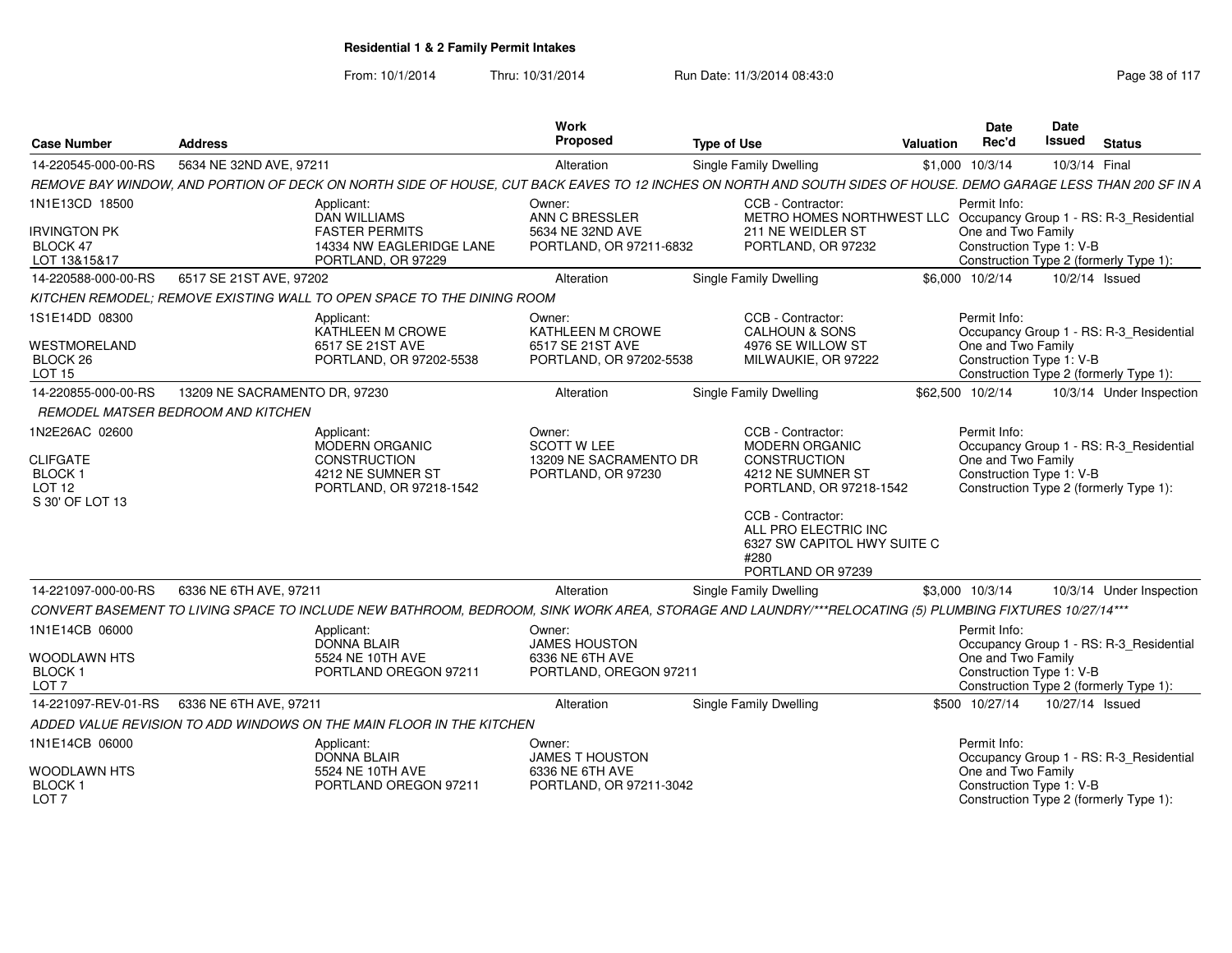| <b>Case Number</b>                                                                | <b>Address</b>              |                                                                                                                                  | Work<br>Proposed                                                                                                                                               | <b>Type of Use</b>                                                                                                                                                                                                                                                                        | Valuation         | Date<br>Rec'd                                                  | Date<br>Issued | <b>Status</b>                                                                                                             |
|-----------------------------------------------------------------------------------|-----------------------------|----------------------------------------------------------------------------------------------------------------------------------|----------------------------------------------------------------------------------------------------------------------------------------------------------------|-------------------------------------------------------------------------------------------------------------------------------------------------------------------------------------------------------------------------------------------------------------------------------------------|-------------------|----------------------------------------------------------------|----------------|---------------------------------------------------------------------------------------------------------------------------|
| 14-221206-000-00-RS                                                               | 1037 NE LIJA LOOP, 97211    |                                                                                                                                  | Alteration                                                                                                                                                     | <b>Single Family Dwelling</b>                                                                                                                                                                                                                                                             | \$4,000           | 10/21/14                                                       |                | 10/21/14 Under Inspection                                                                                                 |
|                                                                                   |                             | CUT OUT 2ND FLOOR JOISTS AND INSTALL HEADER TO CREATE OPENING FOR FUTURE ELEVATOR / LIFT.                                        |                                                                                                                                                                |                                                                                                                                                                                                                                                                                           |                   |                                                                |                |                                                                                                                           |
| 1N1E02CD 05700<br>ARBORETUM CIRCLE<br>LOT <sub>11</sub><br>INC UND INT TRACTS A&B |                             | Applicant:<br><b>GERALD OWEN BURKEY</b><br>17800 S GLISAN RD<br>OREGON CITY, OR 97045                                            | Owner:<br><b>JAMES S HARRISON</b><br>1037 NE LIJA LOOP<br>PORTLAND, OR 97211<br>Owner:<br><b>BARBARA M HARRISON</b><br>1037 NE LIJA LOOP<br>PORTLAND, OR 97211 | CCB - Contractor:<br><b>GERALD OWEN BURKEY</b><br>17800 S GLISAN RD<br>OREGON CITY, OR 97045                                                                                                                                                                                              |                   | Permit Info:<br>One and Two Family<br>Construction Type 1: V-B |                | Occupancy Group 1 - RS: R-3 Residential<br>Construction Type 2 (formerly Type 1):                                         |
| 14-221209-000-00-RS                                                               | 1351 SE FLAVEL ST, 97202    |                                                                                                                                  | Alteration                                                                                                                                                     | Single Family Dwelling                                                                                                                                                                                                                                                                    |                   | \$2,206 10/3/14                                                |                | 10/3/14 Under Inspection                                                                                                  |
|                                                                                   |                             |                                                                                                                                  |                                                                                                                                                                | ADD NEW WALLS IN UNFINISHED BASEMENT TO CREATE NEW BATHROOM ADD FLOOR DRAIN AND MOVE LAUNDRY**PARTY SEWER DISCONECT UNDER SEPERATE PERMIT***                                                                                                                                              |                   |                                                                |                |                                                                                                                           |
| 1S1E23BD 03400<br>CITY VIEW PK ADD & NO 2<br>BLOCK 21<br>E 1/2 OF LOT 3&4         |                             | Applicant:<br>STEWART & RICE LLC<br>1351 SE FLAVEL ST<br>PORTLAND OR 97202                                                       | Owner:<br><b>BETSY RICE</b><br>1351 SE FLAVEL RD<br>PORTLAND, OR 97202-6027<br>Owner:<br><b>KEVIN STEWART</b><br>1351 SE FLAVEL RD<br>PORTLAND, OR 97202-6027  | CCB - Contractor:<br>STEWART & RICE LLC<br>1351 SE FLAVEL ST<br>PORTLAND OR 97202                                                                                                                                                                                                         |                   | Permit Info:<br>Construction Type 1: V-B                       |                | Occupancy Group 1 - RS: R-3_Remodel<br>Construction Type 2 (formerly Type 1):<br>Total Square Footage - Display Only: 60  |
| 14-221225-000-00-RS                                                               | 8703 NE CLACKAMAS ST, 97220 |                                                                                                                                  | Alteration                                                                                                                                                     | <b>Single Family Dwelling</b>                                                                                                                                                                                                                                                             |                   | \$22,000 10/3/14                                               |                | 10/3/14 Under Inspection                                                                                                  |
|                                                                                   |                             |                                                                                                                                  |                                                                                                                                                                | CONVERT BASEMENT TO LIVING SPACE; FURR OUT WALLS AND ADD NEW WALLS TO CREATE FAMILY ROOM, UTILITY ROOM, AND CONVERT EXISTING TOILET TO FULL BATHROOM IN BASEMEI                                                                                                                           |                   |                                                                |                |                                                                                                                           |
| 1N2E33BA 02600<br>HAZELDELL<br>BLOCK <sub>2</sub><br>LOT 9&10                     |                             | Applicant:<br><b>MIKE ANDREYUK</b><br><b>RECRAFT</b><br>5506 NE 32ND PL<br>PORTLAND, OR 97211                                    | Owner:<br>ROBERT JR SOLIS<br>8703 NE CLACKAMAS ST<br>PORTLAND, OR 97220-5642                                                                                   | CCB - Contractor:<br><b>L &amp; K ELECTRIC INC</b><br>10122 SE SHADY LN<br>DAMASCUS OR 97089-6304<br>CCB - Contractor:<br><b>MIKE ANDREYUK</b><br><b>RECRAFT</b><br>5506 NE 32ND PL<br>PORTLAND, OR 97211<br>CCB - Contractor:<br>elk country plumbing<br>6931 se 71<br>portland OR 97206 |                   | Permit Info:<br>Construction Type 1: V-B                       |                | Occupancy Group 1 - RS: R-3_Remodel<br>Construction Type 2 (formerly Type 1):<br>Total Square Footage - Display Only: 450 |
| 14-221411-000-00-RS                                                               | 2050 SW MT HOOD LN, 97201   |                                                                                                                                  | Alteration                                                                                                                                                     | Single Family Dwelling                                                                                                                                                                                                                                                                    | \$425,000 10/4/14 |                                                                |                | <b>Under Review</b>                                                                                                       |
|                                                                                   |                             |                                                                                                                                  |                                                                                                                                                                | MODIFICATIONS TO EXISTING DORMERS, SELECT DOOR AND WINDOW REPLACEMENT AND NEW ROOF OVER EXISTING ENTRY DOOR, RELOCATE KITCHEN AND REMOPDEL EXISTING BATHR(                                                                                                                                |                   |                                                                |                |                                                                                                                           |
| 1S1E09CB 10301<br>VIRGINIA HTS<br>BLOCK 1<br>LOT 1&2 TL 10301                     |                             | Applicant:<br><b>KARL RAPFOGEL</b><br><b>GREEN GABLES DESIGN &amp;</b><br>RESTORATION, INC.<br>PO BOX 4264<br>PORTLAND, OR 97208 | Owner:<br><b>CASCADIA LLC</b><br>551 5TH AVE 18TH FLOOR<br>NEW YORK, NY 10176-1899                                                                             | CCB - Contractor:<br><b>GREEN GABLES DESIGN &amp;</b><br>RESTORATION, INC.<br>PO BOX 4264<br>PORTLAND, OR 97208                                                                                                                                                                           |                   | Permit Info:<br>One and Two Family<br>Construction Type 1: V-B |                | Occupancy Group 1 - RS: R-3 Residential<br>Construction Type 2 (formerly Type 1):                                         |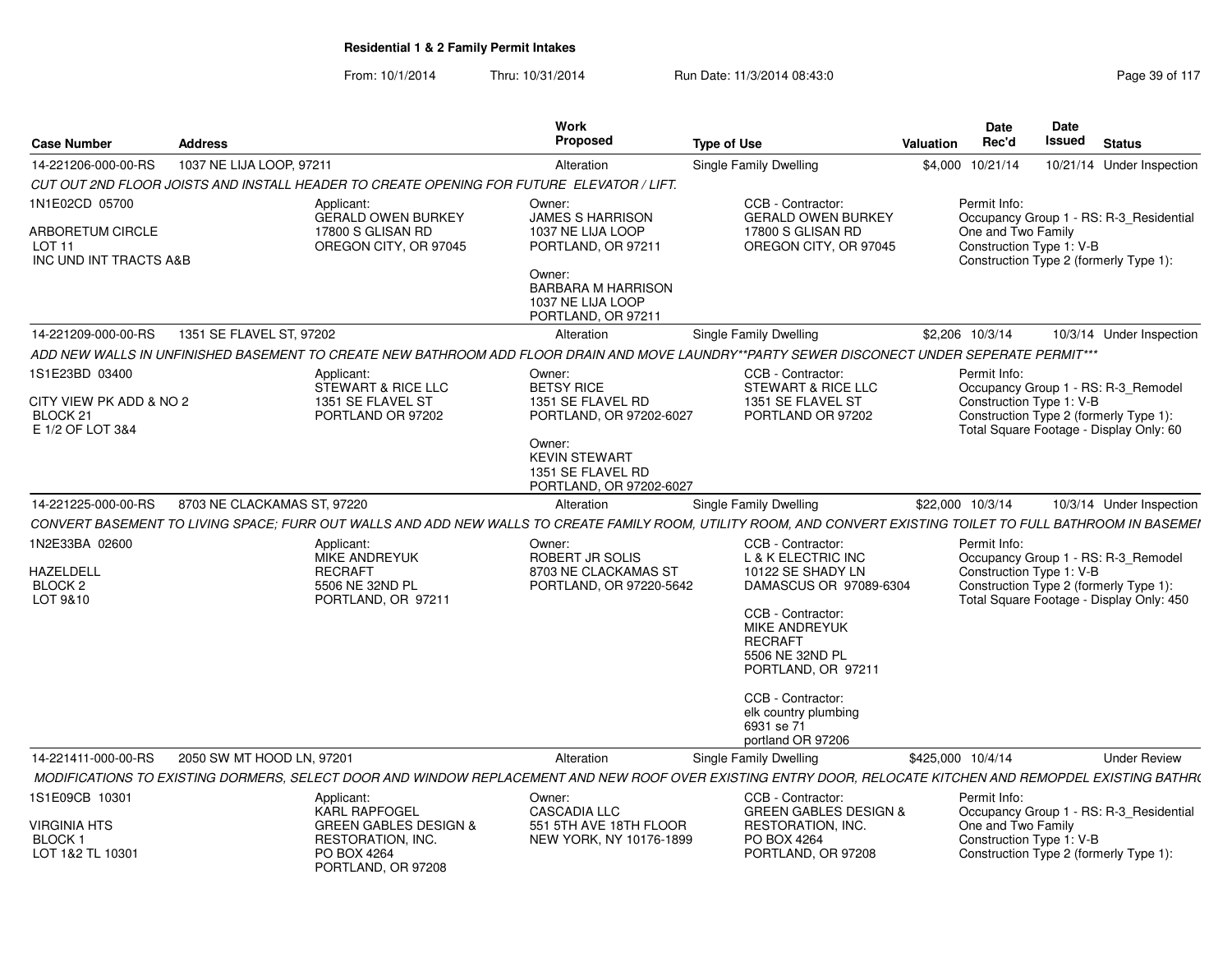| <b>Case Number</b>                                              | <b>Address</b>                      |                                                                                                                                              | <b>Work</b><br>Proposed                                                                                    | <b>Type of Use</b>                                                    | <b>Valuation</b>                                        | <b>Date</b><br>Rec'd                                           | <b>Date</b><br><b>Issued</b> | <b>Status</b>                                                                     |  |  |
|-----------------------------------------------------------------|-------------------------------------|----------------------------------------------------------------------------------------------------------------------------------------------|------------------------------------------------------------------------------------------------------------|-----------------------------------------------------------------------|---------------------------------------------------------|----------------------------------------------------------------|------------------------------|-----------------------------------------------------------------------------------|--|--|
| 14-221469-000-00-RS                                             | 7703 SE 20TH AVE, 97202             |                                                                                                                                              | Alteration                                                                                                 | <b>Single Family Dwelling</b>                                         |                                                         | \$3,420 10/6/14                                                | 10/8/14 Final                |                                                                                   |  |  |
| <i>VOLUNTARY SEISMIC UPGRADE.</i>                               |                                     |                                                                                                                                              |                                                                                                            |                                                                       |                                                         |                                                                |                              |                                                                                   |  |  |
| 1S1E23AD 12600                                                  |                                     | Applicant:<br><b>STEVE GEMMELL</b>                                                                                                           | Owner:<br>ROBERT R SCHOMBURG                                                                               | CCB - Contractor:<br><b>STEVE GEMMELL</b>                             | Permit Info:<br>Occupancy Group 1 - RS: R-3 Residential |                                                                |                              |                                                                                   |  |  |
| SOUTHMORELAND<br>BLOCK 4<br><b>LOT 15</b>                       |                                     | <b>GEMMELL CONSTRUCTION LLC</b><br>3817 N WILLIAMS<br>PORTLAND OR 97227                                                                      | 7703 SE 20TH AVE<br>PORTLAND, OR 97202-6219                                                                | GEMMELL CONSTRUCTION LLC<br>3817 N WILLIAMS<br>PORTLAND OR 97227      |                                                         | One and Two Family<br>Construction Type 1: V-B                 |                              | Construction Type 2 (formerly Type 1):                                            |  |  |
|                                                                 |                                     |                                                                                                                                              | Owner:<br><b>CASSIE L SCHOMBURG</b><br>7703 SE 20TH AVE<br>PORTLAND, OR 97202-6219                         |                                                                       |                                                         |                                                                |                              |                                                                                   |  |  |
| 14-221531-000-00-RS                                             | 4545 SE BROOKLYN ST - Unit B, 97206 |                                                                                                                                              | Alteration                                                                                                 | <b>Single Family Dwelling</b>                                         |                                                         | \$1 10/6/14                                                    |                              | 10/6/14 Under Inspection                                                          |  |  |
|                                                                 |                                     | CONVERT FINISHED BASEMENT TO ACCESSORY DWELLING UNIT (SEE FIR PERMIT 14-110974RS FOR CONVERSION TO LIVING SPACE)                             |                                                                                                            |                                                                       |                                                         |                                                                |                              |                                                                                   |  |  |
| 1S2E07BC 00100                                                  |                                     | Applicant:<br>DONNA R MEYER<br>4545 SE BROOKLYN ST<br>PORTLAND, OR 97206-2213                                                                | Owner:<br><b>DONNA R MEYER</b><br>4545 SE BROOKLYN ST<br>PORTLAND, OR 97206-2213                           |                                                                       |                                                         | Permit Info:<br>One and Two Family<br>Construction Type 1: V-B |                              | Occupancy Group 1 - RS: R-3_Residential<br>Construction Type 2 (formerly Type 1): |  |  |
|                                                                 |                                     |                                                                                                                                              | Owner:<br>JAN L LONNQUIST<br>4545 SE BROOKLYN ST<br>PORTLAND, OR 97206-2213                                |                                                                       |                                                         | Number of New Dwelling Units: 1                                |                              | Total Square Footage - Display Only: 598                                          |  |  |
| 14-221631-000-00-RS                                             | 3635 SW 48TH PL, 97221              |                                                                                                                                              | Alteration                                                                                                 | Single Family Dwelling                                                |                                                         | \$3,500 10/6/14                                                |                              | 10/6/14 Under Inspection                                                          |  |  |
| ADD 2 BEDROOMS TO DAYLIGHT BASEMENT                             |                                     |                                                                                                                                              |                                                                                                            |                                                                       |                                                         |                                                                |                              |                                                                                   |  |  |
| 1S1E07DA 05700                                                  |                                     | Applicant:<br>RAYMOND M WILSON                                                                                                               | Owner:<br>VANESSA NELSON                                                                                   | CCB - Contractor:<br>RAYMOND M WILSON                                 |                                                         | Permit Info:                                                   |                              | Occupancy Group 1 - RS: R-3_Residential                                           |  |  |
| <b>WILCOX ESTATES</b><br>BLOCK <sub>8</sub><br>LOT <sub>7</sub> |                                     | PO BOX 90041<br>PORTLAND, OR 97290                                                                                                           | 5255 SE LAMBERT ST<br>PORTLAND, OR 97206-9048                                                              | PO BOX 90041<br>PORTLAND, OR 97290                                    |                                                         | One and Two Family<br>Construction Type 1: V-B                 |                              | Construction Type 2 (formerly Type 1):                                            |  |  |
|                                                                 |                                     |                                                                                                                                              | Owner:<br><b>JACOB I BECKER</b><br>5255 SE LAMBERT ST<br>PORTLAND, OR 97206-9048                           |                                                                       |                                                         |                                                                |                              | Total Square Footage - Display Only: 392                                          |  |  |
| 14-221814-000-00-RS                                             | 4115 NE 70TH AVE, 97218             |                                                                                                                                              | Alteration                                                                                                 | Single Family Dwelling                                                |                                                         | \$10,000 10/6/14                                               | 10/6/14 Final                |                                                                                   |  |  |
|                                                                 |                                     | LEGALIZE WORK DONE WITHOUT PERMIT; CONVERT BASEMENT TO LIVING SPACE WITH TWO NEW BEDROOMS AND NEW BATHROOM; NEW EGRESS WINDOWS ON NORTH SIDE |                                                                                                            |                                                                       |                                                         |                                                                |                              |                                                                                   |  |  |
| 1N2E20CA 10800<br><b>WELLINGTON</b>                             |                                     | Applicant:<br><b>SCOTT COLLINS</b><br><b>BRIDGETOWN EQUITY</b>                                                                               | Owner:<br><b>BRIDGETOWN EQUITY</b><br>347 NE 92ND AVE                                                      | CCB - Contractor:<br><b>SCOTT COLLINS</b><br><b>BRIDGETOWN EQUITY</b> |                                                         | Permit Info:<br>One and Two Family                             |                              | Occupancy Group 1 - RS: R-3_Residential                                           |  |  |
| BLOCK <sub>23</sub><br>LOT 15&16                                |                                     | <b>CONSTRUCTION</b><br>3602 NE 75TH AVE<br>PORTLAND, OR 97213                                                                                | PORTLAND, OR 97220-4503<br>Owner:<br><b>CONSTRUCTION INC</b><br>347 NE 92ND AVE<br>PORTLAND, OR 97220-4503 | <b>CONSTRUCTION</b><br>3602 NE 75TH AVE<br>PORTLAND, OR 97213         |                                                         | Construction Type 1: V-B                                       |                              | Construction Type 2 (formerly Type 1):                                            |  |  |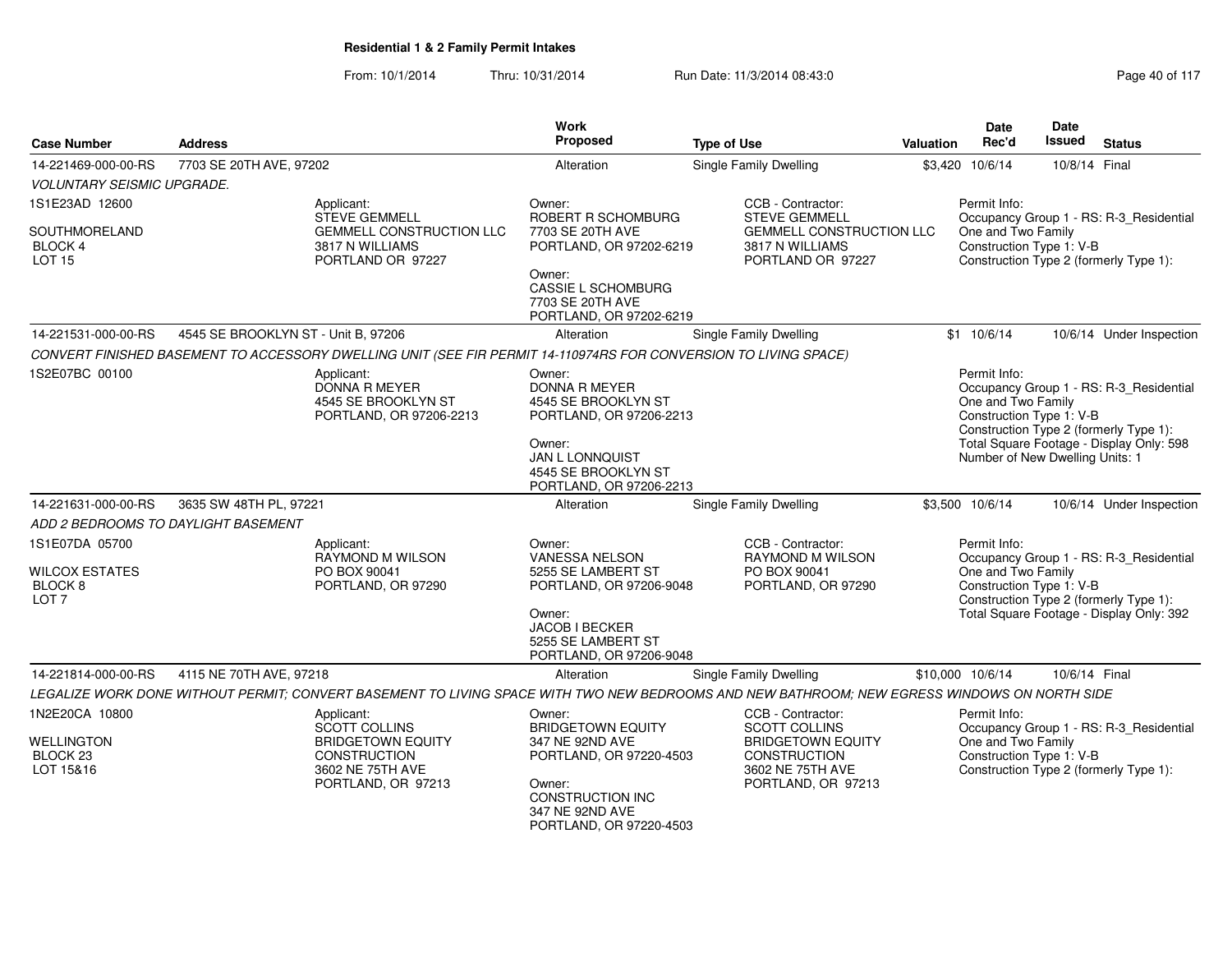| <b>Case Number</b>                                                                           | <b>Address</b>                         |                                                                                                                                         | <b>Work</b><br>Proposed                                                                                                                                                      | <b>Type of Use</b>                                                                                                                          | <b>Valuation</b> | <b>Date</b><br>Rec'd                                                                                  | Date<br><b>Issued</b> | <b>Status</b>                                                                      |
|----------------------------------------------------------------------------------------------|----------------------------------------|-----------------------------------------------------------------------------------------------------------------------------------------|------------------------------------------------------------------------------------------------------------------------------------------------------------------------------|---------------------------------------------------------------------------------------------------------------------------------------------|------------------|-------------------------------------------------------------------------------------------------------|-----------------------|------------------------------------------------------------------------------------|
|                                                                                              |                                        |                                                                                                                                         |                                                                                                                                                                              |                                                                                                                                             |                  |                                                                                                       |                       |                                                                                    |
| 14-222128-000-00-RS                                                                          | 10705 NE SAN RAFAEL ST, 97220          | CONVERT GARAGE TO LIVING SPACE; ADD NEW WALLS AROUND WATER HEATER ***TRADES TO BE OBTAINED SEPARATELY***SEE 14-217076-FD & 14-219187-VI | Alteration                                                                                                                                                                   | Single Family Dwelling                                                                                                                      |                  | \$12,000 10/16/14                                                                                     |                       | 10/16/14 Under Inspection                                                          |
| 1N2E27CA 22400<br><b>CASMUR</b><br>BLOCK 16<br>W 9' OF LOT 19<br>LOT 20&21<br>E 7' OF LOT 22 |                                        | Applicant:<br>DAVID HALLIN<br><b>STANLEY C KENNEDY</b><br><b>ENTERPRISES INC</b><br>315 SE 7TH AVE<br>PORTLAND, OR 97214-1233           | Owner:<br><b>EVELYN C OLSEN</b><br>10705 NE SAN RAFAEL ST<br>PORTLAND, OR 97220-3709<br>Owner:<br><b>CONRAD H OLSEN</b><br>10705 NE SAN RAFAEL ST<br>PORTLAND, OR 97220-3709 | CCB - Contractor:<br><b>DAVID HALLIN</b><br><b>STANLEY C KENNEDY</b><br><b>ENTERPRISES INC</b><br>315 SE 7TH AVE<br>PORTLAND, OR 97214-1233 |                  | Permit Info:<br>Occupancy Group 1 - RS: U Private<br>Garage\Utility Misc.<br>Construction Type 1: V-B |                       | Construction Type 2 (formerly Type 1):<br>Total Square Footage - Display Only: 250 |
| 14-222139-000-00-RS                                                                          | 7111 SE HARRISON CT, 97215             |                                                                                                                                         | Alteration                                                                                                                                                                   | Single Family Dwelling                                                                                                                      |                  | \$6,750 10/8/14                                                                                       | 10/8/14 Final         |                                                                                    |
|                                                                                              |                                        | SOLAR -3.0KW ROOF TOP MOUNTED PV SYSTEM - NON PRESCRITIVE                                                                               |                                                                                                                                                                              |                                                                                                                                             |                  |                                                                                                       |                       |                                                                                    |
| 1S2E05CA 03300<br>SECTION 05 1S 2E<br>TL 3300 0.12 ACRES                                     |                                        | Applicant:<br>NEIL KELLY CO INC<br>804 N ALBERTA ST<br>PORTLAND, OR 97217-2693                                                          | Owner:<br><b>JAMES MC CONNELL</b><br>7111 SE HARRISON CT<br>PORTLAND, OR 97215-4035<br>Owner:                                                                                | CCB - Contractor:<br>NEIL KELLY CO INC<br>804 N ALBERTA ST<br>PORTLAND, OR 97217-2693                                                       |                  | Permit Info:<br>One and Two Family<br>Construction Type 1: V-B                                        |                       | Occupancy Group 1 - RS: R-3_Residential<br>Construction Type 2 (formerly Type 1):  |
|                                                                                              |                                        |                                                                                                                                         | PATRICIA M MC CONNELL<br>7111 SE HARRISON CT<br>PORTLAND, OR 97215-4035                                                                                                      |                                                                                                                                             |                  |                                                                                                       |                       |                                                                                    |
| 14-222216-000-00-RS                                                                          | 6442 NE 33RD AVE, 97211                |                                                                                                                                         | Alteration                                                                                                                                                                   | Single Family Dwelling                                                                                                                      |                  | \$20,000 10/7/14                                                                                      |                       | 10/7/14 Under Inspection                                                           |
|                                                                                              |                                        | LEGALIZE CONVERSION OF BASEMENT TO LIVING SPACE: FURR OUT WALLS AND ADD NEW WALLS TO CREATE NEW BEDROOM. BATHROOM. LAUNDRY. AND STORAGE |                                                                                                                                                                              |                                                                                                                                             |                  |                                                                                                       |                       |                                                                                    |
| 1N1E13DB 09900<br>OREGON HTS<br><b>BLOCK1</b><br>LOT <sub>11</sub>                           |                                        | Applicant:<br><b>JONATHAN ZILKA</b>                                                                                                     | Owner:<br>RACHEL C RICHARDS<br>6442 NE 33RD AVE<br>PORTLAND, OR 97211-7210                                                                                                   |                                                                                                                                             |                  | Permit Info:<br>Construction Type 1: V-B                                                              |                       | Occupancy Group 1 - RS: R-3_Remodel<br>Construction Type 2 (formerly Type 1):      |
| 14-222256-000-00-RS                                                                          | 8330 NE THOMPSON ST, 97220             |                                                                                                                                         | Alteration                                                                                                                                                                   | Single Family Dwelling                                                                                                                      |                  | \$2,000 10/7/14                                                                                       | 10/7/14 Final         |                                                                                    |
|                                                                                              | ATTACHMENT OF SILL PLATE TO FOUNDATION |                                                                                                                                         |                                                                                                                                                                              |                                                                                                                                             |                  |                                                                                                       |                       |                                                                                    |
| 1N2E28CB 13700<br><b>KAUFFMANS ADD</b><br>BLOCK <sub>2</sub><br>N 88' OF LOT 6               |                                        | Applicant:<br>MICHAEL WIEBER<br>ELYSIUM CONSTRUCTION LLC<br>PO BOX 12010<br>PORTLAND OR 97212                                           | Owner:<br><b>KIMBERLY M TIPPENS</b><br>8330 NE THOMPSON ST<br>PORTLAND, OR 97220-5463                                                                                        | CCB - Contractor:<br>MICHAEL WIEBER<br>ELYSIUM CONSTRUCTION LLC<br>PO BOX 12010<br>PORTLAND OR 97212                                        |                  | Permit Info:<br>Construction Type 1: V-B                                                              |                       | Occupancy Group 1 - RS: R-3_Remodel<br>Construction Type 2 (formerly Type 1):      |
| 14-222262-000-00-RS                                                                          | 2539 NE 10TH AVE, 97212                |                                                                                                                                         | Alteration                                                                                                                                                                   | Single Family Dwelling                                                                                                                      |                  | \$2,000 10/7/14                                                                                       |                       | 10/7/14 Issued                                                                     |
|                                                                                              | ATTACHMENT OF SILL PLATE TO FOUNDATION |                                                                                                                                         |                                                                                                                                                                              |                                                                                                                                             |                  |                                                                                                       |                       |                                                                                    |
| 1N1E26BD 22000<br><b>IRVINGTON</b><br>BLOCK 103<br>LOT <sub>7</sub>                          |                                        | Applicant:<br>MICHAEL WIEBER<br>ELYSIUM CONSTRUCTION LLC<br>PO BOX 12010<br>PORTLAND OR 97212                                           | Owner:<br><b>SUMMER SCHNEIDER</b><br>2539 NE 10TH AVE<br>PORTLAND, OR 97212<br>Owner:<br><b>ROBIN SCHNEIDER</b><br>2539 NE 10TH AVE<br>PORTLAND, OR 97212                    | CCB - Contractor:<br>MICHAEL WIEBER<br>ELYSIUM CONSTRUCTION LLC<br>PO BOX 12010<br>PORTLAND OR 97212                                        |                  | Permit Info:<br>Construction Type 1: V-B                                                              |                       | Occupancy Group 1 - RS: R-3_Remodel<br>Construction Type 2 (formerly Type 1):      |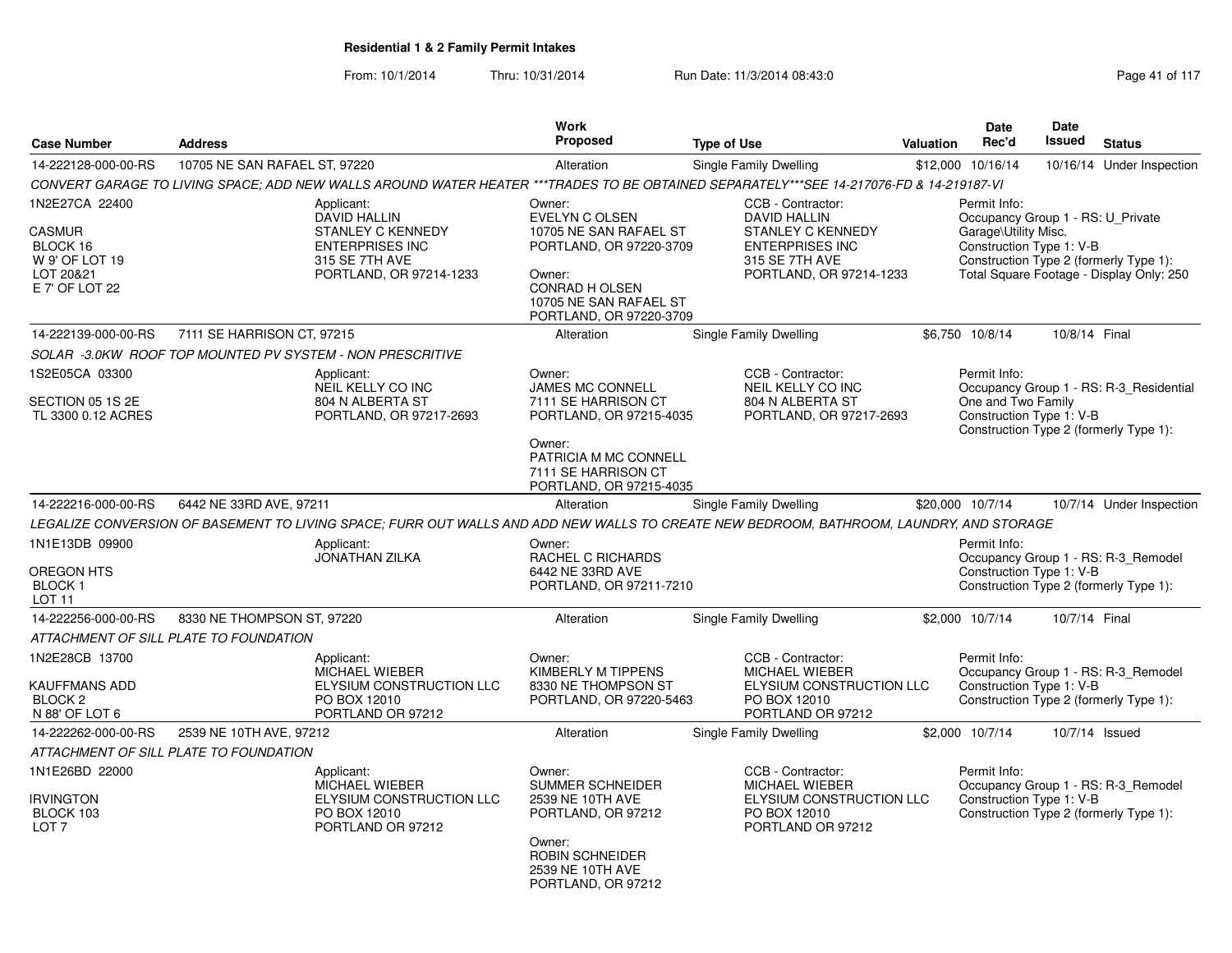| <b>Case Number</b>                                                                  | <b>Address</b>                                                                                                                                    | Work<br>Proposed                                                                                                               | <b>Type of Use</b>                                                                                                                                                                                                                                                                                     | <b>Date</b><br><b>Date</b><br>Rec'd<br><b>Issued</b><br><b>Status</b><br>Valuation                                                                                                                                                                                                                                                                                                 |
|-------------------------------------------------------------------------------------|---------------------------------------------------------------------------------------------------------------------------------------------------|--------------------------------------------------------------------------------------------------------------------------------|--------------------------------------------------------------------------------------------------------------------------------------------------------------------------------------------------------------------------------------------------------------------------------------------------------|------------------------------------------------------------------------------------------------------------------------------------------------------------------------------------------------------------------------------------------------------------------------------------------------------------------------------------------------------------------------------------|
|                                                                                     | 14-222357-000-00-RS 2928 SE 77TH AVE, 97206                                                                                                       | Alteration                                                                                                                     | Single Family Dwelling                                                                                                                                                                                                                                                                                 | \$4,000 10/7/14<br>10/7/14 Final                                                                                                                                                                                                                                                                                                                                                   |
|                                                                                     | REPLACE WINDOW IN BATHROOM AND REMOVE EXISTING CHIMNEY PT and ET to be puleed separately                                                          |                                                                                                                                |                                                                                                                                                                                                                                                                                                        |                                                                                                                                                                                                                                                                                                                                                                                    |
| 1S2E08AD 06500<br>POWELL ST ADD<br>BLOCK 4<br>LOT <sub>4</sub>                      | Applicant:<br>FINISHING TOUCH LLC<br>2116 SE 51ST AVE<br>PORTLAND, OR 97215                                                                       | Owner:<br><b>ODESSA REILLY</b><br>2928 SE 77TH AVE<br>PORTLAND, OR 97206-1721<br>Owner:<br><b>DION LOW</b><br>2928 SE 77TH AVE | CCB - Contractor:<br>FINISHING TOUCH LLC<br>2116 SE 51ST AVE<br>PORTLAND, OR 97215                                                                                                                                                                                                                     | Permit Info:<br>Occupancy Group 1 - RS: R-3_Residential<br>One and Two Family<br>Construction Type 1: V-B<br>Construction Type 2 (formerly Type 1):                                                                                                                                                                                                                                |
| 14-222364-000-00-RS                                                                 | 6203 SW 27TH AVE, 97201                                                                                                                           | PORTLAND, OR 97206-1721<br>Alteration                                                                                          | <b>Single Family Dwelling</b>                                                                                                                                                                                                                                                                          | \$3,000 10/7/14<br>10/7/14 Under Inspection                                                                                                                                                                                                                                                                                                                                        |
|                                                                                     | VOLUNTARY UNDERPINNING USING (3) HELICAL PIERS                                                                                                    |                                                                                                                                |                                                                                                                                                                                                                                                                                                        |                                                                                                                                                                                                                                                                                                                                                                                    |
| 1S1E17DD 02700<br><b>ALROHDA</b><br>LOT <sub>4</sub>                                | Applicant:<br><b>TERRAFIRMA FOUNDATION</b><br><b>SYSTEMS</b><br>1308 NW PARK ST<br>ROSEBURG, OR 97470                                             | Owner:<br>JOHN D CASTER<br>6203 SW 27TH AVE<br>PORTLAND, OR 97239<br>Owner:<br>KAREN L KATZ<br>6203 SW 27TH AVE                | CCB - Contractor:<br>TERRAFIRMA FOUNDATION<br><b>SYSTEMS</b><br>1308 NW PARK ST<br>ROSEBURG, OR 97470                                                                                                                                                                                                  | Permit Info:<br>Occupancy Group 1 - RS: R-3_Residential<br>One and Two Family<br>Construction Type 1: V-B<br>Construction Type 2 (formerly Type 1):                                                                                                                                                                                                                                |
| 14-222366-000-00-RS<br>1S1E18DD 04200<br><b>VERMONT HILLS</b><br>BLOCK 11<br>LOT 29 | 6205 SW 47TH PL, 97221<br>Applicant:<br>CHAD RAYON<br>FROM START TO FINISH<br><b>CONSTRUCTION LLC</b><br>7511 SE HARMONY RD<br>MILWAUKIE OR 97222 | Alteration<br>Owner:<br><b>MATTHEW HAMMACK</b><br>PO BOX 1143<br>SHERWOOD, OR 97140-1143                                       | <b>Single Family Dwelling</b><br>CCB - Contractor:<br><b>AIR TECH</b><br>po box 7251<br>ALOHA OR 97007<br>CCB - Contractor:<br><b>CHAD RAYON</b><br>FROM START TO FINISH<br><b>CONSTRUCTION LLC</b><br>7511 SE HARMONY RD<br>MILWAUKIE OR 97222<br>CCB - Contractor:<br>KALEO ELECTRIC<br>PO BOX 22104 | \$60,000 10/7/14<br>10/7/14 Under Inspection<br>BASEMENT CONVERSION, FAMILY ROOM, BEDROOM, ENLARGE ROOM AND ADD CLOSET TO CREATE BEDROOM, RECONFIGURE BATHROOM, ADD WALLS FOR LAUNDRY ROOM; MAIN FLOOR (<br>Permit Info:<br>Occupancy Group 1 - RS: R-3_Remodel<br>Construction Type 1: V-B<br>Construction Type 2 (formerly Type 1):<br>Total Square Footage - Display Only: 1100 |
|                                                                                     |                                                                                                                                                   |                                                                                                                                |                                                                                                                                                                                                                                                                                                        |                                                                                                                                                                                                                                                                                                                                                                                    |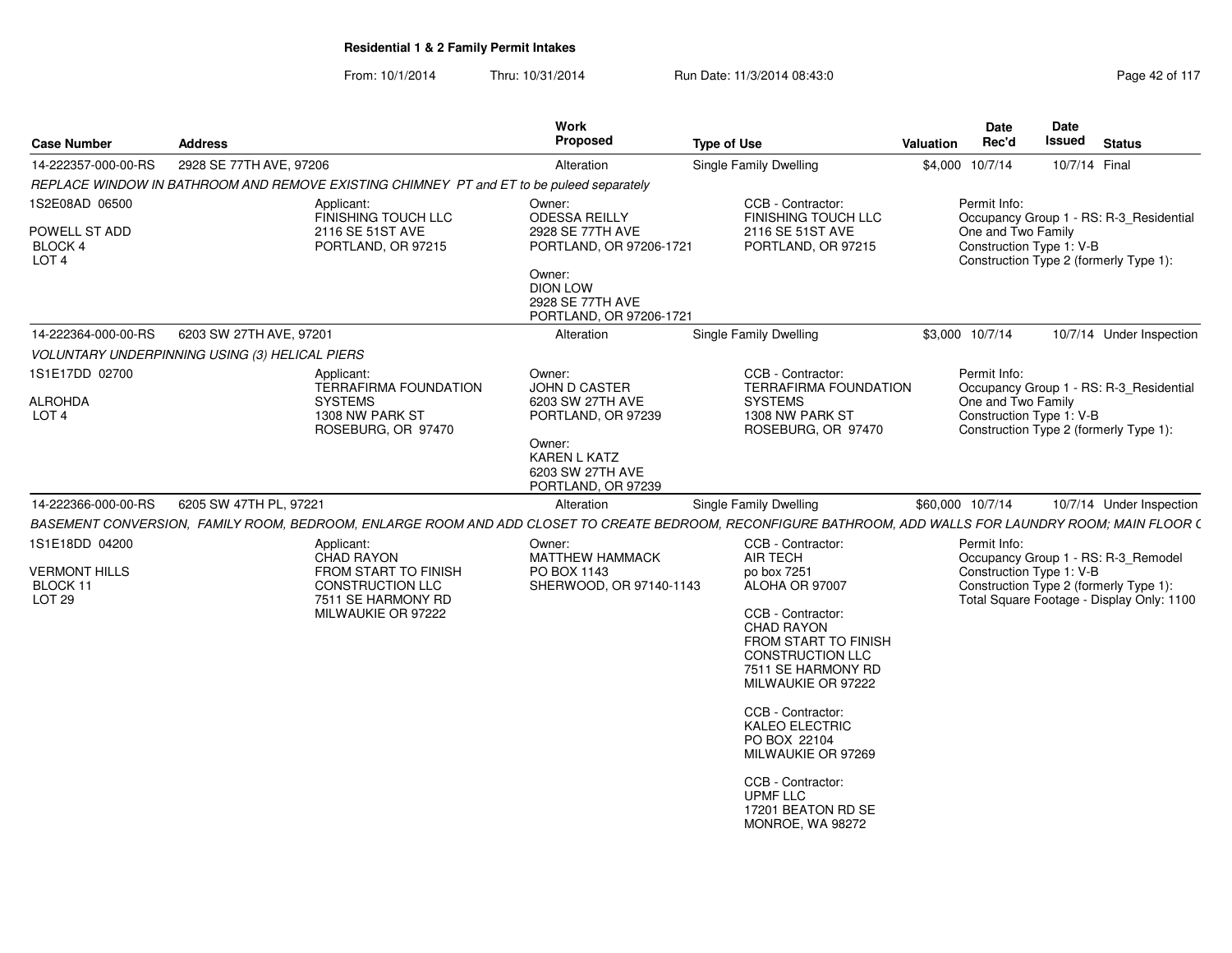| <b>Case Number</b>                           | <b>Address</b>                            |                                                                | Work<br>Proposed                                                                         | <b>Type of Use</b>                                                                                                                                             | <b>Valuation</b>                                                                           | Date<br>Rec'd                                                                                                                       | <b>Date</b><br>Issued | <b>Status</b>                           |  |  |
|----------------------------------------------|-------------------------------------------|----------------------------------------------------------------|------------------------------------------------------------------------------------------|----------------------------------------------------------------------------------------------------------------------------------------------------------------|--------------------------------------------------------------------------------------------|-------------------------------------------------------------------------------------------------------------------------------------|-----------------------|-----------------------------------------|--|--|
| 14-222403-000-00-RS                          | 20300 NW MANN RD                          |                                                                | Alteration                                                                               | <b>Single Family Dwelling</b>                                                                                                                                  |                                                                                            | \$20,000 10/7/14                                                                                                                    |                       | 10/7/14 Issued                          |  |  |
|                                              |                                           |                                                                |                                                                                          | CONVERT EXISTING UNFINISHED BASEMENT TO LIVNG SPACE, INCLUDES PLAY ROOM, BATHROOM, UTILITY ROOM, FAMILY ROOM AND STORAGE AREA, FURR OUT WALLS (4 BATHROOMS TOT |                                                                                            |                                                                                                                                     |                       |                                         |  |  |
| 2N2W12DA 00800                               |                                           | Applicant:                                                     | Owner:<br><b>MAXIMILIAN R TJIPTO</b>                                                     |                                                                                                                                                                |                                                                                            | Permit Info:                                                                                                                        |                       |                                         |  |  |
| <b>FAIRLAND</b><br>LOT 10 TL 800             |                                           | SUSAN TJIPTO<br>20300 NW MANN RD<br>PORTLAND, OR 97231-1608    | 20300 NW MANN RD<br>PORTLAND, OR 97231-1608                                              |                                                                                                                                                                |                                                                                            | Occupancy Group 1 - RS: R-3 Residential<br>One and Two Family<br>Construction Type 1: V-B<br>Construction Type 2 (formerly Type 1): |                       |                                         |  |  |
|                                              |                                           |                                                                | Owner:<br><b>SUSAN TJIPTO</b><br>20300 NW MANN RD<br>PORTLAND, OR 97231-1608             |                                                                                                                                                                |                                                                                            |                                                                                                                                     |                       |                                         |  |  |
| 14-222415-000-00-RS                          | 4023 NW RIGGS DR                          |                                                                | Alteration                                                                               | Single Family Dwelling                                                                                                                                         |                                                                                            | \$500 10/7/14                                                                                                                       |                       | 10/7/14 Issued                          |  |  |
|                                              |                                           | SOLAR INSTALLATION, 5.46kW PV SYSTEM ON ROOF TOP, PRESCRIPTIVE |                                                                                          |                                                                                                                                                                |                                                                                            |                                                                                                                                     |                       |                                         |  |  |
| 1N1W23CD 08300                               |                                           | Applicant:<br><b>EVAN FESSLER</b>                              | Owner:<br>SANJEEV N TRIKA                                                                | CCB - Contractor:<br>REC SOLAR INC                                                                                                                             |                                                                                            | Permit Info:                                                                                                                        |                       | Occupancy Group 1 - RS: U_Private       |  |  |
| ALDER RIDGE<br>LOT <sub>36</sub>             |                                           | <b>SUNRUN</b><br>3380 SE 20TH AVE<br>PORTLAND, OR 97202        | 4023 NW RIGGS DR<br>PORTLAND, OR 97229-8093<br>Owner:                                    | 3380 SE 20TH AVE<br>PORTLAND, OR 97202                                                                                                                         |                                                                                            | Garage\Utility Misc.<br>Construction Type 1: V-B                                                                                    |                       | Construction Type 2 (formerly Type 1):  |  |  |
|                                              |                                           |                                                                | SHIPRA TRIKA<br>4023 NW RIGGS DR<br>PORTLAND, OR 97229-8093                              |                                                                                                                                                                |                                                                                            |                                                                                                                                     |                       |                                         |  |  |
| 14-222415-REV-01-RS                          | 4023 NW RIGGS DR                          |                                                                | Alteration                                                                               | <b>Single Family Dwelling</b>                                                                                                                                  |                                                                                            | \$10/13/14                                                                                                                          |                       | 10/13/14 Issued                         |  |  |
| REVISION - REDUCE SIZE OF SOLAR ARRAY        |                                           |                                                                |                                                                                          |                                                                                                                                                                |                                                                                            |                                                                                                                                     |                       |                                         |  |  |
| 1N1W23CD 08300                               |                                           | Applicant:<br><b>EVAN FESSLER</b>                              | Owner:<br><b>SANJEEV N TRIKA</b>                                                         | CCB - Contractor:<br>REC SOLAR INC                                                                                                                             |                                                                                            | Permit Info:                                                                                                                        |                       | Occupancy Group 1 - RS: U_Private       |  |  |
| <b>ALDER RIDGE</b><br>LOT <sub>36</sub>      |                                           | <b>SUNRUN</b><br>3380 SE 20TH AVE<br>PORTLAND, OR 97202        | 4023 NW RIGGS DR<br>PORTLAND, OR 97229-8093                                              | 3380 SE 20TH AVE<br>PORTLAND, OR 97202                                                                                                                         | Garage\Utility Misc.<br>Construction Type 1: V-B<br>Construction Type 2 (formerly Type 1): |                                                                                                                                     |                       |                                         |  |  |
|                                              |                                           |                                                                | Owner:<br>SHIPRA TRIKA<br>4023 NW RIGGS DR<br>PORTLAND, OR 97229-8093                    |                                                                                                                                                                |                                                                                            |                                                                                                                                     |                       |                                         |  |  |
| 14-222597-000-00-RS                          | 2316 NE 42ND AVE, 97213                   |                                                                | Alteration                                                                               | Single Family Dwelling                                                                                                                                         |                                                                                            | \$1,500 10/7/14                                                                                                                     |                       | 10/7/14 Final                           |  |  |
| <b>VOLUNTARY SEISMIC STRENGTHENING</b>       |                                           |                                                                |                                                                                          |                                                                                                                                                                |                                                                                            |                                                                                                                                     |                       |                                         |  |  |
| 1N2E30CB 03900                               |                                           | Applicant:<br>MIKE ROSE CONTRACTING LLC                        | Owner:<br><b>STEPHEN A HARRIS</b>                                                        | CCB - Contractor:<br>MIKE ROSE CONTRACTING LLC<br>3543 SE FRANKLIN ST                                                                                          |                                                                                            | Permit Info:                                                                                                                        |                       | Occupancy Group 1 - RS: R-3_Residential |  |  |
| <b>ROSSMERE</b><br>BLOCK 16<br><b>LOT 12</b> | 3543 SE FRANKLIN ST<br>PORTLAND, OR 97202 | 2316 NE 42ND AVE<br>PORTLAND, OR 97213-1326                    | One and Two Family<br>Construction Type 1: V-B<br>Construction Type 2 (formerly Type 1): |                                                                                                                                                                |                                                                                            |                                                                                                                                     |                       |                                         |  |  |
|                                              |                                           |                                                                | Owner:<br><b>SUSANNE C HARRIS</b><br>2316 NE 42ND AVE<br>PORTLAND, OR 97213-1326         |                                                                                                                                                                |                                                                                            |                                                                                                                                     |                       |                                         |  |  |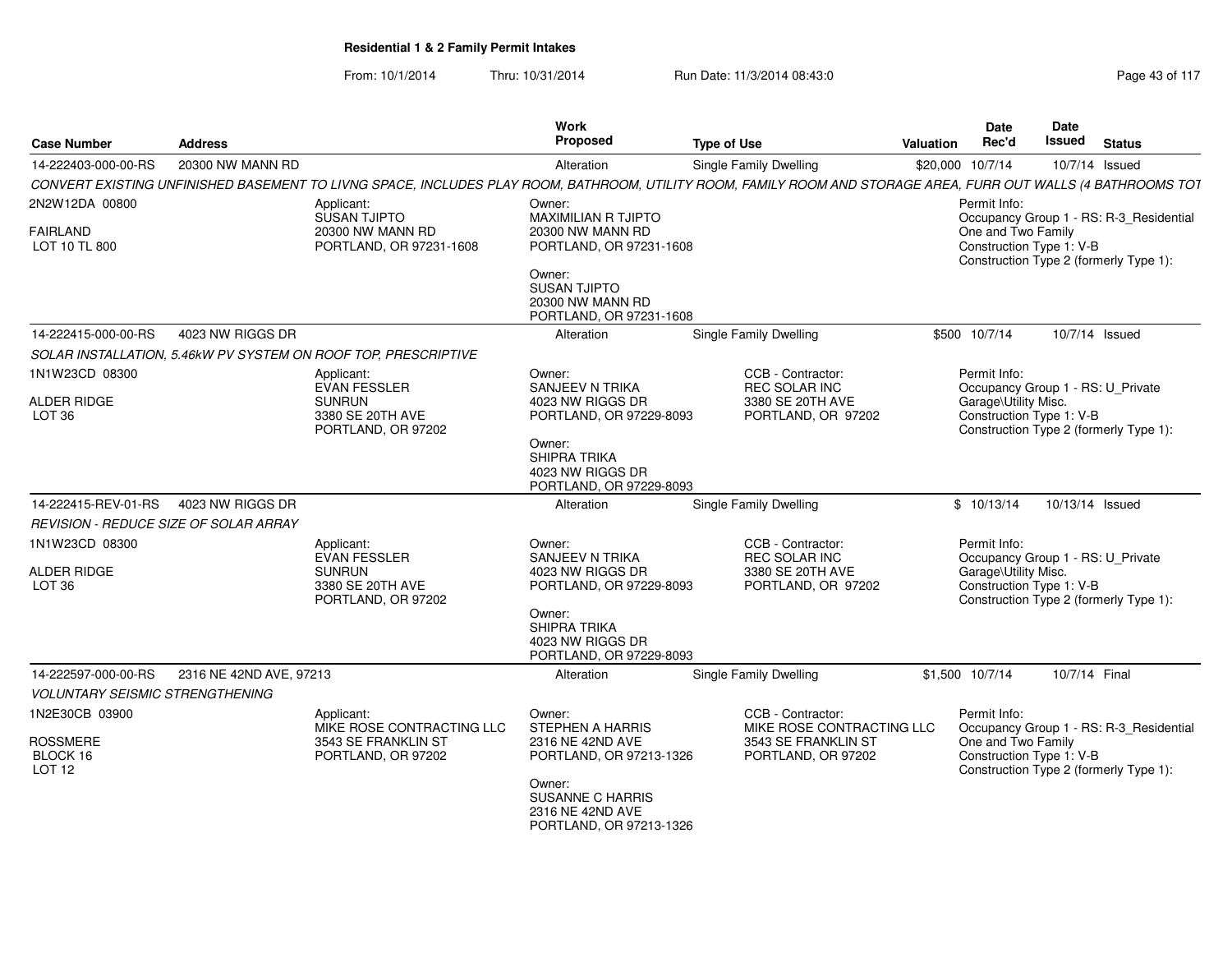| <b>Case Number</b>                                                                                               | <b>Address</b>           |                                                                                                                                                            | Work<br><b>Proposed</b>                                                                                                                                                | <b>Type of Use</b>                                                                                                                                                                  | <b>Valuation</b> | <b>Date</b><br>Rec'd                                                                                                                                                  | Date<br>Issued | <b>Status</b> |                                          |
|------------------------------------------------------------------------------------------------------------------|--------------------------|------------------------------------------------------------------------------------------------------------------------------------------------------------|------------------------------------------------------------------------------------------------------------------------------------------------------------------------|-------------------------------------------------------------------------------------------------------------------------------------------------------------------------------------|------------------|-----------------------------------------------------------------------------------------------------------------------------------------------------------------------|----------------|---------------|------------------------------------------|
| 14-222741-000-00-RS                                                                                              | 3212 SE 58TH AVE, 97206  |                                                                                                                                                            | Alteration                                                                                                                                                             | Single Family Dwelling                                                                                                                                                              |                  | \$24,000 10/8/14                                                                                                                                                      | 10/8/14 Issued |               |                                          |
|                                                                                                                  |                          | FRAME IN WALLS TO CREATE BEDROOM AND LAUNDRY ROOM AT FAMILY ROOM AREA, REMODEL BATHROOM ON MAIN FLOOR, REMOVE WALL BETWEEN KITCHEN AND DINING ROOM AREA, R |                                                                                                                                                                        |                                                                                                                                                                                     |                  |                                                                                                                                                                       |                |               |                                          |
| 1S2E07AD 16100<br><b>IDLEWILD</b><br>BLOCK <sub>2</sub><br>S 1/2 OF LOT 8<br>LOT <sub>9</sub><br>N 10' OF LOT 10 |                          | Applicant:<br><b>BOB STEELE</b><br><b>DESIGN INTELLIGENCE</b><br>3013 SE WASHOUGAL RIVER RD<br>WASHOUGAL, WA 98671                                         | Owner:<br><b>R'DEAN SMITH</b><br>18364 CAMELLIA RD<br>FORT MYERS, FL 33967-3273<br>Owner:<br><b>VIRGINIA M SMITH</b><br>18364 CAMELLIA RD<br>FORT MYERS, FL 33967-3273 | CCB - Contractor:<br>WILDE PROPERTIES INC<br>3735 SE CLAY STE 204<br>PORTLAND, OR 97214                                                                                             |                  | Permit Info:<br>Occupancy Group 1 - RS: R-3_Remodel<br>Construction Type 1: V-B<br>Construction Type 2 (formerly Type 1):<br>Total Square Footage - Display Only: 441 |                |               |                                          |
| 14-222800-000-00-RS                                                                                              | 4235 SE STARK ST. 97215  |                                                                                                                                                            | Alteration                                                                                                                                                             | Single Family Dwelling                                                                                                                                                              |                  | \$4,000 10/8/14                                                                                                                                                       | 10/8/14 Issued |               |                                          |
| ADD 2 NEW WINDOWS AT REAR OF HOUSE                                                                               |                          |                                                                                                                                                            |                                                                                                                                                                        |                                                                                                                                                                                     |                  |                                                                                                                                                                       |                |               |                                          |
| 1N2E31CC 19700<br>LAURELHURST<br>BLOCK 97<br>E 50' OF LOT 17                                                     |                          | Applicant:<br>DAMON ABBOTT<br><b>RENEWAL BY ANDERSEN</b><br>16330 SW 72ND AVE<br><b>TIGARD, OR 97224</b>                                                   | Owner:<br><b>CONSTANCE ACUTANZA</b><br>4235 SE STARK ST<br>PORTLAND, OR 97215-1643<br>Owner:<br>MARGARET A CORTESE<br>4235 SE STARK ST                                 | CCB - Contractor:<br><b>GLV ENTERPRISES INC</b><br>16330 SW 72ND AVE<br><b>TIGARD, OR 97224</b>                                                                                     |                  | Permit Info:<br>One and Two Family<br>Construction Type 1: V-B<br>Construction Type 2 (formerly Type 1):                                                              |                |               | Occupancy Group 1 - RS: R-3_Residential  |
| 14-222814-000-00-RS                                                                                              | 3404 NE 19TH AVE, 97212  |                                                                                                                                                            | PORTLAND, OR 97215-1643<br>Alteration                                                                                                                                  | Single Family Dwelling                                                                                                                                                              |                  | \$35,000 10/8/14                                                                                                                                                      | 10/8/14 Issued |               |                                          |
|                                                                                                                  |                          | CONVERT BASEMENT TO LIVING SPACE TO INCLUDE NEW BATHROOM (3 BATHROOMS TOTAL), BEDROOM, LAUNDRY AND LIVING AREA.                                            |                                                                                                                                                                        |                                                                                                                                                                                     |                  |                                                                                                                                                                       |                |               |                                          |
| 1N1E26AA 08000<br><b>IRVINGTON</b><br>BLOCK 29<br><b>LOT 16</b>                                                  |                          | Applicant:<br><b>DAVID DIMOFF</b><br>2032 NE 53RD<br>PORTLAND OR 97213                                                                                     | Owner:<br>JEFFREY LEMONS<br>3404 NE 19TH AVE<br>PORTLAND, OR 97212-2407<br>Owner:<br><b>JAIME LEMONS</b><br>3404 NE 19TH AVE<br>PORTLAND, OR 97212-2407                | CCB - Contractor:<br>WALKER HOME IMPROVEMENT<br><b>INC</b><br>3014 NE 16TH AV<br>PORTLAND, OR 97212<br>CCB - Contractor:<br>elk country plumbing<br>6931 se 71<br>portland OR 97206 |                  | Permit Info:<br>Occupancy Group 1 - RS: R-3_Remodel<br>Construction Type 1: V-B<br>Construction Type 2 (formerly Type 1):                                             |                |               | Total Square Footage - Display Only: 901 |
| 14-222842-000-00-RS                                                                                              | 9127 NE EUGENE ST. 97220 |                                                                                                                                                            | Alteration                                                                                                                                                             | Single Family Dwelling                                                                                                                                                              |                  | \$15,000 10/8/14                                                                                                                                                      |                |               | 10/8/14 Under Inspection                 |
|                                                                                                                  |                          | REPAIR CMU WALL DUE TO VEHICLE DAMAGE AND ADD NEW EGRESS WINDOW AT EAST ELEVATION                                                                          |                                                                                                                                                                        |                                                                                                                                                                                     |                  |                                                                                                                                                                       |                |               |                                          |
| 1N2E28CA 06900<br><b>TORVESTAD</b><br>BLOCK <sub>1</sub><br>LOT 2&3 TL 6900                                      |                          | Applicant:<br><b>TIM RIPPEY</b><br>TM Rippey Consulting Engineers<br>7650 SW Bleveland St Suite 120<br>Tigard OR 97223                                     | Owner:<br>ELIZABETH MILLER<br>9127 NE EUGENE ST<br>PORTLAND, OR 97220-5416                                                                                             | CCB - Contractor:<br><b>DAVID HALLIN</b><br><b>STANLEY C KENNEDY</b><br><b>ENTERPRISES INC</b><br>315 SE 7TH AVE                                                                    |                  | Permit Info:<br>One and Two Family<br>Construction Type 1: V-B<br>Construction Type 2 (formerly Type 1):                                                              |                |               | Occupancy Group 1 - RS: R-3_Residential  |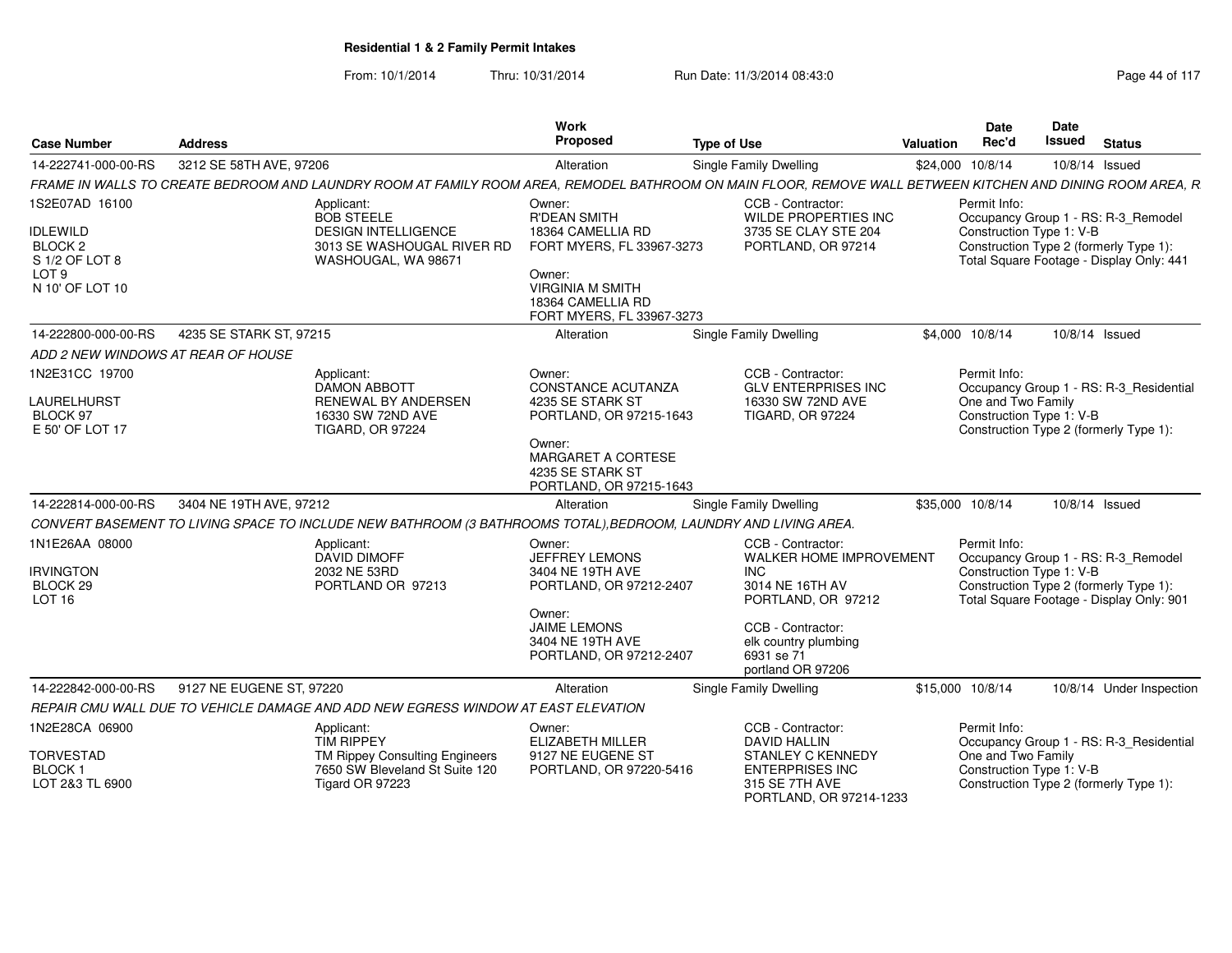From: 10/1/2014Thru: 10/31/2014 Run Date: 11/3/2014 08:43:0

Number of New Dwelling Units: 1

| <b>Case Number</b>                                       | <b>Address</b>                                         |                                                                                                                                                                     | <b>Work</b><br>Proposed                                                | <b>Type of Use</b>                                                                                                                  | <b>Valuation</b> | Date<br>Rec'd                                                                                                  | <b>Date</b><br><b>Issued</b> | <b>Status</b>                           |
|----------------------------------------------------------|--------------------------------------------------------|---------------------------------------------------------------------------------------------------------------------------------------------------------------------|------------------------------------------------------------------------|-------------------------------------------------------------------------------------------------------------------------------------|------------------|----------------------------------------------------------------------------------------------------------------|------------------------------|-----------------------------------------|
| 14-222866-000-00-RS                                      | 833 N ALBERTA ST, 97217                                |                                                                                                                                                                     | Alteration                                                             | Single Family Dwelling                                                                                                              |                  | \$25,000 10/9/14                                                                                               |                              | 10/9/14 Issued                          |
|                                                          |                                                        | INTERIOR REMODEL FOR SINGLE FAMILY HOME-CREATE NEW OPENING BETWEEN KITCHEN AND DINING ROOMCONVERT BASEMENT TO LIVING SPACE TO INCLUDE NEW BATHROOM (4TOTAL)         |                                                                        |                                                                                                                                     |                  |                                                                                                                |                              |                                         |
| 1N1E22BA 16600                                           |                                                        | Applicant:<br><b>IVON STREET STUDIO</b>                                                                                                                             | Owner:<br>JOEL TUNGER                                                  | CCB - Contractor:<br><b>J MADERAS CONSTRUCTION &amp;</b>                                                                            |                  | Permit Info:                                                                                                   |                              | Occupancy Group 1 - RS: R-3_Remodel     |
| <b>M PATTONS &amp; SUB</b><br>SUB TRACT M LOT 15 BLOCK 2 | 1524 SE IVON ST<br>PORTLAND OR 97202                   |                                                                                                                                                                     | 833 N ALBERTA ST<br>PORTLAND, OR 97217-2501                            | <b>REMODELING LLC</b><br>1840 SW TEGART<br>GRESHAM OR 97080                                                                         |                  | Construction Type 1: V-B<br>Construction Type 2 (formerly Type 1):<br>Total Square Footage - Display Only: 500 |                              |                                         |
|                                                          |                                                        |                                                                                                                                                                     | Owner:<br>ALANE M UNGER<br>833 N ALBERTA ST<br>PORTLAND, OR 97217-2501 |                                                                                                                                     |                  |                                                                                                                |                              |                                         |
| 14-222920-000-00-RS                                      | 3225 NE 56TH AVE, 97213                                |                                                                                                                                                                     | Alteration                                                             | Single Family Dwelling                                                                                                              |                  | \$2,500 10/8/14                                                                                                | 10/8/14 Final                |                                         |
|                                                          |                                                        | FRAME IN BATHROOM IN PORTION OF EXISITNG CLOSET IN EXISTING BEDROOM (2 BATHROOMS TOTAL)                                                                             |                                                                        |                                                                                                                                     |                  |                                                                                                                |                              |                                         |
| 1N2E30AB 15600                                           |                                                        | Applicant:<br><b>ENCOMPASS CONSTRUCTION &amp;</b>                                                                                                                   | Owner:<br><b>JULIA S MOSER</b>                                         | CCB - Contractor:<br><b>DON SCHALLERER</b>                                                                                          |                  | Permit Info:                                                                                                   |                              | Occupancy Group 1 - RS: R-3_Residential |
| ROSE CITY PK<br>BLOCK 114<br>LOT <sub>3</sub>            |                                                        | MAINTENANCE SERVICES INC<br>16076 S HARDING RD<br>OREGON CITY, OR 97045                                                                                             | 3225 NE 56TH AVE<br>PORTLAND, OR 97213-3335                            | <b>DBA-FULL CIRCUIT</b><br><b>CONSTRUCTION</b><br>PORTLAND OR<br>3004 NE 30 AVE<br>PORTLAND OR 97212 3563                           |                  | One and Two Family<br>Construction Type 1: V-B                                                                 |                              | Construction Type 2 (formerly Type 1):  |
|                                                          |                                                        |                                                                                                                                                                     |                                                                        | CCB - Contractor:<br>PETERS PLUMBING LLC<br>334 SE 18TH AVE<br>PORTLAND, OR 97214                                                   |                  |                                                                                                                |                              |                                         |
|                                                          |                                                        |                                                                                                                                                                     |                                                                        | CCB - Contractor:<br><b>ENCOMPASS CONSTRUCTION &amp;</b><br>MAINTENANCE SERVICES INC<br>16076 S HARDING RD<br>OREGON CITY, OR 97045 |                  |                                                                                                                |                              |                                         |
| 14-223188-000-00-RS                                      | 5645 SW IDAHO ST, 97221                                |                                                                                                                                                                     | Alteration                                                             | Single Family Dwelling                                                                                                              |                  | \$500 10/8/14                                                                                                  |                              | 10/8/14 Under Inspection                |
|                                                          | SOLAR - 5.6kW ROOF TOP MOUNTED PV SYSTEM, PRESCRIPTIVE |                                                                                                                                                                     |                                                                        |                                                                                                                                     |                  |                                                                                                                |                              |                                         |
| 1S1E18CD 02100                                           |                                                        | Applicant:<br>ALAMEDA ELECTRIC LLC                                                                                                                                  | Owner:<br>BARBARA J VON BEHREN                                         | CCB - Contractor:<br>ALAMEDA ELECTRIC LLC                                                                                           |                  | Permit Info:                                                                                                   |                              | Occupancy Group 1 - RS: R-3_Residential |
| <b>VERMONT HILLS</b><br>BLOCK 6<br>LOT <sub>5</sub>      |                                                        | 3415 NE 44TH<br>PORTLAND, OR 97213                                                                                                                                  | 5645 SW IDAHO ST<br>PORTLAND, OR 97221-1624                            | 3415 NE 44TH<br>PORTLAND, OR 97213                                                                                                  |                  | One and Two Family<br>Construction Type 1: V-B                                                                 |                              | Construction Type 2 (formerly Type 1):  |
| 14-223268-000-00-RS                                      | 5220 NE ROSELAWN ST, 97218                             |                                                                                                                                                                     | Alteration                                                             | Single Family Dwelling                                                                                                              |                  | \$6,000 10/16/14                                                                                               |                              | 10/16/14 Under Inspection               |
|                                                          |                                                        | BUILD EXTERIOR STAIRS FROM GRADE TO SECOND FLOOR. REPLACE EXISTING WINDOW ON 2ND FLOOR WITH DOOR.***DECOMMISSIONING REQUIRED*** Septic Decommissioning Required. Ca |                                                                        |                                                                                                                                     |                  |                                                                                                                |                              |                                         |
| 1N2E19AB 06500                                           |                                                        | Applicant:<br><b>RICHARD MATZ</b>                                                                                                                                   | Owner:<br>VALERIE L MC CONAUGHY                                        | CCB - Contractor:<br>RICHARD MATZ                                                                                                   |                  | Permit Info:                                                                                                   |                              | Occupancy Group 1 - RS: R-3_Residential |
| SECTION 19 1N 2E<br>TL 6500 0.46 ACRES                   |                                                        | 13624 NE GLISAN ST<br>PORTLAND, OR 97230                                                                                                                            | 5220 NE ROSELAWN ST<br>PORTLAND, OR 97218-2512                         | 13624 NE GLISAN ST<br>PORTLAND, OR 97230                                                                                            |                  | One and Two Family<br>Construction Type 1: V-B                                                                 |                              | Construction Type 2 (formerly Type 1):  |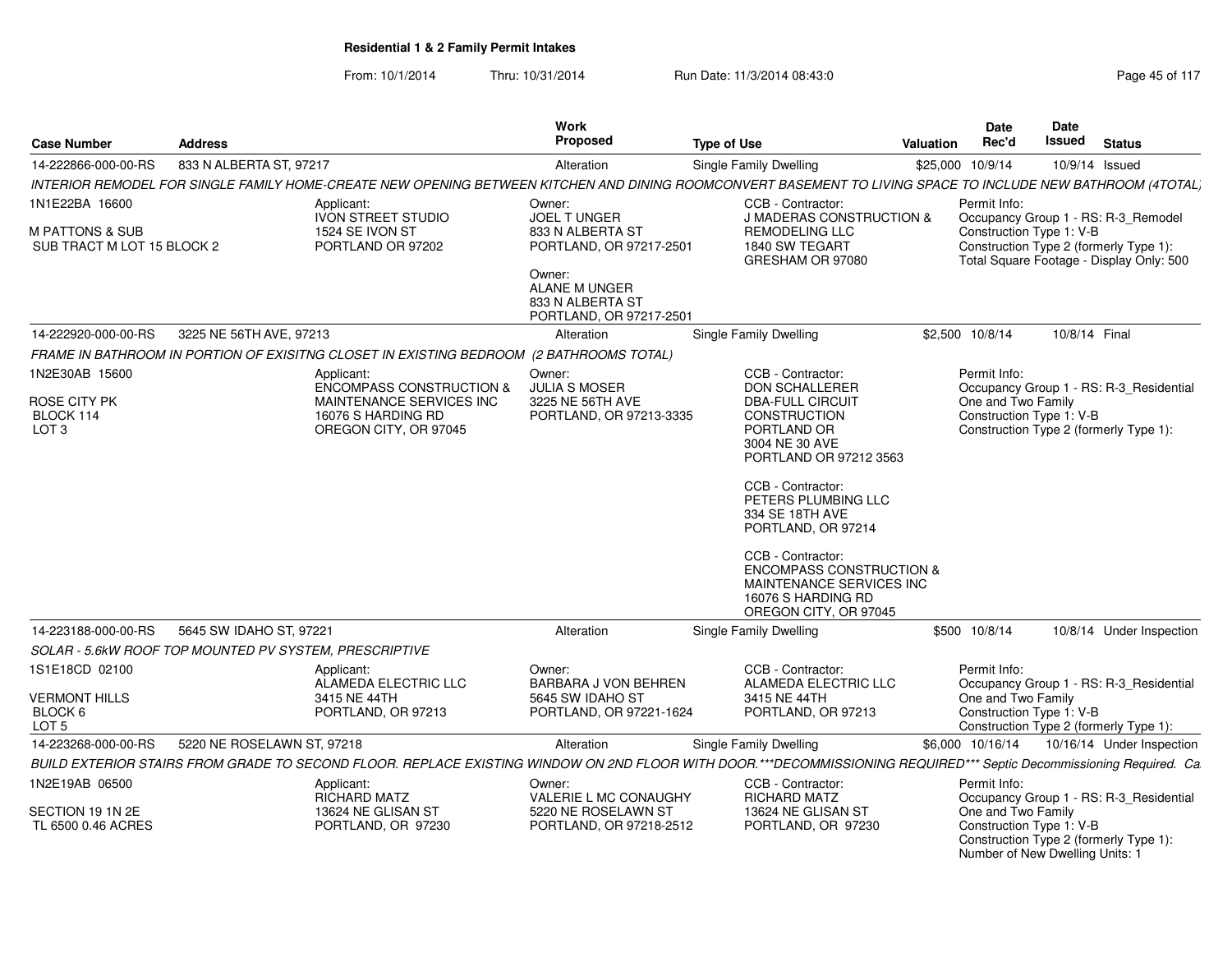| <b>Case Number</b>                                                      | <b>Address</b>                                                                                                                                                | Work<br>Proposed                                                                                                                                         | <b>Type of Use</b>                                                                                              | Valuation | Date<br>Rec'd                                                  | <b>Date</b><br><b>Issued</b>           | <b>Status</b>                                                                                                             |
|-------------------------------------------------------------------------|---------------------------------------------------------------------------------------------------------------------------------------------------------------|----------------------------------------------------------------------------------------------------------------------------------------------------------|-----------------------------------------------------------------------------------------------------------------|-----------|----------------------------------------------------------------|----------------------------------------|---------------------------------------------------------------------------------------------------------------------------|
| 14-223310-000-00-RS                                                     | 5830 SE LAFAYETTE ST, 97206                                                                                                                                   | Alteration                                                                                                                                               | Single Family Dwelling                                                                                          |           | \$3,500 10/8/14                                                | 10/8/14 Issued                         |                                                                                                                           |
| <b>VOLUNTAY SEISMIC UPGRADE.</b>                                        |                                                                                                                                                               |                                                                                                                                                          |                                                                                                                 |           |                                                                |                                        |                                                                                                                           |
| 1S2E07DA 04800<br><b>STRANGS ADD</b><br>BLOCK <sub>2</sub>              | Applicant:<br><b>STEVE GEMMELL</b><br><b>GEMMELL CONSTRUCTION LLC</b><br>3817 N WILLIAMS                                                                      | Owner:<br><b>ANNE KNUPFER</b><br>5830 SE LAFAYETTE ST<br>PORTLAND, OR 97206                                                                              | CCB - Contractor:<br><b>STEVE GEMMELL</b><br><b>GEMMELL CONSTRUCTION LLC</b><br>3817 N WILLIAMS                 |           | Permit Info:<br>One and Two Family<br>Construction Type 1: V-B |                                        | Occupancy Group 1 - RS: R-3_Residential                                                                                   |
| LOT <sub>6</sub>                                                        | PORTLAND OR 97227                                                                                                                                             |                                                                                                                                                          | PORTLAND OR 97227                                                                                               |           |                                                                |                                        | Construction Type 2 (formerly Type 1):                                                                                    |
| 14-223407-000-00-RS                                                     | 225 N KILLINGSWORTH ST, 97217                                                                                                                                 | Alteration                                                                                                                                               | Single Family Dwelling                                                                                          |           | $$1 \t10/15/14$                                                |                                        | 10/15/14 Under Inspection                                                                                                 |
|                                                                         | CHANGE OF OCCUPANCY FROM COMMERCIAL USE BACK TO SINGLE FAMILY RESIDENCE                                                                                       |                                                                                                                                                          |                                                                                                                 |           |                                                                |                                        |                                                                                                                           |
| 1N1E15DC 15000                                                          | Applicant:<br><b>TERENCE L PACKHAM</b><br>221 N KILLINGSWORTH ST<br>PORTLAND, OR 97217-2436                                                                   | Owner:<br><b>TERENCE L PACKHAM</b><br><b>221 N KILLINGSWORTH ST</b><br>PORTLAND, OR 97217-2436<br>Owner:<br>LYNNETTE M PACKHAM<br>221 N KILLINGSWORTH ST |                                                                                                                 |           | Permit Info:<br>One and Two Family<br>Construction Type 1: V-B |                                        | Occupancy Group 1 - RS: R-3_Residential<br>Construction Type 2 (formerly Type 1):                                         |
| 14-223561-000-00-RS                                                     | 2700 N EMERSON ST, 97217                                                                                                                                      | PORTLAND, OR 97217-2436<br>Alteration                                                                                                                    | <b>Single Family Dwelling</b>                                                                                   |           | \$2,000 10/9/14                                                | 10/9/14 Final                          |                                                                                                                           |
|                                                                         | <b>VOLUNTARY CONNECTION OF FLOOR STRUCTURE TO FOUNDATION.</b>                                                                                                 |                                                                                                                                                          |                                                                                                                 |           |                                                                |                                        |                                                                                                                           |
|                                                                         |                                                                                                                                                               |                                                                                                                                                          |                                                                                                                 |           |                                                                |                                        |                                                                                                                           |
| 1N1E21BA 07800<br><b>MADRONA VIEW</b><br><b>BLOCK1</b><br>LOT 1 TL 7800 | Applicant:<br>ANDREW OSBORN<br><b>NW SEISMIC</b><br>2649 SE STEPHENS<br>PORTLAND OR 97214                                                                     | Owner:<br>PRISCILLA E LIGHTBOURNE<br>2700 N EMERSON ST<br>PORTLAND, OR 97217-3821<br>Owner:<br><b>STEPHEN F MAYNARD</b>                                  | CCB - Contractor:<br>MICHAEL WIEBER<br>ELYSIUM CONSTRUCTION LLC<br>PO BOX 12010<br>PORTLAND OR 97212            |           | Permit Info:<br>One and Two Family<br>Construction Type 1: V-B | Construction Type 2 (formerly Type 1): | Occupancy Group 1 - RS: R-3_Residential                                                                                   |
|                                                                         |                                                                                                                                                               | 2700 N EMERSON ST<br>PORTLAND, OR 97217-3821                                                                                                             |                                                                                                                 |           |                                                                |                                        |                                                                                                                           |
| 14-223576-000-00-RS                                                     | 7212 N PORTSMOUTH AVE - Unit B. 97203                                                                                                                         | Alteration                                                                                                                                               | Single Family Dwelling                                                                                          |           | \$50,000 10/9/14                                               | 10/9/14 Issued                         |                                                                                                                           |
|                                                                         | CONVERT EXISTING UNFINISHED BASEMENT TO ACCESSORY DWELLING UNIT, INCLUDES 2 BEDROOMS, BATHROOM, KITCHEN AND COMMON LAUNDRY AND MECHANICAL AREA, REPLACE EX'   |                                                                                                                                                          |                                                                                                                 |           |                                                                |                                        |                                                                                                                           |
| 1N1E07DD 07800                                                          | Applicant:<br><b>TERESA M LIBERATOR</b><br>7212 N PORTSMOUTH AVE<br>PORTLAND, OR 97203-4239                                                                   | Owner:<br><b>TERESA M LIBERATOR</b><br>7212 N PORTSMOUTH AVE<br>PORTLAND, OR 97203-4239                                                                  | CCB - Contractor:<br><b>MATT GREER</b><br>WINDWARD CONSTRUCTION LLC<br>P.O. BOX 10463<br>PORTLAND, OREGON 97296 |           | Permit Info:<br>Construction Type 1: V-B                       | Number of New Dwelling Units: 1        | Occupancy Group 1 - RS: R-3_Remodel<br>Construction Type 2 (formerly Type 1):<br>Total Square Footage - Display Only: 682 |
| 14-223586-000-00-RS                                                     | 5804 NE EVERETT ST, 97213                                                                                                                                     | Alteration                                                                                                                                               | Single Family Dwelling                                                                                          |           | \$4,500 10/9/14                                                |                                        | 10/9/14 Under Inspection                                                                                                  |
|                                                                         | MOVE EXISTING DOORWAY AT EXISTING 2ND FLOOR BEDROOM. INFILL WALL. ADD CLOSET IN BEDROOM. REMOVE WINDOW AT CLOSET AREA. REPLACE OTHER 2 BEDROOM WINDOWS LIKE I |                                                                                                                                                          |                                                                                                                 |           |                                                                |                                        |                                                                                                                           |
| 1N2E31DA 06200                                                          | Applicant:                                                                                                                                                    | Owner:                                                                                                                                                   | CCB - Contractor:                                                                                               |           | Permit Info:                                                   |                                        |                                                                                                                           |
| <b>VILLAMEAD</b><br><b>BLOCK 5</b><br>LOT <sub>9</sub>                  | <b>KAREN WOLFGANG</b><br><b>INDEPENDENCE GARDENS, LLC</b><br>2746 SE 84TH AVE<br>PORTLAND OR 97266                                                            | <b>JAKE TAYLOR</b><br>5804 NE EVERETT ST<br>PORTLAND, OR 97213-3822                                                                                      | <b>KAREN WOLFGANG</b><br><b>INDEPENDENCE GARDENS, LLC</b><br>2746 SE 84TH AVE<br>PORTLAND OR 97266              |           | One and Two Family<br>Construction Type 1: V-B                 |                                        | Occupancy Group 1 - RS: R-3_Residential<br>Construction Type 2 (formerly Type 1):                                         |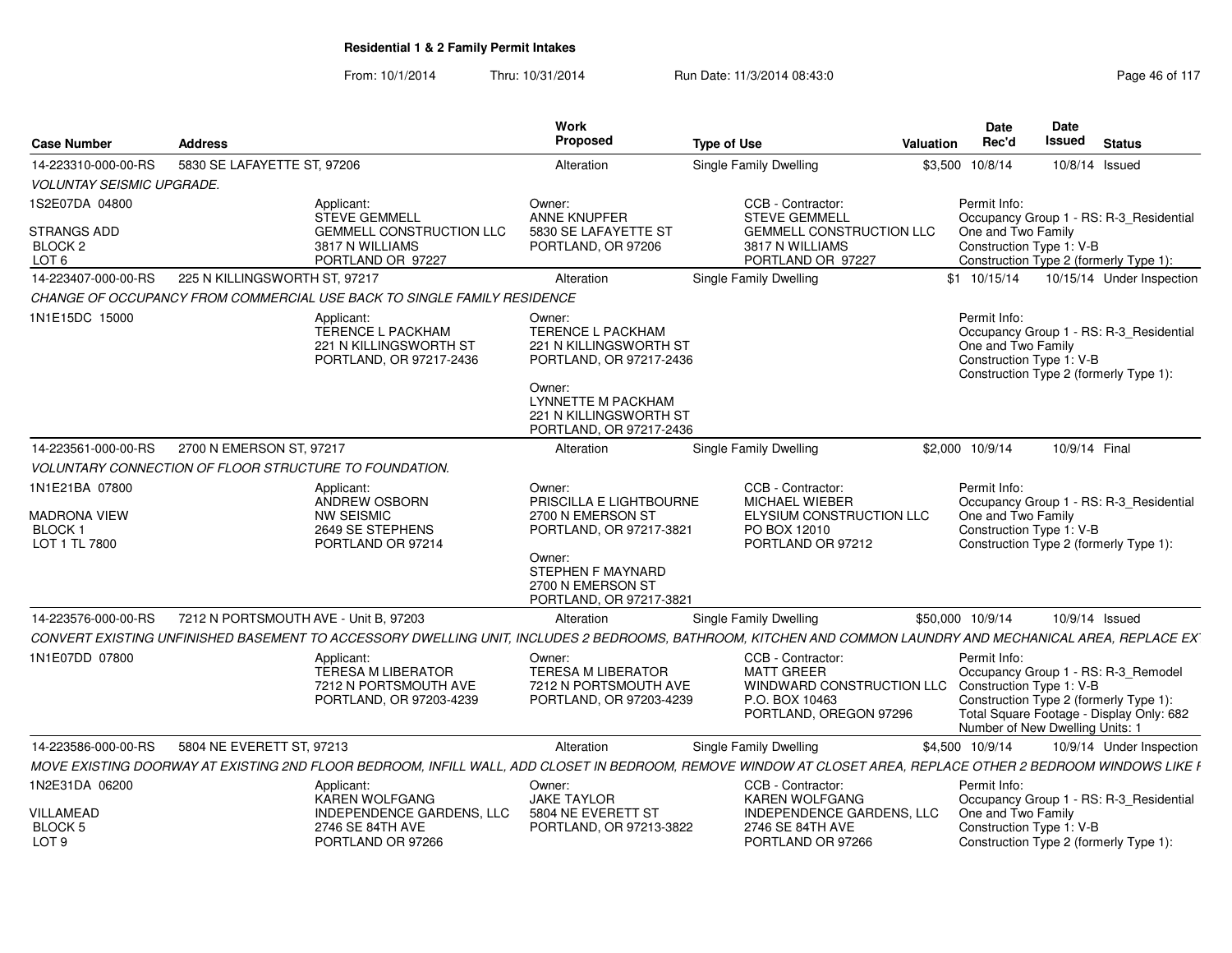| <b>Case Number</b>                                                                              | <b>Address</b>                |                                                                                                                              | <b>Work</b><br>Proposed                                                           | <b>Type of Use</b>                                                                                                                                                   | Valuation | <b>Date</b><br>Rec'd               | <b>Date</b><br><b>Issued</b>                                                                                                                           | <b>Status</b>             |  |
|-------------------------------------------------------------------------------------------------|-------------------------------|------------------------------------------------------------------------------------------------------------------------------|-----------------------------------------------------------------------------------|----------------------------------------------------------------------------------------------------------------------------------------------------------------------|-----------|------------------------------------|--------------------------------------------------------------------------------------------------------------------------------------------------------|---------------------------|--|
| 14-223889-000-00-RS                                                                             | 16055 NE STANTON ST, 97230    |                                                                                                                              | Alteration                                                                        | Single Family Dwelling                                                                                                                                               |           | \$8,500 10/10/14                   |                                                                                                                                                        | 10/10/14 Under Inspection |  |
|                                                                                                 |                               | REPAIR TO CORNER OF GARAGE DUE TO VEHICLE DAMAGE, REPAIR FLOOR, WALL, PORTION OF FOUNDATION                                  |                                                                                   |                                                                                                                                                                      |           |                                    |                                                                                                                                                        |                           |  |
| 1N2E25AD 00700<br><b>BARKERBROOK</b><br>BLOCK <sub>2</sub><br>W 2' OF LOT 2<br>LOT <sub>3</sub> |                               | Applicant:<br>Robert Hayden<br>Delta Studios, Architecture and<br>Planning, LLC<br>3344 NE 25th Avenue<br>Portland, OR 97212 | Owner:<br>VERONICA M THORNTON<br>16055 NE STANTON ST<br>PORTLAND, OR 97230-5163   | CCB - Contractor:<br>NORTHWEST RESTORATION<br><b>CONNIC ENTERPRISES INC</b><br>PO BOX 3264<br>TUALATIN OR 97062                                                      |           | Permit Info:<br>One and Two Family | Occupancy Group 1 - RS: R-3 Residential<br>Construction Type 1: V-B<br>Construction Type 2 (formerly Type 1):                                          |                           |  |
| 14-223960-000-00-RS                                                                             | 2553 NE 46TH AVE, 97213       |                                                                                                                              | Alteration                                                                        | Single Family Dwelling                                                                                                                                               |           | \$88,224 10/22/14                  |                                                                                                                                                        | 10/22/14 Under Inspection |  |
|                                                                                                 |                               |                                                                                                                              |                                                                                   | REMODEL MAIN FLOOR, ELIMINATE BEDROOM AND RELOCATE BATHROOM TO CREATE MASTER SUITE, REFRAME FLOOR TO SUPPORT NEW LOAD, REBUILD STAIRS TO 2ND FLOOR, CONVERT          |           |                                    |                                                                                                                                                        |                           |  |
| 1N2E30BC 20200<br><b>ROSE CITY PK</b><br>BLOCK 18<br>LOT <sub>1</sub>                           |                               | Applicant:<br>REF CONSTRUCTION LLC<br>PO BOX 1148<br>GRESHAM, OR 97030                                                       | Owner:<br><b>DIANE P LEFFINGWELL</b><br>2553 NE 46TH AVE<br>PORTLAND, OR 97213    | CCB - Contractor:<br><b>MICHAEL MCDONALD</b><br>PRECISION NW ELECTRICAL<br><b>CONTRACTORS LLC</b><br>12020 SE ANNA CT<br>DAMASCUS 0R 97089 8250<br>CCB - Contractor: |           | Permit Info:                       | Occupancy Group 1 - RS: R-3 Remodel<br>Construction Type 1: V-B<br>Construction Type 2 (formerly Type 1):<br>Total Square Footage - Display Only: 2400 |                           |  |
|                                                                                                 |                               |                                                                                                                              |                                                                                   | <b>NELSON &amp; NELSON INC</b><br>14051 SE 119TH DR<br>CLACKAMAS, OR 97015<br>CCB - Contractor:<br>REF CONSTRUCTION LLC<br>PO BOX 1148<br>GRESHAM, OR 97030          |           |                                    |                                                                                                                                                        |                           |  |
| 14-224028-000-00-RS                                                                             | 15162 SE ASTON LOOP           |                                                                                                                              | Alteration                                                                        | Single Family Dwelling                                                                                                                                               |           | \$500 10/10/14                     | 10/10/14 Issued                                                                                                                                        |                           |  |
|                                                                                                 |                               | SOLAR INSTALLATION, 4.335kW PV SYSTEM ON ROOF TOP, PRESCRIPTIVE                                                              |                                                                                   |                                                                                                                                                                      |           |                                    |                                                                                                                                                        |                           |  |
| 1S2E24BA 00121<br>MACGREGOR HEIGHTS<br>LOT <sub>42</sub>                                        |                               | Applicant:<br>MELISSA BENTLEY<br>SOLAR CITY CORPORATION<br>6132 NE 112TH AVE                                                 | Owner:<br><b>SHAD M POLLARI</b><br>15162 SE ASTON LOOP<br>PORTLAND, OR 97236      | CCB - Contractor:<br>SOLARCITY CORPORATION<br>6132 NE 112th AVE<br>PORTLAND, OR 97220                                                                                |           | Permit Info:<br>One and Two Family | Occupancy Group 1 - RS: R-3_Residential<br>Construction Type 1: V-B                                                                                    |                           |  |
|                                                                                                 |                               | PORTLAND, OR 97220                                                                                                           | Owner:<br>ROBERTA C POLLARI<br>15162 SE ASTON LOOP<br>PORTLAND, OR 97236          |                                                                                                                                                                      |           |                                    | Construction Type 2 (formerly Type 1):                                                                                                                 |                           |  |
| 14-224037-000-00-RS                                                                             | 15714 SE HENDERSON WAY, 97236 |                                                                                                                              | Alteration                                                                        | Single Family Dwelling                                                                                                                                               |           | \$500 10/10/14                     | 10/10/14 Issued                                                                                                                                        |                           |  |
|                                                                                                 |                               | SOLAR INSTALLATION, 12.24kW PV SYSTEM ON ROOF TOP, PRESCRIPTIVE                                                              |                                                                                   |                                                                                                                                                                      |           |                                    |                                                                                                                                                        |                           |  |
| 1S2E24AC 03300                                                                                  |                               | Applicant:                                                                                                                   | Owner:                                                                            | CCB - Contractor:                                                                                                                                                    |           | Permit Info:                       |                                                                                                                                                        |                           |  |
| <b>HAWTHORNE RIDGE</b><br>LOT <sub>35</sub>                                                     |                               | <b>MELISSA BENTLEY</b><br>SOLAR CITY CORPORATION<br>6132 NE 112TH AVE<br>PORTLAND, OR 97220                                  | PAUL C GROSJEAN<br>15714 SE HENDERSON WAY<br>PORTLAND, OR 97236-4883              | SOLARCITY CORPORATION<br>6132 NE 112th AVE<br>PORTLAND, OR 97220                                                                                                     |           | One and Two Family                 | Occupancy Group 1 - RS: R-3 Residential<br>Construction Type 1: V-B<br>Construction Type 2 (formerly Type 1):                                          |                           |  |
|                                                                                                 |                               |                                                                                                                              | Owner:<br>FRANCES A GROSJEAN<br>15714 SE HENDERSON WAY<br>PORTLAND, OR 97236-4883 |                                                                                                                                                                      |           |                                    |                                                                                                                                                        |                           |  |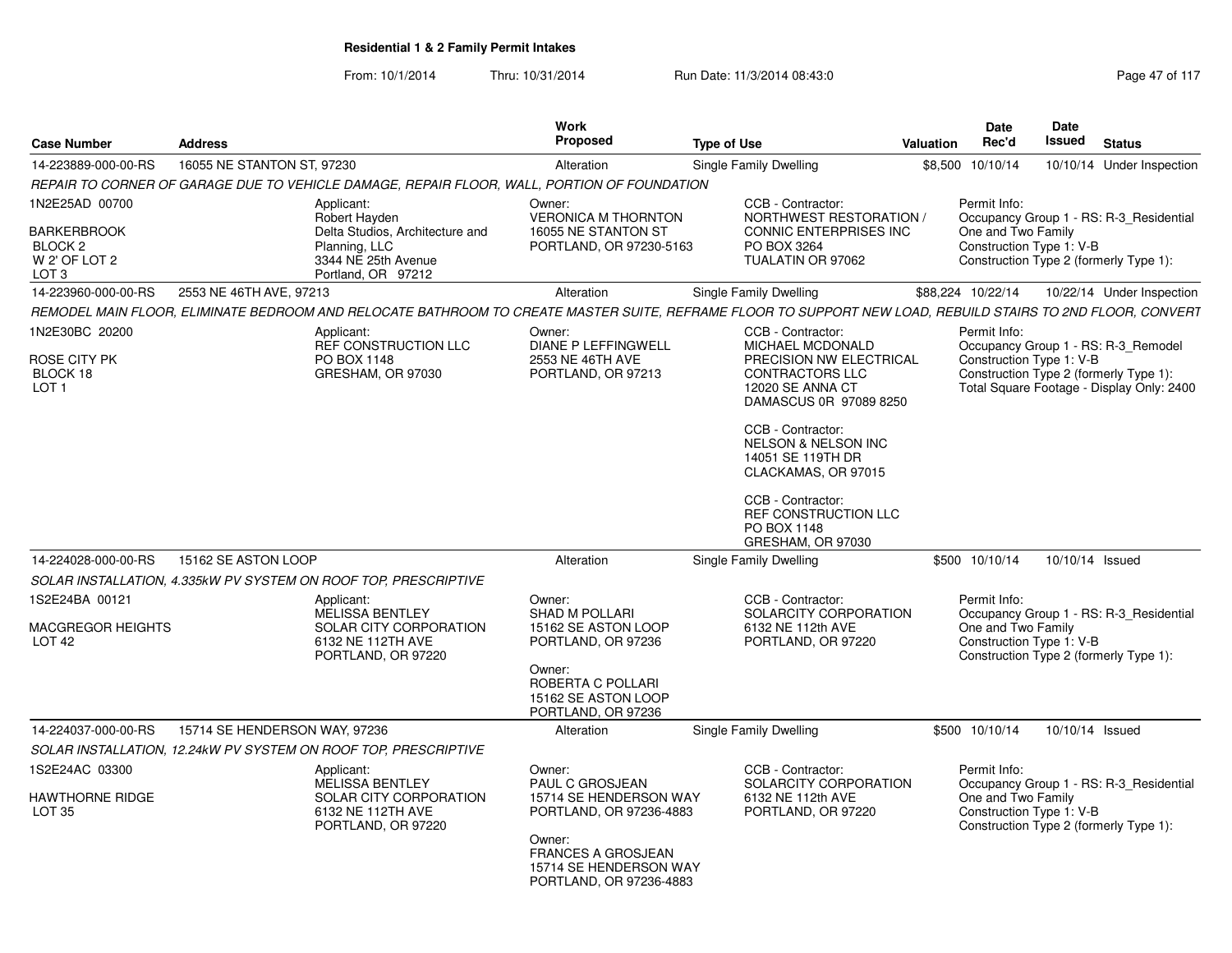| <b>Case Number</b>                                                    | <b>Address</b>                                                                                                                                                 | Work<br>Proposed                                                                  | <b>Type of Use</b>                                                      | <b>Valuation</b> | Date<br>Rec'd                                  | Date<br><b>Issued</b> | <b>Status</b>                                                                      |
|-----------------------------------------------------------------------|----------------------------------------------------------------------------------------------------------------------------------------------------------------|-----------------------------------------------------------------------------------|-------------------------------------------------------------------------|------------------|------------------------------------------------|-----------------------|------------------------------------------------------------------------------------|
| 14-224059-000-00-RS                                                   | 7105 N MCKENNA AVE, 97203                                                                                                                                      | Alteration                                                                        | <b>Single Family Dwelling</b>                                           |                  | \$8,124 10/10/14                               | 10/10/14 Issued       |                                                                                    |
|                                                                       | CONVERT BASEMENT BEDROOM AND BATHROOM ONLY, INCLUDES EGRESS WINDOW, (2 BATHROOMS TOTAL)                                                                        |                                                                                   |                                                                         |                  |                                                |                       |                                                                                    |
| 1N1E07DB 08600                                                        | Applicant:<br>THOMAS J SULLIVAN                                                                                                                                | Owner:<br>THOMAS J SULLIVAN                                                       | CCB - Contractor:<br>ALLSCOPE PLUMBING &                                |                  | Permit Info:                                   |                       | Occupancy Group 1 - RS: R-3_Remodel                                                |
| <b>MCKENNA PK</b><br>BLOCK 10<br>SLY 1/2 OF LOT 4<br>LOT <sub>5</sub> | 7105 N MCKENNA AVE<br>PORTLAND, OR 97203                                                                                                                       | 7105 N MCKENNA AVE<br>PORTLAND, OR 97203                                          | <b>CONSTRUCTION LLC</b><br>18859 SW BUTTERNUT ST<br>BEAVERTON, OR 97007 |                  | Construction Type 1: V-B                       |                       | Construction Type 2 (formerly Type 1):<br>Total Square Footage - Display Only: 221 |
| 14-224106-000-00-RS                                                   | 6230 SW 45TH AVE, 97221                                                                                                                                        | Alteration                                                                        | Single Family Dwelling                                                  |                  | \$32,349 10/21/14                              |                       | 10/21/14 Under Inspection                                                          |
|                                                                       | CONVERT BASEMENT TO HABITABLE SPACE WITH 2 BEDROOMS AND A FAMILY ROOM WITH KITCHENETTE: NOT AN ADU **FURNACE AND ELECTRICAL PERMITS OBTAINED SEPARATELY**      |                                                                                   |                                                                         |                  |                                                |                       |                                                                                    |
| 1S1E17CC 10200                                                        | Applicant:<br><b>DAMIAN STUSSER</b>                                                                                                                            | Owner:<br>KIDIST H STUSSER                                                        |                                                                         |                  | Permit Info:                                   |                       | Occupancy Group 1 - RS: R-3_Remodel                                                |
| <b>VERMONT HILLS</b><br>BLOCK 20<br>LOT <sub>6</sub>                  | 6230 SW 45TH AVE<br>PORTLAND, OR 97221                                                                                                                         | 6230 SW 45TH AVE<br>PORTLAND, OR 97219                                            |                                                                         |                  | Construction Type 1: V-B                       |                       | Construction Type 2 (formerly Type 1):<br>Total Square Footage - Display Only: 880 |
| 14-224170-000-00-RS                                                   | 2931 NE SHAVER ST, 97212                                                                                                                                       | Alteration                                                                        | Single Family Dwelling                                                  |                  | \$5,000 10/10/14                               | 10/10/14 Issued       |                                                                                    |
|                                                                       | LEGALIZE CONVERSION OF PORTION BASEMENT TO LIVING SPACE; FURR OUT WALLS AND ADD NEW WALLS TO CREATE FAMILY ROOM, UTILITY ROOM, AND LAUNDRY ROOM***TRADES TO BE |                                                                                   |                                                                         |                  |                                                |                       |                                                                                    |
| 1N1E24CA 21700                                                        | Applicant:<br>MELISSA MCCALL                                                                                                                                   | Owner:<br><b>MATTHEW A ALFREY</b>                                                 |                                                                         |                  | Permit Info:                                   |                       | Occupancy Group 1 - RS: R-3_Residential                                            |
| <b>ALAMEDA PARK</b><br>BLOCK <sub>23</sub><br>LOT <sub>1</sub>        | MCCALL DESIGN LLC<br>4336 NE 65TH AVE<br>PORTLAND OR 97218                                                                                                     | 2931 NE SHAVER ST<br>PORTLAND, OR 97212-1743                                      |                                                                         |                  | One and Two Family<br>Construction Type 1: V-B |                       | Construction Type 2 (formerly Type 1):                                             |
|                                                                       |                                                                                                                                                                | Owner:<br><b>WHITNEY A ALFREY</b><br>2931 NE SHAVER ST<br>PORTLAND, OR 97212-1743 |                                                                         |                  |                                                |                       | Total Square Footage - Display Only: 285                                           |
| 14-224241-000-00-RS                                                   | 3956 N LONGVIEW AVE, 97227                                                                                                                                     | Alteration                                                                        | Single Family Dwelling                                                  |                  | \$20,586 10/10/14                              |                       | 10/10/14 Under Inspection                                                          |
|                                                                       | CONVERT PORTION OF BASEMENT TO FAMILY ROOM, ADD BATHROOM. Separate electrical permit, but plumbing and mech permits included with RS permit.                   |                                                                                   |                                                                         |                  |                                                |                       |                                                                                    |
| 1N1E21DD 01200                                                        | Applicant:<br>JONATHAN W MALANCHE                                                                                                                              | Owner:<br>JONATHAN W MALANCHE                                                     | CCB - Contractor:<br>VAL L THELEN                                       |                  | Permit Info:                                   |                       | Occupancy Group 1 - RS: R-3_Remodel                                                |
| <b>OVERLOOK</b><br>BLOCK 16<br><b>LOT 14</b>                          | 3956 N LONGVIEW AVE<br>PORTLAND, OR 97227-1026                                                                                                                 | 3956 N LONGVIEW AVE<br>PORTLAND, OR 97227-1026                                    | 18605 SE ADDIE<br>MILWAUKIE, OR 97267                                   |                  | Construction Type 1: V-B                       |                       | Construction Type 2 (formerly Type 1):<br>Total Square Footage - Display Only: 560 |
| 14-224241-REV-01-RS                                                   | 3956 N LONGVIEW AVE, 97227                                                                                                                                     | Alteration                                                                        | <b>Single Family Dwelling</b>                                           |                  | \$10/15/14                                     | 10/15/14 Issued       |                                                                                    |
|                                                                       | REVISION TO REDUCE CEILING HEIGHT. owner exemption form fill out and recorded.                                                                                 |                                                                                   |                                                                         |                  |                                                |                       |                                                                                    |
| 1N1E21DD 01200                                                        | Applicant:<br>JONATHAN W MALANCHE                                                                                                                              | Owner:<br>JONATHAN W MALANCHE                                                     | CCB - Contractor:<br>VAL L THELEN                                       |                  | Permit Info:                                   |                       | Occupancy Group 1 - RS: R-3_Remodel                                                |
| <b>OVERLOOK</b><br>BLOCK 16<br><b>LOT 14</b>                          | 3956 N LONGVIEW AVE<br>PORTLAND, OR 97227-1026                                                                                                                 | 3956 N LONGVIEW AVE<br>PORTLAND, OR 97227-1026                                    | <b>18605 SE ADDIE</b><br>MILWAUKIE, OR 97267                            |                  | Construction Type 1: V-B                       |                       | Construction Type 2 (formerly Type 1):<br>Total Square Footage - Display Only: 560 |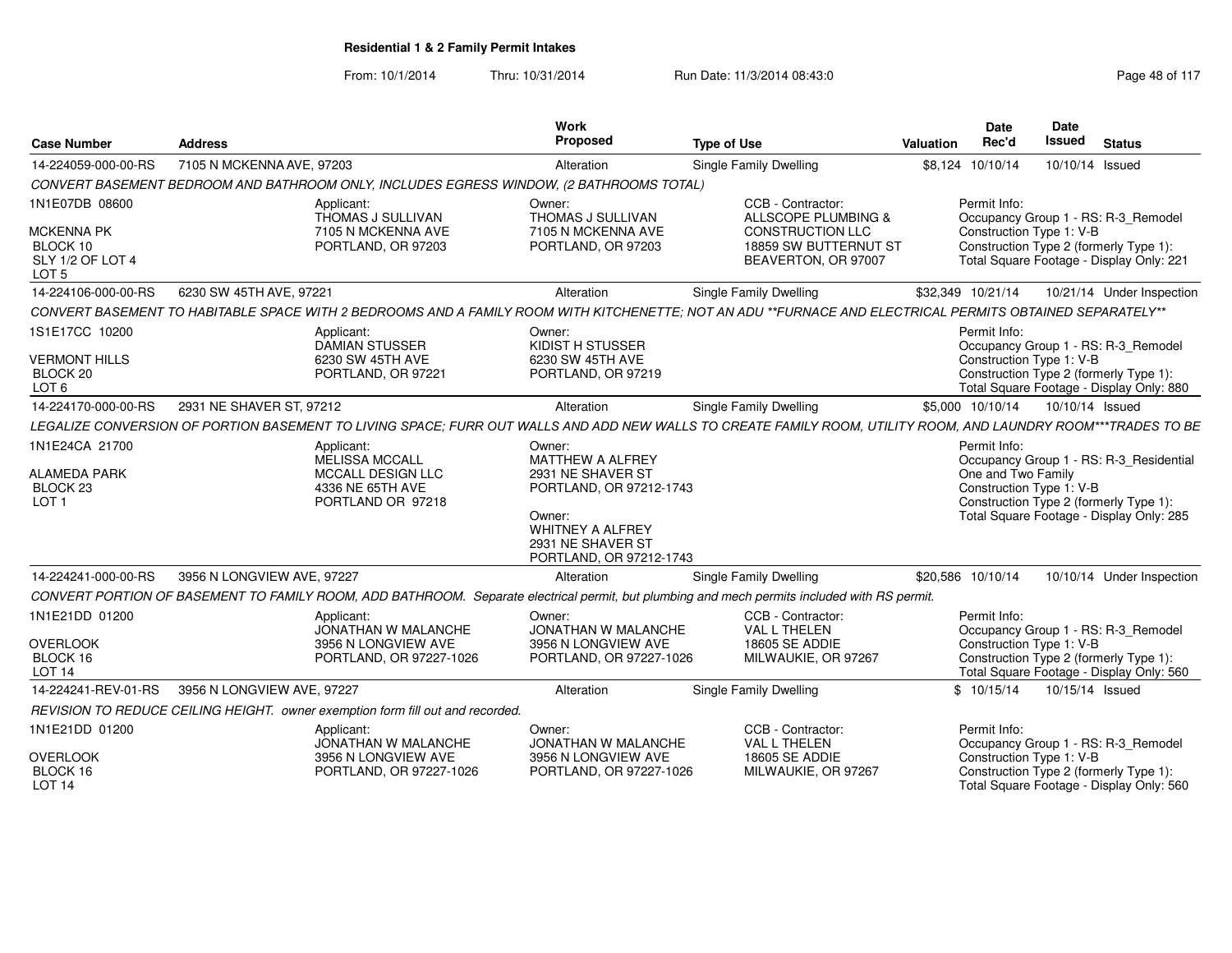| <b>Case Number</b>                                                     | <b>Address</b>           |                                                                                         | <b>Work</b><br><b>Proposed</b>                                                                                                                                                                              | <b>Type of Use</b>                                                                                                                                                                                                                                                                    | Valuation | Date<br>Rec'd                                                  | <b>Date</b><br><b>Issued</b> | <b>Status</b>                                                                                                             |
|------------------------------------------------------------------------|--------------------------|-----------------------------------------------------------------------------------------|-------------------------------------------------------------------------------------------------------------------------------------------------------------------------------------------------------------|---------------------------------------------------------------------------------------------------------------------------------------------------------------------------------------------------------------------------------------------------------------------------------------|-----------|----------------------------------------------------------------|------------------------------|---------------------------------------------------------------------------------------------------------------------------|
| 14-224245-000-00-RS                                                    | 2343 NW IRVING ST, 97210 |                                                                                         | Alteration                                                                                                                                                                                                  | Single Family Dwelling                                                                                                                                                                                                                                                                |           | \$2,500 10/10/14                                               | 10/10/14 Issued              |                                                                                                                           |
|                                                                        |                          |                                                                                         |                                                                                                                                                                                                             | INTERIOR REMODEL TO ADD NEW WALLS FOR NEW BATHROOM ON THE MAIN FLOOR AND RECONFIGURE EXSITING BATHROOM ON THE SECOND FLOOR***TRADES TO BE OBTAINED SEPARAT                                                                                                                            |           |                                                                |                              |                                                                                                                           |
| 1N1E33BC 06500<br>KINGS 2ND ADD<br><b>BLOCK 7</b><br>E 1/2 OF LOT 9    |                          | Applicant:<br>RON WOODRUFF<br>1225 SE MALL ST<br>PORTLAND, OR 97202                     | Owner:<br>DARLENE E HOYT<br>2246 NW GLISAN ST<br>PORTLAND, OR 97210<br>Owner:<br><b>THOMAS P RYCHLIK</b><br>2246 NW GLISAN ST<br>PORTLAND, OR 97210<br>Owner:<br><b>JEAN M RYCHLIK</b><br>2246 NW GLISAN ST | CCB - Contractor:<br>MACNSONS CONSTRUCTION INC<br>5542 SE BECKMAN TERRACE<br>MILWAUKIE, OR 97222                                                                                                                                                                                      |           | Permit Info:<br>Construction Type 1: V-B                       |                              | Occupancy Group 1 - RS: R-3_Remodel<br>Construction Type 2 (formerly Type 1):<br>Total Square Footage - Display Only: 50  |
| 14-224275-000-00-RS                                                    | 2049 SE 157TH AVE, 97233 |                                                                                         | PORTLAND, OR 97210<br>Alteration                                                                                                                                                                            | Single Family Dwelling                                                                                                                                                                                                                                                                |           | \$9,190 10/10/14                                               |                              | 10/10/14 Under Inspection                                                                                                 |
|                                                                        |                          | CONVERT REC ROOM TO NEW BEDROOM AND NEW BATHROOM ***TRADES TO BE OBTAINED SEPARATELY*** |                                                                                                                                                                                                             |                                                                                                                                                                                                                                                                                       |           |                                                                |                              |                                                                                                                           |
| 1S2E01DC 00300                                                         |                          | Applicant:                                                                              | Owner:                                                                                                                                                                                                      |                                                                                                                                                                                                                                                                                       |           | Permit Info:                                                   |                              |                                                                                                                           |
| <b>FAIRFIELD ADD</b><br>E 100' OF LOT 13 EXC S 10'                     |                          | DAVID SCHNEBERGER<br>2049 SE 157TH AVE<br>PORTLAND OR 97233                             | JAMES P GRAY<br>2049 SE 157TH AVE<br>PORTLAND, OR 97233                                                                                                                                                     |                                                                                                                                                                                                                                                                                       |           | Construction Type 1: V-B                                       |                              | Occupancy Group 1 - RS: R-3_Remodel<br>Construction Type 2 (formerly Type 1):<br>Total Square Footage - Display Only: 250 |
| 14-224363-000-00-RS                                                    | 2515 NE 30TH AVE, 97212  |                                                                                         | Alteration                                                                                                                                                                                                  | <b>Single Family Dwelling</b>                                                                                                                                                                                                                                                         |           | \$30,000 10/11/14                                              |                              | <b>Under Review</b>                                                                                                       |
|                                                                        |                          | CONVERT BASEMENT TO HABITABLE SPACETO INCLUDE FAMILY ROOM AND OFFICE                    |                                                                                                                                                                                                             |                                                                                                                                                                                                                                                                                       |           |                                                                |                              |                                                                                                                           |
| 1N1E25CA 06800<br><b>DOLPH PK</b><br><b>BLOCK1</b><br>LOT <sub>5</sub> |                          | Applicant:<br>JAMES DAVID LOVESTRAND<br>3015 NE 20TH AVE<br>PORTLAND, OR 97212          | Owner:<br><b>KATJA DAOUD</b><br>2515 NE 30TH AVE<br>PORTLAND, OR 97212<br>Owner:<br><b>TODD KOCHHEISER</b><br>2515 NE 30TH AVE<br>PORTLAND, OR 97212                                                        | CCB - Contractor:<br>JAMES DAVID LOVESTRAND<br>3015 NE 20TH AVE<br>PORTLAND, OR 97212<br>CCB - Contractor:<br><b>DAVID RAY OAKLEY</b><br><b>TIGARD</b><br>8811 SW SPRUCE ST<br><b>TIGARD OR 97223</b><br>CCB - Contractor:<br><b>CHARGED ELECTRIC LLC</b><br>12175 SW SUMMER CREST DR |           | Permit Info:<br>One and Two Family<br>Construction Type 1: V-B |                              | Occupancy Group 1 - RS: R-3_Residential<br>Construction Type 2 (formerly Type 1):                                         |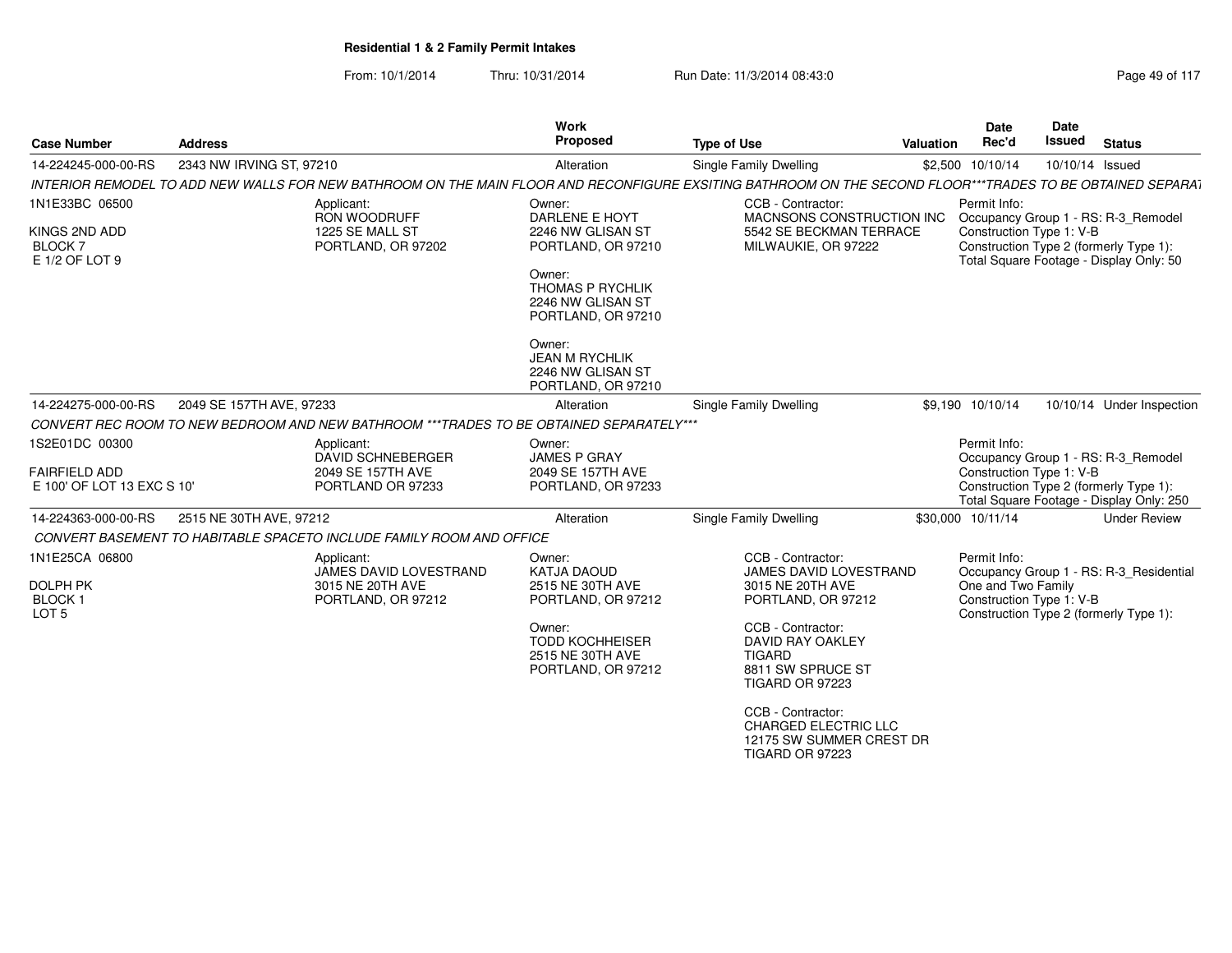| <b>Case Number</b>                                                                    | <b>Address</b>               |                                                                                                            | Work<br>Proposed                                                                                                                                                 | <b>Type of Use</b>                                                                                                                                              | <b>Valuation</b> | <b>Date</b><br>Rec'd                                           | Date<br>Issued | <b>Status</b>                                                                     |
|---------------------------------------------------------------------------------------|------------------------------|------------------------------------------------------------------------------------------------------------|------------------------------------------------------------------------------------------------------------------------------------------------------------------|-----------------------------------------------------------------------------------------------------------------------------------------------------------------|------------------|----------------------------------------------------------------|----------------|-----------------------------------------------------------------------------------|
| 14-224366-000-00-RS                                                                   | 4648 SE 33RD PL, 97202       |                                                                                                            | Alteration                                                                                                                                                       | Single Family Dwelling                                                                                                                                          | \$35,000         | 10/11/14                                                       |                | 10/11/14 Under Inspection                                                         |
| <b>KITCHEN REMODEL</b>                                                                |                              |                                                                                                            |                                                                                                                                                                  |                                                                                                                                                                 |                  |                                                                |                |                                                                                   |
| 1S1E13AB 06600                                                                        |                              | Applicant:                                                                                                 | Owner:                                                                                                                                                           | CCB - Contractor:                                                                                                                                               |                  | Permit Info:                                                   |                |                                                                                   |
| <b>GRAND VIEW ADD</b><br><b>BLOCK A</b><br>S 25' OF LOT 17<br>N 33' OF LOT 20         |                              | Seamus Egan<br>SEAMUS EGAN G.C.<br>4110 SE Hawthorne #434<br>Portland, OR 97214                            | STEPHEN E FOX<br>4648 SE 33RD PL<br>PORTLAND, OR 97202-3451<br>Owner:<br>RACHEL A FOX<br>4648 SE 33RD PL<br>PORTLAND, OR 97202-3451                              | <b>SEAMUS EGAN</b><br>3436 SE KELLY ST<br>PORTLAND, OR 97202-0000                                                                                               |                  | One and Two Family<br>Construction Type 1: V-B                 |                | Occupancy Group 1 - RS: R-3 Residential<br>Construction Type 2 (formerly Type 1): |
| 14-224373-000-00-RS                                                                   | 0222 SW CLARA MAE WAY, 97219 |                                                                                                            | Alteration                                                                                                                                                       | Single Family Dwelling                                                                                                                                          |                  | \$45,000 10/11/14                                              |                | 10/11/14 Under Inspection                                                         |
|                                                                                       |                              |                                                                                                            |                                                                                                                                                                  | CONSTRUCT HEATED WORKSHOP SPACE WITHIN EXISTIND THREE CAR GARAGE. CONVERT EXISTING EXERCIZE ROOM TO BEDROOM AND BATHROOM IN BASEMENT. ADD WINDOWS ON NO         |                  |                                                                |                |                                                                                   |
| 1S1E27BA 00504<br><b>PALATINE CREST</b><br>LOT <sub>4</sub><br>INC UND INT TRACTS A&B |                              | Applicant:<br><b>RJR CONSTRUCTION INC</b><br>PO BOX 1347<br>GRESHAM, OR 97030                              | Owner:<br><b>TONI K CLAY</b><br>0222 SW CLARA MAE WAY<br>PORTLAND, OR 97219                                                                                      | CCB - Contractor:<br><b>RJR CONSTRUCTION INC</b><br>PO BOX 1347<br>GRESHAM, OR 97030<br>CCB - Contractor:<br><b>JUST PLUMBING</b><br>PORTLAND<br>P.O. BOX 66088 |                  | Permit Info:<br>One and Two Family<br>Construction Type 1: V-B |                | Occupancy Group 1 - RS: R-3 Residential<br>Construction Type 2 (formerly Type 1): |
|                                                                                       |                              |                                                                                                            |                                                                                                                                                                  | PORTLAND OR 97290                                                                                                                                               |                  |                                                                |                |                                                                                   |
| 14-224493-000-00-RS                                                                   | 4642 SE 43RD AVE, 97206      |                                                                                                            | Alteration                                                                                                                                                       | Single Family Dwelling                                                                                                                                          |                  | \$7,000 10/13/14                                               |                | 10/13/14 Under Inspection                                                         |
|                                                                                       |                              |                                                                                                            |                                                                                                                                                                  | ADD NEW BATHROOM TO MAIN FLOOR, RECONFIGURE EXISTING BATHROOM. KITCHEN REMODEL, NO STRUCTURAL CHANGE. plumbing and elec to be pulled seperate.                  |                  |                                                                |                |                                                                                   |
| 1S2E18BB 05900<br>THAYER<br><b>BLOCK 4</b><br>N 1/2 OF LOT 23&24                      |                              | Applicant:<br><b>LARRY BURRIGHT</b><br>8750 SE 155TH AVE #6B<br>PORTLAND, OR 97236                         | Owner:<br><b>RUDY PACE</b><br>4642 SE 43RD AVE<br>PORTLAND, OR 97206                                                                                             | CCB - Contractor:<br>Z COMFORT CONSTRUCTION<br>INC/ DBA TARGET ELECTRIC<br>7208 SW FLORENCE LANE<br>PORTLAND OR 97223                                           |                  | Permit Info:<br>One and Two Family<br>Construction Type 1: V-B |                | Occupancy Group 1 - RS: R-3 Residential<br>Construction Type 2 (formerly Type 1): |
| 14-224785-000-00-RS                                                                   | 4712 SW FLOWER CT, 97221     |                                                                                                            | Alteration                                                                                                                                                       | Single Family Dwelling                                                                                                                                          |                  | \$500 10/13/14                                                 | 10/13/14 Final |                                                                                   |
|                                                                                       |                              | SOLAR INSTALLATION, 8.525 kW PV SYSTEM ON ROOFTOP, PRESCRIPTIVE                                            |                                                                                                                                                                  |                                                                                                                                                                 |                  |                                                                |                |                                                                                   |
| 1S1E18DA 03600<br><b>RONALD PL</b><br>BLOCK <sub>3</sub><br>LOT 8-10                  |                              | Applicant:<br><b>JOHN GRIESER</b><br>ELELMENTAL ENERGY LLC<br>14500 SW 92ND AVE<br><b>TIGARD, OR 97224</b> | Owner:<br><b>JEFFREY H KING</b><br>4712 SW FLOWER CT<br>PORTLAND, OR 97221-2928<br>Owner:<br><b>SUSAN E KING</b><br>4712 SW FLOWER CT<br>PORTLAND, OR 97221-2928 | CCB - Contractor:<br>ELEMENTAL ENERGY LLC<br>830 NE HAZELFERN PL<br>PORTLAND, OR 97232                                                                          |                  | Permit Info:<br>One and Two Family<br>Construction Type 1: V-B |                | Occupancy Group 1 - RS: R-3_Residential<br>Construction Type 2 (formerly Type 1): |
| 14-224860-000-00-RS                                                                   | 9143 NE SANDY BLVD, 97220    |                                                                                                            | Alteration                                                                                                                                                       | Single Family Dwelling                                                                                                                                          |                  | \$5,000 10/13/14                                               |                | 10/13/14 Issued                                                                   |
|                                                                                       |                              |                                                                                                            |                                                                                                                                                                  | REMOVAL OF ENCLOSED PORCH USED AS HABITAL SPACE ON BOTH SIDES OF EXISTING PORCH - EXISTING PORCH TO REMAIN - RESPONSE TO HOUSING CASE 14-136952-HS              |                  |                                                                |                |                                                                                   |
| 1N2E21BD 15200                                                                        |                              | Applicant:<br><b>TRANG NGUYEN</b>                                                                          | Owner:<br><b>TRANG NGUYEN</b>                                                                                                                                    |                                                                                                                                                                 |                  | Permit Info:                                                   |                | Occupancy Group 1 - RS: R-3_Residential                                           |
| SECTION 21 1N 2E<br>TL 15200 0.16 ACRES                                               |                              | 9143 NE SANDY BLVD<br>PORTLAND, OR 97220-4878                                                              | 9143 NE SANDY BLVD<br>PORTLAND, OR 97220-4878                                                                                                                    |                                                                                                                                                                 |                  | One and Two Family<br>Construction Type 1: V-B                 |                | Construction Type 2 (formerly Type 1):                                            |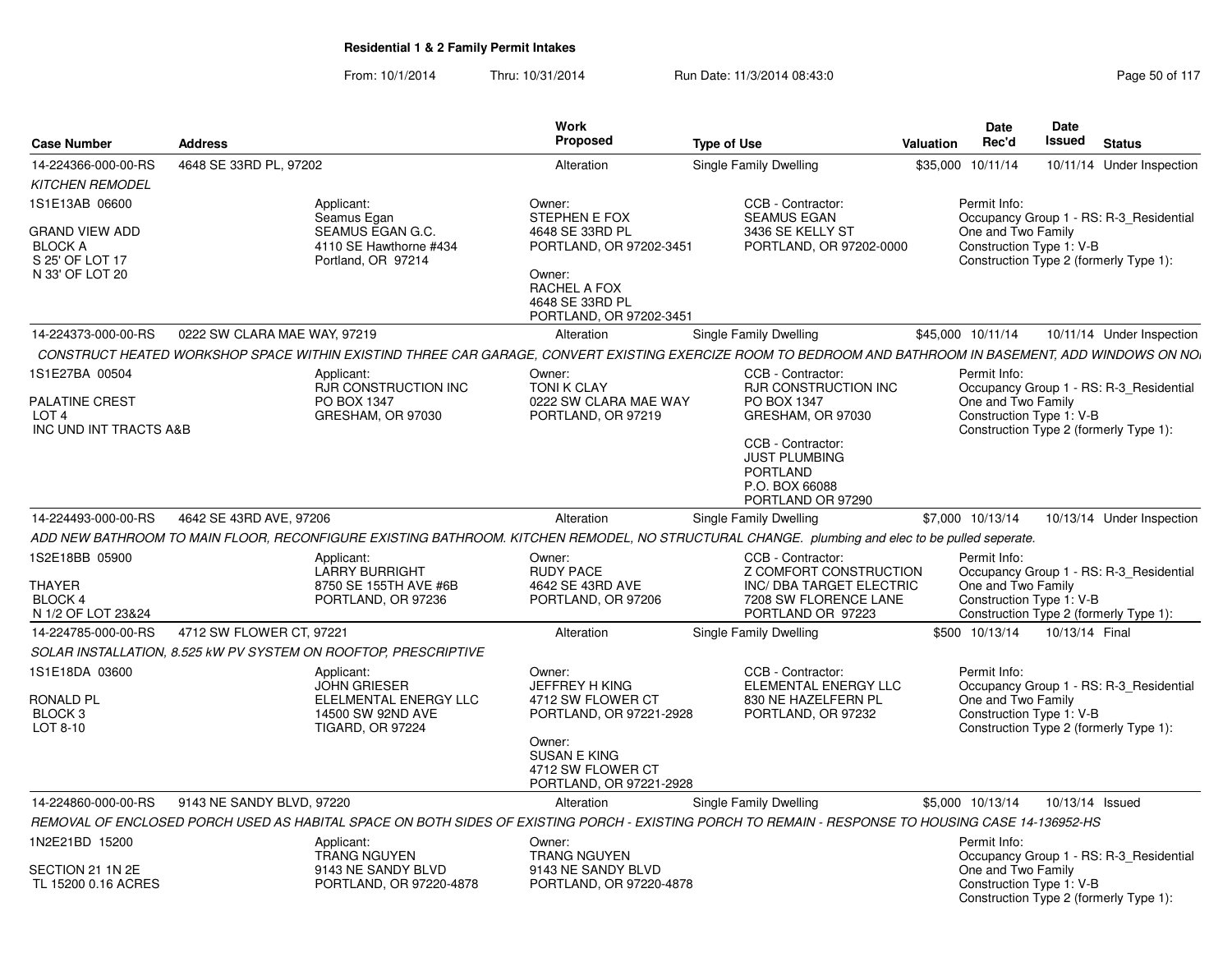|                                                                        |                                             |                                                                                                    | Work                                                                           |                                                                                    |           | <b>Date</b>                                                    | Date            |                                                                                   |
|------------------------------------------------------------------------|---------------------------------------------|----------------------------------------------------------------------------------------------------|--------------------------------------------------------------------------------|------------------------------------------------------------------------------------|-----------|----------------------------------------------------------------|-----------------|-----------------------------------------------------------------------------------|
| <b>Case Number</b>                                                     | <b>Address</b>                              |                                                                                                    | <b>Proposed</b>                                                                | <b>Type of Use</b>                                                                 | Valuation | Rec'd                                                          | Issued          | <b>Status</b>                                                                     |
| 14-224921-000-00-RS                                                    | 3209 NW THURMAN ST, 97210                   |                                                                                                    | Alteration                                                                     | Single Family Dwelling                                                             |           | \$150,000 10/13/14                                             |                 | 10/30/14 Under Inspection                                                         |
|                                                                        |                                             | CONVERT BASEMENT TO HABITABLE SPACE. NEW MEDIA ROOM AND REC ROOM WITH WET BAR.                     |                                                                                |                                                                                    |           |                                                                |                 |                                                                                   |
| 1N1E29CD 08900<br>WILLAMETTE HTS ADD<br>BLOCK <sub>29</sub><br>LOT 3&4 |                                             | Applicant:<br>HAMMER AND HAND INC<br>1020 SE HARRISON<br>PORTLAND, OR 97214                        | Owner:<br><b>CATHERINE KOERNER</b><br>3209 NW THURMAN ST<br>PORTLAND, OR 97210 | CCB - Contractor:<br>HAMMER AND HAND INC<br>1020 SE HARRISON<br>PORTLAND, OR 97214 |           | Permit Info:<br>One and Two Family<br>Construction Type 1: V-B |                 | Occupancy Group 1 - RS: R-3 Residential<br>Construction Type 2 (formerly Type 1): |
|                                                                        |                                             |                                                                                                    | Owner:<br><b>MICHAEL KOERNER</b><br>3209 NW THURMAN ST<br>PORTLAND, OR 97210   |                                                                                    |           |                                                                |                 |                                                                                   |
| 14-225221-000-00-RS                                                    | 15125 SE BELMORE ST                         |                                                                                                    | Alteration                                                                     | Single Family Dwelling                                                             |           | \$500 10/14/14                                                 | 10/14/14 Issued |                                                                                   |
|                                                                        | SOLAR - 3.825 KW PV ARRAY - PERSCRIPTIVE    |                                                                                                    |                                                                                |                                                                                    |           |                                                                |                 |                                                                                   |
| 1S2E24BA 00129                                                         |                                             | Applicant:<br><b>MELISSA BENTLEY</b>                                                               | Owner:<br><b>DAVID OCHAN</b>                                                   | CCB - Contractor:<br>SOLARCITY CORPORATION                                         |           | Permit Info:                                                   |                 | Occupancy Group 1 - RS: R-3_Residential                                           |
| <b>MACGREGOR HEIGHTS</b><br>LOT <sub>34</sub>                          |                                             | SOLAR CITY CORPORATION<br>6132 NE 112TH AVE<br>PORTLAND, OR 97220                                  | 15125 SE BELMORE ST<br>PORTLAND, OR 97236                                      | 6132 NE 112th AVE<br>PORTLAND, OR 97220                                            |           | One and Two Family<br>Construction Type 1: V-B                 |                 | Construction Type 2 (formerly Type 1):                                            |
|                                                                        |                                             |                                                                                                    | Owner:<br><b>HEATHER OCHAN</b><br>15125 SE BELMORE ST<br>PORTLAND, OR 97236    |                                                                                    |           |                                                                |                 |                                                                                   |
| 14-225225-000-00-RS                                                    | 10815 SE MILL CT, 97216                     |                                                                                                    | Alteration                                                                     | Single Family Dwelling                                                             |           | \$6,750 10/14/14                                               | 10/14/14 Final  |                                                                                   |
|                                                                        | SOLAR - 4.59 KW PV ARRAY - NON PRESCRIPTIVE |                                                                                                    |                                                                                |                                                                                    |           |                                                                |                 |                                                                                   |
| 1S2E03CA 07800<br><b>VERMADA PK</b>                                    |                                             | Applicant:<br>SOLARCITY CORPORATION<br>6132 NE 112th AVE                                           | Owner:<br>DONALD P WILLS<br><b>10815 SE MILL CT</b>                            | CCB - Contractor:<br>SOLARCITY CORPORATION<br>6132 NE 112th AVE                    |           | Permit Info:<br>One and Two Family                             |                 | Occupancy Group 1 - RS: R-3 Residential                                           |
| <b>BLOCK1</b><br>LOT <sub>13</sub>                                     |                                             | PORTLAND, OR 97220                                                                                 | PORTLAND, OR 97216-3219                                                        | PORTLAND, OR 97220                                                                 |           | Construction Type 1: V-B                                       |                 | Construction Type 2 (formerly Type 1):                                            |
|                                                                        |                                             |                                                                                                    | Owner:<br><b>JOANNE L WILLS</b><br>10815 SE MILL CT<br>PORTLAND, OR 97216-3219 |                                                                                    |           |                                                                |                 |                                                                                   |
| 14-225273-000-00-RS                                                    | 6327 SE 65TH AVE, 97206                     |                                                                                                    | Alteration                                                                     | <b>Single Family Dwelling</b>                                                      |           | \$500 10/14/14                                                 | 10/14/14 Final  |                                                                                   |
|                                                                        |                                             | PLANT 5 TREES ON PROPERTY AND PROVIDE EAVE PROTECTION ON SOUTH ELEVATION IN 1 HOUR FIRE PROTECTION |                                                                                |                                                                                    |           |                                                                |                 |                                                                                   |
| 1S2E17CC 10400                                                         |                                             |                                                                                                    | Owner:                                                                         |                                                                                    |           | Permit Info:                                                   |                 |                                                                                   |
|                                                                        |                                             |                                                                                                    | BOISE STREET PROPERTIES LLC                                                    |                                                                                    |           |                                                                |                 | Occupancy Group 1 - RS: R-3_Residential                                           |
| TREMONT PL<br>BLOCK <sub>27</sub>                                      |                                             |                                                                                                    | 485 S STATE ST<br>LAKE OSWEGO, OR 97034-3937                                   |                                                                                    |           | One and Two Family<br>Construction Type 1: V-B                 |                 |                                                                                   |
| LOT <sub>22</sub>                                                      |                                             |                                                                                                    |                                                                                |                                                                                    |           |                                                                |                 | Construction Type 2 (formerly Type 1):                                            |
| S 30' OF LOT 23                                                        |                                             |                                                                                                    |                                                                                |                                                                                    |           |                                                                |                 |                                                                                   |
| 14-225273-REV-01-RS                                                    | 6327 SE 65TH AVE, 97206                     |                                                                                                    | Alteration                                                                     | <b>Single Family Dwelling</b>                                                      |           | \$850 10/21/14                                                 |                 | 10/21/14 Under Inspection                                                         |
|                                                                        | VALUE ADDED REVISION TO ADD NEW DRYWELL     |                                                                                                    |                                                                                |                                                                                    |           |                                                                |                 |                                                                                   |
| 1S2E17CC 10400                                                         |                                             | Applicant:                                                                                         | Owner:                                                                         |                                                                                    |           | Permit Info:                                                   |                 |                                                                                   |
| TREMONT PL<br>BLOCK 27<br><b>LOT 22</b><br>S 30' OF LOT 23             |                                             | <b>BOISE STREET PROPERTIES LLC</b><br>485 S STATE ST<br>LAKE OSWEGO, OR 97034-3937                 | BOISE STREET PROPERTIES LLC<br>485 S STATE ST<br>LAKE OSWEGO, OR 97034-3937    |                                                                                    |           | One and Two Family<br>Construction Type 1: V-B                 |                 | Occupancy Group 1 - RS: R-3_Residential<br>Construction Type 2 (formerly Type 1): |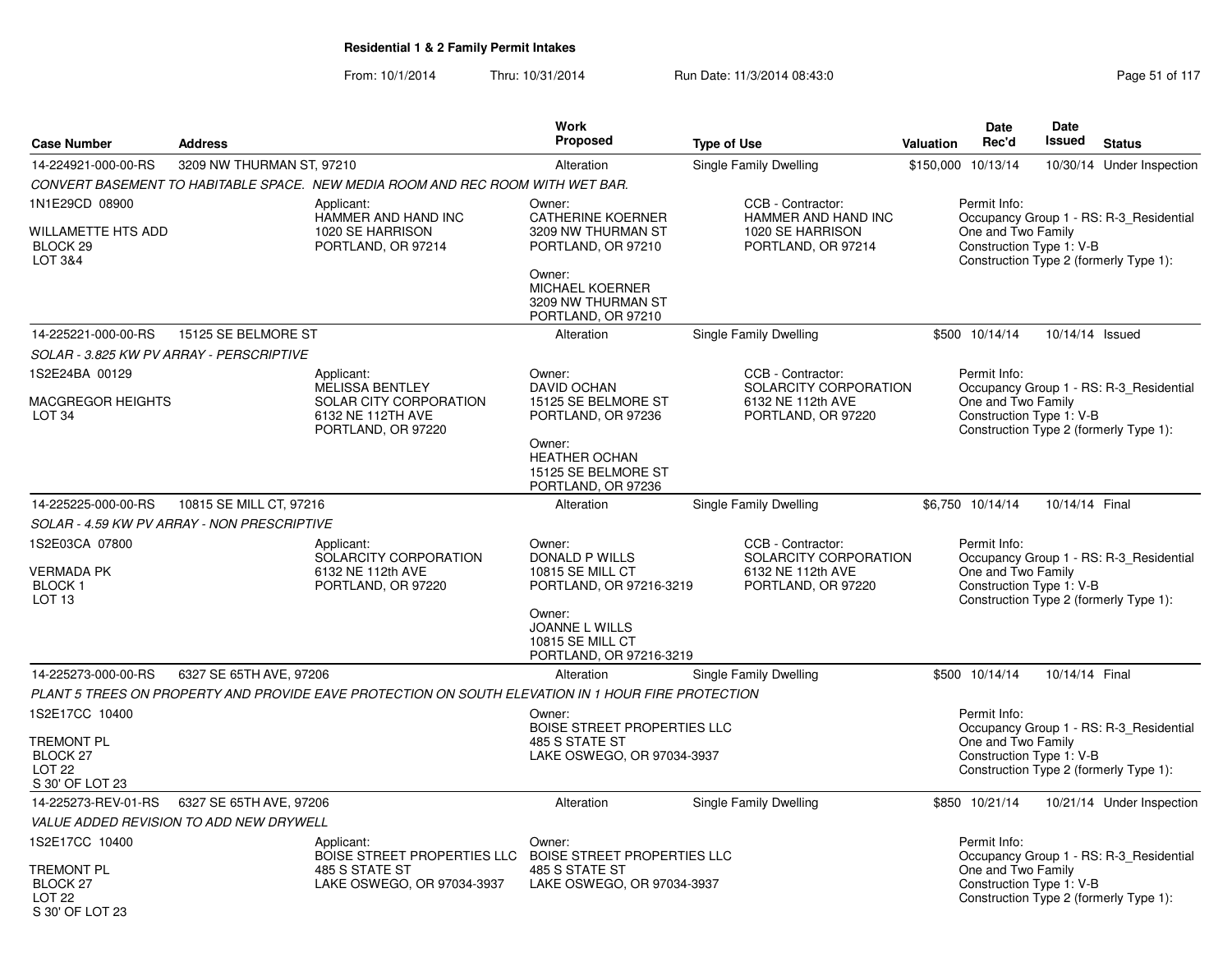| <b>Case Number</b>                                                   | <b>Address</b>                  |                                                                                                   | <b>Work</b><br><b>Proposed</b>                                                 | <b>Type of Use</b>                                                                       | <b>Valuation</b> | <b>Date</b><br>Rec'd                           | Date<br>Issued  | <b>Status</b>                           |
|----------------------------------------------------------------------|---------------------------------|---------------------------------------------------------------------------------------------------|--------------------------------------------------------------------------------|------------------------------------------------------------------------------------------|------------------|------------------------------------------------|-----------------|-----------------------------------------|
| 14-225606-000-00-RS                                                  | 4531 SW WATER AVE, 97201        |                                                                                                   | Alteration                                                                     | Single Family Dwelling                                                                   | \$9,000          | 10/14/14                                       | 10/15/14        | Under Inspection                        |
|                                                                      |                                 | REMOVE PORTION OF WALL BETWEEN KITCHEN AND LIVINGROOM. REINFORCE BEAM BASEMENT.                   |                                                                                |                                                                                          |                  |                                                |                 |                                         |
| 1S1E15BB 00100                                                       |                                 | Applicant:<br>Joshua Salinger                                                                     | Owner:<br><b>KYLO GINSBERG</b>                                                 | CCB - Contractor:<br>BIRDSMOUTH CONSTRUCTION LLI Occupancy Group 1 - RS: R-3_Residential |                  | Permit Info:                                   |                 |                                         |
| PORTLAND HMSTD<br>SUB OF LOT 4<br>BLOCK 4<br>S 20' OF LOT D<br>LOT E |                                 | BIRDSMOUTH CONSTRUCTION LL 4120 SW 55TH DR<br>1633 SE 55TH AVE<br>PORTLAND, OR 97215              | PORTLAND, OR 97221-2028                                                        | 1633 SE 55TH AVE<br>PORTLAND, OR 97215                                                   |                  | One and Two Family<br>Construction Type 1: V-B |                 | Construction Type 2 (formerly Type 1):  |
| 14-225694-000-00-RS                                                  | 6356 N MOORE AVE, 97217         |                                                                                                   | Alteration                                                                     | Single Family Dwelling                                                                   |                  | \$12,000 10/15/14                              | 10/15/14 Issued |                                         |
|                                                                      |                                 | REMOVE WALL BETWEEN KITCHEN AND FORMER BEDROOM TO CREATE DINING AREA                              |                                                                                |                                                                                          |                  |                                                |                 |                                         |
| 1N1E15DB 11000                                                       |                                 | Applicant:<br>DEBRA BERGER                                                                        | Owner:<br><b>DEBRA BERGER</b>                                                  |                                                                                          |                  | Permit Info:                                   |                 | Occupancy Group 1 - RS: R-3_Remodel     |
| <b>PIEDMONT</b><br>BLOCK 46<br>LOT <sub>11</sub>                     |                                 | 6356 N MOORE AVE<br>PORTLAND, OR 97217-2154                                                       | 6356 N MOORE AVE<br>PORTLAND, OR 97217-2154                                    |                                                                                          |                  | Construction Type 1: V-B                       |                 | Construction Type 2 (formerly Type 1):  |
|                                                                      |                                 |                                                                                                   | Owner:<br><b>LISA MCPHERSON</b><br>6356 N MOORE AVE<br>PORTLAND, OR 97217-2154 |                                                                                          |                  |                                                |                 |                                         |
| 14-225741-000-00-RS                                                  | 2303 SW MARKET STREET DR, 97201 |                                                                                                   | Alteration                                                                     | Single Family Dwelling                                                                   |                  | \$200 10/15/14                                 | 10/15/14 Issued |                                         |
|                                                                      |                                 | REMOVAL OF UNPERMITTED DECK ENCLOSURE AT REAR OF HOME AND ALL ASSOCIATED TRADES: SEE 14-194640-HS |                                                                                |                                                                                          |                  |                                                |                 |                                         |
| 1S1E04BB 02100                                                       |                                 | Applicant:<br>AARON JOHANSON                                                                      | Owner:<br>AARON JOHANSON                                                       |                                                                                          |                  | Permit Info:                                   |                 | Occupancy Group 1 - RS: R-3 Residential |
| CARTERS ADD TO P<br>BLOCK 56<br>INC PT IN VAC MARKET ST DR LOT 23    |                                 | 2303 SW MARKET STREET DR<br>PORTLAND, OR 97201                                                    | 2303 SW MARKET STREET DR<br>PORTLAND, OR 97201                                 |                                                                                          |                  | One and Two Family<br>Construction Type 1: V-B |                 | Construction Type 2 (formerly Type 1):  |
|                                                                      |                                 |                                                                                                   | Owner:<br>VAN LE<br>2303 SW MARKET STREET DR<br>PORTLAND, OR 97201             |                                                                                          |                  |                                                |                 |                                         |
| 14-225813-000-00-RS                                                  | 5612 SE LINCOLN ST, 97215       |                                                                                                   | Alteration                                                                     | Single Family Dwelling                                                                   |                  | \$500 10/15/14                                 | 10/15/14 Issued |                                         |
|                                                                      |                                 | SOLAR INSTALLATION OF 2.52KW ROOFMOUNT PV SYSTEM - PRESCRIPTIVE                                   |                                                                                |                                                                                          |                  |                                                |                 |                                         |
| 1S2E06DC 11200                                                       |                                 | Applicant:<br>STELCOR ENERGY LLC                                                                  | Owner:<br><b>DYLAN J MAGIEREK</b>                                              | CCB - Contractor:<br><b>STELCOR ENERGY LLC</b>                                           |                  | Permit Info:                                   |                 | Occupancy Group 1 - RS: R-3_Residential |
| <b>WACONDA</b><br><b>BLOCK1</b><br>E 80' OF LOT 1&2                  |                                 | 5028 E 22ND STREET<br><b>TUCSON, AZ 85711</b>                                                     | 5612 SE LINCOLN ST<br>PORTLAND, OR 97215-4001                                  | 5028 E 22ND STREET<br><b>TUCSON, AZ 85711</b>                                            |                  | One and Two Family<br>Construction Type 1: V-B |                 | Construction Type 2 (formerly Type 1):  |
| 14-226044-000-00-RS                                                  | 5923 SW HOOD AVE, 97201         |                                                                                                   | Alteration                                                                     | Single Family Dwelling                                                                   |                  | \$500 10/15/14                                 | 10/15/14 Final  |                                         |
| <b>SOLAR - 5KW ROOF MOUNTED PV ARRAY</b>                             |                                 |                                                                                                   |                                                                                |                                                                                          |                  |                                                |                 |                                         |
| 1S1E15CA 08000                                                       |                                 | Applicant:<br>SYNCHRO SOLAR, LLC.                                                                 | Owner:<br>SHANNYN Z R TIMROTT                                                  | CCB - Contractor:<br>SYNCHRO SOLAR, LLC.                                                 |                  | Permit Info:                                   |                 | Occupancy Group 1 - RS: R-3 Residential |
| <b>SOUTHPORT</b><br>BLOCK <sub>3</sub><br>LOT <sub>3</sub>           |                                 | 1111 E BURNSIDE ST, #308<br>PORTLAND, OR 97214                                                    | 5923 SW HOOD AVE<br>PORTLAND, OR 97239                                         | 1111 E BURNSIDE ST, #308<br>PORTLAND, OR 97214                                           |                  | One and Two Family<br>Construction Type 1: V-B |                 | Construction Type 2 (formerly Type 1):  |
|                                                                      |                                 |                                                                                                   | Owner:<br>CHRISTOPHER M TIMROTT<br>5923 SW HOOD AVE<br>PORTLAND, OR 97239      |                                                                                          |                  |                                                |                 |                                         |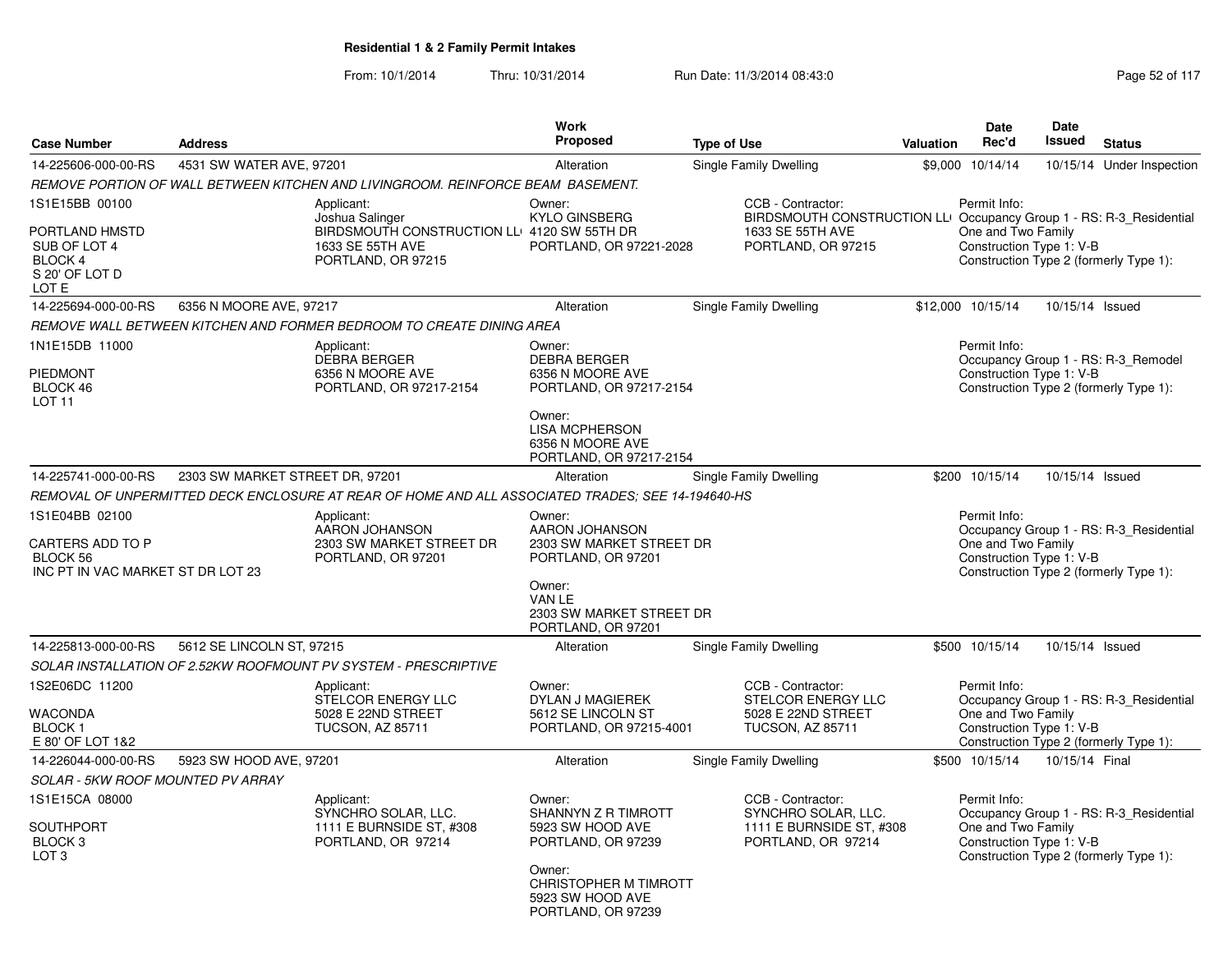From: 10/1/2014Thru: 10/31/2014 Run Date: 11/3/2014 08:43:0

| <b>Case Number</b>                                             | <b>Address</b>                                                                                                                                               | Work<br>Proposed                                                       | <b>Type of Use</b>                                             | <b>Date</b><br>Rec'd<br>Valuation  | <b>Date</b><br><b>Issued</b><br><b>Status</b>                      |
|----------------------------------------------------------------|--------------------------------------------------------------------------------------------------------------------------------------------------------------|------------------------------------------------------------------------|----------------------------------------------------------------|------------------------------------|--------------------------------------------------------------------|
| 14-226096-000-00-RS                                            | 3745 SE TIBBETTS ST. 97202                                                                                                                                   | Alteration                                                             | <b>Single Family Dwelling</b>                                  | \$4,000 10/20/14                   | 10/20/14 Under Inspection                                          |
|                                                                | REMOVE PORTION OF 2ND FLOOR TO VAULT LIVING SPACE BELOW, REMOVE INTERIOR WALLS AND RELOCATE DOOR FOR KITCHEN REMODEL. TRADE PERMITS TO BE OBTAINED SEPARATEL |                                                                        |                                                                |                                    |                                                                    |
| 1S1E12AD 12600<br><b>WAVERLEIGH HTS</b>                        | Applicant:<br><b>JOHN S COOMLER</b><br>10647 NW ANNETTE CT                                                                                                   | Owner:<br><b>JOHN S COOMLER</b><br>10647 NW ANNETTE CT                 |                                                                | Permit Info:<br>One and Two Family | Occupancy Group 1 - RS: R-3_Residential                            |
| BLOCK 46<br>E 20' OF LOT 12                                    | PORTLAND, OR 97229                                                                                                                                           | PORTLAND, OR 97229                                                     |                                                                |                                    | Construction Type 1: V-B<br>Construction Type 2 (formerly Type 1): |
| W 30' OF LOT 13                                                |                                                                                                                                                              | Owner:<br>ELLEN L COOMLER<br>10647 NW ANNETTE CT<br>PORTLAND, OR 97229 |                                                                |                                    |                                                                    |
| 14-226104-000-00-RS                                            | 714 SE 48TH AVE, 97215                                                                                                                                       | Alteration                                                             | <b>Single Family Dwelling</b>                                  | \$6,550 10/15/14                   | 10/15/14 Final                                                     |
|                                                                | <b>REPAIR PORTION OF FOUNDATION ALONG NW CORNER</b>                                                                                                          |                                                                        |                                                                |                                    |                                                                    |
| 1S2E06BA 14100                                                 | Applicant:<br>NORA COLBURN                                                                                                                                   | Owner:<br><b>MARSHA R MOLLETT</b>                                      | CCB - Contractor<br><b>RAMJACK OF OREGON</b>                   | Permit Info:                       | Occupancy Group 1 - RS: R-3_Residential                            |
| <b>LARSONS ADD</b><br>BLOCK <sub>2</sub><br>LOT <sub>7</sub>   | <b>RAM JACK OF OREGON</b><br>PO BOX 11701<br>EUGENE, OR 97440                                                                                                | 714 SE 48TH AVE<br>PORTLAND, OR 97215-1723                             | PO BOX 11701<br><b>EUGENE, OR 97440</b>                        | One and Two Family                 | Construction Type 1: V-B<br>Construction Type 2 (formerly Type 1): |
| 14-226114-000-00-RS                                            | 2710 SW HOMAR AVE, 97201                                                                                                                                     | Alteration                                                             | Single Family Dwelling                                         | \$500 10/28/14                     | 10/28/14 Under Inspection                                          |
| <b>INCREASE WINDOW SIZE IN KITCHEN</b>                         |                                                                                                                                                              |                                                                        |                                                                |                                    |                                                                    |
| 1S1E05DD 11800                                                 | Applicant:<br><b>FLORIN LACATUS</b>                                                                                                                          | Owner:                                                                 | CCB - Contractor:<br>COLUMBIA REDEVELOPMENT LLC FLORIN LACATUS | Permit Info:                       | Occupancy Group 1 - RS: R-3 Residential                            |
| <b>MONTGOMERY PK</b><br>BLOCK <sub>1</sub><br>LOT <sub>5</sub> | FRL CONSTRUCTION LLC<br>3409 SW 30TH ST<br>GRESHAM, OR 97080                                                                                                 | 2235 NE 46TH AVE<br>PORTLAND, OR 97213                                 | FRL CONSTRUCTION LLC<br>3409 SW 30TH ST<br>GRESHAM, OR 97080   | One and Two Family                 | Construction Type 1: V-B<br>Construction Type 2 (formerly Type 1): |
| 14-226246-000-00-RS                                            | 3452 NE MULTNOMAH ST, 97232                                                                                                                                  | Alteration                                                             | Single Family Dwelling                                         | \$55,000 10/16/14                  | 10/16/14 Issued                                                    |
|                                                                | CONVERT BASEMENT TO LIVING SPACE, INCLUDES NEW BEDROOM WITH EGRESS WINDOW AND WELL AND LIVING AREA. BATHROOM AND LAUNDRY ARE EXISTING UNDER PERMIT 07-168882 |                                                                        |                                                                |                                    |                                                                    |
| 1N1E36AB 11200                                                 | Applicant:<br>PHILIP MANLEY                                                                                                                                  | Owner:<br>ROBERT B BEANBLOSSOM                                         | CCB - Contractor:<br>PHILIP MANLEY                             | Permit Info:                       | Occupancy Group 1 - RS: R-3 Remodel                                |
| LAURELHURST<br>BLOCK 26<br><b>LOT 11</b>                       | 3803 SE LINCOLN ST<br>PORTLAND, OR 97214                                                                                                                     | 3452 NE MULTNOMAH ST<br>PORTLAND, OR 97232                             | 3803 SE LINCOLN ST<br>PORTLAND, OR 97214                       |                                    | Construction Type 1: V-B<br>Construction Type 2 (formerly Type 1): |
|                                                                |                                                                                                                                                              | Owner:<br>ALISON S BEANBLOSSOM                                         |                                                                |                                    |                                                                    |

3452 NE MULTNOMAH ST PORTLAND, OR 97232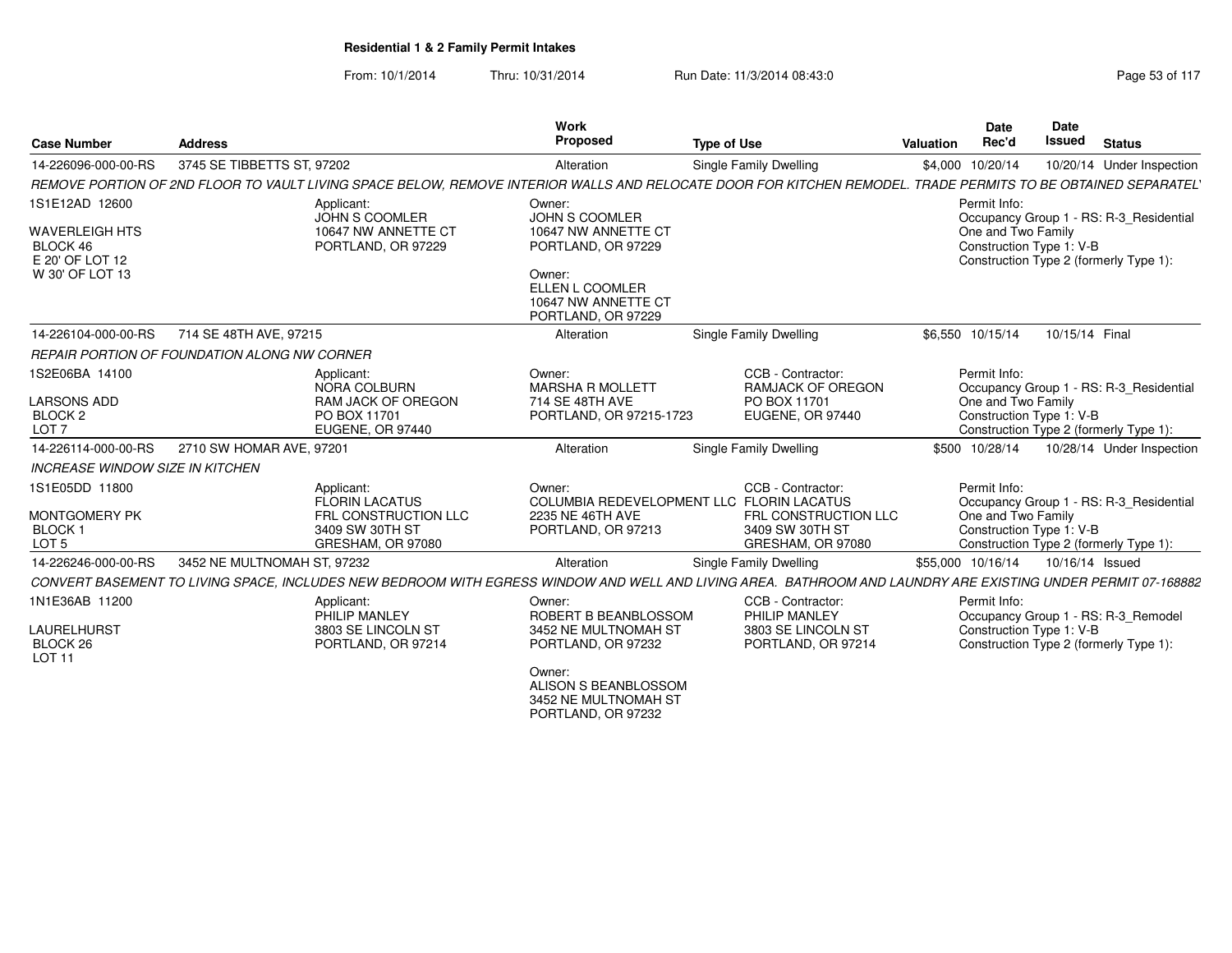| <b>Case Number</b>                                                 | <b>Address</b>                                       |                                                                                                                                                               | <b>Work</b><br><b>Proposed</b>                                                                                                                                        | <b>Type of Use</b> |                                                                                                                                                                                       | Valuation | <b>Date</b><br>Rec'd                                           | <b>Date</b><br>Issued | <b>Status</b>                                                                                                             |
|--------------------------------------------------------------------|------------------------------------------------------|---------------------------------------------------------------------------------------------------------------------------------------------------------------|-----------------------------------------------------------------------------------------------------------------------------------------------------------------------|--------------------|---------------------------------------------------------------------------------------------------------------------------------------------------------------------------------------|-----------|----------------------------------------------------------------|-----------------------|---------------------------------------------------------------------------------------------------------------------------|
| 14-226256-000-00-RS                                                | 3835 NE WISTARIA DR. 97212                           |                                                                                                                                                               | Alteration                                                                                                                                                            |                    | Single Family Dwelling                                                                                                                                                                |           | \$15,000 10/16/14                                              |                       | 10/16/14 Under Inspection                                                                                                 |
|                                                                    |                                                      | REMODEL KITCHEN. ADD NEW BEAM, REMOVE POCKET DOOR AND RELOCATE CASED OPENING. NEW FOOTING FOR SUPPORT                                                         |                                                                                                                                                                       |                    |                                                                                                                                                                                       |           |                                                                |                       |                                                                                                                           |
| 1N1E25AA 11500<br><b>BEAUMONT</b><br>BLOCK 50<br>LOT 4 TL 11500    |                                                      | Applicant:<br><b>SHANE PATRICK</b><br>NEIL KELLY CO<br>804 N ALBERTA ST<br>PORTLAND, OR 97217                                                                 | Owner:<br><b>JOHN W SNYDER</b><br>3835 NE WISTARIA DR<br>PORTLAND, OR 97212-2831<br>Owner:<br><b>JULIE A SNYDER</b><br>3835 NE WISTARIA DR<br>PORTLAND, OR 97212-2831 |                    | CCB - Contractor:<br>NEIL KELLY CO INC<br>804 N ALBERTA ST<br>PORTLAND, OR 97217-2693<br>CCB - Contractor:<br>COHO ELECTRIC<br>PO BOX 40<br>WILSONVILLE OR 97070<br>CCB - Contractor: |           | Permit Info:<br>Construction Type 1: V-B                       |                       | Occupancy Group 1 - RS: R-3_Remodel<br>Construction Type 2 (formerly Type 1):<br>Total Square Footage - Display Only: 200 |
|                                                                    |                                                      |                                                                                                                                                               |                                                                                                                                                                       |                    | <b>B AYRES PLUMBING &amp;</b><br>CONTRACTING INC<br>PO BOX 149<br>CANBY, OR 97013                                                                                                     |           |                                                                |                       |                                                                                                                           |
| 14-226425-000-00-RS                                                | 8710 SE HAWTHORNE BLVD, 97216                        |                                                                                                                                                               | Alteration                                                                                                                                                            |                    | Single Family Dwelling                                                                                                                                                                |           | \$1,500 10/17/14                                               | 10/17/14 Issued       |                                                                                                                           |
|                                                                    |                                                      | DEMO AND REMOVE ATTACHED GARAGE AND PORTION OF HOUSE. CONVERT EXISTING INTERIOR WALL TO NEW EXTERIOR WALL WITH DOOR. RESIDE. REMOVE EXISTING DRIVEWAY. ADD PA |                                                                                                                                                                       |                    |                                                                                                                                                                                       |           |                                                                |                       |                                                                                                                           |
| 1S2E04BD 07200                                                     |                                                      | Applicant:<br><b>JOSH PATRICK</b>                                                                                                                             | Owner:                                                                                                                                                                |                    | CCB - Contractor:<br>METRO HOMES NORTHWEST LLC AFFORDABLE NEW HOMES LLC                                                                                                               |           | Permit Info:                                                   |                       | Occupancy Group 1 - RS: R-3 Residential                                                                                   |
| STANLEY & PLAT 2<br>BLOCK 6<br>LOT 37-40                           |                                                      | 211 NE WEILDER<br>PORTLAND, OR 97236                                                                                                                          | 211 NE WEIDLER ST<br>PORTLAND, OR 97232-1155                                                                                                                          |                    | 211 NE WEIDER<br>PORTLAND, OR 97232                                                                                                                                                   |           | One and Two Family<br>Construction Type 1: V-B                 |                       | Construction Type 2 (formerly Type 1):                                                                                    |
| 14-226450-000-00-RS                                                | 517 NE CHURCH ST, 97211                              |                                                                                                                                                               | Alteration                                                                                                                                                            |                    | Single Family Dwelling                                                                                                                                                                |           | \$2,500 10/17/14                                               | 10/17/14 Final        |                                                                                                                           |
|                                                                    | <b>VOLUNTARY SEISMIC STRENGTHENING TO FOUNDATION</b> |                                                                                                                                                               |                                                                                                                                                                       |                    |                                                                                                                                                                                       |           |                                                                |                       |                                                                                                                           |
| 1N1E14CC 14700<br><b>CLOVERDALE TR</b><br>BLOCK 2<br><b>LOT 22</b> |                                                      | Applicant:<br><b>WESTERN CONSTRUCTION</b><br>SYSTEMS, LLC<br>6970 ZENA RD<br>RICKREALL, OR 97371                                                              | Owner:<br><b>DEBORAH GOEDDE</b><br>THE PORTLAND BRICK LLC<br>2929 EASE COMMERCIAL BLVD<br>FORT LAUDERDALE, FL 33308                                                   |                    | CCB - Contractor:<br><b>WESTERN CONSTRUCTION</b><br>SYSTEMS, LLC<br>6970 ZENA RD<br>RICKREALL, OR 97371                                                                               |           | Permit Info:<br>One and Two Family<br>Construction Type 1: V-B |                       | Occupancy Group 1 - RS: R-3_Residential<br>Construction Type 2 (formerly Type 1):                                         |
| 14-226540-000-00-RS                                                | 2507 NE 14TH AVE, 97212                              |                                                                                                                                                               | Alteration                                                                                                                                                            |                    | Single Family Dwelling                                                                                                                                                                |           | \$18,000 10/28/14                                              | 10/28/14 Issued       |                                                                                                                           |
|                                                                    |                                                      | CONVERT BASEMENT TO LIVING SPACE TO INCLUDE NEW BATHROOM, BEDROOM WITH EGRESS WINDOW., FAMILY ROOM AND ADDITIONAL SINK. 3 BATHROOMS TOTAL                     |                                                                                                                                                                       |                    |                                                                                                                                                                                       |           |                                                                |                       |                                                                                                                           |
| 1N1E26CA 00200<br><b>IRVINGTON</b><br>BLOCK 75<br><b>LOT 10</b>    |                                                      | Applicant:<br><b>BRADLEY G WAHOSKE</b><br>PO BOX 4017<br>BEAVERTON, OR 97076-4017                                                                             | Owner:<br><b>BRADLEY G WAHOSKE</b><br>PO BOX 4017<br>BEAVERTON, OR 97076-4017                                                                                         |                    |                                                                                                                                                                                       |           | Permit Info:<br>Construction Type 1: V-B                       |                       | Occupancy Group 1 - RS: R-3 Remodel<br>Construction Type 2 (formerly Type 1):<br>Total Square Footage - Display Only: 580 |
|                                                                    |                                                      |                                                                                                                                                               | Owner:<br><b>CORINNE C WAHOSKE</b><br>PO BOX 4017<br>BEAVERTON, OR 97076-4017                                                                                         |                    |                                                                                                                                                                                       |           |                                                                |                       |                                                                                                                           |
| 14-226776-000-00-RS                                                | 1574 SE POPLAR AVE, 97214                            |                                                                                                                                                               | Alteration                                                                                                                                                            |                    | Single Family Dwelling                                                                                                                                                                |           | \$4,000 10/16/14                                               | 10/16/14 Final        |                                                                                                                           |
| <b>VOLUNTARY SEISMIC UPGRADE.</b>                                  |                                                      |                                                                                                                                                               |                                                                                                                                                                       |                    |                                                                                                                                                                                       |           |                                                                |                       |                                                                                                                           |
| 1S1E02DB 01100<br><b>LADDS ADD</b>                                 |                                                      | Applicant:<br><b>STEVE GEMMELL</b><br><b>GEMMELL CONSTRUCTION LLC</b>                                                                                         | Owner:<br><b>ANTHONY ORKIN</b><br>1574 SE POPLAR AVE                                                                                                                  |                    | CCB - Contractor:<br><b>STEVE GEMMELL</b><br><b>GEMMELL CONSTRUCTION LLC</b>                                                                                                          |           | Permit Info:<br>One and Two Family                             |                       | Occupancy Group 1 - RS: R-3 Residential                                                                                   |
| BLOCK 20<br><b>LOT 25</b>                                          |                                                      | 3817 N WILLIAMS<br>PORTLAND OR 97227                                                                                                                          | PORTLAND, OR 97214-4863                                                                                                                                               |                    | 3817 N WILLIAMS<br>PORTLAND OR 97227                                                                                                                                                  |           | Construction Type 1: V-B                                       |                       | Construction Type 2 (formerly Type 1):                                                                                    |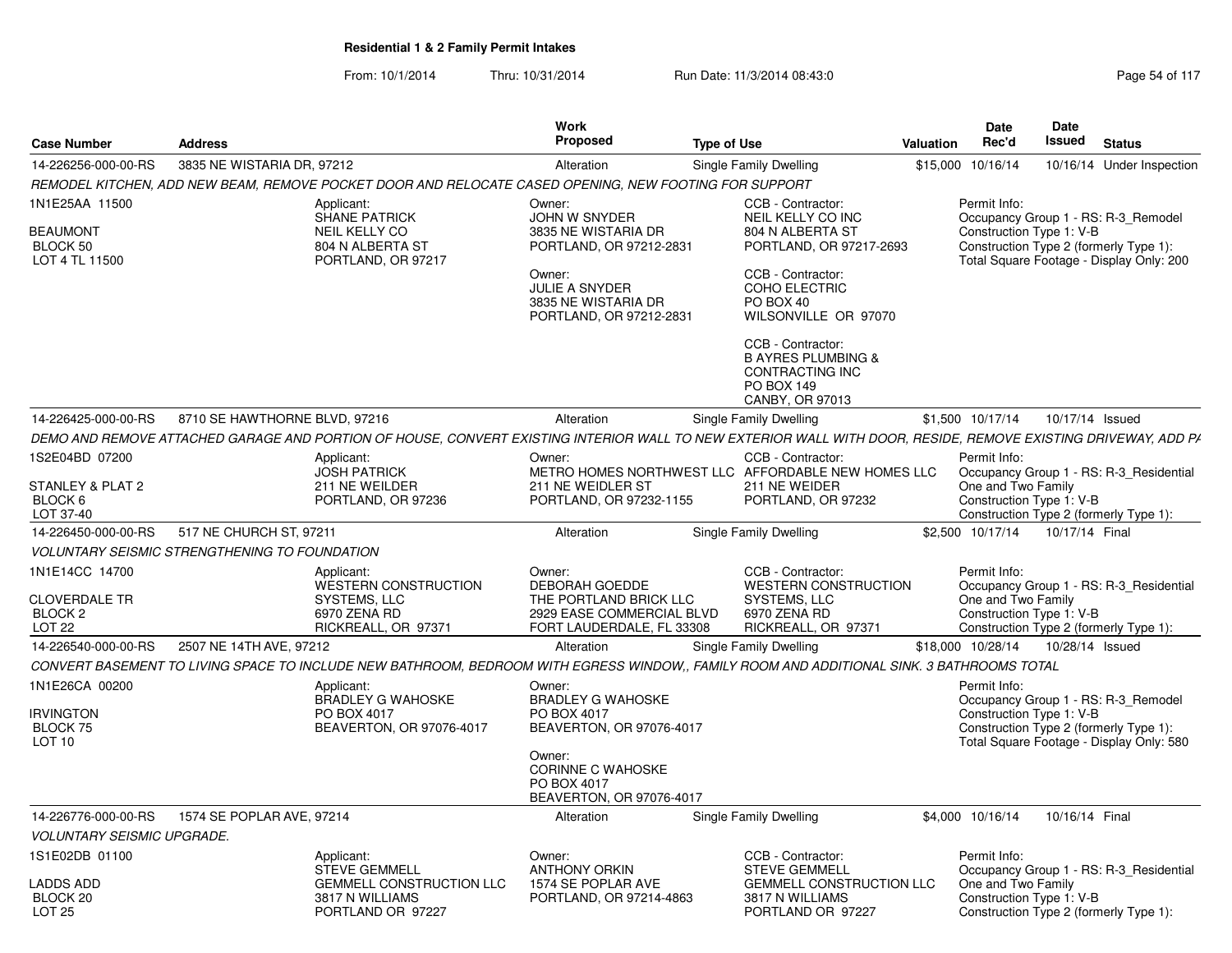| <b>Case Number</b>                                                               | <b>Address</b>               |                                                                         | Work<br><b>Proposed</b>                                                             | <b>Type of Use</b>                                                                                | <b>Valuation</b> | Date<br>Rec'd                                  | Date<br>Issued  | <b>Status</b>                           |
|----------------------------------------------------------------------------------|------------------------------|-------------------------------------------------------------------------|-------------------------------------------------------------------------------------|---------------------------------------------------------------------------------------------------|------------------|------------------------------------------------|-----------------|-----------------------------------------|
| 14-226784-000-00-RS                                                              | 1566 SE MARION ST            |                                                                         | Alteration                                                                          | Single Family Dwelling                                                                            | \$3,880          | 10/16/14                                       | 10/16/14 Final  |                                         |
| <i><b>VOLUNTARY SEISMIC UPGRADE.</b></i>                                         |                              |                                                                         |                                                                                     |                                                                                                   |                  |                                                |                 |                                         |
| 1S1E26AB 13600                                                                   |                              | Applicant:<br><b>STEVE GEMMELL</b>                                      | Owner:<br>MICHAEL D CACHUELA                                                        | CCB - Contractor:<br><b>STEVE GEMMELL</b>                                                         |                  | Permit Info:                                   |                 | Occupancy Group 1 - RS: R-3_Residential |
| SELLWOOD<br>BLOCK 63<br>W 10' OF LOT 1&2                                         |                              | <b>GEMMELL CONSTRUCTION LLC</b><br>3817 N WILLIAMS<br>PORTLAND OR 97227 | 1566 SE MARION ST<br>PORTLAND, OR 97202-7237                                        | <b>GEMMELL CONSTRUCTION LLC</b><br>3817 N WILLIAMS<br>PORTLAND OR 97227                           |                  | One and Two Family<br>Construction Type 1: V-B |                 | Construction Type 2 (formerly Type 1):  |
| LOT <sub>18</sub>                                                                |                              |                                                                         | Owner:<br><b>WENDY R DOWNING</b><br>1566 SE MARION ST<br>PORTLAND, OR 97202-7237    |                                                                                                   |                  |                                                |                 |                                         |
| 14-226869-000-00-RS                                                              | 8419 NW COPELAND ST, 97229   |                                                                         | Alteration                                                                          | Single Family Dwelling                                                                            |                  | \$6,750 10/17/14                               | 10/17/14 Issued |                                         |
|                                                                                  |                              | SOLAR - 2.475KW ROOF TOP MOUNTED PV SYSTEM - NON-PRESCRIPTIVE           |                                                                                     |                                                                                                   |                  |                                                |                 |                                         |
| 1N1W36CB 03700                                                                   |                              | Applicant:<br><b>NEIL KELLY CO</b>                                      | Owner:<br>RANDALL R HUDSON                                                          | CCB - Contractor:<br>NEIL KELLY CO INC                                                            |                  | Permit Info:                                   |                 | Occupancy Group 1 - RS: R-3_Residential |
| <b>TAYLOR CREST</b><br>BLOCK <sub>3</sub><br>LOT <sub>2</sub>                    |                              |                                                                         | 8419 NW COPELAND ST<br>PORTLAND, OR 97229-6767                                      | 804 N ALBERTA ST<br>PORTLAND, OR 97217-2693                                                       |                  | One and Two Family<br>Construction Type 1: V-B |                 | Construction Type 2 (formerly Type 1):  |
|                                                                                  |                              |                                                                         | Owner:<br><b>CYNTHIA M HUDSON</b><br>8419 NW COPELAND ST<br>PORTLAND, OR 97229-6767 |                                                                                                   |                  |                                                |                 |                                         |
| 14-226871-000-00-RS                                                              | 4405 N GANTENBEIN AVE, 97217 |                                                                         | Alteration                                                                          | Single Family Dwelling                                                                            |                  | \$6,750 10/17/14                               |                 | 10/17/14 Under Inspection               |
|                                                                                  |                              | SOLAR - 3.30KW ROOF TOP MOUNTED PV SYSTEM - NON-PRESCRIPTIVE            |                                                                                     |                                                                                                   |                  |                                                |                 |                                         |
| 1N1E22DB 02200                                                                   |                              | Applicant:<br>NEIL KELLY CO INC                                         | Owner:<br><b>SARAH C MUIR</b>                                                       | CCB - Contractor:<br>NEIL KELLY CO INC                                                            |                  | Permit Info:                                   |                 | Occupancy Group 1 - RS: R-3_Residential |
| CENTRAL ALBINA<br>BLOCK <sub>2</sub><br>LOT <sub>3</sub>                         |                              | 804 N ALBERTA ST<br>PORTLAND, OR 97217-2693                             | 4405 N GANTENBEIN AVE<br>PORTLAND, OR 97217                                         | 804 N ALBERTA ST<br>PORTLAND, OR 97217-2693                                                       |                  | One and Two Family<br>Construction Type 1: V-B |                 | Construction Type 2 (formerly Type 1):  |
| 14-226890-000-00-RS                                                              | 7318 SE TIBBETTS ST, 97206   |                                                                         | Alteration                                                                          | <b>Single Family Dwelling</b>                                                                     |                  | \$3,000 10/17/14                               |                 | 10/17/14 Under Inspection               |
| ADD BATHROOM ON THE SECOND FLOOR                                                 |                              |                                                                         |                                                                                     |                                                                                                   |                  |                                                |                 |                                         |
| 1S2E08AC 07400                                                                   |                              | Applicant:<br><b>GRANT WAYNE MASSIER</b>                                | Owner:<br><b>DOROTHY A ROSE</b>                                                     | CCB - Contractor:<br><b>CAMPBELLS PLUMBING</b>                                                    |                  | Permit Info:                                   |                 | Occupancy Group 1 - RS: R-3_Residential |
| <b>JOSEPHINE</b><br><b>BLOCK 4</b><br>N 70' OF LOT 1 EXC W 95' & S 53' OF N 123' |                              | 746 NE 155TH AVENUE<br>PORTLAND, OR 97230 5458                          | 7318 SE TIBBETTS ST<br>PORTLAND, OR 97206-1842                                      | 14755 SE 232 ND DR<br>BORING OR 97009                                                             |                  | One and Two Family<br>Construction Type 1: V-B |                 | Construction Type 2 (formerly Type 1):  |
| OF LOT 1 EXC W 100'                                                              |                              |                                                                         | Owner:<br><b>KRISTIN A ROSE</b><br>7318 SE TIBBETTS ST<br>PORTLAND, OR 97206-1842   | CCB - Contractor:<br><b>GRANT WAYNE MASSIER</b><br>746 NE 155TH AVENUE<br>PORTLAND, OR 97230 5458 |                  |                                                |                 |                                         |
|                                                                                  |                              |                                                                         | Owner:<br>MARK J WILLEY<br>7318 SE TIBBETTS ST<br>PORTLAND, OR 97206-1842           |                                                                                                   |                  |                                                |                 |                                         |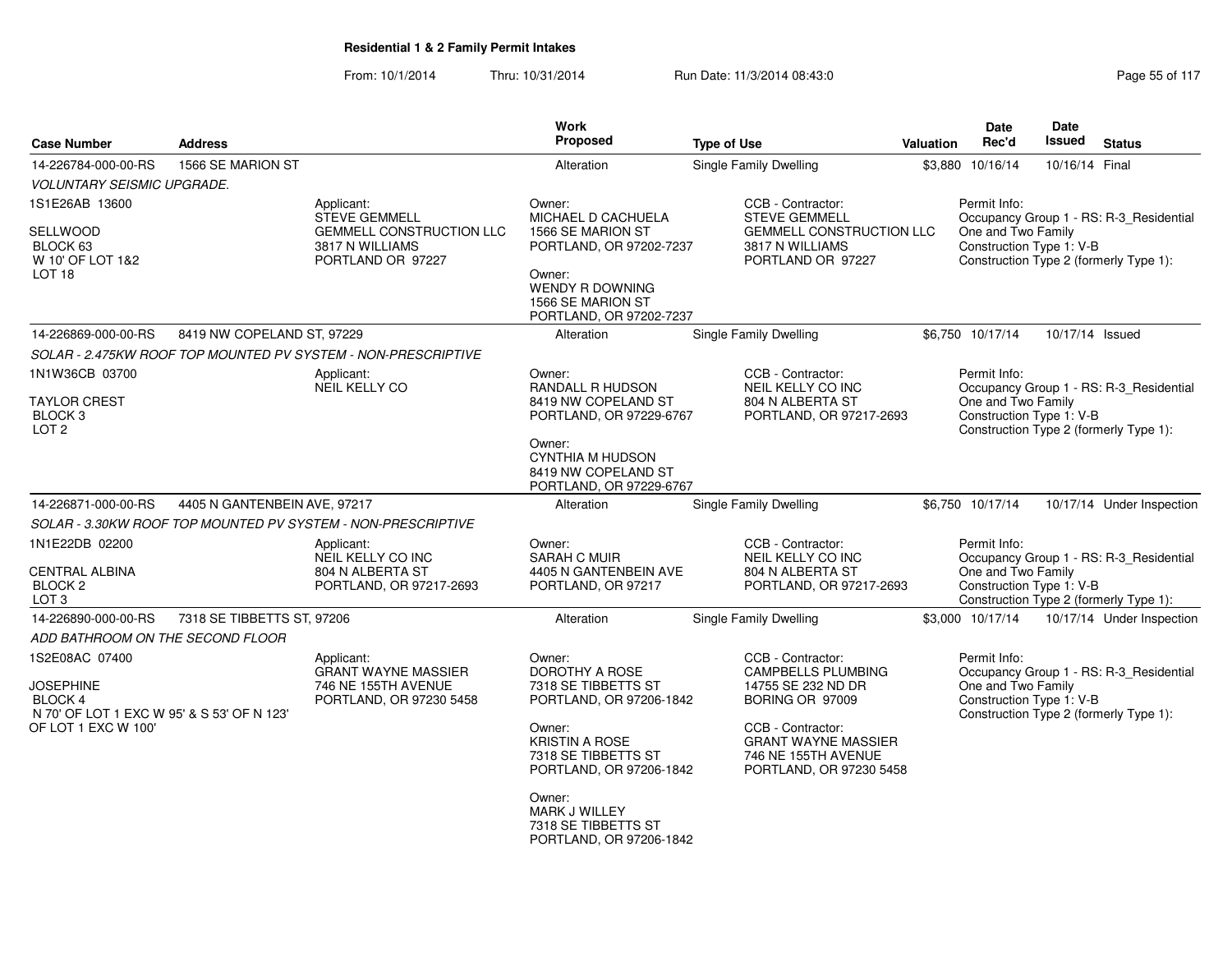| 6714 SE 21ST AVE, 97202<br>14-226963-000-00-RS<br>CONVERT BASEMENT TO LIVING SPACE, ADD NEW WALLS TO CREATE BATHROOM AND FAMILY ROOM. TRADE PERMITS TO BE OBTAINED SEPARATELY.<br>1S1E23AA 06100<br>Applicant:<br>JOHN M WALSH | Alteration                                                                                                                                                   | Single Family Dwelling                                                                                  | \$20,000 |                                                                |                 |                                                                                                                           |
|--------------------------------------------------------------------------------------------------------------------------------------------------------------------------------------------------------------------------------|--------------------------------------------------------------------------------------------------------------------------------------------------------------|---------------------------------------------------------------------------------------------------------|----------|----------------------------------------------------------------|-----------------|---------------------------------------------------------------------------------------------------------------------------|
|                                                                                                                                                                                                                                |                                                                                                                                                              |                                                                                                         |          | 10/17/14                                                       | 10/17/14 Issued |                                                                                                                           |
|                                                                                                                                                                                                                                |                                                                                                                                                              |                                                                                                         |          |                                                                |                 |                                                                                                                           |
| WESTMORELAND<br>6714 SE 21ST AVE<br>BLOCK 34<br>PORTLAND, OR 97202<br>LOT <sub>5</sub>                                                                                                                                         | Owner:<br>JOHN M WALSH<br>6714 SE 21ST AVE<br>PORTLAND, OR 97202<br>Owner:<br>SHELLEY D CARTIER<br>6714 SE 21ST AVE<br>PORTLAND, OR 97202                    |                                                                                                         |          | Permit Info:<br>Construction Type 1: V-B                       |                 | Occupancy Group 1 - RS: R-3 Remodel<br>Construction Type 2 (formerly Type 1):<br>Total Square Footage - Display Only: 240 |
| 5915 SE LINCOLN ST, 97215<br>14-226976-000-00-RS                                                                                                                                                                               | Alteration                                                                                                                                                   | <b>Single Family Dwelling</b>                                                                           |          | \$6,750 10/17/14                                               | 10/17/14 Issued |                                                                                                                           |
| SOLAR - 3.025 KW ROOF MOUNTED PV SYSTEM, NON-PRESCRIPTIVE                                                                                                                                                                      |                                                                                                                                                              |                                                                                                         |          |                                                                |                 |                                                                                                                           |
| 1S2E06DD 00400<br>Applicant:<br>KATIE MARTIN<br><b>JACKSON PL</b><br><b>NEIL KELLY COMPANY</b><br><b>BLOCK1</b><br>804 N ALBERTA ST<br>LOT <sub>28</sub><br>PORTLAND, OR 97217                                                 | Owner:<br>LEE D ERREND<br>5915 SE LINCOLN ST<br>PORTLAND, OR 97215-4041<br>Owner:<br><b>LAURIE R ERREND</b><br>5915 SE LINCOLN ST<br>PORTLAND, OR 97215-4041 | CCB - Contractor:<br>NEIL KELLY CO INC<br>804 N ALBERTA ST<br>PORTLAND, OR 97217-2693                   |          | Permit Info:<br>Construction Type 1: V-B                       |                 | Occupancy Group 1 - RS: R-3_Remodel<br>Construction Type 2 (formerly Type 1):                                             |
| 7816 N KELLOGG ST, 97203<br>14-227013-000-00-RS                                                                                                                                                                                | Alteration                                                                                                                                                   | Single Family Dwelling                                                                                  |          | \$30,000 10/31/14                                              | 10/31/14 Issued |                                                                                                                           |
| CONVERT BASEMENT TO LIVING SPACE. NEW EXTERIOR STAIRWELL. FURR OUT WALLS AND ADD NEW WALLS TO CREATE ART STUDIO AND NEW BATHROOM                                                                                               |                                                                                                                                                              |                                                                                                         |          |                                                                |                 |                                                                                                                           |
| 1N1W12AA 18800<br>Applicant:<br>ROSS EDWARD DOYLE SR<br>ST JOHNS HTS & SUB<br>12406 NW COLEMAN DR<br>BLOCK 6<br>PORTLAND, OR 97229<br>LOT <sub>2</sub>                                                                         | Owner:<br>KERRY R CALVERT<br>7816 N KELLOGG ST<br>PORTLAND, OR 97203<br>Owner:<br><b>SUSAN B CALVERT</b><br>7816 N KELLOGG ST<br>PORTLAND, OR 97203          | CCB - Contractor:<br>ROSS EDWARD DOYLE SR<br>12406 NW COLEMAN DR<br>PORTLAND, OR 97229                  |          | Permit Info:<br>One and Two Family<br>Construction Type 1: V-B |                 | Occupancy Group 1 - RS: R-3 Residential<br>Construction Type 2 (formerly Type 1):                                         |
| 14-227027-000-00-RS<br>2212 NE 52ND AVE, 97213                                                                                                                                                                                 | Alteration                                                                                                                                                   | Single Family Dwelling                                                                                  |          | \$31,320 10/17/14                                              | 10/17/14 Issued |                                                                                                                           |
| CONVERT BASEMENT TO LIVING SPACE, INCLUDES NEW BEDROOM WITH EGRESS WINDOW AND WELL, REDUCE SIZE OF EXISITNG CELLAR ROOM TO CREATE BEDROOM CLOSET, NEW BATH,                                                                    |                                                                                                                                                              |                                                                                                         |          |                                                                |                 |                                                                                                                           |
| 1N2E30DB 16500<br>Applicant:<br><b>BRUCE G BOLLARD</b><br><b>MERLOW &amp; EXTD</b><br>2212 NE 52ND AVE<br>BLOCK 13<br>PORTLAND, OR 97213-2606<br>N 7' OF LOT 5<br>LOT 6                                                        | Owner:<br><b>BRUCE G BOLLARD</b><br>2212 NE 52ND AVE<br>PORTLAND, OR 97213-2606                                                                              |                                                                                                         |          | Permit Info:<br>Construction Type 1: V-B                       |                 | Occupancy Group 1 - RS: R-3 Remodel<br>Construction Type 2 (formerly Type 1):<br>Total Square Footage - Display Only: 852 |
| 3414 NE 54TH AVE, 97213<br>14-227071-000-00-RS                                                                                                                                                                                 | Alteration                                                                                                                                                   | Single Family Dwelling                                                                                  |          | \$26,500 10/17/14                                              |                 | 10/17/14 Under Inspection                                                                                                 |
| CONVERT BASEMENT TO LIVING SPACE. FURR OUT WALLS AND ADD NEW WALLS TO CREATE BEDROOM, UTILITY ROOM, AND BATHROOM                                                                                                               |                                                                                                                                                              |                                                                                                         |          |                                                                |                 |                                                                                                                           |
| 1N2E30AB 04100<br>Applicant:<br><b>JENNIFER RATIGAN</b><br>ROSE CITY PK<br>3414 NE 54TH<br>BLOCK 120<br>PORTLAND 97213<br>N 25' OF LOT 14<br>S 23' OF LOT 15                                                                   | Owner:<br>ROBERT D RATIGAN<br>16317 NE WASCO ST<br>PORTLAND, OR 97230-5744                                                                                   | CCB - Contractor:<br><b>FISCHER CONSTRUCTION LLC</b><br>6192 SW HARRINGTON AVE<br>LAKE OSWEGO, OR 97035 |          | Permit Info:<br>One and Two Family<br>Construction Type 1: V-B |                 | Occupancy Group 1 - RS: R-3_Residential<br>Construction Type 2 (formerly Type 1):                                         |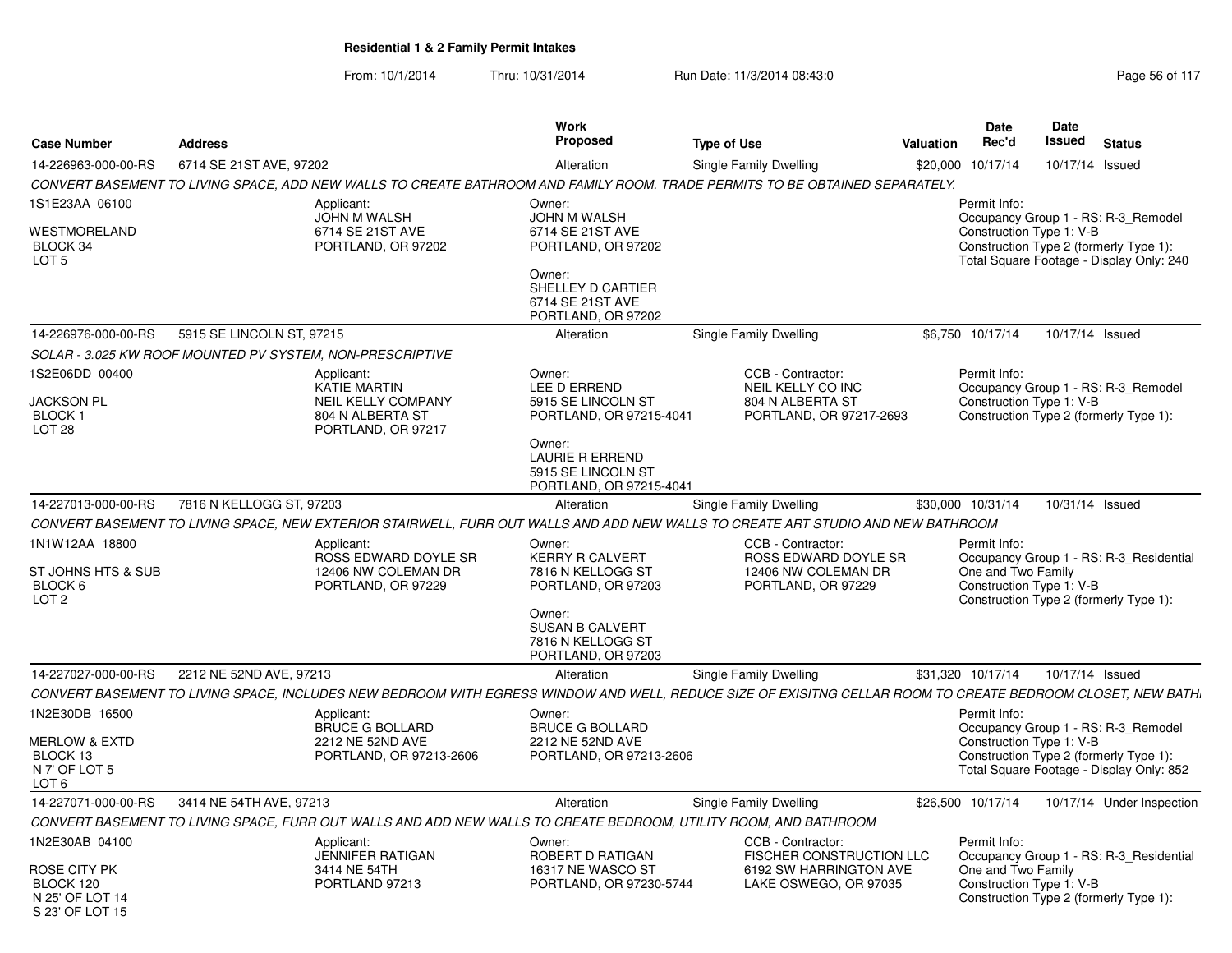| <b>Case Number</b>                                                            | Address                                                                                                                                                     | Work<br>Proposed                                                                                                                                        | <b>Type of Use</b>                                                                                                    | <b>Date</b><br>Rec'd<br>Valuation | Date<br>Issued                                 | <b>Status</b>                                                                                                             |
|-------------------------------------------------------------------------------|-------------------------------------------------------------------------------------------------------------------------------------------------------------|---------------------------------------------------------------------------------------------------------------------------------------------------------|-----------------------------------------------------------------------------------------------------------------------|-----------------------------------|------------------------------------------------|---------------------------------------------------------------------------------------------------------------------------|
| 14-227094-000-00-RS                                                           | 5828 SW DICKINSON ST, 97219                                                                                                                                 | Alteration                                                                                                                                              | Single Family Dwelling                                                                                                | \$3,492 10/17/14                  |                                                | 10/17/14 Issued                                                                                                           |
|                                                                               | REMODEL TO RECONFIGURE/EXPAND EXISTING BATHROOM WALLS *** TRADES TO BE OBTAINED SEPARATELY***                                                               |                                                                                                                                                         |                                                                                                                       |                                   |                                                |                                                                                                                           |
| 1S1E31BA 04400<br>SOUTHWEST OUTLOOK<br><b>BLOCK 5</b><br>LOT <sub>17</sub>    | Applicant:<br><b>JOHN FLYNN</b><br>RESOLVE ARCHITECTURE AND<br><b>PLANNING</b><br>3742 SE MILL ST<br>PORTLAND, OR 97214                                     | Owner:<br>JOHN D WEEKS<br>5828 SW DICKINSON ST<br>PORTLAND, OR 97219-6632<br>Owner:<br>LAURA D WEEKS<br>5828 SW DICKINSON ST<br>PORTLAND, OR 97219-6632 |                                                                                                                       | Permit Info:                      | Construction Type 1: V-B                       | Occupancy Group 1 - RS: R-3_Remodel<br>Construction Type 2 (formerly Type 1):<br>Total Square Footage - Display Only: 95  |
| 14-227150-000-00-RS                                                           | 3644 NE 19TH AVE, 97212                                                                                                                                     | Alteration                                                                                                                                              | Single Family Dwelling                                                                                                | \$2,000 10/28/14                  |                                                | 10/28/14 Under Inspection                                                                                                 |
|                                                                               | CONVERT UTILITY ROOM TO BATHROOM IN EXISTING BASEMENT                                                                                                       |                                                                                                                                                         |                                                                                                                       |                                   |                                                |                                                                                                                           |
| 1N1E23DD 06600<br><b>HOMEDALE</b><br>BLOCK 5<br>LOT <sub>18</sub>             | Applicant:<br><b>JOHN CUSACK</b>                                                                                                                            | Owner:<br><b>LAURA C GILDEA</b><br>64 BRET HARTE RD<br>SAN RAFAEL, CA 94901-5264                                                                        |                                                                                                                       | Permit Info:                      | One and Two Family<br>Construction Type 1: V-B | Occupancy Group 1 - RS: R-3 Residential<br>Construction Type 2 (formerly Type 1):                                         |
| 14-227161-000-00-RS                                                           | 2232 SW VACUNA ST, 97219                                                                                                                                    | Alteration                                                                                                                                              | Single Family Dwelling                                                                                                | \$3,000 10/17/14                  |                                                | 10/17/14 Issued                                                                                                           |
|                                                                               | ADD BATHROOM IN EXISTING GUEST ROOM SPACE ON SECOND LEVEL OF SINGLE FAMILY HOME                                                                             |                                                                                                                                                         |                                                                                                                       |                                   |                                                |                                                                                                                           |
| 1S1E33BC 07500<br>WOODLEE HEIGHTS<br><b>BLOCK1</b><br>LOT <sub>4</sub>        | Applicant:<br><b>DONALD B MCKIE</b><br>2232 SW VACUNA ST<br>PORTLAND, OR 97219                                                                              | Owner:<br><b>DONALD B MCKIE</b><br>2232 SW VACUNA ST<br>PORTLAND, OR 97219                                                                              |                                                                                                                       | Permit Info:                      | Construction Type 1: V-B                       | Occupancy Group 1 - RS: R-3_Remodel<br>Construction Type 2 (formerly Type 1):<br>Total Square Footage - Display Only: 67  |
|                                                                               |                                                                                                                                                             | Owner:<br><b>JESSICA L MCKIE</b><br>2232 SW VACUNA ST<br>PORTLAND, OR 97219                                                                             |                                                                                                                       |                                   |                                                |                                                                                                                           |
| 14-227164-000-00-RS                                                           | 7139 N OATMAN AVE, 97217                                                                                                                                    | Alteration                                                                                                                                              | Single Family Dwelling                                                                                                | \$35,000 10/22/14                 |                                                | 10/22/14 Issued                                                                                                           |
|                                                                               | CONVERT BASEMENT TO LIVING SPACE, FURR OUT WALLS AND ADD NEW WALLS TO CREATE TWO NEW BEDROOMS, BATHROOM, UTILITY ROOM, AND FAMILY ROOM, ADD 2 EGRESS WINDOW |                                                                                                                                                         |                                                                                                                       |                                   |                                                |                                                                                                                           |
| 1N1E16BB 08900<br>ARBOR LODGE<br>BLOCK 21<br><b>LOT 18</b><br>N 1/2 OF LOT 19 | Applicant:<br><b>TERRY HELLEM</b><br>PROJECTIVE BUILDING DESIGNS<br>PO BOX 6542<br>BEAVERTON OR 97007                                                       | Owner:<br>4550 KRUSE WAY #125<br>LAKE OSWEGO, OR 97035-3533                                                                                             | CCB - Contractor:<br>BULLDOG CAPITAL PARTNERS LLI EMPIRE PLUMBING LLC<br>19572 SW TREEHOUSE LN<br>BEAVERTON, OR 97007 | Permit Info:                      | Construction Type 1: V-B                       | Occupancy Group 1 - RS: R-3_Remodel<br>Construction Type 2 (formerly Type 1):<br>Total Square Footage - Display Only: 825 |
| 14-227215-000-00-RS                                                           | 2736 SE 49TH AVE, 97206                                                                                                                                     | Alteration                                                                                                                                              | Single Family Dwelling                                                                                                | \$32,000 10/17/14                 |                                                | 10/8/14 Under Inspection                                                                                                  |
| INSTALL BATHROOM IN EXISTING BASEMENT                                         |                                                                                                                                                             |                                                                                                                                                         |                                                                                                                       |                                   |                                                |                                                                                                                           |
| IS2E07BA 13900                                                                | Applicant:<br>DAVID LIPKIND                                                                                                                                 | Owner:<br><b>KRISTINA MACHELL</b>                                                                                                                       | CCB - Contractor:<br>DAVID LIPKIND                                                                                    | Permit Info:                      |                                                | Occupancy Group 1 - RS: R-3_Residential                                                                                   |
| WINDSOR HTS<br><b>BLOCK 5</b><br>LOT 8                                        | SHELBYVILLE PROPERTIES LLC<br>1215 NE WEBSTER<br>PORTLAND OR 97211                                                                                          | 2736 SE 49TH AVE<br>PORTLAND, OR 97206-1528                                                                                                             | SHELBYVILLE PROPERTIES LLC<br>1215 NE WEBSTER<br>PORTLAND OR 97211                                                    |                                   | One and Two Family<br>Construction Type 1: V-B | Construction Type 2 (formerly Type 1):                                                                                    |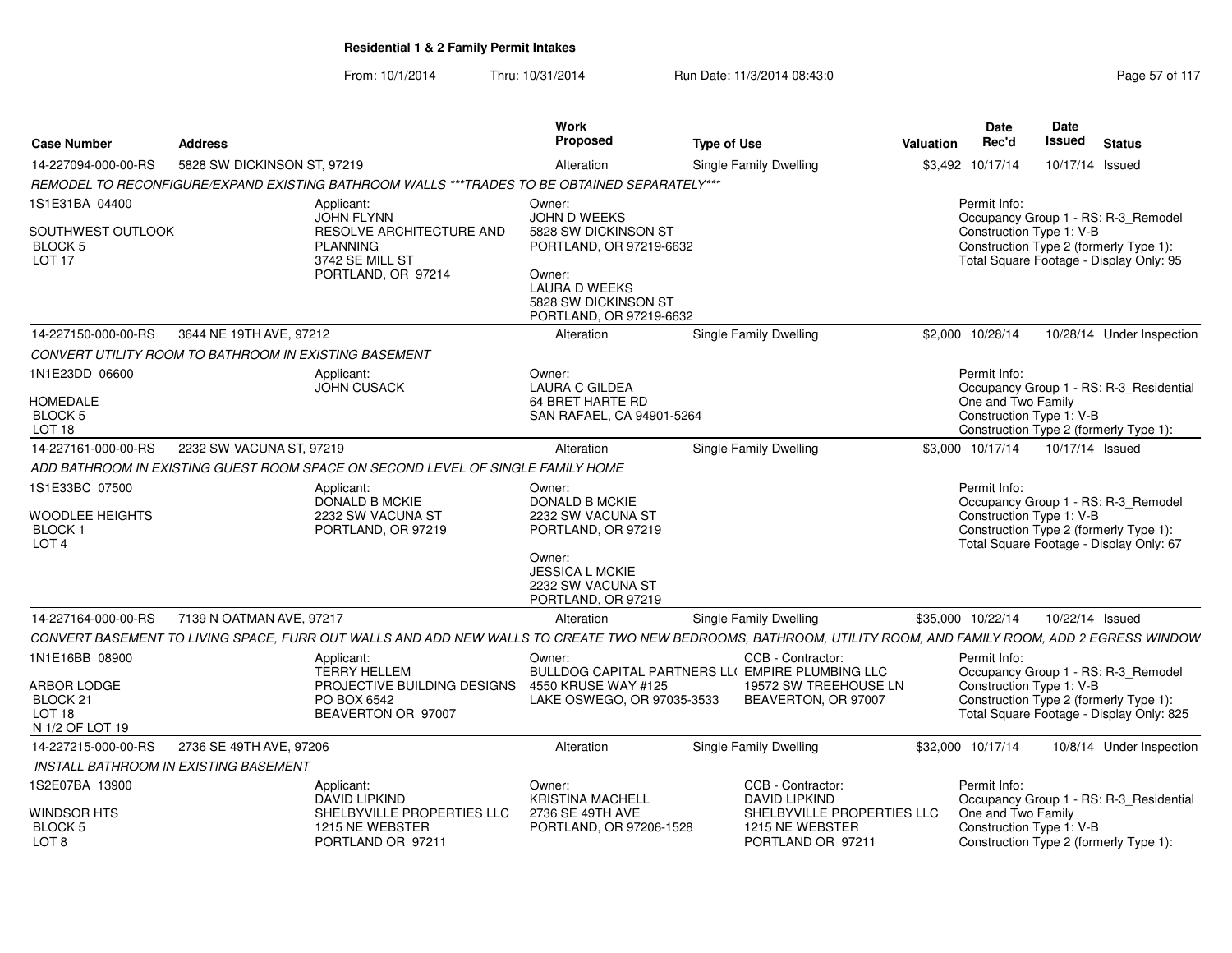|                                                                    |                                                          |                                                                                                          | Work                                                                             |                                                                                                                      |                  | <b>Date</b>                                                                 | <b>Date</b>     |                                                                                                                           |
|--------------------------------------------------------------------|----------------------------------------------------------|----------------------------------------------------------------------------------------------------------|----------------------------------------------------------------------------------|----------------------------------------------------------------------------------------------------------------------|------------------|-----------------------------------------------------------------------------|-----------------|---------------------------------------------------------------------------------------------------------------------------|
| <b>Case Number</b>                                                 | <b>Address</b>                                           |                                                                                                          | Proposed                                                                         | <b>Type of Use</b>                                                                                                   | <b>Valuation</b> | Rec'd                                                                       | <b>Issued</b>   | <b>Status</b>                                                                                                             |
| 14-227235-000-00-RS                                                | 6204 NE 8TH AVE - Unit B, 97211                          |                                                                                                          | Alteration                                                                       | Single Family Dwelling                                                                                               |                  | \$28,636 10/17/14                                                           | 10/17/14 Issued |                                                                                                                           |
|                                                                    |                                                          | CONVERT EXISTING FINISHED BASEMENT SPACE TO AN ADU, ADD BATHROOM, KITCHEN AND RECONFIGURE WALLS          |                                                                                  |                                                                                                                      |                  |                                                                             |                 |                                                                                                                           |
| 1N1E14CB 17800                                                     |                                                          | Applicant:<br>DERRICK ARAGON<br>NORTHWEST VENTURES GROUP<br>2401 NE ML KING BLVD<br>PORTLAND, OR 97212   | Owner:<br>RICHARD KASSEBAUM<br>16081 S MOORE RD<br>OREGON CITY, OR 97045         | CCB - Contractor:<br><b>DERRICK ARAGON</b><br>NORTHWEST VENTURES GROUP<br>2401 NE ML KING BLVD<br>PORTLAND, OR 97212 |                  | Permit Info:<br>Construction Type 1: V-B<br>Number of New Dwelling Units: 1 |                 | Occupancy Group 1 - RS: R-3_Remodel<br>Construction Type 2 (formerly Type 1):<br>Total Square Footage - Display Only: 779 |
| 14-227380-000-00-RS                                                | 4054 NE RODNEY AVE, 97212                                |                                                                                                          | Alteration                                                                       | Single Family Dwelling                                                                                               |                  | \$50.000 10/20/14                                                           | 10/24/14 Issued |                                                                                                                           |
|                                                                    |                                                          | CONVERT BASMENT TO HABITABLE SPACE INCLUDING NEW BATHROOMTOTAL (3) TOILETS                               |                                                                                  |                                                                                                                      |                  |                                                                             |                 |                                                                                                                           |
| 1N1E22DA 17400<br>ALBINA HMSTD<br>BLOCK 12<br>LOT <sub>14</sub>    |                                                          | Applicant:<br><b>DAVID LIPKIND</b><br>SHELBYVILLE PROPERTIES LLC<br>1215 NE WEBSTER<br>PORTLAND OR 97211 | Owner:<br><b>LUCY A BERNARD</b><br>4054 NE RODNEY AVE<br>PORTLAND, OR 97212-1048 | CCB - Contractor:<br><b>DAVID LIPKIND</b><br>SHELBYVILLE PROPERTIES LLC<br>1215 NE WEBSTER<br>PORTLAND OR 97211      |                  | Permit Info:<br>One and Two Family<br>Construction Type 1: V-B              |                 | Occupancy Group 1 - RS: R-3_Residential<br>Construction Type 2 (formerly Type 1):                                         |
| 14-227397-000-00-RS                                                | 4725 NE RODNEY AVE, 97211                                |                                                                                                          | Alteration                                                                       | Single Family Dwelling                                                                                               |                  | \$3,500 10/20/14                                                            | 10/20/14 Final  |                                                                                                                           |
| <b>VOLUNTARY SEISMIC UPGRADE</b>                                   |                                                          |                                                                                                          |                                                                                  |                                                                                                                      |                  |                                                                             |                 |                                                                                                                           |
| 1N1E22AD 11600                                                     |                                                          | Applicant:<br><b>NORA L MILLER</b>                                                                       | Owner:<br>DAVID L MILLER                                                         | CCB - Contractor:<br><b>MICHAEL WIEBER</b>                                                                           |                  | Permit Info:                                                                |                 | Occupancy Group 1 - RS: R-3_Residential                                                                                   |
| <b>MAEGLY HIGHLAND</b><br>BLOCK <sub>9</sub><br>LOT <sub>2</sub>   |                                                          | 4725 NE RODNEY AVE<br>PORTLAND, OR 97211                                                                 | 4725 NE RODNEY AVE<br>PORTLAND, OR 97211                                         | ELYSIUM CONSTRUCTION LLC<br>PO BOX 12010<br>PORTLAND OR 97212                                                        |                  | One and Two Family<br>Construction Type 1: V-B                              |                 | Construction Type 2 (formerly Type 1):                                                                                    |
|                                                                    |                                                          |                                                                                                          | Owner:<br><b>NORA L MILLER</b><br>4725 NE RODNEY AVE<br>PORTLAND, OR 97211       |                                                                                                                      |                  |                                                                             |                 |                                                                                                                           |
| 14-227467-000-00-RS                                                | 6717 N MONTANA AVE, 97217                                |                                                                                                          | Alteration                                                                       | Single Family Dwelling                                                                                               |                  | \$500 10/20/14                                                              | 10/20/14 Final  |                                                                                                                           |
|                                                                    | SOLAR - 3.06KW ROOF TOP MOUNTED PV SYSTEM - PRESCRIPTIVE |                                                                                                          |                                                                                  |                                                                                                                      |                  |                                                                             |                 |                                                                                                                           |
| 1N1E15BC 10000                                                     |                                                          | Applicant:<br><b>MELISSA BENTLEY</b>                                                                     | Owner:<br><b>ANANTH KF THITTE</b>                                                | CCB - Contractor:<br>SOLARCITY CORPORATION                                                                           |                  | Permit Info:                                                                |                 | Occupancy Group 1 - RS: R-3 Residential                                                                                   |
| <b>GOOD MORNING ADD</b><br>BLOCK <sub>5</sub><br>LOT <sub>10</sub> |                                                          | SOLAR CITY CORPORATION<br>6132 NE 112TH AVE<br>PORTLAND, OR 97220                                        | 6717 N MONTANA AVE<br>PORTLAND, OR 97217                                         | 6132 NE 112th AVE<br>PORTLAND, OR 97220                                                                              |                  | One and Two Family<br>Construction Type 1: V-B                              |                 | Construction Type 2 (formerly Type 1):                                                                                    |
|                                                                    |                                                          |                                                                                                          | Owner:<br><b>HEATHER A THITTE</b><br>6717 N MONTANA AVE<br>PORTLAND, OR 97217    |                                                                                                                      |                  |                                                                             |                 |                                                                                                                           |
| 14-227481-000-00-RS                                                | 2018 NE BLUE HERON DR, 97211                             |                                                                                                          | Alteration                                                                       | Single Family Dwelling                                                                                               |                  | \$500 10/24/14                                                              | 10/24/14 Issued |                                                                                                                           |
|                                                                    | SOLAR - 10.9KW ROOF TOP MOUNTED PV SYSTEM - PRESCRIPTIVE |                                                                                                          |                                                                                  |                                                                                                                      |                  |                                                                             |                 |                                                                                                                           |
| 1N1E11AA 03500<br><b>BLUE HERON MEADOWS</b>                        |                                                          | Applicant:<br><b>MELISSA BENTLEY</b><br>SOLAR CITY CORPORATION                                           | Owner:<br>RONALD R MYERS<br>2018 NE BLUE HERON DR                                | CCB - Contractor:<br>SOLARCITY CORPORATION<br>6132 NE 112th AVE                                                      |                  | Permit Info:<br>One and Two Family                                          |                 | Occupancy Group 1 - RS: R-3_Residential                                                                                   |
| <b>LOT 35</b><br>INC UND INT TRACTS A<br>B                         |                                                          | 6132 NE 112TH AVE<br>PORTLAND, OR 97220                                                                  | PORTLAND, OR 97211-1680<br>Owner:                                                | PORTLAND, OR 97220                                                                                                   |                  | Construction Type 1: V-B                                                    |                 | Construction Type 2 (formerly Type 1):                                                                                    |
| C: D: E & F                                                        |                                                          |                                                                                                          | <b>DARLENE K MYERS</b><br>2018 NE BLUE HERON DR<br>PORTLAND, OR 97211-1680       |                                                                                                                      |                  |                                                                             |                 |                                                                                                                           |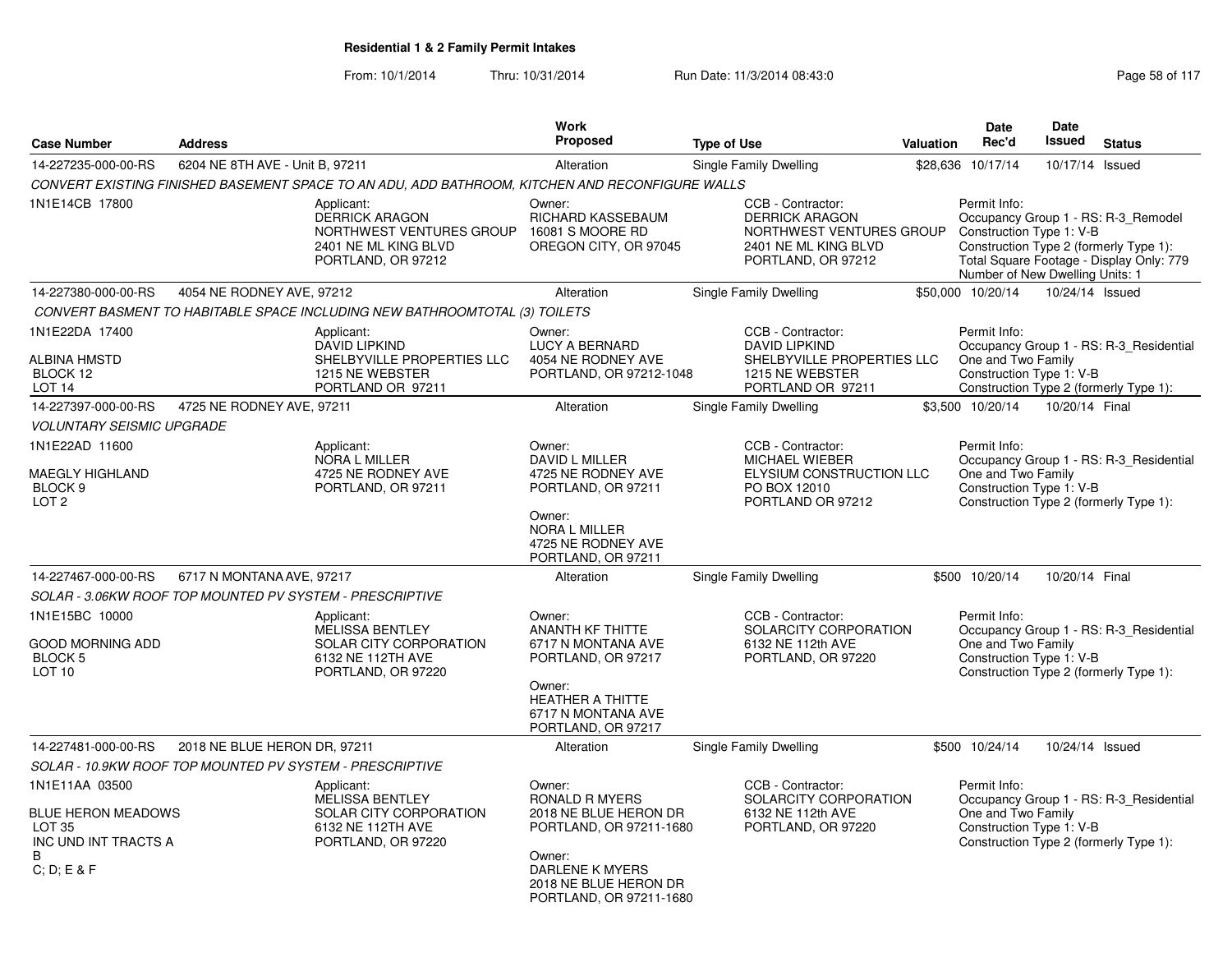| <b>Case Number</b>                                                              | <b>Address</b>                                          |                                                                                           | <b>Work</b><br><b>Proposed</b>                                                    | <b>Type of Use</b>                                                                                          | Valuation | Date<br>Rec'd                                  | Date<br>Issued  | <b>Status</b>                                                                 |
|---------------------------------------------------------------------------------|---------------------------------------------------------|-------------------------------------------------------------------------------------------|-----------------------------------------------------------------------------------|-------------------------------------------------------------------------------------------------------------|-----------|------------------------------------------------|-----------------|-------------------------------------------------------------------------------|
| 14-227490-000-00-RS                                                             | 5525 NW SKYLINE BLVD, 97229                             |                                                                                           | Alteration                                                                        | Single Family Dwelling                                                                                      |           | \$500 10/20/14                                 |                 | 10/20/14 Under Inspection                                                     |
|                                                                                 | SOLAR - 8.4KW ROOF TOP MOUNTED PV SYSTEM - PRESCRIPTIVE |                                                                                           |                                                                                   |                                                                                                             |           |                                                |                 |                                                                               |
| 1N1W15DD 00700                                                                  |                                                         | Applicant:<br><b>MELISSA BENTLEY</b>                                                      | Owner:<br>JEFFREY A LIGHTFOOT                                                     | CCB - Contractor:<br>SOLARCITY CORPORATION                                                                  |           | Permit Info:                                   |                 | Occupancy Group 1 - RS: R-3_Residential                                       |
| SECTION 15 1N 1W<br>TL 700 2.00 ACRES                                           |                                                         | SOLAR CITY CORPORATION<br>6132 NE 112TH AVE<br>PORTLAND, OR 97220                         | 5525 NW SKYLINE BLVD<br>PORTLAND, OR 97229                                        | 6132 NE 112th AVE<br>PORTLAND, OR 97220                                                                     |           | One and Two Family<br>Construction Type 1: V-B |                 | Construction Type 2 (formerly Type 1):                                        |
|                                                                                 |                                                         |                                                                                           | Owner:<br>PEGGY A LIGHTFOOT<br>5525 NW SKYLINE BLVD<br>PORTLAND, OR 97229         |                                                                                                             |           |                                                |                 |                                                                               |
| 14-227593-000-00-RS                                                             | 3224 NE 32ND PL, 97212                                  |                                                                                           | Alteration                                                                        | <b>Single Family Dwelling</b>                                                                               |           | \$3,000 10/20/14                               | 10/20/14 Issued |                                                                               |
|                                                                                 | ADD NEW WALLS IN BASEMENT FOR NEW BATHROOM.             |                                                                                           |                                                                                   |                                                                                                             |           |                                                |                 |                                                                               |
| 1N1E25BA 17700                                                                  |                                                         | Applicant:<br><b>VERNON L BATES</b>                                                       | Owner:<br><b>VERNON L BATES</b>                                                   | CCB - Contractor:<br>NORMAN DEAN JUSTICE                                                                    |           | Permit Info:                                   |                 | Occupancy Group 1 - RS: R-3_Residential                                       |
| <b>IRVINGWOOD</b><br>BLOCK 6<br>LOT <sub>19</sub>                               |                                                         | 3224 NE 32ND PL<br>PORTLAND, OR 97212                                                     | 3224 NE 32ND PL<br>PORTLAND, OR 97212                                             | JUSTICE WOODWORKING<br>3003 NE 50TH AVW<br>PORTLAND OR 97213                                                |           | One and Two Family<br>Construction Type 1: V-B |                 | Construction Type 2 (formerly Type 1):                                        |
|                                                                                 |                                                         |                                                                                           | Owner:<br>PAT FOY<br>3224 NE 32ND PL<br>PORTLAND, OR 97212                        |                                                                                                             |           |                                                |                 |                                                                               |
| 14-227614-000-00-RS                                                             | 3541 SW VERMONT ST, 97221                               |                                                                                           | Alteration                                                                        | Single Family Dwelling                                                                                      |           | \$2,000 10/20/14                               | 10/20/14 Final  |                                                                               |
| <b>VOLUNTARY SEISMIC UPGRADE</b>                                                |                                                         |                                                                                           |                                                                                   |                                                                                                             |           |                                                |                 |                                                                               |
| 1S1E17CD 10300                                                                  |                                                         | Applicant:<br><b>MICHAEL WIEBER</b>                                                       | Owner:<br><b>MARY ANNE CASSIN</b>                                                 | CCB - Contractor:<br><b>MICHAEL WIEBER</b>                                                                  |           | Permit Info:                                   |                 | Occupancy Group 1 - RS: R-3_Remodel                                           |
| SECTION 17 1S 1E<br>TL 10300 0.46 ACRES                                         |                                                         | ELYSIUM CONSTRUCTION LLC<br>PO BOX 12010<br>PORTLAND OR 97212                             | 3541 SW VERMONT ST<br>PORTLAND, OR 97219-1006                                     | ELYSIUM CONSTRUCTION LLC<br>PO BOX 12010<br>PORTLAND OR 97212                                               |           | Construction Type 1: V-B                       |                 | Construction Type 2 (formerly Type 1):                                        |
|                                                                                 |                                                         |                                                                                           | Owner:<br><b>KENNETH E MEYER</b><br>3541 SW VERMONT ST<br>PORTLAND, OR 97219-1006 |                                                                                                             |           |                                                |                 |                                                                               |
| 14-227617-000-00-RS                                                             | 223 SE 28TH AVE, 97214                                  |                                                                                           | Alteration                                                                        | <b>Single Family Dwelling</b>                                                                               |           | \$2,000 10/20/14                               | 10/20/14 Issued |                                                                               |
| <b>VOLUNTARY SEISMIC UPGRADES INTERIOR</b>                                      |                                                         |                                                                                           |                                                                                   |                                                                                                             |           |                                                |                 |                                                                               |
| 1N1E36CC 14600<br>PLEASANT HOME ADD<br>BLOCK <sub>3</sub><br>LOT 2 EXC PT IN ST |                                                         | Applicant:<br>ANDREW OSBORN<br><b>NW SEISMIC</b><br>2649 SE STEPHENS<br>PORTLAND OR 97214 | Owner:<br><b>RICHARD VARAN</b><br>223 SE 28TH AVE<br>PORTLAND, OR 97214-1805      | CCB - Contractor:<br><b>MICHAEL WIEBER</b><br>ELYSIUM CONSTRUCTION LLC<br>PO BOX 12010<br>PORTLAND OR 97212 |           | Permit Info:<br>Construction Type 1: V-B       |                 | Occupancy Group 1 - RS: R-3_Remodel<br>Construction Type 2 (formerly Type 1): |
|                                                                                 |                                                         |                                                                                           | Owner:<br>YI-PING NINA LEE<br>223 SE 28TH AVE<br>PORTLAND, OR 97214-1805          |                                                                                                             |           |                                                |                 |                                                                               |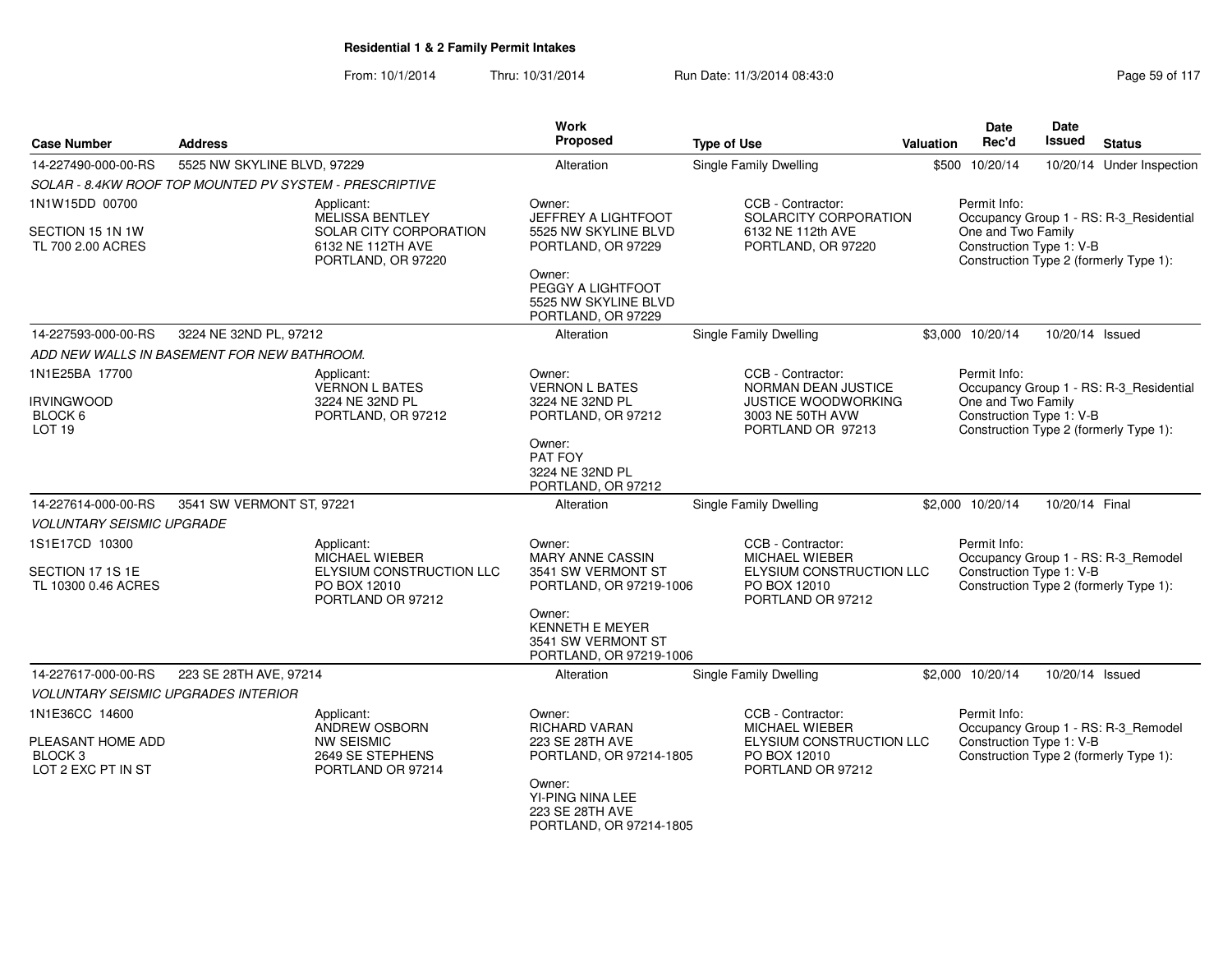|                                                              |                            |                                                                                                                                                             | Work                                                                        |                                                                                                          | Date                                           | <b>Date</b>                                                                        |
|--------------------------------------------------------------|----------------------------|-------------------------------------------------------------------------------------------------------------------------------------------------------------|-----------------------------------------------------------------------------|----------------------------------------------------------------------------------------------------------|------------------------------------------------|------------------------------------------------------------------------------------|
| <b>Case Number</b>                                           | <b>Address</b>             |                                                                                                                                                             | Proposed                                                                    | <b>Type of Use</b>                                                                                       | Rec'd<br>Valuation                             | Issued<br><b>Status</b>                                                            |
| 14-227669-000-00-RS                                          | 6901 SE 35TH AVE, 97202    |                                                                                                                                                             | Alteration                                                                  | Single Family Dwelling                                                                                   | \$21,100 10/20/14                              | 10/20/14 Under Inspection                                                          |
| <b>REPAIR OF EXISTING FOUNDATION</b>                         |                            |                                                                                                                                                             |                                                                             |                                                                                                          |                                                |                                                                                    |
| 1S1E24AB 09500                                               |                            | Applicant:<br>RAMJACK OF OREGON                                                                                                                             | Owner:<br>O DALE COLLINS                                                    | CCB - Contractor:<br><b>RAMJACK OF OREGON</b>                                                            | Permit Info:                                   | Occupancy Group 1 - RS: R-3_Residential                                            |
| EASTMORELAND<br>BLOCK 76<br>N 20' OF LOT 8<br>S 40' OF LOT 9 |                            | PO BOX 11701<br>EUGENE, OR 97440                                                                                                                            | 6901 SE 35TH AVE<br>PORTLAND, OR 97202-8219<br>Owner:<br>JANICE C COLLINS   | PO BOX 11701<br>EUGENE, OR 97440                                                                         | One and Two Family<br>Construction Type 1: V-B | Construction Type 2 (formerly Type 1):                                             |
|                                                              |                            |                                                                                                                                                             | 6901 SE 35TH AVE<br>PORTLAND, OR 97202-8219                                 |                                                                                                          |                                                |                                                                                    |
| 14-227878-000-00-RS                                          | 2932 NE GLISAN ST, 97232   |                                                                                                                                                             | Alteration                                                                  | Single Family Dwelling                                                                                   | \$36,025 10/21/14                              | 10/21/14 Final                                                                     |
|                                                              |                            | CONVERSION OF GARAGE SPACE TO STORAGE SPACE WITH NEW STORAGE ROOM AND BATHROOM; RECONFIGURATION OF MAIN FLOOR TO INCLUDE NEW HALF BATHROOMS AND NEW OFF.    |                                                                             |                                                                                                          |                                                |                                                                                    |
| 1N1E36CA 01700<br>HAWTHORNES 1ST ADD                         |                            | Applicant:<br><b>GETA WERNER</b><br>2932 NE GLISAN ST                                                                                                       | Owner:<br><b>GETA WERNER</b><br>2932 NE GLISAN ST                           | CCB - Contractor:<br>CRAINIC ELECTRIC CO<br>16102 SE Flavel Dr                                           | Permit Info:<br>Construction Type 1: V-B       | Occupancy Group 1 - RS: R-3_Remodel                                                |
| <b>BLOCK7</b><br>LOT 4 EXC PT IN ST                          |                            | PORTLAND, OR 97232                                                                                                                                          | PORTLAND, OR 97232                                                          | PORTLAND OR 97236                                                                                        |                                                | Construction Type 2 (formerly Type 1):<br>Total Square Footage - Display Only: 980 |
| 14-228269-000-00-RS                                          | 2751 NW WESTOVER RD, 97210 |                                                                                                                                                             | Alteration                                                                  | Single Family Dwelling                                                                                   | \$149,760 10/21/14                             | 10/21/14 Issued                                                                    |
|                                                              |                            | WHOLE HOUSE REMODEL TO INCLUDE RECONFIGURATION OF SECOND FLOOR TO INCLUDE CHANGE IN STAIR LOCATION AND BATHROOM LAYOUT: MAIN FLOOR KITCHEN AND STAIR RELOCA |                                                                             |                                                                                                          |                                                |                                                                                    |
| 1N1E32AA 13500                                               |                            | Applicant:                                                                                                                                                  | Owner:                                                                      | CCB - Contractor:                                                                                        | Permit Info:                                   |                                                                                    |
|                                                              |                            | MCCULLOCH CONSTRUCTION                                                                                                                                      | <b>MICHAEL T HORNE</b>                                                      | MCCULLOCH CONSTRUCTION                                                                                   |                                                | Occupancy Group 1 - RS: R-3_Remodel                                                |
| <b>WESTOVER TERR</b><br><b>BLOCK 5</b>                       |                            | CORP<br>1729 NE SISKIYOU ST                                                                                                                                 | 1525 SW PARK AVE #B305<br>PORTLAND, OR 97201-7809                           | CORP<br>1729 NE SISKIYOU ST                                                                              | Construction Type 1: V-B                       | Construction Type 2 (formerly Type 1):                                             |
| SE 48' OF LOT 3                                              |                            | PORTLAND, OR 97212                                                                                                                                          |                                                                             | PORTLAND, OR 97212                                                                                       |                                                | Total Square Footage - Display Only: 4074                                          |
| NWLY 32' OF LOT 4                                            |                            |                                                                                                                                                             | Owner:<br><b>TERESA M HORNE</b><br>1525 SW PARK AVE #B305                   |                                                                                                          |                                                |                                                                                    |
| 14-228342-000-00-RS                                          | 1705 SE 38TH AVE, 97214    |                                                                                                                                                             | PORTLAND, OR 97201-7809<br>Alteration                                       |                                                                                                          | \$10,000 10/21/14                              | 10/21/14 Issued                                                                    |
|                                                              |                            |                                                                                                                                                             |                                                                             | Single Family Dwelling                                                                                   |                                                |                                                                                    |
| 1S1E01DA 14300                                               |                            | NEW POWDER ROOM ON FIRST FLOOR: KITCHEN REMODEL AND REMOVAL OF CABINETS: NEW CLOSET IN BEDROOM OF EXISTING FINISHED BASEMENT                                |                                                                             |                                                                                                          |                                                |                                                                                    |
|                                                              |                            | Applicant:                                                                                                                                                  | Owner                                                                       | CCB - Contractor<br>AIM INVESTMENT SOLUTIONS INC AIM INVESTMENT SOLUTIONS INC FOX ROOFING & CONSTRUCTION | Permit Info:                                   | Occupancy Group 1 - RS: R-3_Residential                                            |
| <b>OBERST</b>                                                |                            | 20495 S DRIFTWOOD DR                                                                                                                                        | 20495 S DRIFTWOOD DF                                                        | LLC.                                                                                                     | One and Two Family                             |                                                                                    |
| BLOCK <sub>3</sub><br>E 65' OF LOT 1                         |                            | OREGON CITY, OR 97045-7359                                                                                                                                  | OREGON CITY, OR 97045-7359                                                  | PO BOX 1198<br>GRESHAM OR 97030                                                                          | Construction Type 1: V-B                       | Construction Type 2 (formerly Type 1):                                             |
| 14-228409-000-00-RS                                          | 6535 SE 40TH AVE, 97202    |                                                                                                                                                             | Alteration                                                                  | Single Family Dwelling                                                                                   | \$1,500 10/21/14                               | 10/21/14 Final                                                                     |
| <i><b>VOLUNTARY SEISMIC STRENGTHENING</b></i>                |                            |                                                                                                                                                             |                                                                             |                                                                                                          |                                                |                                                                                    |
| 1S1E24AA 07900                                               |                            | Applicant:<br>MIKE ROSE CONTRACTING LLC                                                                                                                     | Owner:<br><b>JESS MENZIA</b>                                                | CCB - Contractor:<br>MIKE ROSE CONTRACTING LLC                                                           | Permit Info:                                   | Occupancy Group 1 - RS: R-3_Residential                                            |
| CAMPUS HTS                                                   |                            | 3543 SE FRANKLIN ST                                                                                                                                         | 6535 SE 40TH AVE                                                            | 3543 SE FRANKLIN ST                                                                                      | One and Two Family                             |                                                                                    |
| BLOCK <sub>3</sub><br>S 16 2/3' OF LOT 3                     |                            | PORTLAND, OR 97202                                                                                                                                          | PORTLAND, OR 97202-7721                                                     | PORTLAND, OR 97202                                                                                       | Construction Type 1: V-B                       | Construction Type 2 (formerly Type 1):                                             |
| LOT <sub>4</sub>                                             |                            |                                                                                                                                                             | Owner:                                                                      |                                                                                                          |                                                |                                                                                    |
| N 16 2/3' OF LOT 5                                           |                            |                                                                                                                                                             | <b>JANELLE MENZIA-MURPHY</b><br>6535 SE 40TH AVE<br>PORTLAND, OR 97202-7721 |                                                                                                          |                                                |                                                                                    |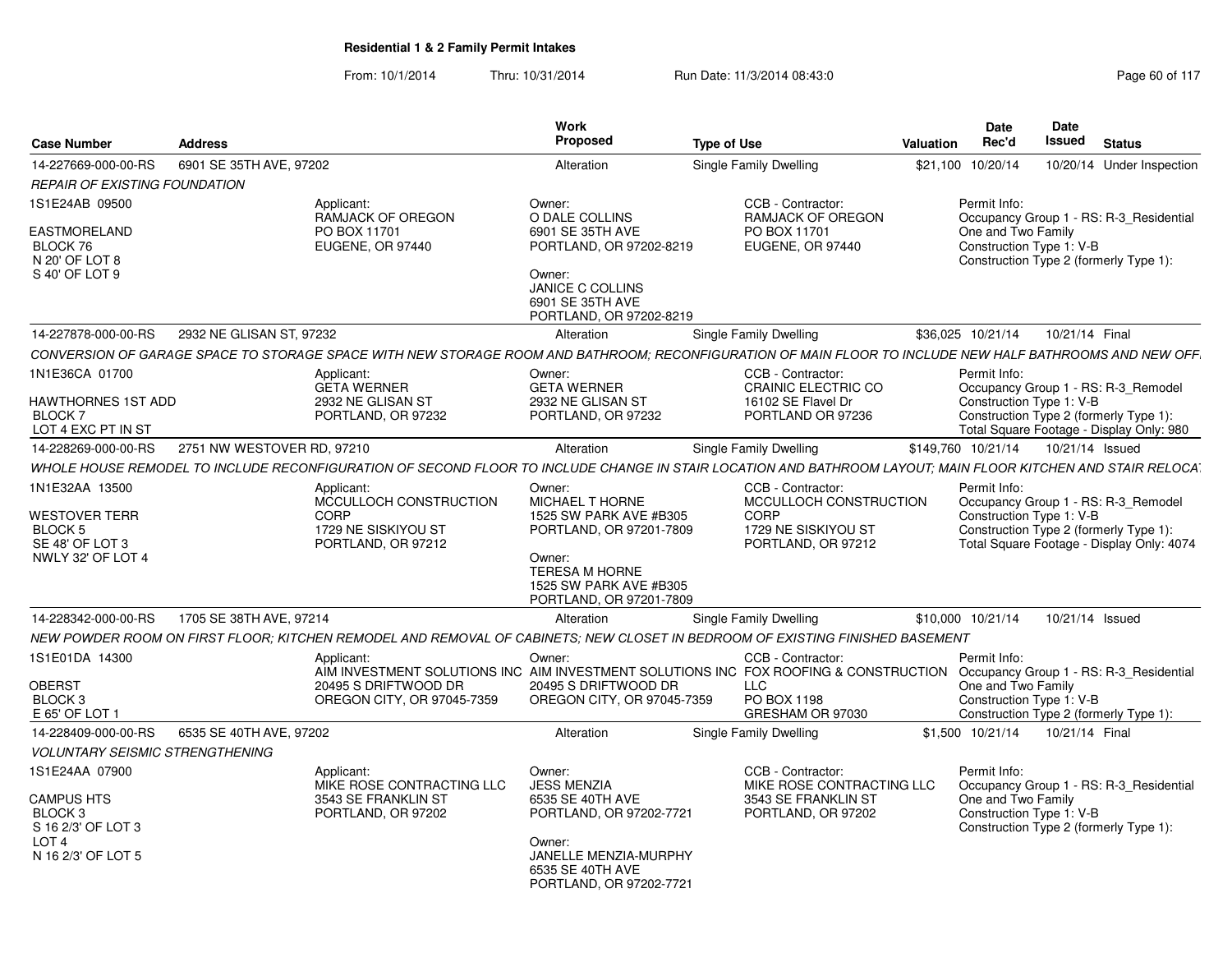|                                                                                                        |                         |                                                                                                                      | <b>Work</b>                                                                                                                                                 |                                                                                                                                                         |                  | Date                                                           | <b>Date</b>     |                                                                                                                           |
|--------------------------------------------------------------------------------------------------------|-------------------------|----------------------------------------------------------------------------------------------------------------------|-------------------------------------------------------------------------------------------------------------------------------------------------------------|---------------------------------------------------------------------------------------------------------------------------------------------------------|------------------|----------------------------------------------------------------|-----------------|---------------------------------------------------------------------------------------------------------------------------|
| <b>Case Number</b>                                                                                     | <b>Address</b>          |                                                                                                                      | <b>Proposed</b>                                                                                                                                             | <b>Type of Use</b>                                                                                                                                      | <b>Valuation</b> | Rec'd                                                          | <b>Issued</b>   | <b>Status</b>                                                                                                             |
| 14-228458-000-00-RS                                                                                    | 4207 NE 24TH AVE, 97211 |                                                                                                                      | Alteration                                                                                                                                                  | Single Family Dwelling                                                                                                                                  |                  | \$500 10/21/14                                                 | 10/21/14 Issued |                                                                                                                           |
|                                                                                                        |                         | SOLAR INSTALLATION OF 3.25 KW ROOF MOUNTED PV SYSTEM ARRAY - - PRESCRIPTIVE - SEE 14-228459-RS FOR ADDITIONAL ARRAYS |                                                                                                                                                             |                                                                                                                                                         |                  |                                                                |                 |                                                                                                                           |
| 1N1E23DA 12700<br>VERNON<br>BLOCK 72<br>LOT 5 TL 12700                                                 |                         | Applicant:<br><b>GREG KAMPS</b><br><b>SYNCHRO SOLAR</b><br>1339 SE 8TH AVE SUITE B<br>PORTLAND, OR 97214             | Owner:<br><b>JOEL M SCHIPPER</b><br>4207 NE 24TH AVE<br>PORTLAND, OR 97211<br>Owner:<br><b>HELAINE B SCHIPPER</b><br>4207 NE 24TH AVE<br>PORTLAND, OR 97211 | CCB - Contractor:<br>SYNCHRO SOLAR, LLC.<br>1111 E BURNSIDE ST, #308<br>PORTLAND, OR 97214                                                              |                  | Permit Info:<br>One and Two Family<br>Construction Type 1: V-B |                 | Occupancy Group 1 - RS: R-3 Residential<br>Construction Type 2 (formerly Type 1):                                         |
| 14-228540-000-00-RS                                                                                    | 6229 NE 21ST AVE, 97211 |                                                                                                                      | Alteration                                                                                                                                                  | Single Family Dwelling                                                                                                                                  |                  | \$50,000 10/21/14                                              | 10/22/14 Issued |                                                                                                                           |
|                                                                                                        |                         | WIDEN ONE EXISTING WINDOW, REMODEL EXISTING BATHROOM AND KITCHEN. NO INTERIOR WALL RECONFIGURATION.                  |                                                                                                                                                             |                                                                                                                                                         |                  |                                                                |                 |                                                                                                                           |
| 1N1E14DA 20300<br><b>IRVINGTON PK</b><br>BLOCK <sub>3</sub><br>S 15' OF LOT 4<br>LOT 6&8               |                         | Applicant:<br>OMNI CONSTRUCTION LLC<br>PO BOX 820074<br>PORTLAND OR 97282                                            | Owner:<br>SIGRID E CASEY<br>6229 NE 21ST AVE<br>PORTLAND, OR 97211-5437                                                                                     | CCB - Contractor:<br>OMNI CONSTRUCTION LLC<br>PO BOX 820074<br>PORTLAND OR 97282                                                                        |                  | Permit Info:<br>One and Two Family<br>Construction Type 1: V-B |                 | Occupancy Group 1 - RS: R-3 Residential<br>Construction Type 2 (formerly Type 1):                                         |
| 14-228591-000-00-RS                                                                                    | 8621 SW 59TH AVE, 97219 |                                                                                                                      | Alteration                                                                                                                                                  | Single Family Dwelling                                                                                                                                  |                  | \$260,000 10/21/14                                             |                 | <b>Under Review</b>                                                                                                       |
|                                                                                                        |                         |                                                                                                                      |                                                                                                                                                             | REBUILD HOUSE DAMAGED BY FIRE IN SAME FOOTPRINT - FOUNDATION AND FIRST FLOOR FRAMING SYSTEM TO REMAIN (NO CHANGES), - TRADES TO BE PERMITTED SEPARATELY |                  |                                                                |                 |                                                                                                                           |
| 1S1E19CD 03000<br>SECTION 19 1S 1E<br>TL 3000 0.24 ACRES                                               |                         | Applicant:<br><b>DAVE SANDAHL</b><br><b>WEST COAST FORENSICS</b><br>3825 SW KELLY AVE<br>PORTLAND OR 97239           | Owner:<br>CYNTHIA A ORLECK<br>8621 SW 59TH AVE<br>PORTLAND, OR 97219-3104                                                                                   | CCB - Contractor:<br>PAC RESTORATION SERVICES IN( Occupancy Group 1 - RS: R-3_Residential<br>PO BOX 2517<br>OREGON CITY, OR 97045                       |                  | Permit Info:<br>One and Two Family<br>Construction Type 1: V-B |                 | Construction Type 2 (formerly Type 1): V-B<br>Total Square Footage - Display Only: 2859                                   |
| 14-228611-000-00-RS                                                                                    | 3921 NW DEVOTO LN       |                                                                                                                      | Alteration                                                                                                                                                  | Single Family Dwelling                                                                                                                                  |                  | \$980 10/27/14                                                 |                 | 10/27/14 Under Inspection                                                                                                 |
|                                                                                                        |                         | MOVE EXISTING FIREPLACE AND EXHAUST, INSTALL NEW WINDOW IN PLACE OF EXISTING FIREPLACE                               |                                                                                                                                                             |                                                                                                                                                         |                  |                                                                |                 |                                                                                                                           |
| 1N1W23CD 03800                                                                                         |                         | Applicant:                                                                                                           | Owner:                                                                                                                                                      | CCB - Contractor:                                                                                                                                       |                  | Permit Info:                                                   |                 |                                                                                                                           |
| FOREST HEIGHTS ESTATES NO 6<br>LOT 331                                                                 |                         | CHARLES MALONEY BUILDING<br>CO INC<br>PO BOX 1946<br>LAKE OSWEGO, OR 97035                                           | <b>GEORGIOS PALASKAS</b><br>3921 NW DEVOTO LN<br>PORTLAND, OR 97229-8096<br>Owner:<br>PARMOON SEDDIGHRAD<br>3921 NW DEVOTO LN<br>PORTLAND, OR 97229-8096    | CHARLES MALONEY BUILDING<br>CO INC<br>PO BOX 1946<br>LAKE OSWEGO, OR 97035                                                                              |                  | One and Two Family<br>Construction Type 1: V-B                 |                 | Occupancy Group 1 - RS: R-3 Residential<br>Construction Type 2 (formerly Type 1):                                         |
| 14-228799-000-00-RS                                                                                    | 5420 NE 35TH PL, 97211  |                                                                                                                      | Alteration                                                                                                                                                  | Single Family Dwelling                                                                                                                                  |                  | \$4,500 10/22/14                                               | 10/22/14 Issued |                                                                                                                           |
|                                                                                                        |                         |                                                                                                                      |                                                                                                                                                             | CONVERT PORTION OF BASEMENT TO FAMILY ROOM - REMAINING BASEMENT TO BE UNFINISHED +++Electrical, Plumbing, Mechanical to be purchased seperate +++       |                  |                                                                |                 |                                                                                                                           |
| 1N1E24AB 03100<br>WILLAMETTE ADD<br>BLOCK <sub>29</sub><br>S 11' OF LOT 5<br>LOT 6&7<br>N 10' OF LOT 8 |                         | Applicant:<br><b>BRANNON LOBDELL</b><br>5420 NE 35TH PL<br>PORTLAND, OR 97211                                        | Owner:<br>PENELOPE H LOBDELL<br>5420 NE 35TH PL<br>PORTLAND, OR 97211<br>Owner:<br><b>BRANNON LOBDELL</b><br>5420 NE 35TH PL<br>PORTLAND, OR 97211          |                                                                                                                                                         |                  | Permit Info:<br>Construction Type 1: V-B                       |                 | Occupancy Group 1 - RS: R-3 Remodel<br>Construction Type 2 (formerly Type 1):<br>Total Square Footage - Display Only: 400 |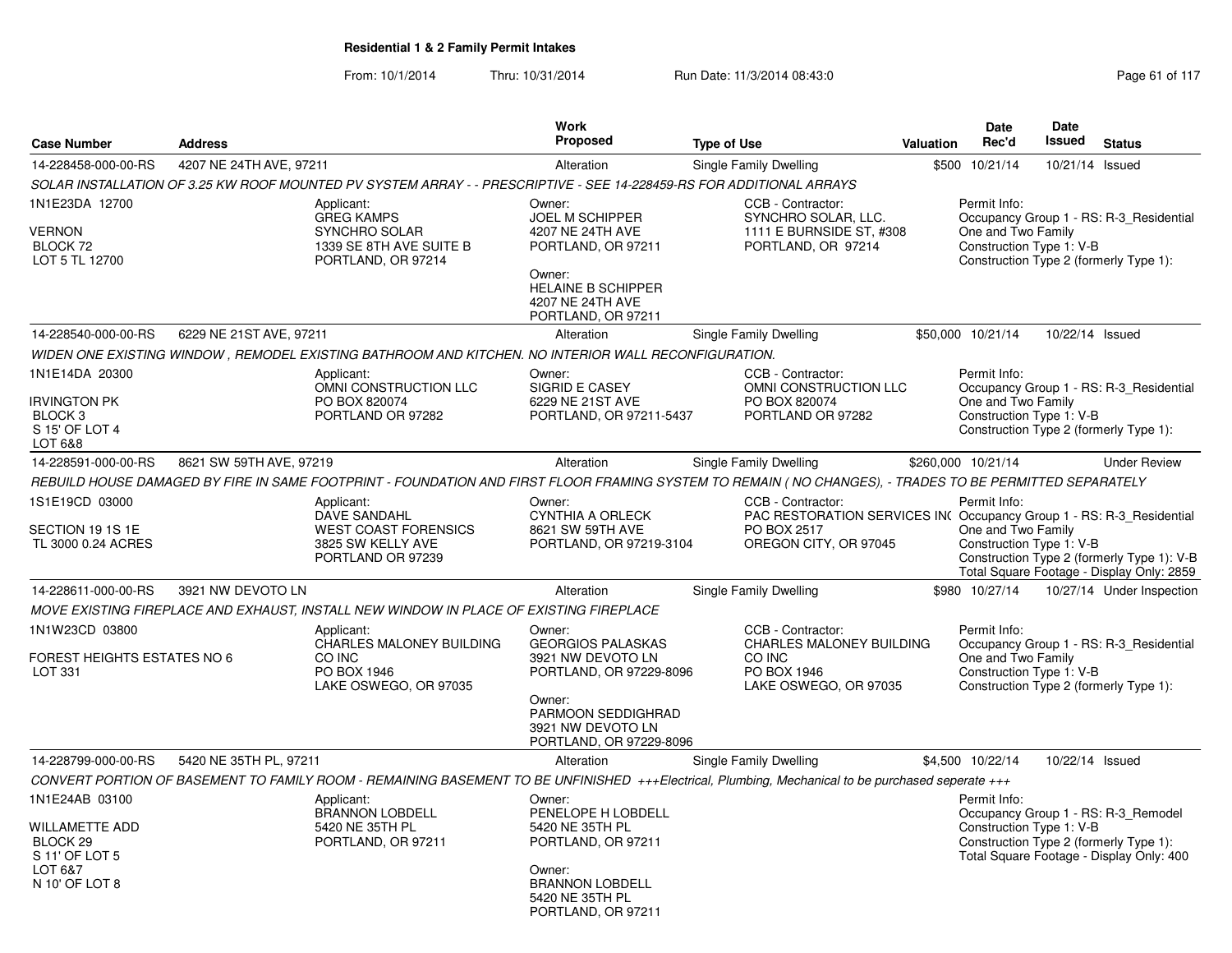| <b>Case Number</b>                                                           | <b>Address</b>                                                                                                                                 | <b>Work</b><br><b>Proposed</b>                                                    | <b>Type of Use</b>                                                                         | Valuation | <b>Date</b><br>Rec'd                                           | Date<br><b>Issued</b>                  | <b>Status</b>                                                                     |
|------------------------------------------------------------------------------|------------------------------------------------------------------------------------------------------------------------------------------------|-----------------------------------------------------------------------------------|--------------------------------------------------------------------------------------------|-----------|----------------------------------------------------------------|----------------------------------------|-----------------------------------------------------------------------------------|
| 14-228800-000-00-RS                                                          | 6019 SW WOODS CT, 97221                                                                                                                        | Alteration                                                                        | <b>Single Family Dwelling</b>                                                              | \$20,000  | 10/22/14                                                       | 10/22/14 Issued                        |                                                                                   |
|                                                                              | REMODEL EXISTING SUNROOM, CHANGE OUT NEW WINDOWS IN EXISTING OPENINGS, INSTALL NEW SKYLIHGHT.                                                  |                                                                                   |                                                                                            |           |                                                                |                                        |                                                                                   |
| 1S1E07BC 00200                                                               | Applicant:<br><b>JAMES KREIPE</b>                                                                                                              | Owner:<br>ROBERT B IRONSIDE                                                       | CCB - Contractor:<br><b>JAMES KREIPE</b>                                                   |           | Permit Info:                                                   |                                        | Occupancy Group 1 - RS: R-3_Residential                                           |
| SECTION 07 1S 1E<br>TL 200 0.44 ACRES                                        | SQUARE DEAL REMODELING CO<br><b>INC</b><br>8603 SE STARK AVE<br>PORTLAND, OR 97216                                                             | 6019 SW WOODS CT<br>PORTLAND, OR 97221-1328<br>Owner:<br><b>JOYCE E IRONSIDE</b>  | SQUARE DEAL REMODELING CO<br>INC<br>8603 SE STARK AVE<br>PORTLAND, OR 97216                |           | One and Two Family<br>Construction Type 1: V-B                 | Construction Type 2 (formerly Type 1): |                                                                                   |
|                                                                              |                                                                                                                                                | 6019 SW WOODS CT<br>PORTLAND, OR 97221-1328                                       |                                                                                            |           |                                                                |                                        |                                                                                   |
| 14-228813-000-00-RS                                                          | 1002 SE 50TH AVE, 97215                                                                                                                        | Alteration                                                                        | Single Family Dwelling                                                                     |           | \$1,801 10/22/14                                               |                                        | 10/22/14 Under Inspection                                                         |
|                                                                              | INTERIOR ONLY-ADD BATHROOM IN BASEMENT FOR SINGLE FAMILY RESIDENCE. +++ This is NOT a basement conversion. Rest of basement is unfinished. +++ |                                                                                   |                                                                                            |           |                                                                |                                        |                                                                                   |
| 1S2E06BA 16000                                                               | Applicant:<br>URBAN LIVING CONSTRUCTION                                                                                                        | Owner:<br>THOMAS E DEMEO                                                          | CCB - Contractor:<br>URBAN LIVING CONSTRUCTION                                             |           | Permit Info:                                                   |                                        | Occupancy Group 1 - RS: R-3_Remodel                                               |
| <b>CRESCENT HTS</b><br>BLOCK 1<br>N 60' OF LOT 15                            | <b>LLC</b><br>17191 SE MARNA RD<br>DAMASCUS, OR 97089                                                                                          | 1002 SE 50TH AVE<br>PORTLAND, OR 97215                                            | LLC<br>17191 SE MARNA RD<br>DAMASCUS, OR 97089                                             |           | Construction Type 1: V-B                                       |                                        | Construction Type 2 (formerly Type 1):<br>Total Square Footage - Display Only: 49 |
|                                                                              |                                                                                                                                                | Owner:<br>PHYLLIS L SHELTON<br>1002 SE 50TH AVE<br>PORTLAND, OR 97215             |                                                                                            |           |                                                                |                                        |                                                                                   |
| 14-228929-000-00-RS                                                          | 5309 N CONCORD AVE, 97217                                                                                                                      | Alteration                                                                        | Single Family Dwelling                                                                     |           | \$10,000 10/24/14                                              | 10/24/14 Issued                        |                                                                                   |
|                                                                              | CONVERT PORTION OF UNFINISHED BASEMENT TO BATHROOM , (TWO BATHROOMS TOTAL IN HOME)                                                             |                                                                                   |                                                                                            |           |                                                                |                                        |                                                                                   |
| 1N1E21AA 07700<br>RIVERSIDE ADD<br>BLOCK <sub>2</sub><br>S 16 2/3' OF LOT 13 | Applicant:<br><b>REID LESLIE</b><br>RHIZA A+D<br>2127 N ALBINA AVE #203<br>PORTLAND OR 97227                                                   | Owner:<br><b>CHRISTOPHER D BROOKS</b><br>5309 N CONCORD AVE<br>PORTLAND, OR 97217 | CCB - Contractor:<br>COMPOUND CONSTRUCTION LLC<br>6204 NE 35TH AVE<br>PORTLAND, OR 97211   |           | Permit Info:<br>One and Two Family<br>Construction Type 1: V-B |                                        | Occupancy Group 1 - RS: R-3_Residential<br>Construction Type 2 (formerly Type 1): |
| N 16 2/3' OF LOT 14                                                          |                                                                                                                                                | Owner:<br>REBECCA J BROOKS<br>5309 N CONCORD AVE<br>PORTLAND, OR 97217            |                                                                                            |           |                                                                |                                        |                                                                                   |
| 14-228960-000-00-RS                                                          | 3616 SE KNAPP ST, 97202                                                                                                                        | Alteration                                                                        | Single Family Dwelling                                                                     |           | \$60,000 10/31/14                                              | 10/31/14 Issued                        |                                                                                   |
|                                                                              | CHANGE OF OCCUPANCY-CONVERT EXISTING DELI TO SINGLE FAMILY HOME TO INCLUDE TWO NEW BATHROOMS                                                   |                                                                                   |                                                                                            |           |                                                                |                                        |                                                                                   |
| 1S1E24AC 16900<br><b>BERKELEY</b><br>BLOCK 15                                | Applicant:<br><b>ANDREW GOLD</b><br><b>GOLD STAR DESIGN AND</b><br>CONSTRUCTION LLC                                                            | Owner:<br><b>CHRISTOPHER CHEN</b><br>3616 SE KNAPP ST<br>PORTLAND, OR 97202-8349  | CCB - Contractor:<br><b>ANDREW GOLD</b><br><b>GOLD STAR DESIGN AND</b><br>CONSTRUCTION LLC |           | Permit Info:<br>Construction Type 1: V-B                       |                                        | Occupancy Group 1 - RS: R-3_Remodel<br>Construction Type 2 (formerly Type 1):     |
| LOT 13&14                                                                    | 2528 SE SALMON ST<br>PORTLAND, OR 97214                                                                                                        |                                                                                   | 2528 SE SALMON ST<br>PORTLAND, OR 97214                                                    |           | Number of New Dwelling Units: 1                                |                                        | Total Square Footage - Display Only: 3105                                         |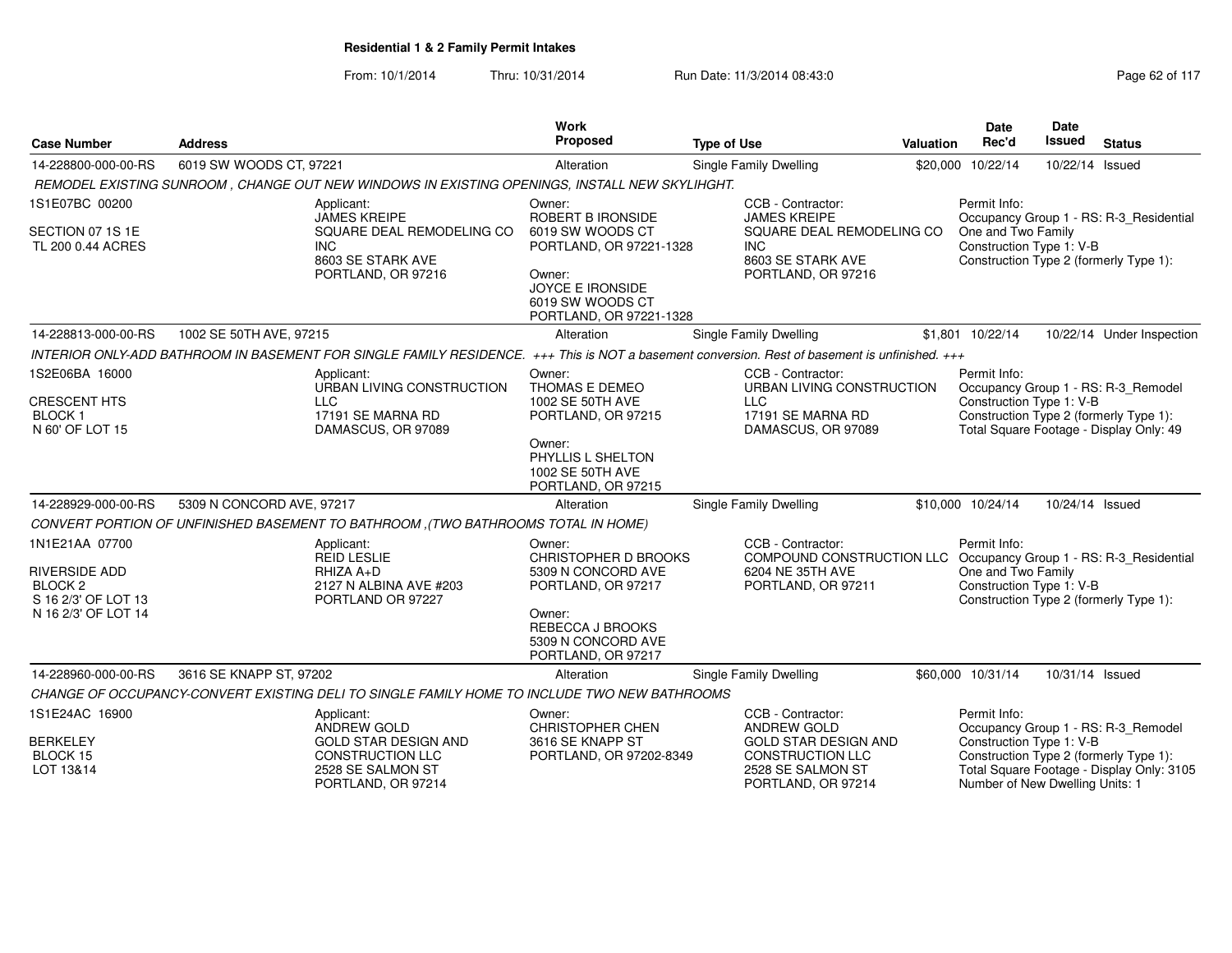| <b>Case Number</b>                                                          | <b>Address</b>             |                                                                                                            | <b>Work</b><br><b>Proposed</b>                                                                                                                                | <b>Type of Use</b>                                                                                              | Valuation | <b>Date</b><br>Rec'd                                           | <b>Date</b><br><b>Issued</b> | <b>Status</b>                                                                     |
|-----------------------------------------------------------------------------|----------------------------|------------------------------------------------------------------------------------------------------------|---------------------------------------------------------------------------------------------------------------------------------------------------------------|-----------------------------------------------------------------------------------------------------------------|-----------|----------------------------------------------------------------|------------------------------|-----------------------------------------------------------------------------------|
| 14-228974-000-00-RS                                                         | 947 SE MALDEN ST, 97202    |                                                                                                            |                                                                                                                                                               |                                                                                                                 |           | 10/22/14                                                       | 10/22/14 Final               |                                                                                   |
|                                                                             |                            | PRESCRIPTIVE SEISMIC STRENGTHENING PER PORTLAND RESIDENTIAL SEISMIC STRENGTHENING GUIDLINES                | Alteration                                                                                                                                                    | Single Family Dwelling                                                                                          | \$1,850   |                                                                |                              |                                                                                   |
| 1S1E23BD 16500<br><b>CITY VIEW PK</b><br>BLOCK 11<br>LOT <sub>14</sub>      |                            | Applicant:<br><b>CLYDE MANCHESTER</b><br><b>HELP GROUP INC</b><br>10006 SW CANYON RD<br>PORTLAND, OR 97225 | Owner:<br><b>JAMES G ADRIANCE</b><br>947 SE MALDEN ST<br>PORTLAND, OR 97202<br>Owner:<br><b>BARBARA K KOHNEN</b><br>947 SE MALDEN ST                          | CCB - Contractor:<br>HELP HOME ENERGY LIFE<br>PERFORMANCE GROUP INC<br>10006 SW CANYON RD<br>PORTLAND, OR 97225 |           | Permit Info:<br>One and Two Family<br>Construction Type 1: V-B |                              | Occupancy Group 1 - RS: R-3 Residential<br>Construction Type 2 (formerly Type 1): |
|                                                                             |                            |                                                                                                            | PORTLAND, OR 97202                                                                                                                                            |                                                                                                                 |           |                                                                |                              |                                                                                   |
| 14-229049-000-00-RS                                                         | 6415 SE MORRISON ST, 97215 |                                                                                                            | Alteration                                                                                                                                                    | Single Family Dwelling                                                                                          |           | \$4,000 10/22/14                                               | 10/22/14 Issued              |                                                                                   |
|                                                                             |                            | CONVERT EXISTING CLOSET SPACE IN BEDROOM TO BATHROOM (2) BATHROOMS TOTAL                                   |                                                                                                                                                               |                                                                                                                 |           |                                                                |                              |                                                                                   |
| 1S2E05BB 05600<br><b>TABOR HTS</b><br><b>BLOCK U</b><br>W 37 1/2' OF LOT 1  |                            | Applicant:<br>ANDREW MILLARD<br>2134 SE 53RD AVE<br>PORTLAND, OR 97215                                     | Owner:<br><b>ANDREW MILLARD</b><br>2134 SE 53RD AVE<br>PORTLAND, OR 97215<br>Owner:<br><b>MARTA J MILLARD</b>                                                 |                                                                                                                 |           | Permit Info:<br>One and Two Family<br>Construction Type 1: V-B |                              | Occupancy Group 1 - RS: R-3 Residential<br>Construction Type 2 (formerly Type 1): |
|                                                                             |                            |                                                                                                            | 2134 SE 53RD AVE<br>PORTLAND, OR 97215                                                                                                                        |                                                                                                                 |           |                                                                |                              |                                                                                   |
| 14-229065-000-00-RS                                                         | 4215 N MICHIGAN AVE        |                                                                                                            | Alteration                                                                                                                                                    | <b>Single Family Dwelling</b>                                                                                   |           | \$1,000 10/22/14                                               | 10/22/14 Issued              |                                                                                   |
| CONVERT BASEMENT TO REC ROOM AND ADD NEW BATHROOM                           |                            |                                                                                                            |                                                                                                                                                               |                                                                                                                 |           |                                                                |                              |                                                                                   |
| 1N1E22CA 04902<br>PARTITION PLAT 2003-84<br>LOT 2                           |                            | Applicant:<br>PAULA WADE<br>4215 N MICHIGAN AVE<br>PORTLAND, OR 97217                                      | Owner:<br>PAULA WADE<br>PSC 94 BOX 1923<br>APO, AE 09824-1901                                                                                                 | CCB - Contractor:<br>DEAN S POTTLE PLUMBING<br>4714 NE FREMONT<br>PORTLAND OR 97213                             |           | Permit Info:<br>One and Two Family<br>Construction Type 1: V-B |                              | Occupancy Group 1 - RS: R-3 Residential<br>Construction Type 2 (formerly Type 1): |
| 14-229301-000-00-RS                                                         | 6845 N ATLANTIC AVE, 97217 |                                                                                                            | Alteration                                                                                                                                                    | Single Family Dwelling                                                                                          |           | \$2.018 10/24/14                                               | 10/24/14 Issued              |                                                                                   |
| <b>VOLUNTARY SEISMIC STRENGTHENING</b>                                      |                            |                                                                                                            |                                                                                                                                                               |                                                                                                                 |           |                                                                |                              |                                                                                   |
| 1N1E16BD 04200<br><b>BURRAGE TR</b><br>BLOCK 19<br>LOT <sub>8</sub>         |                            | Applicant:<br>NEIL KELLY CO INC<br>804 N ALBERTA ST<br>PORTLAND, OR 97217-2693                             | Owner:<br><b>TYLER R DOTTEN</b><br>6845 N ATLANTIC AVE<br>PORTLAND, OR 97217-5201                                                                             | CCB - Contractor:<br>NEIL KELLY CO INC<br>804 N ALBERTA ST<br>PORTLAND, OR 97217-2693                           |           | Permit Info:<br>One and Two Family<br>Construction Type 1: V-B |                              | Occupancy Group 1 - RS: R-3 Residential<br>Construction Type 2 (formerly Type 1): |
| 14-229307-000-00-RS                                                         | 3705 NE 18TH AVE, 97212    |                                                                                                            | Alteration                                                                                                                                                    | <b>Single Family Dwelling</b>                                                                                   |           | \$6,750 10/24/14                                               | 10/24/14 Issued              |                                                                                   |
|                                                                             |                            | SOLAR INSTALLATION, 2.200kW PV SYSTEM ON ROOFTOP, NON PRESCRIPTIVE                                         |                                                                                                                                                               |                                                                                                                 |           |                                                                |                              |                                                                                   |
| 1N1E23DC 11600<br><b>DIXON PL</b><br>BLOCK <sub>9</sub><br>LOT <sub>8</sub> |                            | Applicant:<br>NEIL KELLY CO INC<br>804 N ALBERTA ST<br>PORTLAND, OR 97217-2693                             | Owner:<br>DAVID E PHILLIPS<br>3705 NE 18TH AVE<br>PORTLAND, OR 97212-1348<br>Owner:<br>ROBIN L WALKER-PHILLIPS<br>3705 NE 18TH AVE<br>PORTLAND, OR 97212-1348 | CCB - Contractor:<br>NEIL KELLY CO INC<br>804 N ALBERTA ST<br>PORTLAND, OR 97217-2693                           |           | Permit Info:<br>One and Two Family<br>Construction Type 1: V-B |                              | Occupancy Group 1 - RS: R-3 Residential<br>Construction Type 2 (formerly Type 1): |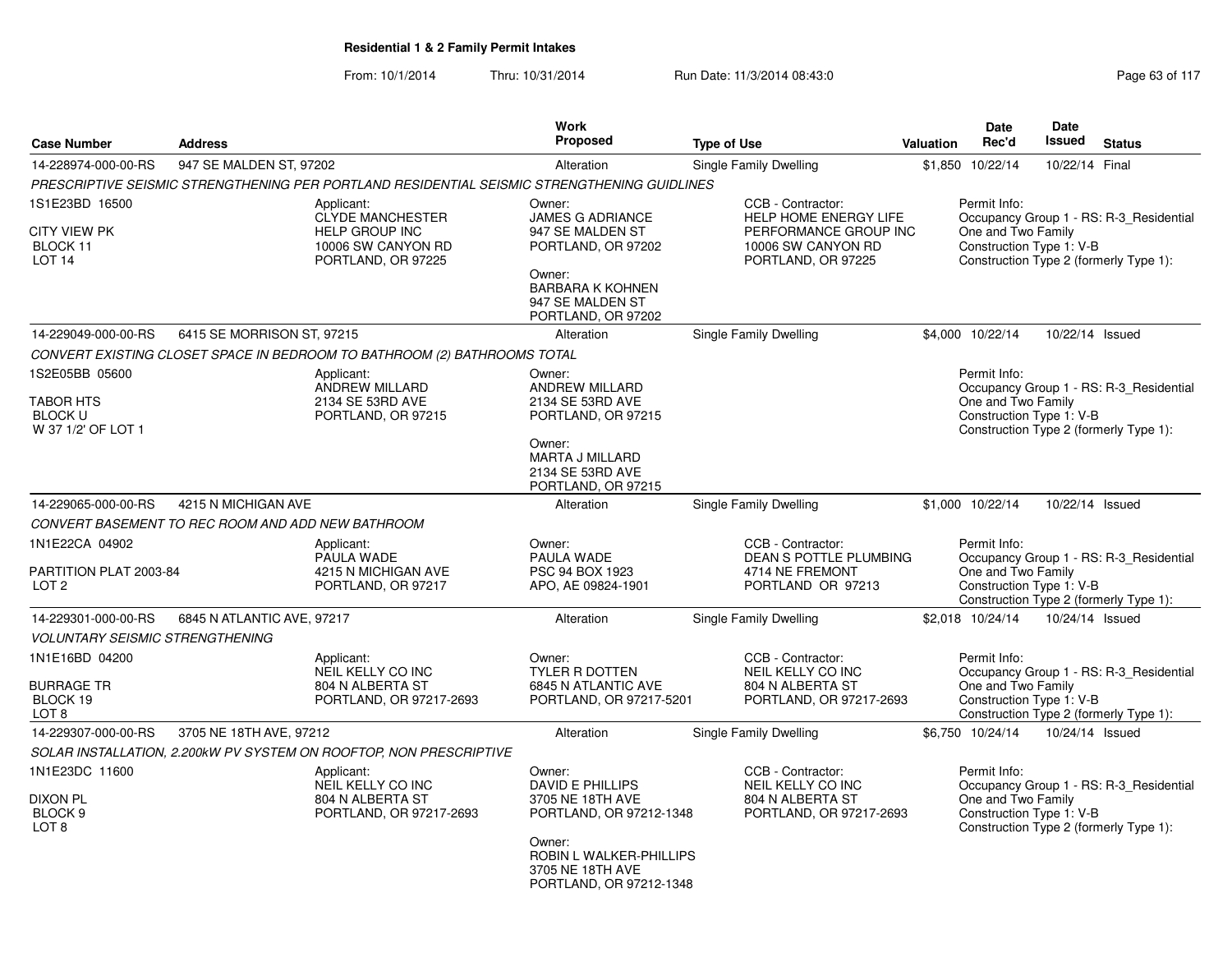| <b>Case Number</b>                                                                           | <b>Address</b>                                               |                                                                                  | Work<br>Proposed                                                              | <b>Type of Use</b>                                                                                                                                           | <b>Valuation</b> | <b>Date</b><br>Rec'd                           | Date<br><b>Issued</b> | <b>Status</b>                                                                                                            |
|----------------------------------------------------------------------------------------------|--------------------------------------------------------------|----------------------------------------------------------------------------------|-------------------------------------------------------------------------------|--------------------------------------------------------------------------------------------------------------------------------------------------------------|------------------|------------------------------------------------|-----------------------|--------------------------------------------------------------------------------------------------------------------------|
| 14-229314-000-00-RS                                                                          | 5130 SE 33RD PL, 97202                                       |                                                                                  | Alteration                                                                    | <b>Single Family Dwelling</b>                                                                                                                                |                  | \$5,000 10/23/14                               | 10/23/14 Issued       |                                                                                                                          |
|                                                                                              |                                                              |                                                                                  |                                                                               | REMODEL BASEMENT, NEW WALLS TO CREATE LIVING SUITE WITH LAUNDRY AND SINK, NEW BATHROOM, ADD WALL AT GARAGE AND REMOVE INTERIOR WALL (4 BATHROOMS TOTAL)      |                  |                                                |                       |                                                                                                                          |
| 1S1E13AC 06400                                                                               |                                                              | Applicant:<br><b>JOHN GRIGSBY</b>                                                | Owner:<br>CHRIS A BEARD                                                       | CCB - Contractor:<br>VAN GOGH RESTORATION LLC                                                                                                                |                  | Permit Info:                                   |                       | Occupancy Group 1 - RS: R-3_Residential                                                                                  |
| <b>GREENWOOD</b><br><b>BLOCK 4</b><br>S 10' OF LOT 9<br>LOT <sub>10</sub><br>N 25' OF LOT 11 |                                                              | 0836 SW CURRY ST #1308<br>PORTLAND, OR 97239                                     | 5130 SE 33RD PL<br>PORTLAND, OR 97202                                         | 11576 SE 59TH AVE<br>MILWAUKIE, OR 97222                                                                                                                     |                  | One and Two Family<br>Construction Type 1: V-B |                       | Construction Type 2 (formerly Type 1):                                                                                   |
| 14-229322-000-00-RS                                                                          | 10316 SE MILL CT, 97216                                      |                                                                                  | Alteration                                                                    | <b>Single Family Dwelling</b>                                                                                                                                |                  | \$13,000 10/23/14                              |                       | 10/23/14 Under Inspection                                                                                                |
|                                                                                              | <b>VOLUNTARY FOUNDATION STABILIZATION, UNDERPINNING</b>      |                                                                                  |                                                                               |                                                                                                                                                              |                  |                                                |                       |                                                                                                                          |
| 1S2E03CB 06200<br><b>CHERRY BLOSSOM PK</b>                                                   |                                                              | Applicant:<br><b>TERRAFIRMA FOUNDATION</b><br><b>SYSTEMS</b>                     | Owner:<br><b>GLORIA F STREMICH</b><br>10316 SE MILL CT                        | CCB - Contractor:<br><b>TERRAFIRMA FOUNDATION</b><br><b>SYSTEMS</b>                                                                                          |                  | Permit Info:<br>One and Two Family             |                       | Occupancy Group 1 - RS: R-3_Residential                                                                                  |
| BLOCK 26<br>LOT <sub>20</sub>                                                                |                                                              | 1308 NW PARK ST<br>ROSEBURG, OR 97470                                            | PORTLAND, OR 97216-2926                                                       | 1308 NW PARK ST<br>ROSEBURG, OR 97470                                                                                                                        |                  | Construction Type 1: V-B                       |                       | Construction Type 2 (formerly Type 1):                                                                                   |
| 14-229371-000-00-RS                                                                          | 2758 NE SCHUYLER ST, 97212                                   |                                                                                  | Alteration                                                                    | Single Family Dwelling                                                                                                                                       |                  | \$5,000 10/23/14                               | 10/23/14 Issued       |                                                                                                                          |
| ADD NEW BATHROOM TO BASEMENT                                                                 |                                                              |                                                                                  |                                                                               |                                                                                                                                                              |                  |                                                |                       |                                                                                                                          |
| 1N1E25CC 09700<br><b>GLENSIDE</b><br>BLOCK <sub>2</sub><br>E 1/2 OF LOT 1                    |                                                              | Applicant:<br><b>TIMOTHY R EKSTROM</b><br>PO BOX 1324<br>SCAPPOOSE, OR 970561324 | Owner:<br><b>CYNTHIA WALLACE</b><br>2758 NE SCHUYLER ST<br>PORTLAND, OR 97212 | CCB - Contractor:<br>TIMOTHY R EKSTROM<br>PO BOX 1324<br>SCAPPOOSE, OR 970561324                                                                             |                  | Permit Info:<br>Construction Type 1: V-B       |                       | Occupancy Group 1 - RS: R-3_Remodel<br>Construction Type 2 (formerly Type 1):<br>Total Square Footage - Display Only: 40 |
| E 1/2 OF N 15' OF LOT 2                                                                      |                                                              |                                                                                  |                                                                               | CCB - Contractor:<br>FRED EKSTROM<br>DOUBLE E ELECTRIC<br>2626 SE SPRUCE ST<br>HILLSBORO, OR 97123                                                           |                  |                                                |                       |                                                                                                                          |
| 14-229469-000-00-RS                                                                          | 2944 NE 52ND AVE, 97213                                      |                                                                                  | Alteration                                                                    | Single Family Dwelling                                                                                                                                       |                  | \$17,204 10/23/14                              | 10/23/14 Issued       |                                                                                                                          |
|                                                                                              |                                                              |                                                                                  |                                                                               | REBUILD INTERIOR STAIRS AND CONVERT BASEMENT TO HABITABLE SPACE FOR NEW FAMILY ROOM AND BATHROOM; REMOVE DECK FROM BACK OF HOUSE **PLUMBING PERMIT TO BE OBT |                  |                                                |                       |                                                                                                                          |
| 1N2E30AC 05900                                                                               |                                                              | Applicant:<br>MARJORIE HUTSELL                                                   | Owner:<br><b>SAM HUTSELL</b>                                                  |                                                                                                                                                              |                  | Permit Info:                                   |                       | Occupancy Group 1 - RS: R-3_Remodel                                                                                      |
| <b>ROSE CITY PK</b><br>BLOCK 97<br>LOT <sub>16</sub>                                         |                                                              | 2944 NE 52ND AVE<br>PORTLAND, OR 97213                                           | 2944 NE 52ND AVE<br>PORTLAND, OR 97213                                        |                                                                                                                                                              |                  | Construction Type 1: V-B                       |                       | Construction Type 2 (formerly Type 1):<br>Total Square Footage - Display Only: 468                                       |
| 14-229469-REV-01-RS                                                                          | 2944 NE 52ND AVE, 97213                                      |                                                                                  | Alteration                                                                    | <b>Single Family Dwelling</b>                                                                                                                                |                  | \$10/30/14                                     | 10/30/14 Issued       |                                                                                                                          |
|                                                                                              | <b>REVISION TO CHANGE FAMILY ROOM IN BASEMENT TO BEDROOM</b> |                                                                                  |                                                                               |                                                                                                                                                              |                  |                                                |                       |                                                                                                                          |
| 1N2E30AC 05900                                                                               |                                                              | Applicant:<br><b>MARJORIE HUTSELL</b>                                            | Owner:<br><b>SAM HUTSELL</b>                                                  |                                                                                                                                                              |                  | Permit Info:                                   |                       | Occupancy Group 1 - RS: R-3_Remodel                                                                                      |
| <b>ROSE CITY PK</b><br>BLOCK 97<br>LOT <sub>16</sub>                                         |                                                              | 2944 NE 52ND AVE<br>PORTLAND, OR 97213                                           | 2944 NE 52ND AVE<br>PORTLAND, OR 97213                                        |                                                                                                                                                              |                  | Construction Type 1: V-B                       |                       | Construction Type 2 (formerly Type 1):<br>Total Square Footage - Display Only: 468                                       |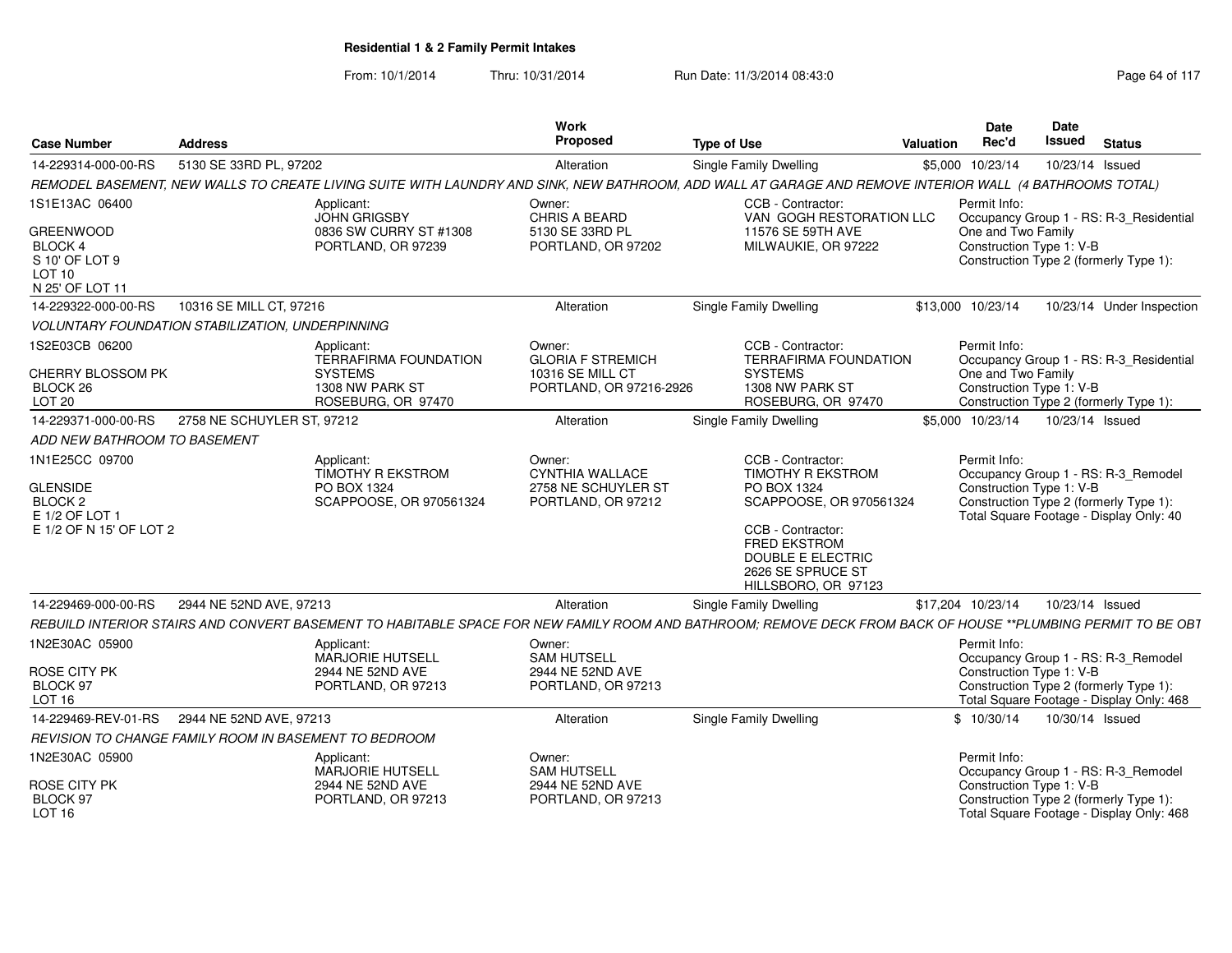| <b>Case Number</b>                                               | <b>Address</b>              |                                                                                                                                                 | <b>Work</b><br>Proposed                                                  | <b>Type of Use</b>                                                                                               | <b>Valuation</b> | <b>Date</b><br>Rec'd                           | <b>Date</b><br>Issued | <b>Status</b>                                                                      |
|------------------------------------------------------------------|-----------------------------|-------------------------------------------------------------------------------------------------------------------------------------------------|--------------------------------------------------------------------------|------------------------------------------------------------------------------------------------------------------|------------------|------------------------------------------------|-----------------------|------------------------------------------------------------------------------------|
| 14-229561-000-00-RS                                              | 5623 N PRINCETON ST, 97203  |                                                                                                                                                 | Alteration                                                               | Single Family Dwelling                                                                                           |                  | \$29,408 10/23/14                              | 10/23/14 Issued       |                                                                                    |
|                                                                  |                             | CONVERSION OF UNFINISHED BASEMENT TO LIVING SPACE WITH NEW BEDROOM, FAMILY ROOM, OFFICE AND BATHROOM; ENLARGING WINDOW ON NORTH SIDE FOR EGRESS |                                                                          |                                                                                                                  |                  |                                                |                       |                                                                                    |
| 1N1E07DC 00700                                                   |                             | Applicant:<br>SHANE L FLETCHER                                                                                                                  | Owner:<br><b>SHANE L FLETCHER</b>                                        |                                                                                                                  |                  | Permit Info:                                   |                       | Occupancy Group 1 - RS: R-3_Remodel                                                |
| PORTSMOUTH<br>BLOCK 14<br>SWLY 55' OF LOT 18-20                  |                             | 5623 N PRINCETON ST<br>PORTLAND, OR 97203                                                                                                       | 5623 N PRINCETON ST<br>PORTLAND, OR 97203                                |                                                                                                                  |                  | Construction Type 1: V-B                       |                       | Construction Type 2 (formerly Type 1):<br>Total Square Footage - Display Only: 800 |
|                                                                  |                             |                                                                                                                                                 | Owner:<br>ZANTHE M FLETCHER<br>5623 N PRINCETON ST<br>PORTLAND, OR 97203 |                                                                                                                  |                  |                                                |                       |                                                                                    |
| 14-229610-000-00-RS                                              | 1642 SW WESTWOOD DR, 97201  |                                                                                                                                                 | Alteration                                                               | <b>Single Family Dwelling</b>                                                                                    |                  | \$500 10/24/14                                 | 10/24/14 Issued       |                                                                                    |
|                                                                  |                             | SOLAR INSTALLATION - 3.78 KW PV ROOF MOUNT SYSTEM - PRESCRIPTIVE                                                                                |                                                                          |                                                                                                                  |                  |                                                |                       |                                                                                    |
| 1S1E16BD 01200                                                   |                             | Applicant:                                                                                                                                      | Owner:                                                                   | CCB - Contractor:                                                                                                |                  | Permit Info:                                   |                       |                                                                                    |
| <b>WESTWOOD HTS</b><br>LOT <sub>7</sub>                          |                             | SUNLIGHT SOLAR ENERGY INC<br>615 SE GLENWOOD DR., STE 120<br><b>BEND OR 97701</b>                                                               | <b>BRIAN J KEARNS</b><br>1642 SW WESTWOOD DR<br>PORTLAND, OR 97239       | SUNLIGHT SOLAR ENERGY INC<br>615 SE GLENWOOD DR., STE 120<br><b>BEND OR 97701</b>                                |                  | One and Two Family<br>Construction Type 1: V-B |                       | Occupancy Group 1 - RS: R-3_Residential<br>Construction Type 2 (formerly Type 1):  |
|                                                                  |                             |                                                                                                                                                 | Owner:<br>JORDANN L KEARNS<br>1642 SW WESTWOOD DR<br>PORTLAND, OR 97239  |                                                                                                                  |                  |                                                |                       |                                                                                    |
| 14-229645-000-00-RS                                              | 5000 NE AINSWORTH ST, 97218 |                                                                                                                                                 | Alteration                                                               | <b>Single Family Dwelling</b>                                                                                    |                  | \$38,558 10/23/14                              | 10/27/14 Issued       |                                                                                    |
|                                                                  |                             | REMODEL KITCHEN. ENLARGE OPENING BETWEEN KITCHEN AND DINING ROOM.                                                                               |                                                                          |                                                                                                                  |                  |                                                |                       |                                                                                    |
| 1N2E18CD 00700                                                   |                             | Applicant:<br><b>BRAD LACKEY</b>                                                                                                                | Owner:<br><b>ERIC BARRINGTON</b>                                         | CCB - Contractor:<br>JOCELYN CONSTRUCTION INC                                                                    |                  | Permit Info:                                   |                       | Occupancy Group 1 - RS: R-3 Residential                                            |
| <b>ZWAHLEN HOME SITES</b><br>BLOCK 4<br>W 1/2 OF LOT 1 EXC S 90' |                             | <b>LACKEY CONSTRUCTION</b><br>PO BOX 2404<br>PORTLAND OR, 97208                                                                                 | 5000 NE AINSWORTH ST<br>PORTLAND, OR 97218-1825                          | PO BOX 2404<br>PORTLAND OR 98208                                                                                 |                  | One and Two Family<br>Construction Type 1: V-B |                       | Construction Type 2 (formerly Type 1):                                             |
| 14-229713-000-00-RS                                              | 2636 SE 59TH AVE, 97206     |                                                                                                                                                 | Alteration                                                               | Single Family Dwelling                                                                                           |                  | \$23,000 10/23/14                              | 10/23/14 Issued       |                                                                                    |
|                                                                  |                             | BASEMENT CONVERSIONJ, ADDING BATHROOM IN BASEMENT, REPLACE BREAKER PANEL.2 TOILETS TOTAL. NOT AN ADU.                                           |                                                                          |                                                                                                                  |                  |                                                |                       |                                                                                    |
| 1S2E07AA 04500                                                   |                             | Applicant:                                                                                                                                      | Owner:                                                                   | CCB - Contractor:                                                                                                |                  | Permit Info:                                   |                       |                                                                                    |
| <b>FRANKLIN PK VIEW</b><br>BLOCK 4<br>LOT <sub>2</sub>           |                             | DAVID MCGEE CONTRACT<br><b>SERVICES LLC</b><br>6624 N CAMPBELL AVE<br>PORTLAND OR 97217                                                         | <b>VALERIE A HOPE</b><br>2606 SE 58TH AVE<br>PORTLAND, OR 97206          | DAVID MCGEE CONTRACT<br><b>SERVICES LLC</b><br>6624 N CAMPBELL AVE<br>PORTLAND OR 97217                          |                  | One and Two Family<br>Construction Type 1: V-B |                       | Occupancy Group 1 - RS: R-3_Residential<br>Construction Type 2 (formerly Type 1):  |
|                                                                  |                             |                                                                                                                                                 | Owner:<br><b>MARK W HOPE</b><br>2606 SE 58TH AVE<br>PORTLAND, OR 97206   | CCB - Contractor:<br>POSITIVE ENERGY ELECTRICAL<br><b>CONTRACTORS LLC</b><br>PO BOX 871543<br>VANCOUVER WA 98687 |                  |                                                |                       |                                                                                    |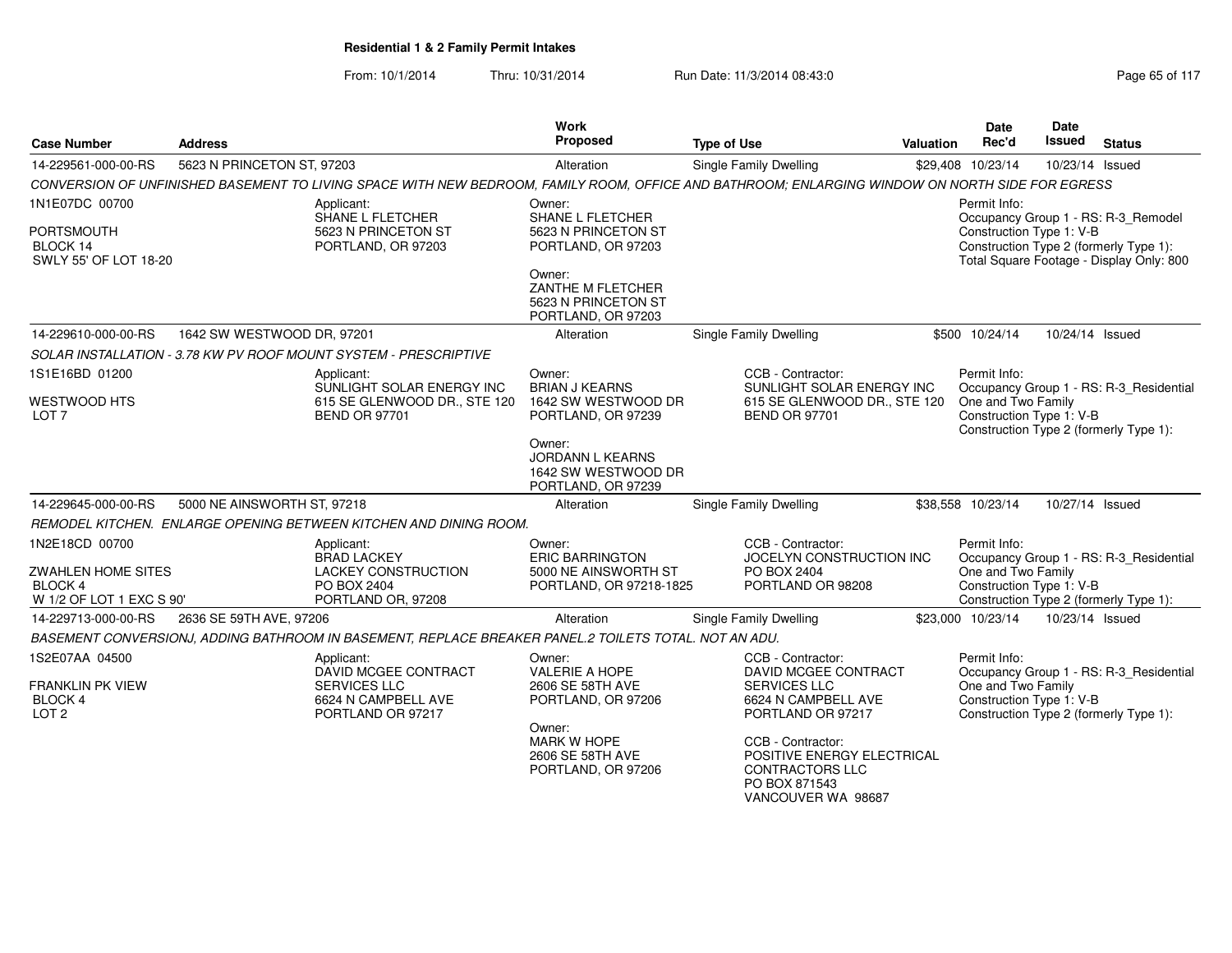| <b>Case Number</b>                                                                 | <b>Address</b>                                              | <b>Work</b><br>Proposed                                                                                                                    | <b>Type of Use</b>                                                                                                                                                                                                                                |                                                                                                                 | <b>Valuation</b> | Date<br>Rec'd                                                  | <b>Date</b><br>Issued | <b>Status</b>                                                                                                             |
|------------------------------------------------------------------------------------|-------------------------------------------------------------|--------------------------------------------------------------------------------------------------------------------------------------------|---------------------------------------------------------------------------------------------------------------------------------------------------------------------------------------------------------------------------------------------------|-----------------------------------------------------------------------------------------------------------------|------------------|----------------------------------------------------------------|-----------------------|---------------------------------------------------------------------------------------------------------------------------|
| 14-229814-000-00-RS                                                                | 605 NW MACLEAY BLVD, 97210                                  | Alteration                                                                                                                                 |                                                                                                                                                                                                                                                   | Single Family Dwelling                                                                                          |                  | \$50,000 10/24/14                                              | 10/24/14 Issued       |                                                                                                                           |
|                                                                                    |                                                             | REMODEL EXISTING SECOND FLOOR BATHROOM AND SECOND FLOOR MEDIA ROOM NO PLANS REQUIRED. TRADE WORK ONLY                                      |                                                                                                                                                                                                                                                   |                                                                                                                 |                  |                                                                |                       |                                                                                                                           |
| 1N1E32AC 12300<br>KINGS HTS & RPLT<br>BLOCK <sub>24</sub><br>LOT 7-9 TL 12300      | Applicant:<br><b>DAVID LIPKIND</b><br>1215 NE WEBSTER       | Owner:<br>MATTHEW C BELL<br>SHELBYVILLE PROPERTIES LLC<br>PORTLAND OR 97211<br>Owner:<br><b>CAMILLE S BELL</b>                             | 605 NW MACLEAY BLVD<br>PORTLAND, OR 97210<br>605 NW MACLEAY BLVD                                                                                                                                                                                  | CCB - Contractor:<br><b>DAVID LIPKIND</b><br>SHELBYVILLE PROPERTIES LLC<br>1215 NE WEBSTER<br>PORTLAND OR 97211 |                  | Permit Info:<br>One and Two Family<br>Construction Type 1: V-B |                       | Occupancy Group 1 - RS: R-3_Residential<br>Construction Type 2 (formerly Type 1):                                         |
|                                                                                    |                                                             |                                                                                                                                            | PORTLAND, OR 97210                                                                                                                                                                                                                                |                                                                                                                 |                  |                                                                |                       |                                                                                                                           |
| 14-229838-000-00-RS                                                                | 610 NE SHAVER ST, 97212                                     | Alteration                                                                                                                                 |                                                                                                                                                                                                                                                   | Single Family Dwelling                                                                                          |                  | \$15,000 10/24/14                                              | 10/24/14 Issued       |                                                                                                                           |
|                                                                                    |                                                             | CONVERT BASEMENT TO LIVING SPACE, ADD NEW BATHROOM, FAMILY ROOM, NEW STORAGE AT EXISTING CRAWL SPACE (2 BATHROOMS TOTAL) / TRADES SEPARATE |                                                                                                                                                                                                                                                   |                                                                                                                 |                  |                                                                |                       |                                                                                                                           |
| 1N1E23CC 05800<br><b>LINCOLN PK ANX</b><br>BLOCK 26<br>E 33 1/3' OF W 69' OF LOT 1 | Applicant:                                                  | Owner:<br>MIKE MONTGOMERY<br>5531 SW BUDDINGTON ST<br>PORTLAND, OR 97219<br>Owner:                                                         | CCB - Contractor:<br><b>ERIC GITENSTEIN</b><br><b>ANTHONY MICHAEL BATES</b><br>610 NE SHAVER ST<br>321 SE 34TH CIRCLE<br>PORTLAND, OR 97212-1143<br>TROUTDALE, OR 97060<br>NICOLE PIECH-GITENSTEIN<br>610 NE SHAVER ST<br>PORTLAND, OR 97212-1143 |                                                                                                                 |                  | Permit Info:<br>Construction Type 1: V-B                       |                       | Occupancy Group 1 - RS: R-3_Remodel<br>Construction Type 2 (formerly Type 1):<br>Total Square Footage - Display Only: 394 |
| 14-229850-000-00-RS                                                                | 6638 N MICHIGAN AVE, 97217                                  | Alteration                                                                                                                                 |                                                                                                                                                                                                                                                   | Single Family Dwelling                                                                                          |                  | \$10,450 10/24/14                                              |                       | 10/24/14 Under Inspection                                                                                                 |
|                                                                                    |                                                             | ADD FOUNDATION WALL TO INTERIOR BASEMENT WALL FOR SUPPORT, NEW EGRESS WINDOW, AND WINDOW WELL, BASEMENT TO REMAIN UNFINISHED               |                                                                                                                                                                                                                                                   |                                                                                                                 |                  |                                                                |                       |                                                                                                                           |
| 1N1E15BD 06400<br><b>PACIFIC PL</b><br>BLOCK <sub>3</sub><br>LOT <sub>4</sub>      | Applicant:<br><b>ED LEBRUN</b><br>1005 S GINGER ST          | Owner:<br>LEBRUN CONSTRUCTION INC<br>CORNELIUS, OR 97113<br>Owner:<br><b>MILELE HOBBS</b>                                                  | <b>JAMES B SR HOBBS</b><br>6638 N MICHIGAN AVE<br>PORTLAND, OR 97217<br>6638 N MICHIGAN AVE<br>PORTLAND, OR 97217                                                                                                                                 | CCB - Contractor:<br>ED LEBRUN<br>LEBRUN CONSTRUCTION INC<br>1005 S GINGER ST<br>CORNELIUS, OR 97113            |                  | Permit Info:<br>One and Two Family<br>Construction Type 1: V-B |                       | Occupancy Group 1 - RS: R-3_Residential<br>Construction Type 2 (formerly Type 1):                                         |
| 14-229862-000-00-RS                                                                | 317 SE ANKENY CIR, 97233                                    | Alteration                                                                                                                                 |                                                                                                                                                                                                                                                   | <b>Single Family Dwelling</b>                                                                                   |                  | \$500 10/24/14                                                 | 10/24/14 Final        |                                                                                                                           |
|                                                                                    | SOLAR INSTALLATION, 4.335kW SYSTEM ON ROOFTOP, PRESCRIPTIVE |                                                                                                                                            |                                                                                                                                                                                                                                                   |                                                                                                                 |                  |                                                                |                       |                                                                                                                           |
| 1N2E36DC 02300                                                                     | Applicant:<br><b>MELISSA BENTLEY</b>                        | Owner:<br><b>GARY E HEILIG</b>                                                                                                             |                                                                                                                                                                                                                                                   | CCB - Contractor:<br>SOLARCITY CORPORATION                                                                      |                  | Permit Info:                                                   |                       | Occupancy Group 1 - RS: R-3_Residential                                                                                   |
| SECTION 36 1N 2E<br>TL 2300 0.17 ACRES                                             |                                                             | SOLAR CITY CORPORATION<br>6132 NE 112TH AVE<br>PORTLAND, OR 97220                                                                          | 317 SE ANKENY CIR<br>PORTLAND, OR 97233                                                                                                                                                                                                           | 6132 NE 112th AVE<br>PORTLAND, OR 97220                                                                         |                  | One and Two Family<br>Construction Type 1: V-B                 |                       | Construction Type 2 (formerly Type 1):                                                                                    |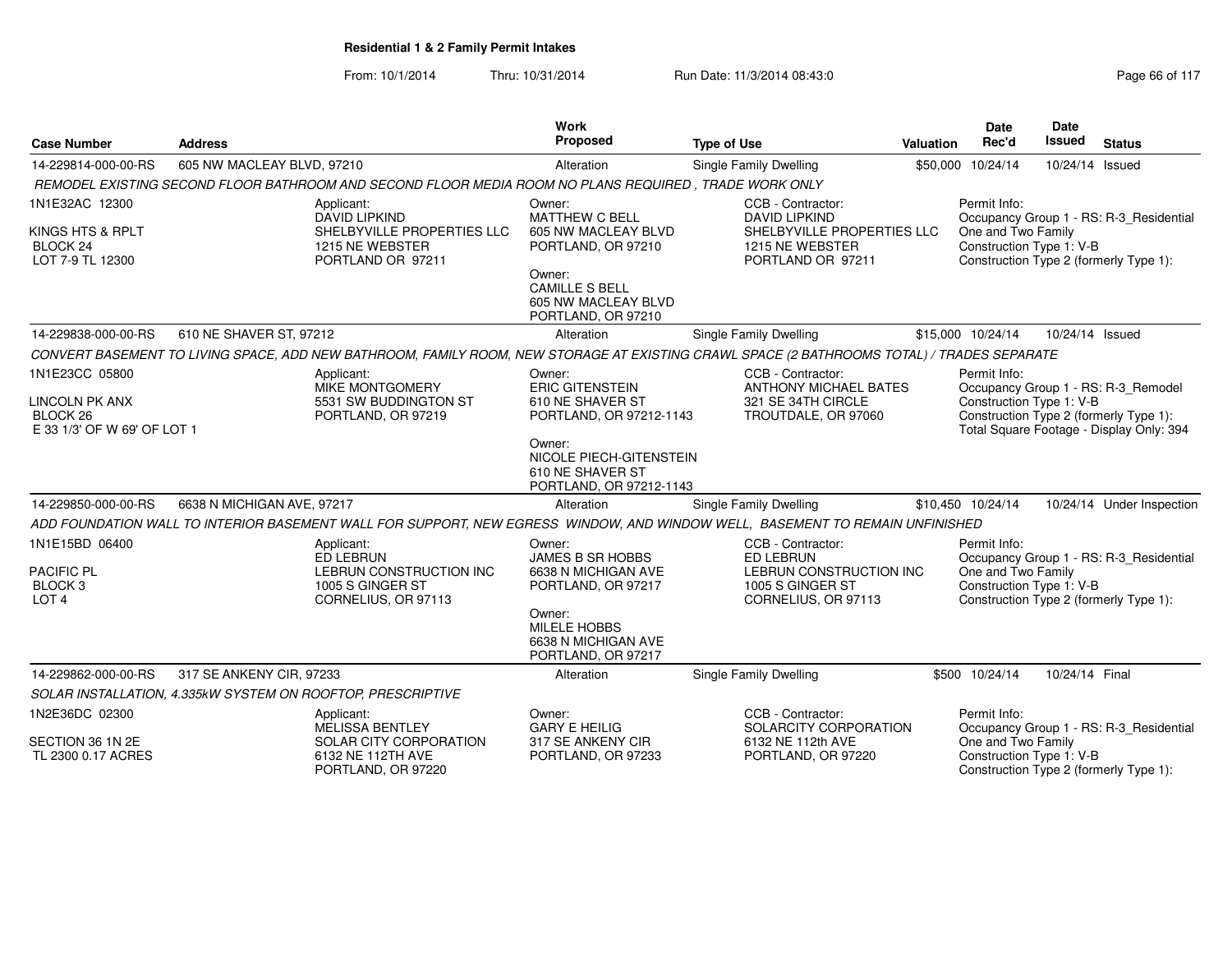| <b>Case Number</b>                                                      | <b>Address</b>               |                                                                                                                                  | Work<br>Proposed                                                                                                                                                         | <b>Type of Use</b>                                                                                                                                        | <b>Valuation</b> | <b>Date</b><br>Rec'd                                                  | Date<br><b>Issued</b> | <b>Status</b>                                                                                                             |
|-------------------------------------------------------------------------|------------------------------|----------------------------------------------------------------------------------------------------------------------------------|--------------------------------------------------------------------------------------------------------------------------------------------------------------------------|-----------------------------------------------------------------------------------------------------------------------------------------------------------|------------------|-----------------------------------------------------------------------|-----------------------|---------------------------------------------------------------------------------------------------------------------------|
| 14-229911-000-00-RS                                                     | 4105 N COMMERCIAL AVE, 97227 |                                                                                                                                  | Alteration                                                                                                                                                               | Single Family Dwelling                                                                                                                                    |                  | \$20,000 10/24/14                                                     |                       | 10/24/14 Issued                                                                                                           |
|                                                                         |                              |                                                                                                                                  |                                                                                                                                                                          | REPAIR CRUMBLING FOUNDATION, CONVERT PORTION OF BASEMENT TO LIVING SPACE, NEW WALLS FOR BATHROOM, WORKROOM, 2 NEW EGRESS WINDOWS AND WELLS, REPLACE OTHER |                  |                                                                       |                       |                                                                                                                           |
| 1N1E22DB 06700<br><b>CENTRAL ALBINA</b><br>BLOCK 9<br>LOT <sub>8</sub>  |                              | Applicant:<br>BENJAMIN G RIEMER<br>4105 N COMMERCIAL AVE<br>PORTLAND, OR 97217                                                   | Owner:<br><b>BENJAMIN G RIEMER</b><br>4105 N COMMERCIAL AVE<br>PORTLAND, OR 97217<br>Owner:<br>AMY R CURTIS<br>4105 N COMMERCIAL AVE<br>PORTLAND, OR 97217               |                                                                                                                                                           |                  | Permit Info:<br>Construction Type 1: V-B                              |                       | Occupancy Group 1 - RS: R-3_Remodel<br>Construction Type 2 (formerly Type 1):<br>Total Square Footage - Display Only: 175 |
| 14-229999-000-00-RS                                                     | 4405 NE 76TH AVE, 97218      |                                                                                                                                  | Alteration                                                                                                                                                               | Single Family Dwelling                                                                                                                                    |                  | \$6.249 10/24/14                                                      |                       | 10/24/14 Issued                                                                                                           |
|                                                                         |                              | CONVERT PORTION OF BASEMENT TO LIVING SPACE; NEW SPACE TO INCLUDE NEW BATHROOM AND WALK IN CLOSET                                |                                                                                                                                                                          |                                                                                                                                                           |                  |                                                                       |                       |                                                                                                                           |
| 1N2E20DB 02400<br>ARGYLE PK<br>BLOCK 16<br>LOT 9&10                     |                              | Applicant:<br><b>KARIN T SCHMIDT</b><br>4405 NE 76TH AVE<br>PORTLAND, OR 97218-3953                                              | Owner:<br><b>KARIN T SCHMIDT</b><br>4405 NE 76TH AVE<br>PORTLAND, OR 97218-3953                                                                                          | CCB - Contractor:<br><b>JAMES E FLYNN</b><br>2326 NE 48TH AVE<br>PORTLAND, OR 972131920                                                                   |                  | Permit Info:<br>Construction Type 1: V-B                              |                       | Occupancy Group 1 - RS: R-3 Remodel<br>Construction Type 2 (formerly Type 1):<br>Total Square Footage - Display Only: 170 |
| 14-230109-000-00-RS                                                     | 4430 SE 47TH AVE, 97206      |                                                                                                                                  | Alteration                                                                                                                                                               | Single Family Dwelling                                                                                                                                    |                  | \$4.885 10/31/14                                                      |                       | 10/31/14 Issued                                                                                                           |
| <b>REPLACE PATIO COVER</b>                                              |                              |                                                                                                                                  |                                                                                                                                                                          |                                                                                                                                                           |                  |                                                                       |                       |                                                                                                                           |
| 1S2E07CD 08400<br>LENOX<br>BLOCK 5<br>LOT <sub>20</sub>                 |                              | Applicant:<br><b>CHRIS</b><br><b>RIGHT TURN INC</b><br>6160 NE HWY 99<br>VANCOUVER WA 98665                                      | Owner:<br><b>KATHERINE C MAGNESS</b><br>4430 SE 47TH AVE<br>PORTLAND, OR 97206-4062<br>Owner:<br><b>SELMA L GIACCHERO</b><br>4430 SE 47TH AVE<br>PORTLAND, OR 97206-4062 | CCB - Contractor:<br><b>CHRIS</b><br><b>RIGHT TURN INC</b><br>6160 NE HWY 99<br>VANCOUVER WA 98665                                                        |                  | Permit Info:<br>Patios, Porches, Carports<br>Construction Type 1: V-B |                       | Occupancy Group 1 - RS: U Decks,<br>Construction Type 2 (formerly Type 1):<br>Total Square Footage - Display Only: 230    |
| 14-230127-000-00-RS                                                     | 616 SE 72ND AVE, 97215       |                                                                                                                                  | Alteration                                                                                                                                                               | Single Family Dwelling                                                                                                                                    |                  | \$40,000 10/24/14                                                     |                       | 10/24/14 Issued                                                                                                           |
|                                                                         |                              | RECONSTRUCT EXISTING ORIGINAL SUNROOM AREA ON REAR OF HOUSE NO CHANGE TO FOOT PRINT NO CHANGE IN HEIGHT                          |                                                                                                                                                                          |                                                                                                                                                           |                  |                                                                       |                       |                                                                                                                           |
| 1S2E05AB 13700<br>RUMSEYS ADD<br>BLOCK <sub>2</sub><br>LOT <sub>6</sub> |                              | Applicant:<br><b>HAMISH MURRAY</b><br><b>HAMISH MURRAY</b><br><b>CONSTRUCTION INC</b><br>4627 SW CONDOR AVE<br>PORTLAND OR 97239 | Owner:<br>PHILIP R MURRAY<br>453 WARREN ST<br>NEEDHAM, MA 02492-2859<br>Owner:<br><b>CAROL J MURRAY</b><br>453 WARREN ST<br>NEEDHAM, MA 02492-2859                       | CCB - Contractor:<br><b>HAMISH MURRAY</b><br><b>HAMISH MURRAY</b><br><b>CONSTRUCTION INC</b><br>4627 SW CONDOR AVE<br>PORTLAND OR 97239                   |                  | Permit Info:<br>One and Two Family<br>Construction Type 1: V-B        |                       | Occupancy Group 1 - RS: R-3_Residential<br>Construction Type 2 (formerly Type 1):                                         |
| 14-230208-000-00-RS                                                     | 221 SE 15TH AVE, 97214       |                                                                                                                                  | Alteration                                                                                                                                                               | Single Family Dwelling                                                                                                                                    |                  | \$7,500 10/24/14                                                      |                       | 10/24/14 Issued                                                                                                           |
|                                                                         |                              | ADD BEDROOM TO UNFINISHED BASEMENT ** TRADE PERMITS TO BE OBTAINED SEPARATELY**                                                  |                                                                                                                                                                          |                                                                                                                                                           |                  |                                                                       |                       |                                                                                                                           |
| 1N1E35DC 10200<br><b>AIKENS</b><br>BLOCK 304                            |                              | Applicant:<br><b>BCB ENTERPRISES LLC</b><br>PO BOX 82883<br>PORTLAND, OR 97282                                                   | Owner:<br>ALEX H JOHNSON<br>1605 SE 22ND AVE<br>PORTLAND, OR 97214                                                                                                       | CCB - Contractor:<br><b>BCB ENTERPRISES LLC</b><br>PO BOX 82883<br>PORTLAND, OR 97282                                                                     |                  | Permit Info:<br>Construction Type 1: V-B                              |                       | Occupancy Group 1 - RS: R-3_Remodel<br>Construction Type 2 (formerly Type 1):                                             |
| LOT <sub>6</sub>                                                        |                              |                                                                                                                                  |                                                                                                                                                                          |                                                                                                                                                           |                  |                                                                       |                       | Total Square Footage - Display Only: 180                                                                                  |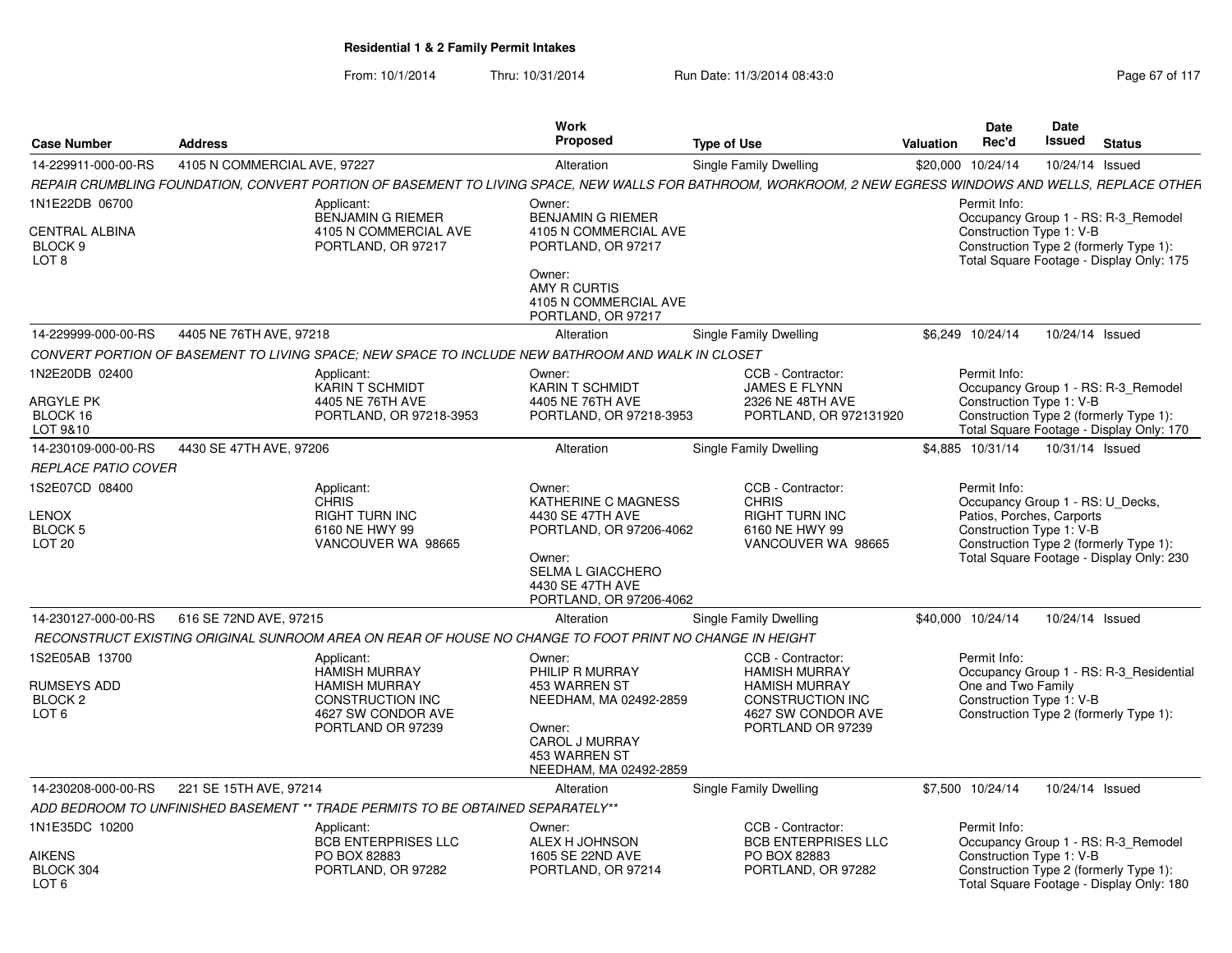From: 10/1/2014

Thru: 10/31/2014 Run Date: 11/3/2014 08:43:0

| <b>Case Number</b>                                                                         | <b>Address</b>                                                                                         | Work<br>Proposed                                                                                                                                 | <b>Type of Use</b>                                                                | Valuation                                             | <b>Date</b><br>Rec'd                                                                                                                | <b>Date</b><br>Issued                                                                                                                | <b>Status</b>                                                                     |  |  |
|--------------------------------------------------------------------------------------------|--------------------------------------------------------------------------------------------------------|--------------------------------------------------------------------------------------------------------------------------------------------------|-----------------------------------------------------------------------------------|-------------------------------------------------------|-------------------------------------------------------------------------------------------------------------------------------------|--------------------------------------------------------------------------------------------------------------------------------------|-----------------------------------------------------------------------------------|--|--|
| 14-230213-000-00-RS                                                                        | 3945 SE FRANKLIN ST, 97202                                                                             | Alteration                                                                                                                                       | Single Family Dwelling                                                            |                                                       | \$15,000 10/24/14                                                                                                                   |                                                                                                                                      | 10/24/14 Under Inspection                                                         |  |  |
|                                                                                            | LEGALIZE BATHROOM IN BASEMENT, trades to be pulled separately                                          |                                                                                                                                                  |                                                                                   |                                                       |                                                                                                                                     |                                                                                                                                      |                                                                                   |  |  |
| 1S1E12AD 06000                                                                             | Applicant:                                                                                             | Owner:                                                                                                                                           | CCB - Contractor:                                                                 |                                                       | Permit Info:                                                                                                                        |                                                                                                                                      |                                                                                   |  |  |
| <b>SPRINGER PK</b><br>LOT <sub>5</sub>                                                     | <b>TIM SHEA</b><br>1620 SE CESAR E CHAVEZ BLVD<br>PORTLAND, OR 97214                                   | <b>JAMES WARD</b><br>917 WELLESLEY AVE<br>LOS ANGELES, CA 90049-5822                                                                             | <b>ADAM JACK HUSKEY</b><br>PO BOX 10051<br>PORTLAND, OR 97296                     |                                                       | Occupancy Group 1 - RS: R-3_Residential<br>One and Two Family<br>Construction Type 1: V-B<br>Construction Type 2 (formerly Type 1): |                                                                                                                                      |                                                                                   |  |  |
| 14-230331-000-00-RS                                                                        | 1832 NW 24TH AVE, 97210                                                                                | Alteration                                                                                                                                       | <b>Single Family Dwelling</b>                                                     |                                                       | \$25,000 10/27/14                                                                                                                   |                                                                                                                                      | <b>Under Review</b>                                                               |  |  |
|                                                                                            | <b>CREATE NEW TUCK UNDER GARAGE IN EXISTING BASEMENT.</b>                                              |                                                                                                                                                  |                                                                                   |                                                       |                                                                                                                                     |                                                                                                                                      |                                                                                   |  |  |
| 1N1E28CC 04300<br><b>WILSONS ADD</b><br><b>BLOCK 4</b><br>N 20' OF LOT 6<br>S 10' OF LOT 7 | Applicant:<br><b>MARTHA BERNDT</b><br>PORTLAND OR 972250000                                            | Owner:<br>RANDOLPH C JONES<br>1832 NW 24TH AVE<br>PORTLAND, OR 97210<br>Owner:<br><b>KAREN L JONES</b><br>1832 NW 24TH AVE<br>PORTLAND, OR 97210 | CCB - Contractor:<br>PO BOX 10857                                                 | DON YOUNG & ASSOCIATES INC<br>PORTLAND, OR 97296-0857 | Permit Info:<br>One and Two Family<br>Construction Type 1: V-B                                                                      |                                                                                                                                      | Occupancy Group 1 - RS: R-3_Residential<br>Construction Type 2 (formerly Type 1): |  |  |
| 14-230341-000-00-RS                                                                        | 638 NW SKYLINE CREST RD, 97229                                                                         | Alteration                                                                                                                                       | Single Family Dwelling                                                            |                                                       | \$4,950 10/27/14                                                                                                                    | 10/28/14 Final                                                                                                                       |                                                                                   |  |  |
| <b>VOLUNTARY SEISMIC UPGRADE</b>                                                           |                                                                                                        |                                                                                                                                                  |                                                                                   |                                                       |                                                                                                                                     |                                                                                                                                      |                                                                                   |  |  |
| 1N1W36BD 01100<br>SECTION 36 1N 1W<br>TL 1100 0.24 ACRES                                   | Applicant:<br>STEVE GEMMELL<br><b>GEMMELL CONSTRUCTION LLC</b><br>3817 N WILLIAMS<br>PORTLAND OR 97227 | Owner:<br><b>MARY C DICKSON</b><br>638 NW SKYLINE CREST RD<br>PORTLAND, OR 97229-6831<br>Owner:                                                  | CCB - Contractor:<br><b>STEVE GEMMELL</b><br>3817 N WILLIAMS<br>PORTLAND OR 97227 | <b>GEMMELL CONSTRUCTION LLC</b>                       | Permit Info:<br>One and Two Family<br>Construction Type 1: V-B                                                                      |                                                                                                                                      | Occupancy Group 1 - RS: R-3_Residential<br>Construction Type 2 (formerly Type 1): |  |  |
|                                                                                            |                                                                                                        | CHRISTOPHER D LARSON<br>638 NW SKYLINE CREST RD<br>PORTLAND, OR 97229-6831                                                                       |                                                                                   |                                                       |                                                                                                                                     |                                                                                                                                      |                                                                                   |  |  |
| 14-230414-000-00-RS                                                                        | 1307 SW 58TH AVE, 97221                                                                                | Alteration                                                                                                                                       | Single Family Dwelling                                                            |                                                       | \$82,718 10/27/14                                                                                                                   | 10/27/14 Final                                                                                                                       |                                                                                   |  |  |
|                                                                                            | CONVERT BASEMENT FROM HEATED STORAGE AREA TO LIVING AREA:                                              |                                                                                                                                                  |                                                                                   |                                                       |                                                                                                                                     |                                                                                                                                      |                                                                                   |  |  |
| 1S1E06BD 04800                                                                             | Applicant:<br><b>MICHAEL KRUGER</b>                                                                    | Owner:<br><b>MICHAEL KRUGER</b>                                                                                                                  |                                                                                   |                                                       | Permit Info:                                                                                                                        |                                                                                                                                      | Occupancy Group 1 - RS: R-3_Residential                                           |  |  |
| SECTION 06 1S 1E<br>TL 4800 0.32 ACRES                                                     | 1307 SW 58TH AVE<br>PORTLAND, OR 97221-1405                                                            | Owner:                                                                                                                                           | 1307 SW 58TH AVE<br>PORTLAND, OR 97221-1405                                       |                                                       |                                                                                                                                     | One and Two Family<br>Construction Type 1: V-B<br>Construction Type 2 (formerly Type 1):<br>Total Square Footage - Display Only: 750 |                                                                                   |  |  |
|                                                                                            |                                                                                                        | AMY COOK<br>1307 SW 58TH AVE<br>PORTLAND, OR 97221-1405                                                                                          |                                                                                   |                                                       |                                                                                                                                     |                                                                                                                                      |                                                                                   |  |  |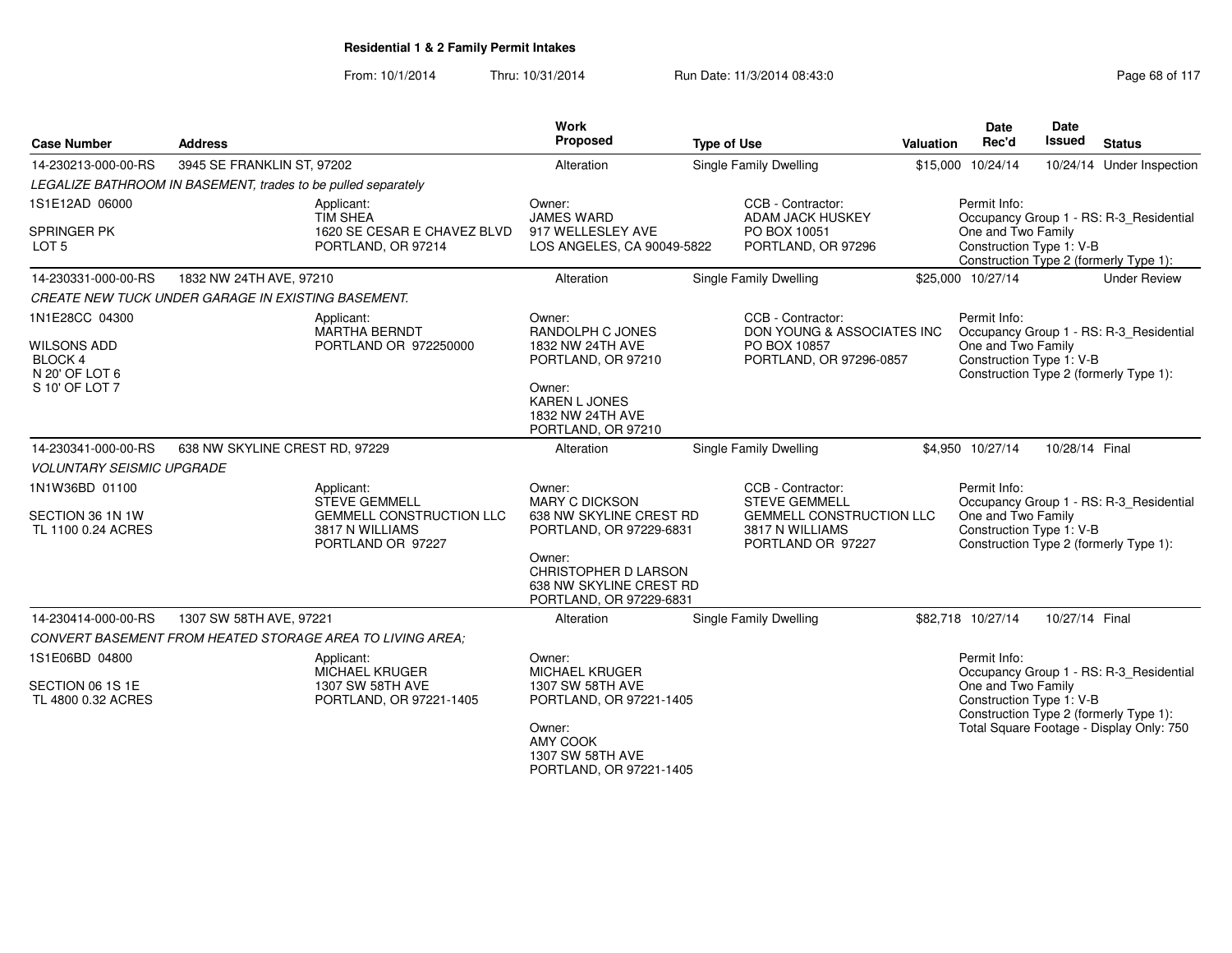| <b>Case Number</b>                                         | <b>Address</b>                                                                                                                                              | Work<br>Proposed                                                               | <b>Type of Use</b>                                 | Valuation | <b>Date</b><br>Rec'd                           | Date<br><b>Issued</b> | <b>Status</b>                           |
|------------------------------------------------------------|-------------------------------------------------------------------------------------------------------------------------------------------------------------|--------------------------------------------------------------------------------|----------------------------------------------------|-----------|------------------------------------------------|-----------------------|-----------------------------------------|
| 14-230677-000-00-RS                                        | 3920 NE WISTARIA DR, 97212                                                                                                                                  | Alteration                                                                     | Single Family Dwelling                             |           | \$1,500 10/27/14                               | 10/27/14 Final        |                                         |
| <b>VOLUNTARY SEISMIC STRENGTHENING</b>                     |                                                                                                                                                             |                                                                                |                                                    |           |                                                |                       |                                         |
| 1N1E25AD 01700                                             | Applicant:<br>MIKE ROSE CONTRACTING LLC                                                                                                                     | Owner:<br><b>GILBERT F GWILLIAM</b>                                            | CCB - Contractor:<br>MIKE ROSE CONTRACTING LLC     |           | Permit Info:                                   |                       | Occupancy Group 1 - RS: R-3_Residential |
| <b>BEAUMONT</b><br>BLOCK <sub>23</sub><br>LOT <sub>9</sub> | 3543 SE FRANKLIN ST<br>PORTLAND, OR 97202                                                                                                                   | 3920 NE WISTARIA DR<br>PORTLAND, OR 97212-2960                                 | 3543 SE FRANKLIN ST<br>PORTLAND, OR 97202          |           | One and Two Family<br>Construction Type 1: V-B |                       | Construction Type 2 (formerly Type 1):  |
|                                                            |                                                                                                                                                             | Owner:<br>AMY L GWILLIAM<br>3920 NE WISTARIA DR<br>PORTLAND, OR 97212-2960     |                                                    |           |                                                |                       |                                         |
| 14-230844-000-00-RS                                        | 110 SE 117TH AVE, 97216                                                                                                                                     | Alteration                                                                     | <b>Single Family Dwelling</b>                      |           | \$110,000 10/27/14                             | 10/27/14 Issued       |                                         |
|                                                            | REPAIR TO ROOF TRUSSES, WALL SHEATHING. SIDING AND HEADER; ENLARGING WINDOWS ON EAST, WEST AND SOUTH ELEVATIONS                                             |                                                                                |                                                    |           |                                                |                       |                                         |
| 1N2E34DD 04600                                             | Applicant:<br>DAVE SANDAHL                                                                                                                                  | Owner:<br>NORMAN J WALLACE                                                     | CCB - Contractor:<br><b>WILLAMETTE RESTORATION</b> |           | Permit Info:                                   |                       | Occupancy Group 1 - RS: R-3_Residential |
| <b>VENTURA PK</b><br>BLOCK 26<br>LOT 1&2                   | <b>WEST COAST FORENSICS</b><br>3825 SW KELLY AVE<br>PORTLAND OR 97239                                                                                       | 110 SE 117TH AVE<br>PORTLAND, OR 97216-3321                                    | PO BOX 2679<br>OREGON CITY OR 97045                |           | One and Two Family<br>Construction Type 1: V-B |                       | Construction Type 2 (formerly Type 1):  |
|                                                            |                                                                                                                                                             | Owner:<br>MARY J WALLACE<br>110 SE 117TH AVE<br>PORTLAND, OR 97216-3321        |                                                    |           |                                                |                       |                                         |
| 14-231029-000-00-RS                                        | 7524 SE 20TH AVE, 97202                                                                                                                                     | Alteration                                                                     | Single Family Dwelling                             |           | \$50,000 10/28/14                              | 10/28/14 Issued       |                                         |
|                                                            | CONVERT BASEMENT TO LIVING SPACE, INCLUDES BEDROOM WITH NEW EGRESS WINDOW, BATHROOM, FAMILY ROOM AND LAUNDRY ROOM (2 BATHROOMS TOTAL) TRADE PERMITS TO BE ( |                                                                                |                                                    |           |                                                |                       |                                         |
| 1S1E23AD 03800                                             | Applicant:<br>BRIGHT SPOT DESIGN BUILD LLC KYLE J RASMUSSEN                                                                                                 | Owner:                                                                         | CCB - Contractor:<br>BRIGHT SPOT DESIGN BUILD LLC  |           | Permit Info:                                   |                       | Occupancy Group 1 - RS: R-3_Residential |
| WESTMORELAND<br>BLOCK <sub>29</sub><br><b>LOT 11</b>       | 1015 N ROSA PARKS WAY<br>PORTLAND, OR 97217                                                                                                                 | 7524 SE 20TH AVE<br>PORTLAND, OR 97202-6216                                    | 1015 N ROSA PARKS WAY<br>PORTLAND, OR 97217        |           | One and Two Family<br>Construction Type 1: V-B |                       | Construction Type 2 (formerly Type 1):  |
|                                                            |                                                                                                                                                             | Owner:<br>STEPHANIE L RASMUSSEN<br>7524 SE 20TH AVE<br>PORTLAND, OR 97202-6216 |                                                    |           |                                                |                       |                                         |
| 14-231047-000-00-RS                                        | 11707 SW 37TH AVE, 97219                                                                                                                                    | Alteration                                                                     | Single Family Dwelling                             |           | \$500 10/28/14                                 |                       | 10/28/14 Under Inspection               |
|                                                            | SOLAR INSTALLATION, 6.12kW PV SYSTEM ON ROOFTOP, PRESCRIPTIVE                                                                                               |                                                                                |                                                    |           |                                                |                       |                                         |
| 1S1E32BD 04203                                             | Applicant:<br><b>MELISSA BENTLEY</b>                                                                                                                        | Owner:<br>EDWARD J HAAR                                                        | CCB - Contractor:<br>SOLARCITY CORPORATION         |           | Permit Info:                                   |                       | Occupancy Group 1 - RS: R-3 Remodel     |
| SYLVANIA MEADOWS<br>LOT 3<br>INC UND INT TRACT A           | SOLAR CITY CORPORATION<br>6132 NE 112TH AVE<br>PORTLAND, OR 97220                                                                                           | 11707 SW 37TH AVE<br>PORTLAND, OR 97219                                        | 6132 NE 112th AVE<br>PORTLAND, OR 97220            |           | Construction Type 1: V-B                       |                       | Construction Type 2 (formerly Type 1):  |
|                                                            |                                                                                                                                                             | Owner:<br><b>MARY SOMMERSET</b><br>11707 SW 37TH AVE<br>PORTLAND, OR 97219     |                                                    |           |                                                |                       |                                         |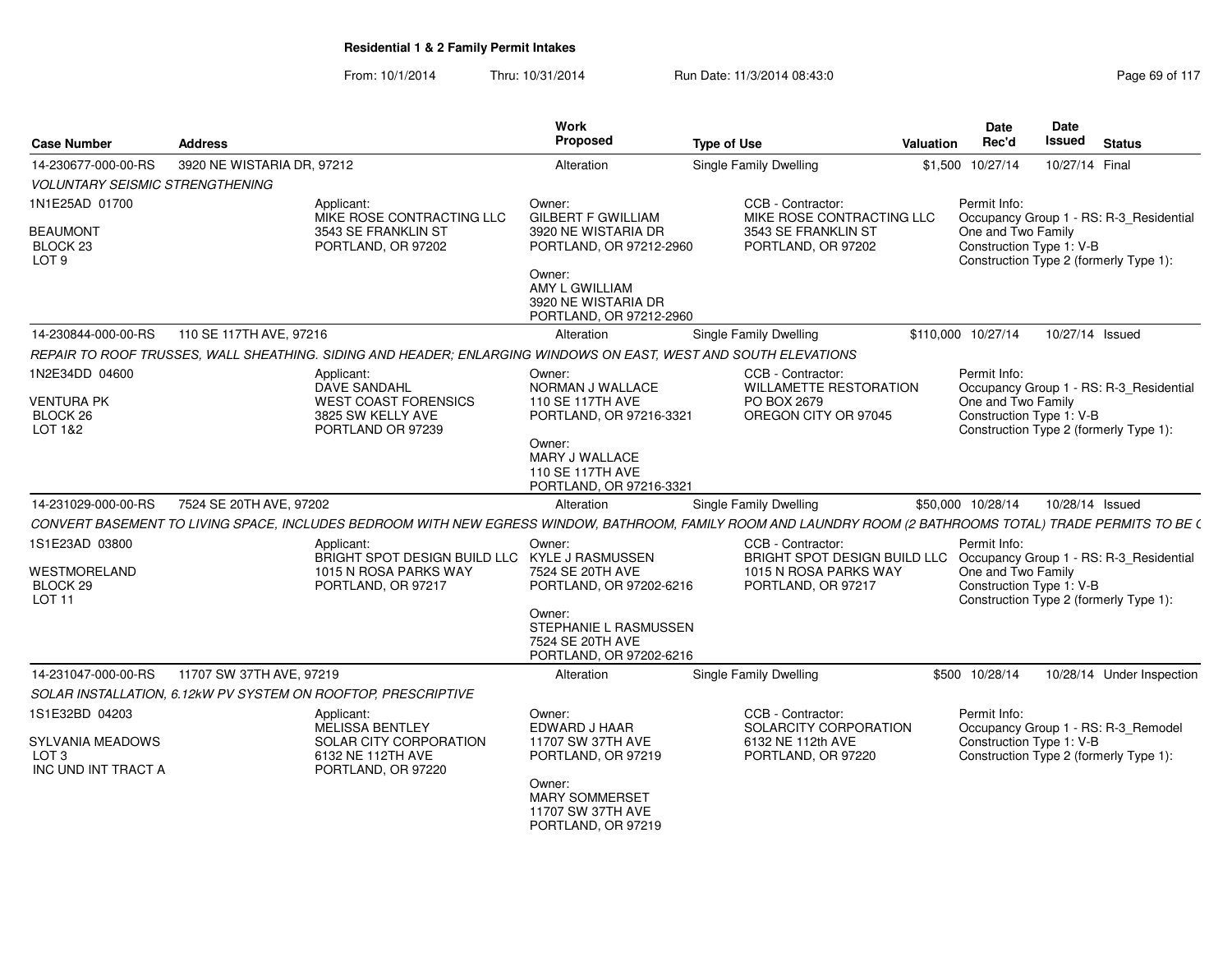|                                                             |                                                       |                                                                                                                                                            | Work                                                                                  |                    |                                                                          |           | <b>Date</b>                                    | <b>Date</b>     |                                                                                    |
|-------------------------------------------------------------|-------------------------------------------------------|------------------------------------------------------------------------------------------------------------------------------------------------------------|---------------------------------------------------------------------------------------|--------------------|--------------------------------------------------------------------------|-----------|------------------------------------------------|-----------------|------------------------------------------------------------------------------------|
| <b>Case Number</b>                                          | <b>Address</b>                                        |                                                                                                                                                            | Proposed                                                                              | <b>Type of Use</b> |                                                                          | Valuation | Rec'd                                          | <b>Issued</b>   | <b>Status</b>                                                                      |
| 14-231220-000-00-RS                                         | 7115 SW VIRGINIA AVE                                  |                                                                                                                                                            | Alteration                                                                            |                    | Single Family Dwelling                                                   |           | \$35,180 10/28/14                              | 10/28/14 Issued |                                                                                    |
|                                                             |                                                       | ADD NEW BATHROOM AND 2 NEW CLOSETS TO EXISING FINISHED ATTIC SPACE (2 BATHROOMS TOTAL) TRADE PERMITS TO BE OBTAINED SEPARATELY                             |                                                                                       |                    |                                                                          |           |                                                |                 |                                                                                    |
| 1S1E22BA 10101                                              |                                                       | Applicant:<br>MARY E KALLENBERG                                                                                                                            | Owner:<br>ROBERT L HARTZLER                                                           |                    | CCB - Contractor:<br><b>JASON GAINES CONSTRUCTION</b>                    |           | Permit Info:                                   |                 | Occupancy Group 1 - RS: R-3 Residential                                            |
| PARTITION PLAT 2001-128<br>LOT <sub>1</sub>                 |                                                       | 7115 SW VIRGINIA AVE<br>PORTLAND, OR 97219-3034                                                                                                            | 7115 SW VIRGINIA AVE<br>PORTLAND, OR 97219-3034                                       |                    | 15749 SE JANSIK CT<br>DAMASCUS OR 97089                                  |           | One and Two Family<br>Construction Type 1: V-B |                 | Construction Type 2 (formerly Type 1):                                             |
|                                                             |                                                       |                                                                                                                                                            | Owner:<br>MARY E KALLENBERG<br>7115 SW VIRGINIA AVE<br>PORTLAND, OR 97219-3034        |                    |                                                                          |           |                                                |                 |                                                                                    |
| 14-231292-000-00-RS                                         | 1705 SE ASH ST                                        |                                                                                                                                                            | Alteration                                                                            |                    | Single Family Dwelling                                                   |           | \$6,750 10/30/14                               | 10/30/14 Issued |                                                                                    |
|                                                             |                                                       | SOLAR - 2.52 KW ROOF MOUNTED GRID TIER SYSTEM: NON-PRESCRIPTIVE                                                                                            |                                                                                       |                    |                                                                          |           |                                                |                 |                                                                                    |
| 1N1E35DC 06601                                              |                                                       | Applicant:                                                                                                                                                 | Owner:                                                                                |                    | CCB - Contractor:                                                        |           | Permit Info:                                   |                 |                                                                                    |
| PARTITION PLAT 2009-2<br>LOT <sub>1</sub>                   |                                                       | SOLTERRA SYSTEMS INC<br>79 SE TAYLOR ST. STE 401<br>PORTLAND OR 97214                                                                                      | KATHERINE E BOVEE<br><b>1705 SE ASH ST</b><br>PORTLAND, OR 97214                      |                    | SOLTERRA SYSTEMS INC<br>79 SE TAYLOR ST. STE 401<br>PORTLAND OR 97214    |           | One and Two Family<br>Construction Type 1: V-B |                 | Occupancy Group 1 - RS: R-3 Residential<br>Construction Type 2 (formerly Type 1):  |
|                                                             |                                                       |                                                                                                                                                            | Owner:<br><b>MATTHEW S KIRKPATRICK</b><br><b>1705 SE ASH ST</b><br>PORTLAND, OR 97214 |                    |                                                                          |           |                                                |                 |                                                                                    |
| 14-231439-000-00-RS                                         | 9811 SE YUKON ST, 97266                               |                                                                                                                                                            | Alteration                                                                            |                    | Single Family Dwelling                                                   |           | \$19,850 10/29/14                              | 10/29/14 Issued |                                                                                    |
|                                                             |                                                       | CONVERSION OF ATTACHED GARAGE TO LIVING SPACE; NEW BATHROOM AND LAUNDRY ROOM; INFILLING OVERHEAD GARAGE DOOR; NEW WINDOW ON SOUTH ELEVATION +++ELECTRICAL, |                                                                                       |                    |                                                                          |           |                                                |                 |                                                                                    |
| 1S2E16DA 19400                                              |                                                       | Applicant:<br>ROBERT TONGUE                                                                                                                                | Owner:<br><b>BRENDAN D WRIGHT</b>                                                     |                    | CCB - Contractor:<br>ROBERT TONGUE                                       |           | Permit Info:                                   |                 | Occupancy Group 1 - RS: R-3 Remodel                                                |
| <b>MENTONE</b><br>BLOCK <sub>2</sub><br><b>LOT 7&amp;8</b>  |                                                       | HOMEMAKERS OF OREGON LLC<br>5439 SE WOODSTOCK BLVD<br>PORTLAND, OR 97206                                                                                   | 9811 SE YUKON ST<br>PORTLAND, OR 97266-4553                                           |                    | HOMEMAKERS OF OREGON LLC<br>5439 SE WOODSTOCK BLVD<br>PORTLAND, OR 97206 |           | Construction Type 1: V-B                       |                 | Construction Type 2 (formerly Type 1):<br>Total Square Footage - Display Only: 540 |
| 14-231465-000-00-RS                                         | 3315 N BRYANT ST. 97217                               |                                                                                                                                                            | Alteration                                                                            |                    | Single Family Dwelling                                                   |           | \$3.800 10/28/14                               |                 | 10/28/14 Under Inspection                                                          |
| <b>VOLUNTARY SEISMIC UPGRADE.</b>                           |                                                       |                                                                                                                                                            |                                                                                       |                    |                                                                          |           |                                                |                 |                                                                                    |
| 1N1E16BB 16300                                              |                                                       | Applicant:<br><b>STEVE GEMMELL</b>                                                                                                                         | Owner:<br>SHERRI ROHLF                                                                |                    | CCB - Contractor:<br><b>STEVE GEMMELL</b>                                |           | Permit Info:                                   |                 | Occupancy Group 1 - RS: R-3 Residential                                            |
| <b>ARBOR LODGE</b>                                          |                                                       | <b>GEMMELL CONSTRUCTION LLC</b>                                                                                                                            | PO BOX 56013                                                                          |                    | <b>GEMMELL CONSTRUCTION LLC</b>                                          |           | One and Two Family                             |                 |                                                                                    |
| BLOCK 14<br>W 49' OF S 16 2/3' OF LOT 17<br>W 49' OF LOT 18 |                                                       | 3817 N WILLIAMS<br>PORTLAND OR 97227                                                                                                                       | PORTLAND, OR 97238                                                                    |                    | 3817 N WILLIAMS<br>PORTLAND OR 97227                                     |           | Construction Type 1: V-B                       |                 | Construction Type 2 (formerly Type 1):                                             |
| 14-231467-000-00-RS                                         | 2230 NW ASPEN AVE, 97210                              |                                                                                                                                                            | Alteration                                                                            |                    | Single Family Dwelling                                                   |           | \$930 10/29/14                                 | 10/29/14 Issued |                                                                                    |
|                                                             | REPLACE (2) DECK POSTS ON REAR OF HOUSE LIKE-FOR-LIKE |                                                                                                                                                            |                                                                                       |                    |                                                                          |           |                                                |                 |                                                                                    |
| 1N1E29CB 06300                                              |                                                       | Applicant:<br><b>WADE PHILLIPS</b>                                                                                                                         | Owner:<br><b>WILLIAM J SERDAR</b>                                                     |                    | CCB - Contractor:<br><b>WADE PHILLIPS</b>                                |           | Permit Info:                                   |                 | Occupancy Group 1 - RS: R-3 Residential                                            |
| <b>BLYTHSWOOD</b><br>LOT 20 TL 6300                         |                                                       | 4009 NE 78TH AVE<br>PORTLAND, OR 97213                                                                                                                     | 2230 NW ASPEN ST<br>PORTLAND, OR 97210                                                |                    | 4009 NE 78TH AVE<br>PORTLAND, OR 97213                                   |           | One and Two Family<br>Construction Type 1: V-B |                 | Construction Type 2 (formerly Type 1):                                             |
|                                                             |                                                       |                                                                                                                                                            | Owner:<br>ANDREA S SERDAR<br>2230 NW ASPEN ST<br>PORTLAND, OR 97210                   |                    |                                                                          |           |                                                |                 |                                                                                    |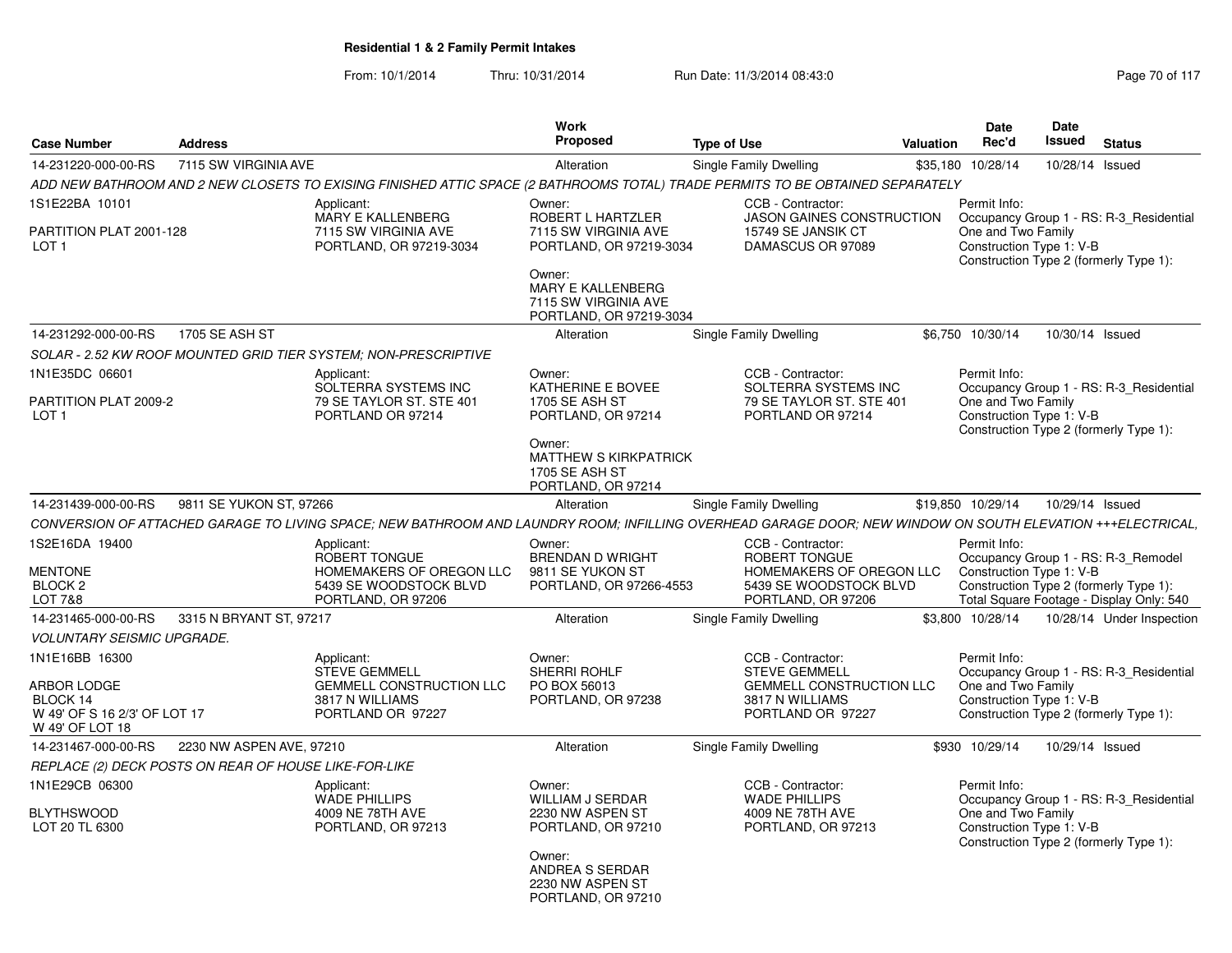| <b>Case Number</b>                                                         | <b>Address</b>                               |                                                                                                                                                        | Work<br>Proposed                                                                                                                                              | <b>Type of Use</b>                                                                                         | <b>Valuation</b>         | <b>Date</b><br>Rec'd                                           | <b>Date</b><br><b>Issued</b> | <b>Status</b>                                                                     |
|----------------------------------------------------------------------------|----------------------------------------------|--------------------------------------------------------------------------------------------------------------------------------------------------------|---------------------------------------------------------------------------------------------------------------------------------------------------------------|------------------------------------------------------------------------------------------------------------|--------------------------|----------------------------------------------------------------|------------------------------|-----------------------------------------------------------------------------------|
| 14-231470-000-00-RS                                                        | 3710 E BURNSIDE ST, 97214                    |                                                                                                                                                        | Alteration                                                                                                                                                    | Single Family Dwelling                                                                                     |                          | \$60,000 10/28/14                                              | 10/29/14 Issued              |                                                                                   |
|                                                                            |                                              | REMODEL KITCHEN. ENLARGE OPENING BETWEEN KITCHEN AND DINING ROOM. CREATE NEW POWDER ROOM ON MAIN FLOOR. NEW ELECTRICAL SERVICE. RELOCATE CLOTHESWASHER |                                                                                                                                                               |                                                                                                            |                          |                                                                |                              |                                                                                   |
| 1N1E36DA 11600<br>LAURELHURST<br>BLOCK 86<br>LOT 5&6                       |                                              | Applicant:<br>WBS CONSTRUCTION INC<br>PO BOX 19046<br>PORTLAND, OR 972800046                                                                           | Owner:<br><b>MARTHA G IRVINE</b><br>3710 E BURNSIDE ST<br>PORTLAND, OR 97214-2057                                                                             | CCB - Contractor:<br>WBS CONSTRUCTION INC<br>PO BOX 19046<br>PORTLAND, OR 972800046                        |                          | Permit Info:<br>One and Two Family<br>Construction Type 1: V-B |                              | Occupancy Group 1 - RS: R-3 Residential<br>Construction Type 2 (formerly Type 1): |
| 14-231653-000-00-RS                                                        | 9445 N RICHMOND AVE, 97203                   |                                                                                                                                                        | Alteration                                                                                                                                                    | Single Family Dwelling                                                                                     |                          | \$2,000 10/29/14                                               | 10/29/14 Issued              |                                                                                   |
|                                                                            | INSTALL EGRESS WINDOW IN UNFINISHED BASEMENT |                                                                                                                                                        |                                                                                                                                                               |                                                                                                            |                          |                                                                |                              |                                                                                   |
| 1N1W01DA 16500                                                             |                                              | Applicant:<br><b>JAMES C BARTA</b>                                                                                                                     | Owner:<br><b>JAMES C BARTA</b>                                                                                                                                |                                                                                                            |                          | Permit Info:                                                   |                              | Occupancy Group 1 - RS: R-3_Residential                                           |
| POINT VIEW<br>BLOCK 1<br>LOT 27&28                                         |                                              | 2317 NE 12TH AVE<br>PORTLAND, OR 97212                                                                                                                 | 2317 NE 12TH AVE<br>PORTLAND, OR 97212<br>Owner:<br>ANNE M WILLIAMSON<br>2317 NE 12TH AVE<br>PORTLAND, OR 97212                                               |                                                                                                            |                          | One and Two Family<br>Construction Type 1: V-B                 |                              | Construction Type 2 (formerly Type 1):                                            |
| 14-231924-000-00-RS                                                        | 3215 SE ALDER ST, 97214                      |                                                                                                                                                        | Alteration                                                                                                                                                    | Single Family Dwelling                                                                                     |                          | \$20,000 10/29/14                                              | 10/29/14 Issued              |                                                                                   |
|                                                                            |                                              | CONVERT BASEMENT TO HABITABLE SPACE, INCLUDING NEW FAMILY ROOM. REMODEL EXISTING BASEMENT BATHROOM. LEGALIZE WORK COVERED WITHOUT PERMIT.              |                                                                                                                                                               |                                                                                                            |                          |                                                                |                              |                                                                                   |
| 1S1E01BA 01800                                                             |                                              | Applicant:                                                                                                                                             | Owner:                                                                                                                                                        | CCB - Contractor:                                                                                          |                          | Permit Info:                                                   |                              |                                                                                   |
| SUNNYSIDE & PLAT 2 & 3<br>BLOCK 6<br>E 33 1/3' OF LOT 1&2                  |                                              | <b>RAINBOW VALLEY DESIGN &amp;</b><br><b>CONSTRUCTION</b><br>785 GRANT STREET<br>EUGENE OR 97402                                                       | <b>BETTINA G HETZ</b><br>3215 SE ALDER ST<br>PORTLAND, OR 97214-3119                                                                                          | <b>RAINBOW VALLEY DESIGN &amp;</b><br><b>CONSTRUCTION</b><br>785 GRANT STREET<br>EUGENE OR 97402           |                          | One and Two Family<br>Construction Type 1: V-B                 |                              | Occupancy Group 1 - RS: R-3 Residential<br>Construction Type 2 (formerly Type 1): |
| 14-232148-000-00-RS                                                        | 118 SE 30TH PL, 97214                        |                                                                                                                                                        | Alteration                                                                                                                                                    | Single Family Dwelling                                                                                     |                          | \$2,500 10/30/14                                               |                              | 10/30/14 Under Inspection                                                         |
|                                                                            |                                              | INFILL ONE WINDOWN AT SOUTH ELEVATION AND INSTALL 2 NEW WINDOWS                                                                                        |                                                                                                                                                               |                                                                                                            |                          |                                                                |                              |                                                                                   |
| 1N1E36CD 15100<br>MAYOR GATES ADD<br><b>BLOCK 4 TL 15100</b>               |                                              | Applicant:<br><b>MIKE BARTH</b><br><b>BARTH WOODWORKS INC</b><br>6020 48TH AVE SW<br>PORTLAND OR 972212834                                             | Owner:<br><b>MARY A GARD</b><br>118 SE 30TH PL<br>PORTLAND, OR 97214-1915<br>Owner:<br>KATHRYN N KELLER<br>118 SE 30TH PL<br>PORTLAND, OR 97214-1915          | CCB - Contractor:<br>MIKE BARTH<br><b>BARTH WOODWORKS INC</b><br>6020 48TH AVE SW<br>PORTLAND OR 972212834 |                          | Permit Info:<br>Construction Type 1: V-B                       |                              | Occupancy Group 1 - RS: R-3 Remodel<br>Construction Type 2 (formerly Type 1):     |
| 14-232290-000-00-RS                                                        | 5631 SE SALMON ST, 97215                     |                                                                                                                                                        | Alteration                                                                                                                                                    | Single Family Dwelling                                                                                     |                          | \$3,500 10/30/14                                               | 10/30/14 Issued              |                                                                                   |
|                                                                            |                                              | ALTERATION INTERIOR ONLY-REMOVE INTERIOR WALL BETWEEN LIVING ROOM AND DINING ROOM ADD BEAMTRADE PERMITS TO BE OBTAINED SEPARATELY                      |                                                                                                                                                               |                                                                                                            |                          |                                                                |                              |                                                                                   |
| 1S2E06AC 13700<br><b>BUEHNERS ADD</b><br><b>BLOCK1</b><br>LOT <sub>9</sub> |                                              | Applicant:<br>PAUL KIRK LEONARD<br>PAUL LEONARD RENOVATIONS<br>2611 SE 62ND AVE<br>PORTLAND, OR 97206-1326                                             | Owner:<br><b>JENNIFER N MCLEAN</b><br>5631 SE SALMON ST<br>PORTLAND, OR 97215<br>Owner:<br><b>WENDELL S WALKER</b><br>5631 SE SALMON ST<br>PORTLAND, OR 97215 | CCB - Contractor:<br>PAUL KIRK LEONARD<br>2611 SE 62ND AVE<br>PORTLAND, OR 97206-1326                      | PAUL LEONARD RENOVATIONS | Permit Info:<br>One and Two Family<br>Construction Type 1: V-B |                              | Occupancy Group 1 - RS: R-3_Residential<br>Construction Type 2 (formerly Type 1): |
|                                                                            |                                              |                                                                                                                                                        |                                                                                                                                                               |                                                                                                            |                          |                                                                |                              |                                                                                   |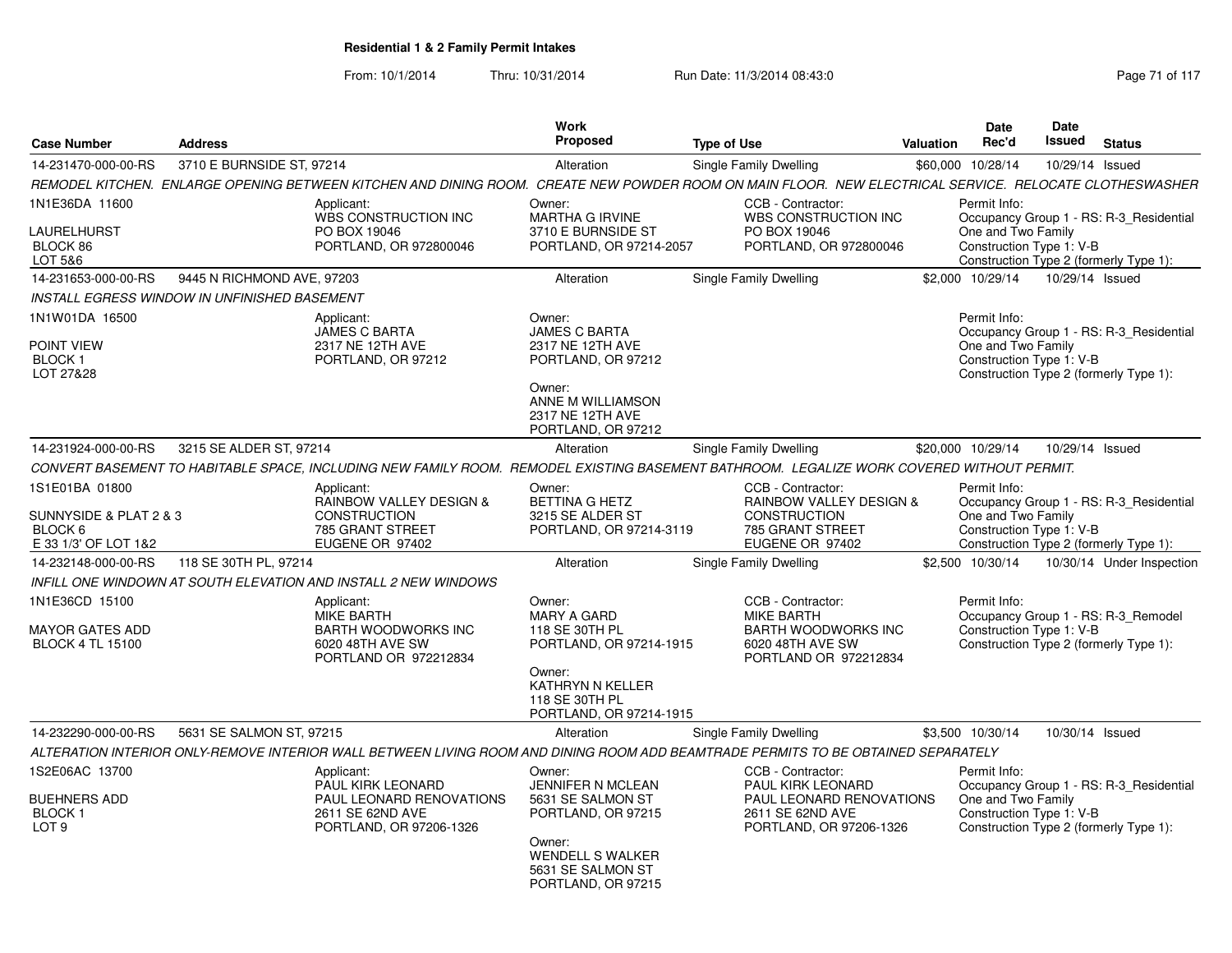| <b>Case Number</b>                                                           | <b>Address</b>                                     |                                                                                                                             | <b>Work</b><br>Proposed                                                                                                                                            | <b>Type of Use</b>                                                                                                              | <b>Valuation</b> | Date<br>Rec'd                                                  | <b>Date</b><br><b>Issued</b> | <b>Status</b>                                                                                                            |
|------------------------------------------------------------------------------|----------------------------------------------------|-----------------------------------------------------------------------------------------------------------------------------|--------------------------------------------------------------------------------------------------------------------------------------------------------------------|---------------------------------------------------------------------------------------------------------------------------------|------------------|----------------------------------------------------------------|------------------------------|--------------------------------------------------------------------------------------------------------------------------|
| 14-232347-000-00-RS                                                          | 9320 NW SKYVIEW CT                                 |                                                                                                                             | Alteration                                                                                                                                                         | <b>Single Family Dwelling</b>                                                                                                   |                  | \$15,000 10/30/14                                              |                              | <b>Under Review</b>                                                                                                      |
|                                                                              |                                                    | ADD INTERIOR PARTITION WALLS TO CREATE NEW BATHROOM AND BEDROOM IN EXISTING UNFINISHED SPACE                                |                                                                                                                                                                    |                                                                                                                                 |                  |                                                                |                              |                                                                                                                          |
| 1N1W05DD 01000                                                               |                                                    | Applicant:                                                                                                                  | Owner:                                                                                                                                                             |                                                                                                                                 |                  | Permit Info:                                                   |                              |                                                                                                                          |
| <b>SKYVIEW ESTATES</b><br>LOT <sub>9</sub>                                   |                                                    | <b>RUSSELL INCE</b><br>4400 SW 201ST AVE<br>BEAVERTON OR 97007                                                              | A G LINDSTRAND<br>9320 NW SKYVIEW CT<br>PORTLAND, OR 97231-2678<br>Owner:<br><b>GAIL T LINDSTRAND</b>                                                              |                                                                                                                                 |                  | Construction Type 1: V-B                                       |                              | Occupancy Group 1 - RS: R-3_Remodel<br>Construction Type 2 (formerly Type 1):<br>Total Square Footage - Display Only: 82 |
|                                                                              |                                                    |                                                                                                                             | 9320 NW SKYVIEW CT<br>PORTLAND, OR 97231-2678                                                                                                                      |                                                                                                                                 |                  |                                                                |                              |                                                                                                                          |
| 14-232628-000-00-RS                                                          | 6125 NE 42ND AVE, 97211                            |                                                                                                                             | Alteration                                                                                                                                                         | <b>Single Family Dwelling</b>                                                                                                   |                  | \$7,000 10/31/14                                               | 10/31/14 Issued              |                                                                                                                          |
|                                                                              | <b>VOLUNTARY UNDERPINNING WITH 7 HELICAL PIERS</b> |                                                                                                                             |                                                                                                                                                                    |                                                                                                                                 |                  |                                                                |                              |                                                                                                                          |
| 1N1E13DA 02300<br>AINSWORTH PK ADD<br>BLOCK <sub>2</sub><br>LOT 6&8          |                                                    | Applicant:<br><b>TERRAFIRMA FOUNDATION</b><br><b>SYSTEMS</b><br>1308 NW PARK ST<br>ROSEBURG, OR 97470                       | Owner:<br><b>LARRY J SNELL</b><br>6125 NE 42ND AVE<br>PORTLAND, OR 97218-1419<br>Owner:<br><b>MYCELLE M DEAN</b><br>6125 NE 42ND AVE<br>PORTLAND, OR 97218-1419    | CCB - Contractor:<br><b>TERRAFIRMA FOUNDATION</b><br><b>SYSTEMS</b><br>1308 NW PARK ST<br>ROSEBURG, OR 97470                    |                  | Permit Info:<br>One and Two Family<br>Construction Type 1: V-B |                              | Occupancy Group 1 - RS: R-3 Residential<br>Construction Type 2 (formerly Type 1):                                        |
| 14-232638-000-00-RS                                                          | 16033 NE STANTON ST, 97230                         |                                                                                                                             | Alteration                                                                                                                                                         | <b>Single Family Dwelling</b>                                                                                                   |                  | \$7,500 10/31/14                                               | 10/31/14 Issued              |                                                                                                                          |
|                                                                              |                                                    | REPAIR STUDS AT FRONT OF HOUSE DUE TO VEHICLE DAMAGE, REPLACE 2 EGRESS WINDOWS                                              |                                                                                                                                                                    |                                                                                                                                 |                  |                                                                |                              |                                                                                                                          |
| 1N2E25AD 00800<br><b>BARKERBROOK</b><br>BLOCK <sub>2</sub><br>LOT 4&6 TL 800 |                                                    | Applicant:<br>ROBERT HAYDEN<br><b>DELTA STUDIOS ARCH &amp;</b><br><b>PLANNING</b><br>3344 NE 25TH AVE<br>PORTLAND, OR 97212 | Owner:<br><b>TESFAY YOHANNES</b><br>PO BOX 11905<br>PORTLAND, OR 97211-0905<br>Owner:<br><b>SELAM ASEFAW</b><br>PO BOX 11905<br>PORTLAND, OR 97211-0905            | CCB - Contractor:<br>NORTHWEST RESTORATION /<br><b>CONNIC ENTERPRISES INC</b><br>PO BOX 3264<br>TUALATIN OR 97062               |                  | Permit Info:<br>One and Two Family<br>Construction Type 1: V-B |                              | Occupancy Group 1 - RS: R-3_Residential<br>Construction Type 2 (formerly Type 1):                                        |
| 14-232663-000-00-RS                                                          | 2123 NE 61ST AVE, 97213                            |                                                                                                                             | Alteration                                                                                                                                                         | <b>Single Family Dwelling</b>                                                                                                   |                  | \$1,500 10/31/14                                               | 10/31/14 Issued              |                                                                                                                          |
|                                                                              |                                                    |                                                                                                                             |                                                                                                                                                                    | REMOVE WALL AT KITCHEN, ADD HEADER ABOVE, RELOCATE WALL TO EXPAND SIDE DOOR LANDING, NEW HEADER, ADDITIONAL SUPPORT IN BASEMENT |                  |                                                                |                              |                                                                                                                          |
| 1N2E30DA 12200<br><b>HARLEM ADD</b><br>BLOCK 5<br>LOT 9&10                   |                                                    | Applicant:<br>BENJAMIN J KERSENS<br>2123 NE 61ST AVE<br>PORTLAND, OR 97213-4145                                             | Owner:<br><b>BENJAMIN J KERSENS</b><br>2123 NE 61ST AVE<br>PORTLAND, OR 97213-4145<br>Owner:<br>ELIZABETH D KERSENS<br>2123 NE 61ST AVE<br>PORTLAND, OR 97213-4145 |                                                                                                                                 |                  | Permit Info:<br>One and Two Family<br>Construction Type 1: V-B |                              | Occupancy Group 1 - RS: R-3_Residential<br>Construction Type 2 (formerly Type 1):                                        |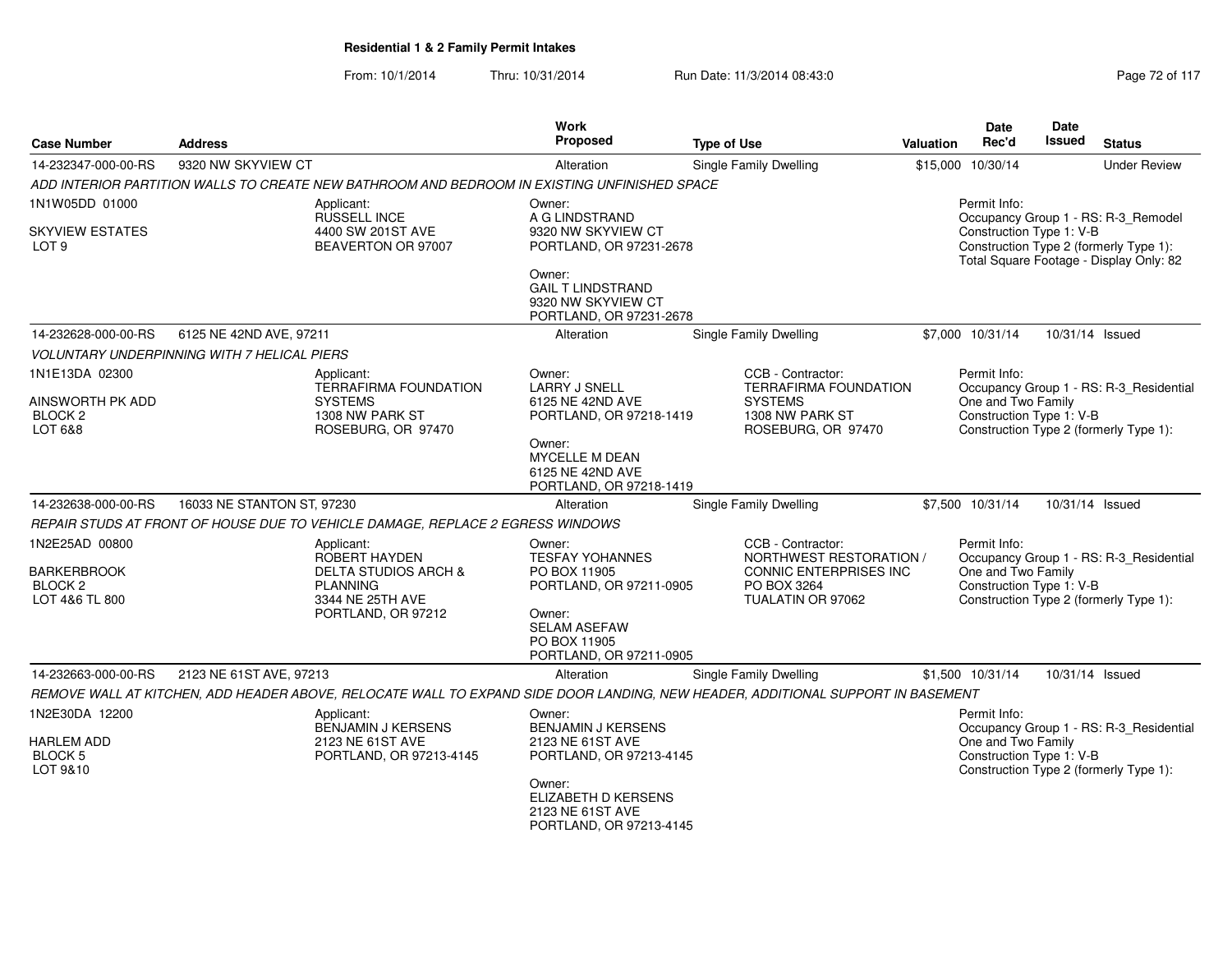|                                                                     |                         |                                                                                                                                  | Work                                                                             |                                                                                                                                  |                  | <b>Date</b>                                                    | <b>Date</b>     |                                                                                   |
|---------------------------------------------------------------------|-------------------------|----------------------------------------------------------------------------------------------------------------------------------|----------------------------------------------------------------------------------|----------------------------------------------------------------------------------------------------------------------------------|------------------|----------------------------------------------------------------|-----------------|-----------------------------------------------------------------------------------|
| <b>Case Number</b>                                                  | <b>Address</b>          |                                                                                                                                  | Proposed                                                                         | <b>Type of Use</b>                                                                                                               | <b>Valuation</b> | Rec'd                                                          | <b>Issued</b>   | <b>Status</b>                                                                     |
| 14-232693-000-00-RS                                                 | 6108 SW 33RD PL, 97201  |                                                                                                                                  | Alteration                                                                       | Single Family Dwelling                                                                                                           |                  | \$9,200 10/31/14                                               | 10/31/14 Issued |                                                                                   |
|                                                                     |                         | INSTALL TWO 4' X 4' SKYLIGHTS ONE IN MASTER BEDROOM AND ON IN OFFICE                                                             |                                                                                  |                                                                                                                                  |                  |                                                                |                 |                                                                                   |
| 1S1E17DC 12100<br><b>GLENELYN</b><br>BLOCK 16<br>LOT <sub>1</sub>   |                         | Applicant:<br><b>HAMISH MURRAY</b><br><b>HAMISH MURRAY</b><br><b>CONSTRUCTION INC</b><br>4627 SW CONDOR AVE<br>PORTLAND OR 97239 | Owner:<br><b>KENNETH S FLUMMER</b><br>6108 SW 33RD PL<br>PORTLAND, OR 97239-6807 | CCB - Contractor:<br><b>HAMISH MURRAY</b><br><b>HAMISH MURRAY</b><br>CONSTRUCTION INC<br>4627 SW CONDOR AVE<br>PORTLAND OR 97239 |                  | Permit Info:<br>One and Two Family<br>Construction Type 1: V-B |                 | Occupancy Group 1 - RS: R-3_Residential<br>Construction Type 2 (formerly Type 1): |
| 14-232906-000-00-RS                                                 | 1710 SE 42ND AVE, 97215 |                                                                                                                                  | Alteration                                                                       | Single Family Dwelling                                                                                                           |                  | \$1,500 10/31/14                                               | 10/31/14 Issued |                                                                                   |
|                                                                     |                         | NEW WALLS IN BASEMENT TO CREATE HOBBY ROOM, trades to be pulled separately                                                       |                                                                                  |                                                                                                                                  |                  |                                                                |                 |                                                                                   |
| 1S2E06CB 17500<br>HAWTHORNE AVE ADD                                 |                         | Applicant:<br><b>JAMES M PILON</b><br>1710 SE 42ND AVE                                                                           | Owner:<br><b>JAMES M PILON</b><br>1710 SE 42ND AVE                               |                                                                                                                                  |                  | Permit Info:<br>One and Two Family                             |                 | Occupancy Group 1 - RS: R-3_Residential                                           |
| BLOCK 13<br>LOT 31&32                                               |                         | PORTLAND, OR 97215-3753                                                                                                          | PORTLAND, OR 97215-3753                                                          |                                                                                                                                  |                  | Construction Type 1: V-B                                       |                 | Construction Type 2 (formerly Type 1):                                            |
|                                                                     |                         |                                                                                                                                  | Owner:<br><b>MARY T PILON</b><br>1710 SE 42ND AVE<br>PORTLAND, OR 97215-3753     |                                                                                                                                  |                  |                                                                |                 |                                                                                   |
| 14-233067-000-00-RS                                                 | 2816 NE 11TH AVE, 97212 |                                                                                                                                  | Alteration                                                                       | Single Family Dwelling                                                                                                           |                  | \$4,955 10/31/14                                               | 10/31/14 Final  |                                                                                   |
| <b>VOLUNTARY SEISMIC UPGRADE.</b>                                   |                         |                                                                                                                                  |                                                                                  |                                                                                                                                  |                  |                                                                |                 |                                                                                   |
| 1N1E26BD 10400<br><b>IRVINGTON</b><br>BLOCK 88<br>LOT <sub>17</sub> |                         | Applicant:<br><b>STEVE GEMMELL</b><br><b>GEMMELL CONSTRUCTION LLC</b><br>3817 N WILLIAMS<br>PORTLAND OR 97227                    | Owner:<br><b>DANIEL KROEGER</b><br>2816 NE 11TH AVE<br>PORTLAND, OR 97212        | CCB - Contractor:<br><b>STEVE GEMMELL</b><br><b>GEMMELL CONSTRUCTION LLC</b><br>3817 N WILLIAMS<br>PORTLAND OR 97227             |                  | Permit Info:<br>One and Two Family<br>Construction Type 1: V-B |                 | Occupancy Group 1 - RS: R-3_Residential<br>Construction Type 2 (formerly Type 1): |
|                                                                     |                         |                                                                                                                                  | Owner:<br><b>SARA MATARAZZO</b><br>2816 NE 11TH AVE<br>PORTLAND, OR 97212        |                                                                                                                                  |                  |                                                                |                 |                                                                                   |
| Total # of RS Alteration permit intakes: 232                        |                         |                                                                                                                                  |                                                                                  |                                                                                                                                  |                  |                                                                |                 | Total valuation of RS Alteration permit intakes: \$3,785,392                      |
| 14-219884-000-00-RS                                                 | 47 SE 53RD AVE, 97215   |                                                                                                                                  | Demolition                                                                       | <b>Accessory Structure</b>                                                                                                       |                  | \$3,000 10/1/14                                                |                 | 10/1/14 Issued                                                                    |
| <b>DEMO DETACHED ACCESSORY STRUCTURE</b>                            |                         |                                                                                                                                  |                                                                                  |                                                                                                                                  |                  |                                                                |                 |                                                                                   |
| 1N2E31DC 17000                                                      |                         | Applicant:<br><b>MARY HOGUE</b>                                                                                                  | Owner:<br><b>TIMOTHY COLE</b>                                                    | CCB - Contractor:<br>ROBERT TONGUE                                                                                               |                  | Permit Info:<br>Construction Type 1: V-B                       |                 |                                                                                   |
| <b>MELROSE</b><br>N 50' OF LOT 34                                   |                         | <b>MKM ARCHITECTURE</b><br>3304 SE 52ND AVE<br>PORTLAND OR 97206                                                                 | 12621 MITCHELL AVE #5<br>LOS ANGELES, CA 90066-4857                              | HOMEMAKERS OF OREGON LLC<br>5439 SE WOODSTOCK BLVD<br>PORTLAND, OR 97206                                                         |                  |                                                                |                 | Construction Type 2 (formerly Type 1):                                            |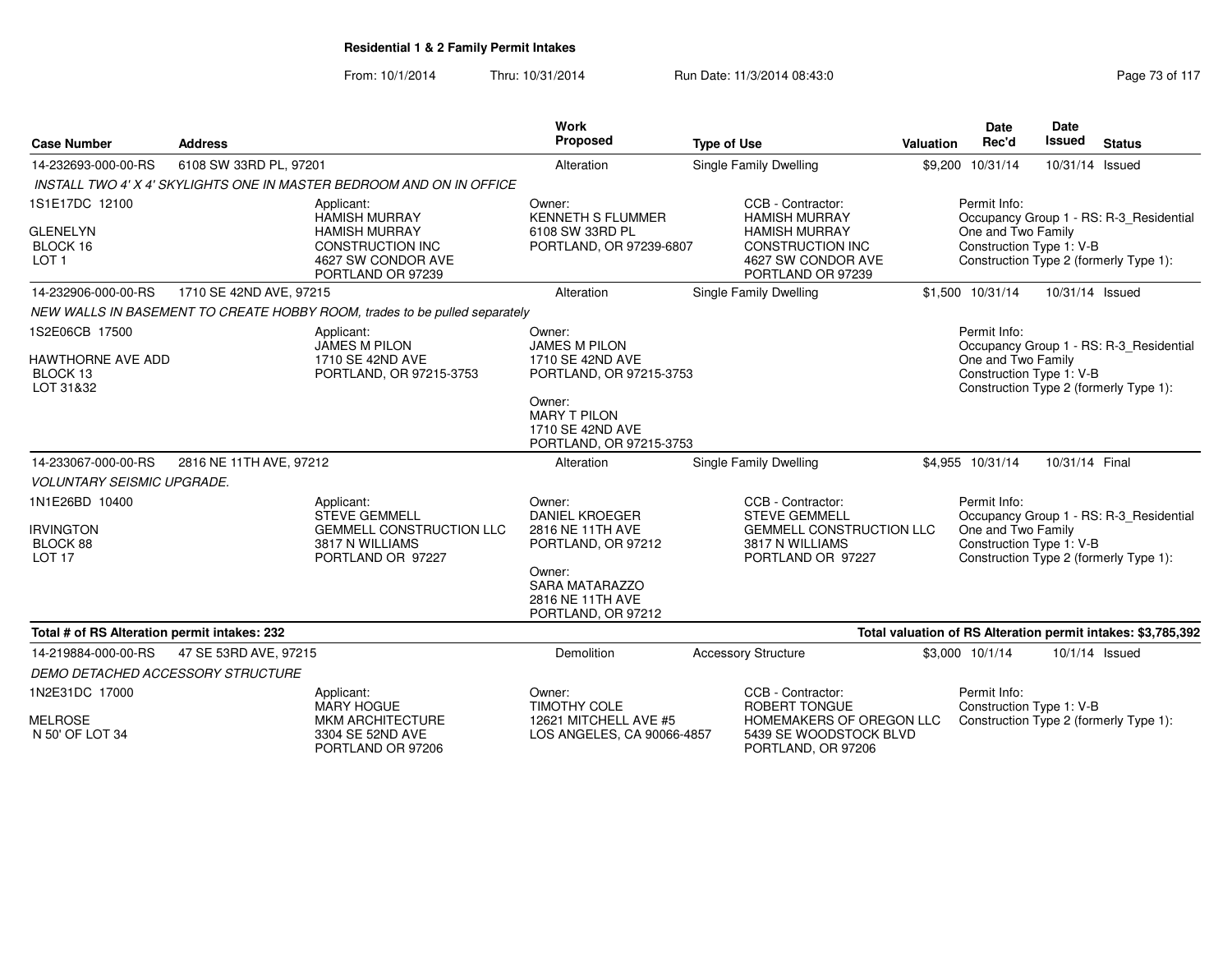| <b>Case Number</b>                                            | <b>Address</b>                |                                                                                                                                                                    | Work<br><b>Proposed</b>                                                                                                                                | <b>Type of Use</b>                                                                                                                   | <b>Valuation</b> | <b>Date</b><br>Rec'd                 | Date<br><b>Issued</b><br><b>Status</b>                                                                                              |  |
|---------------------------------------------------------------|-------------------------------|--------------------------------------------------------------------------------------------------------------------------------------------------------------------|--------------------------------------------------------------------------------------------------------------------------------------------------------|--------------------------------------------------------------------------------------------------------------------------------------|------------------|--------------------------------------|-------------------------------------------------------------------------------------------------------------------------------------|--|
| 14-224138-000-00-RS                                           | 5623 NE 11TH AVE, 97211       |                                                                                                                                                                    | Demolition                                                                                                                                             | <b>Accessory Structure</b>                                                                                                           |                  | \$1,000 10/13/14                     | 10/13/14 Issued                                                                                                                     |  |
|                                                               |                               | DEMOLISH ONE STORY DETACHED GARAGE - CAP UTILITIES - REMOVE ALL DEBRIS                                                                                             |                                                                                                                                                        |                                                                                                                                      |                  |                                      |                                                                                                                                     |  |
| 1N1E14CD 14400<br>HIGHLAND PK<br>BLOCK 17<br>LOT 12           |                               | Applicant:<br>EMILE WARD<br><b>GOLDEN RATIO HANDIWORK LLC</b><br>1607 NE MORGAN ST<br>PORTLAND, OR 97211                                                           | Owner:<br><b>NIKO L THOMAS</b><br>5623 NE 11TH AVE<br>PORTLAND, OR 97211<br>Owner:<br><b>DANIEL T CURRIN</b><br>5623 NE 11TH AVE<br>PORTLAND, OR 97211 | CCB - Contractor:<br><b>EMILE WARD</b><br>GOLDEN RATIO HANDIWORK LLC Garage\Utility Misc.<br>1607 NE MORGAN ST<br>PORTLAND, OR 97211 |                  | Permit Info:                         | Occupancy Group 1 - RS: U Private<br>Construction Type 1: V-B<br>Construction Type 2 (formerly Type 1):                             |  |
| 14-225397-000-00-RS                                           | 4014 SE SCHILLER ST, 97202    |                                                                                                                                                                    | Demolition                                                                                                                                             | <b>Accessory Structure</b>                                                                                                           |                  | \$500 10/14/14                       | 10/14/14 Issued                                                                                                                     |  |
|                                                               |                               | DEMO SHOPRemove all foundations and debrisCap utilitiesScope of work does not include removal of trees                                                             |                                                                                                                                                        |                                                                                                                                      |                  |                                      |                                                                                                                                     |  |
| 1S1E13AA 06900<br><b>HENRYS 5TH ADD</b><br>BLOCK 2<br>LOT 8&9 |                               | Applicant:<br>Dan Williams<br><b>FASTER PERMITS</b><br>14334 NW EAGLERIDGE LANE<br>PORTLAND OR 97229                                                               | Owner:<br><b>EVERETT CUSTOM HOMES</b><br>735 SW 158TH AVE #180<br>BEAVERTON, OR 97006-4952                                                             | CCB - Contractor:<br><b>VIC REMMERS</b><br>EVERETT CUSTOM HOMES INC<br>735 SW 158TH AVE STE 180<br>BEAVERTON OR 97008                |                  | Permit Info:<br>Garage\Utility Misc. | Occupancy Group 1 - RS: U_Private<br>Construction Type 1: V-B<br>Construction Type 2 (formerly Type 1):                             |  |
| 14-225879-000-00-RS                                           | 16711 SE WASHINGTON ST, 97233 |                                                                                                                                                                    | Demolition                                                                                                                                             | <b>Accessory Structure</b>                                                                                                           |                  | \$3,000 10/15/14                     | 10/15/14 Issued                                                                                                                     |  |
|                                                               |                               | REMOVE 30' X 20' WINDMILL STRUCTURE PER CONDITION OF 14-173982-FP; ADDITIONAL SHED ON PROPERTY BEING REMOVED IS NOT SUBJECT TO DEMO PERMIT BASED ON SIZE LESS THAN |                                                                                                                                                        |                                                                                                                                      |                  |                                      |                                                                                                                                     |  |
| 1S3E06BA 11100<br>SECTION 06 1S 3E<br>TL 11100 1.01 ACRES     |                               | Applicant:<br>ROBERT J GROVER<br>3948 SE ARBOR CT<br>HILLSBORO, OR 97123                                                                                           | Owner:<br>ROBERT J GROVER<br>3948 SE ARBOR CT<br>HILLSBORO, OR 97123                                                                                   |                                                                                                                                      |                  | Permit Info:<br>Garage\Utility Misc. | Occupancy Group 1 - RS: U_Private<br>Construction Type 1: V-B<br>Construction Type 2 (formerly Type 1):                             |  |
| 14-225980-000-00-RS                                           | 11930 SE FOSTER RD, 97266     |                                                                                                                                                                    | Demolition                                                                                                                                             | <b>Accessory Structure</b>                                                                                                           |                  | \$1,000 10/15/14                     | 10/15/14 Final                                                                                                                      |  |
| <b>DEMO 18' X 40' CARPORT</b>                                 |                               |                                                                                                                                                                    |                                                                                                                                                        |                                                                                                                                      |                  |                                      |                                                                                                                                     |  |
| 1S2E15DD 03600<br>FOSTER VILLAGE<br>LOT 30 EXC PT IN ST       |                               | Applicant:<br>JUSTIN NGUYEN<br>4230 SE 80TH AVE<br>PORTLAND OR 97206                                                                                               | Owner:<br>ANH L VAN<br>13824 SE CORA ST<br>PORTLAND, OR 97236<br>Owner:<br>ROY PHONG CLINTON<br>13824 SE CORA ST<br>PORTLAND, OR 97236                 |                                                                                                                                      |                  | Permit Info:                         | Occupancy Group 1 - RS: U Decks,<br>Patios, Porches, Carports<br>Construction Type 1: V-B<br>Construction Type 2 (formerly Type 1): |  |
| 14-225988-000-00-RS                                           | 11930 SE FOSTER RD, 97266     |                                                                                                                                                                    | Demolition                                                                                                                                             | <b>Accessory Structure</b>                                                                                                           |                  | \$1,000 10/15/14                     | 10/15/14 Final                                                                                                                      |  |
| DEMOLISH 18' X 20' CARPORT                                    |                               |                                                                                                                                                                    |                                                                                                                                                        |                                                                                                                                      |                  |                                      |                                                                                                                                     |  |
| 1S2E15DD 03600<br>FOSTER VILLAGE<br>LOT 30 EXC PT IN ST       |                               | Applicant:<br>JUSTIN NGUYEN<br>4230 SE 80TH AVE<br>PORTLAND OR 97206                                                                                               | Owner:<br>ANH L VAN<br>13824 SE CORA ST<br>PORTLAND, OR 97236                                                                                          |                                                                                                                                      |                  | Permit Info:                         | Occupancy Group 1 - RS: U_Decks,<br>Patios, Porches, Carports<br>Construction Type 1: V-B<br>Construction Type 2 (formerly Type 1): |  |
|                                                               |                               |                                                                                                                                                                    | Owner:<br>ROY PHONG CLINTON<br>13824 SE CORA ST<br>PORTLAND, OR 97236                                                                                  |                                                                                                                                      |                  |                                      |                                                                                                                                     |  |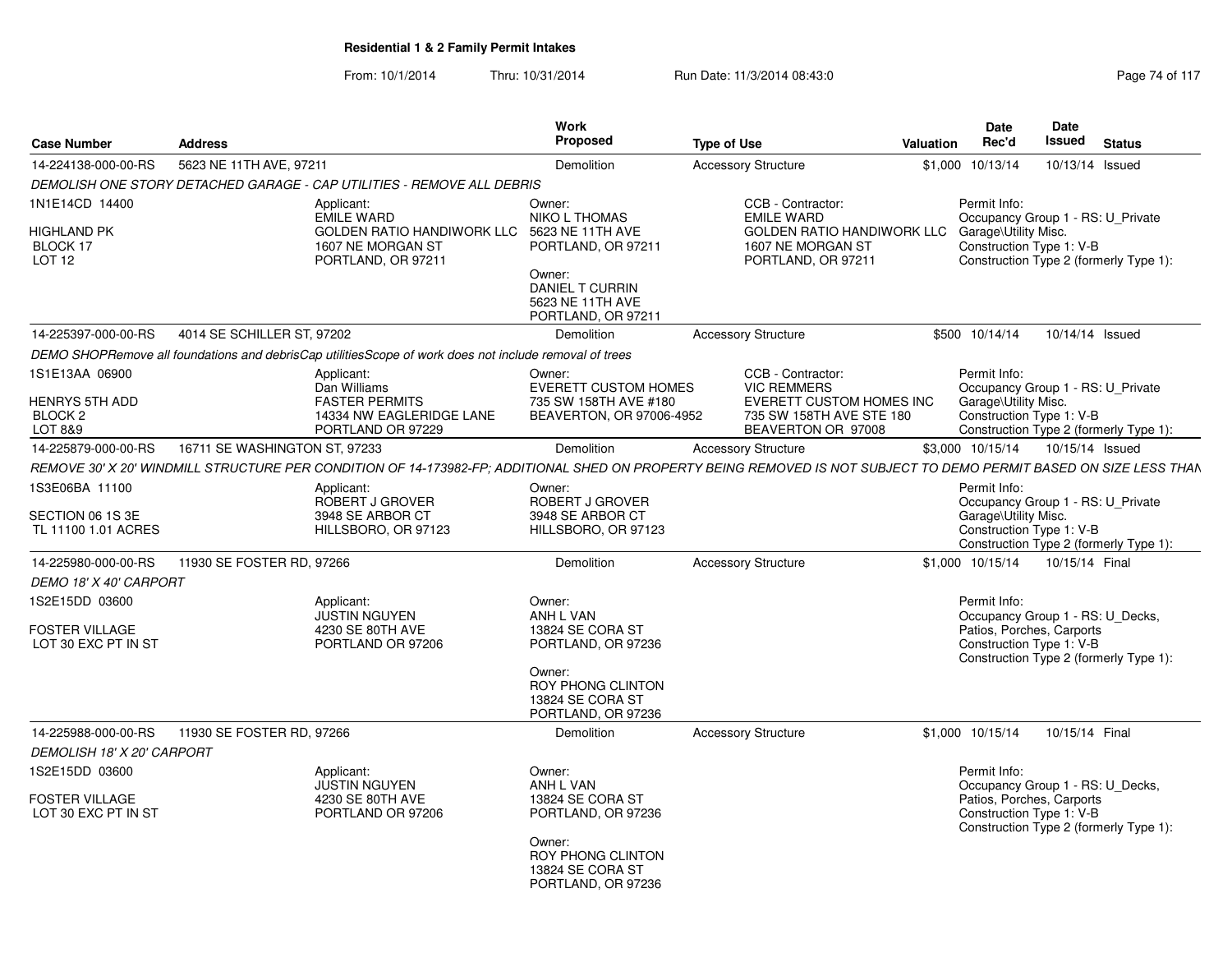| <b>Case Number</b>                                                            | <b>Address</b>                                                                                      |                                                                                                                                                                                                                                 | <b>Work</b><br><b>Proposed</b>                                                                                                                 | <b>Type of Use</b>                                                                                            |                                                                                                                                           | Valuation                                                                                             | Date<br>Rec'd                                                                                                                                   | <b>Date</b><br>Issued                  | <b>Status</b>                          |  |
|-------------------------------------------------------------------------------|-----------------------------------------------------------------------------------------------------|---------------------------------------------------------------------------------------------------------------------------------------------------------------------------------------------------------------------------------|------------------------------------------------------------------------------------------------------------------------------------------------|---------------------------------------------------------------------------------------------------------------|-------------------------------------------------------------------------------------------------------------------------------------------|-------------------------------------------------------------------------------------------------------|-------------------------------------------------------------------------------------------------------------------------------------------------|----------------------------------------|----------------------------------------|--|
| 14-211285-000-00-RS                                                           | 820 SE 37TH AVE, 97214                                                                              |                                                                                                                                                                                                                                 | Demolition                                                                                                                                     |                                                                                                               | Garage/Carport                                                                                                                            | \$1,000                                                                                               | 10/13/14                                                                                                                                        |                                        | 10/13/14 Under Inspection              |  |
| <b>DEMOLISH EXISTING DETACHED GARAGE</b>                                      |                                                                                                     |                                                                                                                                                                                                                                 |                                                                                                                                                |                                                                                                               |                                                                                                                                           |                                                                                                       |                                                                                                                                                 |                                        |                                        |  |
| 1S1E01AA 18800<br>SUNNYSIDE & PLAT 2 & 3<br>BLOCK 67<br>S 17' OF LOT 1&2      |                                                                                                     | Applicant:<br>DOZER CONSTRUCTION LLC<br>5324 NE 28TH AVE<br>PORTLAND, OR 97211                                                                                                                                                  | Owner:<br>DOZER CONSTRUCTION LLC<br>5212 NE 28TH AVE<br>PORTLAND, OR 97211-6234                                                                |                                                                                                               | CCB - Contractor:<br>DOZER CONSTRUCTION LLC<br>5324 NE 28TH AVE<br>PORTLAND, OR 97211                                                     |                                                                                                       | Permit Info:<br>Occupancy Group 1 - RS: U_Private<br>Garage\Utility Misc.<br>Construction Type 1: V-B<br>Construction Type 2 (formerly Type 1): |                                        |                                        |  |
| LOT 18 EXC S 73.99'                                                           |                                                                                                     |                                                                                                                                                                                                                                 |                                                                                                                                                |                                                                                                               |                                                                                                                                           |                                                                                                       |                                                                                                                                                 |                                        |                                        |  |
| 14-221751-000-00-RS                                                           | 6106 NE 24TH AVE, 97211                                                                             |                                                                                                                                                                                                                                 | Demolition                                                                                                                                     | Garage/Carport                                                                                                |                                                                                                                                           |                                                                                                       | \$800 10/6/14                                                                                                                                   |                                        | 10/6/14 Issued                         |  |
|                                                                               |                                                                                                     | DEMOLISH ONE ONE STORY ONE CAR DETACHED GARAGE - REMOVE ALL FOUNDATIONS AND DEBRIS                                                                                                                                              |                                                                                                                                                |                                                                                                               | *** ASSOCIATED WITH ADU PERMIT 14-221713-RS***                                                                                            |                                                                                                       |                                                                                                                                                 |                                        |                                        |  |
| 1N1E14DA 10800<br><b>IRVINGTON PK</b><br>BLOCK 17<br>LOT 17&19                |                                                                                                     | Applicant:<br><b>JASON FLIPPEN</b><br>6106 NE 24TH AVE<br>PORTLAND, OR 97211                                                                                                                                                    | Owner:<br>MIKELL K O'MEALY<br>192 LAUREL LN<br>WASHOUGAL, WA 98671<br>Owner:<br><b>JASON C FLIPPEN</b><br>192 LAUREL LN<br>WASHOUGAL, WA 98671 |                                                                                                               | CCB - Contractor:<br>STEPHEN RANDALL SMITH<br>1333 NE 47TH<br>PORTLAND OR 97213                                                           |                                                                                                       | Permit Info:<br>Occupancy Group 1 - RS: U Private<br>Garage\Utility Misc.<br>Construction Type 1: V-B                                           |                                        | Construction Type 2 (formerly Type 1): |  |
| 14-222442-000-00-RS                                                           | 5055 SE REEDWAY ST, 97206                                                                           |                                                                                                                                                                                                                                 | Demolition                                                                                                                                     | Garage/Carport                                                                                                |                                                                                                                                           |                                                                                                       | \$1,000 10/7/14                                                                                                                                 |                                        | <b>Under Review</b>                    |  |
| <b>DEMO DETACHED GARAGE</b>                                                   |                                                                                                     |                                                                                                                                                                                                                                 |                                                                                                                                                |                                                                                                               |                                                                                                                                           |                                                                                                       |                                                                                                                                                 |                                        |                                        |  |
| 1S2E18CA 02800<br><b>GERMANIA</b><br>BLOCK <sub>8</sub><br><b>LOT 7&amp;8</b> | Applicant:<br><b>KEVIN PARTAIN</b><br><b>URBAN VISIONS</b><br>223 NE 56TH AVE<br>PORTLAND, OR 97213 |                                                                                                                                                                                                                                 | Owner:<br><b>JAMES A HISER</b><br>5055 SE REEDWAY ST<br>PORTLAND, OR 97206-6154                                                                | CCB - Contractor:<br>RENAISSANCE CUSTOM HOMES<br><b>LLC</b><br>16771 Boones Ferry Rd<br>Lake Oswego, OR 97035 |                                                                                                                                           | Permit Info:<br>Occupancy Group 1 - RS: U Private<br>Garage\Utility Misc.<br>Construction Type 1: V-B |                                                                                                                                                 | Construction Type 2 (formerly Type 1): |                                        |  |
| 14-222923-000-00-RS                                                           | 3137 NE 11TH AVE, 97212                                                                             |                                                                                                                                                                                                                                 | Demolition                                                                                                                                     | Garage/Carport                                                                                                |                                                                                                                                           |                                                                                                       | \$1,000 10/8/14                                                                                                                                 |                                        | 10/8/14 Issued                         |  |
|                                                                               |                                                                                                     | DEMOLISH ONE ONE STORY 336SF DETACHED GARAGE - CAP UTILITIES - REMOVE ALL FOUNDATIONS AND DEBRIS                                                                                                                                |                                                                                                                                                |                                                                                                               |                                                                                                                                           |                                                                                                       |                                                                                                                                                 |                                        |                                        |  |
| 1N1E26BA 09000<br><b>IRVINGTON</b><br>BLOCK 97<br>LOT <sub>7</sub>            |                                                                                                     | Applicant:<br>Owner:<br><b>GRANT GARNER</b><br>FREDERIC ET AL HARDY<br>527 NE MONROE ST<br>PO BOX 12506<br>PORTLAND, OR 97212-3155<br>PORTLAND, OR 97212<br>Owner:<br><b>GRANT GARNER</b><br>PO BOX 12506<br>PORTLAND, OR 97212 |                                                                                                                                                |                                                                                                               | CCB - Contractor:<br><b>STEPHEN HULL</b><br><b>STEPHEN HURLEY HULL</b><br><b>CONSTRUCTION</b><br>7629 SE WOODWARD ST<br>PORTLAND OR 97206 |                                                                                                       | Permit Info:<br>Occupancy Group 1 - RS: U Private<br>Garage\Utility Misc.<br>Construction Type 1: V-B                                           |                                        | Construction Type 2 (formerly Type 1): |  |
|                                                                               |                                                                                                     |                                                                                                                                                                                                                                 | Owner:<br><b>MICHELLE GARNER</b><br>PO BOX 12506<br>PORTLAND, OR 97212                                                                         |                                                                                                               |                                                                                                                                           |                                                                                                       |                                                                                                                                                 |                                        |                                        |  |
| 14-223429-000-00-RS                                                           | 1526 N BLANDENA ST, 97217                                                                           |                                                                                                                                                                                                                                 | Demolition                                                                                                                                     | Garage/Carport                                                                                                |                                                                                                                                           |                                                                                                       | \$1,000 10/17/14                                                                                                                                | 10/17/14 Issued                        |                                        |  |
| <b>DEMO DETACHED GARAGE</b>                                                   |                                                                                                     |                                                                                                                                                                                                                                 |                                                                                                                                                |                                                                                                               |                                                                                                                                           |                                                                                                       |                                                                                                                                                 |                                        |                                        |  |
| 1N1E21AD 12100<br><b>ERWIN &amp; WATSONS ADD</b>                              |                                                                                                     | Applicant:<br><b>SEAN GRUMMER</b><br><b>DOMINEK ARCHITECTURE</b>                                                                                                                                                                | Owner:<br>DYNAMOTION LLC<br>3743 NE 24TH AVE                                                                                                   |                                                                                                               | <b>Primary Contractor:</b><br>TO BID                                                                                                      |                                                                                                       | Permit Info:<br>Occupancy Group 1 - RS: U Private<br>Garage\Utility Misc.                                                                       |                                        |                                        |  |
| <b>BLOCK 2</b><br>LOT <sub>9</sub>                                            |                                                                                                     | 330 SE MLK BLVD SUITE #350<br>PORTLAND, OR 97214                                                                                                                                                                                | PORTLAND, OR 97212-1514                                                                                                                        |                                                                                                               |                                                                                                                                           |                                                                                                       | Construction Type 1: V-B                                                                                                                        |                                        | Construction Type 2 (formerly Type 1): |  |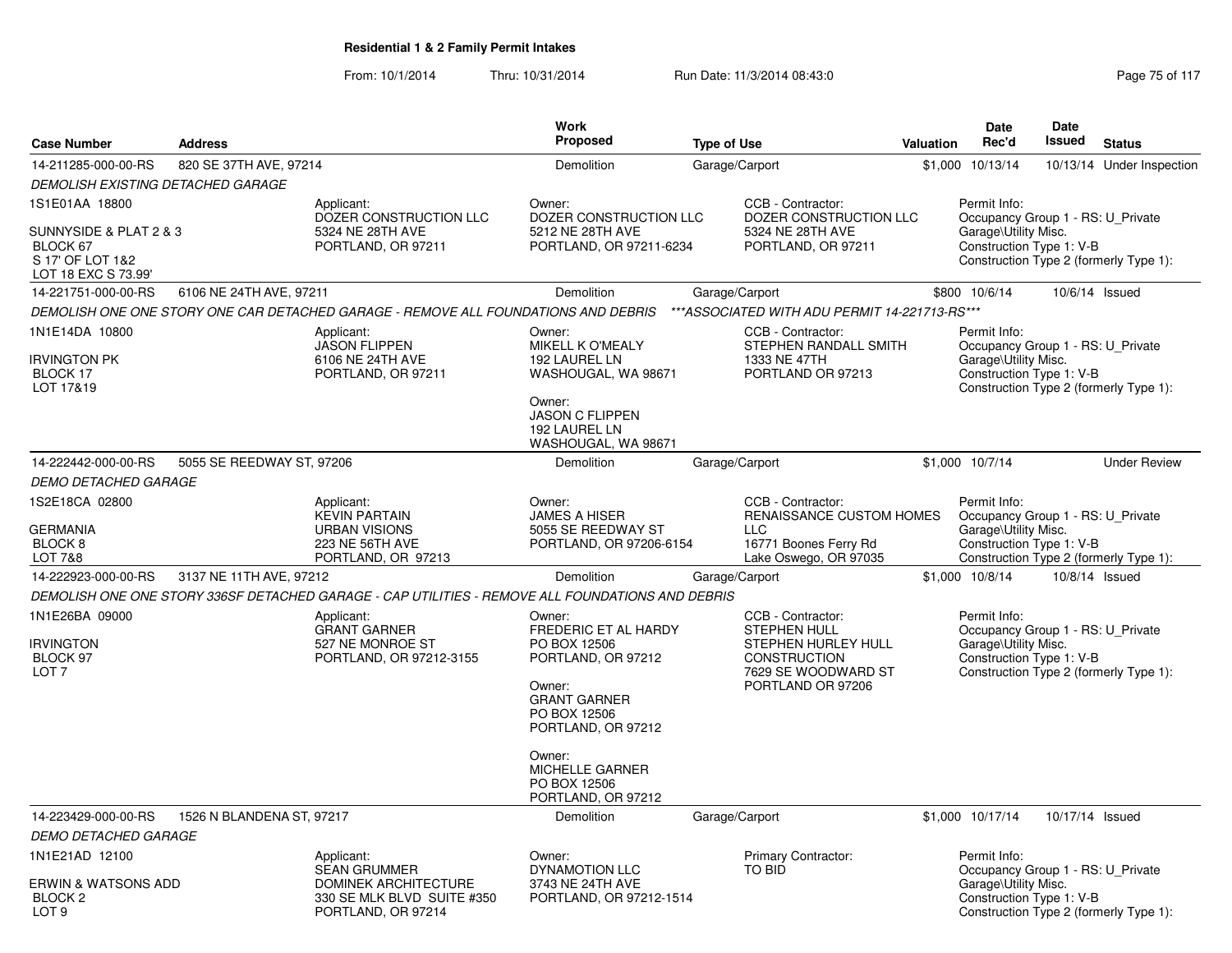| <b>Case Number</b>                                                                                                              | <b>Address</b>                                                                               | Work<br>Proposed                                                                 | <b>Type of Use</b>                                                          | <b>Date</b><br><b>Date</b><br><b>Issued</b><br>Rec'd<br><b>Valuation</b><br><b>Status</b>                                                       |
|---------------------------------------------------------------------------------------------------------------------------------|----------------------------------------------------------------------------------------------|----------------------------------------------------------------------------------|-----------------------------------------------------------------------------|-------------------------------------------------------------------------------------------------------------------------------------------------|
|                                                                                                                                 |                                                                                              |                                                                                  |                                                                             |                                                                                                                                                 |
| 14-224213-000-00-RS                                                                                                             | 5623 NE 32ND AVE - Unit A, 97211                                                             | Demolition                                                                       | Garage/Carport                                                              | \$1,400 10/10/14<br>10/10/14 Issued                                                                                                             |
| <b>DEMOLISH DETACHED GARAGE</b><br>1N1E13CD 17600                                                                               | Applicant:<br><b>ELAINE C MILLER</b>                                                         | Owner:<br><b>ELAINE C MILLER</b>                                                 |                                                                             | Permit Info:<br>Occupancy Group 1 - RS: U Private                                                                                               |
| <b>IRVINGTON PK</b><br>BLOCK 46<br>LOT 22&24                                                                                    | 5623 NE 32ND AVE<br>PORTLAND, OR 97211-6831                                                  | 5623 NE 32ND AVE<br>PORTLAND, OR 97211-6831                                      |                                                                             | Garage\Utility Misc.<br>Construction Type 1: V-B<br>Construction Type 2 (formerly Type 1):                                                      |
| 14-224505-000-00-RS                                                                                                             | 9735 N WILLAMETTE BLVD, 97203                                                                | Demolition                                                                       | Garage/Carport                                                              | \$1,500 10/13/14<br>10/13/14 Issued                                                                                                             |
|                                                                                                                                 | DEMOLISH EXISTING 480 SF DETACHED GARAGE, REMOVE ALL DEBRIS*RESPONSE TO HS CASE 14-224477HS* |                                                                                  |                                                                             |                                                                                                                                                 |
| 1N1W01CB 21200<br>Applicant:<br>J'& T CONSTRUCTION INC<br>NORTH ST JOHNS<br>12533 NE KNOTT ST<br>BLOCK 16<br>PORTLAND, OR 97230 |                                                                                              | Owner:<br><b>BOYER HOLDINGS LLC</b><br>1200 NW MARSHALL ST #716                  | CCB - Contractor:<br><b>J &amp; T CONSTRUCTION INC</b><br>12533 NE KNOTT ST | Permit Info:<br>Occupancy Group 1 - RS: U Private<br>Garage\Utility Misc.<br>Construction Type 1: V-B                                           |
| LOT 7                                                                                                                           |                                                                                              | PORTLAND, OR 97209                                                               | PORTLAND, OR 97230                                                          | Construction Type 2 (formerly Type 1):                                                                                                          |
| 14-224671-000-00-RS                                                                                                             | 13800 NW SPRINGVILLE RD, 97229                                                               | Demolition                                                                       | Garage/Carport                                                              | \$1,000 10/13/14<br>10/13/14 Issued                                                                                                             |
| <b>DEMO DETACHED GARAGE</b>                                                                                                     |                                                                                              |                                                                                  |                                                                             |                                                                                                                                                 |
| 1N1W16C 01900                                                                                                                   | Applicant:<br><b>GABE HEADRICK</b>                                                           | Owner:<br>SHILA BHATT                                                            | CCB - Contractor:<br><b>IBUILDPDX COMPANY LLC</b>                           | Permit Info:<br>Occupancy Group 1 - RS: U Private                                                                                               |
| SECTION 16 1N 1W<br>TL 1900 2.85 ACRES                                                                                          | STEELHEAD ARCHITECTURE<br>107 SE WASHINGTON ST SUITE<br>234                                  | 12293 NW WELSH DR<br>PORTLAND, OR 97229-8334                                     | 1936 SE 23RD AVE<br>PORTLAND, OR 97214                                      | Garage\Utility Misc.<br>Construction Type 1: V-B<br>Construction Type 2 (formerly Type 1):                                                      |
|                                                                                                                                 | PORTLAND, OR 97214                                                                           | Owner:<br><b>AJAY BHATT</b><br>12293 NW WELSH DR<br>PORTLAND, OR 97229-8334      |                                                                             |                                                                                                                                                 |
| 14-226249-000-00-RS                                                                                                             | 1905 SE 44TH AVE, 97215                                                                      | <b>Demolition</b>                                                                | Garage/Carport                                                              | \$500 10/16/14<br>10/16/14 Issued                                                                                                               |
|                                                                                                                                 | DEMOLISH EXISTING DETACHED GARAGE, REMOVE ALL DEBRIS                                         |                                                                                  |                                                                             |                                                                                                                                                 |
| 1S2E06CB 11800                                                                                                                  | Applicant:<br><b>JOSEPH A KARMAN</b>                                                         | Owner:<br><b>JOSEPH A KARMAN</b>                                                 |                                                                             | Permit Info:<br>Occupancy Group 1 - RS: U_Private                                                                                               |
| <b>FAILING ADD</b><br><b>BLOCK 4 TL 11800</b>                                                                                   | 1905 SE 44TH AVE<br>PORTLAND, OR 97215-3128                                                  | 1905 SE 44TH AVE<br>PORTLAND, OR 97215-3128                                      |                                                                             | Garage\Utility Misc.<br>Construction Type 1: V-B<br>Construction Type 2 (formerly Type 1):                                                      |
|                                                                                                                                 |                                                                                              | Owner:<br><b>DEBORAH A KARMAN</b><br>1905 SE 44TH AVE<br>PORTLAND, OR 97215-3128 |                                                                             |                                                                                                                                                 |
| 14-226608-000-00-RS                                                                                                             | 4846 N VANDERBILT ST                                                                         | Demolition                                                                       | Garage/Carport                                                              | \$200 10/20/14<br>10/20/14 Issued                                                                                                               |
|                                                                                                                                 | DEMOLISH DETACHED GARAGE. REMOVE ALL DEBRIS, DOES NOT INCLUDE TREE REMOVAL                   |                                                                                  |                                                                             |                                                                                                                                                 |
| 1N1E08CB 15402                                                                                                                  | Applicant:<br>DARIN W WICK<br>4850 UPPER RIDGE RD<br>SANTA ROSA, CA 95404                    | Owner:<br>ANGELA M YORK<br>4850 UPPER RIDGE RD<br>SANTA ROSA, CA 95404           |                                                                             | Permit Info:<br>Occupancy Group 1 - RS: U Private<br>Garage\Utility Misc.<br>Construction Type 1: V-B<br>Construction Type 2 (formerly Type 1): |
|                                                                                                                                 |                                                                                              | Owner:<br><b>DARIN W WICK</b><br>4850 UPPER RIDGE RD<br>SANTA ROSA, CA 95404     |                                                                             |                                                                                                                                                 |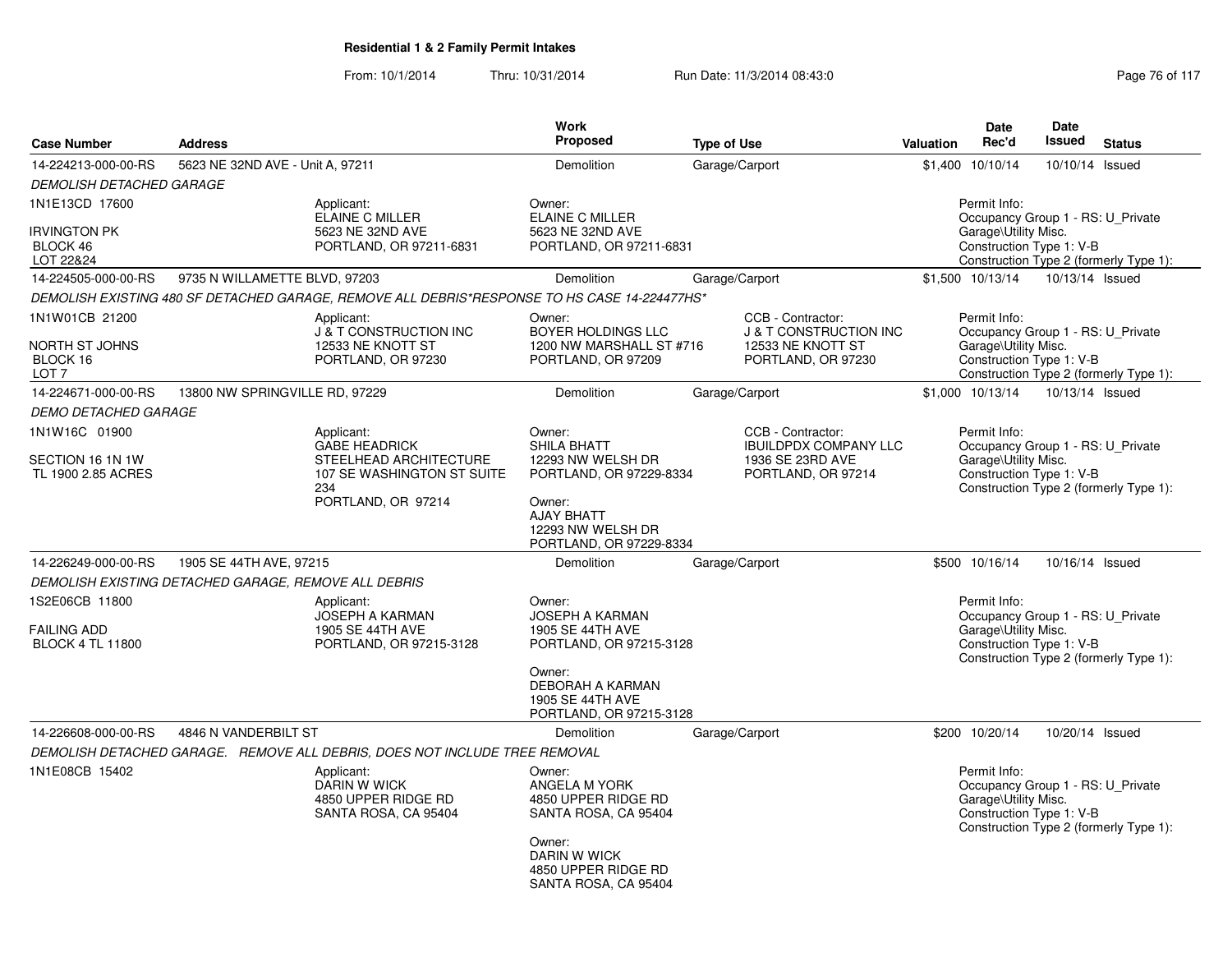| <b>Case Number</b>                                                 | <b>Address</b>                              |                                                                                                                                              | <b>Work</b><br><b>Proposed</b>                                                      | <b>Type of Use</b> |                                                                                                                  | <b>Valuation</b> | <b>Date</b><br>Rec'd                                                                                  | <b>Date</b><br>Issued | <b>Status</b>                          |
|--------------------------------------------------------------------|---------------------------------------------|----------------------------------------------------------------------------------------------------------------------------------------------|-------------------------------------------------------------------------------------|--------------------|------------------------------------------------------------------------------------------------------------------|------------------|-------------------------------------------------------------------------------------------------------|-----------------------|----------------------------------------|
| 14-227176-000-00-RS                                                | 3315 NE 43RD AVE, 97213                     |                                                                                                                                              | Demolition                                                                          | Garage/Carport     |                                                                                                                  |                  | \$500 10/17/14                                                                                        | 10/17/14 Issued       |                                        |
|                                                                    |                                             | DEMO EXISTING DETACHED GARAGE, REMOVE DRIVEWAY AND APPROACH; REMOVE ALL FOUNDATIONS AND DEBRIS                                               |                                                                                     |                    |                                                                                                                  |                  |                                                                                                       |                       |                                        |
| 1N2E30BB 07100<br><b>BEAUMONT</b><br>BLOCK <sub>3</sub><br>LOT 7&8 |                                             | Applicant:<br><b>JOSH PATRICK</b><br>211 NE WEILDER<br>PORTLAND, OR 97236                                                                    | Owner:<br><b>EAST ARM LLC</b><br>5901 WARNER AVE #462<br>HUNTINGTON BEACH, CA 92649 |                    | CCB - Contractor:<br>AFFORDABLE NEW HOMES LLC<br>211 NE WEIDER<br>PORTLAND, OR 97232                             |                  | Permit Info:<br>Occupancy Group 1 - RS: U_Private<br>Garage\Utility Misc.<br>Construction Type 1: V-B |                       | Construction Type 2 (formerly Type 1): |
| 14-229425-000-00-RS                                                | 11346 SW LANCASTER RD, 97219                |                                                                                                                                              | Demolition                                                                          | Garage/Carport     |                                                                                                                  |                  | \$500 10/28/14                                                                                        | 10/28/14 Issued       |                                        |
|                                                                    |                                             | DEMOLISH DETACHED SHED*RESPONSE TO HOUSING CASE 14-161080HS, VIOLATION #53*                                                                  |                                                                                     |                    |                                                                                                                  |                  |                                                                                                       |                       |                                        |
| 1S1E33BC 00200<br>SECTION 33 1S 1E<br>TL 200 1.40 ACRES            |                                             | Applicant:<br>ALLEN PROPERTY<br><b>INVESTMENTS LLC</b><br>13711 FIELDING RD<br>LAKE OSWEGO, OR 97034                                         | Owner:<br>WAUNDA V SUNDE<br>11346 SW LANCASTER RD<br>PORTLAND, OR 97219-7633        |                    | CCB - Contractor:<br>ALLEN PROPERTY<br><b>INVESTMENTS LLC</b><br>13711 FIELDING RD<br>LAKE OSWEGO, OR 97034      |                  | Permit Info:<br>Occupancy Group 1 - RS: U Private<br>Garage\Utility Misc.<br>Construction Type 1: V-B |                       | Construction Type 2 (formerly Type 1): |
| 14-230760-000-00-RS                                                | 9476 N ALLEGHENY AVE, 97203                 |                                                                                                                                              | Demolition                                                                          | Garage/Carport     |                                                                                                                  |                  | \$500 10/28/14                                                                                        | 10/28/14 Issued       |                                        |
| <b>DEMO DETACHED GARAGE</b>                                        |                                             |                                                                                                                                              |                                                                                     |                    |                                                                                                                  |                  |                                                                                                       |                       |                                        |
| 1N1W01DA 21500                                                     |                                             | Applicant:<br><b>DAN WILLIAMS</b>                                                                                                            | Owner:<br><b>SUSTAINABLE INFILL</b>                                                 |                    | CCB - Contractor:<br><b>FLORIN LACATUS</b>                                                                       |                  | Permit Info:<br>Occupancy Group 1 - RS: U_Private                                                     |                       |                                        |
| POINT VIEW<br>BLOCK 17<br>LOT 1 EXC PT IN ST<br>LOT 2-5            |                                             | <b>FASTER PERMITS</b><br>14334 NW EAGLERIDGE LANE<br>PORTLAND, OR 97229                                                                      | 759 NW TORREYVIEW LN<br>PORTLAND, OR 97229                                          |                    | FRL CONSTRUCTION LLC<br>3409 SW 30TH ST<br>GRESHAM, OR 97080                                                     |                  | Garage\Utility Misc.<br>Construction Type 1: V-B                                                      |                       | Construction Type 2 (formerly Type 1): |
| 14-231840-000-00-RS                                                | 9127 NE THOMPSON ST, 97220                  |                                                                                                                                              | Demolition                                                                          | Garage/Carport     |                                                                                                                  |                  | \$5,000 10/29/14                                                                                      | 10/29/14 Issued       |                                        |
|                                                                    |                                             | DEMO DETACHED GARAGE-No fill greater than 24" Remove all foundations and debris Cap utilitiesScope of work does not include removal of trees |                                                                                     |                    |                                                                                                                  |                  |                                                                                                       |                       |                                        |
| 1N2E28CA 05900<br><b>FERN PK</b><br>BLOCK 10<br>LOT 17-20          |                                             | Applicant:<br>FREDERICK G SHERVEY<br><b>CONSTRUCTION INC</b><br>PO BOX 86320<br>PORTLAND, OR 97286                                           | Owner:<br>FREDERICK G SHERVEY<br>PO BOX 86320<br>PORTLAND, OR 97286-0320            |                    | CCB - Contractor:<br><b>FREDERICK G SHERVEY</b><br><b>CONSTRUCTION INC</b><br>PO BOX 86320<br>PORTLAND, OR 97286 |                  | Permit Info:<br>Occupancy Group 1 - RS: U_Private<br>Garage\Utility Misc.<br>Construction Type 1: V-B |                       | Construction Type 2 (formerly Type 1): |
| 14-232145-000-00-RS                                                | 6738 N HAVEN AVE, 97203                     |                                                                                                                                              | Demolition                                                                          | Garage/Carport     |                                                                                                                  |                  | \$1,000 10/30/14                                                                                      | 10/30/14 Issued       |                                        |
|                                                                    | DEMOLISH DETACHED GARAGE, REMOVE ALL DEBRIS |                                                                                                                                              |                                                                                     |                    |                                                                                                                  |                  |                                                                                                       |                       |                                        |
| 1N1E18AA 00900<br>UNIVERSITY PK<br>BLOCK 66<br>LOT 1-3             |                                             | Applicant:<br><b>KEVIN PARTAIN</b><br>URBAN VISIONS PLANNING<br>SERVICES, INC.<br>223 NE 56TH AVE<br>PORTLAND OR 97213                       | Owner:<br>ELIZABETH A DOHERTY<br>6738 N HAVEN AVE<br>PORTLAND, OR 97203             |                    | CCB - Contractor:<br>RENAISSANCE CUSTOM HOMES<br><b>LLC</b><br>16771 Boones Ferry Rd<br>Lake Oswego, OR 97035    |                  | Permit Info:<br>Occupancy Group 1 - RS: U_Private<br>Garage\Utility Misc.<br>Construction Type 1: V-B |                       | Construction Type 2 (formerly Type 1): |
| 14-232632-000-00-RS                                                | 5106 N BOWDOIN ST, 97203                    |                                                                                                                                              | Demolition                                                                          |                    | Garage/Carport                                                                                                   |                  | \$1,000 10/31/14                                                                                      | 10/31/14 Issued       |                                        |
|                                                                    |                                             | DEMOLISH DETACHED GARAGE, REMOVE ALL DEBRIS***DECOMMISSIONING REQUIRED**** Septic Decommissioning Required. Call for Inspection 842.         |                                                                                     |                    |                                                                                                                  |                  |                                                                                                       |                       |                                        |
| 1N1E08CC 06000                                                     |                                             | Applicant:<br><b>KEVIN PARTAIN</b>                                                                                                           | Owner:                                                                              |                    | CCB - Contractor:<br>BAYLOR DEFINED BENEFIT PLAN RENAISSANCE CUSTOM HOMES                                        |                  | Permit Info:<br>Occupancy Group 1 - RS: U_Private                                                     |                       |                                        |
| UNIVERSITY PK<br>BLOCK 58<br>LOT <sub>4</sub>                      |                                             | <b>URBAN VISIONS</b><br>223 NE 56TH AVE<br>PORTLAND, OR 97213                                                                                | <b>AND TRUST</b><br>5106 N BOWDOIN ST<br>PORTLAND, OR 97203                         |                    | <b>LLC</b><br>16771 Boones Ferry Rd<br>Lake Oswego, OR 97035                                                     |                  | Garage\Utility Misc.<br>Construction Type 1: V-B                                                      |                       | Construction Type 2 (formerly Type 1): |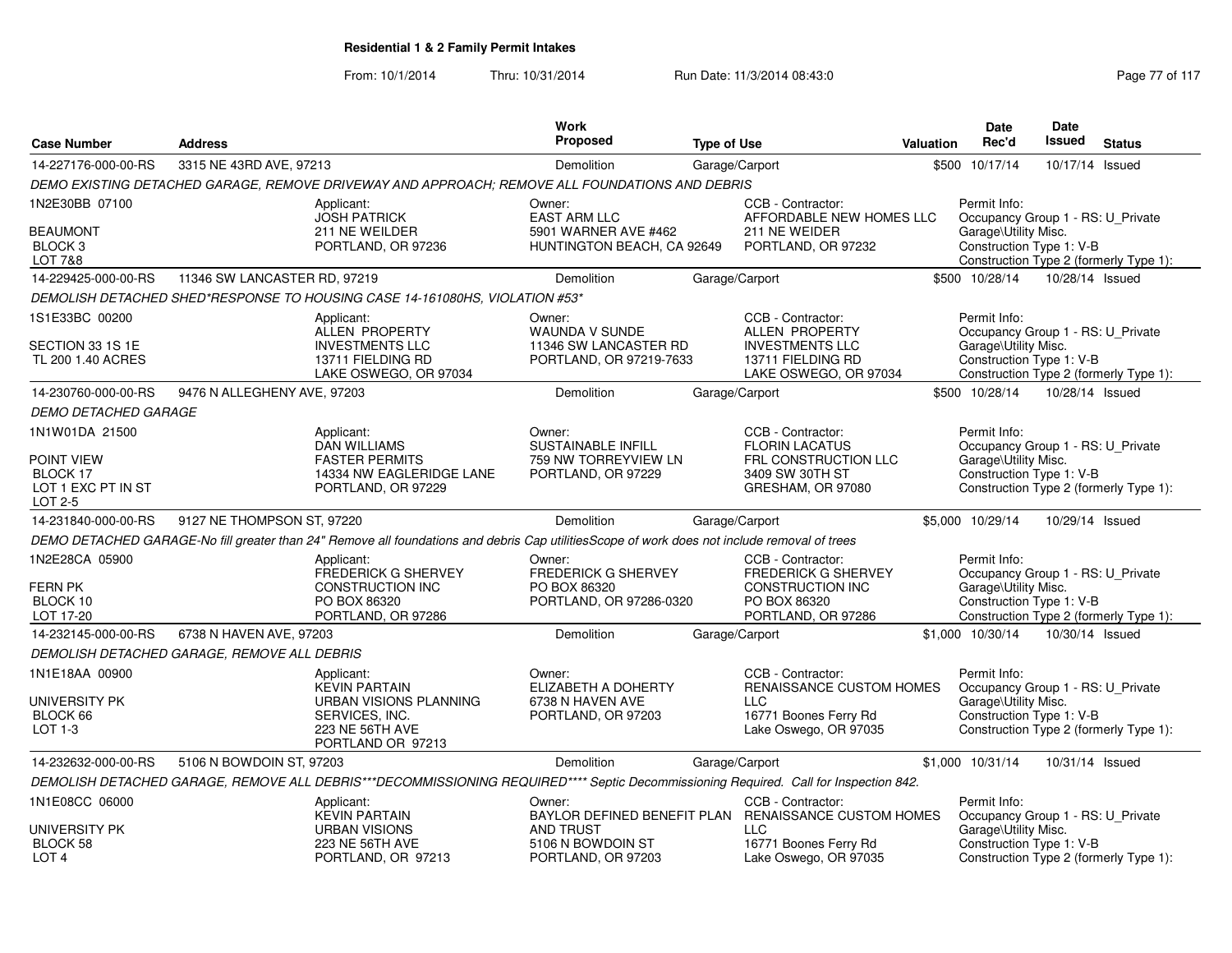| <b>Case Number</b>                                                                | <b>Address</b>             |                                                                                                                                                                                                     | Work<br><b>Proposed</b>                                                                                      | <b>Type of Use</b>                                                                                                               | Valuation                                      | <b>Date</b><br>Rec'd                                                                                                                                | Date<br><b>Issued</b> | <b>Status</b>       |  |
|-----------------------------------------------------------------------------------|----------------------------|-----------------------------------------------------------------------------------------------------------------------------------------------------------------------------------------------------|--------------------------------------------------------------------------------------------------------------|----------------------------------------------------------------------------------------------------------------------------------|------------------------------------------------|-----------------------------------------------------------------------------------------------------------------------------------------------------|-----------------------|---------------------|--|
| 14-216481-000-00-RS                                                               | 4407 N HAIGHT AVE, 97217   |                                                                                                                                                                                                     | <b>Demolition</b>                                                                                            | Single Family Dwelling                                                                                                           |                                                | \$1,000 10/1/14                                                                                                                                     |                       | <b>Under Review</b> |  |
|                                                                                   |                            | DEMOLISH SINGLE FAMILY RESIDENCE. INFILL BASEMENT CAVITY, CAP SEWER, REMOVE ALL DEBRIS*SUBJECT TO 35 DAY DEMO DELAY*                                                                                |                                                                                                              |                                                                                                                                  |                                                |                                                                                                                                                     |                       |                     |  |
| 1N1E22DB 03400<br><b>CENTRAL ALBINA</b><br>BLOCK <sub>3</sub><br>LOT <sub>3</sub> |                            | Applicant:<br>MIKE COYLE<br><b>FASTER PERMITS</b><br>14334 NW EAGLERIDGE LANE<br>PORTLAND, OR 97229                                                                                                 | Owner:<br><b>KRK HOLDINGS LLC</b><br>4407 N HAIGHT AVE<br>PORTLAND, OR 97217-2925                            | CCB - Contractor:<br><b>BRISTOL CREEK HOMES &amp;</b><br>DEVELOPMENT CO LLC<br>520 SW YAMHILL ST SUITE 600<br>PORTLAND, OR 97204 |                                                | Permit Info:<br>Occupancy Group 1 - RS: R-3_Residential<br>One and Two Family<br>Construction Type 1: V-B<br>Construction Type 2 (formerly Type 1): |                       |                     |  |
| 14-219815-000-00-RS                                                               | 2801 N RUSSET ST, 97217    |                                                                                                                                                                                                     | <b>Demolition</b>                                                                                            | Single Family Dwelling                                                                                                           |                                                | \$1,500 10/1/14                                                                                                                                     |                       | 10/1/14 Issued      |  |
|                                                                                   |                            | DEMO SINGLE FAMILY RESIDENCE WITH BASEMENT **CESSPOOL ON PROPERTY**Replacement house under permit 14-219790-RS (garage 14-219805-RS). Compacted fill per Title 24 standards, Soils st               |                                                                                                              |                                                                                                                                  |                                                |                                                                                                                                                     |                       |                     |  |
| 1N1E09CD 15600<br><b>FAIRFIELD</b><br>BLOCK <sub>2</sub><br>LOT 15&16             |                            | Applicant:<br><b>RYAN OLSEN</b><br>RYAN OLSEN CUSTOM HOMES LLI 3850 N MISSISSIPPI AVE #302<br>3850 N MISSISSIPPI SUITE 302<br>PORTLAND OR 97227                                                     | Owner:<br>RYAN OLSEN CUSTOM HOMES LLI RYAN OLSEN<br>PORTLAND, OR 97227                                       | CCB - Contractor:<br>3850 N MISSISSIPPI SUITE 302<br>PORTLAND OR 97227                                                           | RYAN OLSEN CUSTOM HOMES LLI One and Two Family | Permit Info:<br>Occupancy Group 1 - RS: R-3 Residential<br>Construction Type 1: V-B<br>Construction Type 2 (formerly Type 1):                       |                       |                     |  |
| 14-220121-000-00-RS                                                               | 6216 NE 32ND AVE, 97211    |                                                                                                                                                                                                     | Demolition                                                                                                   | Single Family Dwelling                                                                                                           |                                                | \$3,000 10/1/14                                                                                                                                     |                       | 10/1/14 Issued      |  |
|                                                                                   |                            | DEMO SINGLE FAMILY RESIDENCE - NOT SUBJECT TO TITLE 24 DEMO DELAYReplacement house under permit 14-216654-RS-No fill greater than 24"-Remove all foundations and debris -Cap utilities-Scope        |                                                                                                              |                                                                                                                                  |                                                |                                                                                                                                                     |                       |                     |  |
| 1N1E13CA 15900                                                                    |                            | Applicant<br><b>KEVIN PARTAIN</b><br>223 NE 56TH AVE<br>PORTLAND, OR 97213-3705                                                                                                                     | Owner:<br><b>RENAISSANCE CUSTOM HOMES</b><br>16671 BOONES FERRY RD<br>LAKE OSWEGO, OR 97035                  | CCB - Contractor:<br><b>RENAISSANCE CUSTOM HOMES</b><br><b>LLC</b><br>16771 Boones Ferry Rd<br>Lake Oswego, OR 97035             |                                                | Permit Info:<br>Occupancy Group 1 - RS: R-3 Residential<br>One and Two Family<br>Construction Type 1: V-B<br>Construction Type 2 (formerly Type 1): |                       |                     |  |
| 14-222167-000-00-RS                                                               | 3032 SW NEBRASKA ST, 97201 |                                                                                                                                                                                                     | <b>Demolition</b>                                                                                            | Single Family Dwelling                                                                                                           |                                                | \$1,000 10/7/14                                                                                                                                     |                       | <b>Under Review</b> |  |
|                                                                                   |                            | DEMO SINGLE FAMILY RESIDENCE: NO BASEMENT: REMOVE ALL DEBRIS                                                                                                                                        |                                                                                                              |                                                                                                                                  |                                                |                                                                                                                                                     |                       |                     |  |
| 1S1E17DC 04300<br><b>GLENELYN</b><br><b>BLOCK 8</b><br>LOT 4&5                    |                            | Applicant:<br>Dan Williams<br><b>FASTER PERMITS</b><br>14334 NW EAGLERIDGE LANE<br>PORTLAND OR 97229                                                                                                | Owner:<br>JAYNE BOON<br>3032 SW NEBRASKA ST<br>PORTLAND, OR 97239                                            | CCB - Contractor:<br><b>CLASSIC INNOVATIONS LLC</b><br>PO BOX 14514<br>PORTLAND, OR 97214                                        |                                                | Permit Info:<br>Occupancy Group 1 - RS: R-3_Residential<br>One and Two Family<br>Construction Type 1: V-B<br>Construction Type 2 (formerly Type 1): |                       |                     |  |
| 14-222429-000-00-RS                                                               | 3325 NE 74TH AVE, 97213    |                                                                                                                                                                                                     | Demolition                                                                                                   | Single Family Dwelling                                                                                                           |                                                | \$800 10/7/14                                                                                                                                       |                       | <b>Under Review</b> |  |
|                                                                                   |                            | DEMOLISH SINGLE FAMILY RESIDENCE, NO BASEMENT, REMOVE DRIVEWAY AND SHED LESS THAN 200 SF, CAP SEWER, REMOVE ALL DEBRIS **DECOMMISSIONING REQUIRED****SUBJECT TO                                     |                                                                                                              |                                                                                                                                  |                                                |                                                                                                                                                     |                       |                     |  |
| 1N2E29AB 07800<br><b>GREGORY HTS</b><br>BLOCK 2                                   |                            | Applicant:<br><b>JOSH PATRICK</b><br>METRO HOMES NW LLC<br>211 NE WEIDLER                                                                                                                           | Owner:<br>METRO HOMES NORTHWEST LLC AFFORDABLE NEW HOMES LLC<br>211 NE WEIDLER ST<br>PORTLAND, OR 97232-1155 | CCB - Contractor<br>211 NE WEIDER<br>PORTLAND, OR 97232                                                                          |                                                | Permit Info:<br>Occupancy Group 1 - RS: R-3_Residential<br>One and Two Family<br>Construction Type 1: V-B                                           |                       |                     |  |
| LOT 19&20                                                                         |                            | PORTLAND, OR 97232                                                                                                                                                                                  |                                                                                                              |                                                                                                                                  |                                                | Construction Type 2 (formerly Type 1):                                                                                                              |                       |                     |  |
| 14-222436-000-00-RS                                                               | 5055 SE REEDWAY ST, 97206  |                                                                                                                                                                                                     | <b>Demolition</b>                                                                                            | Single Family Dwelling                                                                                                           |                                                | \$4,000 10/7/14                                                                                                                                     |                       | <b>Under Review</b> |  |
|                                                                                   |                            | DEMOLISH SINGLE FAMILY RESIDENCE NO BASEMENTDemo Delay as per Title 24. Do not issue this permit prior to 11/11/14Remove all foundations and debris Cap utilitiesScope of work does not include ren |                                                                                                              |                                                                                                                                  |                                                |                                                                                                                                                     |                       |                     |  |
| 1S2E18CA 02800<br><b>GERMANIA</b>                                                 |                            | Applicant:<br><b>KEVIN PARTAIN</b><br><b>URBAN VISIONS</b>                                                                                                                                          | Owner:<br><b>JAMES A HISER</b><br>5055 SE REEDWAY ST                                                         | CCB - Contractor:<br>RENAISSANCE CUSTOM HOMES<br>LLC                                                                             |                                                | Permit Info:<br>Occupancy Group 1 - RS: R-3_Residential<br>One and Two Family                                                                       |                       |                     |  |
| <b>BLOCK 8</b><br>LOT 7&8                                                         |                            | <b>223 NE 56TH AVE</b><br>PORTLAND, OR 97213                                                                                                                                                        | PORTLAND, OR 97206-6154                                                                                      | 16771 Boones Ferry Rd<br>Lake Oswego, OR 97035                                                                                   |                                                | Construction Type 1: V-B<br>Construction Type 2 (formerly Type 1):                                                                                  |                       |                     |  |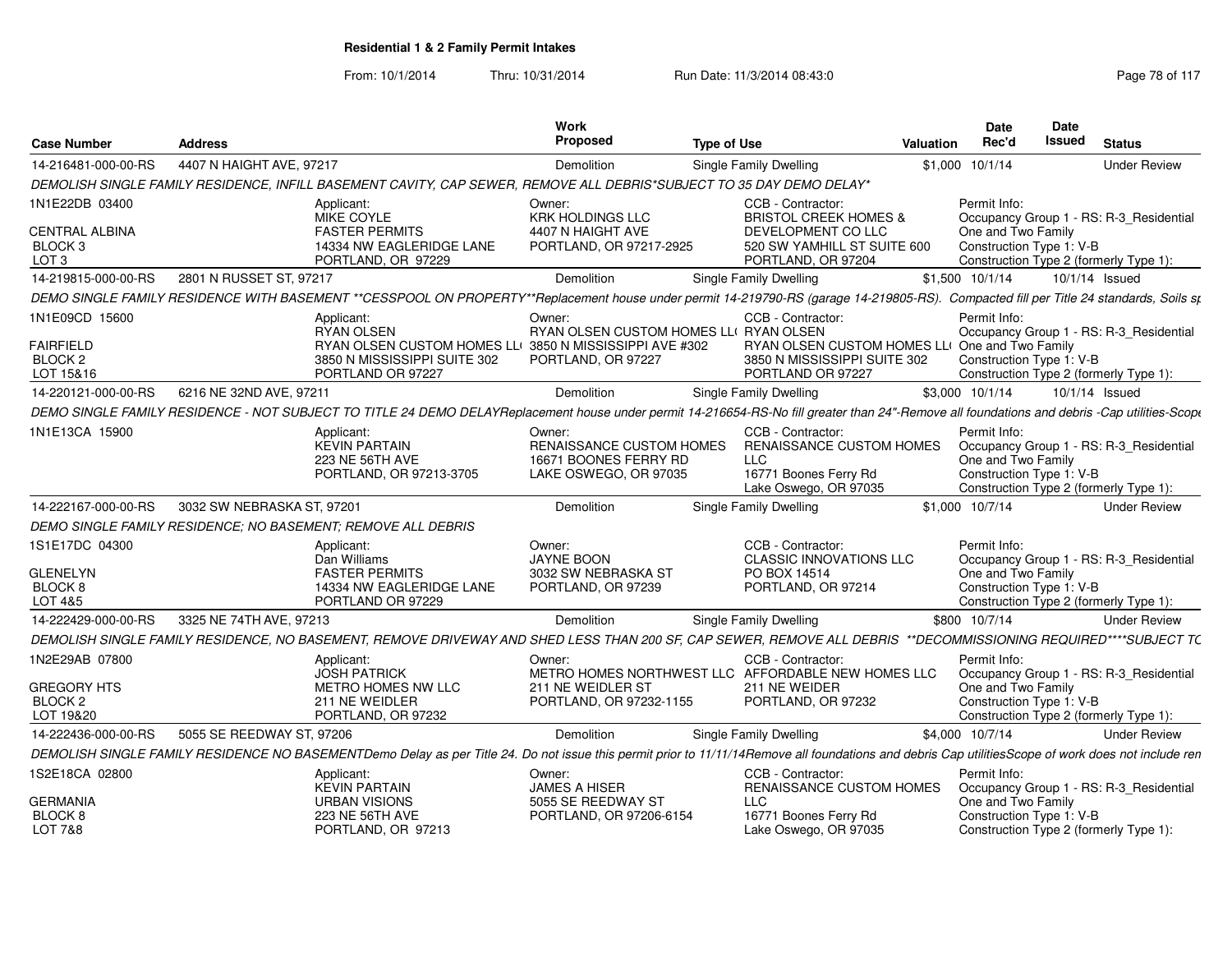| <b>Case Number</b>                                                    | <b>Address</b>                                                                                                                                                                                         | <b>Work</b><br>Proposed                                                                                                                          | <b>Type of Use</b>                                                                                        | Valuation | Date<br>Rec'd                                                  | <b>Date</b><br>Issued | <b>Status</b>                                                                     |
|-----------------------------------------------------------------------|--------------------------------------------------------------------------------------------------------------------------------------------------------------------------------------------------------|--------------------------------------------------------------------------------------------------------------------------------------------------|-----------------------------------------------------------------------------------------------------------|-----------|----------------------------------------------------------------|-----------------------|-----------------------------------------------------------------------------------|
| 14-222934-000-00-RS                                                   | 100 N COOK ST, 97227                                                                                                                                                                                   | Demolition                                                                                                                                       | Single Family Dwelling                                                                                    |           | \$1,000 10/8/14                                                |                       | <b>Under Review</b>                                                               |
|                                                                       | DEMO SINGLE FAMILY RESIDENCE WITH BASEMENT. Basement excavation (and/or foundations) to be re-used for new house to be built on lot. See Dangerous Building folder for monitoring information." CAI    |                                                                                                                                                  |                                                                                                           |           |                                                                |                       |                                                                                   |
| 1N1E27AB 10800                                                        | Applicant:<br>Dan Williams                                                                                                                                                                             | Owner:<br>REEDBERG HOLDING LLC                                                                                                                   | CCB - Contractor:<br>Jordan Gaither                                                                       |           | Permit Info:                                                   |                       | Occupancy Group 1 - RS: R-3_Residential                                           |
| WILLIAMS AVE ADD<br>BLOCK 3<br>LOT <sub>10</sub>                      | <b>FASTER PERMITS</b><br>14334 NW EAGLERIDGE LANE<br>PORTLAND OR 97229                                                                                                                                 | P O BOX 12564<br>PORTLAND, OR 97212-0564<br>Owner:<br>BD LENZ PROPERTIES LLC                                                                     | <b>GAITHER &amp; SONS</b><br>CONSTRUCTION CO<br>7101 NE 109TH ST<br>VANCOUVER, WA 98686                   |           | One and Two Family<br>Construction Type 1: V-B                 |                       | Construction Type 2 (formerly Type 1):                                            |
|                                                                       |                                                                                                                                                                                                        | P O BOX 12564<br>PORTLAND, OR 97212-0564                                                                                                         |                                                                                                           |           |                                                                |                       |                                                                                   |
| 14-222937-000-00-RS                                                   | 32 N COOK ST, 97227                                                                                                                                                                                    | Demolition                                                                                                                                       | Single Family Dwelling                                                                                    |           | \$1,000 10/8/14                                                |                       | <b>Under Review</b>                                                               |
|                                                                       | DEMO SINGLE FAMILY RESIDENCE WITH BASEMENT. Basement excavation (and/or foundations) to be re-used for new house to be built on lot. See Dangerous Building folder for March 12th, 2015                |                                                                                                                                                  |                                                                                                           |           |                                                                |                       |                                                                                   |
| 1N1E27AB 10900                                                        | Applicant:                                                                                                                                                                                             | Owner:                                                                                                                                           | CCB - Contractor:                                                                                         |           | Permit Info:                                                   |                       |                                                                                   |
| WILLIAMS AVE ADD<br>BLOCK 3<br>LOT <sub>7</sub>                       | Dan Williams<br><b>FASTER PERMITS</b><br>14334 NW EAGLERIDGE LANE<br>PORTLAND OR 97229                                                                                                                 | REEDBERG HOLDING LLC<br>P O BOX 12564<br>PORTLAND, OR 97212-0564<br>Owner:<br>BD LENZ PROPERTIES LLC<br>P O BOX 12564<br>PORTLAND, OR 97212-0564 | Jordan Gaither<br><b>GAITHER &amp; SONS</b><br>CONSTRUCTION CO<br>7101 NE 109TH ST<br>VANCOUVER, WA 98686 |           | One and Two Family<br>Construction Type 1: V-B                 |                       | Occupancy Group 1 - RS: R-3_Residential<br>Construction Type 2 (formerly Type 1): |
| 14-223203-000-00-RS                                                   | 4454 NE SKIDMORE ST, 97218                                                                                                                                                                             | Demolition                                                                                                                                       | Single Family Dwelling                                                                                    |           | \$1,000 10/8/14                                                |                       | <b>Under Review</b>                                                               |
|                                                                       | DEMO OF SINGLE FAMILY RESIDENCE- DEMO DELAY APPLIESDemo Delay as per Title 24. Do not issue this permit prior to 11.12.14 (the date that is 35 days after intake fees are paid); Remove all foundation |                                                                                                                                                  |                                                                                                           |           |                                                                |                       |                                                                                   |
| 1N2E19CB 10200                                                        | Applicant:<br><b>JEFF OVINGTON</b>                                                                                                                                                                     | Owner:                                                                                                                                           | CCB - Contractor:<br>METRO HOMES NORTHWEST LLC AFFORDABLE NEW HOMES LLC                                   |           | Permit Info:                                                   |                       | Occupancy Group 1 - RS: R-3_Residential                                           |
| FOREST GLEN<br>LOT <sub>13</sub>                                      | <b>METRO HOMES NW. LLC</b><br>211 NE WEIDLER ST<br>PORTLAND, OR 97232                                                                                                                                  | 211 NE WEIDLER ST<br>PORTLAND, OR 97232-1155                                                                                                     | 211 NE WEIDER<br>PORTLAND, OR 97232                                                                       |           | One and Two Family<br>Construction Type 1: V-B                 |                       | Construction Type 2 (formerly Type 1):                                            |
| 14-223212-000-00-RS                                                   | 4628 NE WYGANT ST, 97218                                                                                                                                                                               | <b>Demolition</b>                                                                                                                                | Single Family Dwelling                                                                                    |           | \$1,000 10/8/14                                                |                       | 10/8/14 Issued                                                                    |
|                                                                       | DEMO SINGLE FAMILY RESIDENCE NO BASEMENT. CAP SEWERLEGALIZES PRIOR DEMO OF SFR. NO RESIDENCE ON PROPERTY TODAY.                                                                                        |                                                                                                                                                  |                                                                                                           |           |                                                                |                       |                                                                                   |
| 1N2E19BC 08400                                                        | Applicant:<br><b>ROB HUMPHREY</b>                                                                                                                                                                      | Owner:<br>LINCOLN LOAN CO                                                                                                                        | CCB - Contractor:<br><b>BRISTOL CREEK HOMES &amp;</b>                                                     |           | Permit Info:                                                   |                       | Occupancy Group 1 - RS: R-3 Residential                                           |
| <b>LEICH ADD</b><br>BLOCK <sub>2</sub>                                | <b>FASTER PERMITS</b><br>14334 NW EAGLERIDGE LANE                                                                                                                                                      | PO BOX 14652<br>PORTLAND, OR 97293-0652                                                                                                          | DEVELOPMENT CO LLC<br>520 SW YAMHILL ST SUITE 600                                                         |           | One and Two Family<br>Construction Type 1: V-B                 |                       |                                                                                   |
| LOT 12                                                                | PORTLAND, OR 97229                                                                                                                                                                                     |                                                                                                                                                  | PORTLAND, OR 97204                                                                                        |           |                                                                |                       | Construction Type 2 (formerly Type 1):                                            |
| 14-223425-000-00-RS                                                   | 1532 N BLANDENA ST, 97217                                                                                                                                                                              | Demolition                                                                                                                                       | Single Family Dwelling                                                                                    |           | \$1,500 10/17/14                                               |                       | 10/17/14 Issued                                                                   |
|                                                                       | DEMO SINGLE FAMILY RESIDENCE-NO BASEMENT*** DECOMMISSIONING REQUIRED ***Nonresidential Comprehensive Plan Designation Not Subject to the 35 Demolition Delay - Septic Decommissioning                  |                                                                                                                                                  |                                                                                                           |           |                                                                |                       |                                                                                   |
| 1N1E21AD 12000<br>ERWIN & WATSONS ADD<br>BLOCK 2<br>LOT <sub>10</sub> | Applicant:<br><b>SEAN GRUMMER</b><br><b>DOMINEK ARCHITECTURE</b><br>330 SE MLK BLVD SUITE #350<br>PORTLAND, OR 97214                                                                                   | Owner:<br>DYNAMOTION LLC<br>3743 NE 24TH AVE<br>PORTLAND, OR 97212-1514                                                                          | Primary Contractor:<br>TO BID                                                                             |           | Permit Info:<br>One and Two Family<br>Construction Type 1: V-B |                       | Occupancy Group 1 - RS: R-3_Residential<br>Construction Type 2 (formerly Type 1): |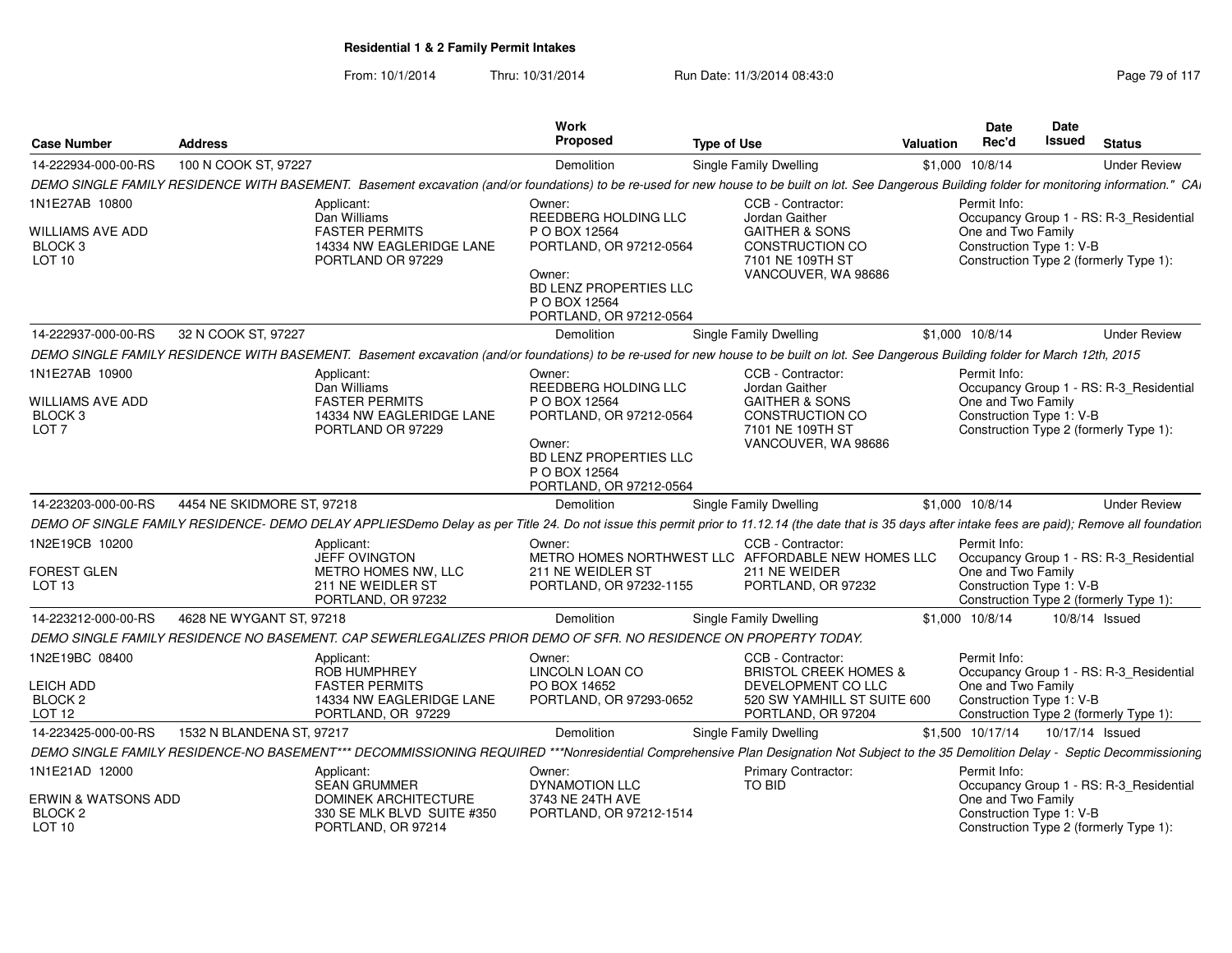|                          |                                                                                                                                                 | Work                                           |                                                    |           | <b>Date</b>                                    | <b>Date</b>     |                                         |
|--------------------------|-------------------------------------------------------------------------------------------------------------------------------------------------|------------------------------------------------|----------------------------------------------------|-----------|------------------------------------------------|-----------------|-----------------------------------------|
| <b>Case Number</b>       | <b>Address</b>                                                                                                                                  | <b>Proposed</b>                                | <b>Type of Use</b>                                 | Valuation | Rec'd                                          | <b>Issued</b>   | <b>Status</b>                           |
| 14-223686-000-00-RS      | 2920 SE 109TH AVE, 97266                                                                                                                        | <b>Demolition</b>                              | Single Family Dwelling                             | \$500     | 10/10/14                                       |                 | <b>Under Review</b>                     |
|                          | DEMO SINGLE FAMILY RESIDENCE. SUBJECT TO 35 DAY DEMO DELAY CESSPOOL DECOMMISSIONING REQUIRED ON SE PERMIT.                                      |                                                |                                                    |           |                                                |                 |                                         |
| 1S2E10BA 06000           | Applicant:                                                                                                                                      | Owner:                                         | CCB - Contractor:                                  |           | Permit Info:                                   |                 |                                         |
| <b>PITTOCK GROVE</b>     | CHRISTINE D HUTZELL<br>5420 NW SEWELL RD                                                                                                        | <b>WALTER R HORDICHOK</b><br>5420 NW SEWELL RD | <b>G ROE CONSTRUCTION INC</b><br>4200 NW LEISY RD  |           | One and Two Family                             |                 | Occupancy Group 1 - RS: R-3_Residential |
| BLOCK 6                  | HILLSBORO, OR 97124-5766                                                                                                                        | HILLSBORO, OR 97124-5766                       | HILLSBORO, OR 97124                                |           | Construction Type 1: V-B                       |                 |                                         |
| LOT <sub>6</sub>         |                                                                                                                                                 |                                                |                                                    |           |                                                |                 | Construction Type 2 (formerly Type 1):  |
|                          |                                                                                                                                                 | Owner:<br>CHRISTINE D HUTZELL                  |                                                    |           |                                                |                 |                                         |
|                          |                                                                                                                                                 | 5420 NW SEWELL RD                              |                                                    |           |                                                |                 |                                         |
|                          |                                                                                                                                                 | HILLSBORO, OR 97124-5766                       |                                                    |           |                                                |                 |                                         |
| 14-223687-000-00-RS      | 2920 SE 109TH AVE, 97266                                                                                                                        | Demolition                                     | Single Family Dwelling                             |           | \$500 10/10/14                                 |                 | <b>Under Review</b>                     |
|                          | DEMO SINGLE FAMILY RESIDENCE. SUBJECT TO 35 DAY DEMO DELAY CESSPOOL DECOMMISSIONING REQUIRED ON SE PERMIT.                                      |                                                |                                                    |           |                                                |                 |                                         |
| 1S2E10BA 06000           | Applicant:<br>CHRISTINE D HUTZELL                                                                                                               | Owner:<br><b>WALTER R HORDICHOK</b>            | CCB - Contractor:<br><b>G ROE CONSTRUCTION INC</b> |           | Permit Info:                                   |                 | Occupancy Group 1 - RS: R-3_Residential |
| <b>PITTOCK GROVE</b>     | 5420 NW SEWELL RD                                                                                                                               | 5420 NW SEWELL RD                              | 4200 NW LEISY RD                                   |           | One and Two Family                             |                 |                                         |
| BLOCK <sub>6</sub>       | HILLSBORO, OR 97124-5766                                                                                                                        | HILLSBORO, OR 97124-5766                       | HILLSBORO, OR 97124                                |           | Construction Type 1: V-B                       |                 |                                         |
| LOT <sub>6</sub>         |                                                                                                                                                 | Owner:                                         |                                                    |           |                                                |                 | Construction Type 2 (formerly Type 1):  |
|                          |                                                                                                                                                 | CHRISTINE D HUTZELL                            |                                                    |           |                                                |                 |                                         |
|                          |                                                                                                                                                 | 5420 NW SEWELL RD<br>HILLSBORO, OR 97124-5766  |                                                    |           |                                                |                 |                                         |
| 14-223690-000-00-RS      | 2920 SE 109TH AVE, 97266                                                                                                                        | <b>Demolition</b>                              | Single Family Dwelling                             |           | \$500 10/10/14                                 |                 | <b>Under Review</b>                     |
|                          | DEMO MANUFACTURED HOME - SUBJECT TO 35 DAY DEMOLITION DELAY***SEE HOUSING CASE 14-169075-HS**** CESSPOOL DECOMMISSIONING REQUIRED ON SE PERMIT. |                                                |                                                    |           |                                                |                 |                                         |
| 1S2E10BA 06000           | Applicant:                                                                                                                                      | Owner:                                         | CCB - Contractor:                                  |           | Permit Info:                                   |                 |                                         |
|                          | CHRISTINE D HUTZELL                                                                                                                             | WALTER R HORDICHOK                             | <b>G ROE CONSTRUCTION INC</b>                      |           |                                                |                 | Occupancy Group 1 - RS: R-3_Residential |
| PITTOCK GROVE<br>BLOCK 6 | 5420 NW SEWELL RD<br>HILLSBORO, OR 97124-5766                                                                                                   | 5420 NW SEWELL RD<br>HILLSBORO, OR 97124-5766  | 4200 NW LEISY RD<br>HILLSBORO, OR 97124            |           | One and Two Family<br>Construction Type 1: V-B |                 |                                         |
| LOT <sub>6</sub>         |                                                                                                                                                 |                                                |                                                    |           |                                                |                 | Construction Type 2 (formerly Type 1):  |
|                          |                                                                                                                                                 | Owner:<br><b>CHRISTINE D HUTZELL</b>           |                                                    |           |                                                |                 |                                         |
|                          |                                                                                                                                                 | 5420 NW SEWELL RD                              |                                                    |           |                                                |                 |                                         |
|                          |                                                                                                                                                 | HILLSBORO, OR 97124-5766                       |                                                    |           |                                                |                 |                                         |
| 14-224666-000-00-RS      | 13800 NW SPRINGVILLE RD, 97229                                                                                                                  | Demolition                                     | <b>Single Family Dwelling</b>                      |           | \$5,000 10/13/14                               | 10/13/14 Issued |                                         |
|                          | DEMO SINGLE FAMILY RESIDENCE - NO BASEMENT - SEPTIC SYSTEM TO BE DECOMMISSIONED Septic Decommissioning Required. Call for Inspection 842.       |                                                |                                                    |           |                                                |                 |                                         |
| 1N1W16C 01900            | Applicant:                                                                                                                                      | Owner:                                         | CCB - Contractor:                                  |           | Permit Info:                                   |                 |                                         |
| SECTION 16 1N 1W         | <b>GABE HEADRICK</b><br>STEELHEAD ARCHITECTURE                                                                                                  | <b>SHILA BHATT</b><br>12293 NW WELSH DR        | <b>IBUILDPDX COMPANY LLC</b><br>1936 SE 23RD AVE   |           | One and Two Family                             |                 | Occupancy Group 1 - RS: R-3 Residential |
| TL 1900 2.85 ACRES       | 107 SE WASHINGTON ST SUITE                                                                                                                      | PORTLAND, OR 97229-8334                        | PORTLAND, OR 97214                                 |           | Construction Type 1: V-B                       |                 |                                         |
|                          | 234<br>PORTLAND, OR 97214                                                                                                                       | Owner:                                         |                                                    |           |                                                |                 | Construction Type 2 (formerly Type 1):  |
|                          |                                                                                                                                                 | <b>AJAY BHATT</b>                              |                                                    |           |                                                |                 |                                         |
|                          |                                                                                                                                                 | 12293 NW WELSH DR                              |                                                    |           |                                                |                 |                                         |
|                          |                                                                                                                                                 | PORTLAND, OR 97229-8334                        |                                                    |           |                                                |                 |                                         |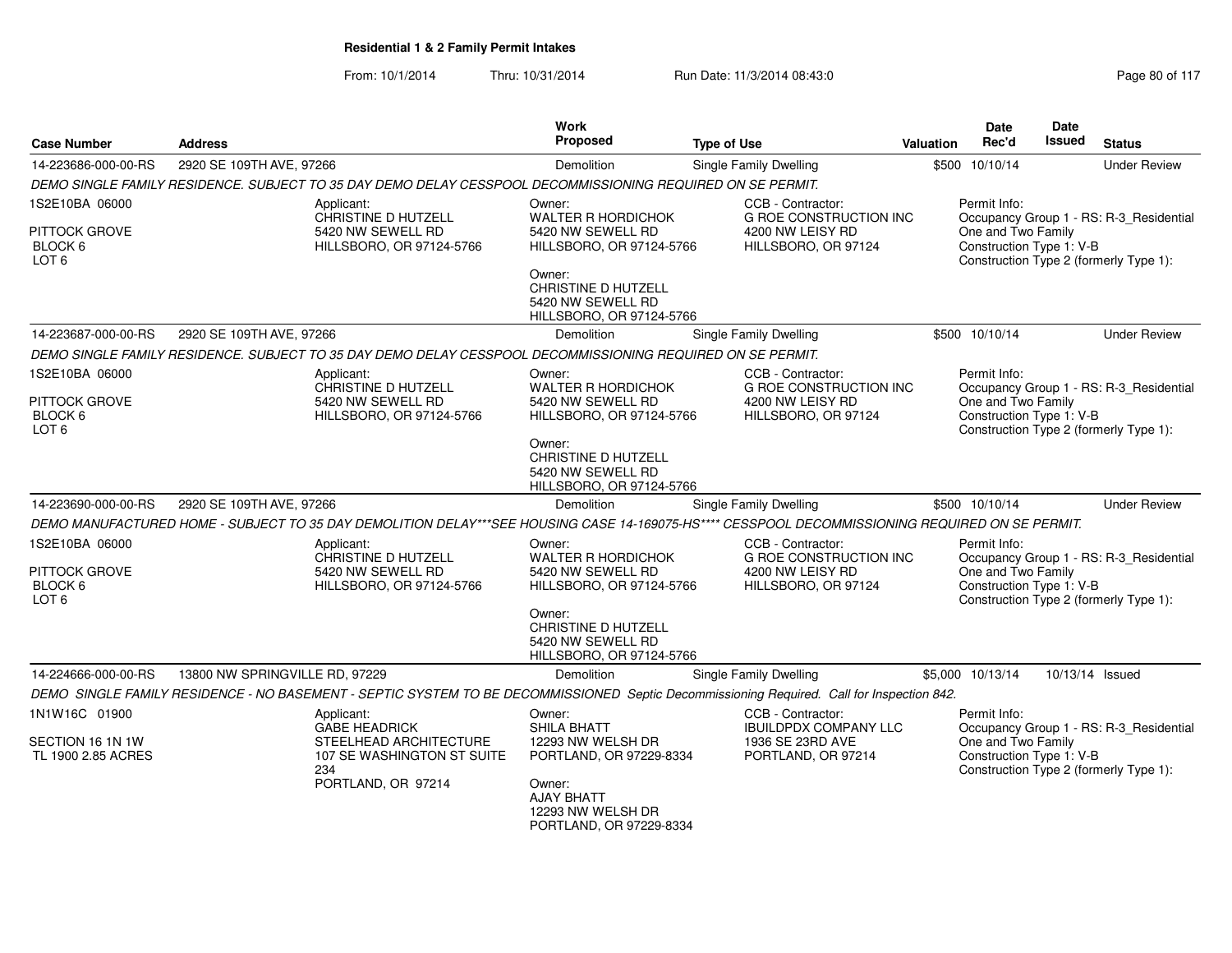|                                           |                                            |                                                                                                                                                                                     | Work<br>Proposed                                                                     |                                                                            |           | <b>Date</b>                                    | Date<br>Issued |                                         |
|-------------------------------------------|--------------------------------------------|-------------------------------------------------------------------------------------------------------------------------------------------------------------------------------------|--------------------------------------------------------------------------------------|----------------------------------------------------------------------------|-----------|------------------------------------------------|----------------|-----------------------------------------|
| <b>Case Number</b>                        | <b>Address</b>                             |                                                                                                                                                                                     |                                                                                      | <b>Type of Use</b>                                                         | Valuation | Rec'd                                          |                | <b>Status</b>                           |
| 14-225388-000-00-RS                       | 4014 SE SCHILLER ST, 97202                 |                                                                                                                                                                                     | Demolition                                                                           | Single Family Dwelling                                                     |           | \$1,000 10/14/14                               |                | 10/14/14 Issued                         |
|                                           |                                            | DEMO SINGLE FAMILY RESIDENCE WITH BASEMENT, BASEMENT HOLE TO REMAIN, Replacement house under permit 14-224167-RSIncludes Future Compaction Agreement.                               |                                                                                      |                                                                            |           |                                                |                | Site to have 8' perimeter fenc          |
| 1S1E13AA 06900                            |                                            | Applicant:<br>Dan Williams                                                                                                                                                          | Owner:<br><b>EVERETT CUSTOM HOMES</b>                                                | CCB - Contractor:<br><b>VIC REMMERS</b>                                    |           | Permit Info:                                   |                | Occupancy Group 1 - RS: R-3 Residential |
| HENRYS 5TH ADD<br>BLOCK 2<br>LOT 8&9      |                                            | <b>FASTER PERMITS</b><br>14334 NW EAGLERIDGE LANE<br>PORTLAND OR 97229                                                                                                              | 735 SW 158TH AVE #180<br>BEAVERTON, OR 97006-4952                                    | EVERETT CUSTOM HOMES INC<br>735 SW 158TH AVE STE 180<br>BEAVERTON OR 97008 |           | One and Two Family<br>Construction Type 1: V-B |                | Construction Type 2 (formerly Type 1):  |
| 14-225436-000-00-RS                       | 12628 NE HASSALO ST, 97230                 |                                                                                                                                                                                     | Demolition                                                                           | Single Family Dwelling                                                     |           | \$1,500 10/14/14                               |                | 10/14/14 Issued                         |
|                                           | DEMO SINGLE FAMILY RESIDENCE - NO BASEMENT |                                                                                                                                                                                     |                                                                                      |                                                                            |           |                                                |                |                                         |
| 1N2E35BB 07200                            |                                            | Applicant:<br>VLADISLAV GVOZDICOV                                                                                                                                                   | Owner:<br><b>VLADISLAV GVOZDICOV</b>                                                 |                                                                            |           | Permit Info:                                   |                | Occupancy Group 1 - RS: R-3 Residential |
| KIRBYS SUB<br>BLOCK 6<br>LOT <sub>3</sub> |                                            | 12628 NE HASSALO ST<br>PORTLAND, OR 97230-2317                                                                                                                                      | 12628 NE HASSALO ST<br>PORTLAND, OR 97230-2317                                       |                                                                            |           | One and Two Family<br>Construction Type 1: V-B |                | Construction Type 2 (formerly Type 1):  |
| 14-229184-000-00-RS                       | 7406 SE 49TH AVE, 97206                    |                                                                                                                                                                                     | Demolition                                                                           | Single Family Dwelling                                                     |           | \$4,000 10/22/14                               |                | 10/22/14 Issued                         |
|                                           |                                            | DEMOLISH SINGLE FAMILY RESIDENCE WITH BASEMENT TO BE FILLED. CAP SEWER. REMOVE ALL DEBRIS. DECOMMISSION CESSPOOL. **RESIDENTIAL COMPREHENSIVE PLAN DESIGNATION.                     |                                                                                      |                                                                            |           |                                                |                |                                         |
| 1S2E19BD 10200                            |                                            | Applicant:                                                                                                                                                                          | Owner:                                                                               | <b>Primary Contractor:</b>                                                 |           | Permit Info:                                   |                |                                         |
|                                           |                                            | <b>KEVIN PARTAIN</b>                                                                                                                                                                | <b>RICHARD RAY</b>                                                                   | TO BID                                                                     |           |                                                |                | Occupancy Group 1 - RS: R-3 Residential |
| <b>ERROL HTS</b>                          |                                            | <b>URBAN VISIONS</b>                                                                                                                                                                | PO BOX 837                                                                           |                                                                            |           | One and Two Family                             |                |                                         |
| BLOCK 16<br>LOT 29&30                     |                                            | 223 NE 56TH AVE<br>PORTLAND, OR 97213                                                                                                                                               | GRESHAM, OR 97030-0190                                                               |                                                                            |           | Construction Type 1: V-B                       |                | Construction Type 2 (formerly Type 1):  |
| 14-229552-000-00-RS                       | 4025 N MISSISSIPPI AVE, 97227              |                                                                                                                                                                                     | Demolition                                                                           | Single Family Dwelling                                                     |           | \$10,000 10/23/14                              |                | <b>Under Review</b>                     |
|                                           |                                            | DEMOLISH TWO-STORY SFR WITH BASEMENT; CAP SEWER; REMOVE ALL DEBRIS; FILL AND COMPACT CONTRIBUTING STRUCTURE IN HISTORIC CONSERVATION DISTRICT - 120 DAY DEMOLITI                    |                                                                                      |                                                                            |           |                                                |                |                                         |
| 1N1E22CA 15100                            |                                            | Applicant:                                                                                                                                                                          | Owner:                                                                               |                                                                            |           | Permit Info:                                   |                |                                         |
|                                           |                                            | RACHEL ELIZABETH                                                                                                                                                                    | RACHEL ELIZABETH                                                                     |                                                                            |           |                                                |                | Occupancy Group 1 - RS: R-3 Residential |
| <b>MULTNOMAH</b><br>BLOCK 14              |                                            | 4009 N MISSISSIPPI AVE #2<br>PORTLAND, OR 97227                                                                                                                                     | 4009 N MISSISSIPPI AVE #2<br>PORTLAND, OR 97227                                      |                                                                            |           | One and Two Family<br>Construction Type 1: V-B |                |                                         |
| LOT <sub>11</sub>                         |                                            |                                                                                                                                                                                     |                                                                                      |                                                                            |           |                                                |                | Construction Type 2 (formerly Type 1):  |
| 14-230587-000-00-RS                       | 3137 NE 31ST AVE, 97212                    |                                                                                                                                                                                     | Demolition                                                                           | Single Family Dwelling                                                     |           | \$1,000 10/28/14                               |                | 10/28/14 Issued                         |
|                                           |                                            | DEMOLISH SINGLE FAMILY RESIDENCE WITH BASEMENT, RETAIN CAVITY FOR FUTURE DEVELOPMENT(Includes Future Compaction Agreement. Site to have 8' perimeter fence while excavation is open |                                                                                      |                                                                            |           |                                                |                |                                         |
| 1N1E25BA 13300                            |                                            | Applicant:                                                                                                                                                                          | Owner:                                                                               | CCB - Contractor:                                                          |           | Permit Info:                                   |                |                                         |
|                                           |                                            | MIKE COYLE                                                                                                                                                                          | <b>WILLIAM F PERRIN</b>                                                              | <b>FLORIN LACATUS</b>                                                      |           |                                                |                | Occupancy Group 1 - RS: R-3 Residential |
| <b>IRVINGWOOD</b><br>BLOCK 9              |                                            | <b>FASTER PERMITS</b><br>14334 NW EAGLERIDGE LANE                                                                                                                                   | 16915 NE 40TH AVE                                                                    | FRL CONSTRUCTION LLC<br>3409 SW 30TH ST                                    |           | One and Two Family<br>Construction Type 1: V-B |                |                                         |
| LOT <sub>6</sub>                          |                                            | PORTLAND, OR 97229                                                                                                                                                                  | VANCOUVER, WA 98686                                                                  | GRESHAM, OR 97080                                                          |           |                                                |                | Construction Type 2 (formerly Type 1):  |
| 14-232955-000-00-RS                       | 3415 NE 52ND AVE, 97213                    |                                                                                                                                                                                     | Demolition                                                                           | Single Family Dwelling                                                     |           | \$2,000 10/31/14                               |                | 10/31/14 Issued                         |
|                                           |                                            | PARTIAL DEMO OF SINGLE STORY RESIDENCE TO FIRST FOOR DECK, BASEMENT AND SUBFLOOR TO BE REUSED FOR LARGER NSFR, CAP SEWER, REMOVE ALL DEBRIS *** REFER TO PERMI                      |                                                                                      |                                                                            |           |                                                |                |                                         |
| 1N2E30BA 00400                            |                                            | Applicant:                                                                                                                                                                          | Owner:                                                                               | CCB - Contractor:                                                          |           | Permit Info:                                   |                |                                         |
| ROSE CITY PK                              |                                            | <b>MAJID HABIBI</b><br>PORTLAND DEVELOPMENT                                                                                                                                         | PORTLAND DEVELOPMENT<br><b>GROUP</b>                                                 | <b>GENE</b><br>PORTLAND DEVELOPMENT                                        |           | One and Two Family                             |                | Occupancy Group 1 - RS: R-3_Residential |
| BLOCK 152                                 |                                            | GROUP, LLC                                                                                                                                                                          | 11124 NE HALSEY ST PMB 643                                                           | <b>GROUP LLC</b>                                                           |           | Construction Type 1: V-B                       |                |                                         |
| S 43' OF LOT 3                            |                                            | 11124 NE HALSEY ST PMB 643<br>PORTLAND, OR 97220                                                                                                                                    | PORTLAND, OR 97220                                                                   | 11124 NE HALSEY ST. PMB 643<br>PORTLAND, OR 97220                          |           |                                                |                | Construction Type 2 (formerly Type 1):  |
|                                           |                                            |                                                                                                                                                                                     | Owner:<br><b>INVESTMENTS LLC</b><br>11124 NE HALSEY ST PMB 643<br>PORTLAND, OR 97220 |                                                                            |           |                                                |                |                                         |
|                                           |                                            |                                                                                                                                                                                     |                                                                                      |                                                                            |           |                                                |                |                                         |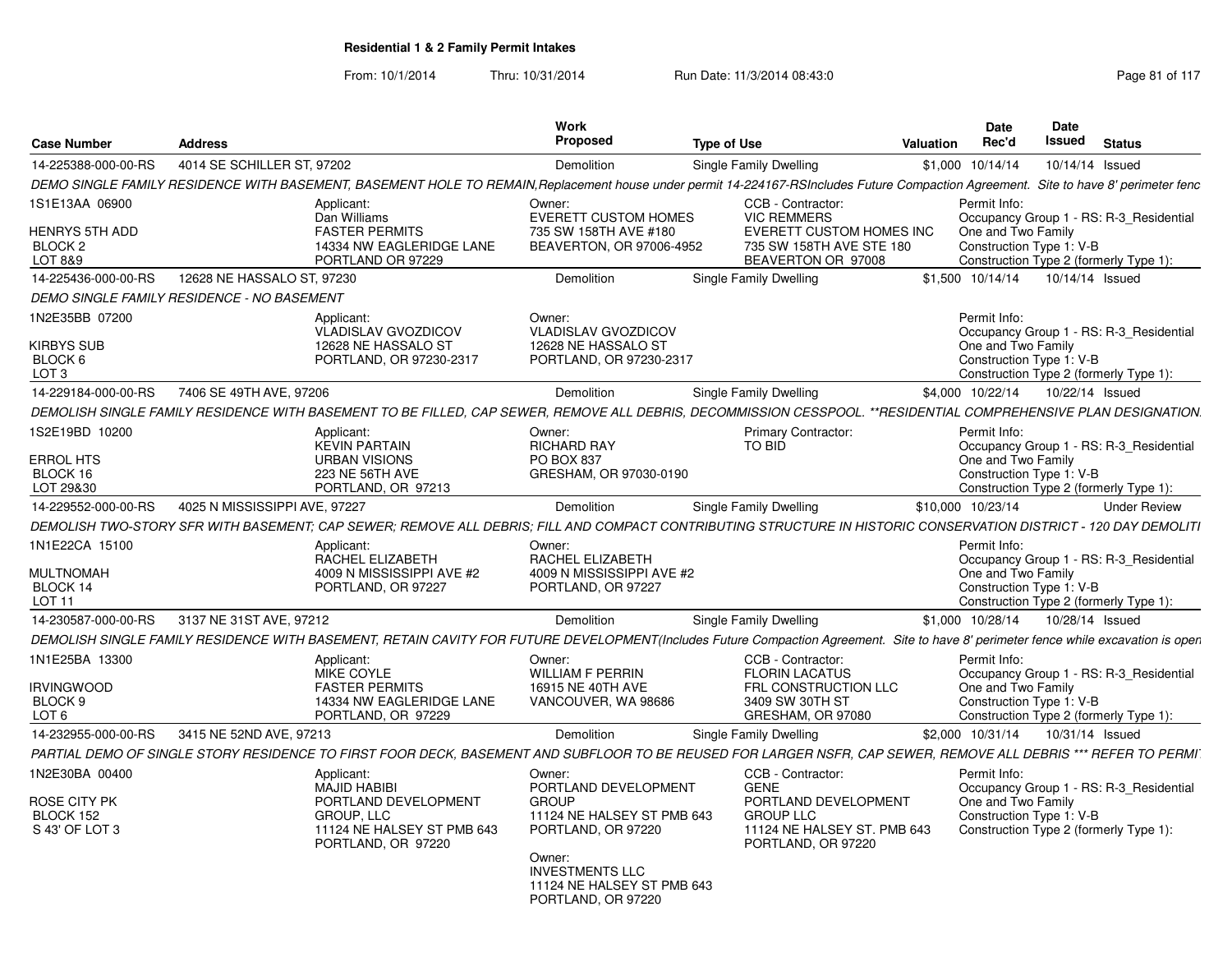From: 10/1/2014

Thru: 10/31/2014 Run Date: 11/3/2014 08:43:0

| <b>Case Number</b>                                                      | <b>Address</b>           |                                                                                 |                                                                                                | <b>Type of Use</b>                      |                                                                                                              | <b>Valuation</b>                                        | Date<br>Rec'd                                  | <b>Date</b><br><b>Issued</b>           | <b>Status</b>                                                                 |  |  |
|-------------------------------------------------------------------------|--------------------------|---------------------------------------------------------------------------------|------------------------------------------------------------------------------------------------|-----------------------------------------|--------------------------------------------------------------------------------------------------------------|---------------------------------------------------------|------------------------------------------------|----------------------------------------|-------------------------------------------------------------------------------|--|--|
| 14-232971-000-00-RS                                                     | 7820 SE HAROLD ST, 97206 |                                                                                 | <b>Demolition</b>                                                                              |                                         | Single Family Dwelling                                                                                       |                                                         | \$1,000 10/31/14                               |                                        | <b>Under Review</b>                                                           |  |  |
|                                                                         |                          | DEMOLISH SINGLE FAMILY RESIDENCE WITH BASEMENT, CAP SEWER, REMOVE ALL DEBRIS.   |                                                                                                |                                         |                                                                                                              |                                                         |                                                |                                        |                                                                               |  |  |
| 1S2E17DA 20500                                                          |                          | Applicant:<br><b>DAN WILLIAMS</b>                                               | Owner:<br><b>BRIAN MCMILLEN LLC</b>                                                            |                                         | CCB - Contractor:<br><b>BRIAN MCMILLEN LLC</b>                                                               | Permit Info:<br>Occupancy Group 1 - RS: R-3_Residential |                                                |                                        |                                                                               |  |  |
| <b>CHICAGO</b><br><b>BLOCK1</b><br>LOT <sub>7</sub><br>ELY 48' OF LOT 8 |                          | <b>FASTER PERMITS</b><br>14334 NW EAGLERIDGE LANE<br>PORTLAND, OR 97229         | <b>15151 SE FRYE ST</b><br>HAPPY VALLEY, OR 97086-2841                                         | 15151 SE FRYE<br>HAPPY VALLEY, OR 97086 |                                                                                                              |                                                         | One and Two Family<br>Construction Type 1: V-B | Construction Type 2 (formerly Type 1): |                                                                               |  |  |
| Total # of RS Demolition permit intakes: 44                             |                          |                                                                                 |                                                                                                |                                         |                                                                                                              |                                                         |                                                |                                        | Total valuation of RS Demolition permit intakes: \$71,200                     |  |  |
| 14-224817-000-00-RS                                                     | 332 SE 29TH AVE, 97214   |                                                                                 | Interior Alteration Only Duplex                                                                |                                         |                                                                                                              |                                                         | \$500 10/14/14                                 | 10/14/14 Issued                        |                                                                               |  |  |
|                                                                         |                          | MOVE WALL BETWEEN BEDROOM AND BATHROOM TO INCREASE SIZE OF BATHROOM             |                                                                                                |                                         |                                                                                                              |                                                         |                                                |                                        |                                                                               |  |  |
| 1N1E36CD 10100                                                          |                          | Applicant:<br>MARY JANE SLUNAKER<br>3926 NE DAVIS ST<br>PORTLAND, OR 97232-3441 | Owner:<br>SUZANNE M WILLETTE<br>3926 NE DAVIS ST<br>PORTLAND, OR 97232-3441                    |                                         |                                                                                                              |                                                         | Permit Info:<br>Construction Type 1: V-B       |                                        | Occupancy Group 1 - RS: R-3_Remodel<br>Construction Type 2 (formerly Type 1): |  |  |
|                                                                         |                          |                                                                                 | Owner:<br>MARY JANE SLUNAKER<br>3926 NE DAVIS ST<br>PORTLAND, OR 97232-3441                    |                                         |                                                                                                              |                                                         |                                                |                                        |                                                                               |  |  |
| 14-220061-000-00-RS                                                     | 2016 NE 50TH AVE, 97213  |                                                                                 | Interior Alteration Only                                                                       |                                         | <b>Single Family Dwelling</b>                                                                                |                                                         | \$20,000 10/1/14                               | 10/1/14 Final                          |                                                                               |  |  |
| <b>REMODEL EXISTING BATHROOM</b>                                        |                          |                                                                                 |                                                                                                |                                         |                                                                                                              |                                                         |                                                |                                        |                                                                               |  |  |
| 1N2E30CD 02300<br>ROSE CITY PK                                          |                          | Applicant:<br><b>JASON PECK</b><br><b>ARTS &amp; CRAFTSMEN</b>                  | Owner:<br>DAGMAR ROCKSTROH<br>2016 NE 50TH AVE                                                 |                                         | CCB - Contractor:<br><b>KEVIN PAUL SHARPE</b><br>SHARPE PLUMBING                                             |                                                         | Permit Info:<br>One and Two Family             |                                        | Occupancy Group 1 - RS: R-3_Residential                                       |  |  |
| BLOCK 46<br>LOT <sub>14</sub>                                           |                          | 4207 SE WOODSTOCK BLVD #1<br>PORTLAND OR 97206                                  | PORTLAND, OR 97213                                                                             |                                         | PO BOX 23984<br>TIGARD OR 97281                                                                              |                                                         | Construction Type 1: V-B                       |                                        | Construction Type 2 (formerly Type 1):                                        |  |  |
|                                                                         |                          |                                                                                 | Owner:<br>PAUL F ROCKSTROH<br>2016 NE 50TH AVE<br>PORTLAND, OR 97213                           |                                         | CCB - Contractor:<br><b>JASON PECK</b><br>ARTS & CRAFTSMEN<br>4207 SE WOODSTOCK BLVD #1<br>PORTLAND OR 97206 |                                                         |                                                |                                        |                                                                               |  |  |
| 14-223563-000-00-RS                                                     | 3526 SW CORBETT AVE      |                                                                                 | Interior Alteration Only                                                                       |                                         | <b>Single Family Dwelling</b>                                                                                |                                                         | \$2,000 10/9/14                                |                                        | 10/9/14 Issued                                                                |  |  |
|                                                                         |                          | VOLUNTARY CONNECTION OF FLOOR STRUCTURE TO FOUNDATION.                          |                                                                                                |                                         |                                                                                                              |                                                         |                                                |                                        |                                                                               |  |  |
| 1S1E10CA 05601<br><b>CARUTHERS ADD</b>                                  |                          | Applicant:<br>ANDREW OSBORN<br><b>NW SEISMIC</b>                                | Owner:<br><b>DUNCAN SOULE</b><br>3526 SW CORBETT AVE                                           |                                         | CCB - Contractor:<br><b>MICHAEL WIEBER</b><br>ELYSIUM CONSTRUCTION LLC                                       |                                                         | Permit Info:<br>One and Two Family             |                                        | Occupancy Group 1 - RS: R-3 Residential                                       |  |  |
| BLOCK 144<br>LOT 6 TL 5601                                              |                          | 2649 SE STEPHENS<br>PORTLAND OR 97214                                           | PORTLAND, OR 97239<br>Owner:<br><b>LORI SOULE</b><br>3526 SW CORBETT AVE<br>PORTLAND, OR 97239 |                                         | PO BOX 12010<br>PORTLAND OR 97212                                                                            |                                                         | Construction Type 1: V-B                       |                                        | Construction Type 2 (formerly Type 1):                                        |  |  |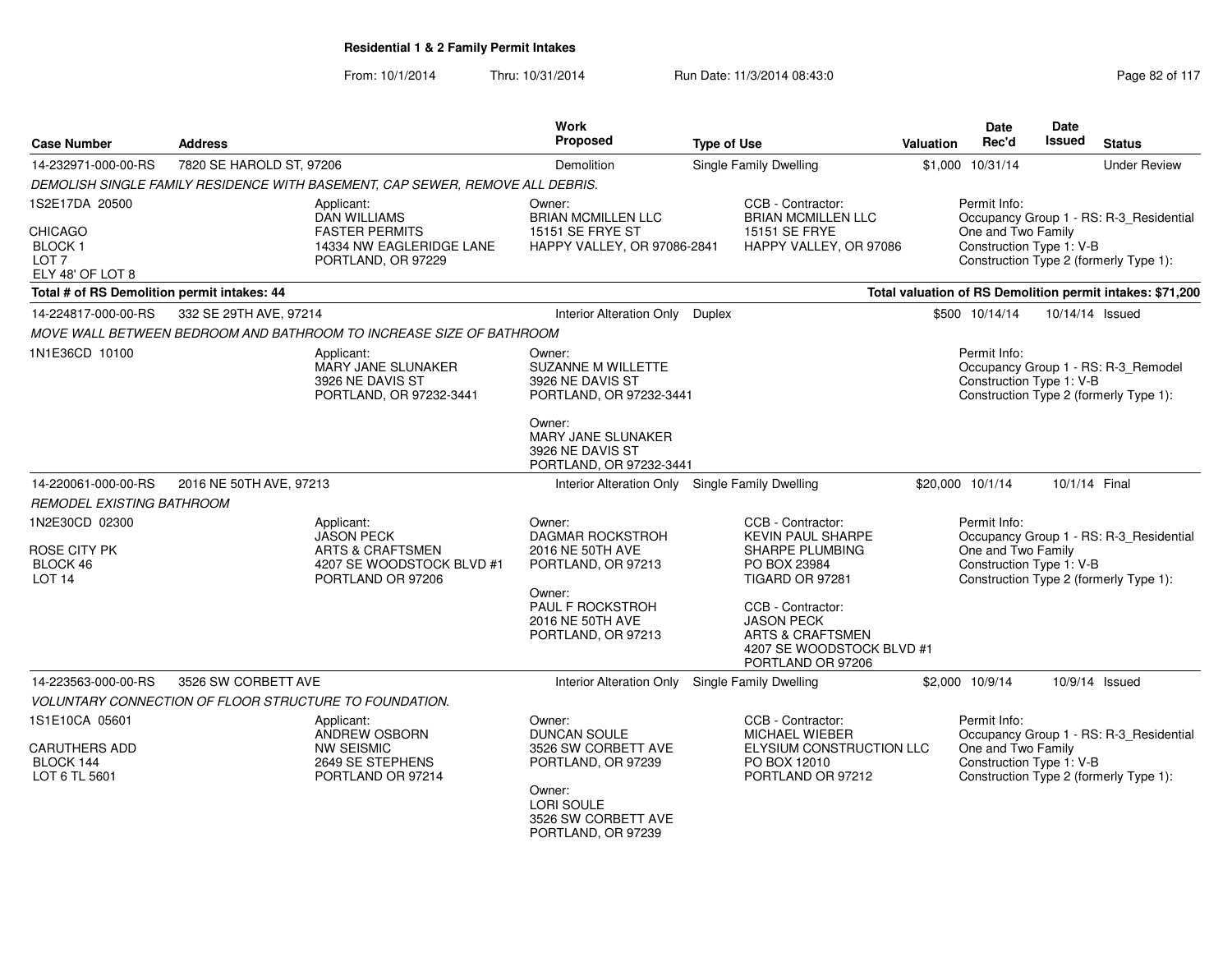From: 10/1/2014

Thru: 10/31/2014 Run Date: 11/3/2014 08:43:0

| <b>Case Number</b>                                               | <b>Address</b>              |                                                                                                                  | Work<br>Proposed                                                                | <b>Type of Use</b>                                                                                         | Valuation                                                                                | <b>Date</b><br>Rec'd                                           | Date<br>Issued  | <b>Status</b>                                                                     |  |  |
|------------------------------------------------------------------|-----------------------------|------------------------------------------------------------------------------------------------------------------|---------------------------------------------------------------------------------|------------------------------------------------------------------------------------------------------------|------------------------------------------------------------------------------------------|----------------------------------------------------------------|-----------------|-----------------------------------------------------------------------------------|--|--|
| 14-224032-000-00-RS                                              | 8630 N OLYMPIA ST, 97203    |                                                                                                                  | <b>Interior Alteration Only</b>                                                 | <b>Single Family Dwelling</b>                                                                              |                                                                                          | \$10,000 10/10/14                                              | 10/10/14 Issued |                                                                                   |  |  |
| ADD BATHROOM TO E FINISHED SECOND FLOOR (3 TOTAL)                |                             |                                                                                                                  |                                                                                 |                                                                                                            |                                                                                          |                                                                |                 |                                                                                   |  |  |
| 1N1W01DB 11800                                                   |                             | Applicant:<br><b>KIRK SHULTZ</b>                                                                                 | Owner:<br>PNL PROPERTIES LLC                                                    |                                                                                                            |                                                                                          | Permit Info:                                                   |                 | Occupancy Group 1 - RS: R-3_Residential                                           |  |  |
| OAK PARK ADD 2<br>BLOCK 9<br>LOT <sub>3</sub>                    |                             | 2740 LANCASTER<br>WEST LINN, OR 97068                                                                            | <b>13 VARSITY CIR</b><br>RANCHO MIRAGE, CA 92270-3914                           |                                                                                                            | One and Two Family<br>Construction Type 1: V-B<br>Construction Type 2 (formerly Type 1): |                                                                |                 |                                                                                   |  |  |
| 14-225234-000-00-RS                                              | 5345 NE CLACKAMAS ST, 97213 |                                                                                                                  | Interior Alteration Only Single Family Dwelling                                 |                                                                                                            |                                                                                          | \$1,500 10/14/14                                               | 10/14/14 Issued |                                                                                   |  |  |
|                                                                  |                             | DEMO WALL BETWEEN KITCHEN AND DINING FLOOR: ADD 4 X 10 BEAM                                                      |                                                                                 |                                                                                                            |                                                                                          |                                                                |                 |                                                                                   |  |  |
| 1N2E31AB 02600<br><b>COLWELLS ADD</b><br><b>BLOCK1</b><br>LOT 10 |                             | Applicant:<br><b>KIRBY GIBSON</b><br><b>NSI INVESTMENTS LLC</b><br>1926 W BURNSIDE ST #901<br>PORTLAND, OR 97209 | Owner:<br>BERNADETTE KRENZER<br>5345 NE CLACKAMAS ST<br>PORTLAND, OR 97213-3631 | CCB - Contractor:<br>RICHARD WHITEMAN<br><b>NSI INVESTMENTS LLC</b><br>PO BOX 68179<br>MILWAUKIE, OR 97268 |                                                                                          | Permit Info:<br>One and Two Family<br>Construction Type 1: V-B |                 | Occupancy Group 1 - RS: R-3_Residential<br>Construction Type 2 (formerly Type 1): |  |  |
| 14-225932-000-00-RS                                              | 1404 SE 44TH AVE            |                                                                                                                  | Interior Alteration Only Single Family Dwelling                                 |                                                                                                            |                                                                                          | \$1,500 10/15/14                                               | 10/15/14 Final  |                                                                                   |  |  |
| <b>VOLUNTARY SEISMIC STRENGTHENING - INTERIOR WORK ONLY</b>      |                             |                                                                                                                  |                                                                                 |                                                                                                            |                                                                                          |                                                                |                 |                                                                                   |  |  |
| 1S2E06BC 05601                                                   |                             | Applicant:<br>MIKE ROSE CONTRACTING LLC                                                                          | Owner:<br><b>MARGOT MINARDI</b>                                                 | CCB - Contractor:<br>MIKE ROSE CONTRACTING LLC                                                             |                                                                                          | Permit Info:                                                   |                 | Occupancy Group 1 - RS: R-3_Residential                                           |  |  |
| PARTITION PLAT 2006-101<br>LOT <sub>1</sub>                      |                             | 3543 SE FRANKLIN ST<br>PORTLAND, OR 97202                                                                        | 1404 SE 44TH AVE<br>PORTLAND, OR 97215-2418                                     | 3543 SE FRANKLIN ST<br>PORTLAND, OR 97202                                                                  |                                                                                          | One and Two Family<br>Construction Type 1: V-B                 |                 | Construction Type 2 (formerly Type 1):                                            |  |  |
| 14-226229-000-00-RS                                              | 4426 SW SEMLER WAY          |                                                                                                                  | Interior Alteration Only Single Family Dwelling                                 |                                                                                                            |                                                                                          | \$15,000 10/16/14                                              |                 | 10/16/14 Under Inspection                                                         |  |  |
|                                                                  |                             | REMODEL EXISTING BATHROOM. REMOVE TUB. REPLACE SHOWER, LAVATORY, AND TOILET.                                     |                                                                                 |                                                                                                            |                                                                                          |                                                                |                 |                                                                                   |  |  |
| 1S1E07CC 01501                                                   |                             | Applicant:<br><b>SCOTT TERHUNE</b>                                                                               | Owner:<br><b>MICHAEL RECHT</b>                                                  | CCB - Contractor:<br>FRAME OF MIND CONSTRUCTION Occupancy Group 1 - RS: R-3_Residential                    |                                                                                          | Permit Info:                                                   |                 |                                                                                   |  |  |
| <b>SEMLER PARK</b><br>LOT <sub>1</sub><br>INC UND INT TRACT A    |                             | FRAME OF MIND CONSTRUCTION<br><b>INC</b><br>3676 SE RURAL                                                        | 4426 SW SEMLER WAY<br>PORTLAND, OR 97221                                        | INC.<br>3676 SE RURAL                                                                                      |                                                                                          | One and Two Family<br>Construction Type 1: V-B                 |                 |                                                                                   |  |  |
|                                                                  |                             | PORTLAND, OR 97202                                                                                               | Owner:<br>ANN E OWEN<br>4426 SW SEMLER WAY<br>PORTLAND, OR 97221                | PORTLAND, OR 97202                                                                                         |                                                                                          |                                                                |                 | Construction Type 2 (formerly Type 1):                                            |  |  |
| 14-227434-000-00-RS                                              | 514 N FREMONT ST, 97227     |                                                                                                                  | <b>Interior Alteration Only</b>                                                 | Single Family Dwelling                                                                                     |                                                                                          | \$800 10/20/14                                                 | 10/20/14 Issued |                                                                                   |  |  |
|                                                                  |                             | VOLUNTARY SEISMIC RETROFIT; ATTACH HOUSE TO FOUNDATION - INTERIOR WORK ONLY                                      |                                                                                 |                                                                                                            |                                                                                          |                                                                |                 |                                                                                   |  |  |
| 1N1E27AB 05500                                                   |                             | Applicant:<br>ETHAN M ROSE                                                                                       | Owner:<br>ETHAN M ROSE                                                          |                                                                                                            |                                                                                          | Permit Info:                                                   |                 | Occupancy Group 1 - RS: R-3_Residential                                           |  |  |
| <b>NORTHS ADD</b><br><b>BLOCK 1 TL 5500</b>                      |                             | 1765 W SUNNYSIDE AVE #1<br>CHICAGO, IL 60640-5312                                                                | 1765 W SUNNYSIDE AVE #1<br>CHICAGO, IL 60640-5312                               |                                                                                                            |                                                                                          | One and Two Family<br>Construction Type 1: V-B                 |                 | Construction Type 2 (formerly Type 1):                                            |  |  |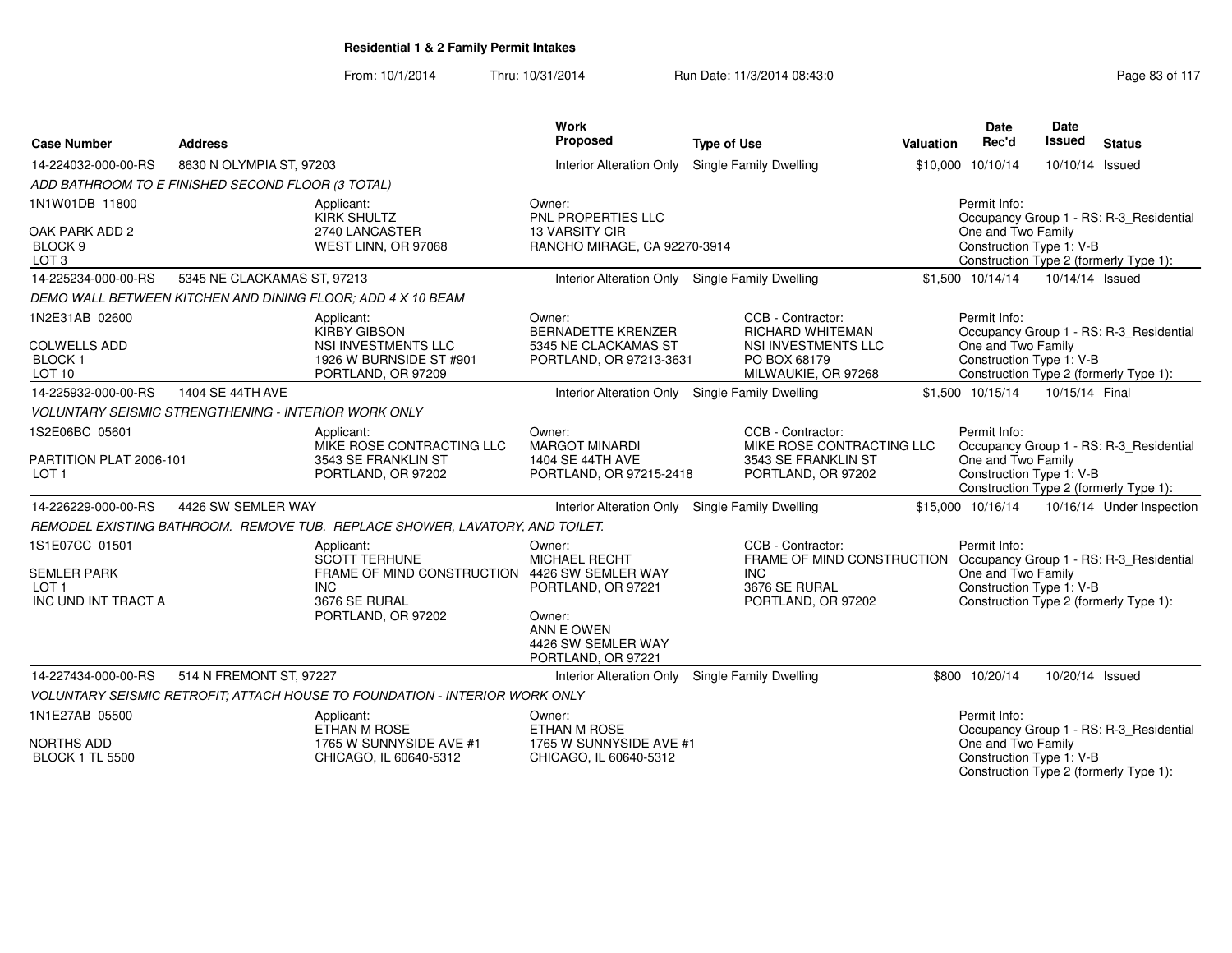| <b>Case Number</b>                                                                            | <b>Address</b>          |                                                                                                                                                                                           | <b>Work</b><br>Proposed                                                                                                                                      |                                                                                                                                                                                                                                                                                                                    | Valuation | Date<br>Rec'd                                                  | Date<br>Issued  | <b>Status</b>                                                                     |
|-----------------------------------------------------------------------------------------------|-------------------------|-------------------------------------------------------------------------------------------------------------------------------------------------------------------------------------------|--------------------------------------------------------------------------------------------------------------------------------------------------------------|--------------------------------------------------------------------------------------------------------------------------------------------------------------------------------------------------------------------------------------------------------------------------------------------------------------------|-----------|----------------------------------------------------------------|-----------------|-----------------------------------------------------------------------------------|
|                                                                                               |                         |                                                                                                                                                                                           |                                                                                                                                                              | <b>Type of Use</b>                                                                                                                                                                                                                                                                                                 |           |                                                                |                 |                                                                                   |
| 14-228478-000-00-RS                                                                           | 3315 NE 53RD AVE, 97213 |                                                                                                                                                                                           | <b>Interior Alteration Only</b>                                                                                                                              | <b>Single Family Dwelling</b>                                                                                                                                                                                                                                                                                      |           | \$5,000 10/21/14                                               | 10/21/14 Issued |                                                                                   |
| 1N2E30AB 06800<br>ROSE CITY PK<br>BLOCK 118<br>LOT <sub>7</sub>                               |                         | REMOVE PORTION OF INTERIOR WALL AND ADD POSTS AND BEAM - NO EXTERIOR CHANGES<br>Applicant:<br>ALDEN POWELL CONSTRUCTION LORI R SCHMALL<br><b>INC</b><br>PO BOX 104<br>BEAVERTON, OR 97075 | Owner:<br>3315 NE 53RD AVE<br>PORTLAND, OR 97213-2461<br>Owner:<br><b>JENNIFER R SULTAN</b><br>3315 NE 53RD AVE<br>PORTLAND, OR 97213-2461                   | CCB - Contractor:<br>ALDEN POWELL CONSTRUCTION<br><b>INC</b><br>PO BOX 104<br>BEAVERTON, OR 97075                                                                                                                                                                                                                  |           | Permit Info:<br>One and Two Family<br>Construction Type 1: V-B |                 | Occupancy Group 1 - RS: R-3_Residential<br>Construction Type 2 (formerly Type 1): |
| 14-228797-000-00-RS                                                                           | 3146 NE 12TH AVE, 97212 |                                                                                                                                                                                           | Interior Alteration Only Single Family Dwelling                                                                                                              |                                                                                                                                                                                                                                                                                                                    |           | \$2,000 10/22/14                                               | 10/27/14 Issued |                                                                                   |
| CREATE OFFICE IN BASEMENT. REPLACE WIRING IN BASEMENT.                                        |                         |                                                                                                                                                                                           |                                                                                                                                                              |                                                                                                                                                                                                                                                                                                                    |           |                                                                |                 |                                                                                   |
| 1N1E26BA 12200<br><b>IRVINGTON</b><br>BLOCK 83<br><b>LOT 15</b>                               |                         | Applicant:<br>OTIS CONSTRUCTION INC<br>430 NE KNOTT ST<br>PORTLAND, OR 97212-3107                                                                                                         | Owner:<br><b>FREDERICK W LIPPER</b><br>3146 NE 12TH AVE<br>PORTLAND, OR 97212-2241<br>Owner:<br><b>KAREN A PIERCE</b><br>3146 NE 12TH AVE                    | CCB - Contractor:<br>OTIS CONSTRUCTION INC<br>430 NE KNOTT ST<br>PORTLAND, OR 97212-3107                                                                                                                                                                                                                           |           | Permit Info:<br>One and Two Family<br>Construction Type 1: V-B |                 | Occupancy Group 1 - RS: R-3_Residential<br>Construction Type 2 (formerly Type 1): |
|                                                                                               |                         |                                                                                                                                                                                           | PORTLAND, OR 97212-2241                                                                                                                                      |                                                                                                                                                                                                                                                                                                                    |           |                                                                |                 |                                                                                   |
| 14-230862-000-00-RS                                                                           | 1823 NE 38TH AVE, 97212 |                                                                                                                                                                                           | Interior Alteration Only Single Family Dwelling                                                                                                              |                                                                                                                                                                                                                                                                                                                    |           | \$17,023 10/27/14                                              |                 | 10/27/14 Under Inspection                                                         |
| REMODEL EXISTING HALL BATHROOM.<br>1N1E25DD 06600<br>ROSSMERE<br>BLOCK 41<br>LOT <sub>2</sub> |                         | Applicant:<br><b>WADE FREITAG</b><br>CRAFTSMAN DESIGN AND<br><b>RENOVATION</b><br>1100 SE GRAND AVE #202<br>PORTLAND, OR 97214-3414                                                       | Owner:<br><b>TIMOTHY C BURKE</b><br>1823 NE 38TH AVE<br>PORTLAND, OR 97212-5219<br>Owner:<br>JENNIFER W BURKE<br>1823 NE 38TH AVE<br>PORTLAND, OR 97212-5219 | CCB - Contractor:<br><b>CRAFTSMAN DESIGN &amp;</b><br><b>RENOVATION LLC</b><br>1235 SE DIVISION ST #203 A<br>PORTLAND, OR 97202<br>CCB - Contractor:<br><b>B &amp; H ELECTRIC INC</b><br>604 SE 70TH<br>PORTLAND OR 97215<br>CCB - Contractor:<br>D & F PLUMBING CO<br>4636 N ALBINA AVE<br>PORTLAND OR 97217-3099 |           | Permit Info:<br>One and Two Family<br>Construction Type 1: V-B |                 | Occupancy Group 1 - RS: R-3 Residential<br>Construction Type 2 (formerly Type 1): |
| 14-231952-000-00-RS                                                                           | 2106 SE 35TH PL, 97214  |                                                                                                                                                                                           | Interior Alteration Only Single Family Dwelling                                                                                                              |                                                                                                                                                                                                                                                                                                                    |           | \$2,000 10/29/14                                               | 10/29/14 Issued |                                                                                   |
| <b>VOLUNTARY SEISMIC STRENGTHENING</b>                                                        |                         |                                                                                                                                                                                           |                                                                                                                                                              |                                                                                                                                                                                                                                                                                                                    |           |                                                                |                 |                                                                                   |
| 1S1E01DC 01000<br>PARK VIEW RPLT & EXTD<br>BLOCK <sub>9</sub><br>LOT <sub>1</sub>             |                         | Applicant:<br>MICHAEL WIEBER<br>ELYSIUM CONSTRUCTION LLC<br>PO BOX 12010<br>PORTLAND OR 97212                                                                                             | Owner:<br><b>MARRLA C WILKINSON</b><br>2106 SE 35TH PL<br>PORTLAND, OR 97214<br>Owner:<br><b>CHERYL M CARR</b><br>2106 SE 35TH PL<br>PORTLAND, OR 97214      | CCB - Contractor:<br><b>MICHAEL WIEBER</b><br>ELYSIUM CONSTRUCTION LLC<br>PO BOX 12010<br>PORTLAND OR 97212                                                                                                                                                                                                        |           | Permit Info:<br>One and Two Family<br>Construction Type 1: V-B |                 | Occupancy Group 1 - RS: R-3_Residential<br>Construction Type 2 (formerly Type 1): |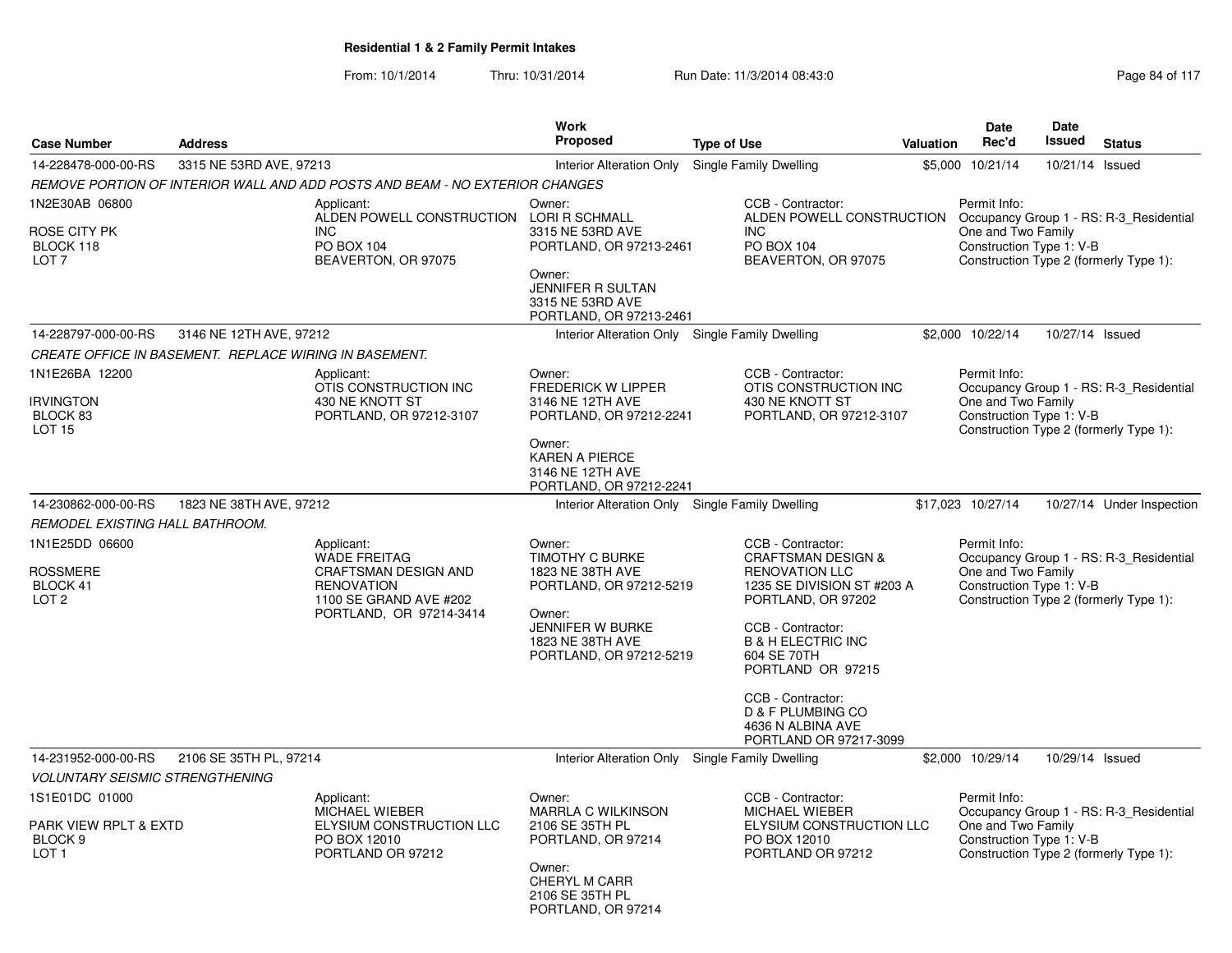| <b>Case Number</b>                                                 | <b>Address</b>                                                                                                              | Work<br>Proposed                                                                                                                                               | <b>Type of Use</b>                                                                                                                                                                                              | <b>Valuation</b> | Date<br>Rec'd                                                                                     | <b>Date</b><br>Issued | <b>Status</b>                                                                                                                 |
|--------------------------------------------------------------------|-----------------------------------------------------------------------------------------------------------------------------|----------------------------------------------------------------------------------------------------------------------------------------------------------------|-----------------------------------------------------------------------------------------------------------------------------------------------------------------------------------------------------------------|------------------|---------------------------------------------------------------------------------------------------|-----------------------|-------------------------------------------------------------------------------------------------------------------------------|
| 14-231955-000-00-RS                                                | 1616 SW HAWTHORNE TER, 97201                                                                                                | <b>Interior Alteration Only</b>                                                                                                                                | <b>Single Family Dwelling</b>                                                                                                                                                                                   |                  | \$2,000 10/29/14                                                                                  | 10/29/14 Final        |                                                                                                                               |
| <b>VOLUNTARY SEISMIC STRENGHTENING</b>                             |                                                                                                                             |                                                                                                                                                                |                                                                                                                                                                                                                 |                  |                                                                                                   |                       |                                                                                                                               |
| 1S1E04CD 04600                                                     | Applicant:<br>MICHAEL WIEBER                                                                                                | Owner:<br>REBECCA FEDIE                                                                                                                                        | CCB - Contractor:<br>MICHAEL WIEBER                                                                                                                                                                             |                  | Permit Info:                                                                                      |                       | Occupancy Group 1 - RS: R-3_Residential                                                                                       |
| GROVERS ADD<br><b>BLOCK 113 TL 4600</b>                            | ELYSIUM CONSTRUCTION LLC<br>PO BOX 12010<br>PORTLAND OR 97212                                                               | 1616 SW HAWTHORNE TER<br>PORTLAND, OR 97201-1732<br>Owner:<br><b>RYAN FEDIE</b><br>1616 SW HAWTHORNE TER<br>PORTLAND, OR 97201-1732                            | ELYSIUM CONSTRUCTION LLC<br>PO BOX 12010<br>PORTLAND OR 97212                                                                                                                                                   |                  | One and Two Family<br>Construction Type 1: V-B                                                    |                       | Construction Type 2 (formerly Type 1):                                                                                        |
| 14-232011-000-00-RS                                                | 10006 SW BALMER CIR, 97219                                                                                                  | Interior Alteration Only Single Family Dwelling                                                                                                                |                                                                                                                                                                                                                 |                  | \$36,000 10/29/14                                                                                 | 10/29/14 Issued       |                                                                                                                               |
| REMODEL MASTER BATHROOM.                                           |                                                                                                                             |                                                                                                                                                                |                                                                                                                                                                                                                 |                  |                                                                                                   |                       |                                                                                                                               |
| 1S1E28CB 02500<br>CHRISVIEW HEIGHTS<br>BLOCK 2<br>LOT <sub>7</sub> | Applicant:<br><b>RON HAYES</b><br>PRECISION HOMES AND<br>DEVELOPMENT LLC<br>9655 SW SUNSHINE CT #100<br>BEAVERTON, OR 97005 | Owner:<br><b>JUERGEN SCHUETZE</b><br>10006 SW BALMER CIR<br>PORTLAND, OR 97219-6373<br>Owner:<br><b>BARBARA K SCHUETZE</b><br>10006 SW BALMER CIR              | CCB - Contractor:<br><b>RON HAYES</b><br>PRECISION HOMES AND<br><b>DEVELOPMENT LLC</b><br>9655 SW SUNSHINE CT #100<br>BEAVERTON, OR 97005                                                                       |                  | Permit Info:<br>One and Two Family<br>Construction Type 1: V-B                                    |                       | Occupancy Group 1 - RS: R-3_Residential<br>Construction Type 2 (formerly Type 1):                                             |
|                                                                    |                                                                                                                             | PORTLAND, OR 97219-6373                                                                                                                                        |                                                                                                                                                                                                                 |                  |                                                                                                   |                       |                                                                                                                               |
|                                                                    | Total # of RS Interior Alteration Only permit intakes: 14                                                                   |                                                                                                                                                                | Total valuation of RS Interior Alteration Only permit intakes: \$115,323                                                                                                                                        |                  |                                                                                                   |                       |                                                                                                                               |
| 13-236257-REV-01-RS                                                | 7005 NE 17TH AVE - Unit B, 97211                                                                                            | New Construction                                                                                                                                               | <b>Accessory Dwelling Unit</b>                                                                                                                                                                                  |                  | \$150 10/27/14                                                                                    | 10/27/14 Issued       |                                                                                                                               |
|                                                                    | ADDED VALUE REVISION TO ADD CEILING TO BEDROOM AND BATHROOM                                                                 |                                                                                                                                                                |                                                                                                                                                                                                                 |                  |                                                                                                   |                       |                                                                                                                               |
| 1N1E14AC 10800                                                     | Applicant:<br><b>EFREM MACON</b><br>5015 NE GOING ST<br>PORTLAND, OR 97218-2039                                             | Owner:<br><b>BARBARA K MACON</b><br>5015 NE GOING ST<br>PORTLAND, OR 97218-2039<br>Owner:<br><b>EFREM MACON</b><br>5015 NE GOING ST<br>PORTLAND, OR 97218-2039 | CCB - Contractor:<br><b>LAMPKIN GENERAL</b><br><b>CONTRACTOR LLC</b><br>1757 NE MORGAN<br>PORTLAND, OR 97211<br>CCB - Contractor:<br><b>EMPIRE PLUMBING LLC</b><br>19572 SW TREEHOUSE LN<br>BEAVERTON, OR 97007 |                  | Permit Info:<br>One and Two Family<br>Construction Type 1: V-B                                    |                       | Occupancy Group 1 - RS: R-3_Residential<br>Construction Type 2 (formerly Type 1):<br>Total Square Footage - Display Only: 768 |
| 14-219892-000-00-RS                                                | 47 SE 53RD AVE - Unit B, 97215                                                                                              | New Construction                                                                                                                                               | <b>Accessory Dwelling Unit</b>                                                                                                                                                                                  |                  | \$87,791 10/1/14                                                                                  |                       | <b>Under Review</b>                                                                                                           |
|                                                                    | NEW ACCESSORY DWELLING UNIT / 1 STORY / NO GARAGE / FLAT LOT / COMPLEX ** LIMITED STRUCTURAL ENGINEERING PLAN REVIEW **     |                                                                                                                                                                |                                                                                                                                                                                                                 |                  |                                                                                                   |                       |                                                                                                                               |
| 1N2E31DC 17000                                                     | Applicant:<br><b>MARY HOGUE</b><br>MKM ARCHITECTURE<br>3304 SE 52ND AVE<br>PORTLAND OR 97206                                | Owner:<br><b>TIMOTHY COLE</b><br>12621 MITCHELL AVE #5<br>LOS ANGELES, CA 90066-4857                                                                           | CCB - Contractor:<br>ROBERT TONGUE<br>HOMEMAKERS OF OREGON LLC<br>5439 SE WOODSTOCK BLVD<br>PORTLAND, OR 97206                                                                                                  |                  | Permit Info:<br>One and Two Family<br>Construction Type 1: V-B<br>Number of New Dwelling Units: 1 |                       | Occupancy Group 1 - RS: R-3_Residential<br>Construction Type 2 (formerly Type 1):<br>Total Square Footage - Display Only: 796 |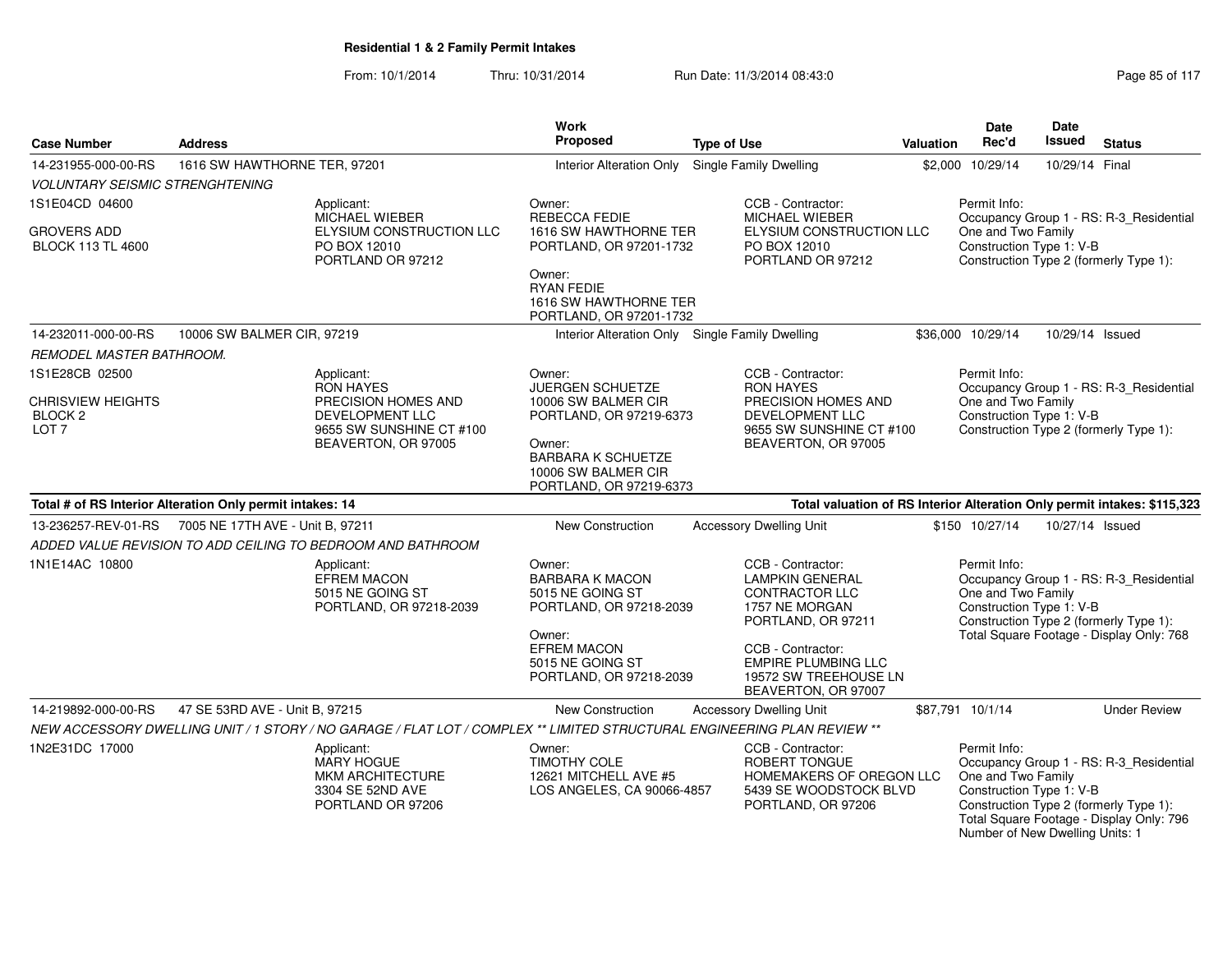| <b>Case Number</b>  | <b>Address</b>                   |                                                                                                                                        | Work<br><b>Proposed</b>                                                                                                                                                                                                      | <b>Type of Use</b>                                                                                                                                           | Valuation | <b>Date</b><br>Rec'd                                                                              | <b>Date</b><br><b>Issued</b> | <b>Status</b>                                                                                                                      |
|---------------------|----------------------------------|----------------------------------------------------------------------------------------------------------------------------------------|------------------------------------------------------------------------------------------------------------------------------------------------------------------------------------------------------------------------------|--------------------------------------------------------------------------------------------------------------------------------------------------------------|-----------|---------------------------------------------------------------------------------------------------|------------------------------|------------------------------------------------------------------------------------------------------------------------------------|
| 14-221098-000-00-RS | 5105 NE 21ST AVE - Unit B, 97211 |                                                                                                                                        | <b>New Construction</b>                                                                                                                                                                                                      | <b>Accessory Dwelling Unit</b>                                                                                                                               |           | \$58,664 10/13/14                                                                                 |                              | <b>Under Review</b>                                                                                                                |
|                     |                                  |                                                                                                                                        |                                                                                                                                                                                                                              | NEW DETACHED ACCESSORY DWELLING UNIT / 2 STORY WITH GARAGE BELOW / FLAT LOT/ COMPLEX ***REPLACE AND EXPAND DRIVEWAY AND CURB CUT***                          |           |                                                                                                   |                              |                                                                                                                                    |
| 1N1E23AA 17000      |                                  | Applicant:<br><b>MITCHELL SNYDER</b><br>MITCHELL SNYDER<br>ARCHITECTURE, LLC<br>1722 NE ALBERTA ST<br>PORTLAND, OR 97211               | Owner:<br><b>KARLA E JOHNSTON</b><br>14593 WALNUT GROVE WAY<br>OREGON CITY, OR 97045-7664                                                                                                                                    |                                                                                                                                                              |           | Permit Info:<br>One and Two Family<br>Construction Type 1: V-B<br>Number of New Dwelling Units: 1 |                              | Occupancy Group 1 - RS: R-3_Residential<br>Construction Type 2 (formerly Type 1): V-B<br>Total Square Footage - Display Only: 768  |
| 14-221713-000-00-RS | 6106 NE 24TH AVE - Unit B, 97211 |                                                                                                                                        | New Construction                                                                                                                                                                                                             | <b>Accessory Dwelling Unit</b>                                                                                                                               |           | \$87,791 10/6/14                                                                                  |                              | <b>Under Review</b>                                                                                                                |
|                     |                                  | NEW DETACHED ADU IN REAR YARD/TWO STORY/FLAT LOT/COMPLEX***DETACHED GARAGE DEMO ON 14-221751-RS***                                     |                                                                                                                                                                                                                              |                                                                                                                                                              |           |                                                                                                   |                              |                                                                                                                                    |
| 1N1E14DA 10800      |                                  | Applicant:<br><b>JASON FLIPPEN</b><br>6106 NE 24TH AVE<br>PORTLAND, OR 97211                                                           | Owner:<br>MIKELL K O'MEALY<br>192 LAUREL LN<br>WASHOUGAL, WA 98671<br>Owner:<br><b>JASON C FLIPPEN</b><br>192 LAUREL LN<br>WASHOUGAL, WA 98671                                                                               | CCB - Contractor:<br>STEPHEN RANDALL SMITH<br>1333 NE 47TH<br>PORTLAND OR 97213                                                                              |           | Permit Info:<br>One and Two Family<br>Construction Type 1: V-B<br>Number of New Dwelling Units: 1 |                              | Occupancy Group 1 - RS: R-3 Residential<br>Construction Type 2 (formerly Type 1):<br>Total Square Footage - Display Only: 796      |
| 14-222905-000-00-RS | 3137 NE 11TH AVE - Unit B, 97212 |                                                                                                                                        | New Construction                                                                                                                                                                                                             | <b>Accessory Dwelling Unit</b>                                                                                                                               |           | \$56,405 10/8/14                                                                                  |                              | <b>Under Review</b>                                                                                                                |
|                     |                                  | NEW DETACHED ONE STORY ADU IN REAR YARD/NO GARAGE/FLAT LOT/PRESCRIPTIVE                                                                |                                                                                                                                                                                                                              |                                                                                                                                                              |           |                                                                                                   |                              |                                                                                                                                    |
| 1N1E26BA 09000      |                                  | Applicant:<br><b>GRANT GARNER</b><br>527 NE MONROE ST<br>PORTLAND, OR 97212-3155                                                       | Owner:<br><b>FREDERIC ET AL HARDY</b><br>PO BOX 12506<br>PORTLAND, OR 97212<br>Owner:<br><b>GRANT GARNER</b><br>PO BOX 12506<br>PORTLAND, OR 97212<br>Owner:<br><b>MICHELLE GARNER</b><br>PO BOX 12506<br>PORTLAND, OR 97212 | Primary Contractor:<br>TO BID                                                                                                                                |           | Permit Info:<br>One and Two Family<br>Construction Type 1: V-B<br>Number of New Dwelling Units: 1 |                              | Occupancy Group 1 - RS: R-3_Residential<br>Construction Type 2 (formerly Type 1): V-B<br>Total Square Footage - Display Only: 618  |
| 14-223227-000-00-RS | 4425 NE 34TH AVE - Unit B, 97211 |                                                                                                                                        | <b>New Construction</b>                                                                                                                                                                                                      | <b>Accessory Dwelling Unit</b>                                                                                                                               |           | \$96,861 10/8/14                                                                                  |                              | <b>Under Review</b>                                                                                                                |
|                     |                                  |                                                                                                                                        |                                                                                                                                                                                                                              | NEW DETACHED TWO STORY ADU IN REAR YARD/GARAGE ON GROUND LEVEL WITH LIVING AREA ABOVE/FLAT LOT/COMPLEX***LIMITED STRUCTURAL ENEGINEERING PLAN REVIEW FORM CC |           |                                                                                                   |                              |                                                                                                                                    |
| 1N1E24DB 09300      |                                  | Applicant:<br>PHILIP SYDNOR<br>INTEGRATE ARCHITECTURE AND 4425 NE 34TH AVE<br><b>PLANNING</b><br>1715 N TERRY ST<br>PORTLAND, OR 97217 | Owner:<br>KATHI L KAZALA<br>PORTLAND, OR 97211-7728                                                                                                                                                                          | CCB - Contractor:<br>GREYLOCK CONSTRUCTION LLC<br>2524 N EMERSON ST<br>PORTLAND, OR 97217                                                                    |           | Permit Info:<br>One and Two Family<br>Construction Type 1: V-B<br>Number of New Dwelling Units: 1 |                              | Occupancy Group 1 - RS: R-3_Residential<br>Construction Type 2 (formerly Type 1): V-B<br>Total Square Footage - Display Only: 1233 |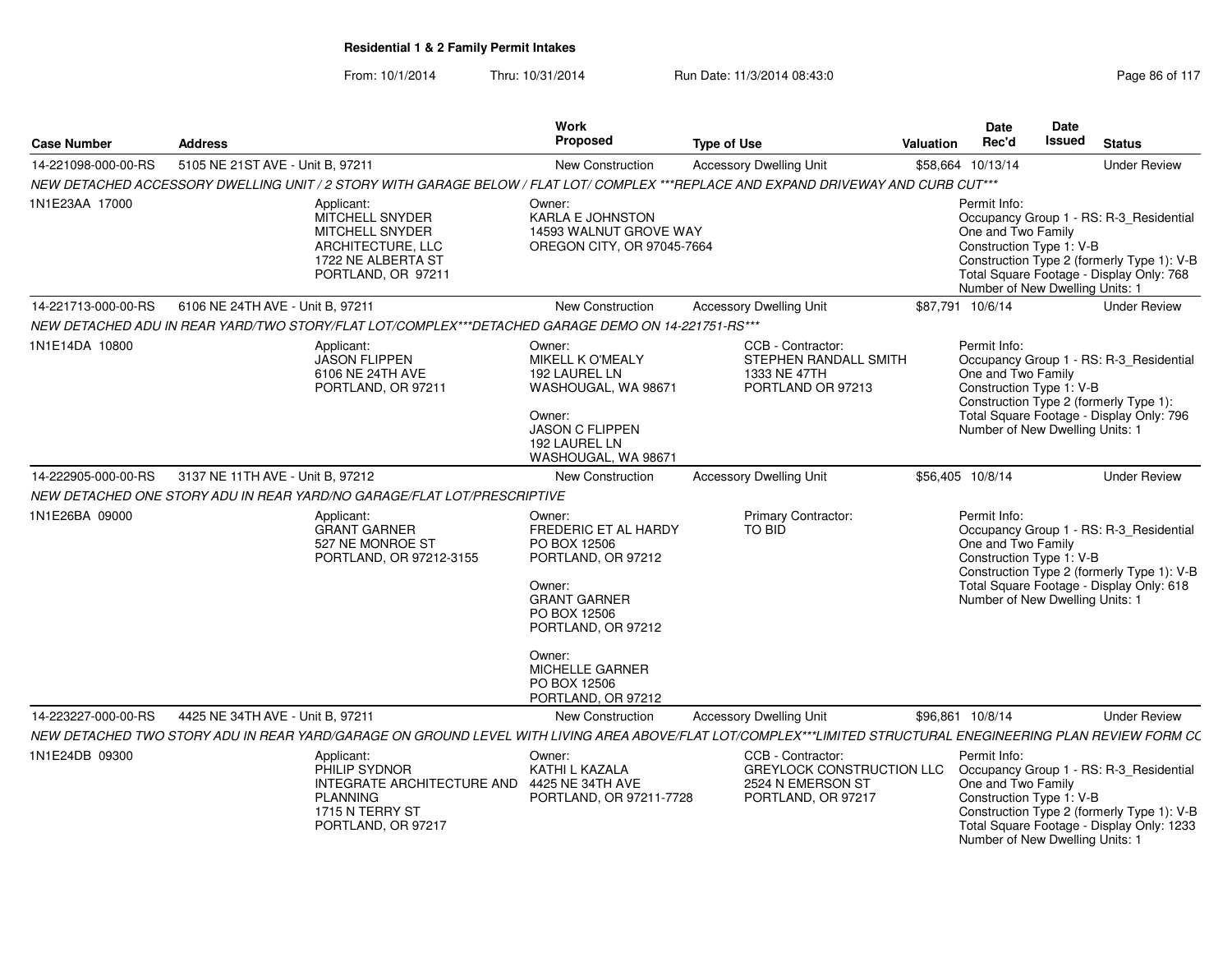|                                                                               |                                     |                                                                                                                     | Work                                                                                                                                                                  |                                                                                                                 |           | <b>Date</b>                                                                                               | Date            |                                                                                                                                    |
|-------------------------------------------------------------------------------|-------------------------------------|---------------------------------------------------------------------------------------------------------------------|-----------------------------------------------------------------------------------------------------------------------------------------------------------------------|-----------------------------------------------------------------------------------------------------------------|-----------|-----------------------------------------------------------------------------------------------------------|-----------------|------------------------------------------------------------------------------------------------------------------------------------|
| <b>Case Number</b>                                                            | <b>Address</b>                      |                                                                                                                     | Proposed                                                                                                                                                              | <b>Type of Use</b>                                                                                              | Valuation | Rec'd                                                                                                     | <b>Issued</b>   | <b>Status</b>                                                                                                                      |
| 14-223659-000-00-RS                                                           | 6416 N CAMPBELL AVE - Unit B, 97217 |                                                                                                                     | <b>New Construction</b>                                                                                                                                               | <b>Accessory Dwelling Unit</b>                                                                                  |           | \$78,084 10/13/14                                                                                         |                 | <b>Under Review</b>                                                                                                                |
|                                                                               |                                     | NEW ACCESSORY DWELLING UNIT/2 STORY/ ATTACHED 1 CAR GARAGE ON MAIN FLOOR/FLAT LOT/SIMPLE                            |                                                                                                                                                                       |                                                                                                                 |           |                                                                                                           |                 |                                                                                                                                    |
| 1N1E16DA 03900                                                                |                                     | Applicant:<br><b>BRETT NANCE</b><br>6416 N CAMPBELL AVE<br>PORTLAND, OR 97217                                       | Owner:<br><b>JESSICA ARENDT</b><br>6416 N CAMPBELL AVE<br>PORTLAND, OR 97217-4917<br>Owner:<br><b>BRETT A NANCE</b><br>6416 N CAMPBELL AVE<br>PORTLAND, OR 97217-4917 |                                                                                                                 |           | Permit Info:<br>One and Two Family<br>Construction Type 1: V-B<br>Number of New Dwelling Units: 1         |                 | Occupancy Group 1 - RS: R-3 Residential<br>Construction Type 2 (formerly Type 1): V-B<br>Total Square Footage - Display Only: 1040 |
| 14-223671-000-00-RS                                                           | 5536 NE ALBERTA ST - Unit B, 97218  |                                                                                                                     | <b>New Construction</b>                                                                                                                                               | <b>Accessory Dwelling Unit</b>                                                                                  |           | \$88,122 10/9/14                                                                                          |                 | <b>Under Review</b>                                                                                                                |
|                                                                               |                                     | NEW DETACHED ACCESSORY DWELLING UNIT/ONE STORY/FLAT LOT/COMPLEX                                                     |                                                                                                                                                                       |                                                                                                                 |           |                                                                                                           |                 |                                                                                                                                    |
| 1N2E19AC 00900                                                                |                                     | Applicant:<br>SCOTT C LOVE<br>P O BOX 886<br><b>UKIAH, CA 95482</b>                                                 | Owner:<br><b>SCOTT C LOVE</b><br>P O BOX 886<br><b>UKIAH, CA 95482</b><br>Owner:<br>RONALD L VAN SCOYK<br>P O BOX 886<br><b>UKIAH, CA 95482</b>                       | <b>Primary Contractor:</b><br><b>TO BID</b>                                                                     |           | Permit Info:<br>One and Two Family<br>Construction Type 1: V-B<br>Number of New Dwelling Units: 1         |                 | Occupancy Group 1 - RS: R-3_Residential<br>Construction Type 2 (formerly Type 1):<br>Total Square Footage - Display Only: 799      |
| 14-224121-000-00-RS                                                           | 5623 NE 11TH AVE - Unit B, 97211    |                                                                                                                     | <b>New Construction</b>                                                                                                                                               | <b>Accessory Dwelling Unit</b>                                                                                  |           | \$74,997 10/13/14                                                                                         |                 | <b>Under Review</b>                                                                                                                |
|                                                                               |                                     | NEW DETACHED ADU IN REAR YARD/TWO STORY/FLAT YARD/COMPLEX                                                           |                                                                                                                                                                       |                                                                                                                 |           |                                                                                                           |                 |                                                                                                                                    |
| 1N1E14CD 14400                                                                |                                     | Applicant:<br><b>EMILE WARD</b><br>GOLDEN RATIO HANDIWORK LLC<br>1607 NE MORGAN ST<br>PORTLAND, OR 97211            | Owner:<br><b>NIKO L THOMAS</b><br>5623 NE 11TH AVE<br>PORTLAND, OR 97211<br>Owner:<br><b>DANIEL T CURRIN</b><br>5623 NE 11TH AVE<br>PORTLAND, OR 97211                | CCB - Contractor:<br><b>EMILE WARD</b><br>GOLDEN RATIO HANDIWORK LLC<br>1607 NE MORGAN ST<br>PORTLAND, OR 97211 |           | Permit Info:<br>One and Two Family<br>Construction Type 1: V-B<br>Number of New Dwelling Units: 1         |                 | Occupancy Group 1 - RS: R-3_Residential<br>Construction Type 2 (formerly Type 1):<br>Total Square Footage - Display Only: 680      |
| 14-167673-DFS-01-RS                                                           | 7506 SE HOLGATE BLVD, 97206         |                                                                                                                     | New Construction                                                                                                                                                      | <b>Accessory Structure</b>                                                                                      |           | \$1,100 10/16/14                                                                                          |                 | 10/16/14 Issued                                                                                                                    |
| <b>DFS FOR TRUSSES</b>                                                        |                                     |                                                                                                                     |                                                                                                                                                                       |                                                                                                                 |           |                                                                                                           |                 |                                                                                                                                    |
| 1S2E17AB 03400<br>LOOMIS PK<br>BLOCK 11<br>INC 1/2 VAC SE PARDEE ST ADJ LOT 7 |                                     | Applicant:<br><b>JULIE PFLUKE</b><br>5223 NE 19TH<br>PORTLAND, OR 97211                                             | Owner:<br><b>JESSICA GUERNSEY</b><br>7506 SE HOLGATE BLVD<br>PORTLAND, OR 97206-3360                                                                                  | CCB - Contractor:<br><b>JULIE PFLUKE</b><br>5223 NE 19TH<br>PORTLAND, OR 97211                                  |           | Permit Info:<br>Occupancy Group 1 - RS: U Decks,<br>Patios, Porches, Carports<br>Construction Type 1: V-B |                 | Construction Type 2 (formerly Type 1):<br>Total Square Footage - Display Only: 608                                                 |
| 14-183217-REV-03-RS                                                           | 2323 SE CARUTHERS ST, 97214         |                                                                                                                     | <b>New Construction</b>                                                                                                                                               | <b>Accessory Structure</b>                                                                                      |           | \$10/27/14                                                                                                | 10/27/14 Issued |                                                                                                                                    |
|                                                                               |                                     | REVISION TO SHIFT PATIO ROOF FARTHER BACK TO NE CORNER OF BUILDING AND REMOVE ONE COLUMN AND INCREASE SIZE OF BEAM. |                                                                                                                                                                       |                                                                                                                 |           |                                                                                                           |                 |                                                                                                                                    |
| 1S1E02DD 06800<br>MURRAYMEAD                                                  |                                     | Applicant:<br><b>CIARAN FITZGERALD</b><br>6516 SE HAROLD                                                            | Owner:<br><b>MARK RUIS</b><br>2323 SE CARUTHERS ST                                                                                                                    | CCB - Contractor:<br>SAGE SIDING INC<br>7025 SW 78TH AVE                                                        |           | Permit Info:<br>One and Two Family                                                                        |                 | Occupancy Group 1 - RS: R-3_Residential                                                                                            |
| <b>BLOCK7</b><br>LOT <sub>6</sub>                                             |                                     | PORTLAND, OR 97206                                                                                                  | PORTLAND, OR 97214-5519                                                                                                                                               | PORTLAND, OR 97223                                                                                              |           | Construction Type 1: V-B                                                                                  |                 | Construction Type 2 (formerly Type 1): V-B<br>Total Square Footage - Display Only: 387                                             |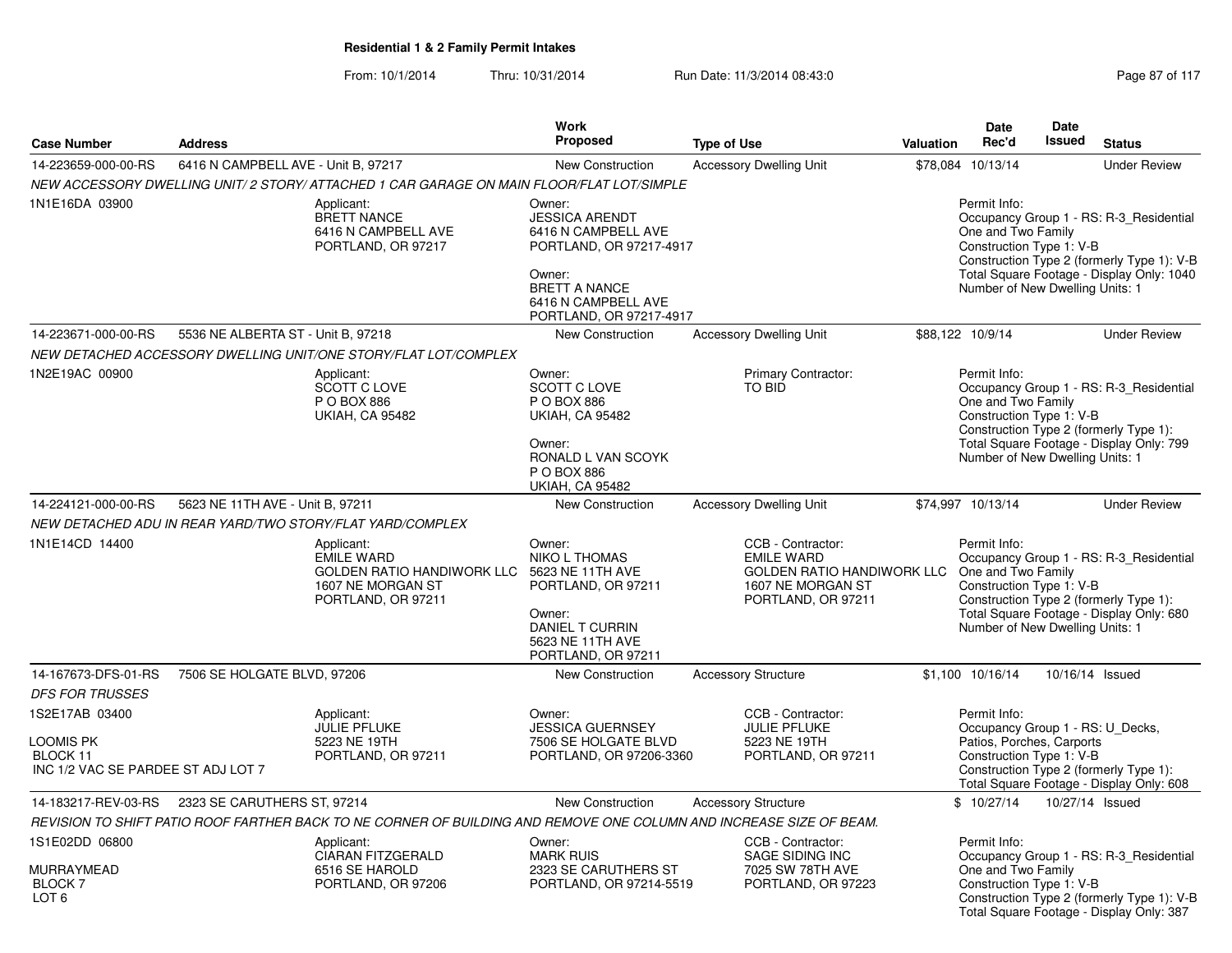| <b>Case Number</b>                          | <b>Address</b>             |                                                                                                                                                   | Work<br><b>Proposed</b>                                                        | <b>Type of Use</b>                                                       | Valuation | <b>Date</b><br>Rec'd                                                      | <b>Date</b><br><b>Issued</b> | <b>Status</b>                             |
|---------------------------------------------|----------------------------|---------------------------------------------------------------------------------------------------------------------------------------------------|--------------------------------------------------------------------------------|--------------------------------------------------------------------------|-----------|---------------------------------------------------------------------------|------------------------------|-------------------------------------------|
| 14-209997-000-00-RS                         | 6406 NE 8TH AVE, 97211     |                                                                                                                                                   | New Construction                                                               | <b>Accessory Structure</b>                                               |           | \$35,000 10/15/14                                                         | 10/15/14 Issued              |                                           |
|                                             |                            | CONSTRUCT NEW 462 SF ACCESSORY SHOP AT REAR OF PROPERTY, STORAGE SPACE AND UTILITY SINK Septic Decommissioning Required. Call for Inspection 842. |                                                                                |                                                                          |           |                                                                           |                              |                                           |
| 1N1E14CB 01900                              |                            | Applicant:<br><b>GREGORY A DEBOER</b>                                                                                                             | Owner:<br><b>GREGORY A DEBOER</b>                                              |                                                                          |           | Permit Info:<br>Occupancy Group 1 - RS: U_Private                         |                              |                                           |
| WOODLAWN HTS<br>BLOCK 8<br>LOT <sub>7</sub> |                            | 6406 NE 8TH AVE<br>PORTLAND, OR 97211                                                                                                             | 6406 NE 8TH AVE<br>PORTLAND, OR 97211                                          |                                                                          |           | Garage\Utility Misc.<br>Construction Type 1: V-B                          |                              | Construction Type 2 (formerly Type 1):    |
| N 1/2 OF LOT 8                              |                            |                                                                                                                                                   | Owner:<br><b>MEGAN H DEBOER</b><br>6406 NE 8TH AVE<br>PORTLAND, OR 97211       |                                                                          |           |                                                                           |                              | Total Square Footage - Display Only: 462  |
| 14-210666-REV-01-RS                         | 6658 N BANK ST, 97203      |                                                                                                                                                   | New Construction                                                               | <b>Accessory Structure</b>                                               |           | \$10/17/14                                                                | 10/17/14 Issued              |                                           |
|                                             |                            | REVISION TO CHANGE THE LOCATION OF ACCESSORY STRUCTURE BATHROOM, MOVING TO 10' FROM HOUSE, ORIGINALLY 20' FROM HOME                               |                                                                                |                                                                          |           |                                                                           |                              |                                           |
| 1N1E06DB 06400<br><b>EAST ST JOHNS</b>      |                            | Applicant:<br><b>MARINA BRINK</b><br>6658 N BANK ST                                                                                               | Owner:<br>JOHNNA J BERGMAN<br>6658 N BANK ST                                   | CCB - Contractor:<br><b>GREGORY C HEISINGER</b><br>11616 NW ST HELENS RD |           | Permit Info:<br>Occupancy Group 1 - RS: U_Private<br>Garage\Utility Misc. |                              |                                           |
| BLOCK 6<br>LOT <sub>13</sub>                |                            | PORTLAND, OR 97203-1326                                                                                                                           | PORTLAND, OR 97203-1326                                                        | PORTLAND, OR 97231                                                       |           | Construction Type 1: V-B                                                  |                              | Construction Type 2 (formerly Type 1):    |
|                                             |                            |                                                                                                                                                   | Owner:<br><b>MARINA BRINK</b><br>6658 N BANK ST<br>PORTLAND, OR 97203-1326     |                                                                          |           |                                                                           |                              | Total Square Footage - Display Only: 35   |
| 14-225270-000-00-RS                         | 3244 NE HOLLAND CT, 97211  |                                                                                                                                                   | <b>New Construction</b>                                                        | <b>Accessory Structure</b>                                               |           | \$23,000 10/14/14                                                         |                              | Approved to Issue                         |
|                                             |                            | CONSTRUCT NEW 1,440 SF NON-HEATED POLE BUILDING TO BE USED FOR STORAGE, SOAKAGE TRENCH, GRAVEL DRIVEWAY EXISTING. PAVING NEW DRIVEWAY AREA.       |                                                                                |                                                                          |           |                                                                           |                              |                                           |
| 1N1E13BA 02200                              |                            | Applicant:<br><b>RICHARD T POTTS</b>                                                                                                              | Owner:<br><b>RICHARD T POTTS</b>                                               | CCB - Contractor:<br><b>HEATH ETZEL</b>                                  |           | Permit Info:<br>Occupancy Group 1 - RS: U_Private                         |                              |                                           |
| PARTITION PLAT 1992-64<br>LOT <sub>2</sub>  |                            | 3244 NE HOLLAND CT<br>PORTLAND, OR 97211                                                                                                          | 3244 NE HOLLAND CT<br>PORTLAND, OR 97211                                       | PARKER BUILDINGS INC<br><b>PO BOX 407</b><br>HUBBARD, OR 97032           |           | Garage\Utility Misc.<br>Construction Type 1: V-B                          |                              | Construction Type 2 (formerly Type 1):    |
|                                             |                            |                                                                                                                                                   | Owner:<br><b>JUDY M POTTS</b><br>3244 NE HOLLAND CT<br>PORTLAND, OR 97211      |                                                                          |           |                                                                           |                              | Total Square Footage - Display Only: 1440 |
| 14-229915-000-00-RS                         | 5805 SW BOUNDARY ST, 97221 |                                                                                                                                                   | New Construction                                                               | Decks, Fences, Retaining Walls                                           |           | \$6,000 10/24/14                                                          |                              | 10/24/14 Under Inspection                 |
| NEW ELEVATED DECK AT REAR OF HOUSE          |                            |                                                                                                                                                   |                                                                                |                                                                          |           |                                                                           |                              |                                           |
| 1S1E18BD 01600                              |                            | Applicant:<br><b>RICKS CUSTOM FENCING &amp;</b>                                                                                                   | Owner:<br><b>CHRIS L JOHNSON</b>                                               | CCB - Contractor:<br><b>RICKS CUSTOM FENCING &amp;</b>                   |           | Permit Info:<br>Occupancy Group 1 - RS: U_Decks,                          |                              |                                           |
| WETMORES SUB TR<br>LOT 2 TL 1600            |                            | <b>DECKING INC</b><br>4543 SE TV HIGHWAY<br>HILLSBORO, OR 97123                                                                                   | 5805 SW BOUNDARY ST<br>PORTLAND, OR 97221                                      | <b>DECKING INC</b><br>4543 SE TV HIGHWAY<br>HILLSBORO, OR 97123          |           | Patios, Porches, Carports<br>Construction Type 1: V-B                     |                              | Construction Type 2 (formerly Type 1):    |
|                                             |                            |                                                                                                                                                   | Owner:<br>RANDEE M WRIGHT-JOHNSON<br>5805 SW BOUNDARY ST<br>PORTLAND, OR 97221 |                                                                          |           |                                                                           |                              | Total Square Footage - Display Only: 120  |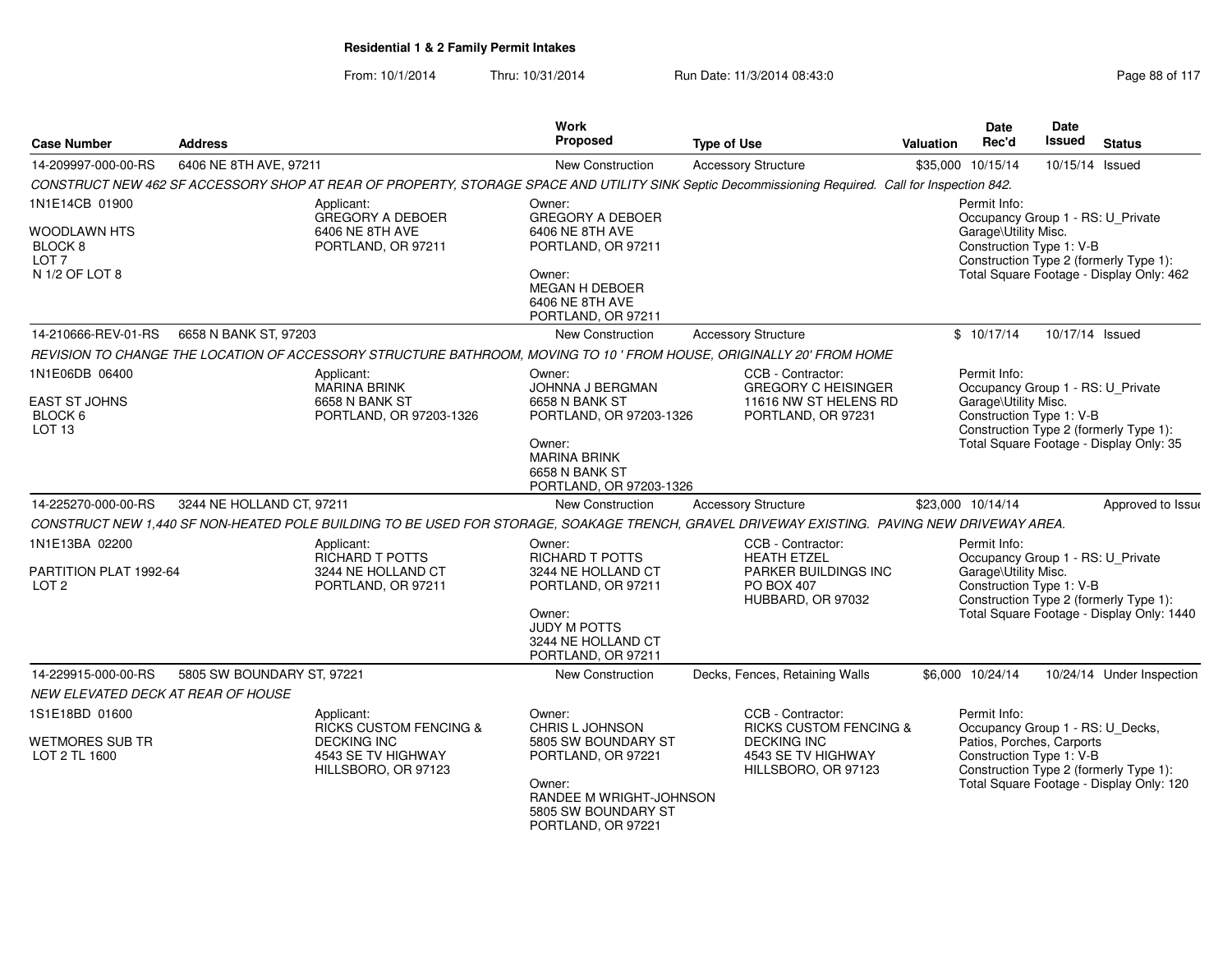| <b>Case Number</b>                                                                                  | <b>Address</b>                                                                       | Work<br>Proposed                                                                                                                                             | <b>Type of Use</b>                                                                                                        | Valuation | <b>Date</b><br>Rec'd                                                                                  | Date<br><b>Issued</b> | <b>Status</b>                                                                      |
|-----------------------------------------------------------------------------------------------------|--------------------------------------------------------------------------------------|--------------------------------------------------------------------------------------------------------------------------------------------------------------|---------------------------------------------------------------------------------------------------------------------------|-----------|-------------------------------------------------------------------------------------------------------|-----------------------|------------------------------------------------------------------------------------|
| 14-230348-000-00-RS                                                                                 | 3553 SE LONG ST, 97202                                                               | New Construction                                                                                                                                             | Decks, Fences, Retaining Walls                                                                                            |           | \$5,800 10/27/14                                                                                      | 10/27/14 Issued       |                                                                                    |
|                                                                                                     | CONSTRUCT NEW 30 FT LONG RETAINING WALL IN BACKYARD                                  |                                                                                                                                                              |                                                                                                                           |           |                                                                                                       |                       |                                                                                    |
| 1S1E13AB 02600<br><b>EASTREED CREST</b><br><b>BLOCK 2</b><br>W 41.75' OF LOT 1&3 & E 15.5' OF LOT 4 | Applicant:<br><b>ANDREW FITTERER</b><br>3553 SE LONG ST<br>PORTLAND, OR 97202-3354   | Owner:<br><b>ANDREW FITTERER</b><br>3553 SE LONG ST<br>PORTLAND, OR 97202-3354                                                                               | CCB - Contractor:<br>PRESTIGE DESIGN & GENERAL<br><b>CONTRACTING INC</b><br><b>12302 NE MARX ST</b><br>PORTLAND, OR 97230 |           | Permit Info:<br>Occupancy Group 1 - RS: U_Private<br>Garage\Utility Misc.<br>Construction Type 1: V-B |                       | Construction Type 2 (formerly Type 1):                                             |
| 14-231716-000-00-RS                                                                                 | 6214 NE MALLORY AVE, 97211                                                           | <b>New Construction</b>                                                                                                                                      | Decks, Fences, Retaining Walls                                                                                            |           | \$5,000 10/29/14                                                                                      | 10/29/14 Issued       |                                                                                    |
|                                                                                                     | NEW CONSTRUCTION OF 8' FENCE ALONG SIDES AND BACK OF PROPERTY                        |                                                                                                                                                              |                                                                                                                           |           |                                                                                                       |                       |                                                                                    |
| 1N1E15DA 14100<br>PIEDMONT<br>BLOCK 39<br>LOT 9&10                                                  | Applicant:<br>ZOE A DAWSON<br>6214 NE MALLORY AVE<br>PORTLAND, OR 97211-2554         | Owner:<br>ZOE A DAWSON<br>6214 NE MALLORY AVE<br>PORTLAND, OR 97211-2554<br>Owner:<br>ERIC T BOYD<br>6214 NE MALLORY AVE<br>PORTLAND, OR 97211-2554          |                                                                                                                           |           | Permit Info:<br>Occupancy Group 1 - RS: U Private<br>Garage\Utility Misc.<br>Construction Type 1: V-B |                       | Construction Type 2 (formerly Type 1):<br>Total Square Footage - Display Only: 266 |
| 14-116293-REV-01-RS                                                                                 | 7036 SE 19TH AVE, 97202                                                              | New Construction                                                                                                                                             | Garage/Carport                                                                                                            |           | \$10/22/14                                                                                            | 10/22/14 Issued       |                                                                                    |
|                                                                                                     | REVISION - INCREASE SIZE OF WINDOW AND RELOCATE HOLD DOWN                            |                                                                                                                                                              |                                                                                                                           |           |                                                                                                       |                       |                                                                                    |
| 1S1E23AA 14700<br>WESTMORELAND<br>BLOCK <sub>21</sub><br>LOT <sub>4</sub>                           | Applicant:<br>WILLIAM VAN OOSTRUM<br>7036 SE 19TH AVE<br>PORTLAND, OR 97202          | Owner:<br><b>WILLIAM VAN OOSTRUM</b><br>7036 SE 19TH AVE<br>PORTLAND, OR 97202<br>Owner:<br>MOLLY VAN OOSTRUM<br>7036 SE 19TH AVE<br>PORTLAND, OR 97202      |                                                                                                                           |           | Permit Info:<br>Occupancy Group 1 - RS: U_Private<br>Garage\Utility Misc.<br>Construction Type 1: V-B |                       | Construction Type 2 (formerly Type 1):<br>Total Square Footage - Display Only: 336 |
| 14-126088-REV-01-RS                                                                                 | 4123 NE 27TH AVE, 97211                                                              | <b>New Construction</b>                                                                                                                                      | Garage/Carport                                                                                                            |           | \$10/10/14                                                                                            | 10/10/14 Issued       |                                                                                    |
|                                                                                                     | <b>REVISION - EXPAND DRIVEWAY IN FRONT OF GARAGE</b>                                 |                                                                                                                                                              |                                                                                                                           |           |                                                                                                       |                       |                                                                                    |
| 1N1E24CB 11000<br><b>ALAMEDA PARK</b><br>BLOCK 35<br>LOT <sub>5</sub>                               | Applicant:<br><b>ANTHONY M SCHATZ</b><br>4123 NE 27TH AVE<br>PORTLAND, OR 97211-6515 | Owner:<br><b>ANTHONY M SCHATZ</b><br>4123 NE 27TH AVE<br>PORTLAND, OR 97211-6515<br>Owner:<br>KAIA L BERGGREN<br>4123 NE 27TH AVE<br>PORTLAND, OR 97211-6515 | CCB - Contractor:<br><b>JARED MACK</b><br>JARED MACK CONSTRUCTION<br>6030 SE 89TH<br>PORTLAND OR 97266                    |           | Permit Info:<br>Occupancy Group 1 - RS: U_Private<br>Garage\Utility Misc.<br>Construction Type 1: V-B |                       | Construction Type 2 (formerly Type 1):<br>Total Square Footage - Display Only: 480 |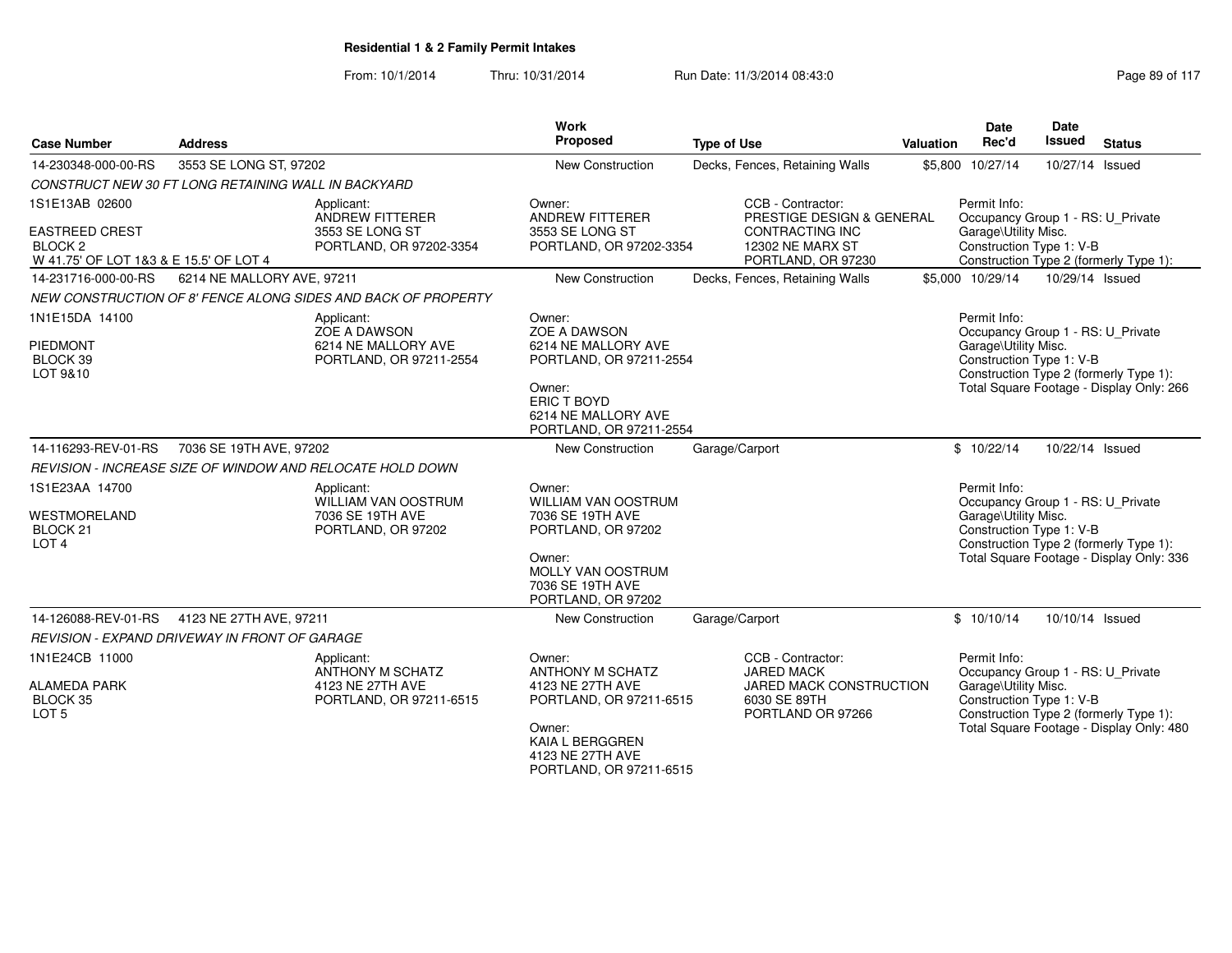| <b>Case Number</b>                                            | <b>Address</b>             |                                                                                            | Work<br>Proposed                                                          | <b>Type of Use</b>                                                                                                                                                               | <b>Valuation</b> | Date<br>Rec'd                                                             | Date<br><b>Issued</b> | <b>Status</b>                                                                       |
|---------------------------------------------------------------|----------------------------|--------------------------------------------------------------------------------------------|---------------------------------------------------------------------------|----------------------------------------------------------------------------------------------------------------------------------------------------------------------------------|------------------|---------------------------------------------------------------------------|-----------------------|-------------------------------------------------------------------------------------|
| 14-160282-REV-01-RS                                           | 4414 SW SEMLER WAY         |                                                                                            | New Construction                                                          | Garage/Carport                                                                                                                                                                   |                  | \$1,000 10/13/14                                                          | 10/13/14 Issued       |                                                                                     |
|                                                               |                            | VALUE ADDED REVISION TO ADD NEW RETAINING WALL AT EXTERIOR STAIRS OF GARAGE                |                                                                           |                                                                                                                                                                                  |                  |                                                                           |                       |                                                                                     |
| 1S1E07CC 01502                                                |                            | Applicant:<br><b>TIMUR TURSUNBAEV</b>                                                      | Owner:<br>ROBERT ELSASSER                                                 | CCB - Contractor:<br>SUNLIGHT ELECTRIC INC                                                                                                                                       |                  | Permit Info:<br>Occupancy Group 1 - RS: U_Private                         |                       |                                                                                     |
| <b>SEMLER PARK</b><br>LOT <sub>2</sub><br>INC UND INT TRACT A |                            | TIMURLAND CONSTRUCTION LLC 4414 SW SEMLER WAY<br>17646 SE TIBBETTS ST<br>PORTLAND OR 97236 | PORTLAND, OR 97221                                                        | 2804 NE 65TH AVE SUITE D<br>VANCOUVER WA 98661                                                                                                                                   |                  | Garage\Utility Misc.<br>Construction Type 1: V-B                          |                       | Construction Type 2 (formerly Type 1):                                              |
|                                                               |                            |                                                                                            | Owner:<br>RONALD PIERRE-LOUIS<br>4414 SW SEMLER WAY<br>PORTLAND, OR 97221 | CCB - Contractor:<br>TIMUR TURSUNBAEV<br>TIMURLAND CONSTRUCTION LLC<br>17646 SE TIBBETTS ST<br>PORTLAND OR 97236                                                                 |                  |                                                                           |                       | Total Square Footage - Display Only: 1700                                           |
| 14-177826-DFS-01-RS                                           | 10247 NE PACIFIC ST, 97220 |                                                                                            | New Construction                                                          | Garage/Carport                                                                                                                                                                   |                  | \$3,000 10/10/14                                                          | 10/10/14 Issued       |                                                                                     |
| <b>DFS FOR TRUSSES</b>                                        |                            |                                                                                            |                                                                           |                                                                                                                                                                                  |                  |                                                                           |                       |                                                                                     |
| 1N2E34BC 02700                                                |                            | Applicant:<br>LEON R GIBB                                                                  | Owner:<br><b>LEON R GIBB</b>                                              |                                                                                                                                                                                  |                  | Permit Info:<br>Occupancy Group 1 - RS: U_Private                         |                       |                                                                                     |
| <b>TULIP AC</b>                                               |                            | 10247 NE PACIFIC ST                                                                        | 10247 NE PACIFIC ST                                                       |                                                                                                                                                                                  |                  | Garage\Utility Misc.                                                      |                       |                                                                                     |
| BLOCK <sub>1</sub><br>S 140' OF LOT 6                         |                            | PORTLAND, OR 97220-4025                                                                    | PORTLAND, OR 97220-4025                                                   |                                                                                                                                                                                  |                  | Construction Type 1: V-B                                                  |                       | Construction Type 2 (formerly Type 1):<br>Total Square Footage - Display Only: 832  |
| 14-190445-REV-01-RS                                           | 2847 SE 109TH AVE, 97266   |                                                                                            | <b>New Construction</b>                                                   | Garage/Carport                                                                                                                                                                   |                  | \$3.732 10/29/14                                                          |                       | <b>Under Review</b>                                                                 |
|                                                               |                            | REVISION TO INCREASE HEIGHT OF BUILDING AN ADDITIONAL 2 FEET                               |                                                                           |                                                                                                                                                                                  |                  |                                                                           |                       |                                                                                     |
| 1S2E10BA 05600<br>PITTOCK GROVE                               |                            | Applicant:<br><b>TERRY L AMBROSE</b><br>2847 SE 109TH AVE                                  | Owner:<br>TERRY L AMBROSE<br>2847 SE 109TH AVE                            | CCB - Contractor:<br>M & W BUILDING SUPPLY CO<br><b>PO BOX 220</b>                                                                                                               |                  | Permit Info:<br>Occupancy Group 1 - RS: U_Private<br>Garage\Utility Misc. |                       |                                                                                     |
| BLOCK 7<br>LOT <sub>5</sub>                                   |                            | PORTLAND, OR 97266                                                                         | PORTLAND, OR 97266                                                        | CANBY, OR 97013                                                                                                                                                                  |                  | Construction Type 1: V-B                                                  |                       | Construction Type 2 (formerly Type 1):<br>Total Square Footage - Display Only: 600  |
| 14-191712-REV-01-RS                                           | 6833 SW 36TH AVE, 97219    |                                                                                            | <b>New Construction</b>                                                   | Garage/Carport                                                                                                                                                                   |                  | \$500 10/16/14                                                            | 10/16/14 Issued       |                                                                                     |
|                                                               |                            |                                                                                            |                                                                           | REVISION - RECONFIGURE WINDOWS AND ADD FRENCH DOORS TO WEST ELEVATION; MODIFY FLOOR FRAMING SYSTEMthere can not be more than 4 ft unbalanced back fill for this FDN plans were a |                  |                                                                           |                       |                                                                                     |
| 1S1E20BA 01500                                                |                            | Applicant:<br><b>JOSHUA HILTON</b>                                                         | Owner:<br>ELIZABETH M SHANE                                               | CCB - Contractor:<br><b>GRAVITATE DESIGN + BUILD INC</b>                                                                                                                         |                  | Permit Info:<br>Occupancy Group 1 - RS: U_Private                         |                       |                                                                                     |
| LYNDHURST<br>BLOCK 6<br>LOT 7-12                              |                            | 2FORM ARCHITECTURE<br>612 NE 28TH AVE<br>PORTLAND OR 97232                                 | 6800 SW 37TH AVE<br>PORTLAND, OR 97219-1608                               | 3330 SO STATE ST STE V-423<br>LAKE OSWEGO, OR 97034                                                                                                                              |                  | Garage\Utility Misc.<br>Construction Type 1: V-B                          |                       | Construction Type 2 (formerly Type 1):<br>Total Square Footage - Display Only: 1440 |
| 14-191712-REV-02-RS                                           | 6833 SW 36TH AVE, 97219    |                                                                                            | <b>New Construction</b>                                                   | Garage/Carport                                                                                                                                                                   |                  | \$10/22/14                                                                | 10/22/14 Issued       |                                                                                     |
| REVISION TO ROOF FRAMING, NO EXTERIOR CHANGES                 |                            |                                                                                            |                                                                           |                                                                                                                                                                                  |                  |                                                                           |                       |                                                                                     |
| 1S1E20BA 01500                                                |                            | Applicant:<br><b>JOSHUA HILTON</b>                                                         | Owner:<br>ELIZABETH M SHANE                                               | CCB - Contractor:<br><b>GRAVITATE DESIGN + BUILD INC</b>                                                                                                                         |                  | Permit Info:<br>Occupancy Group 1 - RS: U_Private                         |                       |                                                                                     |
| LYNDHURST                                                     |                            | 2FORM ARCHITECTURE                                                                         | 6800 SW 37TH AVE                                                          | 3330 SO STATE ST STE V-423                                                                                                                                                       |                  | Garage\Utility Misc.                                                      |                       |                                                                                     |
| BLOCK 6<br>LOT 7-12                                           |                            | 612 NE 28TH AVE<br>PORTLAND OR 97232                                                       | PORTLAND, OR 97219-1608                                                   | LAKE OSWEGO, OR 97034                                                                                                                                                            |                  | Construction Type 1: V-B                                                  |                       | Construction Type 2 (formerly Type 1):<br>Total Square Footage - Display Only: 1440 |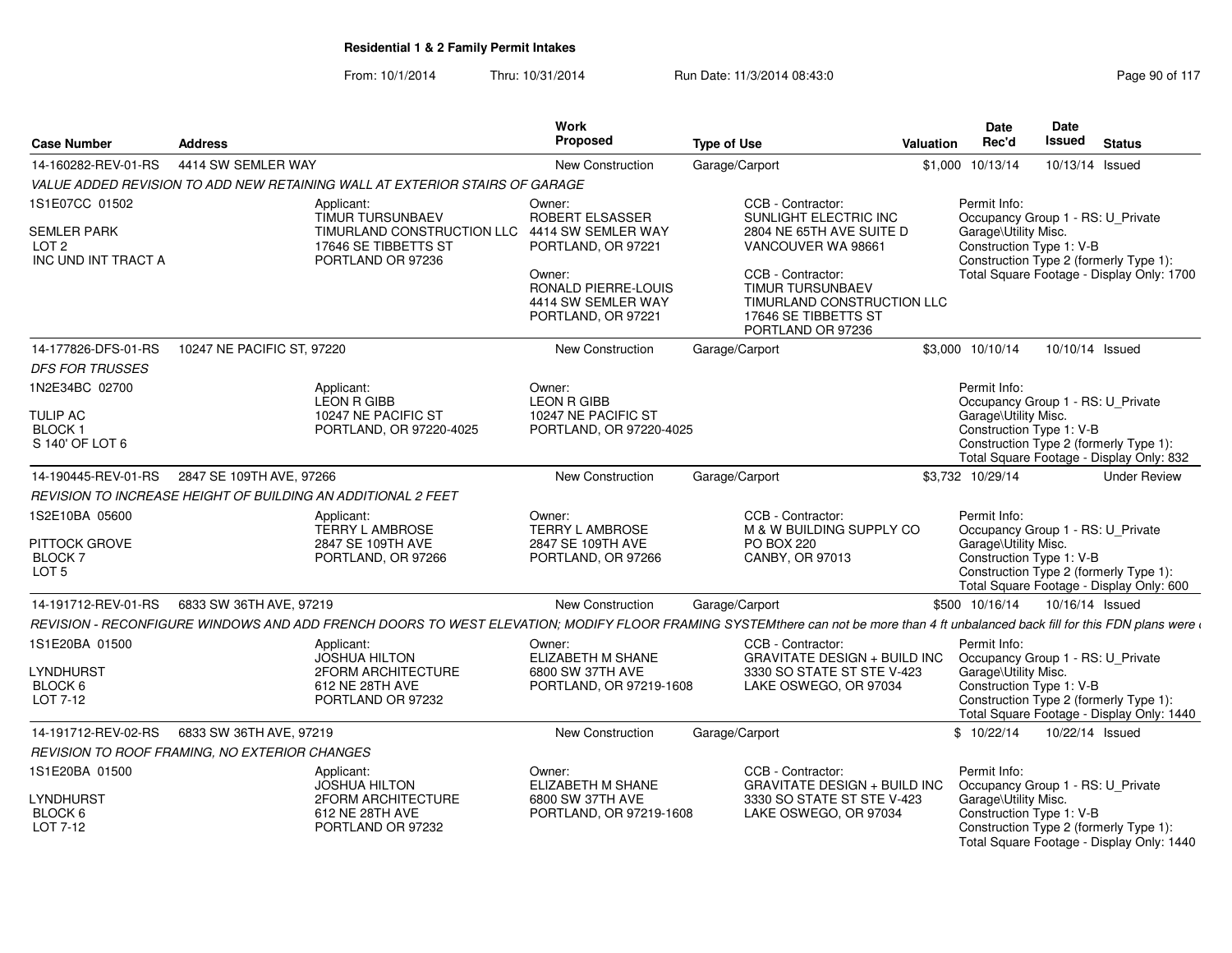| <b>Case Number</b>                                  | <b>Address</b>                 |                                                                                                                                                                  | Work<br><b>Proposed</b>                                                                                                                               | <b>Type of Use</b> |                                                                                        | Valuation | <b>Date</b><br>Rec'd                                                                  | <b>Date</b><br><b>Issued</b> | <b>Status</b>                                                                      |
|-----------------------------------------------------|--------------------------------|------------------------------------------------------------------------------------------------------------------------------------------------------------------|-------------------------------------------------------------------------------------------------------------------------------------------------------|--------------------|----------------------------------------------------------------------------------------|-----------|---------------------------------------------------------------------------------------|------------------------------|------------------------------------------------------------------------------------|
| 14-203993-DFS-01-RS                                 | 5524 SE OAK ST, 97215          |                                                                                                                                                                  | <b>New Construction</b>                                                                                                                               | Garage/Carport     |                                                                                        | \$800     | 10/7/14                                                                               |                              | 10/7/14 Issued                                                                     |
| <b>DFS FOR TRUSSES</b>                              |                                |                                                                                                                                                                  |                                                                                                                                                       |                    |                                                                                        |           |                                                                                       |                              |                                                                                    |
| 1N2E31DC 08400                                      |                                | Applicant:<br><b>BILL DUBENKO</b>                                                                                                                                | Owner:<br><b>MICHAEL REAMS</b>                                                                                                                        |                    | CCB - Contractor:<br>BD MANAGEMENT SERVICES INC                                        |           | Permit Info:<br>Occupancy Group 1 - RS: U_Private                                     |                              |                                                                                    |
| MT TABOR PL ADD<br><b>BLOCK1</b><br>LOT 5&6         |                                | 13201 SE NEW ERA RD<br>OREGON CITY, OR 97045                                                                                                                     | 5524 SE OAK ST<br>PORTLAND, OR 97215-1272                                                                                                             |                    | 13201 S NEW ERA RD<br>OREGON CITY, OR 97045                                            |           | Garage\Utility Misc.<br>Construction Type 1: V-B                                      |                              | Construction Type 2 (formerly Type 1):<br>Total Square Footage - Display Only: 320 |
| 14-203993-REV-01-RS                                 | 5524 SE OAK ST, 97215          |                                                                                                                                                                  | New Construction                                                                                                                                      | Garage/Carport     |                                                                                        |           | \$5,000 10/7/14                                                                       |                              | 10/7/14 Issued                                                                     |
|                                                     |                                | ADDED VALUE REVISION TO CLOSE OUT OPENING FROM MAIN LEVEL TO SECOND LEVEL; NEW STAIRS, CHANGE CEILING HIGHT ON THE SECOND FLOOR TO 8FT HIGH, AND CHANGE ELEVATI( |                                                                                                                                                       |                    |                                                                                        |           |                                                                                       |                              |                                                                                    |
| 1N2E31DC 08400                                      |                                | Applicant:<br><b>BILL DUBENKO</b>                                                                                                                                | Owner:<br><b>MICHAEL REAMS</b>                                                                                                                        |                    | CCB - Contractor:<br><b>BD MANAGEMENT SERVICES INC</b>                                 |           | Permit Info:<br>Occupancy Group 1 - RS: U Private                                     |                              |                                                                                    |
| MT TABOR PL ADD<br><b>BLOCK1</b><br>LOT 5&6         |                                | 13201 SE NEW ERA RD<br>OREGON CITY, OR 97045                                                                                                                     | 5524 SE OAK ST<br>PORTLAND, OR 97215-1272                                                                                                             |                    | 13201 S NEW ERA RD<br>OREGON CITY, OR 97045                                            |           | Garage\Utility Misc.<br>Construction Type 1: V-B                                      |                              | Construction Type 2 (formerly Type 1):<br>Total Square Footage - Display Only: 320 |
| 14-210051-000-00-RS                                 | 1922 SW BOONES FERRY LN, 97219 |                                                                                                                                                                  | New Construction                                                                                                                                      | Garage/Carport     |                                                                                        |           | \$36,703 10/10/14                                                                     | 10/10/14 Issued              |                                                                                    |
| <b>NEW 2 CAR GARAGE</b>                             |                                |                                                                                                                                                                  |                                                                                                                                                       |                    |                                                                                        |           |                                                                                       |                              |                                                                                    |
| 1S1E33CB 02400                                      |                                | Applicant:<br><b>VITO CHIMIENTI</b>                                                                                                                              |                                                                                                                                                       |                    |                                                                                        |           | Permit Info:<br>Occupancy Group 1 - RS: U_Private                                     |                              |                                                                                    |
| SECTION 33 1S 1E<br>TL 2400 0.71 ACRES              |                                | 1922 SW BOONES FERRY LN<br>LAKE OSWEGO, OR 97035-4100                                                                                                            |                                                                                                                                                       |                    |                                                                                        |           | Garage\Utility Misc.<br>Construction Type 1: V-B                                      |                              | Construction Type 2 (formerly Type 1):<br>Total Square Footage - Display Only: 864 |
| 14-219805-000-00-RS                                 | 2801 N RUSSET ST, 97217        |                                                                                                                                                                  | New Construction                                                                                                                                      | Garage/Carport     |                                                                                        |           | \$16.992 10/1/14                                                                      |                              | <b>Under Review</b>                                                                |
| <b>NEW DETACHED GARAGE</b>                          |                                |                                                                                                                                                                  |                                                                                                                                                       |                    |                                                                                        |           |                                                                                       |                              |                                                                                    |
| 1N1E09CD 15600                                      |                                | Applicant:<br><b>RYAN OLSEN</b>                                                                                                                                  | Owner:<br><b>RUSSEL STOWELL</b>                                                                                                                       |                    | CCB - Contractor:<br><b>RYAN OLSEN</b>                                                 |           | Permit Info:<br>Occupancy Group 1 - RS: U_Private                                     |                              |                                                                                    |
| <b>FAIRFIELD</b><br>BLOCK <sub>2</sub><br>LOT 15&16 |                                | RYAN OLSEN CUSTOM HOMES LLI 9430 N IVANHOE ST<br>3850 N MISSISSIPPI SUITE 302<br>PORTLAND OR 97227                                                               | PORTLAND, OR 97203-2928<br>Owner:<br><b>GAIL STOWELL</b><br>9430 N IVANHOE ST<br>PORTLAND, OR 97203-2928                                              |                    | RYAN OLSEN CUSTOM HOMES LL<br>3850 N MISSISSIPPI SUITE 302<br>PORTLAND OR 97227        |           | Garage\Utility Misc.<br>Construction Type 1: V-B                                      |                              | Construction Type 2 (formerly Type 1):<br>Total Square Footage - Display Only: 400 |
| 14-220182-000-00-RS                                 | 9232 N SYRACUSE ST, 97203      |                                                                                                                                                                  | New Construction                                                                                                                                      | Garage/Carport     |                                                                                        |           | \$10,195 10/1/14                                                                      |                              | <b>Under Review</b>                                                                |
|                                                     |                                | NEW DETACHED ONE CAR ONE STORY GARAGE /FLAT LOT / SIMPLE****WITH NSFR 14-220158RS****                                                                            |                                                                                                                                                       |                    |                                                                                        |           |                                                                                       |                              |                                                                                    |
| 1N1W01CC 05900                                      |                                | Applicant:                                                                                                                                                       | Owner:                                                                                                                                                |                    | CCB - Contractor:                                                                      |           | Permit Info:                                                                          |                              |                                                                                    |
| <b>CHIPMANS ADD</b><br>BLOCK 4<br>LOT 17&18 TL 5900 |                                | NIZAR SLIM<br>PO BOX 6602<br>PORTLAND, OR 97228                                                                                                                  | AVERY L HOUSER<br>9232 N SYRACUSE ST<br>PORTLAND, OR 97203-2944<br>Owner:<br><b>KENNETH S HOUSER</b><br>9232 N SYRACUSE ST<br>PORTLAND, OR 97203-2944 |                    | <b>MATE SKORO</b><br>SKORO CONSTRUCTION LLC<br>11390 SE 222ND DR<br>DAMASCUS, OR 97089 |           | Occupancy Group 1 - RS: U Private<br>Garage\Utility Misc.<br>Construction Type 1: V-B |                              | Construction Type 2 (formerly Type 1):<br>Total Square Footage - Display Only: 240 |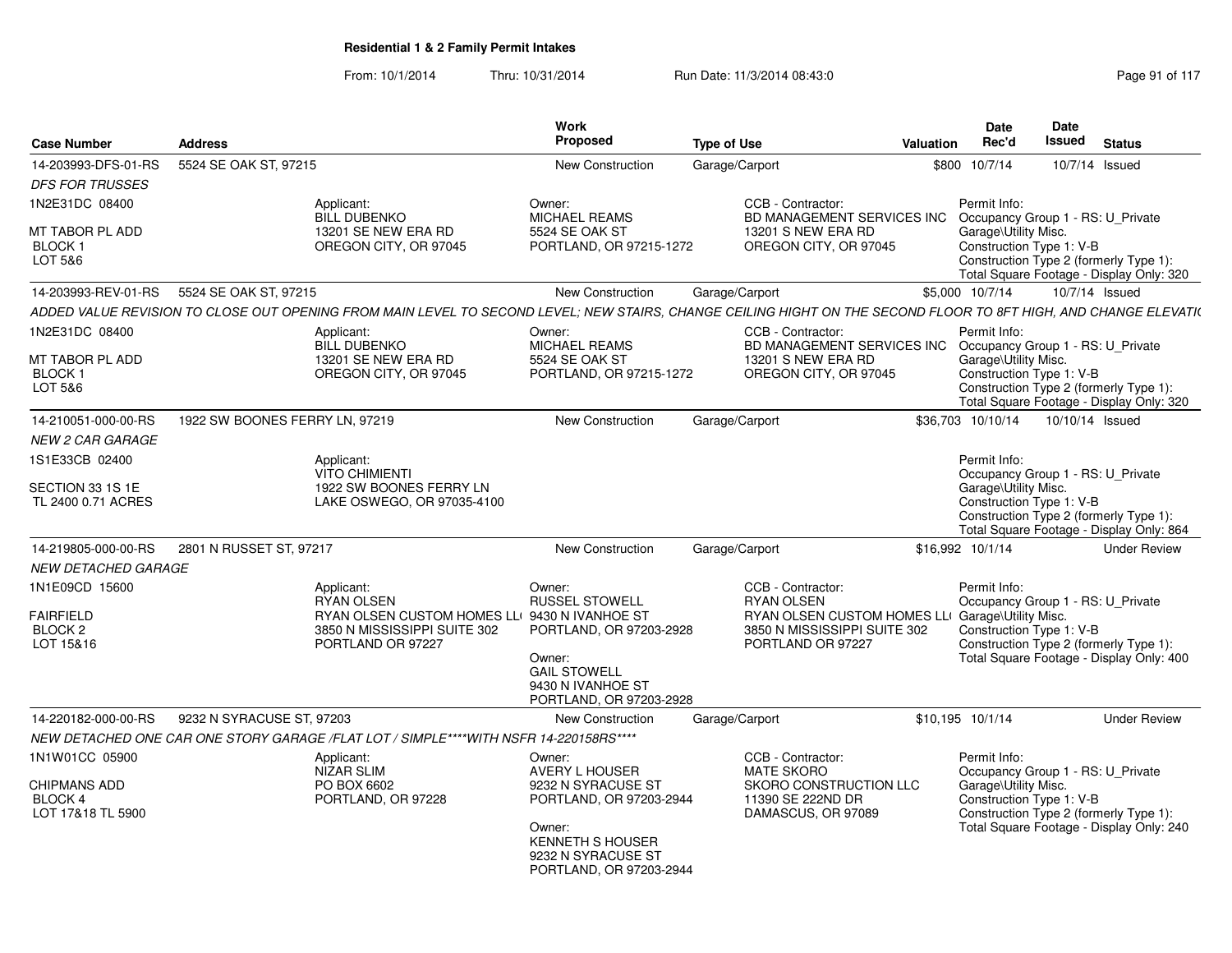| <b>Case Number</b>                                 | <b>Address</b>                                          |                                                                                                       | <b>Work</b><br>Proposed                                                  | <b>Type of Use</b>                                               | Valuation | Date<br>Rec'd                                                             | <b>Date</b><br><b>Issued</b> | <b>Status</b>                                                                          |
|----------------------------------------------------|---------------------------------------------------------|-------------------------------------------------------------------------------------------------------|--------------------------------------------------------------------------|------------------------------------------------------------------|-----------|---------------------------------------------------------------------------|------------------------------|----------------------------------------------------------------------------------------|
| 14-221768-000-00-RS                                | 4300 NE SUMNER ST                                       |                                                                                                       | <b>New Construction</b>                                                  | Garage/Carport                                                   |           | \$44.179 10/6/14                                                          |                              | 10/6/14 Under Inspection                                                               |
| <b>NEW POLE BARN/GARAGE</b>                        |                                                         |                                                                                                       |                                                                          |                                                                  |           |                                                                           |                              |                                                                                        |
| 1N2E19BB 11902                                     |                                                         | Applicant:<br><b>DAMON F ARCHER</b>                                                                   | Owner:<br><b>DAMON F ARCHER</b>                                          |                                                                  |           | Permit Info:<br>Occupancy Group 1 - RS: U_Private                         |                              |                                                                                        |
| PARTITION PLAT 2010-67<br>LOT <sub>2</sub>         |                                                         | 4262 NE SUMNER ST<br>PORTLAND, OR 97218                                                               | 4262 NE SUMNER ST<br>PORTLAND, OR 97218                                  |                                                                  |           | Garage\Utility Misc.<br>Construction Type 1: V-B                          |                              | Construction Type 2 (formerly Type 1):<br>Total Square Footage - Display Only: 1040    |
| 14-224227-000-00-RS                                | 1114 SE REX ST, 97202                                   |                                                                                                       | New Construction                                                         | Garage/Carport                                                   |           | \$22.599 10/10/14                                                         |                              | <b>Under Review</b>                                                                    |
|                                                    |                                                         | NEW DETACHED 1 CAR GARAGE WITH SHOP/1 STORY/FLAT LOT/COMPLEX***WITH NSFR 14-224214-RS***              |                                                                          |                                                                  |           |                                                                           |                              |                                                                                        |
| 1S1E23BD 12200                                     |                                                         | Applicant:<br><b>MIKE COYLE</b>                                                                       | Owner:<br>MORRISON BUILT LLC                                             | CCB - Contractor:<br><b>MORRISON BUILT LLC</b>                   |           | Permit Info:<br>Occupancy Group 1 - RS: U_Private                         |                              |                                                                                        |
| <b>CITY VIEW PK</b><br>BLOCK 6<br>LOT <sub>7</sub> |                                                         | <b>FASTER PERMITS</b><br>14334 NW EAGLERIDGE LANE<br>PORTLAND, OR 97229                               | 4614 SW KELLY AVE #17<br>PORTLAND, OR 97239-4277                         | 4614 SW Kelly Avenue, Ste 17<br>Portland, OR 97239               |           | Garage\Utility Misc.<br>Construction Type 1: V-B                          |                              | Construction Type 2 (formerly Type 1):<br>Total Square Footage - Display Only: 532     |
| 14-224972-000-00-RS                                | 7716 N MISSISSIPPI AVE, 97217                           |                                                                                                       | New Construction                                                         | Garage/Carport                                                   |           | \$74,578 10/16/14                                                         |                              | 10/16/14 Under Inspection                                                              |
|                                                    |                                                         | NEW 484 SF DETACHED GARAGE WITH SECOND FLOOR LIVING SPACE - TWO BEDROOMS AND ONE BATHROOM; NOT AN ADU |                                                                          |                                                                  |           |                                                                           |                              |                                                                                        |
| 1N1E10CD 06000<br><b>FAIRPORT</b>                  |                                                         | Applicant:<br>KONZ CONSTRUCTION LLC<br>9300 SE TENINO CT.                                             | Owner:<br><b>CHRISTIE L NIELSEN</b><br>7716 N MISSISSIPPI AVE            | CCB - Contractor:<br>KONZ CONSTRUCTION LLC<br>9300 SE TENINO CT. |           | Permit Info:<br>Occupancy Group 1 - RS: U_Private<br>Garage\Utility Misc. |                              |                                                                                        |
| BLOCK <sub>2</sub><br>LOT 5&6                      |                                                         | PORTLAND, OR 97266                                                                                    | PORTLAND, OR 97217-1356                                                  | PORTLAND, OR 97266                                               |           | Construction Type 1: V-B                                                  |                              | Construction Type 2 (formerly Type 1): V-B<br>Total Square Footage - Display Only: 998 |
| 14-225239-000-00-RS                                |                                                         |                                                                                                       | <b>New Construction</b>                                                  | Garage/Carport                                                   |           | \$8.751 10/15/14                                                          |                              | <b>Under Review</b>                                                                    |
|                                                    | NEW DETACHED ONE CAR GARAGE***WITH NSFR 14-225220-RS*** |                                                                                                       |                                                                          |                                                                  |           |                                                                           |                              |                                                                                        |
| 1S1E20AB 02702                                     |                                                         | Applicant:<br>MIKE COYLE                                                                              | Owner:<br><b>Brian McMillan</b>                                          | CCB - Contractor:<br><b>BRIAN MCMILLEN LLC</b>                   |           | Permit Info:<br>Occupancy Group 1 - RS: U_Private                         |                              |                                                                                        |
| PARTITION PLAT 2008-84<br>LOT <sub>2</sub>         |                                                         | <b>FASTER PERMITS</b><br>14334 NW EAGLERIDGE LANE<br>PORTLAND, OR 97229                               | <b>Tasso Custom Homes</b><br>15151 Frye St<br>Happy Valley, OR 97086     | 15151 SE FRYE<br>HAPPY VALLEY, OR 97086                          |           | Garage\Utility Misc.<br>Construction Type 1: V-B                          |                              | Construction Type 2 (formerly Type 1):<br>Total Square Footage - Display Only: 206     |
| 14-225281-000-00-RS                                | 3776 N COLONIAL AVE, 97227                              |                                                                                                       | New Construction                                                         | Garage/Carport                                                   |           | \$18,000 10/14/14                                                         | 10/14/14 Issued              |                                                                                        |
|                                                    |                                                         | CONSTRUCT NEW 408 SF DETACHED GARAGE AT REAR OF PROPERTY, EXTEND EXISTING DRIVEWAY TO NEW GARAGE.     |                                                                          |                                                                  |           |                                                                           |                              |                                                                                        |
| 1N1E21DD 09600                                     |                                                         | Applicant:<br><b>JOHN CHU</b>                                                                         | Owner:<br><b>WILLIAM D COE</b>                                           | CCB - Contractor:<br><b>UBD LLC</b>                              |           | Permit Info:<br>Occupancy Group 1 - RS: U_Private                         |                              |                                                                                        |
| <b>OVERLOOK</b><br>BLOCK 22<br>LOT <sub>12</sub>   |                                                         | <b>JTC INC</b><br>11540 SE SOUTHERN LITES DRIVE PORTLAND, OR 97227-1004<br>CLACKAMAS, OR 97086        | 3776 N COLONIAL AVE<br>Owner:                                            | PO BOX 637<br>WEST LINN, OR 97068                                |           | Garage\Utility Misc.<br>Construction Type 1: V-B                          |                              | Construction Type 2 (formerly Type 1):<br>Total Square Footage - Display Only: 408     |
|                                                    |                                                         |                                                                                                       | JASMINE P S SONODA-COE<br>3776 N COLONIAL AVE<br>PORTLAND, OR 97227-1004 |                                                                  |           |                                                                           |                              |                                                                                        |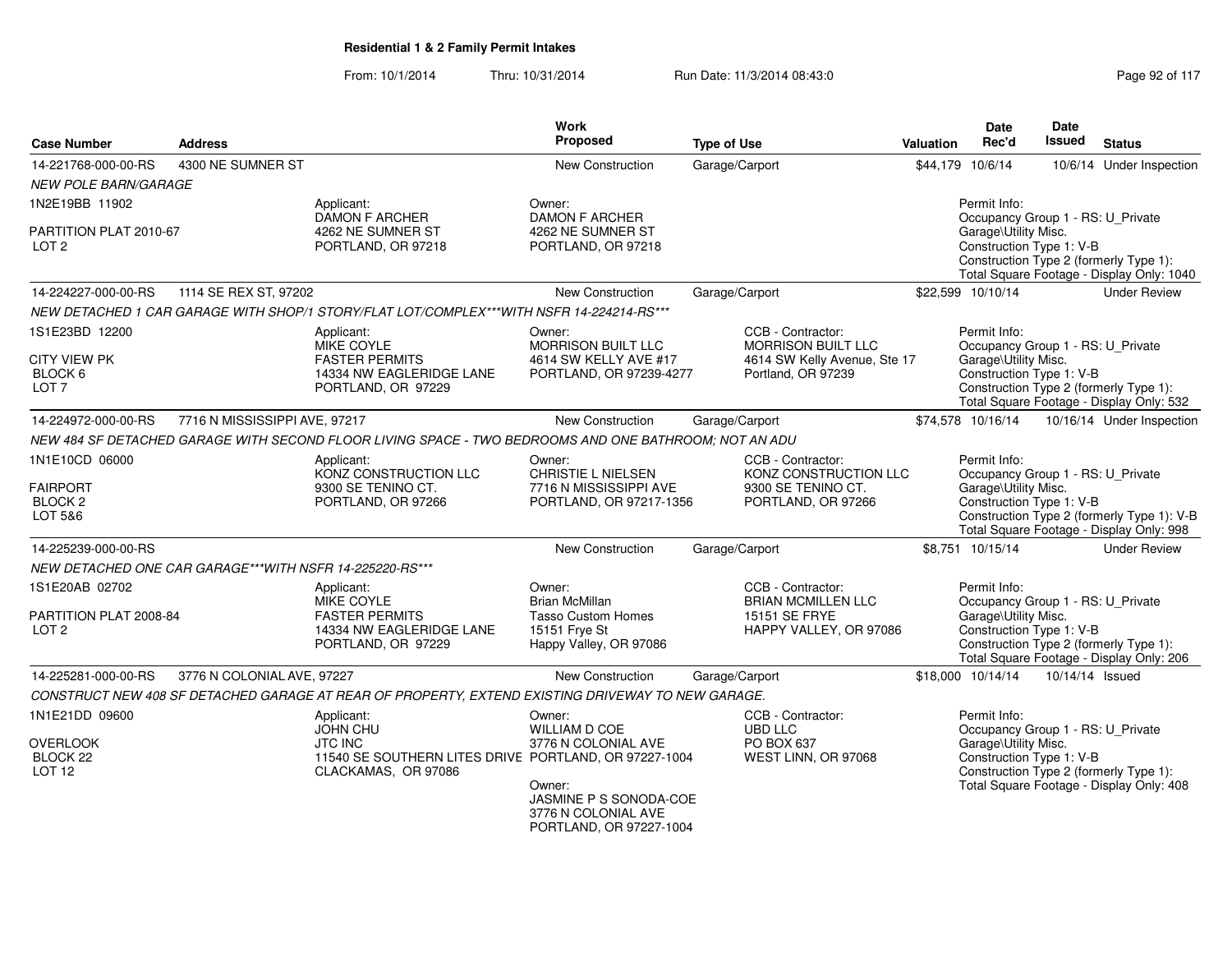| <b>Case Number</b>                                                                                | <b>Address</b>              |                                                                                                    | <b>Work</b><br>Proposed                                                                                                                                                 | <b>Type of Use</b>                                                                                                                                                | <b>Valuation</b> | Date<br>Rec'd                                                                                         | <b>Date</b><br>Issued | <b>Status</b>                                                                       |
|---------------------------------------------------------------------------------------------------|-----------------------------|----------------------------------------------------------------------------------------------------|-------------------------------------------------------------------------------------------------------------------------------------------------------------------------|-------------------------------------------------------------------------------------------------------------------------------------------------------------------|------------------|-------------------------------------------------------------------------------------------------------|-----------------------|-------------------------------------------------------------------------------------|
| 14-226248-000-00-RS                                                                               | 1905 SE 44TH AVE, 97215     |                                                                                                    | New Construction                                                                                                                                                        | Garage/Carport                                                                                                                                                    |                  | \$20,390 10/16/14                                                                                     | 10/16/14 Issued       |                                                                                     |
|                                                                                                   |                             | CONSTRUCT NEW 480 SF DETACHED GARAGE WITH 189 SF NONHABITABLE LOFT , EXTEND DRIVEWAY AT NEW GARAGE |                                                                                                                                                                         |                                                                                                                                                                   |                  |                                                                                                       |                       |                                                                                     |
| 1S2E06CB 11800<br><b>FAILING ADD</b><br><b>BLOCK 4 TL 11800</b>                                   |                             | Applicant:<br><b>JOSEPH A KARMAN</b><br>1905 SE 44TH AVE<br>PORTLAND, OR 97215-3128                | Owner:<br><b>JOSEPH A KARMAN</b><br>1905 SE 44TH AVE<br>PORTLAND, OR 97215-3128<br>Owner:<br>DEBORAH A KARMAN<br>1905 SE 44TH AVE<br>PORTLAND, OR 97215-3128            |                                                                                                                                                                   |                  | Permit Info:<br>Occupancy Group 1 - RS: U Private<br>Garage\Utility Misc.<br>Construction Type 1: V-B |                       | Construction Type 2 (formerly Type 1):<br>Total Square Footage - Display Only: 480  |
| 14-226335-000-00-RS                                                                               | 2944 NE 50TH AVE, 97213     |                                                                                                    | <b>New Construction</b>                                                                                                                                                 | Garage/Carport                                                                                                                                                    |                  | \$11,470 10/17/14                                                                                     |                       | <b>Under Review</b>                                                                 |
|                                                                                                   |                             | CONSTRUCT NEW DETACHED 13.5' x 20', ONE CAR GARAGE WITH NEW DRIVEWAY AND CURBCUT                   |                                                                                                                                                                         |                                                                                                                                                                   |                  |                                                                                                       |                       |                                                                                     |
| 1N2E30BD 02300<br>ROSE CITY PK<br>BLOCK 139<br>LOT <sub>16</sub>                                  |                             | Applicant:<br><b>DAN WHITE</b><br>DAW REMODELING INC<br>160 SW 88TH AVE<br>PORTLAND, OR 97225      | Owner:<br>DAW REMODELING INC<br>160 SW 88TH AVE<br>PORTLAND, OR 97225-6453                                                                                              | CCB - Contractor:<br><b>DAN WHITE</b><br>DAW REMODELING INC<br>160 SW 88TH AVE<br>PORTLAND, OR 97225                                                              |                  | Permit Info:<br>Occupancy Group 1 - RS: U Private<br>Garage\Utility Misc.<br>Construction Type 1: V-B |                       | Construction Type 2 (formerly Type 1):<br>Total Square Footage - Display Only: 270  |
| 14-227388-000-00-RS                                                                               | 1125 SE CLATSOP ST - Unit A |                                                                                                    | New Construction                                                                                                                                                        | Garage/Carport                                                                                                                                                    |                  | \$37,765 10/21/14                                                                                     |                       | <b>Under Review</b>                                                                 |
|                                                                                                   |                             | NEW DETACHED 2 STORY GARAGE: SECOND FLOOR TO BE USED AS A STORAGE                                  |                                                                                                                                                                         |                                                                                                                                                                   |                  |                                                                                                       |                       |                                                                                     |
| 1S1E26BA 11000<br>SELLWOOD<br>BLOCK 45<br>LOT <sub>9</sub>                                        |                             | Applicant:<br>Mike Montgomery<br>5531 SW Buddington St<br>Portland, OR 97219                       | Owner:<br>AARON W MCGRATH<br>1125 SE CLATSOP ST<br>PORTLAND, OR 97202-7021<br>Owner:<br>PETRA D ST JOHN<br>1125 SE CLATSOP ST<br>PORTLAND, OR 97202-7021                |                                                                                                                                                                   |                  | Permit Info:<br>Occupancy Group 1 - RS: U_Private<br>Garage\Utility Misc.<br>Construction Type 1: V-B |                       | Construction Type 2 (formerly Type 1):<br>Total Square Footage - Display Only: 889  |
| 14-228883-000-00-RS                                                                               | 7461 SW 52ND AVE, 97219     |                                                                                                    | <b>New Construction</b>                                                                                                                                                 | Garage/Carport                                                                                                                                                    |                  | \$11,215 10/22/14                                                                                     |                       | <b>Under Review</b>                                                                 |
|                                                                                                   |                             | NEW DETACHED 1-CAR GARAGE/1-STORY/SLIGHTLY SLOPED/COMPLEX***WITH NSFR 14-228850-RS***              |                                                                                                                                                                         |                                                                                                                                                                   |                  |                                                                                                       |                       |                                                                                     |
| 1S1E19AC 03200<br><b>KIRCANNO</b><br>BLOCK <sub>3</sub><br>N 45' OF LOT 25<br>LOT 26 EXC PT IN ST |                             | Applicant:<br>Mike Covle<br><b>Faster Permits</b><br>14334 NW Eagleridge<br>Portland, OR 97229     | Owner:<br><b>NANCY S PROUTY</b><br>7461 SW 52ND AVE<br>PORTLAND, OR 97219-1314                                                                                          | CCB - Contractor:<br><b>VIC REMMERS</b><br>EVERETT CUSTOM HOMES INC<br>735 SW 158TH AVE STE 180<br>BEAVERTON OR 97008                                             |                  | Permit Info:<br>Occupancy Group 1 - RS: U Private<br>Garage\Utility Misc.<br>Construction Type 1: V-B |                       | Construction Type 2 (formerly Type 1):<br>Total Square Footage - Display Only: 264  |
| 14-229963-000-00-RS                                                                               | 15812 NE STANTON ST, 97230  |                                                                                                    | New Construction                                                                                                                                                        | Garage/Carport                                                                                                                                                    |                  | \$5,000 10/30/14                                                                                      | 10/30/14 Issued       |                                                                                     |
|                                                                                                   |                             |                                                                                                    |                                                                                                                                                                         | LEGALIZE 864 SF DETACHED GARAGE, 2 STORIES, 2ND FLOOR TO BE USED AS STORAGE, INSTALL TWO 3' WIDE CONCRETE DRIVE STRIPS TO NEW GARAGE.*RESPONSE TO AL FOLDER 14-21 |                  |                                                                                                       |                       |                                                                                     |
| 1N2E25AD 03100<br><b>BARKERBROOK</b><br>BLOCK <sub>3</sub><br>LOT <sub>11</sub>                   |                             | Applicant:<br><b>RICK E MYRON</b><br>15812 NE STANTON ST<br>PORTLAND, OR 97230-5159                | Owner:<br><b>RICK E MYRON</b><br>15812 NE STANTON ST<br>PORTLAND, OR 97230-5159<br>Owner:<br><b>JOSEPHINE E MYRON</b><br>15812 NE STANTON ST<br>PORTLAND, OR 97230-5159 |                                                                                                                                                                   |                  | Permit Info:<br>Occupancy Group 1 - RS: U_Private<br>Garage\Utility Misc.<br>Construction Type 1: V-B |                       | Construction Type 2 (formerly Type 1):<br>Total Square Footage - Display Only: 1728 |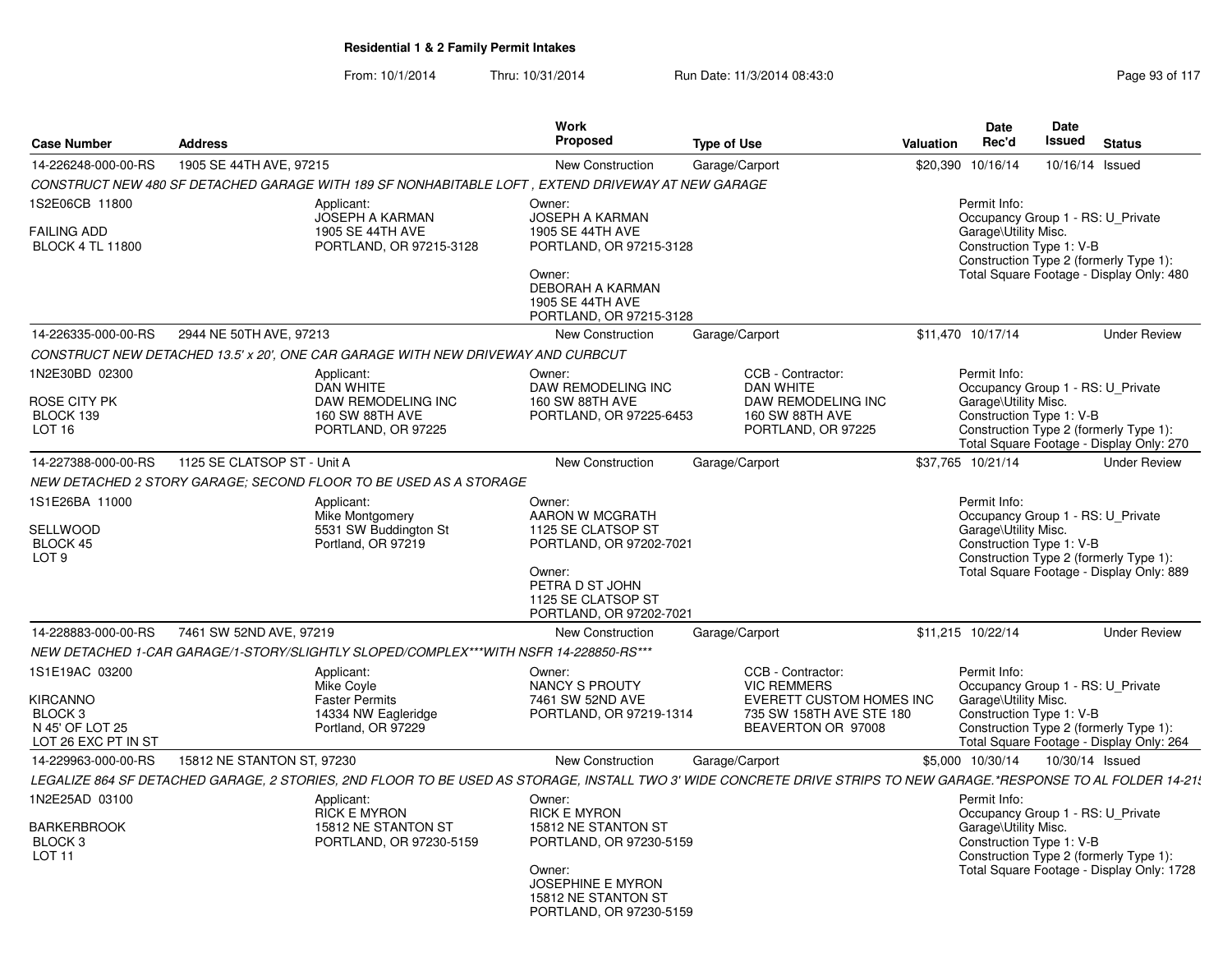| <b>Case Number</b>                                                       | <b>Address</b>                |                                                                                                      | Work<br><b>Proposed</b>                                                                   | <b>Type of Use</b> |                                                                                                             | <b>Valuation</b> | <b>Date</b><br>Rec'd                                                                                  | <b>Date</b><br><b>Issued</b> | <b>Status</b>                                                                         |
|--------------------------------------------------------------------------|-------------------------------|------------------------------------------------------------------------------------------------------|-------------------------------------------------------------------------------------------|--------------------|-------------------------------------------------------------------------------------------------------------|------------------|-------------------------------------------------------------------------------------------------------|------------------------------|---------------------------------------------------------------------------------------|
| 14-230001-000-00-RS                                                      | 7335 N IVANHOE ST, 97203      |                                                                                                      | <b>New Construction</b>                                                                   |                    | Garage/Carport                                                                                              |                  | \$10,195 10/24/14                                                                                     |                              | 11/1/14 Issued                                                                        |
|                                                                          |                               | NEW SINGLE CAR ONE STORY DETACHED GARAGE *** WITH 14-229988RS ***                                    |                                                                                           |                    |                                                                                                             |                  |                                                                                                       |                              |                                                                                       |
| 1N1E07BC 10200                                                           |                               | Applicant:<br>MIKE MONTGOMERY<br>5531 SW BUDDINGTON ST<br>PORTLAND, OR 97219                         | Owner:<br>2SI SMYTH LLC<br>4804 NW BETHANY BLVD #12-232<br>PORTLAND, OR 97229-9195        |                    | CCB - Contractor:<br>C G LARNER GENERAL<br><b>CONTRACTING INC</b><br>1527 SW 57TH AVE<br>PORTLAND, OR 97221 |                  | Permit Info:<br>Occupancy Group 1 - RS: U Private<br>Garage\Utility Misc.<br>Construction Type 1: V-B |                              | Construction Type 2 (formerly Type 1):<br>Total Square Footage - Display Only: 240    |
| 11-165661-DFS-02-RS                                                      | 301 NW MERIDIAN RIDGE CT      |                                                                                                      | New Construction                                                                          |                    | Single Family Dwelling                                                                                      |                  | \$1,500 10/2/14                                                                                       | 10/27/14 Issued              |                                                                                       |
| <b>DFS FOR TRUSSES</b>                                                   |                               |                                                                                                      |                                                                                           |                    |                                                                                                             |                  |                                                                                                       |                              |                                                                                       |
| 1N1W36DA 02022                                                           |                               | Applicant:<br><b>MIKE COYLE</b>                                                                      | Owner:<br>PATH CONSTRUCTION LLC                                                           |                    | CCB - Contractor:<br>PATH CONSTRUCTION                                                                      |                  | Permit Info:                                                                                          |                              | Occupancy Group 1 - RS: R-3 Residential                                               |
| <b>MERIDIAN RIDGE</b><br>LOT 9 TL 2022<br>SPLIT MAP & SPLIT LEVY R588040 |                               | <b>FASTER PERMITS</b><br>14334 NW EAGLERIDGE LANE<br>PORTLAND, OR 97229                              | PORTLAND, OR 97239-3871                                                                   |                    | 5331 SW MACADAM AVE #258-110 5331 SW MACADAM AVE #258-110<br>PORTLAND, OR 97239                             |                  | One and Two Family<br>Construction Type 1: V-B                                                        |                              | Construction Type 2 (formerly Type 1): V-B                                            |
| (R561600500)                                                             |                               |                                                                                                      |                                                                                           |                    | CCB - Contractor:<br><b>GRIZZLY ELECTRIC</b><br>8002 NE HWY 99 SUITE 248<br>VANCOUVER, WA 98665             |                  |                                                                                                       |                              | Total Square Footage - Display Only: 3485                                             |
| 11-173995-REV-04-RS                                                      | 3100 SW FAIRMOUNT BLVD, 97201 |                                                                                                      | <b>New Construction</b>                                                                   |                    | Single Family Dwelling                                                                                      |                  | \$10/16/14                                                                                            | 10/16/14 Final               |                                                                                       |
|                                                                          |                               | REVISION TO CHANGE LOWER FL PLAN FROM FINISHED BASEMENT TO UNFINISHED                                |                                                                                           |                    |                                                                                                             |                  |                                                                                                       |                              |                                                                                       |
| 1S1E16BA 01200                                                           |                               | Applicant:                                                                                           | Owner:                                                                                    |                    | CCB - Contractor:                                                                                           |                  | Permit Info:                                                                                          |                              |                                                                                       |
| PARTITION PLAT 1991-3<br>LOT <sub>2</sub>                                |                               | PATRICK J CHRISTIAN<br>3100 SW FAIRMOUNT BLVD<br>PORTLAND, OR 97239-1466                             | <b>PATRICK J CHRISTIAN</b><br>3100 SW FAIRMOUNT BLVD<br>PORTLAND, OR 97239-1466           |                    | <b>BC PLUMBING INC</b><br><b>1615 PINE ST</b><br>SILVERTON, OR 97381                                        |                  | One and Two Family<br>Construction Type 1: V-B                                                        |                              | Occupancy Group 1 - RS: R-3 Residential<br>Construction Type 2 (formerly Type 1): V-B |
|                                                                          |                               | Applicant:<br><b>JEFF WARD</b><br>PACIFIC CUSTOM HOME<br>PACKAGES, INC<br>5201 SW WESTGATE DR, SUITE | Owner:<br><b>BARBARA B CHRISTIAN</b><br>3100 SW FAIRMOUNT BLVD<br>PORTLAND, OR 97239-1466 |                    | CCB - Contractor:<br>AIR COMFORT INC<br>16055 SW 74TH AVE STE B<br>PORTLAND, OR 97224                       |                  |                                                                                                       |                              | Total Square Footage - Display Only: 7833                                             |
|                                                                          |                               | 118<br>PORTLAND, OR 97221                                                                            |                                                                                           |                    | CCB - Contractor:<br>ALPHA ELECTRIC CORP<br>23920 NE 28TH STREET<br>CAMAS, WA 98607                         |                  |                                                                                                       |                              |                                                                                       |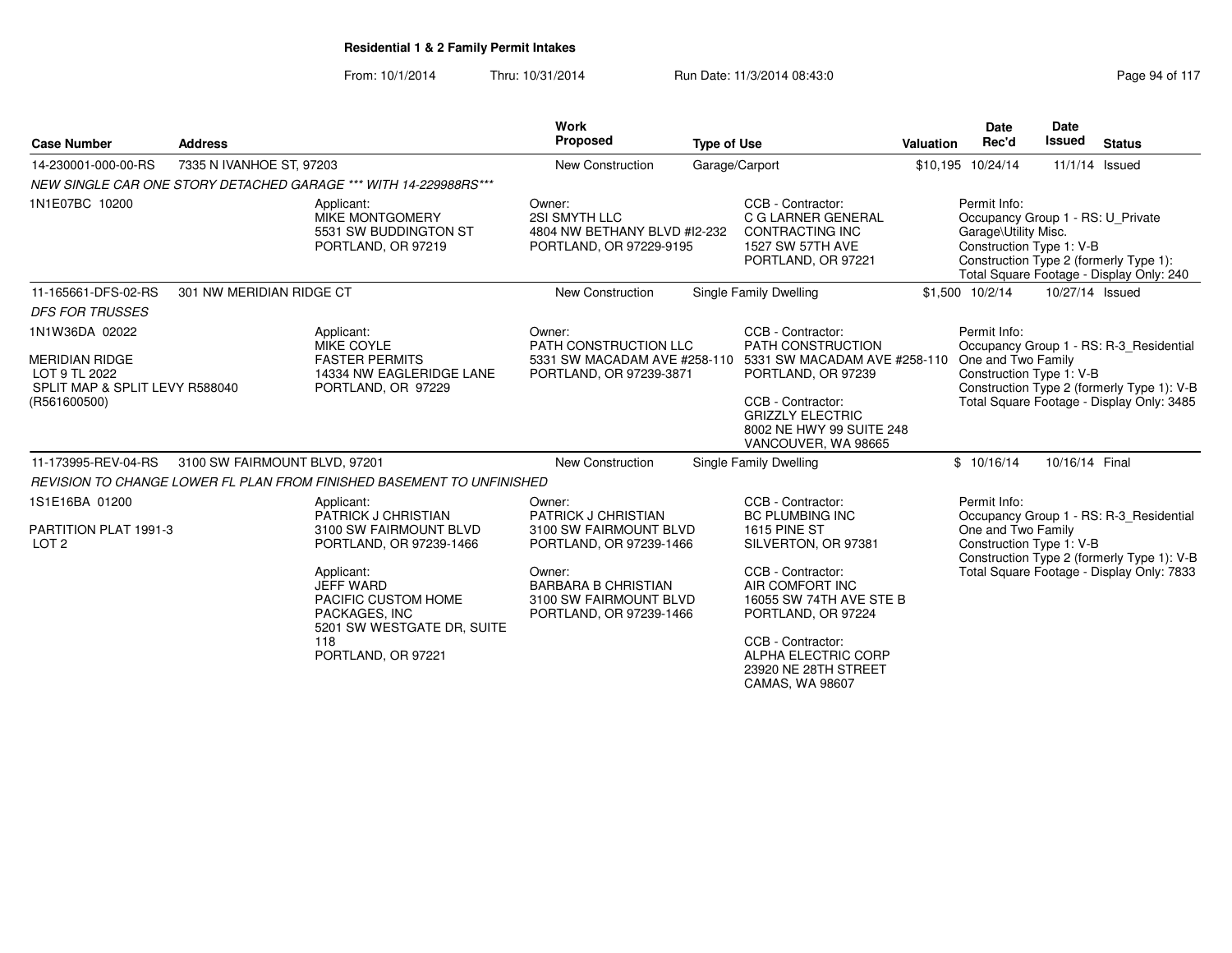|                                          |                                   |                                                                     | <b>Work</b>                                                                                                |                    |                                                                                                                  |                  | <b>Date</b>                                    | <b>Date</b>     |                                                                                         |
|------------------------------------------|-----------------------------------|---------------------------------------------------------------------|------------------------------------------------------------------------------------------------------------|--------------------|------------------------------------------------------------------------------------------------------------------|------------------|------------------------------------------------|-----------------|-----------------------------------------------------------------------------------------|
| <b>Case Number</b>                       | <b>Address</b>                    |                                                                     | Proposed                                                                                                   | <b>Type of Use</b> |                                                                                                                  | <b>Valuation</b> | Rec'd                                          | Issued          | <b>Status</b>                                                                           |
| 13-154627-DFS-01-RS                      | 3926 SW FREEMAN ST, 97219         |                                                                     | New Construction                                                                                           |                    | Single Family Dwelling                                                                                           |                  | \$5,786 10/3/14                                | 10/23/14 Issued |                                                                                         |
| <b>DFS FOR FIRE SPRINKLERS</b>           |                                   |                                                                     |                                                                                                            |                    |                                                                                                                  |                  |                                                |                 |                                                                                         |
| 1S1E20CD 10200                           |                                   | Applicant:<br><b>JOSH KELSO</b>                                     | Owner:<br>MISSION HOMES NORTHWEST LL( SUNSET HEATING & COOLING INC Occupancy Group 1 - RS: R-3_Residential |                    | CCB - Contractor:                                                                                                |                  | Permit Info:                                   |                 |                                                                                         |
| <b>DENLEY HTS</b><br>LOT 13 EXC PT IN ST |                                   | MISSION HOMES NW LLC<br>PO BOX 1689<br>LAKE OSWEGO, OR 97035        | PO BOX 1689<br>LAKE OSWEGO, OR 97035-0889                                                                  |                    | 0607 SW IDAHO<br>PORTLAND, OR 97239                                                                              |                  | One and Two Family<br>Construction Type 1: V-B |                 | Construction Type 2 (formerly Type 1): V-B                                              |
|                                          |                                   |                                                                     |                                                                                                            |                    | CCB - Contractor:<br><b>CORNEL CUREA</b><br><b>FIVE STAR PLUMBING</b><br>6138 SE 136TH AVE<br>PORTLAND, OR 97236 |                  |                                                |                 | Total Square Footage - Display Only: 3531                                               |
|                                          |                                   |                                                                     |                                                                                                            |                    | CCB - Contractor:<br>DAVID DALBEY<br>MISSION HOMES NORTHWEST LLO<br>PO BOX 1689<br>LAKE OSWEGO, OR 97035         |                  |                                                |                 |                                                                                         |
| 13-177349-DFS-01-RS                      | 13248 NW OLD GERMANTOWN RD, 97229 |                                                                     | New Construction                                                                                           |                    | Single Family Dwelling                                                                                           |                  | \$5,000 10/21/14                               |                 | <b>Under Review</b>                                                                     |
| <b>DFS- FIRE SPRINKLERS</b>              |                                   |                                                                     |                                                                                                            |                    |                                                                                                                  |                  |                                                |                 |                                                                                         |
| 1N1W16A 00400                            |                                   | Applicant:<br>ROBERT VAN DERWERF                                    | Owner:<br>ROBERT VAN DERWERF                                                                               |                    | Primary Contractor:<br><b>TO BID</b>                                                                             |                  | Permit Info:                                   |                 | Occupancy Group 1 - RS: R-3_Residential                                                 |
| SECTION 16 1N 1W<br>TL 400 6.13 ACRES    |                                   | 13248 NW OLD GERMANTOWN RD<br>PORTLAND, OR 97231-2710               | 13248 NW OLD GERMANTOWN RD<br>PORTLAND, OR 97231-2710                                                      |                    |                                                                                                                  |                  | One and Two Family<br>Construction Type 1: V-B |                 |                                                                                         |
|                                          |                                   |                                                                     | Owner:<br><b>LINDA BARNES</b><br>13248 NW OLD GERMANTOWN RD<br>PORTLAND, OR 97231-2710                     |                    |                                                                                                                  |                  |                                                |                 | Construction Type 2 (formerly Type 1): V-B<br>Total Square Footage - Display Only: 3698 |
| 13-195308-DFS-01-RS                      | 3912 SW FREEMAN ST, 97219         |                                                                     | New Construction                                                                                           |                    | Single Family Dwelling                                                                                           |                  | \$5,678 10/3/14                                | 10/23/14 Issued |                                                                                         |
| <b>DEFFERED FIRE SPRINKLERS</b>          |                                   |                                                                     |                                                                                                            |                    |                                                                                                                  |                  |                                                |                 |                                                                                         |
| 1S1E20CD 10100                           |                                   | Applicant:<br><b>DAVID DALBEY</b>                                   | Owner:<br>MISSION HOMES NW LLC                                                                             |                    | CCB - Contractor:<br>SUNSET HEATING & COOLING INC Occupancy Group 1 - RS: R-3_Residential                        |                  | Permit Info:                                   |                 |                                                                                         |
| <b>DENLEY HTS</b><br>LOT <sub>11</sub>   |                                   | MISSION HOMES NORTHWEST LLO<br>PO BOX 1689<br>LAKE OSWEGO, OR 97035 | PO BOX 1689<br>LAKE OSWEGO, OR 97035                                                                       |                    | 0607 SW IDAHO<br>PORTLAND, OR 97239                                                                              |                  | One and Two Family<br>Construction Type 1: V-B |                 | Construction Type 2 (formerly Type 1): V-B                                              |
|                                          |                                   |                                                                     |                                                                                                            |                    | CCB - Contractor:<br><b>CORNEL CUREA</b><br><b>FIVE STAR PLUMBING</b><br>6138 SE 136TH AVE<br>PORTLAND, OR 97236 |                  |                                                |                 | Total Square Footage - Display Only: 3776                                               |
|                                          |                                   |                                                                     |                                                                                                            |                    | CCB - Contractor:<br><b>DAVID DALBEY</b><br>MISSION HOMES NORTHWEST LLO<br>PO BOX 1689<br>LAKE OSWEGO, OR 97035  |                  |                                                |                 |                                                                                         |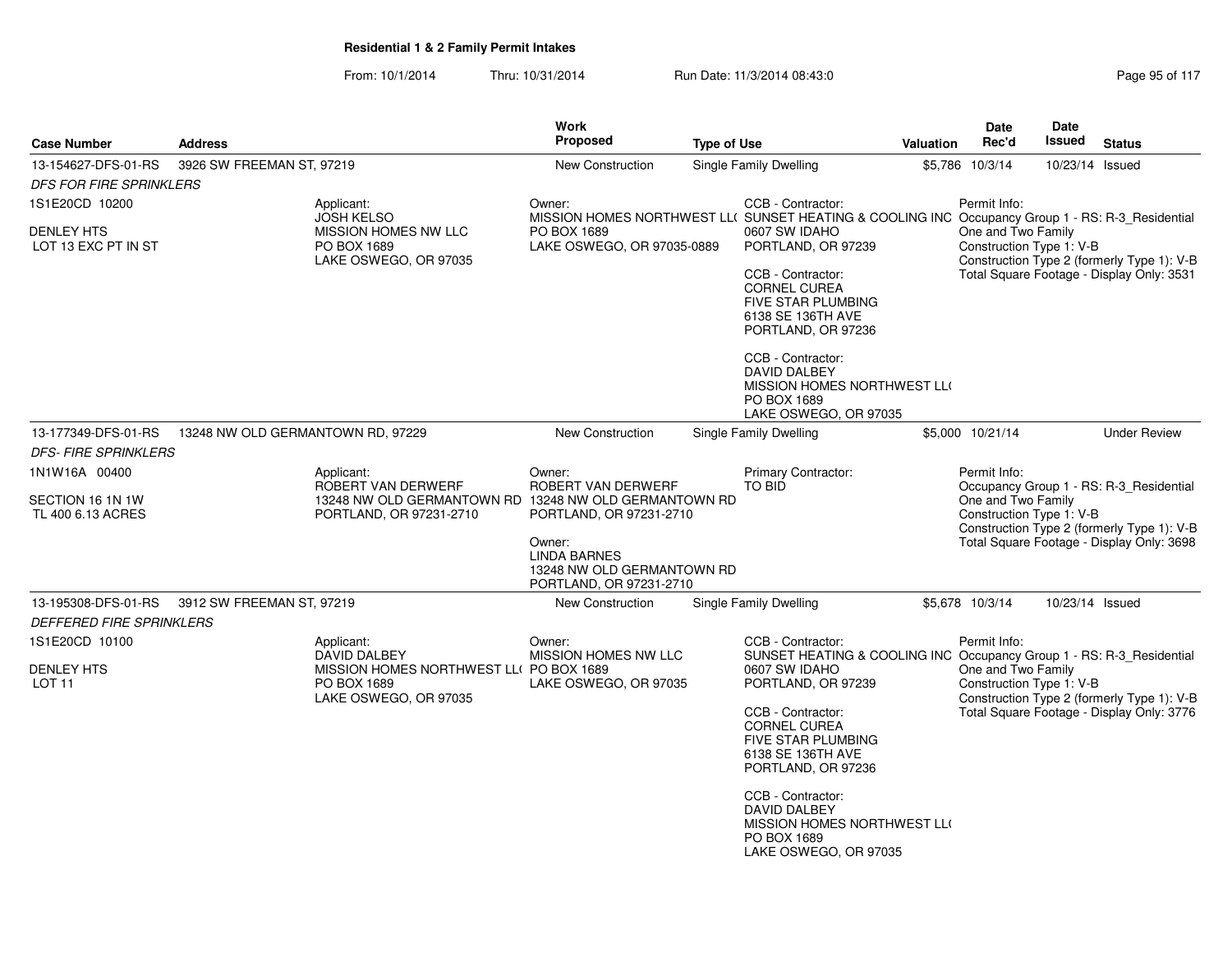| Page 96 of 117 |  |
|----------------|--|
|----------------|--|

|                                                                                                       |                          |                                                                                                                              | <b>Work</b>                                                                                                                                          |                                                                                                                                                                                                                                                                                                                                                                                                                                                                                                                   |                  | Date                                                           | Date          |                                                                                                                                    |
|-------------------------------------------------------------------------------------------------------|--------------------------|------------------------------------------------------------------------------------------------------------------------------|------------------------------------------------------------------------------------------------------------------------------------------------------|-------------------------------------------------------------------------------------------------------------------------------------------------------------------------------------------------------------------------------------------------------------------------------------------------------------------------------------------------------------------------------------------------------------------------------------------------------------------------------------------------------------------|------------------|----------------------------------------------------------------|---------------|------------------------------------------------------------------------------------------------------------------------------------|
| <b>Case Number</b>                                                                                    | <b>Address</b>           |                                                                                                                              | <b>Proposed</b>                                                                                                                                      | <b>Type of Use</b>                                                                                                                                                                                                                                                                                                                                                                                                                                                                                                | <b>Valuation</b> | Rec'd                                                          | <b>Issued</b> | <b>Status</b>                                                                                                                      |
| 13-212730-REV-01-RS                                                                                   | 5492 NW RUBICON LN       |                                                                                                                              | New Construction                                                                                                                                     | Single Family Dwelling                                                                                                                                                                                                                                                                                                                                                                                                                                                                                            |                  | \$10/27/14                                                     |               | <b>Under Review</b>                                                                                                                |
| <b>REVISION TO REVISE STORMWATER PLANTER</b>                                                          |                          |                                                                                                                              |                                                                                                                                                      |                                                                                                                                                                                                                                                                                                                                                                                                                                                                                                                   |                  |                                                                |               |                                                                                                                                    |
| 1N1W22AA 00618<br>PARTITION PLAT 2011-35<br>LOT 1<br>INC UND INT TRACT A OF PARTITION PLAT<br>2002-60 |                          | Applicant:<br><b>HUBERT CHMIEL</b>                                                                                           | Owner:<br><b>SCOTT PAJOR</b><br>4012 NW MCGRATH CT<br>PORTLAND, OR 97229<br>Owner:<br><b>DEBRA PAJOR</b><br>4012 NW MCGRATH CT<br>PORTLAND, OR 97229 | CCB - Contractor:<br>EAST WEST PLUMBING INC<br>11406 SE NORWOOD LOOP<br>HAPPY VALLEY OR 97086<br>CCB - Contractor:<br>PETRINA CONSTRUCTION INC<br>4505 NE TILLAMOOK ST<br>PORTLAND, OR 97213-1319<br>CCB - Contractor:<br><b>GARYS VACUFLO INC</b><br>9015 SE FLAVEL ST<br>PORTLAND, OR 97266-5583<br>CCB - Contractor:<br>WHISKEY HILL ELECTRIC INC<br><b>HUBBARD OR</b><br>P O BOX 206<br>HUBBARD OR 97032<br>CCB - Contractor:<br><b>B &amp; S HEATING &amp; AIR</b><br><b>CONDITIONING LLC</b><br>PO BOX 1623 |                  | Permit Info:<br>One and Two Family<br>Construction Type 1: V-B |               | Occupancy Group 1 - RS: R-3 Residential<br>Construction Type 2 (formerly Type 1): V-B<br>Total Square Footage - Display Only: 7540 |
|                                                                                                       |                          |                                                                                                                              |                                                                                                                                                      |                                                                                                                                                                                                                                                                                                                                                                                                                                                                                                                   |                  |                                                                |               |                                                                                                                                    |
|                                                                                                       |                          |                                                                                                                              |                                                                                                                                                      |                                                                                                                                                                                                                                                                                                                                                                                                                                                                                                                   |                  |                                                                |               |                                                                                                                                    |
|                                                                                                       |                          |                                                                                                                              |                                                                                                                                                      |                                                                                                                                                                                                                                                                                                                                                                                                                                                                                                                   |                  |                                                                |               |                                                                                                                                    |
| WILLAMETTE BLVD AC<br><b>BLOCK1</b><br>SLY 1/2 OF LOT 11                                              |                          | <b>JOHN SHIDELER</b><br>7105 N MACRUM<br>PORTLAND OR 97203                                                                   | JAMESTOWN PROPERTIES LLC<br>3519 NE 15TH AVE<br>PORTLAND, OR 97212                                                                                   | APOLLO DRAIN AND ROOTER<br><b>SERVICE</b><br>2208 NW BIRDSDALE AVE STE 8<br>GRESHAM, OR 970303544<br>CCB - Contractor:<br><b>Harvey Friend</b><br><b>NORTHWEST STEEPLEJACK &amp;</b><br>PAINTING CO<br>2439 NW 22ND AVE<br>CAMUS, WA 98607<br>CCB - Contractor:<br><b>DOUGLAS CARRICK</b><br><b>CARRICK INC</b><br>4875 NW KAHNEETA DR<br>PORTLAND, OR 97229                                                                                                                                                      |                  | One and Two Family<br>Construction Type 1: V-B                 |               | Occupancy Group 1 - RS: R-3_Residential<br>Construction Type 2 (formerly Type 1):<br>Total Square Footage - Display Only: 800      |
| 13-226047-REV-02-RS<br>1N1E07CA 05500                                                                 | 7105 N MACRUM AVE, 97203 | REVISION TO REMOVE THREE TREES AND CLARIFY SIZE OF EXISTING 19" APPLE TREE TO REMAIN. NO CHANGES TO STRUCTURE.<br>Applicant: | New Construction<br>Owner:                                                                                                                           | OREGON CITY, OR 97045<br>Single Family Dwelling<br>CCB - Contractor:                                                                                                                                                                                                                                                                                                                                                                                                                                              |                  | \$10/6/14<br>Permit Info:                                      |               | 10/6/14 Issued                                                                                                                     |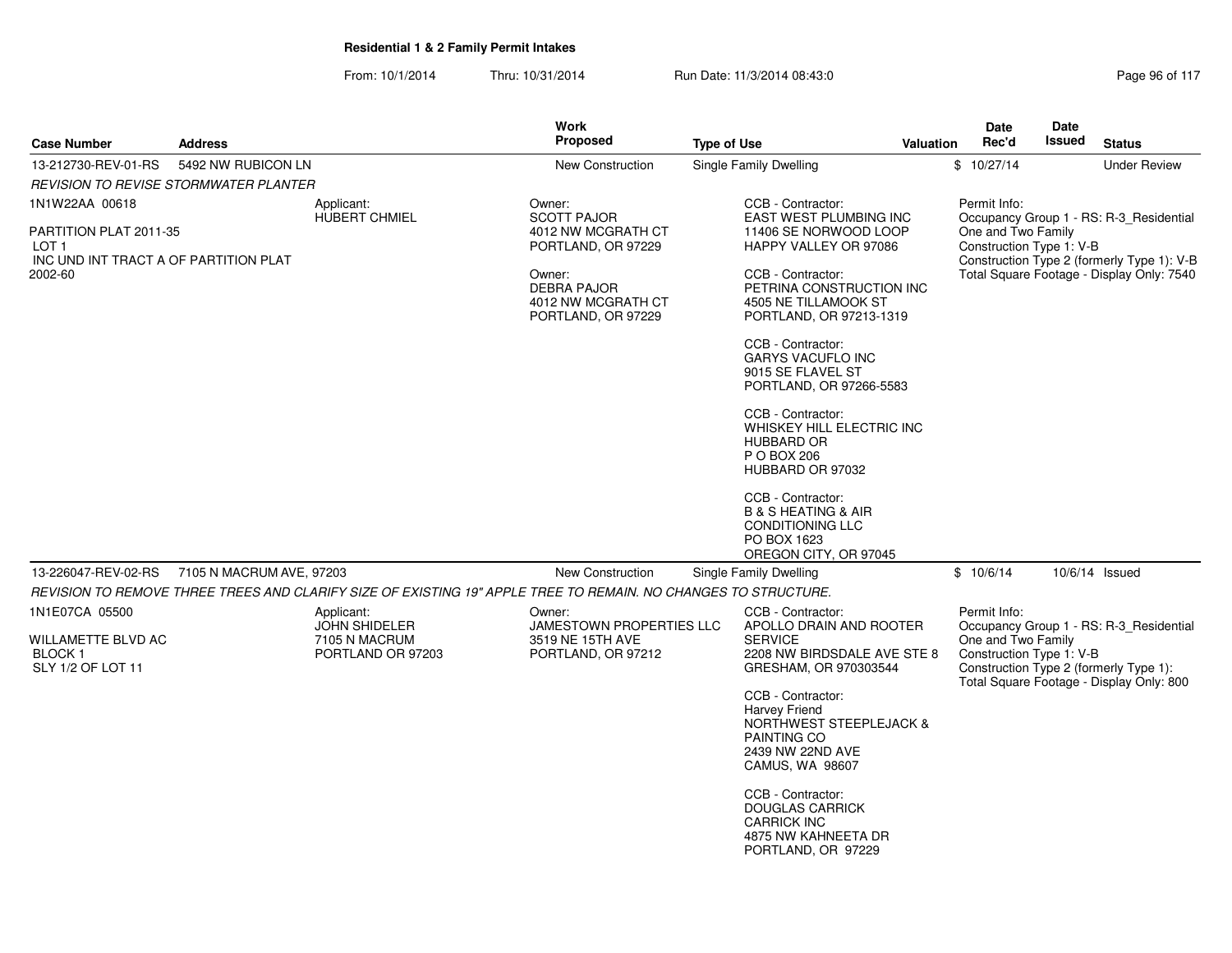| <b>Case Number</b>                                                | <b>Address</b>              |                                                                                                            | <b>Work</b><br><b>Proposed</b>                                                                                                                |                                                                                                                                                                   | <b>Valuation</b> | <b>Date</b><br>Rec'd                                           | <b>Date</b><br><b>Issued</b> | <b>Status</b>                                                                                                                      |
|-------------------------------------------------------------------|-----------------------------|------------------------------------------------------------------------------------------------------------|-----------------------------------------------------------------------------------------------------------------------------------------------|-------------------------------------------------------------------------------------------------------------------------------------------------------------------|------------------|----------------------------------------------------------------|------------------------------|------------------------------------------------------------------------------------------------------------------------------------|
|                                                                   |                             |                                                                                                            |                                                                                                                                               | <b>Type of Use</b>                                                                                                                                                |                  |                                                                |                              |                                                                                                                                    |
| 14-103432-REV-02-RS                                               | 7928 N BURRAGE AVE          |                                                                                                            | <b>New Construction</b>                                                                                                                       | Single Family Dwelling                                                                                                                                            |                  | \$10/1/14                                                      |                              | 10/1/14 Issued                                                                                                                     |
|                                                                   |                             | REVISION - MODIFY ROOF FRAMING FROM STICK FRAME TO TRUSS SYSTEM - NO EXTERIOR CHANGES - NO CHANGE TO PITCH |                                                                                                                                               |                                                                                                                                                                   |                  |                                                                |                              |                                                                                                                                    |
| 1N1E09CA 18802<br>PARTITION PLAT 2014-1<br>LOT 1 TL 18802         |                             | Applicant:<br><b>BEN MAY</b><br><b>JONAY PROPERTIES LLC</b><br>PO BOX 20926<br>PORTLAND, OR 97294          | Owner:<br><b>JONAY PROPERTIES LLC</b><br>PO BOX 20926<br>PORTLAND, OR 97294-0926                                                              | CCB - Contractor:<br><b>SERVICE FIRST ! PROPERTY</b><br>MAINTENANCE AND REPAIR<br>17413 WAKE ROBIN CIRCLE<br>OREGON CITY OR 97045<br>CCB - Contractor:            |                  | Permit Info:<br>One and Two Family<br>Construction Type 1: V-B |                              | Occupancy Group 1 - RS: R-3 Residential<br>Construction Type 2 (formerly Type 1): V-B<br>Total Square Footage - Display Only: 3055 |
|                                                                   |                             |                                                                                                            |                                                                                                                                               | DREAM MAKERS CONSTRUCTION<br>8707 NE FREMONT<br>PORTLAND, OR 97220                                                                                                |                  |                                                                |                              |                                                                                                                                    |
| 14-109491-REV-01-RS   6712 SE 148TH AVE, 97236                    |                             |                                                                                                            | New Construction                                                                                                                              | Single Family Dwelling                                                                                                                                            |                  | \$6,500 10/23/14                                               | 10/23/14 Issued              |                                                                                                                                    |
|                                                                   |                             |                                                                                                            |                                                                                                                                               | ADDED VALUE REVISION TO FINISH THE LOWER FLOOR AND INCLUDE NEW EXERCISE ROOM, STORAGE, SHOP, BEDROOM, AND NEW BATHROOM (Trade Permits Separate)                   |                  |                                                                |                              |                                                                                                                                    |
| 1S2E24B 00500<br>JOHNSON CREEK PK<br>LOT 20 TL 500                |                             | Applicant:<br>EDWARD RADULESCU<br>EPR DESIGN<br>825 NE 20TH AVE STE 202                                    | Owner:<br><b>JACOB BEC</b><br>PO BOX 2429<br>GRESHAM, OR 97030                                                                                | CCB - Contractor:<br><b>GARYS VACUFLO INC</b><br>9015 SE FLAVEL ST<br>PORTLAND, OR 97266-5583                                                                     |                  | Permit Info:<br>Construction Type 1: V-B                       |                              | Occupancy Group 1 - RS: R-3_Remodel<br>Total Square Footage - Display Only: 758                                                    |
|                                                                   |                             | PORTLAND OR 97232                                                                                          | Owner:<br><b>LIGIA BEC</b><br>PO BOX 2429<br>GRESHAM, OR 97030                                                                                | CCB - Contractor:<br><b>MB PLUMBING</b><br>13512 SE MARKET ST<br>PORTLAND, OR 97233                                                                               |                  |                                                                |                              |                                                                                                                                    |
| 14-112144-DFS-02-RS                                               | 4435 SW GREENLEAF DR, 97221 |                                                                                                            | <b>New Construction</b>                                                                                                                       | Single Family Dwelling                                                                                                                                            |                  | \$6,445 10/30/14                                               |                              | <b>Under Review</b>                                                                                                                |
| <b>DFS - FIRE SPRINKLERS</b>                                      |                             |                                                                                                            |                                                                                                                                               |                                                                                                                                                                   |                  |                                                                |                              |                                                                                                                                    |
| 1S1E08BB 01800<br><b>GREEN HILLS</b><br>BLOCK 32<br>LOT 1 TL 1800 |                             | Applicant:<br><b>LEON TRICE</b><br>LMT ARCHITECTURE<br>5428 NE 30TH AVE<br>PORTLAND OREGON 97211           | Owner:<br><b>TIMOTHY DEJONG</b><br>3720 SW BOND AVE #1810<br>PORTLAND, OR 97239<br>Owner:<br><b>LAURIE S DEJONG</b><br>3720 SW BOND AVE #1810 | CCB - Contractor:<br>COWAN CONSTRUCTION, LLC.<br>P.O. BOX 1846<br>TUALATIN, OR 97062<br>CCB - Contractor:<br><b>D &amp; SONS PLUMBING LLC</b><br>3810 NE 53RD CIR |                  | Permit Info:<br>One and Two Family<br>Construction Type 1: V-B |                              | Occupancy Group 1 - RS: R-3_Residential<br>Construction Type 2 (formerly Type 1): V-B<br>Total Square Footage - Display Only: 4894 |
|                                                                   |                             |                                                                                                            | PORTLAND, OR 97239                                                                                                                            | VANCOUVER, WA 98661                                                                                                                                               |                  |                                                                |                              |                                                                                                                                    |
| 14-126991-REV-01-RS                                               | 6435 SW PARKHILL WAY        |                                                                                                            | New Construction                                                                                                                              | Single Family Dwelling                                                                                                                                            |                  | \$10/14/14                                                     | 10/14/14 Issued              |                                                                                                                                    |
| REVISION - MODIFICATIONS TO LANDSCAPE PLAN                        |                             |                                                                                                            |                                                                                                                                               |                                                                                                                                                                   |                  |                                                                |                              |                                                                                                                                    |
| 1S1E15CC 07801                                                    |                             | Applicant:<br><b>EVAN D DAIGNEAULT</b>                                                                     | Owner:<br><b>DANIEL R DAIGNEAULT</b>                                                                                                          |                                                                                                                                                                   |                  | Permit Info:                                                   |                              | Occupancy Group 1 - RS: R-3_Residential                                                                                            |
| PARKHILL & RPLT<br>INC PT VAC ST LOT 154                          |                             | 1633 SW CUSTER ST<br>PORTLAND, OR 97219                                                                    | 1633 SW CUSTER ST<br>PORTLAND, OR 97219                                                                                                       |                                                                                                                                                                   |                  | One and Two Family<br>Construction Type 1: V-B                 |                              | Construction Type 2 (formerly Type 1): V-B                                                                                         |
|                                                                   |                             |                                                                                                            | Owner:<br><b>CAROL B DAIGNEAULT</b><br>1633 SW CUSTER ST<br>PORTLAND, OR 97219                                                                |                                                                                                                                                                   |                  |                                                                |                              | Total Square Footage - Display Only: 2691                                                                                          |
|                                                                   |                             |                                                                                                            | Owner:<br>EVAN D DAIGNEAULT<br>1633 SW CUSTER ST<br>PORTLAND, OR 97219                                                                        |                                                                                                                                                                   |                  |                                                                |                              |                                                                                                                                    |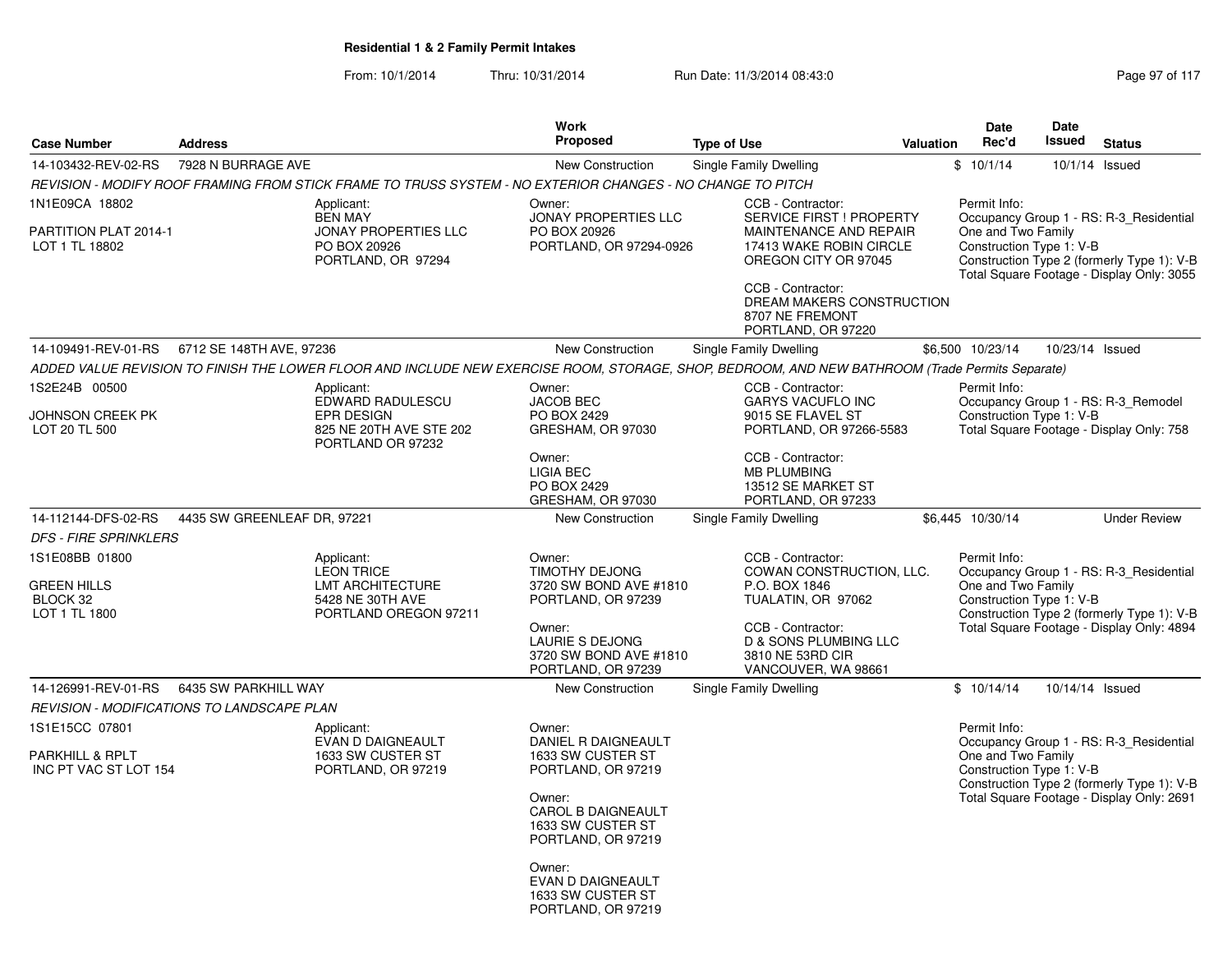| <b>Case Number</b>                                                              | <b>Address</b>                                  |                                                                                                                              | Work<br>Proposed                                                             | <b>Type of Use</b>                                                                                                   | <b>Valuation</b> | <b>Date</b><br>Rec'd                                           | Date<br>Issued  | <b>Status</b>                                                                                                                      |
|---------------------------------------------------------------------------------|-------------------------------------------------|------------------------------------------------------------------------------------------------------------------------------|------------------------------------------------------------------------------|----------------------------------------------------------------------------------------------------------------------|------------------|----------------------------------------------------------------|-----------------|------------------------------------------------------------------------------------------------------------------------------------|
| 14-139377-REV-02-RS                                                             | 8120 SW 48TH AVE, 97219                         |                                                                                                                              | New Construction                                                             | Single Family Dwelling                                                                                               |                  | \$10/3/14                                                      |                 | 10/3/14 Issued                                                                                                                     |
|                                                                                 |                                                 | REVISION TO REVISE TRUSS ENGINEERING TO ADD BEAM IN LAUNDRY ROOM***see inspector comments on the main permit 14-139377-RS*** |                                                                              |                                                                                                                      |                  |                                                                |                 |                                                                                                                                    |
| 1S1E19DA 07700                                                                  |                                                 | Applicant:<br><b>BAUHAUS CONSTRUCTION</b>                                                                                    | Owner:<br>MOSHE MENASHE                                                      | CCB - Contractor:<br>EDWARD MULLEN PLUMBING                                                                          |                  | Permit Info:                                                   |                 | Occupancy Group 1 - RS: R-3_Residential                                                                                            |
| PORTLAND PK ADD<br><b>BLOCK 4</b><br>LOT 21-23                                  |                                                 | GROUP, LLC.<br>PMB 330 2373 NW 185TH AVE<br>HILLSBORO, OR 97124                                                              | 6026 SW JAN TREE CT<br>PORTLAND, OR 97219                                    | 1601 SE RIVER RD<br>HILLSBORO, OR 97123                                                                              |                  | One and Two Family<br>Construction Type 1: V-B                 |                 | Construction Type 2 (formerly Type 1): V-B                                                                                         |
| S 16' OF LOT 24                                                                 |                                                 |                                                                                                                              | Owner:<br><b>RINA MENASHE</b><br>6026 SW JAN TREE CT<br>PORTLAND, OR 97219   | CCB - Contractor:<br><b>BAUHAUS CONSTRUCTION</b><br>GROUP, LLC.<br>PMB 330 2373 NW 185TH AVE<br>HILLSBORO, OR 97124  |                  |                                                                |                 | Total Square Footage - Display Only: 3708                                                                                          |
| 14-139377-REV-03-RS                                                             | 8120 SW 48TH AVE, 97219                         |                                                                                                                              | New Construction                                                             | Single Family Dwelling                                                                                               |                  | \$10/24/14                                                     | 10/24/14 Issued |                                                                                                                                    |
|                                                                                 | <b>REVISION TO FIRE WALL LOCATION IN GARAGE</b> |                                                                                                                              |                                                                              |                                                                                                                      |                  |                                                                |                 |                                                                                                                                    |
| 1S1E19DA 07700<br>PORTLAND PK ADD                                               |                                                 | Applicant:<br>MOSHE MENASHE<br>6026 SW JAN TREE CT                                                                           | Owner:<br><b>MOSHE MENASHE</b><br>6026 SW JAN TREE CT                        | CCB - Contractor:<br>EDWARD MULLEN PLUMBING<br>1601 SE RIVER RD                                                      |                  | Permit Info:<br>One and Two Family                             |                 | Occupancy Group 1 - RS: R-3_Residential                                                                                            |
| BLOCK 4<br>LOT 21-23                                                            |                                                 | PORTLAND, OR 97219                                                                                                           | PORTLAND, OR 97219                                                           | HILLSBORO, OR 97123                                                                                                  |                  | Construction Type 1: V-B                                       |                 | Construction Type 2 (formerly Type 1): V-B                                                                                         |
| S 16' OF LOT 24                                                                 |                                                 |                                                                                                                              | Owner:<br><b>RINA MENASHE</b><br>6026 SW JAN TREE CT<br>PORTLAND, OR 97219   | CCB - Contractor:<br><b>BAUHAUS CONSTRUCTION</b><br>GROUP, LLC.<br>PMB 330 2373 NW 185TH AVE<br>HILLSBORO, OR 97124  |                  |                                                                |                 | Total Square Footage - Display Only: 3708                                                                                          |
| 14-147326-REV-01-RS                                                             | 4117 SE LIEBE ST                                |                                                                                                                              | New Construction                                                             | Single Family Dwelling                                                                                               |                  | \$10/29/14                                                     |                 | <b>Under Review</b>                                                                                                                |
|                                                                                 |                                                 | REVISION TO CHANGE SHED DORMER FROM STICK FRAME TO TRUSS                                                                     |                                                                              |                                                                                                                      |                  |                                                                |                 |                                                                                                                                    |
| 1S2E18BB 13502<br><b>HENRYS 5TH ADD</b><br>BLOCK <sub>1</sub><br>LOT 5 TL 13502 |                                                 | Applicant:<br><b>TONY SANSERI</b><br>NEIGHBORHOOD HOMES<br>P O BOX 820181<br>PORTLAND, OR 97282                              | Owner:<br>NEIGHBORHOOD HOMES INC<br>PO BOX 820181<br>PORTLAND, OR 97282-1181 | CCB - Contractor:<br><b>GRIZZLY ELECTRIC</b><br>8002 NE HWY 99 SUITE 248<br>VANCOUVER, WA 98665<br>CCB - Contractor: |                  | Permit Info:<br>One and Two Family<br>Construction Type 1: V-B |                 | Occupancy Group 1 - RS: R-3_Residential<br>Construction Type 2 (formerly Type 1): V-B<br>Total Square Footage - Display Only: 3321 |
|                                                                                 |                                                 |                                                                                                                              |                                                                              | NEIGHBORHOOD HOMES INC<br>PO BOX 820181<br>PORTLAND, OR 97282                                                        |                  |                                                                |                 |                                                                                                                                    |
| 14-151470-REV-01-RS                                                             | 10071 SW 8TH PL, 97219                          |                                                                                                                              | <b>New Construction</b>                                                      | Single Family Dwelling                                                                                               |                  | \$1,000 10/2/14                                                |                 | 10/2/14 Issued                                                                                                                     |
|                                                                                 |                                                 | VALUE ADDED REVISION TO SIZE OF INTERIOR GARAGE RETAINING WALL                                                               |                                                                              |                                                                                                                      |                  |                                                                |                 |                                                                                                                                    |
| 1S1E28DB 01700                                                                  |                                                 | Applicant:<br><b>MIKE COYLE</b><br><b>FASTER PERMITS</b><br>14334 NW EAGLERIDGE LANE<br>PORTLAND, OR 97229                   | Owner:<br>LWD LLC<br>5740 SW ARROW WOOD LN<br>PORTLAND, OR 97225-1330        | CCB - Contractor:<br>LWD LLC<br>5740 SW ARROWWOOD LN<br>PORTLAND, OR 97225                                           |                  | Permit Info:<br>One and Two Family<br>Construction Type 1: V-B |                 | Occupancy Group 1 - RS: R-3_Residential<br>Construction Type 2 (formerly Type 1): V-B<br>Total Square Footage - Display Only: 4219 |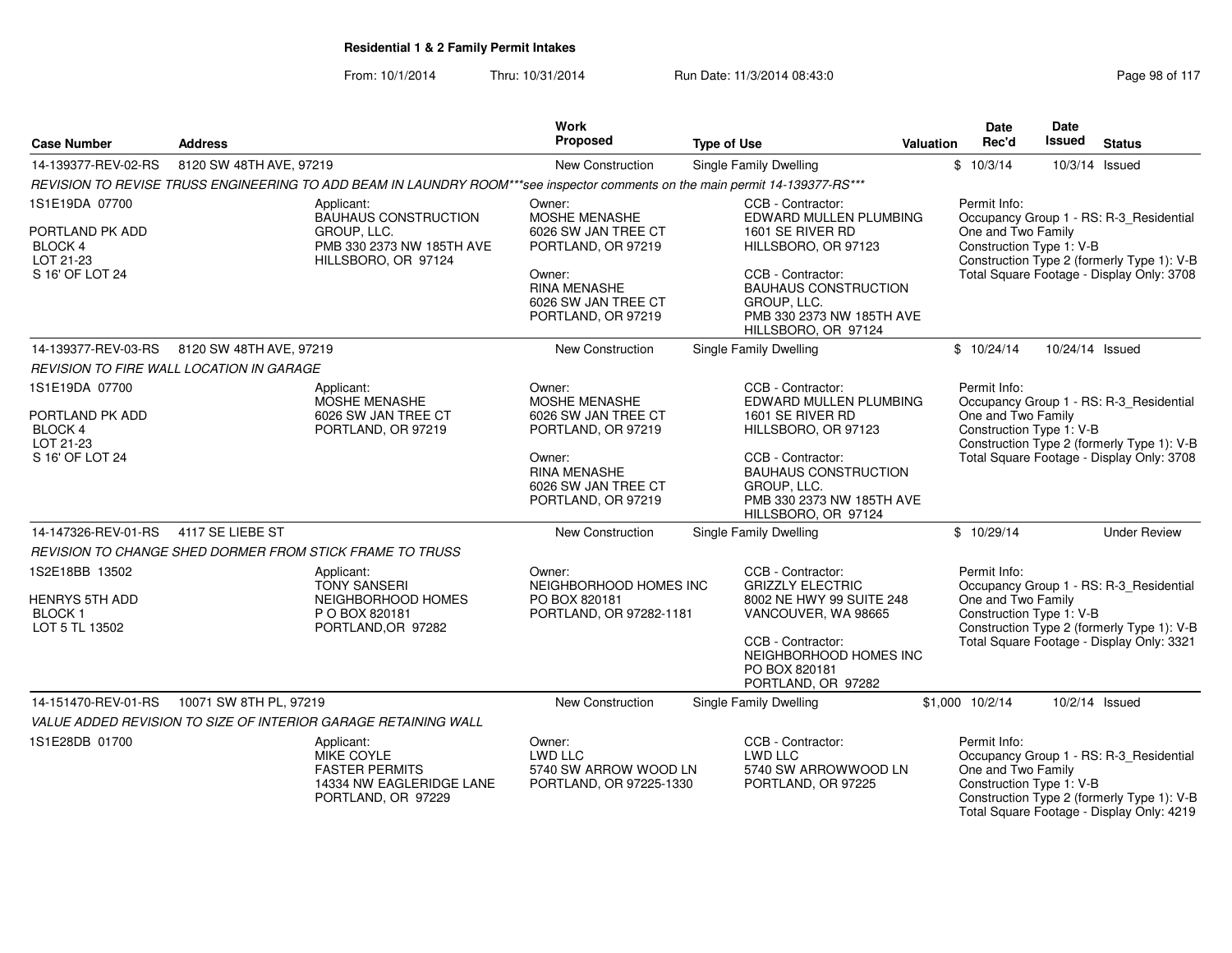| <b>Case Number</b>                                                  | <b>Address</b>           |                                                                                          | <b>Work</b><br>Proposed                                   | <b>Type of Use</b>                                                                                                                          | <b>Valuation</b> | Date<br>Rec'd                                  | <b>Date</b><br>Issued | <b>Status</b>                                                                           |
|---------------------------------------------------------------------|--------------------------|------------------------------------------------------------------------------------------|-----------------------------------------------------------|---------------------------------------------------------------------------------------------------------------------------------------------|------------------|------------------------------------------------|-----------------------|-----------------------------------------------------------------------------------------|
| 14-168344-DFS-01-RS                                                 | 6620 SE HAROLD ST, 97206 |                                                                                          | New Construction                                          | <b>Single Family Dwelling</b>                                                                                                               |                  | \$1,500 10/30/14                               |                       | <b>Under Review</b>                                                                     |
| <b>DFS - TRUSSES</b>                                                |                          |                                                                                          |                                                           |                                                                                                                                             |                  |                                                |                       |                                                                                         |
| 1S2E17CB 01600                                                      |                          | Applicant:<br><b>KYM NGUYEN</b>                                                          | Owner:<br>AAV ONE LLC                                     | CCB - Contractor:<br>CHALET HOMES LLC                                                                                                       |                  | Permit Info:                                   |                       | Occupancy Group 1 - RS: R-3_Residential                                                 |
| <b>TREMONT PL</b><br>BLOCK 36<br>E 64 1/3' OF LOT 1&2               |                          | CONCEPT DESIGN & ASSOCIATES 8733 SE DIVISION ST #201<br>PO BOX 8464<br>PORTLAND OR 97207 | PORTLAND, OR 97266                                        | 8733 SE DIVISION ST #201<br>PORTLAND, OR 97266                                                                                              |                  | One and Two Family<br>Construction Type 1: V-B |                       | Construction Type 2 (formerly Type 1): V-B<br>Total Square Footage - Display Only: 2631 |
| 14-168909-REV-01-RS                                                 | 6277 SW 63RD WAY         |                                                                                          | New Construction                                          | <b>Single Family Dwelling</b>                                                                                                               |                  | \$10/22/14                                     | 10/22/14 Issued       |                                                                                         |
| <b>REVISION TO CHANGE TRUSS SUPPLIER</b>                            |                          |                                                                                          |                                                           |                                                                                                                                             |                  |                                                |                       |                                                                                         |
| 1S1E19BB 03404<br><b>WHITAKER HEIGHTS</b>                           |                          | Applicant:<br><b>KEVIN PARTAIN</b><br><b>URBAN VISIONS</b>                               | Owner:<br>ARNETT CONSTRUCTION CO<br>15450 SW MIDDLETON CT | CCB - Contractor:<br><b>MALMEDAL ENTERPRISES INC</b><br><b>PO BOX 207</b>                                                                   |                  | Permit Info:<br>One and Two Family             |                       | Occupancy Group 1 - RS: R-3_Residential                                                 |
| LOT <sub>4</sub><br>INC UND INT TRACTS A&B                          |                          | 4832 SE HARRISON STREET<br>PORTLAND, OR 97215                                            | ALOHA, OR 97007-5181                                      | <b>BANKS, OR 97106</b>                                                                                                                      |                  | Construction Type 1: V-B                       |                       | Construction Type 2 (formerly Type 1): V-B                                              |
|                                                                     |                          |                                                                                          |                                                           | CCB - Contractor:<br>ARNETT CONSTRUCTION CO<br>15450 SW MIDDLETON CT<br>BEAVERTON, OR 970075181                                             |                  |                                                |                       | Total Square Footage - Display Only: 3959                                               |
|                                                                     |                          |                                                                                          |                                                           | CCB - Contractor:<br><b>COMFORT ZONE HEATING AND</b><br><b>AIR CONDIT</b><br>1032 NW CORPORATE DR<br>TROUTDALE OR 97060<br><b>MULTNOMAH</b> |                  |                                                |                       |                                                                                         |
|                                                                     |                          |                                                                                          |                                                           | CCB - Contractor:<br><b>GARNER ELECTRIC INC</b><br>2920 SE Brookward Ave #A<br>Hillsboro, Or 97123                                          |                  |                                                |                       |                                                                                         |
|                                                                     |                          |                                                                                          |                                                           | CCB - Contractor:<br><b>GARYS VACUFLO INC</b><br>9015 SE FLAVEL ST<br>PORTLAND, OR 97266-5583                                               |                  |                                                |                       |                                                                                         |
| 14-171907-REV-01-RS                                                 | 8806 NW MAPLEVIEW TER    |                                                                                          | New Construction                                          | Single Family Dwelling                                                                                                                      |                  | \$10/31/14                                     | 10/31/14 Issued       |                                                                                         |
|                                                                     |                          | REVISION - MODIFICATION TO FOUNDATION WALL - NO CHANGE TO HEIGHT OF HOUSE                |                                                           |                                                                                                                                             |                  |                                                |                       |                                                                                         |
| 1N1W26AA 04909                                                      |                          | Applicant:<br><b>JOHN GERRITZ</b>                                                        | Owner:<br>MAPLE VIEW LLC                                  | CCB - Contractor:<br>MAPLE VIEW HOMES LLC                                                                                                   |                  | Permit Info:                                   |                       | Occupancy Group 1 - RS: R-3_Residential                                                 |
| <b>MAPLEVIEW</b><br>LOT <sub>9</sub><br>INC UND INT TRACTS A THRU E |                          | 3343 NW TULLAMORE COURT<br>PORTLAND, OR 97229                                            | 3343 NW TULLAMORE CT<br>PORTLAND, OR 97229-8021           | 3343 NW TULLAMORE CT<br>PORTLAND, OR 97229                                                                                                  |                  | One and Two Family<br>Construction Type 1: V-B |                       | Construction Type 2 (formerly Type 1): V-B<br>Total Square Footage - Display Only: 5984 |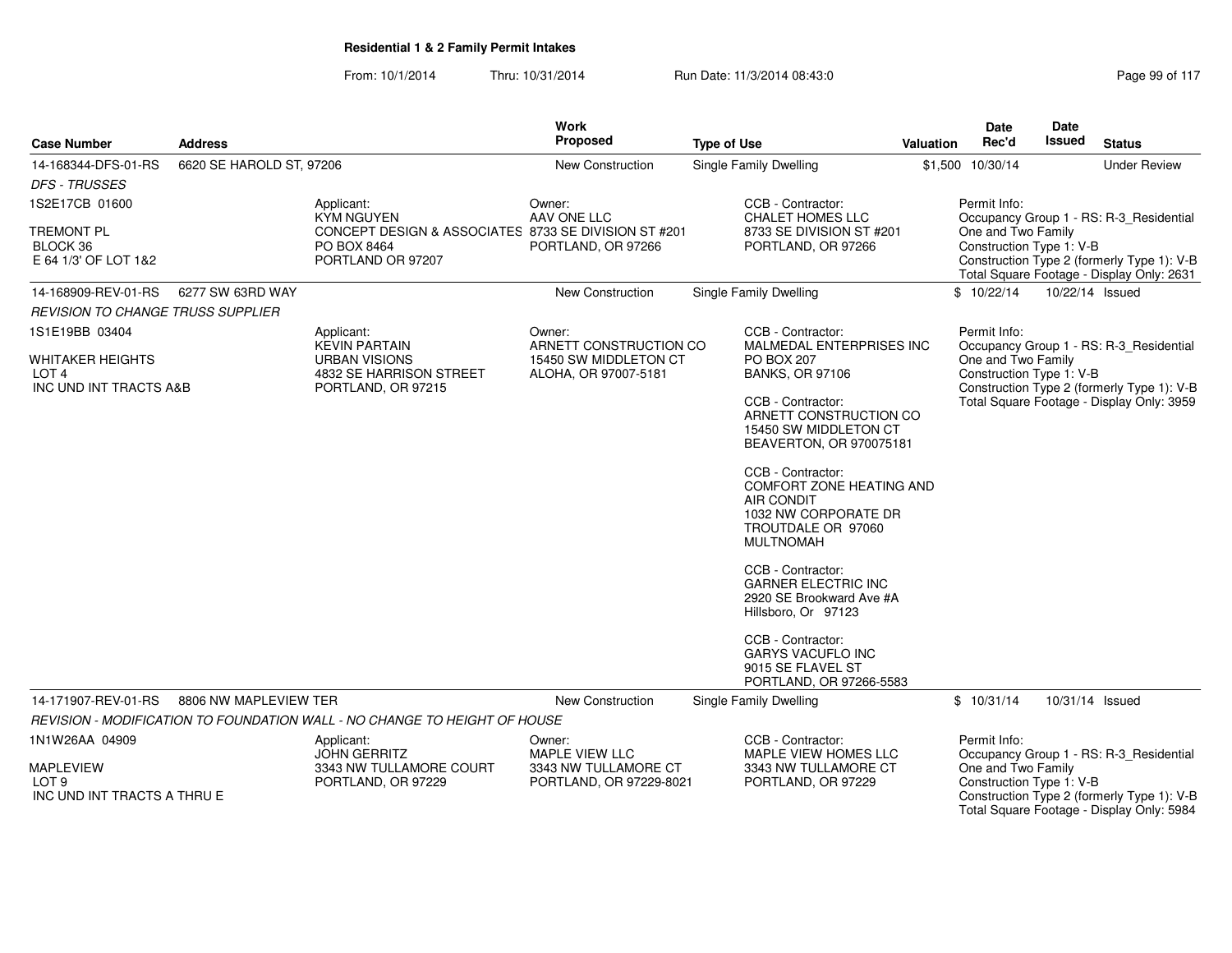| <b>Case Number</b>                                                                                                               | <b>Address</b>                   |                                                                                                                   | Work<br><b>Proposed</b>                                                                                                                                                    | <b>Type of Use</b>                                                                                                                                                                                                                                                                                                            | <b>Valuation</b> | <b>Date</b><br>Rec'd                                           | Date<br><b>Issued</b> | <b>Status</b>                                                                                                                      |
|----------------------------------------------------------------------------------------------------------------------------------|----------------------------------|-------------------------------------------------------------------------------------------------------------------|----------------------------------------------------------------------------------------------------------------------------------------------------------------------------|-------------------------------------------------------------------------------------------------------------------------------------------------------------------------------------------------------------------------------------------------------------------------------------------------------------------------------|------------------|----------------------------------------------------------------|-----------------------|------------------------------------------------------------------------------------------------------------------------------------|
| 14-176133-DFS-01-RS<br><b>DFS FOR TRUSSES</b>                                                                                    | 15902 SE ALDER ST, 97233         |                                                                                                                   | New Construction                                                                                                                                                           | Single Family Dwelling                                                                                                                                                                                                                                                                                                        |                  | \$2,000 10/20/14                                               |                       | <b>Under Review</b>                                                                                                                |
| 1S2E01AA 03200<br>RITLOW AC<br><b>BLOCK C</b><br>W 60' OF E 1/2 OF LOT 4 EXC PT IN ST & EXC PORTLAND OR 97219<br><b>SLY 408'</b> |                                  | Applicant:<br>MIKE MONTGOMERY<br>SIMPL HOME DESIGNS<br>5531 SW BUDDINGTON ST                                      | Owner:<br><b>VALENTINA KOROTKIH</b><br>215 NE 157TH AVE<br>PORTLAND, OR 97230<br>Owner:<br><b>VICTOR ZIMIN</b><br>215 NE 157TH AVE<br>PORTLAND, OR 97230                   | Primary Contractor:<br>TO BID                                                                                                                                                                                                                                                                                                 |                  | Permit Info:<br>One and Two Family<br>Construction Type 1: V-B |                       | Occupancy Group 1 - RS: R-3_Residential<br>Construction Type 2 (formerly Type 1): V-B<br>Total Square Footage - Display Only: 2141 |
| 14-182753-REV-01-RS                                                                                                              | 9474 N TYLER AVE                 |                                                                                                                   | <b>New Construction</b>                                                                                                                                                    | Single Family Dwelling                                                                                                                                                                                                                                                                                                        |                  | \$2,500 10/10/14                                               |                       | 10/10/14 Issued                                                                                                                    |
|                                                                                                                                  |                                  | REVISION TO FRONT AND BACK PORCH, RECONFIGURE WINDOWS THROUGHOUT, NEW HIGH KITCHEN WINDOW                         |                                                                                                                                                                            |                                                                                                                                                                                                                                                                                                                               |                  |                                                                |                       |                                                                                                                                    |
| 1N1E06CC 06401<br>POINT VIEW<br>BLOCK 24<br>LOT <sub>5</sub><br>NLY 11.5' OF LOT 6                                               |                                  | Applicant:<br><b>MIKE COYLE</b><br><b>FASTER PERMITS</b><br>14334 NW EAGLERIDGE LANE<br>PORTLAND, OR 97229        | Owner:<br><b>BRISTOL CREEK HOMES</b><br>3055 NW YEON AVE #81<br>PORTLAND, OR 97210-1519<br>Owner:<br>DEVELOPMENT CO LLC<br>3055 NW YEON AVE #81<br>PORTLAND, OR 97210-1519 | CCB - Contractor:<br>MALMEDAL ENTERPRISES INC<br><b>PO BOX 207</b><br><b>BANKS, OR 97106</b><br>CCB - Contractor:<br><b>BFP ELECTRIC LLC</b><br>28075 S BEAVERCREEK RD<br>MULINO OR 97042<br>CCB - Contractor:<br><b>BRISTOL CREEK HOMES &amp;</b><br>DEVELOPMENT CO LLC<br>520 SW YAMHILL ST SUITE 600<br>PORTLAND, OR 97204 |                  | Permit Info:<br>One and Two Family<br>Construction Type 1: V-B |                       | Occupancy Group 1 - RS: R-3_Residential<br>Construction Type 2 (formerly Type 1): V-B<br>Total Square Footage - Display Only: 3436 |
| 14-188363-REV-01-RS                                                                                                              | 7104 NE SISKIYOU ST, 97213       |                                                                                                                   | <b>New Construction</b>                                                                                                                                                    | Single Family Dwelling                                                                                                                                                                                                                                                                                                        |                  | \$10/30/14                                                     |                       | 10/30/14 Issued                                                                                                                    |
|                                                                                                                                  |                                  | REVISION TO REMOVE COVERED FRONT PORCH EXTENSION AND MOVE HOUSE 2 FT TO THE NORTH                                 |                                                                                                                                                                            |                                                                                                                                                                                                                                                                                                                               |                  |                                                                |                       |                                                                                                                                    |
| 1N2E29BA 17200<br>SISKIYOU ADD<br><b>BLOCK1</b><br>LOT 6                                                                         |                                  | Applicant:<br>MIKE COYLE<br><b>FASTER PERMITS</b><br>14334 NW EAGLERIDGE LANE<br>PORTLAND, OR 97229               | Owner:<br>EVERETT CUSTOM HOMES INC<br>735 SW 158TH AVE<br>BEAVERTON, OR 97006                                                                                              | CCB - Contractor:<br><b>VIC REMMERS</b><br><b>EVERETT CUSTOM HOMES INC</b><br>735 SW 158TH AVE STE 180<br>BEAVERTON OR 97008                                                                                                                                                                                                  |                  | Permit Info:<br>One and Two Family<br>Construction Type 1: V-B |                       | Occupancy Group 1 - RS: R-3_Residential<br>Construction Type 2 (formerly Type 1):<br>Total Square Footage - Display Only: 2248     |
| 14-188810-REV-01-RS                                                                                                              | 5214 NE 28TH AVE - Unit A, 97211 |                                                                                                                   | New Construction                                                                                                                                                           | Single Family Dwelling                                                                                                                                                                                                                                                                                                        |                  | \$21,688 10/20/14                                              |                       | <b>Under Review</b>                                                                                                                |
|                                                                                                                                  |                                  | ADDED VALUE REVISION TO ADD ADU TO THE BASEMENT; ADU TO INCLUDE; KITCHEN ROOM, LIVING ROOM, BEDROOM, AND BATHROOM |                                                                                                                                                                            |                                                                                                                                                                                                                                                                                                                               |                  |                                                                |                       |                                                                                                                                    |
| 1N1E24BB 15500                                                                                                                   |                                  | Applicant:<br>DOZER CONSTRUCTION LLC<br>5324 NE 28TH AVE<br>PORTLAND, OR 97211                                    | Owner:<br>DOZER CONSTRUCTION LLC<br>5212 NE 28TH AVE<br>PORTLAND, OR 97211-6234                                                                                            | CCB - Contractor:<br>FOUR STAR PLUMBING INC<br>10745 SE EASTMONT DR<br>GRESHAM, OR 97080<br>CCB - Contractor:<br>DOZER CONSTRUCTION LLC<br>5324 NE 28TH AVE<br>PORTLAND, OR 97211                                                                                                                                             |                  | Permit Info:<br>Construction Type 1: V-B                       |                       | Occupancy Group 1 - RS: R-3_Remodel<br>Total Square Footage - Display Only: 590                                                    |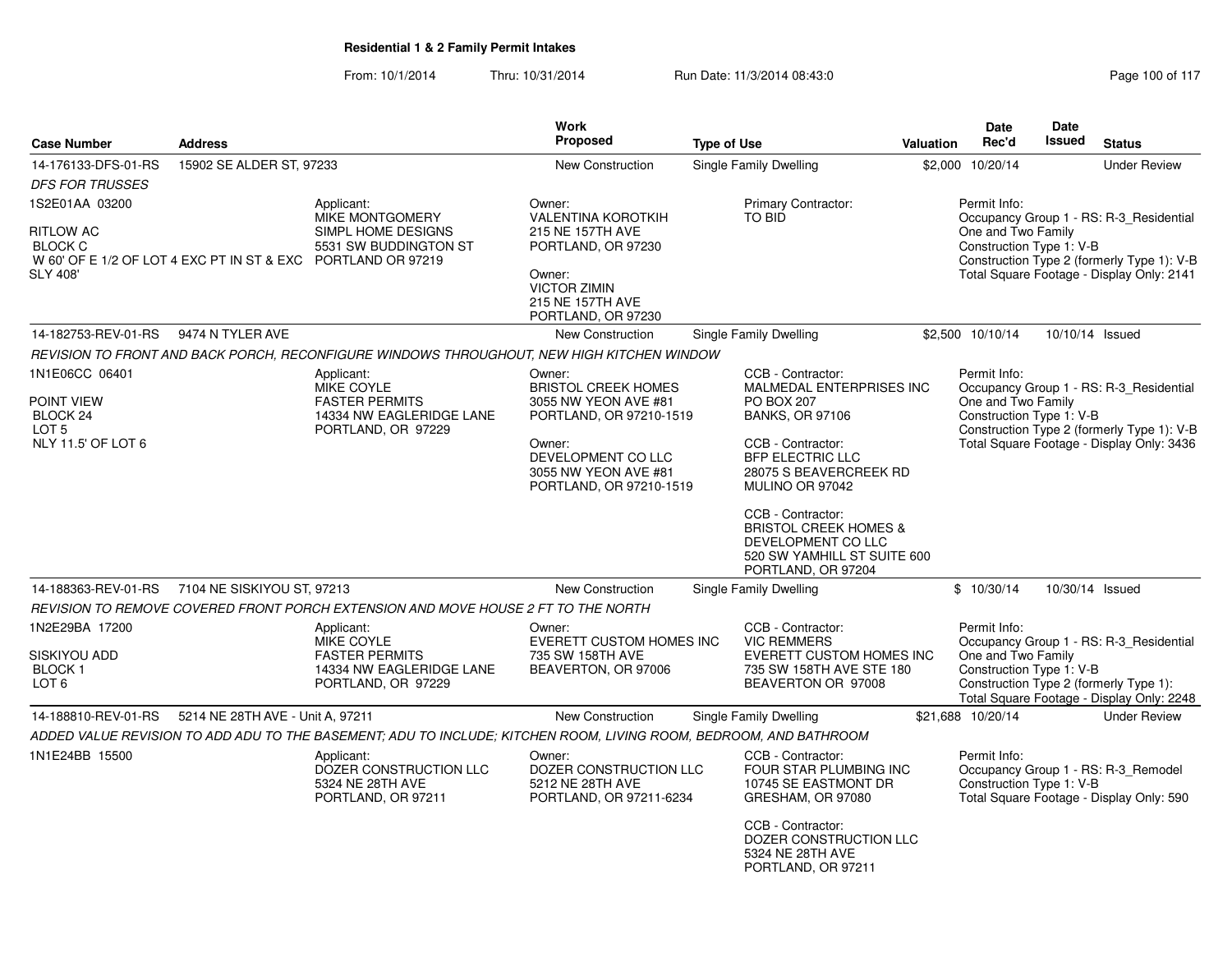From: 10/1/2014Thru: 10/31/2014 Run Date: 11/3/2014 08:43:0

Number of New Dwelling Units: 1

|                                        |                         |                                                                                                                             | <b>Work</b><br>Proposed                |                    |                                                     |                  | <b>Date</b><br>Rec'd                           | Date<br><b>Issued</b> | <b>Status</b>                                                                           |
|----------------------------------------|-------------------------|-----------------------------------------------------------------------------------------------------------------------------|----------------------------------------|--------------------|-----------------------------------------------------|------------------|------------------------------------------------|-----------------------|-----------------------------------------------------------------------------------------|
| <b>Case Number</b>                     | <b>Address</b>          |                                                                                                                             |                                        | <b>Type of Use</b> |                                                     | <b>Valuation</b> |                                                |                       |                                                                                         |
| 14-193298-DFS-01-RS                    | 8430 SE CLAY ST         |                                                                                                                             | New Construction                       |                    | <b>Single Family Dwelling</b>                       |                  | \$2,200 10/3/14                                |                       | <b>Under Review</b>                                                                     |
| <b>DFS FOR TRUSSES</b>                 |                         |                                                                                                                             |                                        |                    |                                                     |                  |                                                |                       |                                                                                         |
| 1S2E04CB 08501                         |                         | Applicant:<br><b>DAVID SIDERAS</b>                                                                                          | Owner:<br><b>CAPITAL BUILDERS LLC</b>  |                    | CCB - Contractor:<br><b>DAVID SIDERAS</b>           |                  | Permit Info:                                   |                       | Occupancy Group 1 - RS: R-3_Residential                                                 |
| <b>MANSFIELD</b>                       |                         | <b>CAPITAL BUILDERS</b>                                                                                                     | PO BOX 19115                           |                    | <b>CAPITAL BUILDERS</b>                             |                  | One and Two Family                             |                       |                                                                                         |
| BLOCK <sub>5</sub>                     |                         | PO BOX 19115                                                                                                                | PORTLAND, OR 97280                     |                    | PO BOX 19115                                        |                  | Construction Type 1: V-B                       |                       |                                                                                         |
| LOT <sub>5</sub>                       |                         | PORTLAND, OR 97280                                                                                                          |                                        |                    | PORTLAND, OR 97280                                  |                  |                                                |                       | Construction Type 2 (formerly Type 1): V-B<br>Total Square Footage - Display Only: 1645 |
| 14-196056-REV-01-RS                    | 3526 SW LOGAN ST, 97219 |                                                                                                                             | New Construction                       |                    | <b>Single Family Dwelling</b>                       |                  | \$10/24/14                                     |                       | <b>Under Review</b>                                                                     |
|                                        |                         | REVISION TO CHANGE SLAB ON GRADE GARAGE TO FULLY-SUSPENDED WOOD GARAGE                                                      |                                        |                    |                                                     |                  |                                                |                       |                                                                                         |
| 1S1E20BD 08100                         |                         | Applicant:                                                                                                                  | Owner:                                 |                    | CCB - Contractor:                                   |                  | Permit Info:                                   |                       |                                                                                         |
|                                        |                         | <b>KEVIN PARTAIN</b>                                                                                                        | RENAISSANCE CUSTOM HOMES               |                    | <b>RENAISSANCE CUSTOM HOMES</b>                     |                  |                                                |                       | Occupancy Group 1 - RS: R-3_Residential                                                 |
| QUEENSLAND<br><b>BLOCK 4</b>           |                         | <b>URBAN VISIONS</b><br>223 NE 56TH AVE                                                                                     | <b>LLC</b><br>16771 BOONES FERRY RD    |                    | <b>LLC</b><br>16771 Boones Ferry Rd                 |                  | One and Two Family<br>Construction Type 1: V-B |                       |                                                                                         |
| LOT <sub>3</sub>                       |                         | PORTLAND, OR 97213                                                                                                          | LAKE OSWEGO, OR 97035-4383             |                    | Lake Oswego, OR 97035                               |                  |                                                |                       | Construction Type 2 (formerly Type 1): V-B                                              |
|                                        |                         |                                                                                                                             |                                        |                    |                                                     |                  |                                                |                       | Total Square Footage - Display Only: 3552                                               |
| 14-207403-DFS-01-RS                    | 6725 SE TENINO ST       |                                                                                                                             | New Construction                       |                    | <b>Single Family Dwelling</b>                       |                  | \$2,000 10/1/14                                |                       | <b>Under Review</b>                                                                     |
| <b>DFS FOR FIRE SPRINKLERS</b>         |                         |                                                                                                                             |                                        |                    |                                                     |                  |                                                |                       |                                                                                         |
| 1S2E20CD 02002                         |                         | Applicant:                                                                                                                  | Owner:                                 |                    | CCB - Contractor:                                   |                  | Permit Info:                                   |                       |                                                                                         |
|                                        |                         | <b>GARY WOLFE</b><br>6615 SE 52ND AVE                                                                                       | <b>GARY D WOLFE</b><br>5914 SE DUKE ST |                    | SKYLINE CONSTRUCTION INC<br>1481 NE EVENING STAR DR |                  | One and Two Family                             |                       | Occupancy Group 1 - RS: R-3 Residential                                                 |
|                                        |                         | PORTLAND, OR 97206                                                                                                          | PORTLAND, OR 97206                     |                    | HILLSBORO OR 97124                                  |                  | Construction Type 1: V-B                       |                       |                                                                                         |
|                                        |                         |                                                                                                                             |                                        |                    |                                                     |                  |                                                |                       | Construction Type 2 (formerly Type 1): V-B                                              |
| 14-217251-DFS-01-RS                    | 758 NE 94TH AVE, 97220  |                                                                                                                             | <b>New Construction</b>                |                    | <b>Single Family Dwelling</b>                       |                  | \$2,200 10/3/14                                |                       | Total Square Footage - Display Only: 1942<br><b>Under Review</b>                        |
|                                        |                         |                                                                                                                             |                                        |                    |                                                     |                  |                                                |                       |                                                                                         |
| <b>DFS TRUSSES</b>                     |                         |                                                                                                                             |                                        |                    |                                                     |                  |                                                |                       |                                                                                         |
| 1N2E33AC 06800                         |                         | Applicant:<br><b>DAVID SIDERAS</b>                                                                                          | Owner:<br>ELDON W BAILEY               |                    | CCB - Contractor:<br><b>DAVID SIDERAS</b>           |                  | Permit Info:                                   |                       | Occupancy Group 1 - RS: R-3_Residential                                                 |
|                                        |                         | <b>CAPITAL BUILDERS</b>                                                                                                     | 1833 NE 157TH AVE                      |                    | <b>CAPITAL BUILDERS</b>                             |                  | One and Two Family                             |                       |                                                                                         |
|                                        |                         | PO BOX 19115                                                                                                                | PORTLAND, OR 97230-5330                |                    | PO BOX 19115                                        |                  | Construction Type 1: V-B                       |                       |                                                                                         |
|                                        |                         | PORTLAND, OR 97280                                                                                                          |                                        |                    | PORTLAND, OR 97280                                  |                  |                                                |                       | Construction Type 2 (formerly Type 1): V-B<br>Total Square Footage - Display Only: 1645 |
| 14-219790-000-00-RS                    | 2801 N RUSSET ST, 97217 |                                                                                                                             | New Construction                       |                    | <b>Single Family Dwelling</b>                       |                  | \$246.388 10/1/14                              |                       | <b>Under Review</b>                                                                     |
|                                        |                         | NEW SINGLE FAMILY RESIDENCE / 2 STORY / DETACHED GARAGE / FLAT LOT / COMPLEX **LIMITED STRUCTURAL ENGINEERING PLAN REVIEW** |                                        |                    |                                                     |                  |                                                |                       |                                                                                         |
| 1N1E09CD 15600                         |                         | Applicant:                                                                                                                  | Owner:                                 |                    | CCB - Contractor:                                   |                  | Permit Info:                                   |                       |                                                                                         |
|                                        |                         | <b>RYAN OLSEN</b>                                                                                                           | RYAN OLSEN CUSTOM HOMES LLI RYAN OLSEN |                    |                                                     |                  |                                                |                       | Occupancy Group 1 - RS: R-3_Residential                                                 |
| <b>FAIRFIELD</b><br>BLOCK <sub>2</sub> |                         | RYAN OLSEN CUSTOM HOMES LLI 3850 N MISSISSIPPI AVE #302                                                                     |                                        |                    | RYAN OLSEN CUSTOM HOMES LLI One and Two Family      |                  |                                                |                       |                                                                                         |
| LOT 15&16                              |                         | 3850 N MISSISSIPPI SUITE 302<br>PORTLAND OR 97227                                                                           | PORTLAND, OR 97227-1273                |                    | 3850 N MISSISSIPPI SUITE 302<br>PORTLAND OR 97227   |                  | Construction Type 1: V-B                       |                       | Construction Type 2 (formerly Type 1):                                                  |
|                                        |                         |                                                                                                                             |                                        |                    |                                                     |                  |                                                |                       | Total Square Footage - Display Only: 2234                                               |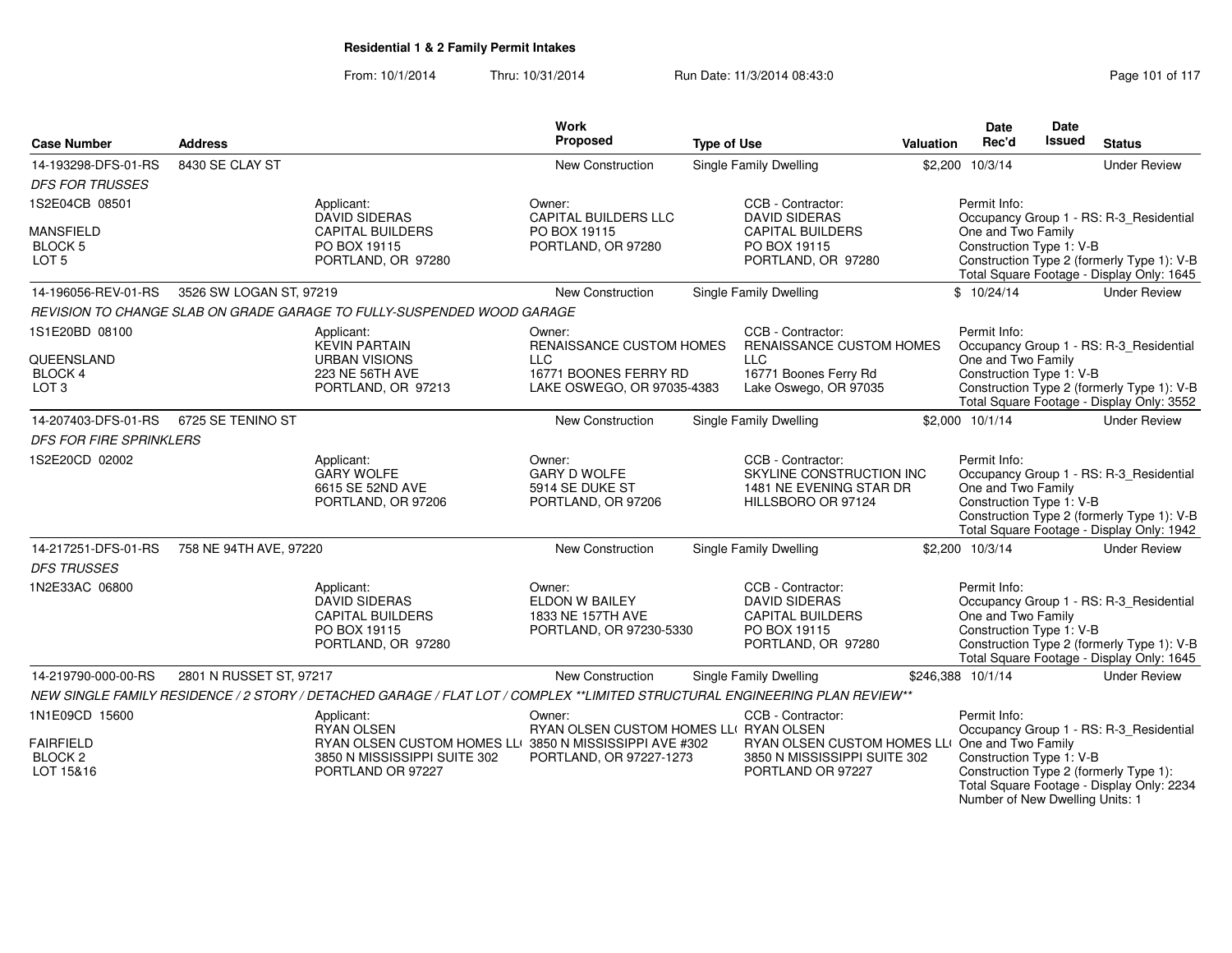| <b>Case Number</b>  | <b>Address</b>            |                                                                                                                                 | Work<br>Proposed                                                                                                                                  | <b>Type of Use</b> |                                                                                                               | Valuation | <b>Date</b><br>Rec'd                                                                              | Date<br><b>Issued</b> | <b>Status</b>                                                                                                                      |
|---------------------|---------------------------|---------------------------------------------------------------------------------------------------------------------------------|---------------------------------------------------------------------------------------------------------------------------------------------------|--------------------|---------------------------------------------------------------------------------------------------------------|-----------|---------------------------------------------------------------------------------------------------|-----------------------|------------------------------------------------------------------------------------------------------------------------------------|
| 14-220027-000-00-RS | 5939 SW 53RD AVE          |                                                                                                                                 | New Construction                                                                                                                                  |                    | Single Family Dwelling                                                                                        |           | \$315,339 10/1/14                                                                                 |                       | <b>Under Review</b>                                                                                                                |
|                     |                           | NEW SINGLE FAMILY RESIDENCE/2-STORY/ATTACHED GARAGE/FLAT LOT/COMPLEX***DFS SPRINKLERS***                                        |                                                                                                                                                   |                    |                                                                                                               |           |                                                                                                   |                       |                                                                                                                                    |
| 1S1E18DB 07202      |                           | Applicant:<br><b>JASON BROOKS</b><br><b>RUSTH PROPERTIES LLC</b><br>PO BOX 69407<br>PORTLAND, OR 97239                          | Owner:<br><b>MILES D RUSTH</b><br>6605 SW MACADAM AVE #201<br>PORTLAND, OR 97239                                                                  |                    | CCB - Contractor:<br><b>WESTWOOD HOMES LLC</b><br>12118 NW BLACKHAWK DRIVE<br>PORTLAND, OR 97229              |           | Permit Info:<br>One and Two Family<br>Construction Type 1: V-B<br>Number of New Dwelling Units: 1 |                       | Occupancy Group 1 - RS: R-3_Residential<br>Construction Type 2 (formerly Type 1): V-B<br>Total Square Footage - Display Only: 3142 |
| 14-220158-000-00-RS | 9226 N SYRACUSE ST, 97203 |                                                                                                                                 | New Construction                                                                                                                                  |                    | Single Family Dwelling                                                                                        |           | \$233,815 10/1/14                                                                                 |                       | <b>Under Review</b>                                                                                                                |
|                     |                           | NEW SINGLE FAMILY RESIDENCE / 2 STORY / DETACHED ONE CAR GARAGE / FLAT LOT / COMPLEX ***WITH DETACHED GARAGE 14-220182***       |                                                                                                                                                   |                    |                                                                                                               |           |                                                                                                   |                       |                                                                                                                                    |
| 1N1W01CC 05900      |                           | Applicant:<br><b>NIZAR SLIM</b><br>PO BOX 6602<br>PORTLAND, OR 97228                                                            | Owner:<br><b>MATE SKORO</b><br>PO BOX 3219<br>CLACKAMAS, OR 97015-3219                                                                            |                    | CCB - Contractor:<br><b>MATE SKORO</b><br>SKORO CONSTRUCTION LLC<br>11390 SE 222ND DR<br>DAMASCUS, OR 97089   |           | Permit Info:<br>One and Two Family<br>Construction Type 1: V-B                                    |                       | Occupancy Group 1 - RS: R-3_Residential<br>Construction Type 2 (formerly Type 1):<br>Total Square Footage - Display Only: 2120     |
| 14-220398-000-00-RS | 4924 SE RURAL ST, 97206   |                                                                                                                                 | New Construction                                                                                                                                  |                    | Single Family Dwelling                                                                                        |           | \$187,777 10/2/14                                                                                 |                       | <b>Under Review</b>                                                                                                                |
|                     |                           | NEW SINGLE FAMILY RESIDENCE / 2 STORY / ATTACHED GARAGE / FLAT LOT / COMPLEX. CESSPOOL DECOMMISSIONING REQUIRED ON 14-225929-SE |                                                                                                                                                   |                    |                                                                                                               |           |                                                                                                   |                       |                                                                                                                                    |
| 1S2E19BD 15800      |                           | Applicant:<br>Mike Coyle<br><b>Faster Permits</b><br>14334 NW Eagleridge<br>Portland, OR 97229                                  | Owner:<br>DB PROPERTIES LLC<br>5771 SE INTERNATIONAL WAY<br>MILWAUKIE, OR 97222-4614                                                              |                    |                                                                                                               |           | Permit Info:<br>One and Two Family<br>Construction Type 1: V-B<br>Number of New Dwelling Units: 1 |                       | Occupancy Group 1 - RS: R-3_Residential<br>Construction Type 2 (formerly Type 1): V-B<br>Total Square Footage - Display Only: 1828 |
| 14-220424-000-00-RS | 2233 SW CANBY CT, 97219   |                                                                                                                                 | New Construction                                                                                                                                  |                    | <b>Single Family Dwelling</b>                                                                                 |           | \$325,903 10/2/14                                                                                 |                       | <b>Under Review</b>                                                                                                                |
|                     |                           | NEW SINGLE FAMILY RESIDENCE/TWO STORY/ATTACHED GARAGE/FLAT LOT/COMPLEX**ON LOT 45**                                             |                                                                                                                                                   |                    |                                                                                                               |           |                                                                                                   |                       |                                                                                                                                    |
| 1S1E21BC 08400      |                           | Applicant:<br><b>KEVIN PARTAIN</b><br><b>URBAN VISIONS</b><br>223 NE 56TH AVE<br>PORTLAND OR 97213                              | Owner:<br>PAUL G RAZ<br>2313 SW CANBY CT<br>PORTLAND, OR 97219-2623<br>Owner:<br><b>BERTHA RAZ</b><br>2313 SW CANBY CT<br>PORTLAND, OR 97219-2623 |                    | CCB - Contractor:<br>RENAISSANCE CUSTOM HOMES<br><b>LLC</b><br>16771 Boones Ferry Rd<br>Lake Oswego, OR 97035 |           | Permit Info:<br>One and Two Family<br>Construction Type 1: V-B<br>Number of New Dwelling Units: 1 |                       | Occupancy Group 1 - RS: R-3 Residential<br>Construction Type 2 (formerly Type 1): V-B<br>Total Square Footage - Display Only: 3255 |
| 14-221045-000-00-RS | 3408 SE 77TH AVE, 97206   |                                                                                                                                 | New Construction                                                                                                                                  |                    | <b>Single Family Dwelling</b>                                                                                 |           | \$169,182 10/3/14                                                                                 |                       | <b>Under Review</b>                                                                                                                |
|                     |                           | NEW SINGLE FAMILY RESIDENCE / 2 STORY / ATTACHED GARAGE / FLAT LOT / COMPLEX / PARCEL 1, 14-113495 FP                           |                                                                                                                                                   |                    |                                                                                                               |           |                                                                                                   |                       |                                                                                                                                    |
| 1S2E08AD 15300      |                           | Applicant:<br><b>KEVIN PARTAIN</b><br><b>URBAN VISIONS</b><br>223 NE 56TH AVE<br>PORTLAND, OR 97213                             | Owner:<br>NW LANDMARK LLC<br>19612 S FERGUSON RD<br>OREGON CITY, OR 97045                                                                         |                    | CCB - Contractor:<br>PATS POUND AND POUR<br>19612 S FERGUSON RD<br>OREGON CITY, OR 97045                      |           | Permit Info:<br>One and Two Family<br>Construction Type 1: V-B<br>Number of New Dwelling Units: 1 |                       | Occupancy Group 1 - RS: R-3_Residential<br>Construction Type 2 (formerly Type 1): V-B<br>Total Square Footage - Display Only: 1676 |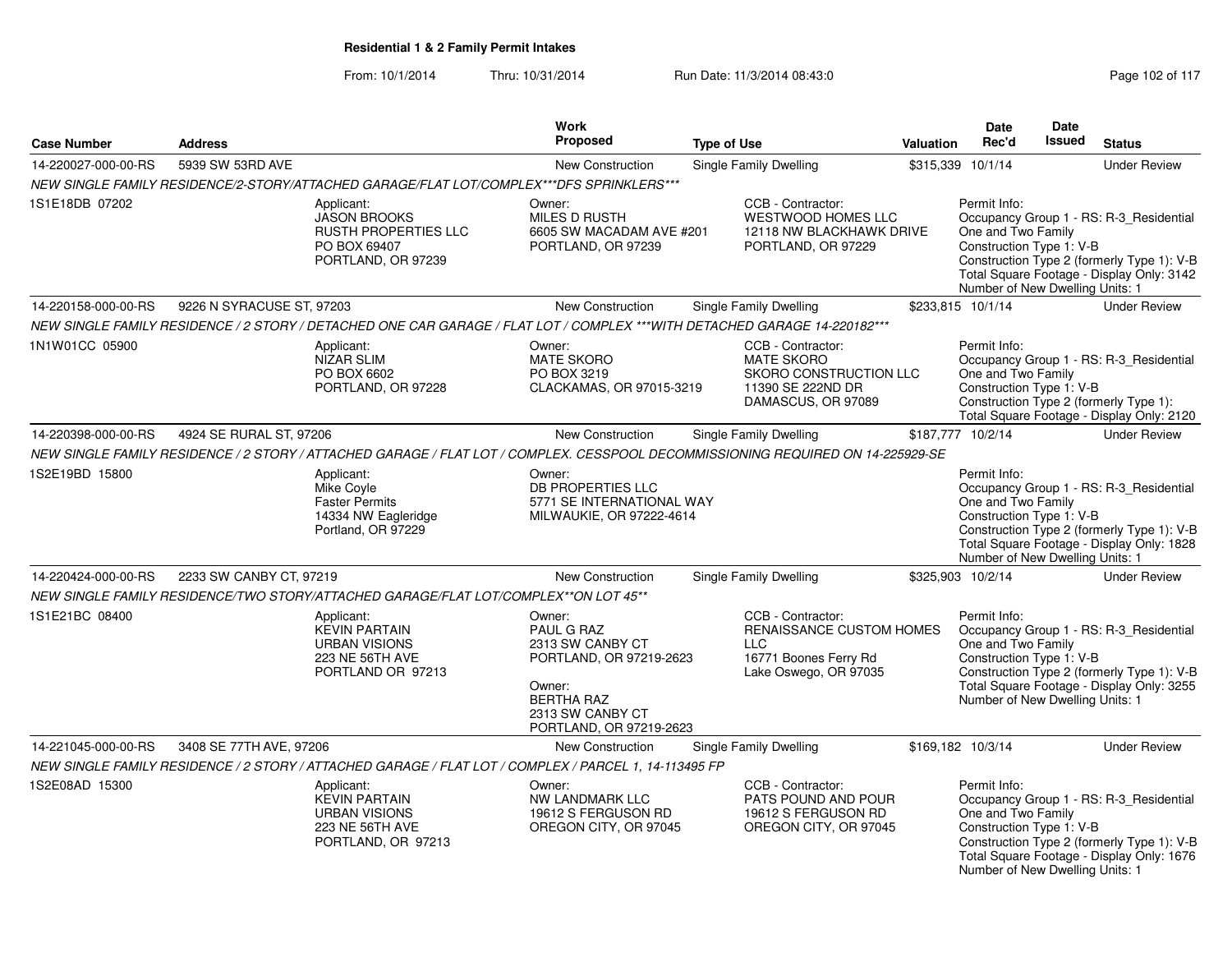|                                                                            |                                                                                                         | <b>Work</b>                                                                                                                                                   |                                                                                                                                              |           | <b>Date</b>                                                                                       | Date          |                                                                                                                                    |
|----------------------------------------------------------------------------|---------------------------------------------------------------------------------------------------------|---------------------------------------------------------------------------------------------------------------------------------------------------------------|----------------------------------------------------------------------------------------------------------------------------------------------|-----------|---------------------------------------------------------------------------------------------------|---------------|------------------------------------------------------------------------------------------------------------------------------------|
| <b>Case Number</b>                                                         | <b>Address</b>                                                                                          | <b>Proposed</b>                                                                                                                                               | <b>Type of Use</b>                                                                                                                           | Valuation | Rec'd                                                                                             | <b>Issued</b> | <b>Status</b>                                                                                                                      |
| 14-221067-000-00-RS                                                        | 3412 SE 77TH AVE, 97206                                                                                 | New Construction                                                                                                                                              | Single Family Dwelling                                                                                                                       |           | \$169,182 10/3/14                                                                                 |               | <b>Under Review</b>                                                                                                                |
|                                                                            |                                                                                                         | NEW SINGLE FAMILY RESIDENCE / 2 STORY / ATTACHED GARAGE / FLAT LOT / COMPLEX / Parcel 2 , 14-113495 FP                                                        |                                                                                                                                              |           |                                                                                                   |               |                                                                                                                                    |
| 1S2E08AD 15300                                                             | Applicant:<br><b>KEVIN PARTAIN</b><br><b>URBAN VISIONS</b><br>223 NE 56TH AVE<br>PORTLAND, OR 97213     | Owner:<br>NW LANDMARK LLC<br>19612 S FERGUSON RD<br>OREGON CITY, OR 97045                                                                                     | CCB - Contractor:<br>PATS POUND AND POUR<br>19612 S FERGUSON RD<br>OREGON CITY, OR 97045                                                     |           | Permit Info:<br>One and Two Family<br>Construction Type 1: V-B<br>Number of New Dwelling Units: 1 |               | Occupancy Group 1 - RS: R-3_Residential<br>Construction Type 2 (formerly Type 1): V-B<br>Total Square Footage - Display Only: 1676 |
| 14-222393-000-00-RS                                                        | 5065 SE REEDWAY ST, 97206                                                                               | New Construction                                                                                                                                              | Single Family Dwelling                                                                                                                       |           | \$190,214 10/7/14                                                                                 |               | <b>Under Review</b>                                                                                                                |
|                                                                            | NEW SINGLE FAMILY RESIDENCE / 2 STORY / ATTACHED GARAGE / FLAT LOT/ COMPLEX                             |                                                                                                                                                               |                                                                                                                                              |           |                                                                                                   |               |                                                                                                                                    |
| 1S2E18CA 02800                                                             | Applicant:<br><b>KEVIN PARTAIN</b><br><b>URBAN VISIONS</b><br>223 NE 56TH AVE<br>PORTLAND, OR 97213     | Owner:<br><b>JAMES A HISER</b><br>5055 SE REEDWAY ST<br>PORTLAND, OR 97206-6154                                                                               | CCB - Contractor:<br>RENAISSANCE CUSTOM HOMES<br>LLC<br>16771 Boones Ferry Rd<br>Lake Oswego, OR 97035                                       |           | Permit Info:<br>One and Two Family<br>Construction Type 1: V-B<br>Number of New Dwelling Units: 1 |               | Occupancy Group 1 - RS: R-3_Residential<br>Construction Type 2 (formerly Type 1): V-B<br>Total Square Footage - Display Only: 1937 |
| 14-222423-000-00-RS                                                        | 5075 SE REEDWAY ST, 97206                                                                               | <b>New Construction</b>                                                                                                                                       | Single Family Dwelling                                                                                                                       |           | \$187,358 10/7/14                                                                                 |               | <b>Under Review</b>                                                                                                                |
|                                                                            | NEW SINGLE FAMILY RESIDENCE / 2 STORY / ATTACHED GARAGE / FLAT LOT/ COMPLEX                             |                                                                                                                                                               |                                                                                                                                              |           |                                                                                                   |               |                                                                                                                                    |
| 1S2E18CA 02800                                                             | Applicant:<br><b>KEVIN PARTAIN</b><br><b>URBAN VISIONS</b><br>223 NE 56TH AVE<br>PORTLAND, OR 97213     | Owner:<br><b>JAMES A HISER</b><br>5055 SE REEDWAY ST<br>PORTLAND, OR 97206-6154                                                                               | CCB - Contractor:<br>RENAISSANCE CUSTOM HOMES<br><b>LLC</b><br>16771 Boones Ferry Rd<br>Lake Oswego, OR 97035                                |           | Permit Info:<br>One and Two Family<br>Construction Type 1: V-B<br>Number of New Dwelling Units: 1 |               | Occupancy Group 1 - RS: R-3_Residential<br>Construction Type 2 (formerly Type 1): V-B<br>Total Square Footage - Display Only: 1898 |
| 14-222876-000-00-RS                                                        | 416 NW MACLEAY BLVD, 97210                                                                              | <b>New Construction</b>                                                                                                                                       | Single Family Dwelling                                                                                                                       |           | \$296,538 10/9/14                                                                                 |               | <b>Under Review</b>                                                                                                                |
|                                                                            |                                                                                                         | NEW SINGLE FAMILY RESIDENCE/ FOUR STORY/ATTACHED GARAGE/ROOFTOP DECK/20% OR GREATER SLOPE LOT/COMPLEX                                                         |                                                                                                                                              |           |                                                                                                   |               |                                                                                                                                    |
| 1N1E32DA 05300<br>KINGS HTS & RPLT<br><b>BLOCK 27</b><br>LOT 11-12 TL 5300 | Applicant:<br><b>RYAN ZINK</b><br>ZINK DESIGN SERVICES, LLC<br>3111 COTTONWOOD CT<br>WEST LINN OR 97068 | Owner:<br>CHRISTOPHER OSOLIN<br>1110 NOB HILL AVE N<br>SEATTLE, WA 98109<br>Owner:<br><b>HEATHER HARGESHEIMER</b><br>1110 NOB HILL AVE N<br>SEATTLE, WA 98109 | CCB - Contractor:<br><b>BRETT GRANTHAM</b><br><b>GREENWORKS CONTRACTORS</b><br>$\sqcup$ C<br>121 SW SALMON ST STE 1100<br>PORTLAND, OR 97204 |           | Permit Info:<br>One and Two Family<br>Construction Type 1: V-B<br>Number of New Dwelling Units: 1 |               | Occupancy Group 1 - RS: R-3_Residential<br>Construction Type 2 (formerly Type 1): V-B<br>Total Square Footage - Display Only: 3057 |
| 14-222889-000-00-RS                                                        | 9435 SW VIEW POINT TER, 97219                                                                           | <b>New Construction</b>                                                                                                                                       | Single Family Dwelling                                                                                                                       |           | \$354,386 10/8/14                                                                                 |               | <b>Under Review</b>                                                                                                                |
|                                                                            | NEW SINGLE FAMLY RESIDENCE / 2 STORY / 3 CAR ATTACHED GARAGE / LOT SLOPE > 10% / COMPLEX                |                                                                                                                                                               |                                                                                                                                              |           |                                                                                                   |               |                                                                                                                                    |
| 1S1E27BC 02300                                                             | Applicant:<br>MIKE COYLE<br><b>FASTER PERMITS</b><br>14334 NW EAGLERIDGE LANE<br>PORTLAND, OR 97229     | Owner:<br>DREAMBUILDER CUSTOM HOMES Tim Walker<br><b>INC</b><br>14925 SW BARROWS RD #203<br>ALOHA, OR 97007-7565                                              | CCB - Contractor:<br>DREAMBUILDER CUSTOM HOMES<br>INC.<br>13115 SW ST JAMES LANE<br><b>TIGARD, OR 97224</b>                                  |           | Permit Info:<br>One and Two Family<br>Construction Type 1: V-B<br>Number of New Dwelling Units: 1 |               | Occupancy Group 1 - RS: R-3_Residential<br>Construction Type 2 (formerly Type 1): V-B<br>Total Square Footage - Display Only: 3809 |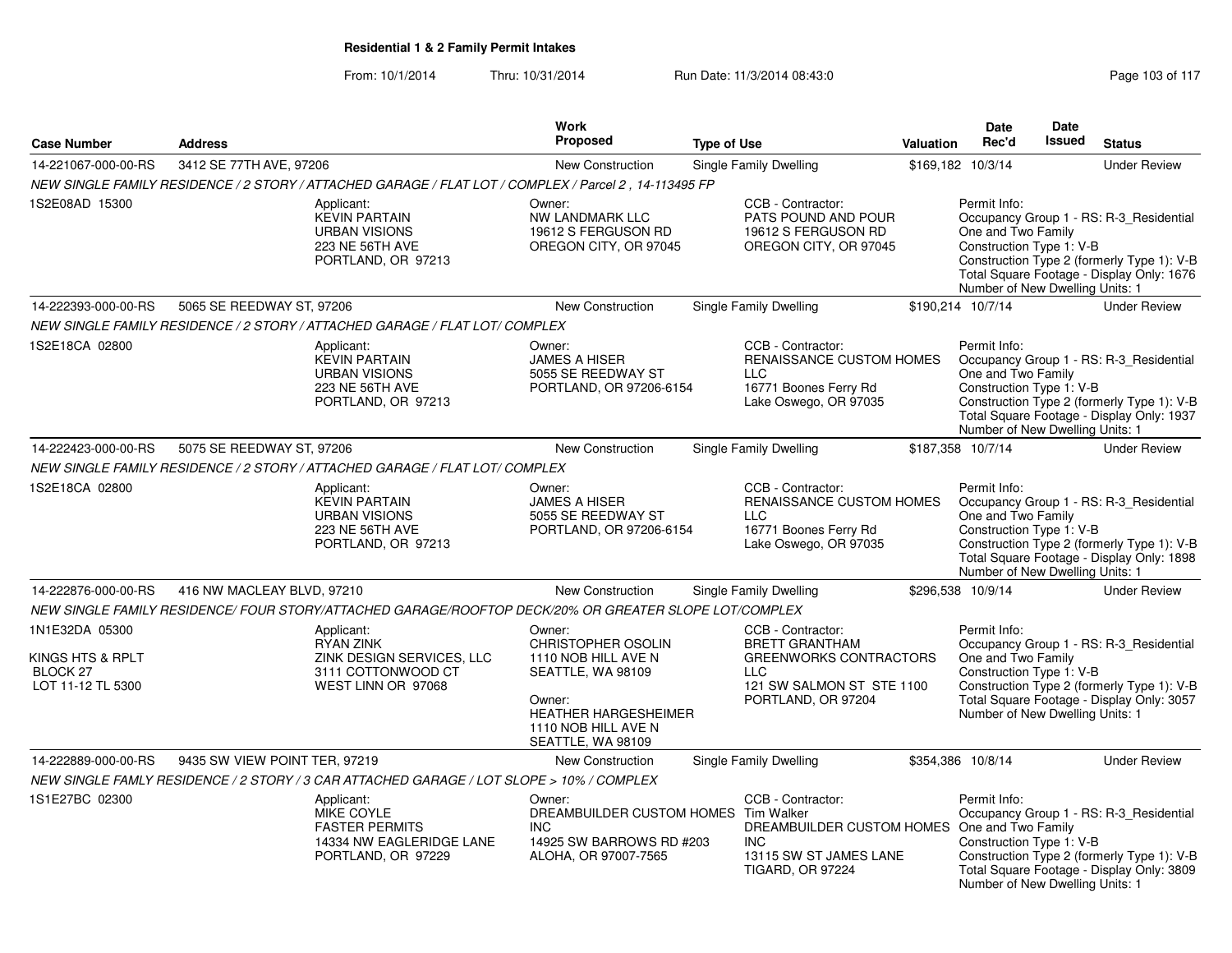|                     |                            |                                                                                                               | Work                                                                          |                                                                                                |           | <b>Date</b>                                                                                       | Date          |                                                                                                                                    |
|---------------------|----------------------------|---------------------------------------------------------------------------------------------------------------|-------------------------------------------------------------------------------|------------------------------------------------------------------------------------------------|-----------|---------------------------------------------------------------------------------------------------|---------------|------------------------------------------------------------------------------------------------------------------------------------|
| <b>Case Number</b>  | <b>Address</b>             |                                                                                                               | <b>Proposed</b>                                                               | <b>Type of Use</b>                                                                             | Valuation | Rec'd                                                                                             | <b>Issued</b> | <b>Status</b>                                                                                                                      |
| 14-222944-000-00-RS | 8323 NE BRAZEE ST, 97220   |                                                                                                               | New Construction                                                              | Single Family Dwelling                                                                         |           | \$171,232 10/9/14                                                                                 |               | <b>Under Review</b>                                                                                                                |
|                     |                            | NEW SINGLE FAMILY RESIDENCE/ONE STORY/ATTACHED GARAGE/FLAT LOT/PRESCRIPTIVE **ON LOT 34 & E12.5' OF LOT 35**  |                                                                               |                                                                                                |           |                                                                                                   |               |                                                                                                                                    |
| 1N2E28CB 20300      |                            | Applicant:<br><b>KEVIN PARTAIN</b><br><b>URBAN VISIONS</b><br>223 NE 56TH AVE<br>PORTLAND, OR 97213           | Owner:<br>AAV ONE LLC<br>8315 NE BRAZEE ST<br>PORTLAND, OR 97220              | CCB - Contractor:<br><b>CHALET HOMES LLC</b><br>8733 SE DIVISION ST #201<br>PORTLAND, OR 97266 |           | Permit Info:<br>One and Two Family<br>Construction Type 1: V-B<br>Number of New Dwelling Units: 1 |               | Occupancy Group 1 - RS: R-3_Residential<br>Construction Type 2 (formerly Type 1): V-B<br>Total Square Footage - Display Only: 1801 |
| 14-223045-000-00-RS | 8307 NE BRAZEE ST, 97220   |                                                                                                               | New Construction                                                              | Single Family Dwelling                                                                         |           | \$177,267 10/9/14                                                                                 |               | <b>Under Review</b>                                                                                                                |
|                     |                            | NEW SINGLE FAMILY RESIDENCE / 2 STORY / ATTACHED ONE CAR GARAGE / FLAT LOT / COMPLEX                          |                                                                               |                                                                                                |           |                                                                                                   |               |                                                                                                                                    |
| 1N2E28CB 20400      |                            | Applicant:<br>Kevin Partain<br><b>Urban Visions Planning Services</b>                                         | Owner:<br>AAV ONE LLC<br>8315 NE BRAZEE ST<br>PORTLAND, OR 97220              | CCB - Contractor:<br><b>CHALET HOMES LLC</b><br>8733 SE DIVISION ST #201<br>PORTLAND, OR 97266 |           | Permit Info:<br>One and Two Family<br>Construction Type 1: V-B<br>Number of New Dwelling Units: 1 |               | Occupancy Group 1 - RS: R-3 Residential<br>Construction Type 2 (formerly Type 1): V-B<br>Total Square Footage - Display Only: 1745 |
| 14-223107-000-00-RS | 8319 NE BRAZEE ST, 97220   |                                                                                                               | New Construction                                                              | <b>Single Family Dwelling</b>                                                                  |           | \$168,853 10/9/14                                                                                 |               | <b>Under Review</b>                                                                                                                |
|                     |                            | NEW SINGLE FAMILY RESIDENCE/ONE STORY/ATTACHED GARAGE/FLAT LOT/PRESCRIPTIVE ** ON LOT 36 & W12.5' OF LOT 35** |                                                                               |                                                                                                |           |                                                                                                   |               |                                                                                                                                    |
| 1N2E28CB 20300      |                            | Applicant:<br><b>KEVIN PARTAIN</b><br><b>URBAN VISIONS</b><br>223 NE 56TH AVE<br>PORTLAND, OR 97213           | Owner:<br>AAV ONE LLC<br>8315 NE BRAZEE ST<br>PORTLAND, OR 97220              | CCB - Contractor:<br><b>CHALET HOMES LLC</b><br>8733 SE DIVISION ST #201<br>PORTLAND, OR 97266 |           | Permit Info:<br>One and Two Family<br>Construction Type 1: V-B<br>Number of New Dwelling Units: 1 |               | Occupancy Group 1 - RS: R-3_Residential<br>Construction Type 2 (formerly Type 1): V-B<br>Total Square Footage - Display Only: 1689 |
| 14-223589-000-00-RS | 13023 SE SHERMAN ST, 97233 |                                                                                                               | New Construction                                                              | <b>Single Family Dwelling</b>                                                                  |           | \$225,708 10/9/14                                                                                 |               | <b>Under Review</b>                                                                                                                |
|                     |                            | NEW SINGLE FAMILY RESIDENCE/2 STORY/ATTACHED GARAGE/FLAT LOT/COMPLEX                                          |                                                                               |                                                                                                |           |                                                                                                   |               |                                                                                                                                    |
| 1S2E02CD 02000      |                            | Applicant:<br><b>KEVIN PARTAIN</b><br><b>URBAN VISIONS</b><br>223 NE 56TH AVE<br>PORTLAND OR 97213            | Owner:<br><b>CORNICE GROUP LLC</b><br>PO BOX 11778<br>PORTLAND, OR 97211-1778 | CCB - Contractor:<br><b>CORNICE GROUP LLC</b><br>PO BOX 11778<br>PORTLAND, OR 97211            |           | Permit Info:<br>One and Two Family<br>Construction Type 1: V-B<br>Number of New Dwelling Units: 1 |               | Occupancy Group 1 - RS: R-3_Residential<br>Construction Type 2 (formerly Type 1): V-B<br>Total Square Footage - Display Only: 2175 |
| 14-223614-000-00-RS | 13035 SE SHERMAN ST, 97233 |                                                                                                               | New Construction                                                              | Single Family Dwelling                                                                         |           | \$225,708 10/9/14                                                                                 |               | <b>Under Review</b>                                                                                                                |
|                     |                            | NEW SINGLE FAMILY RESIDENCE/2 STORY/ATTACHED GARAGE/FLAT LOT/COMPLEX                                          |                                                                               |                                                                                                |           |                                                                                                   |               |                                                                                                                                    |
| 1S2E02CD 02000      |                            | Applicant:<br><b>KEVIN PARTAIN</b><br><b>URBAN VISIONS</b><br>223 NE 56TH AVE<br>PORTLAND OR 97213            | Owner:<br><b>CORNICE GROUP LLC</b><br>PO BOX 11778<br>PORTLAND, OR 97211-1778 | CCB - Contractor:<br>CORNICE GROUP LLC<br>PO BOX 11778<br>PORTLAND, OR 97211                   |           | Permit Info:<br>One and Two Family<br>Construction Type 1: V-B<br>Number of New Dwelling Units: 1 |               | Occupancy Group 1 - RS: R-3_Residential<br>Construction Type 2 (formerly Type 1): V-B<br>Total Square Footage - Display Only: 2175 |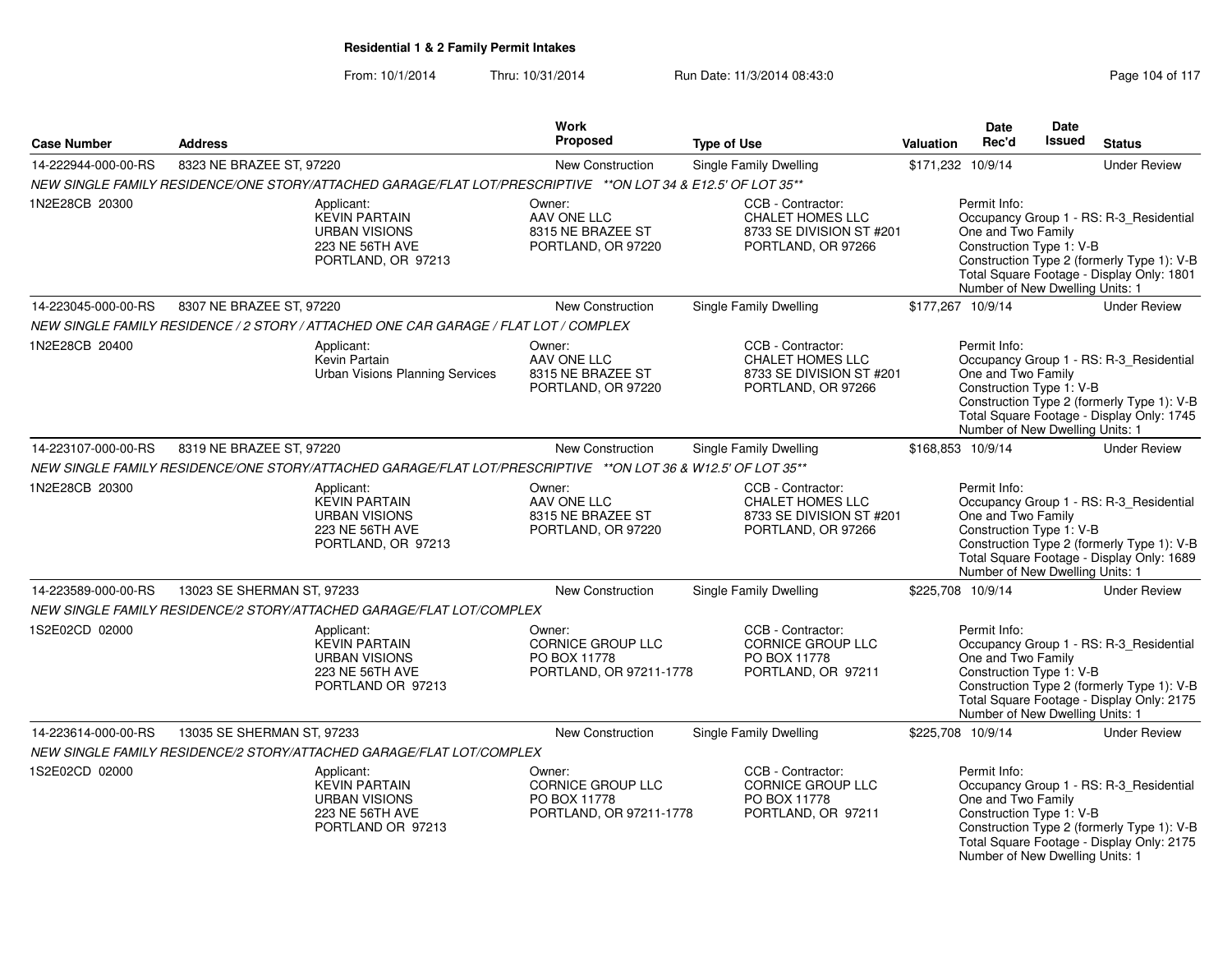| <b>Case Number</b>  | <b>Address</b>             |                                                                                                                                                                            | Work<br>Proposed                                                                     | <b>Type of Use</b>                                                                                                        | Valuation | <b>Date</b><br>Rec'd                                                                              | <b>Date</b><br><b>Issued</b> | <b>Status</b>                                                                                                                      |
|---------------------|----------------------------|----------------------------------------------------------------------------------------------------------------------------------------------------------------------------|--------------------------------------------------------------------------------------|---------------------------------------------------------------------------------------------------------------------------|-----------|---------------------------------------------------------------------------------------------------|------------------------------|------------------------------------------------------------------------------------------------------------------------------------|
|                     |                            |                                                                                                                                                                            |                                                                                      |                                                                                                                           |           |                                                                                                   |                              |                                                                                                                                    |
| 14-223632-000-00-RS | 13047 SE SHERMAN ST, 97233 |                                                                                                                                                                            | <b>New Construction</b>                                                              | <b>Single Family Dwelling</b>                                                                                             | \$225,708 | 10/9/14                                                                                           |                              | <b>Under Review</b>                                                                                                                |
| 1S2E02CD 02000      |                            | NEW SINGLE FAMILY RESIDENCE/2 STORY/ATTACHED GARAGE/FLAT LOT/COMPLEX<br>Applicant:<br><b>KEVIN PARTAIN</b><br><b>URBAN VISIONS</b><br>223 NE 56TH AVE<br>PORTLAND OR 97213 | Owner:<br><b>CORNICE GROUP LLC</b><br>PO BOX 11778<br>PORTLAND, OR 97211-1778        | CCB - Contractor:<br><b>CORNICE GROUP LLC</b><br>PO BOX 11778<br>PORTLAND, OR 97211                                       |           | Permit Info:<br>One and Two Family<br>Construction Type 1: V-B                                    |                              | Occupancy Group 1 - RS: R-3 Residential<br>Construction Type 2 (formerly Type 1): V-B<br>Total Square Footage - Display Only: 2175 |
|                     |                            |                                                                                                                                                                            |                                                                                      |                                                                                                                           |           | Number of New Dwelling Units: 1                                                                   |                              |                                                                                                                                    |
| 14-223929-000-00-RS | 8214 SE 6TH AVE, 97219     |                                                                                                                                                                            | New Construction                                                                     | Single Family Dwelling                                                                                                    |           | \$310,585 10/10/14                                                                                |                              | <b>Under Review</b>                                                                                                                |
|                     |                            | NEW SINGLE FAMILY RESIDENCE/2 STORY WITH WALK-OUT BASEMENT/ATTACHED GARAGE/10% SLOPED LOT/COMPLEX                                                                          |                                                                                      |                                                                                                                           |           |                                                                                                   |                              |                                                                                                                                    |
| 1S1E21DA 11200      |                            | Applicant:<br><b>MIKE COYLE</b><br><b>FASTER PERMITS</b><br>14334 NW EAGLERIDGE LANE<br>PORTLAND, OR 97229                                                                 | Owner:<br>EDEN ENTERPRISES LLC<br>5505 SW DELKER RD<br>TUALATIN, OR 97062-9710       | CCB - Contractor:<br><b>VIC REMMERS</b><br>EVERETT CUSTOM HOMES INC<br>735 SW 158TH AVE STE 180<br>BEAVERTON OR 97008     |           | Permit Info:<br>One and Two Family<br>Construction Type 1: V-B<br>Number of New Dwelling Units: 1 |                              | Occupancy Group 1 - RS: R-3_Residential<br>Construction Type 2 (formerly Type 1): V-B<br>Total Square Footage - Display Only: 2987 |
| 14-224003-000-00-RS | 9121 SE ANKENY ST, 97216   |                                                                                                                                                                            | New Construction                                                                     | <b>Single Family Dwelling</b>                                                                                             |           | \$304,953 10/10/14                                                                                |                              | <b>Under Review</b>                                                                                                                |
|                     |                            | NEW SINGLE FAMILY RESIDENCE/2 STORY/ATTACHED 2 CAR GARAGE/FLAT LOT/COMPLEX                                                                                                 |                                                                                      |                                                                                                                           |           |                                                                                                   |                              |                                                                                                                                    |
| 1N2E33CD 00700      |                            | Applicant:<br>Ryan Styger<br>Pacific Lifestyle Homes, Inc.                                                                                                                 | Owner:<br><b>KEVIN DO</b><br>10938 SE KNAPP ST<br>PORTLAND, OR 97266                 | CCB - Contractor:<br><b>RYAN STYGER</b><br>PACIFIC LIFESTYLE HOMES INC<br>11815 NE 99TH ST #1200<br>VANCOUVER, WA 98682   |           | Permit Info:<br>One and Two Family<br>Construction Type 1: V-B<br>Number of New Dwelling Units: 1 |                              | Occupancy Group 1 - RS: R-3_Residential<br>Construction Type 2 (formerly Type 1): V-B<br>Total Square Footage - Display Only: 3038 |
| 14-224081-000-00-RS | 3334 NE 162ND AVE, 97230   |                                                                                                                                                                            | <b>New Construction</b>                                                              | Single Family Dwelling                                                                                                    |           | \$430,592 10/10/14                                                                                |                              | <b>Under Review</b>                                                                                                                |
|                     |                            | NEW SINGLE FAMILY RESIDENCE/2 STORY/ATTACHED 3 CAR GARAGE/FLAT LOT/COMPLEX                                                                                                 |                                                                                      |                                                                                                                           |           |                                                                                                   |                              |                                                                                                                                    |
| 1N3E30B 00500       |                            | Applicant:<br><b>JARRET HELMES</b><br><b>NEW TRADITION HOMES</b><br>11815 NE 113th; SUTIE 110<br>VANCOUVER, WA 98662                                                       | Owner:<br><b>SUMATIBEN K PATEL</b><br>11324 NE SANDY BLVD<br>PORTLAND, OR 97220-1442 | CCB - Contractor:<br>NEW TRADITION HOMES INC A<br><b>WASHINGTON CORP</b><br>11815 NE 113TH ST #110<br>VANCOUVER, WA 98662 |           | Permit Info:<br>One and Two Family<br>Construction Type 1: V-B<br>Number of New Dwelling Units: 1 |                              | Occupancy Group 1 - RS: R-3_Residential<br>Construction Type 2 (formerly Type 1): V-B<br>Total Square Footage - Display Only: 4361 |
| 14-224135-000-00-RS | 3533 NE RODNEY AVE, 97212  |                                                                                                                                                                            | New Construction                                                                     | Single Family Dwelling                                                                                                    |           | \$294,557 10/10/14                                                                                |                              | <b>Under Review</b>                                                                                                                |
|                     |                            | NEW SINGLE FAMILY RESIDENCE/2-STORY WITH BASEMENT/TUCK UNDER GARAGE/FLAT LOT/COMPLEX                                                                                       |                                                                                      |                                                                                                                           |           |                                                                                                   |                              |                                                                                                                                    |
| 1N1E22DD 18100      |                            | Applicant:<br><b>MIKE COYLE</b><br><b>FASTER PERMITS</b><br>14334 NW EAGLERIDGE LANE<br>PORTLAND, OR 97229                                                                 | Owner:<br><b>DONNA S ADAMS</b><br>6203 NE 17TH AVE<br>PORTLAND, OR 97211             | CCB - Contractor:<br><b>VIC REMMERS</b><br>EVERETT CUSTOM HOMES INC<br>735 SW 158TH AVE STE 180<br>BEAVERTON OR 97008     |           | Permit Info:<br>One and Two Family<br>Construction Type 1: V-B<br>Number of New Dwelling Units: 1 |                              | Occupancy Group 1 - RS: R-3_Residential<br>Construction Type 2 (formerly Type 1): V-B<br>Total Square Footage - Display Only: 2996 |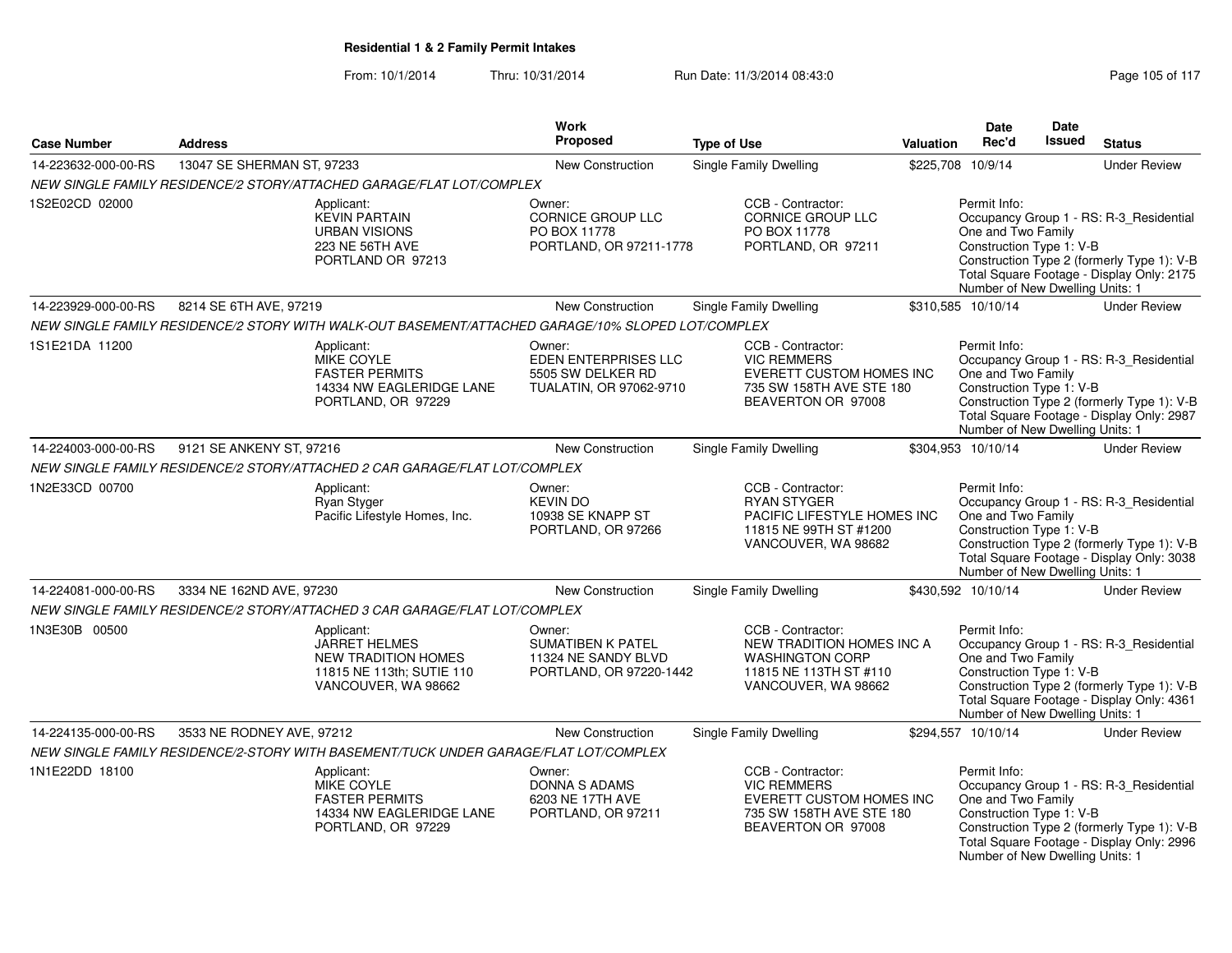| <b>Case Number</b>                        | <b>Address</b>                                                                                                                       |                                                                                                    | <b>Work</b><br><b>Proposed</b>                                                                                                                       | <b>Type of Use</b>                                                                                                    | <b>Valuation</b> | Date<br>Rec'd                                                                                     | Date<br>Issued | <b>Status</b>                                                                                                                      |
|-------------------------------------------|--------------------------------------------------------------------------------------------------------------------------------------|----------------------------------------------------------------------------------------------------|------------------------------------------------------------------------------------------------------------------------------------------------------|-----------------------------------------------------------------------------------------------------------------------|------------------|---------------------------------------------------------------------------------------------------|----------------|------------------------------------------------------------------------------------------------------------------------------------|
| 14-224167-000-00-RS                       | 4018 SE SCHILLER ST, 97202                                                                                                           |                                                                                                    | <b>New Construction</b>                                                                                                                              | Single Family Dwelling                                                                                                |                  | \$324,424 10/10/14                                                                                |                | <b>Under Review</b>                                                                                                                |
|                                           | NEW SINGLE FAMILY RESIDENCE/2-STORY WITH BASEMENT/ATTACHED GARAGE/FLAT LOT/COMPLEX                                                   |                                                                                                    |                                                                                                                                                      |                                                                                                                       |                  |                                                                                                   |                |                                                                                                                                    |
| 1S1E13AA 06900                            | Applicant:<br><b>MIKE COYLE</b>                                                                                                      | <b>FASTER PERMITS</b><br>14334 NW EAGLERIDGE LANE<br>PORTLAND, OR 97229                            |                                                                                                                                                      | CCB - Contractor:<br><b>VIC REMMERS</b><br>EVERETT CUSTOM HOMES INC<br>735 SW 158TH AVE STE 180<br>BEAVERTON OR 97008 |                  | Permit Info:<br>One and Two Family<br>Construction Type 1: V-B<br>Number of New Dwelling Units: 1 |                | Occupancy Group 1 - RS: R-3 Residential<br>Construction Type 2 (formerly Type 1): V-B<br>Total Square Footage - Display Only: 3300 |
| 14-224214-000-00-RS                       | 1118 SE REX ST, 97202                                                                                                                |                                                                                                    | New Construction                                                                                                                                     | Single Family Dwelling                                                                                                |                  | \$302,746 10/10/14                                                                                |                | <b>Under Review</b>                                                                                                                |
|                                           | NEW SINGLE FAMILY RESIDENCE/2-STORY/DETACHED GARAGE/FLAT LOT/COMPLEX***DETACHED GARAGE/SHOP 14-224227-RS***                          |                                                                                                    |                                                                                                                                                      |                                                                                                                       |                  |                                                                                                   |                |                                                                                                                                    |
| 1S1E23BD 12200                            | Applicant:<br><b>MIKE COYLE</b>                                                                                                      | <b>FASTER PERMITS</b><br>14334 NW EAGLERIDGE LANE<br>PORTLAND, OR 97229                            | Owner:<br><b>MORRISON BUILT LLC</b><br>4614 SW KELLY AVE #17<br>PORTLAND, OR 97239-4277                                                              | CCB - Contractor:<br><b>MORRISON BUILT LLC</b><br>4614 SW Kelly Avenue, Ste 17<br>Portland, OR 97239                  |                  | Permit Info:<br>One and Two Family<br>Construction Type 1: V-B<br>Number of New Dwelling Units: 1 |                | Occupancy Group 1 - RS: R-3 Residential<br>Construction Type 2 (formerly Type 1):<br>Total Square Footage - Display Only: 2745     |
| 14-224514-000-00-RS                       | 13808 NW SPRINGVILLE RD, 97229<br>NEW SINGLE FAMILY RESIDENCE/1-STORY WITH LOFT/ATTACHED GARAGE/FLAT LOT/COMPLEX***DFS SPRINKLERS*** |                                                                                                    | New Construction                                                                                                                                     | <b>Single Family Dwelling</b>                                                                                         |                  | \$638,287 10/13/14                                                                                |                | <b>Under Review</b>                                                                                                                |
| 1N1W16C 01900                             | Applicant:<br>234                                                                                                                    | <b>GABE HEADRICK</b><br>STEELHEAD ARCHITECTURE<br>107 SE WASHINGTON ST SUITE<br>PORTLAND, OR 97214 | Owner:<br>SHILA BHATT<br>12293 NW WELSH DR<br>PORTLAND, OR 97229-8334<br>Owner:<br><b>AJAY BHATT</b><br>12293 NW WELSH DR<br>PORTLAND, OR 97229-8334 | CCB - Contractor:<br><b>IBUILDPDX COMPANY LLC</b><br>1936 SE 23RD AVE<br>PORTLAND, OR 97214                           |                  | Permit Info:<br>One and Two Family<br>Construction Type 1: V-B<br>Number of New Dwelling Units: 1 |                | Occupancy Group 1 - RS: R-3 Residential<br>Construction Type 2 (formerly Type 1): V-B<br>Total Square Footage - Display Only: 6527 |
| 14-225220-000-00-RS                       | 3242 SW VERMONT ST                                                                                                                   |                                                                                                    | New Construction                                                                                                                                     | Single Family Dwelling                                                                                                |                  | \$246,426 10/15/14                                                                                |                | <b>Under Review</b>                                                                                                                |
|                                           | NEW SINGLE FAMILY RESIDENCE/2 STORY/DETACHED GARAGE/FLAT LOT/COMPLEX***WITH GARAGE 14-225239-RS***                                   |                                                                                                    |                                                                                                                                                      |                                                                                                                       |                  |                                                                                                   |                |                                                                                                                                    |
| 1S1E20AB 02702                            | Applicant:<br><b>MIKE COYLE</b>                                                                                                      | <b>FASTER PERMITS</b><br>14334 NW EAGLERIDGE LANE<br>PORTLAND, OR 97229                            | Owner:<br>TASSO CUSTOM HOMES LLC<br><b>15151 SE FRYE ST</b><br>HAPPY VALLEY, OR 97086                                                                | CCB - Contractor:<br><b>BRIAN MCMILLEN LLC</b><br>15151 SE FRYE<br>HAPPY VALLEY, OR 97086                             |                  | Permit Info:<br>One and Two Family<br>Construction Type 1: V-B<br>Number of New Dwelling Units: 1 |                | Occupancy Group 1 - RS: R-3_Residential<br>Construction Type 2 (formerly Type 1): V-B<br>Total Square Footage - Display Only: 2361 |
| 14-225395-000-00-RS                       | 12628 NE HASSALO ST, 97230                                                                                                           |                                                                                                    | <b>New Construction</b>                                                                                                                              | Single Family Dwelling                                                                                                |                  | \$267,124 10/14/14                                                                                |                | <b>Under Review</b>                                                                                                                |
|                                           | NEW SINGLE FAMILY RESIDENCE/2 STORY/ATTACHED 2 CAR GARAGE/FLAT LOT/COMPLEX                                                           |                                                                                                    |                                                                                                                                                      |                                                                                                                       |                  |                                                                                                   |                |                                                                                                                                    |
| 1N2E35BB 07200                            | Applicant:                                                                                                                           | <b>VLADISLAV GVOZDICOV</b>                                                                         | Owner:<br>VLADISLAV GVOZDICOV                                                                                                                        |                                                                                                                       |                  | Permit Info:                                                                                      |                | Occupancy Group 1 - RS: R-3_Residential                                                                                            |
| KIRBYS SUB<br>BLOCK 6<br>LOT <sub>3</sub> |                                                                                                                                      | 12628 NE HASSALO ST<br>PORTLAND, OR 97230-2317                                                     | 12628 NE HASSALO ST<br>PORTLAND, OR 97230-2317                                                                                                       |                                                                                                                       |                  | One and Two Family<br>Construction Type 1: V-B<br>Number of New Dwelling Units: 1                 |                | Construction Type 2 (formerly Type 1): V-B<br>Total Square Footage - Display Only: 2778                                            |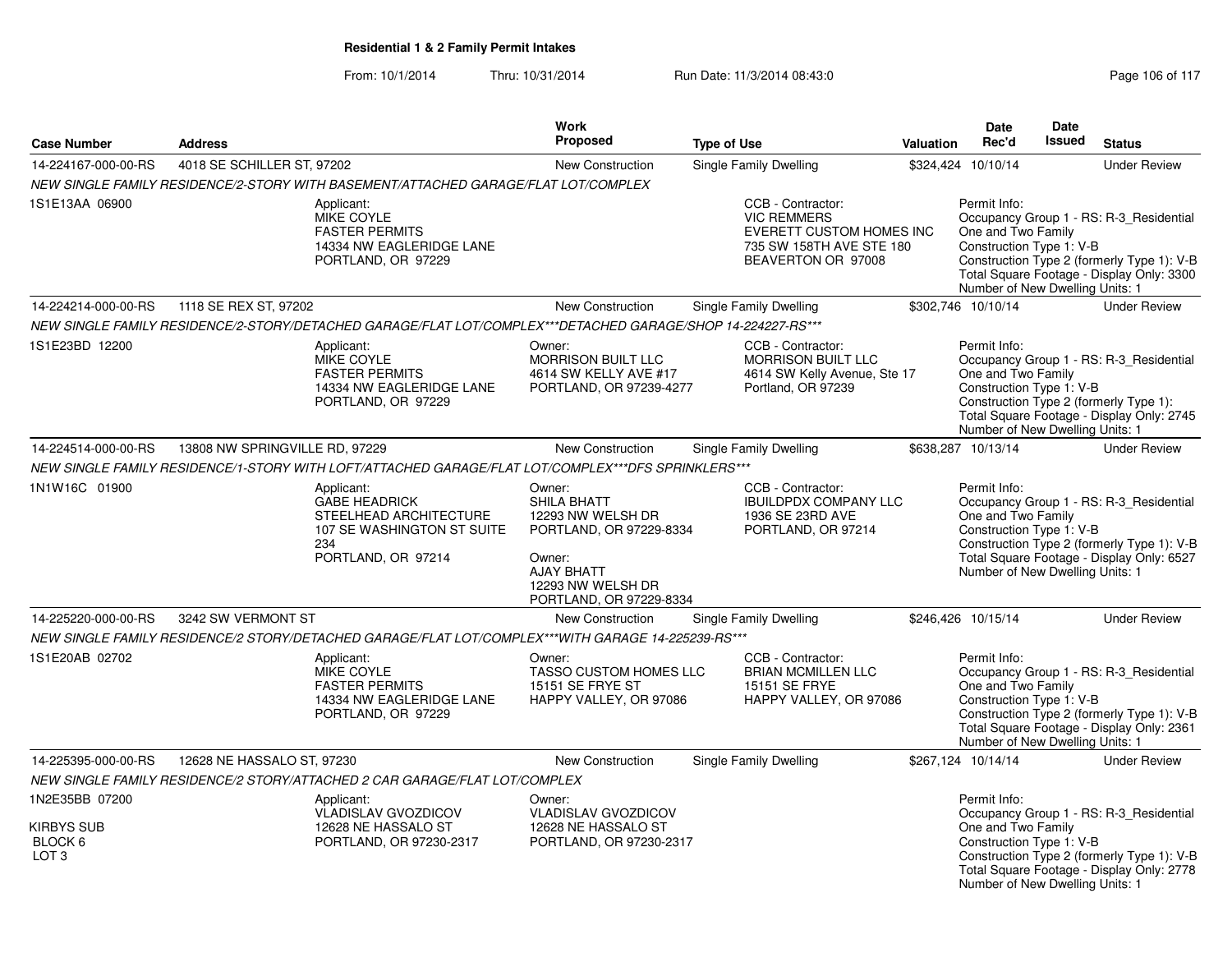| <b>Case Number</b>                                                                                   | <b>Address</b>             |                                                                                                                        | Work<br>Proposed                                                                                                                                                                                 | <b>Type of Use</b>                                                                                                    | Valuation | Date<br>Rec'd                                                                                                                                                                                                                       | <b>Date</b><br>Issued                                                                                                                                                                                | <b>Status</b>                                                                                                                      |  |  |
|------------------------------------------------------------------------------------------------------|----------------------------|------------------------------------------------------------------------------------------------------------------------|--------------------------------------------------------------------------------------------------------------------------------------------------------------------------------------------------|-----------------------------------------------------------------------------------------------------------------------|-----------|-------------------------------------------------------------------------------------------------------------------------------------------------------------------------------------------------------------------------------------|------------------------------------------------------------------------------------------------------------------------------------------------------------------------------------------------------|------------------------------------------------------------------------------------------------------------------------------------|--|--|
| 14-227427-000-00-RS                                                                                  | 231 NE HANCOCK ST, 97212   |                                                                                                                        | New Construction                                                                                                                                                                                 | <b>Single Family Dwelling</b>                                                                                         |           | \$331,421 10/20/14                                                                                                                                                                                                                  |                                                                                                                                                                                                      | <b>Under Review</b>                                                                                                                |  |  |
|                                                                                                      |                            | NEW SINGLE FAMILY RESIDENCE WITH ATTACHED ADU/3 STORY/NO GARAGE/FLAT LOT/COMPLEX***ART ROOM ON FIRST FLOOR***          |                                                                                                                                                                                                  |                                                                                                                       |           |                                                                                                                                                                                                                                     |                                                                                                                                                                                                      |                                                                                                                                    |  |  |
| 1N1E27DD 04700                                                                                       |                            | Applicant:<br>CELIA BEAUCHAMP<br>3039 N WILLIAMS #D<br>PORTALND OREGON 97227                                           | Owner:<br><b>COLLIN R MAZZA</b><br>503 NE BRAZEE ST<br>PORTLAND, OR 97212<br>Owner:<br><b>CELIA BEAUCHAMP</b><br>503 NE BRAZEE ST                                                                |                                                                                                                       |           | Permit Info:<br>Occupancy Group 1 - RS: R-3 Residential<br>One and Two Family<br>Construction Type 1: V-B<br>Construction Type 2 (formerly Type 1):<br>Total Square Footage - Display Only: 3005<br>Number of New Dwelling Units: 2 |                                                                                                                                                                                                      |                                                                                                                                    |  |  |
|                                                                                                      |                            |                                                                                                                        | PORTLAND, OR 97212                                                                                                                                                                               |                                                                                                                       |           |                                                                                                                                                                                                                                     |                                                                                                                                                                                                      |                                                                                                                                    |  |  |
| 14-227568-000-00-RS                                                                                  | 1221 SE MALDEN ST, 97202   |                                                                                                                        | New Construction                                                                                                                                                                                 | <b>Single Family Dwelling</b>                                                                                         |           | \$326.512 10/20/14                                                                                                                                                                                                                  |                                                                                                                                                                                                      | <b>Under Review</b>                                                                                                                |  |  |
|                                                                                                      |                            | NEW SINGLE FAMILY RESIDENCE/2 STORY WITH BASEMENT/TUCK UNDER GARAGE/FLAT LOT/COMPLEX                                   |                                                                                                                                                                                                  |                                                                                                                       |           |                                                                                                                                                                                                                                     |                                                                                                                                                                                                      |                                                                                                                                    |  |  |
| 1S1E23BD 13100                                                                                       |                            | Applicant:<br>Geno Salimena<br>Gusto Design, LLC<br>7637 SE 13th<br>Portland, OR 97202                                 | Owner:<br><b>BRIAN CAMPBELL</b><br>1221 SE MALDEN ST<br>PORTLAND, OR 97202-5935<br>Owner:                                                                                                        |                                                                                                                       |           |                                                                                                                                                                                                                                     | Permit Info:<br>Occupancy Group 1 - RS: R-3_Residential<br>One and Two Family<br>Construction Type 1: V-B<br>Construction Type 2 (formerly Type 1): V-B<br>Total Square Footage - Display Only: 3164 |                                                                                                                                    |  |  |
|                                                                                                      |                            | ANNETTE B CAMPBELL<br>1221 SE MALDEN ST<br>PORTLAND, OR 97202-5935                                                     |                                                                                                                                                                                                  |                                                                                                                       |           | Number of New Dwelling Units: 1                                                                                                                                                                                                     |                                                                                                                                                                                                      |                                                                                                                                    |  |  |
| 14-228180-000-00-RS                                                                                  | 7080 SE CLINTON ST         |                                                                                                                        | New Construction                                                                                                                                                                                 | Single Family Dwelling                                                                                                |           | \$269,703 10/21/14                                                                                                                                                                                                                  |                                                                                                                                                                                                      | <b>Under Review</b>                                                                                                                |  |  |
|                                                                                                      |                            | NEW SINGLE FAMILY RESIDENCE/2 STORY/ATTACHED GARAGE/FLAT LOT/COMPLEX***LIMITED ENGINEERING***                          |                                                                                                                                                                                                  |                                                                                                                       |           |                                                                                                                                                                                                                                     |                                                                                                                                                                                                      |                                                                                                                                    |  |  |
| 1S2E08BA 08102                                                                                       |                            | Applicant:<br><b>JENNIFER KIMURA</b><br><b>VLMK CONSULTING ENGINEERS</b><br>3933 SW KELLY AVENUE<br>PORTLAND, OR 97239 | Owner:<br>CITIHOMES GROUP CORP<br>3881 2ND ST<br>HUBBARD, OR 97032                                                                                                                               |                                                                                                                       |           | Permit Info:<br>One and Two Family<br>Construction Type 1: V-B<br>Number of New Dwelling Units: 1                                                                                                                                   |                                                                                                                                                                                                      | Occupancy Group 1 - RS: R-3_Residential<br>Construction Type 2 (formerly Type 1): V-B<br>Total Square Footage - Display Only: 2628 |  |  |
| 14-228598-000-00-RS                                                                                  | 4421 SE TIBBETTS ST, 97206 |                                                                                                                        | New Construction                                                                                                                                                                                 | Single Family Dwelling                                                                                                |           | \$294,557 10/21/14                                                                                                                                                                                                                  |                                                                                                                                                                                                      | <b>Under Review</b>                                                                                                                |  |  |
|                                                                                                      |                            | NEW SINGLE FAMILY RESIDENCE/2 STORY WITH BASEMENT/TUCK UNDER GARAGE/FLAT LOT/COMPLEX                                   |                                                                                                                                                                                                  |                                                                                                                       |           |                                                                                                                                                                                                                                     |                                                                                                                                                                                                      |                                                                                                                                    |  |  |
| 1S2E07BC 06800<br><b>PLAINFIELD</b><br>BLOCK <sub>3</sub><br>E 25.35' OF LOT 18<br>LOT <sub>19</sub> |                            | Applicant:<br><b>MIKE COYLE</b><br><b>FASTER PERMITS</b><br>14334 NW EAGLERIDGE LANE<br>PORTLAND, OR 97229             | Owner:<br><b>WILLIAM L HART</b><br>3463 SW DOSCHVIEW CT<br>PORTLAND, OR 97239-1488<br>Owner:<br><b>VIC REMMERS</b><br>EVERETT CUSTOM HOMES INC<br>735 SW 158TH AVE STE 180<br>BEAVERTON OR 97008 | CCB - Contractor:<br><b>VIC REMMERS</b><br>EVERETT CUSTOM HOMES INC<br>735 SW 158TH AVE STE 180<br>BEAVERTON OR 97008 |           | Permit Info:<br>One and Two Family<br>Construction Type 1: V-B<br>Number of New Dwelling Units: 1                                                                                                                                   |                                                                                                                                                                                                      | Occupancy Group 1 - RS: R-3_Residential<br>Construction Type 2 (formerly Type 1): V-B<br>Total Square Footage - Display Only: 2996 |  |  |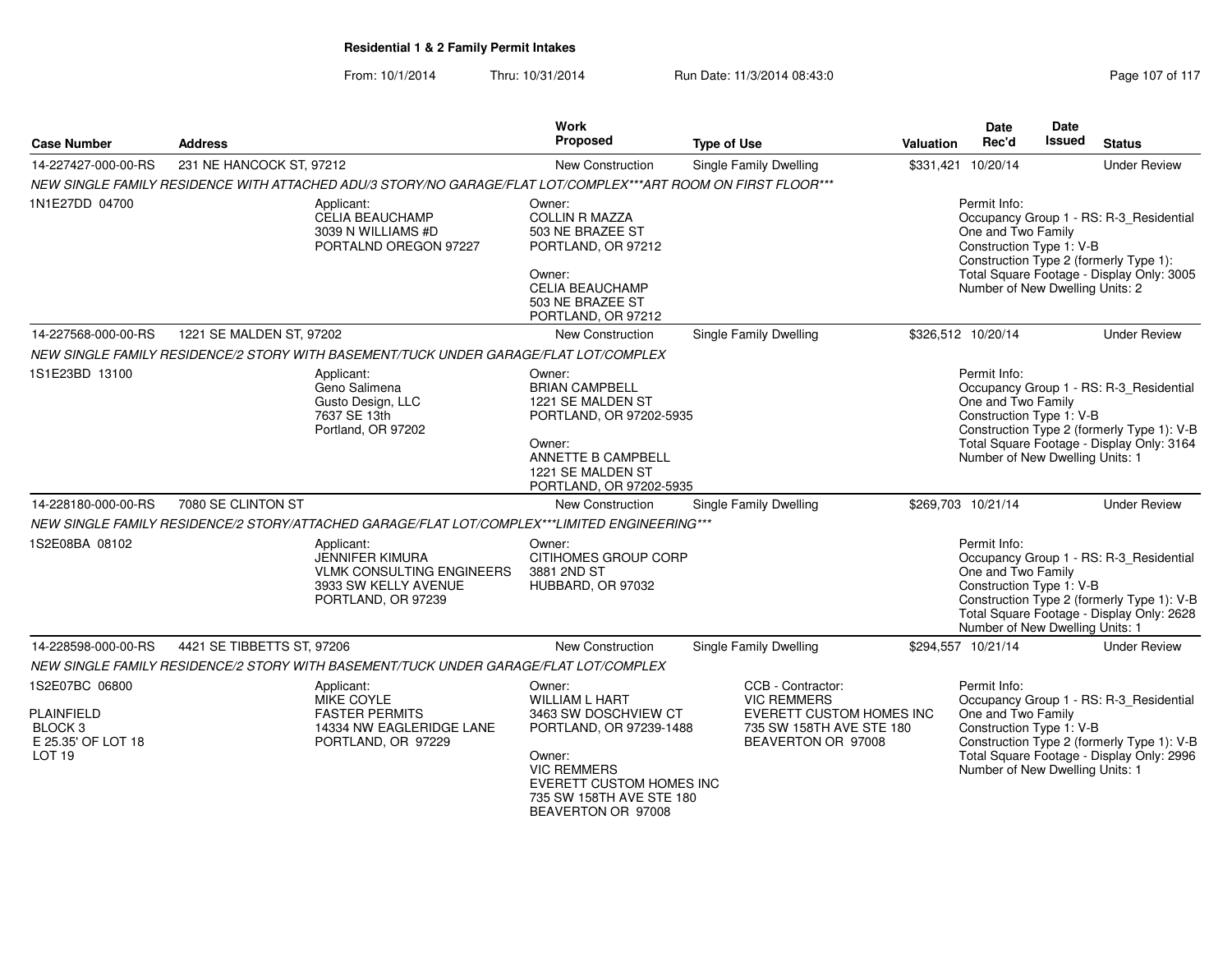|                                                                                            |                             |                                                                                                                               | Work                                                                                                                                                                                                                 |                    |                                                                                                                              |                                                                                                                                                                                                                                     | Date                                                                                              | <b>Date</b>   |                                                                                                                                    |
|--------------------------------------------------------------------------------------------|-----------------------------|-------------------------------------------------------------------------------------------------------------------------------|----------------------------------------------------------------------------------------------------------------------------------------------------------------------------------------------------------------------|--------------------|------------------------------------------------------------------------------------------------------------------------------|-------------------------------------------------------------------------------------------------------------------------------------------------------------------------------------------------------------------------------------|---------------------------------------------------------------------------------------------------|---------------|------------------------------------------------------------------------------------------------------------------------------------|
| <b>Case Number</b>                                                                         | <b>Address</b>              |                                                                                                                               | Proposed                                                                                                                                                                                                             | <b>Type of Use</b> |                                                                                                                              | <b>Valuation</b>                                                                                                                                                                                                                    | Rec'd                                                                                             | <b>Issued</b> | <b>Status</b>                                                                                                                      |
| 14-228850-000-00-RS                                                                        | 7461 SW 52ND AVE, 97219     |                                                                                                                               | New Construction                                                                                                                                                                                                     |                    | <b>Single Family Dwelling</b>                                                                                                |                                                                                                                                                                                                                                     | \$248,153 10/22/14                                                                                |               | <b>Under Review</b>                                                                                                                |
|                                                                                            |                             | NEW SINGLE FAMILY RESIDENCE/TWO STORY/DETACHED GARAGE/SLIGHTLY SLOPED LOT/COMPLEX / ***DETACHED GARAGE 14-228883 RS*** APOT** |                                                                                                                                                                                                                      |                    |                                                                                                                              |                                                                                                                                                                                                                                     |                                                                                                   |               |                                                                                                                                    |
| 1S1E19AC 03200<br>KIRCANNO<br>BLOCK <sub>3</sub><br>N 45' OF LOT 25<br>LOT 26 EXC PT IN ST |                             | Applicant:<br>Mike Coyle<br><b>Faster Permits</b><br>14334 NW Eagleridge<br>Portland, OR 97229                                | Owner:<br><b>NANCY S PROUTY</b><br>7461 SW 52ND AVE<br>PORTLAND, OR 97219-1314                                                                                                                                       |                    | CCB - Contractor:<br><b>VIC REMMERS</b><br><b>EVERETT CUSTOM HOMES INC</b><br>735 SW 158TH AVE STE 180<br>BEAVERTON OR 97008 |                                                                                                                                                                                                                                     | Permit Info:<br>One and Two Family<br>Construction Type 1: V-B<br>Number of New Dwelling Units: 1 |               | Occupancy Group 1 - RS: R-3_Residential<br>Construction Type 2 (formerly Type 1):<br>Total Square Footage - Display Only: 2250     |
| 14-228903-000-00-RS                                                                        | 3823 NE COUCH ST, 97232     |                                                                                                                               | New Construction                                                                                                                                                                                                     |                    | Single Family Dwelling                                                                                                       |                                                                                                                                                                                                                                     | \$356,159 10/22/14                                                                                |               | <b>Under Review</b>                                                                                                                |
|                                                                                            |                             | NEW SINGLE FAMILY RESIDENCE/2 STORY WITH BASEMENT/SLIGHTLY SLOPED LOT/TUCK UNDER TANDEM 2-CAR GARAGE/COMPLEX                  |                                                                                                                                                                                                                      |                    |                                                                                                                              |                                                                                                                                                                                                                                     |                                                                                                   |               |                                                                                                                                    |
| 1N1E36DA 14200                                                                             |                             | Applicant:<br>MIKE COYLE<br><b>FASTER PERMITS</b><br>14334 NW EAGLERIDGE LANE<br>PORTLAND, OR 97229                           | Owner:<br>SHERMAN W HOLMES<br>1545 SE 223RD AVE #341<br>GRESHAM, OR 97030-2571<br>Owner:<br>E LAURENE HOLMES<br>1545 SE 223RD AVE #341<br>GRESHAM, OR 97030-2571                                                     |                    | CCB - Contractor:<br><b>VIC REMMERS</b><br>EVERETT CUSTOM HOMES INC<br>735 SW 158TH AVE STE 180<br>BEAVERTON OR 97008        |                                                                                                                                                                                                                                     | Permit Info:<br>One and Two Family<br>Construction Type 1: V-B<br>Number of New Dwelling Units: 1 |               | Occupancy Group 1 - RS: R-3_Residential<br>Construction Type 2 (formerly Type 1): V-B<br>Total Square Footage - Display Only: 3648 |
| 14-229032-000-00-RS                                                                        | 3137 NE 31ST AVE, 97212     |                                                                                                                               | New Construction                                                                                                                                                                                                     |                    | <b>Single Family Dwelling</b>                                                                                                |                                                                                                                                                                                                                                     | \$390,868 10/22/14                                                                                |               | <b>Under Review</b>                                                                                                                |
|                                                                                            |                             | NEW SINGLE FAMILY RESIDENCE/2 STORY WITH PARTIAL BASEMENT/DETACHED GARAGE/FLAT LOT/COMPLEX ***WITH GARAGE 14-229051-RS***     |                                                                                                                                                                                                                      |                    |                                                                                                                              |                                                                                                                                                                                                                                     |                                                                                                   |               |                                                                                                                                    |
| 1N1E25BA 13300<br>Applicant:<br><b>IRVINGWOOD</b><br>BLOCK 9<br>LOT <sub>6</sub>           |                             | MIKE COYLE<br><b>FASTER PERMITS</b><br>14334 NW EAGLERIDGE LANE<br>PORTLAND, OR 97229                                         | CCB - Contractor:<br>Owner:<br><b>FLORIN LACATUS</b><br><b>WILLIAM F PERRIN</b><br>16915 NE 40TH AVE<br>3409 SW 30TH ST<br>VANCOUVER, WA 98686<br>Owner:<br>ANN A PERRIN<br>16915 NE 40TH AVE<br>VANCOUVER, WA 98686 |                    | FRL CONSTRUCTION LLC<br>GRESHAM, OR 97080                                                                                    | Permit Info:<br>Occupancy Group 1 - RS: R-3_Residential<br>One and Two Family<br>Construction Type 1: V-B<br>Construction Type 2 (formerly Type 1):<br>Total Square Footage - Display Only: 3544<br>Number of New Dwelling Units: 1 |                                                                                                   |               |                                                                                                                                    |
| 14-229073-000-00-RS                                                                        | 4857 NE 13TH AVE            |                                                                                                                               | New Construction                                                                                                                                                                                                     |                    | <b>Single Family Dwelling</b>                                                                                                |                                                                                                                                                                                                                                     | \$329,554 10/23/14                                                                                |               | <b>Under Review</b>                                                                                                                |
|                                                                                            |                             | SINGLE FAMILY RESIDENCE/TWO STORY WITH LOWER LEVEL ADU/TUCKUNDER GARAGE/FLAT LOT/COMPLEX **APOT**                             |                                                                                                                                                                                                                      |                    |                                                                                                                              |                                                                                                                                                                                                                                     |                                                                                                   |               |                                                                                                                                    |
| 1N1E23BD 11201<br>HIGHLAND SCHOOLHOUSE<br>BLOCK 4<br><b>LOT 16</b>                         |                             | Applicant:<br>MIKE COYLE<br><b>FASTER PERMITS</b><br>14334 NW EAGLERIDGE LANE<br>PORTLAND, OR 97229                           | Owner:<br>RED SQUARE DEVELOPMENT LLC DILUSSO RENOVATIONS LLC<br>PO BOX 1251<br>CLACKAMAS, OR 97015-1251                                                                                                              |                    | CCB - Contractor:<br>4415 NE SANDY BLVD #201<br>PORTLAND, OR 97213                                                           |                                                                                                                                                                                                                                     | Permit Info:<br>One and Two Family<br>Construction Type 1: V-B<br>Number of New Dwelling Units: 2 |               | Occupancy Group 1 - RS: R-3_Residential<br>Construction Type 2 (formerly Type 1): V-B<br>Total Square Footage - Display Only: 3151 |
| 14-229172-000-00-RS                                                                        | 4920 SE HENDERSON ST, 97206 |                                                                                                                               | New Construction                                                                                                                                                                                                     |                    | Single Family Dwelling                                                                                                       |                                                                                                                                                                                                                                     | \$205,379 10/22/14                                                                                |               | <b>Under Review</b>                                                                                                                |
|                                                                                            |                             | NEW SINGLE FAMILY RESIDENCE/2 STORY/ATTACHED GARAGE/FLAT LOT/SIMPLE                                                           |                                                                                                                                                                                                                      |                    |                                                                                                                              |                                                                                                                                                                                                                                     |                                                                                                   |               |                                                                                                                                    |
| 1S2E19BD 10200                                                                             |                             | Applicant:<br><b>KEVIN PARTAIN</b><br><b>URBAN VISIONS</b><br>223 NE 56TH AVE<br>PORTLAND, OR 97213                           | Owner:<br><b>RICHARD RAY</b><br><b>PO BOX 837</b><br>GRESHAM, OR 97030-0190                                                                                                                                          |                    | Primary Contractor:<br><b>TO BID</b>                                                                                         |                                                                                                                                                                                                                                     | Permit Info:<br>One and Two Family<br>Construction Type 1: V-B<br>Number of New Dwelling Units: 1 |               | Occupancy Group 1 - RS: R-3_Residential<br>Construction Type 2 (formerly Type 1): V-B<br>Total Square Footage - Display Only: 2054 |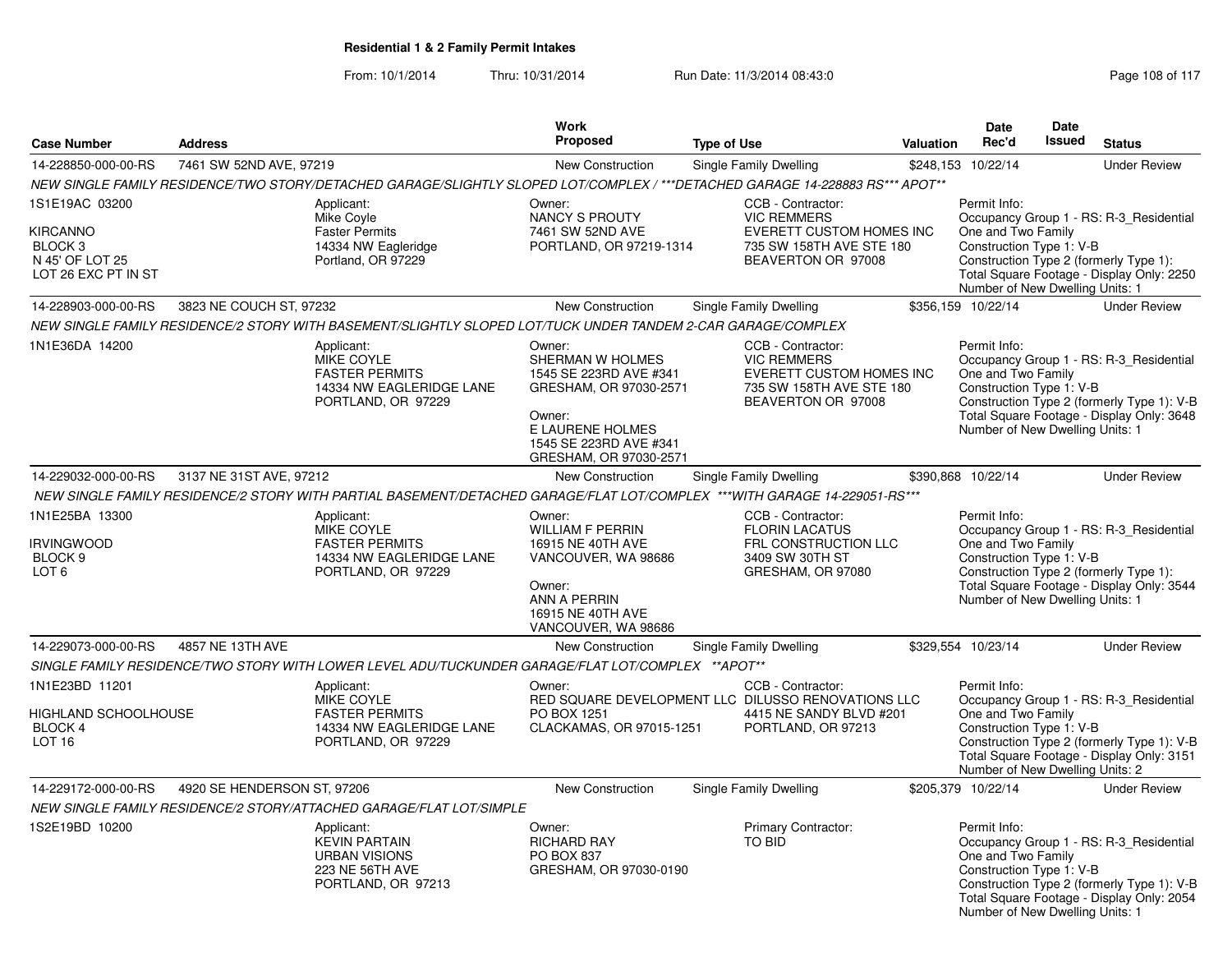| <b>Case Number</b>  | <b>Address</b>           |                                                                                                                                     | Work<br>Proposed                                                                   | <b>Type of Use</b> |                                                                                                                                                                                                                                                                                                                                      | <b>Valuation</b> | <b>Date</b><br>Rec'd                                                                              | <b>Date</b><br><b>Issued</b> | <b>Status</b>                                                                                                                      |
|---------------------|--------------------------|-------------------------------------------------------------------------------------------------------------------------------------|------------------------------------------------------------------------------------|--------------------|--------------------------------------------------------------------------------------------------------------------------------------------------------------------------------------------------------------------------------------------------------------------------------------------------------------------------------------|------------------|---------------------------------------------------------------------------------------------------|------------------------------|------------------------------------------------------------------------------------------------------------------------------------|
| 14-229408-000-00-RS | 5656 NE 32ND AVE, 97211  |                                                                                                                                     | New Construction                                                                   |                    | Single Family Dwelling                                                                                                                                                                                                                                                                                                               |                  | \$341,905 10/23/14                                                                                |                              | <b>Under Review</b>                                                                                                                |
|                     |                          | NEW SINGLE FAMILY RESIDENCE/2 STORY WITH BASEMENT/TUCK UNDER GARAGE/FLAT LOT/COMPLEX                                                |                                                                                    |                    |                                                                                                                                                                                                                                                                                                                                      |                  |                                                                                                   |                              |                                                                                                                                    |
| 1N1E13CD 18500      |                          | Applicant:<br><b>JEFF OVINGTON</b><br>METRO HOMES NW, LLC<br>211 NE WEIDLER ST<br>PORTLAND, OR 97232                                | Owner:<br>211 NE WEIDLER ST<br>PORTLAND, OR 97232-1155                             |                    | CCB - Contractor:<br>METRO HOMES NORTHWEST LLC AFFORDABLE NEW HOMES LLC<br>211 NE WEIDER<br>PORTLAND, OR 97232                                                                                                                                                                                                                       |                  | Permit Info:<br>One and Two Family<br>Construction Type 1: V-B<br>Number of New Dwelling Units: 1 |                              | Occupancy Group 1 - RS: R-3_Residential<br>Construction Type 2 (formerly Type 1): V-B<br>Total Square Footage - Display Only: 3247 |
| 14-229560-000-00-RS | 9635 SW 48TH AVE, 97219  |                                                                                                                                     | New Construction                                                                   |                    | Single Family Dwelling                                                                                                                                                                                                                                                                                                               |                  | \$356,651 10/23/14                                                                                |                              | <b>Under Review</b>                                                                                                                |
|                     |                          | NEW SINGLE FAMILY RESIDENCE/2 STORY/ATTACHED 2 CAR GARAGE/SLIGHTLY SLOPED/COMPLEX                                                   |                                                                                    |                    |                                                                                                                                                                                                                                                                                                                                      |                  |                                                                                                   |                              |                                                                                                                                    |
| 1S1E30AD 11200      |                          | Applicant:<br><b>ERIC RYSTADT</b><br>MAIN STREET DEVELOPMENT INC<br>PMB# 208 5331 SW MACADAM<br>AVE SUITE 258<br>PORTLAND, OR 97239 |                                                                                    |                    | CCB - Contractor:<br><b>ERIC RYSTADT</b><br>MAIN STREET DEVELOPMENT INC One and Two Family<br>PO BOX 91096<br>PORTLAND, OR 97291                                                                                                                                                                                                     |                  | Permit Info:<br>Construction Type 1: V-B<br>Number of New Dwelling Units: 1                       |                              | Occupancy Group 1 - RS: R-3_Residential<br>Construction Type 2 (formerly Type 1): V-B<br>Total Square Footage - Display Only: 3567 |
| 14-229583-000-00-RS | 3157 SW DOSCH RD         |                                                                                                                                     | New Construction                                                                   |                    | Single Family Dwelling                                                                                                                                                                                                                                                                                                               |                  | \$505,090 10/23/14                                                                                |                              | <b>Under Review</b>                                                                                                                |
|                     |                          | NEW SINGLE FAMILY RESIDENCE/3 STORY/ATTACHED 2 CAR GARAGE/20% OR GREATER SLOPE/COMPLEX                                              |                                                                                    |                    |                                                                                                                                                                                                                                                                                                                                      |                  |                                                                                                   |                              |                                                                                                                                    |
| 1S1E08AC 05502      |                          | Applicant:<br><b>ERIC RYSTADT</b><br>MAIN STREET DEVELOPMENT INC 5331 SW MACADAM AVE #258<br>PO BOX 91096<br>PORTLAND, OR 97291     | Owner:<br>PORTLAND, OR 97239-3871                                                  |                    | CCB - Contractor:<br>MAIN STREET DEVELOPMENT INC MALMEDAL ENTERPRISES INC<br><b>PO BOX 207</b><br><b>BANKS, OR 97106</b><br>CCB - Contractor:<br><b>ERIC RYSTADT</b><br>MAIN STREET DEVELOPMENT INC<br>PO BOX 91096<br>PORTLAND, OR 97291<br>CCB - Contractor:<br>PORTLAND ELECTRIC LLC<br>1915 E 5TH ST STE D<br>VANCOUVER WA 98661 |                  | Permit Info:<br>One and Two Family<br>Construction Type 1: V-B<br>Number of New Dwelling Units: 1 |                              | Occupancy Group 1 - RS: R-3_Residential<br>Construction Type 2 (formerly Type 1): V-B<br>Total Square Footage - Display Only: 4884 |
| 14-229988-000-00-RS | 7335 N IVANHOE ST, 97203 |                                                                                                                                     | New Construction                                                                   |                    | Single Family Dwelling                                                                                                                                                                                                                                                                                                               |                  | \$208,228 10/24/14                                                                                |                              | <b>Under Review</b>                                                                                                                |
|                     |                          | NEW SINGLE FAMILY RESIDENCE/2 STORY/DETACHED ONE CAR GARAGE/FLAT LOT/COMPLEX ***WITH 14-230001RS GARAGE***                          |                                                                                    |                    | **ON LOT $13**$                                                                                                                                                                                                                                                                                                                      |                  |                                                                                                   |                              |                                                                                                                                    |
| 1N1E07BC 10200      |                          | Applicant:<br><b>MIKE MONTGOMERY</b><br>5531 SW BUDDINGTON ST<br>PORTLAND, OR 97219                                                 | Owner:<br>2SI SMYTH LLC<br>4804 NW BETHANY BLVD #12-232<br>PORTLAND, OR 97229-9195 |                    | CCB - Contractor:<br>C G LARNER GENERAL<br><b>CONTRACTING INC</b><br>1527 SW 57TH AVE<br>PORTLAND, OR 97221                                                                                                                                                                                                                          |                  | Permit Info:<br>One and Two Family<br>Construction Type 1: V-B<br>Number of New Dwelling Units: 1 |                              | Occupancy Group 1 - RS: R-3 Residential<br>Construction Type 2 (formerly Type 1):<br>Total Square Footage - Display Only: 1888     |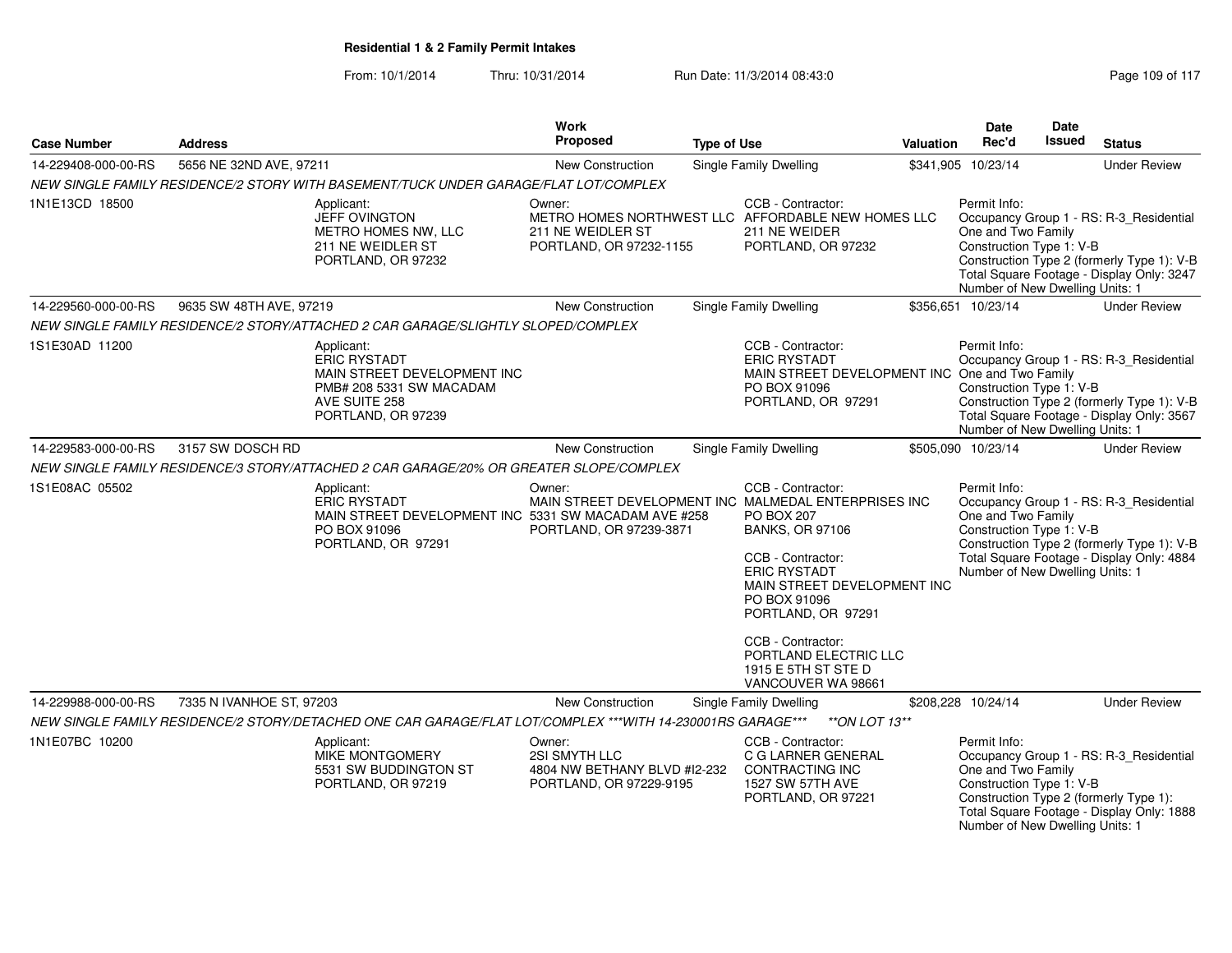| <b>Case Number</b>                                                                  | <b>Address</b>            |                                                                                                             | <b>Work</b><br><b>Proposed</b>                                                                                                                                            | <b>Type of Use</b>                                                                                                                                                                                                                  | <b>Valuation</b> | <b>Date</b><br>Rec'd                                                                              | Date<br>Issued | <b>Status</b>                                                                                                                      |  |
|-------------------------------------------------------------------------------------|---------------------------|-------------------------------------------------------------------------------------------------------------|---------------------------------------------------------------------------------------------------------------------------------------------------------------------------|-------------------------------------------------------------------------------------------------------------------------------------------------------------------------------------------------------------------------------------|------------------|---------------------------------------------------------------------------------------------------|----------------|------------------------------------------------------------------------------------------------------------------------------------|--|
| 14-230130-000-00-RS                                                                 |                           |                                                                                                             | <b>New Construction</b>                                                                                                                                                   | <b>Single Family Dwelling</b>                                                                                                                                                                                                       |                  | \$277,379 10/29/14                                                                                |                | <b>Under Review</b>                                                                                                                |  |
|                                                                                     |                           | NEW SINGLE FAMILY RESIDENCE/ONE STORY/NO GARAGE/FLAT LOT/COMPLEX*ADULT CARE HOME*                           |                                                                                                                                                                           |                                                                                                                                                                                                                                     |                  |                                                                                                   |                |                                                                                                                                    |  |
| 1S3E06DC 06302<br>PARTITION PLAT 2013-59<br>LOT <sub>2</sub><br>INC UND INT TRACT A |                           | Applicant:<br>EDWARD RADULESCU<br><b>EPR DESIGN</b><br>919 NE 19TH AVE SUITE 155<br>PORTLAND OREGON 97232   | Owner:<br><b>RIVERA PROPERTIES LLC</b><br>3701 SE 174TH AVE<br>PORTLAND, OR 97236-1253                                                                                    | Permit Info:<br>Occupancy Group 1 - RS: R-3_Residential<br>One and Two Family<br>Construction Type 1: V-B<br>Construction Type 2 (formerly Type 1):<br>Total Square Footage - Display Only: 2515<br>Number of New Dwelling Units: 1 |                  |                                                                                                   |                |                                                                                                                                    |  |
| 14-230171-000-00-RS                                                                 | 4441 SE NEHALEM ST, 97206 |                                                                                                             | New Construction                                                                                                                                                          | Single Family Dwelling                                                                                                                                                                                                              |                  | \$289,026 10/24/14                                                                                |                | <b>Under Review</b>                                                                                                                |  |
|                                                                                     |                           | NEW SINGLE FAMILY RESIDENCE/ 2 STORY WITH BASEMENT/ ATTACHED TUCKED UNDER GARAGE/ FLAT LOT/ COMPLEX         |                                                                                                                                                                           |                                                                                                                                                                                                                                     |                  |                                                                                                   |                |                                                                                                                                    |  |
| 1S2E19CB 17800                                                                      |                           | Applicant:<br>MICHAEL VAUGHN<br><b>URBAN REVIVAL LLC</b><br>1824 SW EVANS ST<br>PORTLAND OR 97219           | Owner:<br><b>SCOTLAND HOLDINGS LLC</b><br>1510 SE 72ND AVE<br>PORTLAND, OR 97215-2914<br>Owner:<br><b>HARGER 401K PLAN</b><br>1510 SE 72ND AVE<br>PORTLAND, OR 97215-2914 | CCB - Contractor:<br>MICHAEL VAUGHN<br>URBAN REVIVAL LLC<br>1824 SW EVANS ST<br>PORTLAND OR 97219                                                                                                                                   |                  | Permit Info:<br>One and Two Family<br>Construction Type 1: V-B<br>Number of New Dwelling Units: 1 |                | Occupancy Group 1 - RS: R-3_Residential<br>Construction Type 2 (formerly Type 1): V-B<br>Total Square Footage - Display Only: 2861 |  |
| 14-230185-000-00-RS                                                                 | 4451 SE NEHALEM ST, 97206 |                                                                                                             | <b>New Construction</b>                                                                                                                                                   | Single Family Dwelling                                                                                                                                                                                                              |                  | \$289,026 10/24/14                                                                                |                | <b>Under Review</b>                                                                                                                |  |
|                                                                                     |                           | NEW SINGLE FAMILY RESIDENCE/ 2 STORY WITH BASEMENT/ ATTACHED TUCKED UNDER 1 CAR GARAGE/ FLAT LOT/COMPLEX    |                                                                                                                                                                           |                                                                                                                                                                                                                                     |                  |                                                                                                   |                |                                                                                                                                    |  |
| 1S2E19CB 17800                                                                      |                           | Applicant:<br>MICHAEL VAUGHN<br><b>URBAN REVIVAL LLC</b><br>1824 SW EVANS ST<br>PORTLAND OR 97219           | Owner:<br><b>SCOTLAND HOLDINGS LLC</b><br>1510 SE 72ND AVE<br>PORTLAND, OR 97215-2914<br>Owner:<br>HARGER 401K PLAN<br>1510 SE 72ND AVE<br>PORTLAND, OR 97215-2914        | CCB - Contractor:<br>MICHAEL VAUGHN<br>URBAN REVIVAL LLC<br>1824 SW EVANS ST<br>PORTLAND OR 97219                                                                                                                                   |                  | Permit Info:<br>One and Two Family<br>Construction Type 1: V-B<br>Number of New Dwelling Units: 1 |                | Occupancy Group 1 - RS: R-3_Residential<br>Construction Type 2 (formerly Type 1): V-B<br>Total Square Footage - Display Only: 2861 |  |
| 14-230691-000-00-RS                                                                 | .97206                    |                                                                                                             | <b>New Construction</b>                                                                                                                                                   | Single Family Dwelling                                                                                                                                                                                                              |                  | \$180,565 10/27/14                                                                                |                | <b>Under Review</b>                                                                                                                |  |
|                                                                                     |                           | NEW SINGLE FAMILY RESIDENCE/2-STORY/ATTACHED GARAGE/FLAT LOT/COMPLEX **Cesspool decommissioning required.** |                                                                                                                                                                           |                                                                                                                                                                                                                                     |                  |                                                                                                   |                |                                                                                                                                    |  |
| 1S2E19DB 14000<br><b>DARLINGTON</b><br>BLOCK <sub>8</sub>                           |                           | Applicant:<br>PAUL DUNLAP<br>DUNLAP FAMILY HOMES, LLC<br>6312 S.W. CAPITOL HWY. #410                        | Owner:<br><b>DUNLAP FAMILY HOMES LLC</b><br>6312 SW CAPITOL HWY #410<br>PORTLAND, OR 97239                                                                                | CCB - Contractor:<br>DUNLAP FAMILY HOMES LLC<br>6312 SW CAPITOL HWY SUITE 410 One and Two Family<br>PORTLAND, OR 97239                                                                                                              |                  | Permit Info:<br>Occupancy Group 1 - RS: R-3_Residential<br>Construction Type 1: V-B               |                |                                                                                                                                    |  |
| LOT 28                                                                              |                           | PORTLAND, OR 97219                                                                                          |                                                                                                                                                                           |                                                                                                                                                                                                                                     |                  | Number of New Dwelling Units: 1                                                                   |                | Construction Type 2 (formerly Type 1): V-B<br>Total Square Footage - Display Only: 1754                                            |  |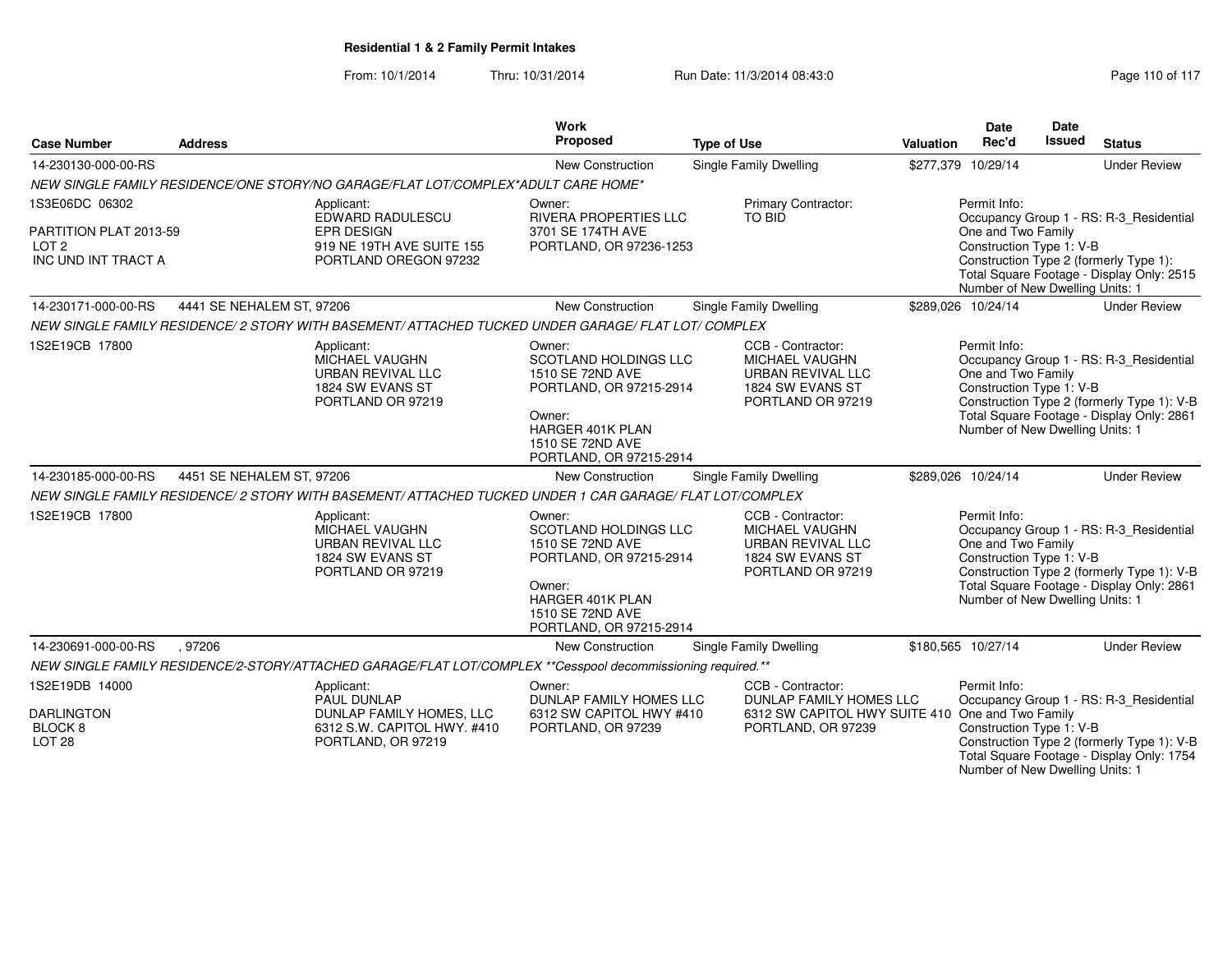| <b>Case Number</b>                                                      | <b>Address</b>                                                                                      |                                                                                                          | <b>Work</b><br>Proposed                                                                                            | <b>Type of Use</b>                                                                                            | Valuation                                                                                                                                 | Date<br>Rec'd                                                                                                                                                                                        | Date<br><b>Issued</b> | <b>Status</b>                           |  |
|-------------------------------------------------------------------------|-----------------------------------------------------------------------------------------------------|----------------------------------------------------------------------------------------------------------|--------------------------------------------------------------------------------------------------------------------|---------------------------------------------------------------------------------------------------------------|-------------------------------------------------------------------------------------------------------------------------------------------|------------------------------------------------------------------------------------------------------------------------------------------------------------------------------------------------------|-----------------------|-----------------------------------------|--|
| 14-231207-000-00-RS                                                     | , 97219                                                                                             |                                                                                                          | <b>New Construction</b>                                                                                            | Single Family Dwelling                                                                                        |                                                                                                                                           | \$365,091 10/28/14                                                                                                                                                                                   |                       | <b>Under Review</b>                     |  |
|                                                                         |                                                                                                     | NEW SINGLE FAMILY RESIDENCE/2 STORY WITH BASEMENT/TUCK UNDER 2 CAR GARAGE/FLAT LOT/COMPLEX/ *ON TRACT 1* |                                                                                                                    |                                                                                                               |                                                                                                                                           |                                                                                                                                                                                                      |                       |                                         |  |
| 1S1E30AA 07300                                                          |                                                                                                     | Applicant:<br>MIKE COYLE                                                                                 | Owner:<br>WEST COAST DEVELOPMENT                                                                                   | CCB - Contractor:<br>WEST COAST DEVELOPMENT                                                                   |                                                                                                                                           | Permit Info:                                                                                                                                                                                         |                       | Occupancy Group 1 - RS: R-3_Residential |  |
| <b>WEST PORTLAND</b><br>BLOCK 13<br>N 43' OF LOT 16                     |                                                                                                     | <b>FASTER PERMITS</b><br>14334 NW EAGLERIDGE LANE<br>PORTLAND, OR 97229                                  | 1697 19TH ST<br>WEST LINN, OR 97068-4453                                                                           | <b>GROUP INC</b><br>1697 19TH ST<br>WEST LINN, OR 97068                                                       |                                                                                                                                           | One and Two Family<br>Construction Type 1: V-B<br>Construction Type 2 (formerly Type 1): V-B<br>Total Square Footage - Display Only: 3622                                                            |                       |                                         |  |
|                                                                         |                                                                                                     | Owner:<br><b>GROUP INC</b><br>1697 19TH ST<br>WEST LINN, OR 97068-4453                                   |                                                                                                                    |                                                                                                               | Number of New Dwelling Units: 1                                                                                                           |                                                                                                                                                                                                      |                       |                                         |  |
| 14-231237-000-00-RS                                                     | .97219                                                                                              |                                                                                                          | <b>New Construction</b>                                                                                            | Single Family Dwelling                                                                                        |                                                                                                                                           | \$365,091 10/28/14                                                                                                                                                                                   |                       | <b>Under Review</b>                     |  |
|                                                                         |                                                                                                     | NEW SINGLE FAMILY RESIDENCE/2 STORY WITH BASEMENT/TUCK UNDER 2 CAR GARAGE/FLAT LOT/COMPLEX/ON TRACT 2    |                                                                                                                    |                                                                                                               |                                                                                                                                           |                                                                                                                                                                                                      |                       |                                         |  |
| 1S1E30AA 07300                                                          |                                                                                                     | Applicant:<br>MIKE COYLE                                                                                 | Owner:<br>WEST COAST DEVELOPMENT                                                                                   | CCB - Contractor:<br>WEST COAST DEVELOPMENT                                                                   |                                                                                                                                           | Permit Info:<br>Occupancy Group 1 - RS: R-3_Residential                                                                                                                                              |                       |                                         |  |
| <b>WEST PORTLAND</b><br>BLOCK 13<br>N 43' OF LOT 16                     |                                                                                                     | <b>FASTER PERMITS</b><br>14334 NW EAGLERIDGE LANE<br>PORTLAND, OR 97229                                  | 1697 19TH ST<br>WEST LINN, OR 97068-4453<br>Owner:<br><b>GROUP INC</b><br>1697 19TH ST<br>WEST LINN, OR 97068-4453 | <b>GROUP INC</b><br>1697 19TH ST<br>WEST LINN, OR 97068                                                       |                                                                                                                                           | One and Two Family<br>Construction Type 1: V-B<br>Construction Type 2 (formerly Type 1): V-B<br>Total Square Footage - Display Only: 3622<br>Number of New Dwelling Units: 1                         |                       |                                         |  |
| 14-231270-000-00-RS                                                     | 8020 SE 24TH AVE, 97202                                                                             |                                                                                                          | New Construction                                                                                                   | Single Family Dwelling                                                                                        |                                                                                                                                           | \$323,247 10/28/14                                                                                                                                                                                   |                       | <b>Under Review</b>                     |  |
|                                                                         |                                                                                                     | NEW SINGLE FAMILY RESIDENCE/2 STORY/ATTACHED GARAGE/FLAT LOT/COMPLEX                                     |                                                                                                                    |                                                                                                               |                                                                                                                                           |                                                                                                                                                                                                      |                       |                                         |  |
| 1S1E24CB 01700                                                          |                                                                                                     | Applicant:<br><b>MIKE COYLE</b>                                                                          | Owner:<br><b>LAWANDA DIMMLER</b>                                                                                   | CCB - Contractor:<br>MOUNTAINWOOD HOMES INC                                                                   |                                                                                                                                           | Permit Info:<br>Occupancy Group 1 - RS: R-3_Residential                                                                                                                                              |                       |                                         |  |
| <b>NEUMANS ADD</b><br>BLOCK <sub>2</sub><br>LOT <sub>3</sub>            |                                                                                                     | <b>FASTER PERMITS</b><br>14334 NW EAGLERIDGE LANE<br>PORTLAND, OR 97229                                  | 8020 SE 24TH AVE<br>PORTLAND, OR 97202<br>Owner:                                                                   | BEAVERTON OR 97075                                                                                            | One and Two Family<br>Construction Type 1: V-B<br>Construction Type 2 (formerly Type 1): V-B<br>Total Square Footage - Display Only: 3143 |                                                                                                                                                                                                      |                       |                                         |  |
|                                                                         |                                                                                                     |                                                                                                          | <b>BRAD WILKINS</b><br>8020 SE 24TH AVE<br>PORTLAND, OR 97202                                                      |                                                                                                               | Number of New Dwelling Units: 1                                                                                                           |                                                                                                                                                                                                      |                       |                                         |  |
| 14-231285-000-00-RS                                                     | 7057 N OMAHA AVE, 97217                                                                             |                                                                                                          | New Construction                                                                                                   | Single Family Dwelling                                                                                        |                                                                                                                                           | \$271,291 10/28/14                                                                                                                                                                                   |                       | <b>Under Review</b>                     |  |
|                                                                         |                                                                                                     | NEW SINGLE FAMILY RESIDENCE/TWO STORY/ATTACHED GARAGE/FLAT LOT/COMPLEX                                   |                                                                                                                    |                                                                                                               |                                                                                                                                           |                                                                                                                                                                                                      |                       |                                         |  |
| 1N1E16AB 14600<br>FIRST ELECTRIC ADD<br>BLOCK <sub>2</sub><br>LOT 37&38 | Applicant:<br><b>KEVIN PARTAIN</b><br><b>URBAN VISIONS</b><br>223 NE 56TH AVE<br>PORTLAND, OR 97213 |                                                                                                          | Owner:<br><b>REBECCA J HARRIS</b><br>10912 SE STANLEY AVE<br>MILWAUKIE, OR 97222-4451<br>Owner:                    | CCB - Contractor:<br>RENAISSANCE CUSTOM HOMES<br><b>LLC</b><br>16771 Boones Ferry Rd<br>Lake Oswego, OR 97035 |                                                                                                                                           | Permit Info:<br>Occupancy Group 1 - RS: R-3_Residential<br>One and Two Family<br>Construction Type 1: V-B<br>Construction Type 2 (formerly Type 1): V-B<br>Total Square Footage - Display Only: 2659 |                       |                                         |  |
|                                                                         |                                                                                                     |                                                                                                          |                                                                                                                    | MILWAUKIE, OR 97222-4451                                                                                      |                                                                                                                                           |                                                                                                                                                                                                      |                       | Number of New Dwelling Units: 1         |  |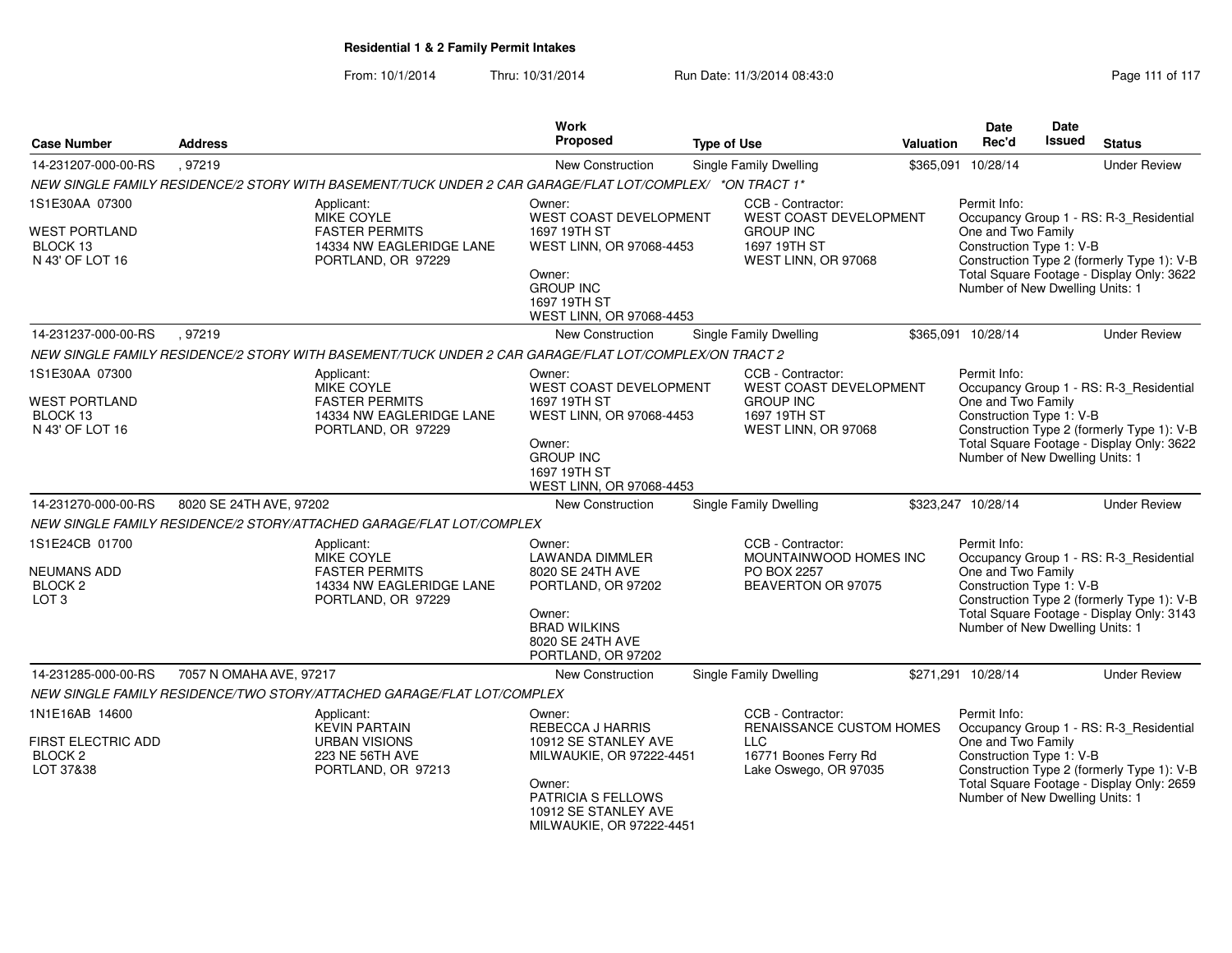| <b>Case Number</b>                                                                    | <b>Address</b>            |                                                                                                                                         | Work<br>Proposed                                                                                                                                                          | <b>Type of Use</b>                                                                                                                                                    | <b>Valuation</b> | <b>Date</b><br>Rec'd                                                                              | Date<br><b>Issued</b> | <b>Status</b>                                                                                                                      |
|---------------------------------------------------------------------------------------|---------------------------|-----------------------------------------------------------------------------------------------------------------------------------------|---------------------------------------------------------------------------------------------------------------------------------------------------------------------------|-----------------------------------------------------------------------------------------------------------------------------------------------------------------------|------------------|---------------------------------------------------------------------------------------------------|-----------------------|------------------------------------------------------------------------------------------------------------------------------------|
| 14-232339-000-00-RS                                                                   |                           |                                                                                                                                         | New Construction                                                                                                                                                          | Single Family Dwelling                                                                                                                                                |                  | \$571,644 10/30/14                                                                                |                       | <b>Under Review</b>                                                                                                                |
|                                                                                       |                           | NEW SINGLE FAMILY RESIDENCE/TWO STORY WITH LOWER LEVEL/ATTACHED GARAGE/20% OR GREATER SLOPE LOT/COMPLEX *ON LOT 1*                      |                                                                                                                                                                           |                                                                                                                                                                       |                  |                                                                                                   |                       |                                                                                                                                    |
| 1N1W26AA 04901<br><b>MAPLEVIEW</b><br>LOT <sub>1</sub><br>INC UND INT TRACTS A THRU E |                           | Applicant:<br><b>MIKE COYLE</b><br><b>FASTER PERMITS</b><br>14334 NW EAGLERIDGE LANE<br>PORTLAND, OR 97229                              | Owner:<br><b>MAPLE VIEW LLC</b><br>3343 NW TULLAMORE CT<br>PORTLAND, OR 97229-8021                                                                                        | CCB - Contractor:<br><b>MARK V. KOVALEV</b><br><b>GLOBAL HOUSING INC</b><br>6663 SW BEAVERTON HILLSDALE Construction Type 1: V-B<br>HWY PMB 193<br>BEAVERTON OR 97225 |                  | Permit Info:<br>One and Two Family<br>Number of New Dwelling Units: 1                             |                       | Occupancy Group 1 - RS: R-3_Residential<br>Construction Type 2 (formerly Type 1): V-B<br>Total Square Footage - Display Only: 5726 |
| 14-232364-000-00-RS                                                                   |                           |                                                                                                                                         | <b>New Construction</b>                                                                                                                                                   | Single Family Dwelling                                                                                                                                                |                  | \$567,731 10/30/14                                                                                |                       | <b>Under Review</b>                                                                                                                |
|                                                                                       |                           | NEW SINGLE FAMILY RESIDENCE/TWO STORY WITH LOWER LEVEL/ATTACHED GARAGE/20% OR GREATER SLOPE LOT WITH SOME 10%+ AREAS/COMPLEX *ON LOT 2* |                                                                                                                                                                           |                                                                                                                                                                       |                  |                                                                                                   |                       |                                                                                                                                    |
| 1N1W26AA 04902<br><b>MAPLEVIEW</b><br>LOT <sub>2</sub><br>INC UND INT TRACTS A THRU E |                           | Applicant:<br>MIKE COYLE<br><b>FASTER PERMITS</b><br>14334 NW EAGLERIDGE LANE<br>PORTLAND, OR 97229                                     |                                                                                                                                                                           | CCB - Contractor:<br><b>MARK V. KOVALEV</b><br><b>GLOBAL HOUSING INC</b><br>6663 SW BEAVERTON HILLSDALE Construction Type 1: V-B<br>HWY PMB 193<br>BEAVERTON OR 97225 |                  | Permit Info:<br>One and Two Family<br>Number of New Dwelling Units: 1                             |                       | Occupancy Group 1 - RS: R-3_Residential<br>Construction Type 2 (formerly Type 1): V-B<br>Total Square Footage - Display Only: 5578 |
| 14-232380-000-00-RS                                                                   | 10330 SE PARDEE ST, 97266 |                                                                                                                                         | <b>New Construction</b>                                                                                                                                                   | Single Family Dwelling                                                                                                                                                |                  | \$226,425 10/30/14                                                                                |                       | <b>Under Review</b>                                                                                                                |
|                                                                                       |                           | NEW SINGLE FAMILY RESIDENCE/2 STORY/ATTACHED 2 CAR GARAGE/FLAT LOT/SIMPLE                                                               |                                                                                                                                                                           |                                                                                                                                                                       |                  |                                                                                                   |                       |                                                                                                                                    |
| 1S2E15BB 13700<br><b>HAYMAN</b><br>LOT <sub>3</sub>                                   |                           | Applicant:<br>Kym Nguyen<br>Concept Design and Associates<br>P.O. BOX 8464<br>PORTLAND OR                                               | Owner:<br>DK HOMES LLC<br>12259 SE GREINER LN<br>HAPPY VALLEY, OR 97086-6260                                                                                              | CCB - Contractor:<br><b>DAMIR KARIN</b><br>DK HOMES LLC<br>PO BOX 90277<br>PORTLAND, OR 97290                                                                         |                  | Permit Info:<br>One and Two Family<br>Construction Type 1: V-B<br>Number of New Dwelling Units: 1 |                       | Occupancy Group 1 - RS: R-3_Residential<br>Construction Type 2 (formerly Type 1): V-B<br>Total Square Footage - Display Only: 2310 |
| 14-232904-000-00-RS                                                                   | 2725 SE 25TH AVE, 97202   |                                                                                                                                         | New Construction                                                                                                                                                          | Single Family Dwelling                                                                                                                                                |                  | \$332,849 10/31/14                                                                                |                       | <b>Under Review</b>                                                                                                                |
|                                                                                       |                           | NEW SINGLE FAMILY RESIDENCE/2-STORY/ATTACHED GARAGE/FLAT LOT/COMPLEX                                                                    |                                                                                                                                                                           |                                                                                                                                                                       |                  |                                                                                                   |                       |                                                                                                                                    |
| 1S1E12BB 08700<br><b>SIMONS ADD</b><br>BLOCK 6<br>LOT <sub>7</sub>                    |                           | Applicant:<br><b>MIKE COYLE</b><br><b>FASTER PERMITS</b><br>14334 NW EAGLERIDGE LANE<br>PORTLAND, OR 97229                              | Owner:<br><b>MARK BERKSON</b><br>2006 SE MORRISON ST #C<br>PORTLAND, OR 97214-3482<br>Owner:<br><b>LORISSA KLAUS</b><br>2006 SE MORRISON ST #C<br>PORTLAND, OR 97214-3482 | Primary Contractor:<br><b>TO BID</b>                                                                                                                                  |                  | Permit Info:<br>One and Two Family<br>Construction Type 1: V-B<br>Number of New Dwelling Units: 1 |                       | Occupancy Group 1 - RS: R-3 Residential<br>Construction Type 2 (formerly Type 1): V-B<br>Total Square Footage - Display Only: 3211 |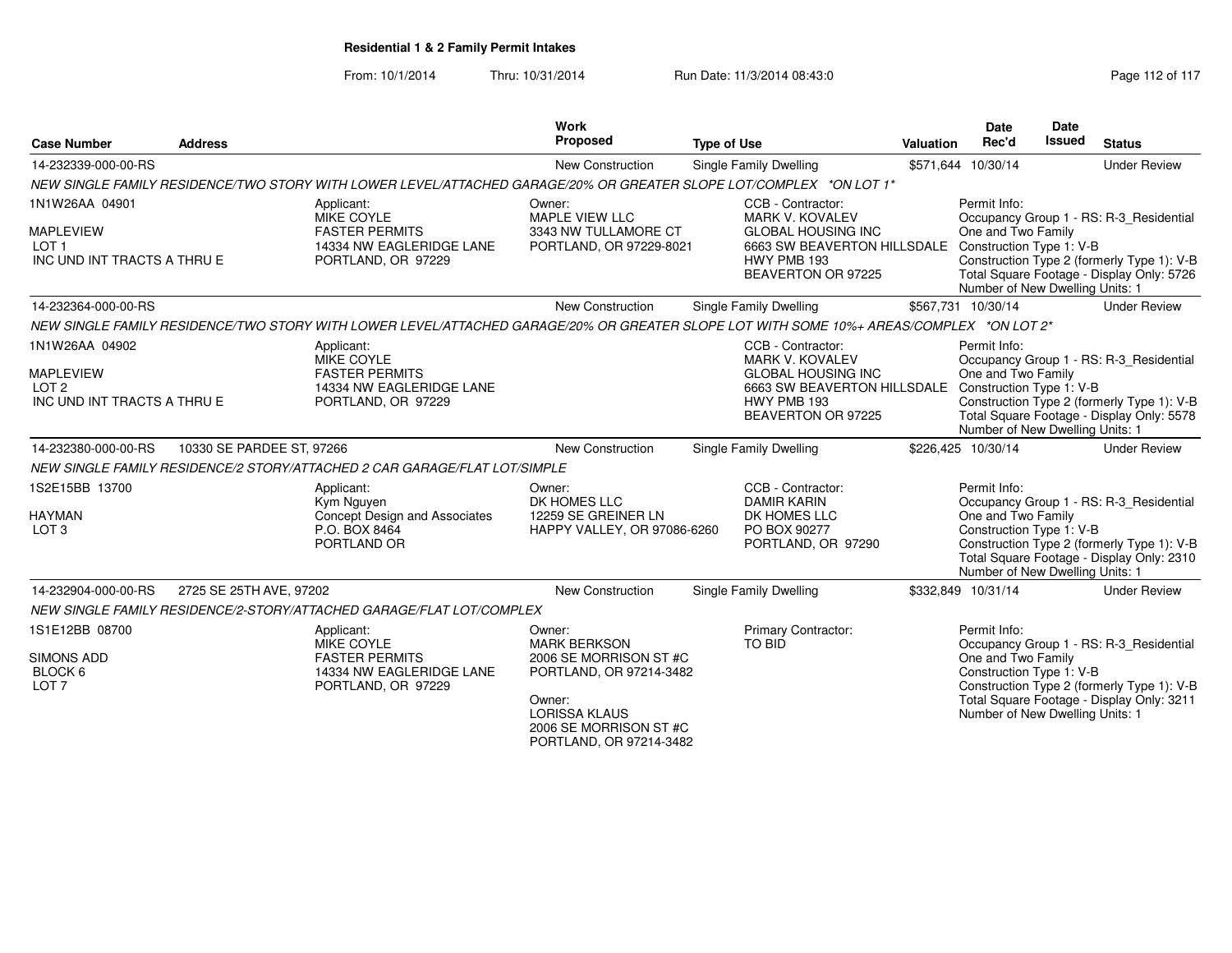|                                                               |                          |                                                                                                                                    | Work                                                                                                                                                                                       |                    |                                                                                                                                                   |           | <b>Date</b>                                                                                                                                                                                                                         | <b>Date</b> |                                                                                                                                    |
|---------------------------------------------------------------|--------------------------|------------------------------------------------------------------------------------------------------------------------------------|--------------------------------------------------------------------------------------------------------------------------------------------------------------------------------------------|--------------------|---------------------------------------------------------------------------------------------------------------------------------------------------|-----------|-------------------------------------------------------------------------------------------------------------------------------------------------------------------------------------------------------------------------------------|-------------|------------------------------------------------------------------------------------------------------------------------------------|
| <b>Case Number</b>                                            | <b>Address</b>           |                                                                                                                                    | <b>Proposed</b>                                                                                                                                                                            | <b>Type of Use</b> |                                                                                                                                                   | Valuation | Rec'd                                                                                                                                                                                                                               | Issued      | <b>Status</b>                                                                                                                      |
| 14-232942-000-00-RS                                           | 3415 NE 52ND AVE, 97213  |                                                                                                                                    | New Construction                                                                                                                                                                           |                    | <b>Single Family Dwelling</b>                                                                                                                     | \$322.267 | 10/31/14                                                                                                                                                                                                                            |             | <b>Under Review</b>                                                                                                                |
|                                                               |                          | NEW SINGLE FAMILY RESIDENCE/2-STORY/NO GARAGE/FLAT LOT/COMPLEX/EXISTING BASEMENT TO REMAIN, REINFORCE AND EXTEND FOUNDATION        |                                                                                                                                                                                            |                    |                                                                                                                                                   |           |                                                                                                                                                                                                                                     |             |                                                                                                                                    |
| 1N2E30BA 00400<br>ROSE CITY PK<br>BLOCK 152<br>S 43' OF LOT 3 |                          | Applicant:<br><b>MAJID HABIBI</b><br>PORTLAND DEVELOPMENT<br><b>GROUP, LLC</b><br>11124 NE HALSEY ST PMB 643<br>PORTLAND, OR 97220 | Owner:<br>PORTLAND DEVELOPMENT<br><b>GROUP</b><br>11124 NE HALSEY ST PMB 643<br>PORTLAND, OR 97220<br>Owner:<br><b>INVESTMENTS LLC</b><br>11124 NE HALSEY ST PMB 643<br>PORTLAND, OR 97220 |                    | CCB - Contractor:<br><b>GENE</b><br>PORTLAND DEVELOPMENT<br><b>GROUP LLC</b><br>11124 NE HALSEY ST. PMB 643<br>PORTLAND, OR 97220                 |           | Permit Info:<br>Occupancy Group 1 - RS: R-3_Residential<br>One and Two Family<br>Construction Type 1: V-B<br>Construction Type 2 (formerly Type 1):<br>Total Square Footage - Display Only: 2922<br>Number of New Dwelling Units: 1 |             |                                                                                                                                    |
| 14-232953-000-00-RS                                           | 5238 N AMHERST ST, 97203 |                                                                                                                                    | <b>New Construction</b>                                                                                                                                                                    |                    | Single Family Dwelling                                                                                                                            |           | \$249,807 10/31/14                                                                                                                                                                                                                  |             | <b>Under Review</b>                                                                                                                |
|                                                               |                          | NEW SINGLE FAMILY RESIDENCE/2 STORY/DETACHED GARAGE/FLAT LOT/COMPLEX                                                               |                                                                                                                                                                                            |                    |                                                                                                                                                   |           |                                                                                                                                                                                                                                     |             |                                                                                                                                    |
| 1N1E07DD 03200<br>UNIVERSITY PK<br>BLOCK 50<br>$LOT 1-3$      |                          | Applicant:<br><b>KYM NGUYEN</b><br>CONCEPT DESIGN AND<br><b>ASSOCIATES</b><br>PO BOX 8464<br>PORTLAND, OR 97207                    | Owner:<br>DK HOMES LLC<br>PO BOX 90277<br>PORTLAND, OR 97290-0277                                                                                                                          |                    | CCB - Contractor:<br><b>DAMIR KARIN</b><br>DK HOMES LLC<br>PO BOX 90277<br>PORTLAND, OR 97290                                                     |           | Permit Info:<br>One and Two Family<br>Construction Type 1: V-B<br>Number of New Dwelling Units: 1                                                                                                                                   |             | Occupancy Group 1 - RS: R-3_Residential<br>Construction Type 2 (formerly Type 1):<br>Total Square Footage - Display Only: 2265     |
| 14-147979-DFS-01-RS                                           | 1806 SE 50TH AVE, 97215  |                                                                                                                                    | <b>New Construction</b>                                                                                                                                                                    |                    | Townhouse (2 Units)                                                                                                                               |           | \$10,000 10/7/14                                                                                                                                                                                                                    |             | 10/7/14 Issued                                                                                                                     |
| <b>DFS FOR TRUSSES</b>                                        |                          |                                                                                                                                    |                                                                                                                                                                                            |                    |                                                                                                                                                   |           |                                                                                                                                                                                                                                     |             |                                                                                                                                    |
| 1S2E06CA 04500                                                |                          | Applicant:<br><b>KEVIN PARTAIN</b><br><b>URBAN VISIONS</b><br><b>223 NE 56TH AVE</b><br>PORTLAND, OR 97213                         | Owner:<br><b>JSM EQUITIES LLC</b><br>4110 SE HAWTHORNE BLVD #166<br>PORTLAND, OR 97214-5246                                                                                                |                    | CCB - Contractor:<br><b>STEVE MELKERSON</b><br><b>CALIBER HOMES</b><br>4110 SE HAWTHORNE BLVD #166 Construction Type 1: V-B<br>PORTLAND, OR 97214 |           | Permit Info:<br>One and Two Family                                                                                                                                                                                                  |             | Occupancy Group 1 - RS: R-3_Residential<br>Construction Type 2 (formerly Type 1): V-B<br>Total Square Footage - Display Only: 1551 |
| 14-147984-DFS-01-RS<br><b>DFS FOR TRUSSES</b>                 | 1810 SE 50TH AVE, 97215  |                                                                                                                                    | <b>New Construction</b>                                                                                                                                                                    |                    | Townhouse (2 Units)                                                                                                                               |           | \$10,000 10/7/14                                                                                                                                                                                                                    |             | 10/7/14 Issued                                                                                                                     |
| 1S2E06CA 04500                                                |                          | Applicant:<br><b>KEVIN PARTAIN</b><br><b>URBAN VISIONS</b><br><b>223 NE 56TH AVE</b><br>PORTLAND, OR 97213                         | Owner:<br><b>JSM EQUITIES LLC</b><br>4110 SE HAWTHORNE BLVD #166<br>PORTLAND, OR 97214-5246                                                                                                |                    | CCB - Contractor:<br><b>STEVE MELKERSON</b><br><b>CALIBER HOMES</b><br>4110 SE HAWTHORNE BLVD #166 Construction Type 1: V-B<br>PORTLAND, OR 97214 |           | Permit Info:<br>One and Two Family                                                                                                                                                                                                  |             | Occupancy Group 1 - RS: R-3_Residential<br>Construction Type 2 (formerly Type 1): V-B<br>Total Square Footage - Display Only: 1551 |
| 14-147998-DFS-01-RS<br><b>DFS FOR TRUSSES</b>                 | 1816 SE 50TH AVE, 97215  |                                                                                                                                    | New Construction                                                                                                                                                                           |                    | Townhouse (2 Units)                                                                                                                               |           | \$10,000 10/7/14                                                                                                                                                                                                                    |             | 10/7/14 Issued                                                                                                                     |
| 1S2E06CA 04500                                                |                          | Applicant:<br><b>KEVIN PARTAIN</b><br><b>URBAN VISIONS</b><br><b>223 NE 56TH AVE</b><br>PORTLAND, OR 97213                         | Owner:<br><b>JSM EQUITIES LLC</b><br>4110 SE HAWTHORNE BLVD #166<br>PORTLAND, OR 97214-5246                                                                                                |                    | CCB - Contractor:<br><b>STEVE MELKERSON</b><br><b>CALIBER HOMES</b><br>4110 SE HAWTHORNE BLVD #166<br>PORTLAND, OR 97214                          |           | Permit Info:<br>One and Two Family<br>Construction Type 1: V-B                                                                                                                                                                      |             | Occupancy Group 1 - RS: R-3_Residential<br>Construction Type 2 (formerly Type 1): V-B<br>Total Square Footage - Display Only: 1485 |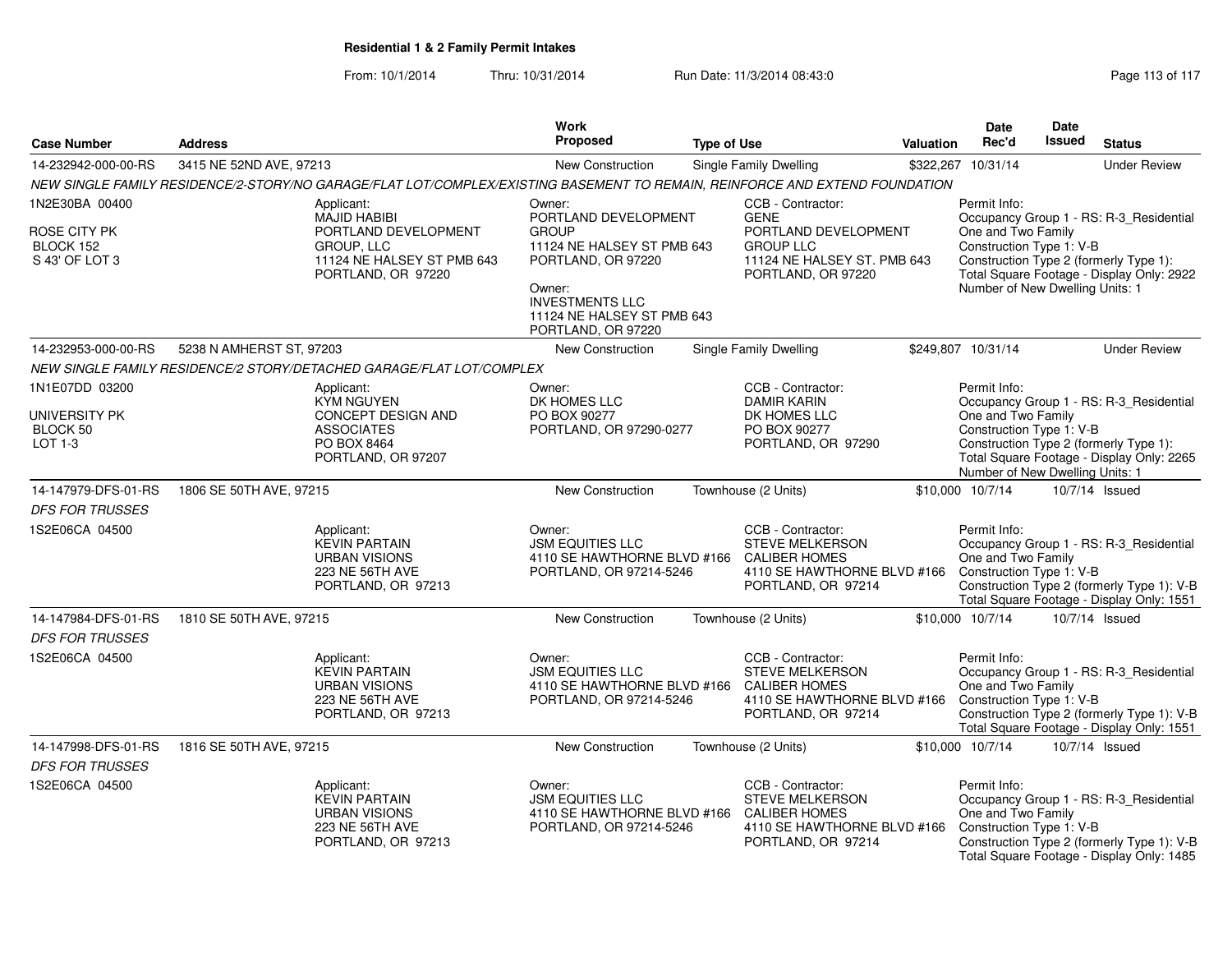| <b>Case Number</b>     | <b>Address</b>            |                                                                                                     | <b>Work</b><br>Proposed                                                                                            | <b>Type of Use</b> |                                                                                                                          | <b>Valuation</b> | Date<br>Rec'd                                                                                     | Date<br>Issued  | <b>Status</b>                                                                                                                      |
|------------------------|---------------------------|-----------------------------------------------------------------------------------------------------|--------------------------------------------------------------------------------------------------------------------|--------------------|--------------------------------------------------------------------------------------------------------------------------|------------------|---------------------------------------------------------------------------------------------------|-----------------|------------------------------------------------------------------------------------------------------------------------------------|
| 14-147999-DFS-01-RS    | 1820 SE 50TH AVE, 97215   |                                                                                                     | New Construction                                                                                                   |                    | Townhouse (2 Units)                                                                                                      |                  | \$10,000 10/7/14                                                                                  |                 | 10/7/14 Issued                                                                                                                     |
| <b>DFS FOR TRUSSES</b> |                           |                                                                                                     |                                                                                                                    |                    |                                                                                                                          |                  |                                                                                                   |                 |                                                                                                                                    |
| 1S2E06CA 04500         |                           | Applicant:<br><b>KEVIN PARTAIN</b><br><b>URBAN VISIONS</b><br>223 NE 56TH AVE<br>PORTLAND, OR 97213 | Owner:<br><b>JSM EQUITIES LLC</b><br>4110 SE HAWTHORNE BLVD #166<br>PORTLAND, OR 97214-5246                        |                    | CCB - Contractor:<br><b>STEVE MELKERSON</b><br><b>CALIBER HOMES</b><br>4110 SE HAWTHORNE BLVD #166<br>PORTLAND, OR 97214 |                  | Permit Info:<br>One and Two Family<br>Construction Type 1: V-B                                    |                 | Occupancy Group 1 - RS: R-3 Residential<br>Construction Type 2 (formerly Type 1): V-B<br>Total Square Footage - Display Only: 1485 |
| 14-171360-REV-01-RS    | 3620 NE RODNEY AVE, 97212 |                                                                                                     | New Construction                                                                                                   |                    | Townhouse (2 Units)                                                                                                      |                  | \$10/24/14                                                                                        | 10/24/14 Issued |                                                                                                                                    |
|                        |                           | REVISION TO RELOCATE DRYWELL FROM BACK YARD TO FRONT YARD                                           |                                                                                                                    |                    |                                                                                                                          |                  |                                                                                                   |                 |                                                                                                                                    |
| 1N1E22DD 17400         |                           | Applicant:<br>Mike Coyle<br><b>Faster Permits</b><br>14334 NW EAGLERIDGE LANE<br>PORTLAND, OR 97229 | Owner:<br><b>BROOKLYN'S BEST DESIGN &amp;</b><br><b>COMPANY LLC</b><br>3325 SE 12TH AVE<br>PORTLAND, OR 97202-2403 |                    | CCB - Contractor:<br>3614 NE RODNEY LLC<br>3325 SE 12TH AVE<br>PORTLAND, OR 97202                                        |                  | Permit Info:<br>One and Two Family<br>Construction Type 1: V-B                                    |                 | Occupancy Group 1 - RS: R-3_Residential<br>Construction Type 2 (formerly Type 1):<br>Total Square Footage - Display Only: 1512     |
| 14-171368-REV-01-RS    | 3616 NE RODNEY AVE, 97212 |                                                                                                     | New Construction                                                                                                   |                    | Townhouse (2 Units)                                                                                                      |                  | \$10/24/14                                                                                        | 10/24/14 Issued |                                                                                                                                    |
|                        |                           | REVISION TO RELOCATE DRYWELL FROM BACK YARD TO FRONT YARD                                           |                                                                                                                    |                    |                                                                                                                          |                  |                                                                                                   |                 |                                                                                                                                    |
| 1N1E22DD 17400         |                           | Applicant:<br>Mike Coyle<br><b>Faster Permits</b><br>14334 NW EAGLERIDGE LANE<br>PORTLAND, OR 97229 | Owner:<br><b>BROOKLYN'S BEST DESIGN &amp;</b><br><b>COMPANY LLC</b><br>3325 SE 12TH AVE<br>PORTLAND, OR 97202-2403 |                    | CCB - Contractor:<br>3614 NE RODNEY LLC<br>3325 SE 12TH AVE<br>PORTLAND, OR 97202                                        |                  | Permit Info:<br>One and Two Family<br>Construction Type 1: V-B                                    |                 | Occupancy Group 1 - RS: R-3_Residential<br>Construction Type 2 (formerly Type 1):<br>Total Square Footage - Display Only: 1512     |
| 14-221179-000-00-RS    | 3833 SE 27TH AVE          |                                                                                                     | New Construction                                                                                                   |                    | Townhouse (2 Units)                                                                                                      |                  | \$246,988 10/3/14                                                                                 |                 | <b>Under Review</b>                                                                                                                |
|                        |                           | NEW TOWNHOUSE 1 OF 2 ON INDIVIDUAL LOT/2 STORY WITH BASEMENT AND TUCK-UNDER GARAGE/FLAT LOT/COMPLEX |                                                                                                                    |                    |                                                                                                                          |                  |                                                                                                   |                 |                                                                                                                                    |
| 1S1E12CB 07502         |                           | Applicant:<br><b>KEVIN PARTAIN</b><br>223 NE 56TH AVE<br>PORTLAND, OR 97213-3705                    | Owner:<br>RICHARD KASSEBAUM<br>16081 S MOORE RD<br>OREGON CITY, OR 97045-9340                                      |                    | CCB - Contractor:<br><b>BLUESTONE HOMES</b><br>704 MAIN ST #301<br>OREGON CITY, OR 97045                                 |                  | Permit Info:<br>One and Two Family<br>Construction Type 1: V-B<br>Number of New Dwelling Units: 1 |                 | Occupancy Group 1 - RS: R-3_Residential<br>Construction Type 2 (formerly Type 1): V-B<br>Total Square Footage - Display Only: 2387 |
| 14-221192-000-00-RS    | 2669 SE FRANCIS ST        |                                                                                                     | <b>New Construction</b>                                                                                            |                    | Townhouse (2 Units)                                                                                                      |                  | \$268,088 10/3/14                                                                                 |                 | <b>Under Review</b>                                                                                                                |
|                        |                           | NEW TOWNHOUSE 2 OF 2 ON INDIVIDUAL LOT/2 STORY WITH BASEMENT AND TUCK-UNDER GARAGE/FLAT LOT/COMPLEX |                                                                                                                    |                    |                                                                                                                          |                  |                                                                                                   |                 |                                                                                                                                    |
| 1S1E12CB 07503         |                           | Applicant:<br><b>KEVIN PARTAIN</b><br><b>URBAN VISIONS</b><br>223 NE 56TH AVE<br>PORTLAND OR 97213  | Owner:<br>RICHARD KASSEBAUM<br>16081 S MOORE RD<br>OREGON CITY, OR 97045-9340                                      |                    | CCB - Contractor:<br><b>BLUESTONE HOMES</b><br>704 MAIN ST #301<br>OREGON CITY, OR 97045                                 |                  | Permit Info:<br>One and Two Family<br>Construction Type 1: V-B<br>Number of New Dwelling Units: 1 |                 | Occupancy Group 1 - RS: R-3_Residential<br>Construction Type 2 (formerly Type 1): V-B<br>Total Square Footage - Display Only: 2582 |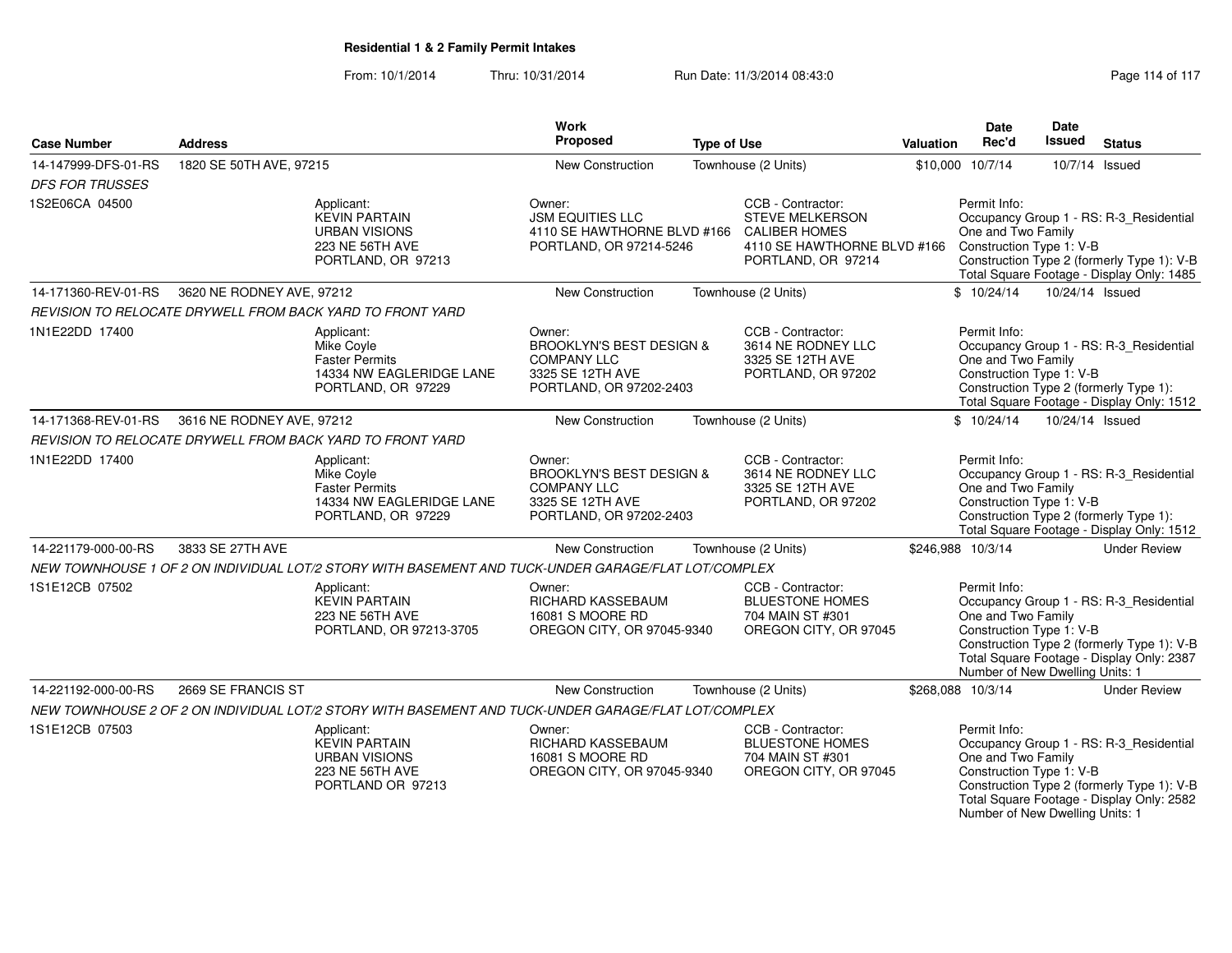| <b>Case Number</b>                                               | <b>Address</b>          |                                                                                                                             | Work<br>Proposed                                                                                                                                                                                     | <b>Type of Use</b>                                                                                                                | Valuation | <b>Date</b><br>Rec'd                                                                                                                                                                                                                    | <b>Date</b><br>Issued | <b>Status</b>                                                                                                                      |
|------------------------------------------------------------------|-------------------------|-----------------------------------------------------------------------------------------------------------------------------|------------------------------------------------------------------------------------------------------------------------------------------------------------------------------------------------------|-----------------------------------------------------------------------------------------------------------------------------------|-----------|-----------------------------------------------------------------------------------------------------------------------------------------------------------------------------------------------------------------------------------------|-----------------------|------------------------------------------------------------------------------------------------------------------------------------|
| 14-226557-000-00-RS                                              | 1602 NE GOING ST, 97211 |                                                                                                                             | New Construction                                                                                                                                                                                     | Townhouse (2 Units)                                                                                                               |           | \$268,024 10/20/14                                                                                                                                                                                                                      |                       | <b>Under Review</b>                                                                                                                |
|                                                                  |                         | NEW TOWNHOUSE ON INDIVIDUAL LOT 1 of 2/2 STORY/ TUCK UNDER GARAGE/ FLAT LOT/ COMPLEX                                        |                                                                                                                                                                                                      |                                                                                                                                   |           |                                                                                                                                                                                                                                         |                       |                                                                                                                                    |
| 1N1E23AC 22900                                                   |                         | Applicant:<br><b>MAJID HABIBI</b><br>PORTLAND DEVELOPMENT<br>GROUP, LLC<br>11124 NE HALSEY ST PMB 643<br>PORTLAND, OR 97220 | Owner:<br>PORTLAND DEVELOPMENT<br><b>GROUP</b><br>11124 NE HALSEY ST PMB 643<br>PORTLAND, OR 97220-2021<br>Owner:<br><b>INVESTMENTS LLC</b><br>11124 NE HALSEY ST PMB 643<br>PORTLAND, OR 97220-2021 | CCB - Contractor:<br><b>GENE</b><br>PORTLAND DEVELOPMENT<br><b>GROUP LLC</b><br>11124 NE HALSEY ST. PMB 643<br>PORTLAND, OR 97220 |           | Permit Info:<br>One and Two Family<br>Construction Type 1: V-B<br>Number of New Dwelling Units: 1                                                                                                                                       |                       | Occupancy Group 1 - RS: R-3_Residential<br>Construction Type 2 (formerly Type 1): V-B<br>Total Square Footage - Display Only: 2622 |
| 14-226574-000-00-RS                                              | 4540 NE 16TH AVE, 97211 |                                                                                                                             | New Construction                                                                                                                                                                                     | Townhouse (2 Units)                                                                                                               |           | \$250,888 10/20/14                                                                                                                                                                                                                      |                       | <b>Under Review</b>                                                                                                                |
|                                                                  |                         | NEW TOWNHOUSE ON INDIVIDUAL LOT 2 of 2/2 STORY/ TUCK UNDER GARAGE/ FLAT LOT/ COMPLEX                                        |                                                                                                                                                                                                      |                                                                                                                                   |           |                                                                                                                                                                                                                                         |                       |                                                                                                                                    |
| 1N1E23AC 22900                                                   |                         | Applicant:<br><b>MAJID HABIBI</b><br>PORTLAND DEVELOPMENT<br>GROUP, LLC<br>11124 NE HALSEY ST PMB 643<br>PORTLAND, OR 97220 | Owner:<br>PORTLAND DEVELOPMENT<br><b>GROUP</b><br>11124 NE HALSEY ST PMB 643<br>PORTLAND, OR 97220-2021<br>Owner:<br><b>INVESTMENTS LLC</b><br>11124 NE HALSEY ST PMB 643<br>PORTLAND, OR 97220-2021 | CCB - Contractor:<br><b>GENE</b><br>PORTLAND DEVELOPMENT<br><b>GROUP LLC</b><br>11124 NE HALSEY ST. PMB 643<br>PORTLAND, OR 97220 |           | Permit Info:<br>Occupancy Group 1 - RS: R-3_Residential<br>One and Two Family<br>Construction Type 1: V-B<br>Construction Type 2 (formerly Type 1): V-B<br>Total Square Footage - Display Only: 2482<br>Number of New Dwelling Units: 1 |                       |                                                                                                                                    |
| 14-229497-000-00-RS                                              | 3314 SW 1ST AVE, 97201  |                                                                                                                             | New Construction                                                                                                                                                                                     | Townhouse (2 Units)                                                                                                               |           | \$221,820 10/27/14                                                                                                                                                                                                                      |                       | <b>Under Review</b>                                                                                                                |
|                                                                  |                         | BLDG 1 OF 2, UNIT 1 OF 5 UNIT TOWNHOUSE on individual tax lots/2-STORY/ATTACHED GARAGE/SLIGHTLY SLOPED LOT/COMPLEX          |                                                                                                                                                                                                      |                                                                                                                                   |           |                                                                                                                                                                                                                                         |                       |                                                                                                                                    |
| 1S1E10BC 07300<br>CARUTHERS ADD, BLOCK 128, LOT 7&8<br>BLOCK 128 |                         | Applicant:<br>CODY JOHNECHECK<br>CABLE CAR LOFTS, LLC<br>2 CENTERPOINTE DR #210<br>LAKE OSWEGO OR 97035                     | Owner:<br>CABLE CAR LOFTS LLC<br>2 CENTERPOINTE DR #210<br>LAKE OSWEGO, OR 97035-8627                                                                                                                | Primary Contractor:<br>TO BID                                                                                                     |           | Permit Info:<br>One and Two Family<br>Construction Type 1: V-B<br>Number of New Dwelling Units: 1                                                                                                                                       |                       | Occupancy Group 1 - RS: R-3_Residential<br>Construction Type 2 (formerly Type 1): V-B<br>Total Square Footage - Display Only: 2366 |
| 14-229516-000-00-RS                                              | 3314 SW 1ST AVE, 97201  |                                                                                                                             | New Construction                                                                                                                                                                                     | Townhouse (2 Units)                                                                                                               |           | \$220,165 10/27/14                                                                                                                                                                                                                      |                       | <b>Under Review</b>                                                                                                                |
|                                                                  |                         | BLDG 1 OF 2, UNIT 2 OF 5 UNIT TOWNHOUSE on individual tax lots/2-STORY/ATTACHED GARAGE/SLIGHTLY SLOPED LOT/COMPLEX          |                                                                                                                                                                                                      |                                                                                                                                   |           |                                                                                                                                                                                                                                         |                       |                                                                                                                                    |
| 1S1E10BC 07300                                                   |                         | Applicant:                                                                                                                  | Owner:                                                                                                                                                                                               | <b>Primary Contractor:</b>                                                                                                        |           | Permit Info:                                                                                                                                                                                                                            |                       |                                                                                                                                    |
| CARUTHERS ADD, BLOCK 128, LOT 7&8<br>BLOCK 128                   |                         | CODY JOHNECHECK<br>CABLE CAR LOFTS, LLC<br>2 CENTERPOINTE DR #210<br>LAKE OSWEGO OR 97035                                   | CABLE CAR LOFTS LLC<br>2 CENTERPOINTE DR #210<br>LAKE OSWEGO, OR 97035-8627                                                                                                                          | TO BID                                                                                                                            |           | One and Two Family<br>Construction Type 1: V-B<br>Number of New Dwelling Units: 1                                                                                                                                                       |                       | Occupancy Group 1 - RS: R-3_Residential<br>Construction Type 2 (formerly Type 1): V-B<br>Total Square Footage - Display Only: 2351 |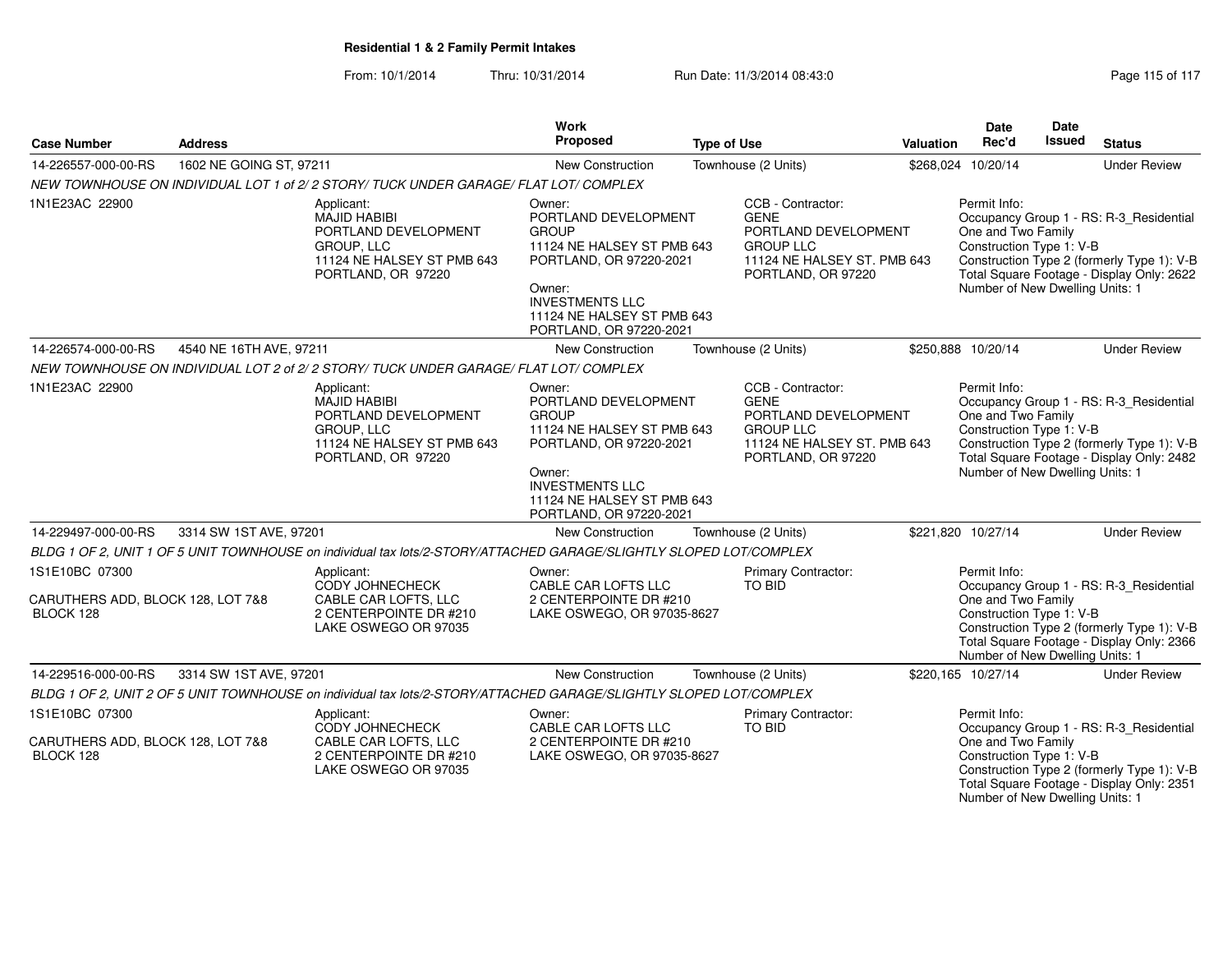|                                                    |                        |                                                                                       | <b>Work</b>                                                                                                                                                             |                    |                                                                                                                          |                                                                                                                                           | Date                                                           | Date          |                                                                                                                                    |
|----------------------------------------------------|------------------------|---------------------------------------------------------------------------------------|-------------------------------------------------------------------------------------------------------------------------------------------------------------------------|--------------------|--------------------------------------------------------------------------------------------------------------------------|-------------------------------------------------------------------------------------------------------------------------------------------|----------------------------------------------------------------|---------------|------------------------------------------------------------------------------------------------------------------------------------|
| <b>Case Number</b>                                 | <b>Address</b>         |                                                                                       | Proposed                                                                                                                                                                | <b>Type of Use</b> |                                                                                                                          | <b>Valuation</b>                                                                                                                          | Rec'd                                                          | <b>Issued</b> | <b>Status</b>                                                                                                                      |
| 14-148000-DFS-01-RS                                | 5006 SE MILL ST, 97215 |                                                                                       | <b>New Construction</b>                                                                                                                                                 |                    | Townhouse (3 or more units)                                                                                              |                                                                                                                                           | \$10,000 10/7/14                                               |               | 10/7/14 Issued                                                                                                                     |
| <b>DFS FOR TRUSSES</b>                             |                        |                                                                                       |                                                                                                                                                                         |                    |                                                                                                                          |                                                                                                                                           |                                                                |               |                                                                                                                                    |
| 1S2E06CA 04500                                     | Applicant:             | <b>KEVIN PARTAIN</b><br><b>URBAN VISIONS</b><br>223 NE 56TH AVE<br>PORTLAND, OR 97213 | Owner:<br><b>JSM EQUITIES LLC</b><br>4110 SE HAWTHORNE BLVD #166<br>PORTLAND, OR 97214-5246                                                                             |                    | CCB - Contractor:<br><b>STEVE MELKERSON</b><br><b>CALIBER HOMES</b><br>4110 SE HAWTHORNE BLVD #166<br>PORTLAND, OR 97214 |                                                                                                                                           | Permit Info:<br>One and Two Family<br>Construction Type 1: V-B |               | Occupancy Group 1 - RS: R-3 Residential<br>Construction Type 2 (formerly Type 1): V-B<br>Total Square Footage - Display Only: 1243 |
| 14-148001-DFS-01-RS                                | 5010 SE MILL ST, 97215 |                                                                                       | New Construction                                                                                                                                                        |                    | Townhouse (3 or more units)                                                                                              |                                                                                                                                           | \$10,000 10/7/14                                               |               | 10/7/14 Issued                                                                                                                     |
| <b>DFS FOR TRUSSES</b>                             |                        |                                                                                       |                                                                                                                                                                         |                    |                                                                                                                          |                                                                                                                                           |                                                                |               |                                                                                                                                    |
| 1S2E06CA 04500                                     | Applicant:             | <b>KEVIN PARTAIN</b><br><b>URBAN VISIONS</b><br>223 NE 56TH AVE<br>PORTLAND, OR 97213 | Owner:<br><b>JSM EQUITIES LLC</b><br>4110 SE HAWTHORNE BLVD #166 CALIBER HOMES<br>PORTLAND, OR 97214-5246                                                               |                    | CCB - Contractor:<br>STEVE MELKERSON<br>4110 SE HAWTHORNE BLVD #166<br>PORTLAND, OR 97214                                |                                                                                                                                           | Permit Info:<br>One and Two Family<br>Construction Type 1: V-B |               | Occupancy Group 1 - RS: R-3_Residential<br>Construction Type 2 (formerly Type 1): V-B<br>Total Square Footage - Display Only: 1509 |
| 14-148003-DFS-01-RS                                | 5016 SE MILL ST, 97215 |                                                                                       | <b>New Construction</b>                                                                                                                                                 |                    | Townhouse (3 or more units)                                                                                              |                                                                                                                                           | \$10,000 10/7/14                                               |               | 10/7/14 Issued                                                                                                                     |
| <b>DFS FOR TRUSSES</b>                             |                        |                                                                                       |                                                                                                                                                                         |                    |                                                                                                                          |                                                                                                                                           |                                                                |               |                                                                                                                                    |
| 1S2E06CA 04500                                     | Applicant:             |                                                                                       | Owner:                                                                                                                                                                  |                    | CCB - Contractor:                                                                                                        |                                                                                                                                           | Permit Info:                                                   |               |                                                                                                                                    |
| <b>HAWTHORNE PL</b><br><b>BLOCK 7</b><br>LOT 1&2&6 |                        | <b>KEVIN PARTAIN</b><br><b>URBAN VISIONS</b><br>223 NE 56TH AVE<br>PORTLAND, OR 97213 | <b>JSM EQUITIES LLC</b><br>STEVE MELKERSON<br>4110 SE HAWTHORNE BLVD #166 CALIBER HOMES<br>PORTLAND, OR 97214-5246<br>4110 SE HAWTHORNE BLVD #166<br>PORTLAND, OR 97214 |                    |                                                                                                                          | One and Two Family<br>Construction Type 1: V-B<br>Construction Type 2 (formerly Type 1): V-B<br>Total Square Footage - Display Only: 1509 |                                                                |               | Occupancy Group 1 - RS: R-3_Residential                                                                                            |
| 14-148004-DFS-01-RS                                | 5020 SE MILL ST, 97215 |                                                                                       | <b>New Construction</b>                                                                                                                                                 |                    | Townhouse (3 or more units)                                                                                              |                                                                                                                                           | \$10,000 10/7/14                                               |               | 10/7/14 Issued                                                                                                                     |
| <b>DFS FOR TRUSSES</b>                             |                        |                                                                                       |                                                                                                                                                                         |                    |                                                                                                                          |                                                                                                                                           |                                                                |               |                                                                                                                                    |
| 1S2E06CA 04500                                     | Applicant:             | <b>KEVIN PARTAIN</b><br><b>URBAN VISIONS</b><br>223 NE 56TH AVE<br>PORTLAND, OR 97213 | Owner:<br><b>JSM EQUITIES LLC</b><br>4110 SE HAWTHORNE BLVD #166 CALIBER HOMES<br>PORTLAND, OR 97214-5246                                                               |                    | CCB - Contractor:<br><b>STEVE MELKERSON</b><br>4110 SE HAWTHORNE BLVD #166<br>PORTLAND, OR 97214                         |                                                                                                                                           | Permit Info:<br>One and Two Family<br>Construction Type 1: V-B |               | Occupancy Group 1 - RS: R-3_Residential<br>Construction Type 2 (formerly Type 1): V-B<br>Total Square Footage - Display Only: 1509 |
| 14-148005-DFS-01-RS                                | 5026 SE MILL ST, 97215 |                                                                                       | New Construction                                                                                                                                                        |                    | Townhouse (3 or more units)                                                                                              |                                                                                                                                           | \$10,000 10/7/14                                               |               | 10/7/14 Issued                                                                                                                     |
| <b>DFS FOR TRUSSES</b>                             |                        |                                                                                       |                                                                                                                                                                         |                    |                                                                                                                          |                                                                                                                                           |                                                                |               |                                                                                                                                    |
| 1S2E06CA 04500                                     | Applicant:             | <b>KEVIN PARTAIN</b><br><b>URBAN VISIONS</b><br>223 NE 56TH AVE<br>PORTLAND, OR 97213 | Owner:<br><b>JSM EQUITIES LLC</b><br>4110 SE HAWTHORNE BLVD #166 CALIBER HOMES<br>PORTLAND, OR 97214-5246                                                               |                    | CCB - Contractor:<br><b>STEVE MELKERSON</b><br>4110 SE HAWTHORNE BLVD #166<br>PORTLAND, OR 97214                         |                                                                                                                                           | Permit Info:<br>One and Two Family<br>Construction Type 1: V-B |               | Occupancy Group 1 - RS: R-3_Residential<br>Construction Type 2 (formerly Type 1): V-B<br>Total Square Footage - Display Only: 1509 |
| 14-148006-DFS-01-RS                                | 5030 SE MILL ST, 97215 |                                                                                       | <b>New Construction</b>                                                                                                                                                 |                    | Townhouse (3 or more units)                                                                                              |                                                                                                                                           | \$10,000 10/7/14                                               |               | 10/7/14 Issued                                                                                                                     |
| <b>DFS FOR TRUSSES</b>                             |                        |                                                                                       |                                                                                                                                                                         |                    |                                                                                                                          |                                                                                                                                           |                                                                |               |                                                                                                                                    |
| 1S2E06CA 04500                                     | Applicant:             | <b>KEVIN PARTAIN</b><br><b>URBAN VISIONS</b><br>223 NE 56TH AVE<br>PORTLAND, OR 97213 | Owner:<br><b>JSM EQUITIES LLC</b><br>4110 SE HAWTHORNE BLVD #166<br>PORTLAND, OR 97214-5246                                                                             |                    | CCB - Contractor:<br>STEVE MELKERSON<br><b>CALIBER HOMES</b><br>4110 SE HAWTHORNE BLVD #166<br>PORTLAND, OR 97214        |                                                                                                                                           | Permit Info:<br>One and Two Family<br>Construction Type 1: V-B |               | Occupancy Group 1 - RS: R-3_Residential<br>Construction Type 2 (formerly Type 1): V-B<br>Total Square Footage - Display Only: 1509 |